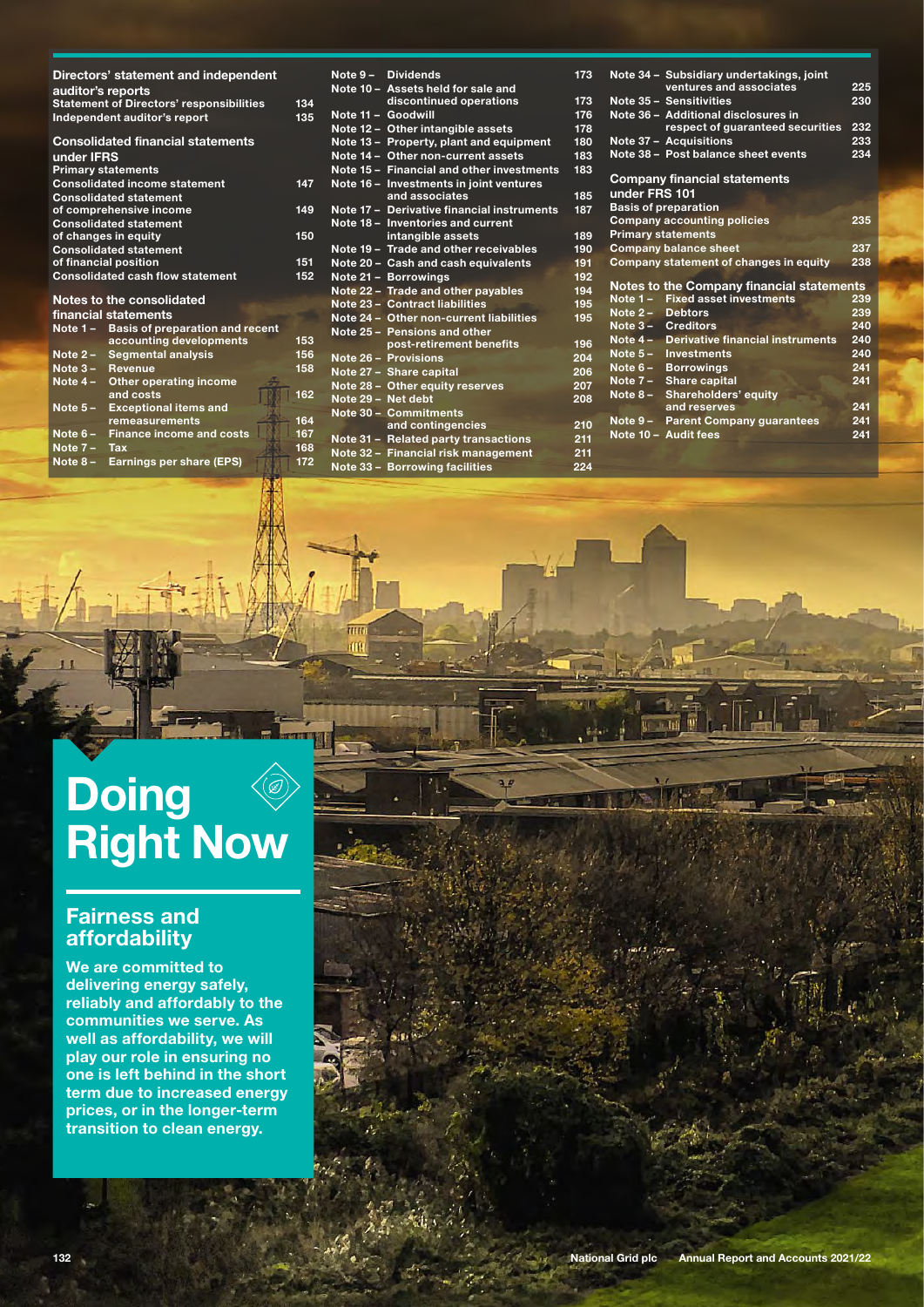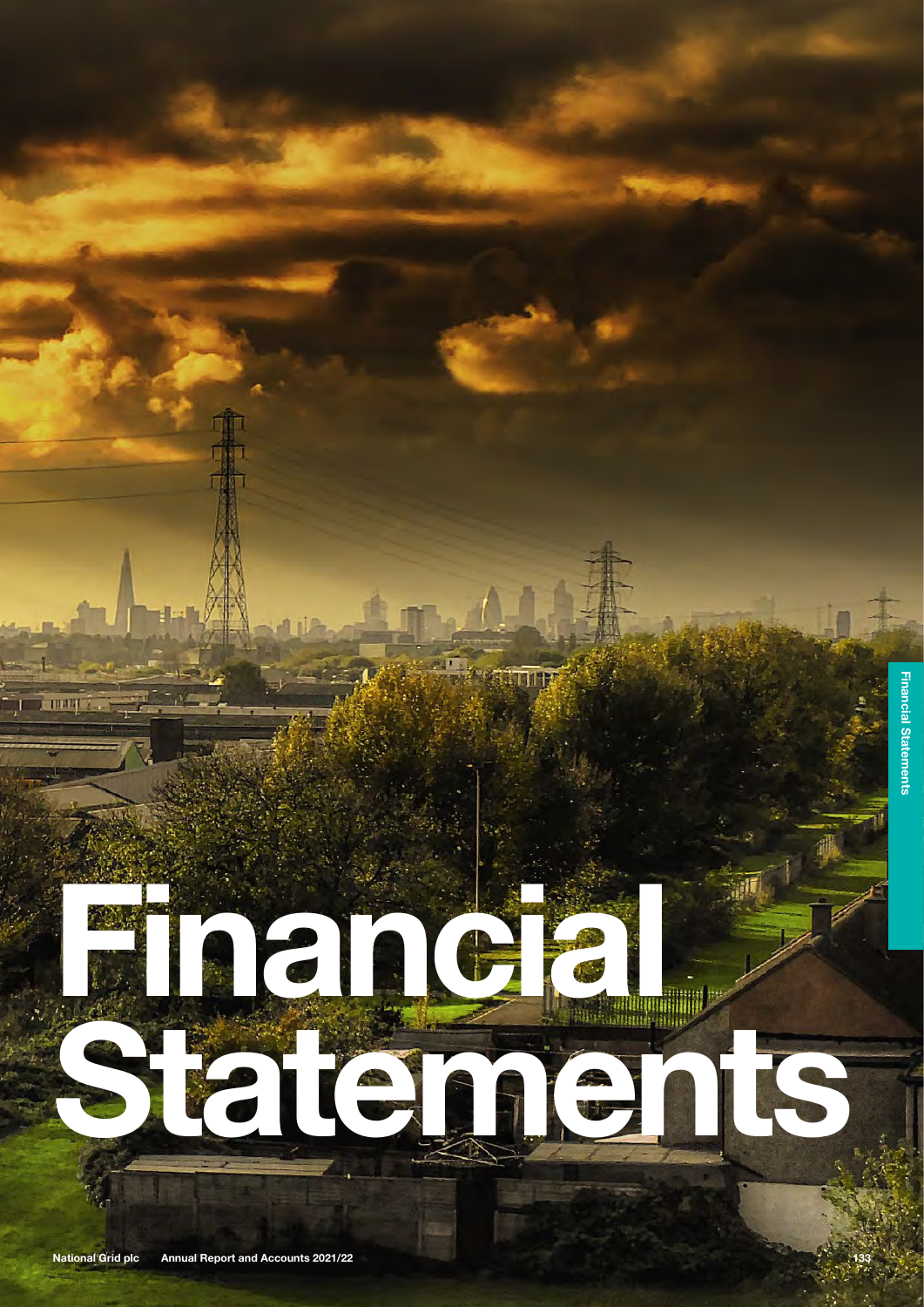## Statement of Directors' responsibilities

The Directors are responsible for preparing the Annual Report and Accounts, including the Group financial statements and the Parent Company financial statements in accordance with applicable law and regulations.

Company law requires the Directors to prepare financial statements for each financial year. Under that law, the Directors are required to prepare the Group financial statements in accordance with International Accounting Standards in conformity with the requirements of the Companies Act 2006 and International Financial Reporting Standards (IFRS) as adopted by the UK. The financial statements also comply with IFRS as issued by the IASB. In addition, the Directors have elected to prepare the Parent Company financial statements in accordance with United Kingdom Generally Accepted Accounting Practice (United Kingdom Accounting Standards and applicable law), including FRS 101 'Reduced Disclosure Framework'. Under company law, the Directors must not approve the accounts unless they are satisfied that they give a true and fair view of the state of affairs of the Group and Parent Company and of the profit or loss of the Group and Parent Company for that period.

In preparing the Group financial statements, International Accounting Standard 1 requires that Directors:

• properly select and apply accounting policies;

required to:

- present information, including accounting policies, in a manner that provides relevant, reliable, comparable and understandable information;
- provide additional disclosures when compliance with the specific requirements in IFRS are insufficient to enable users to understand the impact of particular transactions, other events and conditions on the entity's financial position and financial performance; and
- make an assessment of the Group's ability to continue as a going concern. In preparing the Parent Company financial statements, the Directors are
- select suitable accounting policies and then apply them consistently;
- make judgements and accounting estimates that are reasonable and prudent;
- state whether applicable UK Accounting Standards have been followed, subject to any material departures disclosed and explained in the financial statements; and
- prepare the financial statements on the going concern basis unless it is inappropriate to presume that the Company will continue in business.

The Directors are responsible for keeping adequate accounting records that are sufficient to show and explain the Group and Parent Company's transactions and disclose with reasonable accuracy at any time the financial position of the Group and Parent Company on a consolidated and individual basis, and to enable them to ensure that the Group financial statements comply with the Companies Act 2006. They are also responsible for safeguarding the assets of the Parent Company and its subsidiaries and hence for taking reasonable steps for the prevention and detection of fraud and other irregularities.

The Directors are responsible for the maintenance and integrity of the Company's website. Legislation in the United Kingdom governing the preparation and dissemination of financial statements may differ from legislation in other jurisdictions.

Having made the requisite enquiries, so far as the Directors in office at the date of the approval of this Report are aware, there is no relevant audit information of which the auditors are unaware and each Director has taken all reasonable steps to make themselves aware of any relevant audit information and to establish that the auditors are aware of that information.

Each of the Directors, whose names and functions are listed on pages 88 – 89, confirms that:

- to the best of their knowledge, the Group financial statements and the Parent Company financial statements, which have been prepared in accordance with IFRS as issued by the IASB and IFRS as adopted by the UK and UK GAAP FRS 101 respectively, give a true and fair view of the assets, liabilities, financial position and profit of the Company on a consolidated and individual basis;
- to the best of their knowledge, the Strategic Report contained in the Annual Report and Accounts includes a fair review of the development and performance of the business and the position of the Company on a consolidated and individual basis, together with a description of the principal risks and uncertainties that it faces; and
- they consider that the Annual Report and Accounts, taken as a whole, are fair, balanced and understandable and provides the information necessary for shareholders to assess the Company's position and performance, business model and strategy.

This Responsibilities Statement was approved by the Board and signed on its behalf.

## Directors' Report

The Directors' Report, prepared in accordance with the requirements of the Companies Act 2006 and the UK Listing Authority's Listing Rules, and Disclosure Rules and Transparency Rules, comprising pages 1 – 131 and 242 – 288, was approved by the Board and signed on its behalf.

### Strategic Report

The Strategic Report, comprising pages 1 – 83, was approved by the Board and signed on its behalf.

By order of the Board

Justine Campbell Group General Counsel & Company Secretary

18 May 2022

Company number: 04031152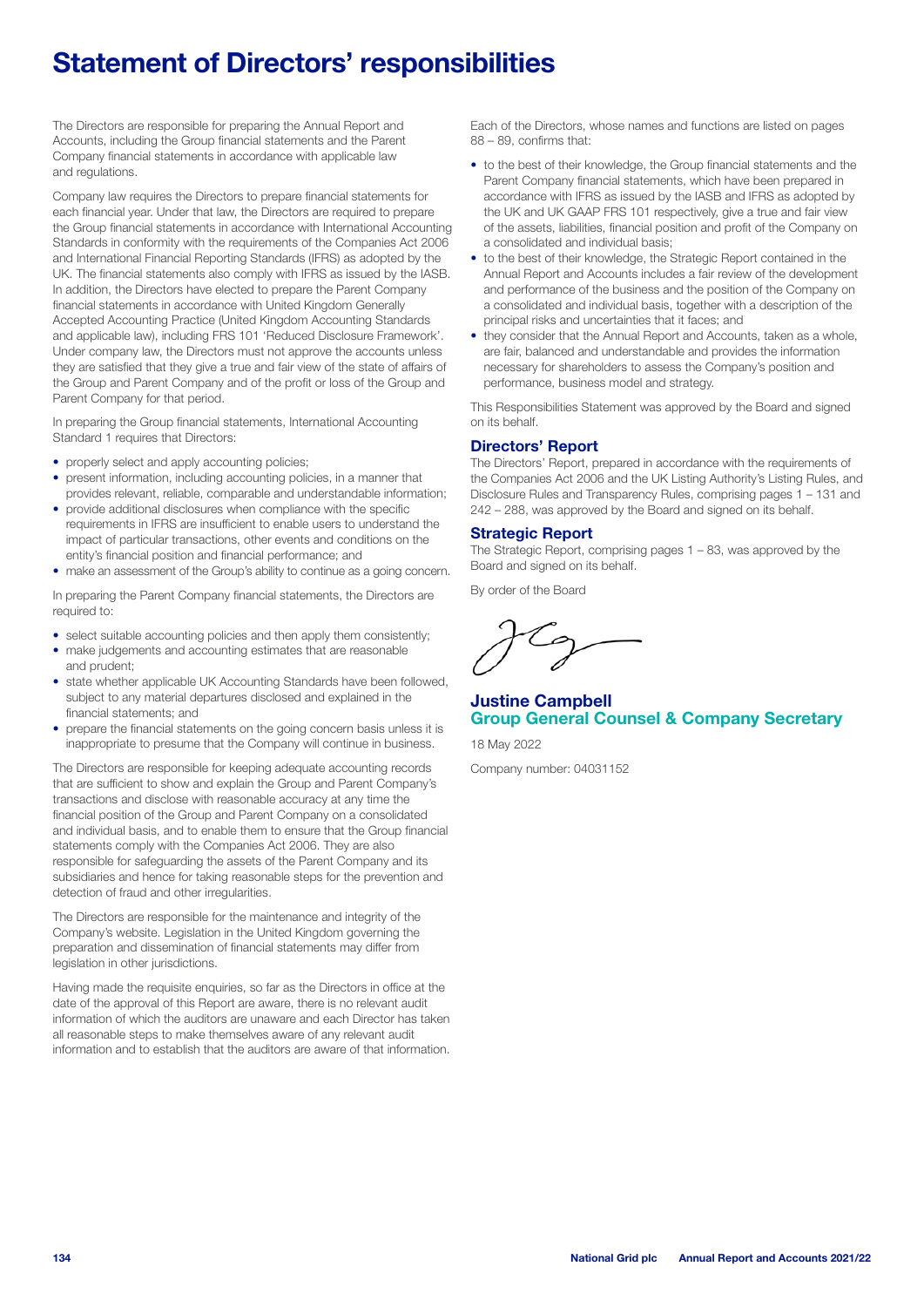## Independent Auditor's Report to the members of National Grid plc

## Report on the audit of the financial statements

## 1. Opinion

In our opinion:

- the financial statements of National Grid plc (the 'Parent Company') and its subsidiaries (the 'Group') give a true and fair view of the state of the Group's and of the Parent Company's affairs as at 31 March 2022 and of the Group's profit for the year then ended;
- the Group financial statements have been properly prepared in accordance with United Kingdom adopted international accounting standards and International Financial Reporting Standards (IFRS) as issued by the International Accounting Standards Board (IASB);
- the Parent Company financial statements have been properly prepared in accordance with United Kingdom Generally Accepted Accounting Practice, including Financial Reporting Standard 101 *'Reduced Disclosure Framework'*; and
- the financial statements have been prepared in accordance with the requirements of the Companies Act 2006.

We have audited the financial statements which comprise:

#### Group:

- the consolidated income statement;
- the consolidated statement of comprehensive income;
- the consolidated statement of changes in equity;
- the consolidated statement of financial position;
- the consolidated cash flow statement; and

3. Summary of our audit approach

• the related notes 1 to 38 to the consolidated financial statements.

#### Parent Company:

- the Company accounting policies;
- the Company balance sheet;
- the Company statement of changes in equity; and
- the related notes 1 to 10 to the Company financial statements.

The financial reporting framework that has been applied in the preparation of the Group financial statements is applicable law, United Kingdom adopted international accounting standards and IFRS as issued by the IASB. The financial reporting framework that has been applied in the preparation of the Parent Company financial statements is applicable law and United Kingdom Generally Accepted Accounting Practice, including Financial Reporting Standard 101 'Reduced Disclosure Framework' (United Kingdom Generally Accepted Accounting Practice).

### 2. Basis for opinion

We conducted our audit in accordance with International Standards on Auditing (UK) (ISAs (UK)) and applicable law. Our responsibilities under those standards are further described in the auditor's responsibilities for the audit of the financial statements section of our report.

We are independent of the Group and the Parent Company in accordance with the ethical requirements that are relevant to our audit of the financial statements in the UK, including the Financial Reporting Council's (the 'FRC's') Ethical Standard as applied to listed public interest entities, and we have fulfilled our other ethical responsibilities in accordance with these requirements. The non-audit services provided to the Group and Parent Company for the year are disclosed in note 4e to the consolidated financial statements and note 10 to the Company financial statements. We confirm that we have not provided any non-audit services that are prohibited by the FRC's Ethical Standard to the Group or the Parent Company.

We believe that the audit evidence we have obtained is sufficient and appropriate to provide a basis for our opinion.

Financial Statements

| The materiality that we used for the Group financial statements was £135 million which represents 4.9% of adjusted profit<br>before tax (profit before tax from continuing operations, excluding the impact of reported exceptional items and<br>remeasurements) and 4.1% of statutory profit before tax.                                                                                                                                                                                                                                                                                                                                                                                                          |  |  |  |
|--------------------------------------------------------------------------------------------------------------------------------------------------------------------------------------------------------------------------------------------------------------------------------------------------------------------------------------------------------------------------------------------------------------------------------------------------------------------------------------------------------------------------------------------------------------------------------------------------------------------------------------------------------------------------------------------------------------------|--|--|--|
| Our scope covered eight components of the Group in addition to procedures performed at the Group level. Of these, five were<br>subjected to a full-scope audit whilst the remaining three were subject to specific procedures on certain account balances.                                                                                                                                                                                                                                                                                                                                                                                                                                                         |  |  |  |
| Our scoping covered 97% of the Group's revenue; 93% of the Group's profit before tax; and 98% of the Group's net assets.                                                                                                                                                                                                                                                                                                                                                                                                                                                                                                                                                                                           |  |  |  |
| The key audit matters that we identified in the current year were:                                                                                                                                                                                                                                                                                                                                                                                                                                                                                                                                                                                                                                                 |  |  |  |
| • Acquisition of Western Power Distribution (WPD) and impairment testing of the related WPD goodwill; and<br>• Impact of climate change on property, plant and equipment.                                                                                                                                                                                                                                                                                                                                                                                                                                                                                                                                          |  |  |  |
| The following items were identified as key audit matters in the prior year but not in the current year:                                                                                                                                                                                                                                                                                                                                                                                                                                                                                                                                                                                                            |  |  |  |
| • 'Impact of COVID-19 including the recoverability of US trade and other receivables' has not been deemed to be a key audit<br>matter this year as the impact is now well understood and there is a reduction in uncertainty. This reduces the impact on<br>accounting judgements and on the way that we perform our audit; and<br>• Treasury derivative transactions' has not been deemed a key audit matter this year. Although we continue to undertake<br>a substantial amount of work to audit the Group's large Treasury function, there have been no significant matters identified<br>in either the current or prior year, meaning we believe this can now be considered a more routine area of the audit. |  |  |  |
| Following the acquisition of WPD during the year, we identified the acquisition accounting of WPD and the subsequent<br>impairment testing of the goodwill recognised on acquisition as a key audit matter, given the size of the acquisition and the<br>judgements applied by management in both the purchase price allocation (PPA) and the goodwill impairment testing.                                                                                                                                                                                                                                                                                                                                         |  |  |  |
|                                                                                                                                                                                                                                                                                                                                                                                                                                                                                                                                                                                                                                                                                                                    |  |  |  |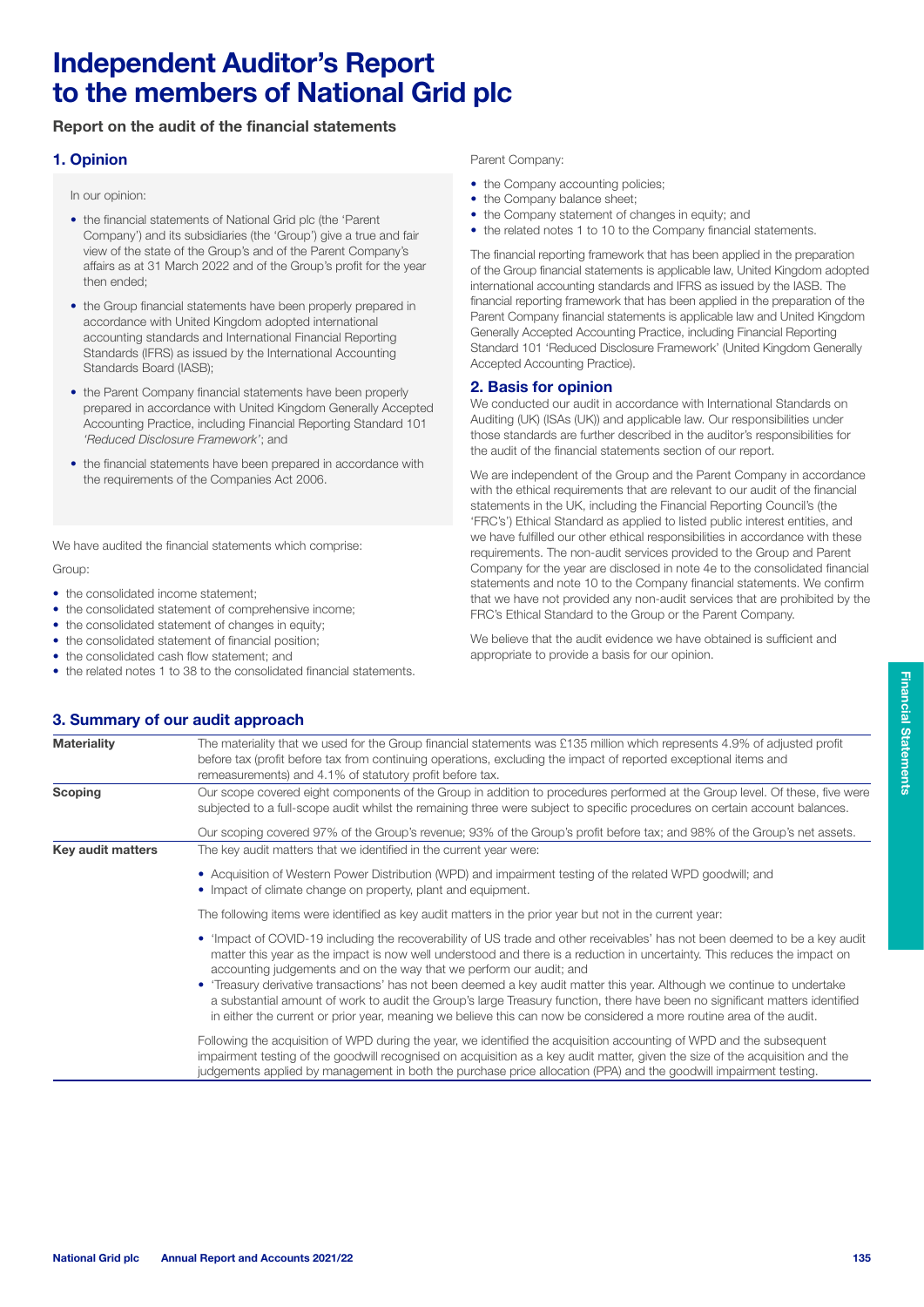## Independent Auditor's Report to the members of National Grid plc continued

## 4. Conclusions relating to going concern

In auditing the financial statements, we have concluded that the Directors' use of the going concern basis of accounting in the preparation of the financial statements is appropriate.

Our evaluation of the Directors' assessment of the Group's and Parent Company's ability to continue to adopt the going concern basis of accounting included:

- assessing the financing facilities including the nature of facilities, repayment terms and covenants;
- enquiring of management regarding the assumptions used in the going concern model;
- testing the clerical accuracy and appropriateness of the model used to prepare the forecasts;
- assessing the assumptions used in the forecasts:
- assessing management's identified potential mitigating actions and the appropriateness of the inclusion of these in the going concern assessment;
- assessing the historical accuracy of forecasts prepared by management;
- reading analyst reports, industry data and other external information to determine if it provided corroborative or contradictory evidence in relation to assumptions used;
- reperforming management's sensitivity analysis; and
- evaluating the disclosures made within the financial statements.

Based on the work we have performed, we have not identified any material uncertainties relating to events or conditions that, individually or collectively, may cast significant doubt on the Group's and Parent Company's ability to continue as a going concern for a period of at least twelve months from when the financial statements are authorised for issue.

In relation to the reporting on how the Group has applied the UK Corporate Governance Code, we have nothing material to add or draw attention to in relation to the Directors' statement in the financial statements about whether the Directors considered it appropriate to adopt the going concern basis of accounting.

Our responsibilities and the responsibilities of the Directors with respect to going concern are described in the relevant sections of this report.

## 5. Key audit matters

Key audit matters are those matters that, in our professional judgement, were of most significance in our audit of the financial statements of the current period and include the most significant assessed risks of material misstatement (whether or not due to fraud) that we identified. These matters included those which had the greatest effect on: the overall audit strategy; the allocation of resources in the audit; and directing the efforts of the engagement team.

These matters were addressed in the context of our audit of the financial statements as a whole, and in forming our opinion thereon, and we do not provide a separate opinion on these matters.

| 5.1 Acquisition of WPD and impairment testing of the related WPD goodwill |                                                                                                                                                                                                                                                                                                                                                                                                                                                                                                                                                                                                                                                                                                                                                                                                                                                                                                                                                                                    |  |  |  |
|---------------------------------------------------------------------------|------------------------------------------------------------------------------------------------------------------------------------------------------------------------------------------------------------------------------------------------------------------------------------------------------------------------------------------------------------------------------------------------------------------------------------------------------------------------------------------------------------------------------------------------------------------------------------------------------------------------------------------------------------------------------------------------------------------------------------------------------------------------------------------------------------------------------------------------------------------------------------------------------------------------------------------------------------------------------------|--|--|--|
| <b>Key audit</b><br>matter description                                    | Account balance: Property, plant and equipment (PPE), Other intangible assets, Borrowings and Goodwill. Refer to<br>notes 1F, 11, 35 and 37 to the financial statements and the Audit & Risk Committee's discussion on pages 101 - 105.<br>Acquisition of WPD (referred to as 'UK Electricity Distribution')<br>The acquisition of WPD completed on 14 June 2021. The Competition and Markets Authority (CMA) issued an Initial<br>Enforcement Order (IEO) which required the WPD group to continue to be run independently from National Grid until it had<br>completed its reviews. The CMA reviews were completed on 1 September 2021, at which point the restrictions put in place by<br>the IEO were removed. The IEO restrictions meant there was judgement regarding the point at which National Grid assumed<br>control of WPD. Management concluded that, based on the evaluated evidence, they assumed control from 14 June 2021 and<br>consolidated WPD from that date. |  |  |  |
|                                                                           | Management, with support from third-party experts, performed an exercise to fair value the assets and liabilities acquired at<br>the date of acquisition. The key balance sheet items fair valued included:                                                                                                                                                                                                                                                                                                                                                                                                                                                                                                                                                                                                                                                                                                                                                                        |  |  |  |
|                                                                           | • PPE valued at £10,051 million, which implied a step-down of £4,026 million relative to the book value acquired. This represents<br>a combination of an accounting adjustment to remove deferred customer contributions and a fair value step-down;<br>• licence intangible assets of £1,714 million; attributed to the licences to operate for each of the distribution network operators<br>(DNOs) acquired; and<br>• non-current borrowings of £7,556 million; an increase of £1,589 million on pre-acquisition book value.                                                                                                                                                                                                                                                                                                                                                                                                                                                    |  |  |  |
|                                                                           | The difference between the consideration paid (£7,881 million) and the net fair values of the identified assets and liabilities<br>acquired (£3,160 million) is recorded as goodwill of £4,721 million. Management concluded this represents the future expected<br>growth of the WPD business, expected synergies from combining the business with National Grid and the expertise of the<br>management team acquired.                                                                                                                                                                                                                                                                                                                                                                                                                                                                                                                                                            |  |  |  |
|                                                                           | The most significant judgements related to the allocation of value between PPE, the acquired licence intangibles and the<br>residual goodwill recorded.                                                                                                                                                                                                                                                                                                                                                                                                                                                                                                                                                                                                                                                                                                                                                                                                                            |  |  |  |
|                                                                           | The fair value of the PPE assets was determined based on cash flows related to the existing asset base, including estimates<br>regarding future expected outperformance, maintenance and replacement expenditure and regulatory returns. Given there is no<br>future cash inflow related to assets which were funded by customer contributions, this resulted in an accounting adjustment of<br>£2,754 million.                                                                                                                                                                                                                                                                                                                                                                                                                                                                                                                                                                    |  |  |  |
|                                                                           | The fair value of the licence intangible assets was determined based on discounting the incremental cash flows relating to the<br>licence. These cash flows were calculated by subtracting the cash flows attributable to PPE and goodwill from the cash flows<br>for the business as a whole. The licence cash flows are dependent on multiple key assumptions including future expected                                                                                                                                                                                                                                                                                                                                                                                                                                                                                                                                                                                          |  |  |  |

outperformance, synergies, capital expenditure and regulatory returns which are subject to a high degree of uncertainty.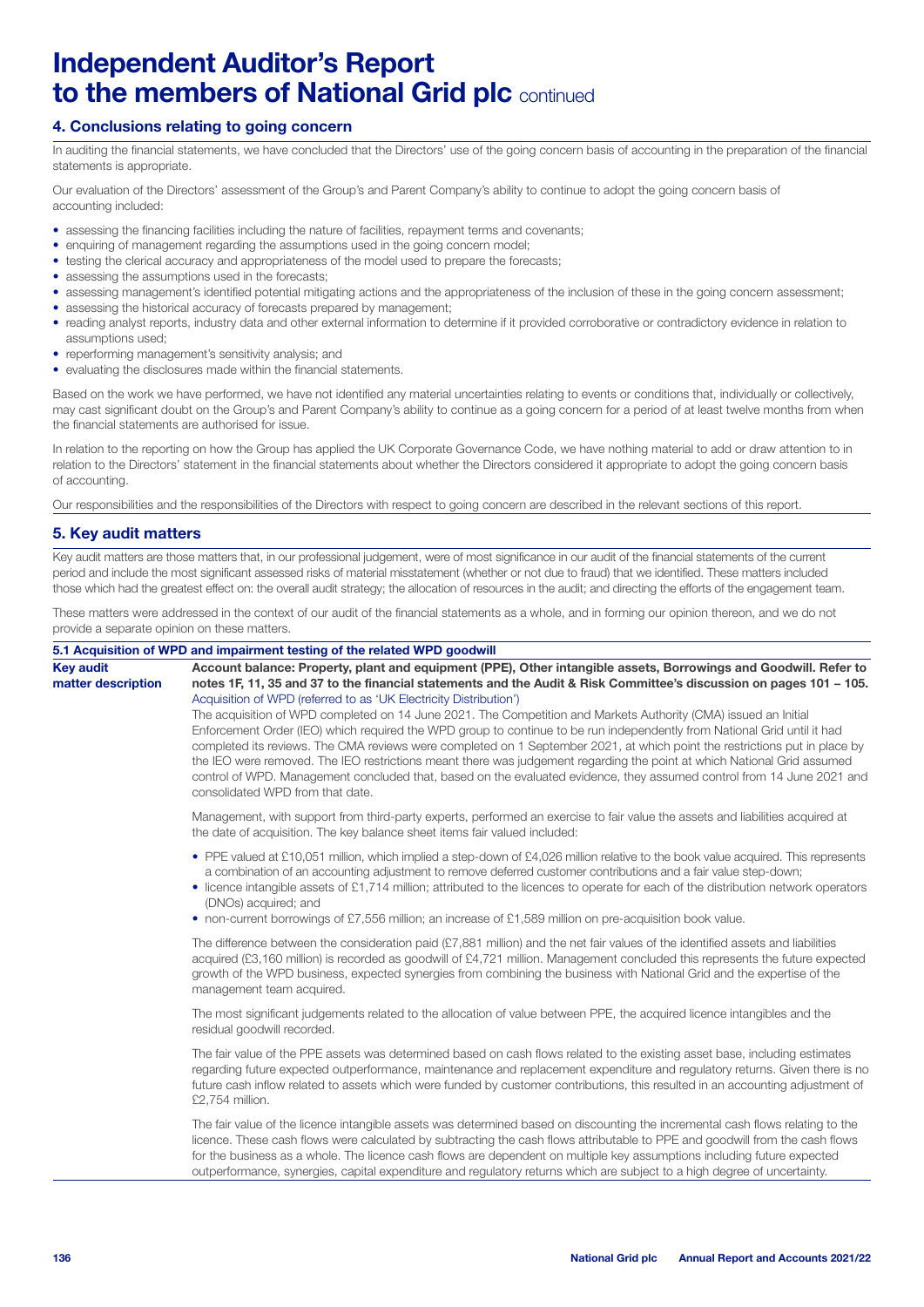#### 5.1 Acquisition of WPD and impairment testing of the related WPD goodwill continued

Key audit matter description continued

In determining these fair values, management is required to make significant estimates and judgements including those relating to the forecasts of future cash flows, terminal value and selection of the discount rate. Performing audit procedures to evaluate the appropriateness of management's determination of the acquisition date and the reasonableness of these estimates and assumptions required a high degree of auditor judgement and an increased extent of effort, including the need to involve our fair value specialists.

#### WPD goodwill impairment

Following the finalisation of the PPA, the WPD goodwill balance of £4,721 million was tested for impairment in line with the requirement in IAS 36 to perform an impairment review annually, starting in the year of acquisition. Due to volatility caused by macroeconomic events in the last three months of this financial year, management tested goodwill as at 31 March 2022 but will revert to 31 December in future periods.

As set out in note 11 to the financial statements, management prepared a discounted cash flow model to estimate the value-in-use and compared this to the carrying value; this indicated there was headroom and accordingly no impairment was recognised. The value-in-use was measured at the group of cash-generating units (CGU) level and the calculation was derived from multiple inputs to the model.

We performed risk assessment procedures and identified three key assumptions:

- Totex forecasts The model used for the impairment test leverages the cash flow forecasts from the fair value allocation exercise and extends to 2050. Management forecast negative cash flows for a number of years due to the level of investment required to reinforce the networks to meet expected electricity demand in order to achieve the Company's and the UK's target to become net zero by 2050. The future forecast expenditure is therefore dependent on the increased demand for low-carbon technologies ('LCTs') including electric vehicles (EVs) and heat pumps which will require more connections on the distribution network. Given there are a number of potential pathways for the energy transition to 2050, including the extent of electrification, there is uncertainty in the level of future totex required.
- Discount rate Management utilised a pre-tax discount rate of 5.2%. The discount rate should reflect the return required by the market and the risks inherent in the cash flows being discounted and accordingly should be independent of the actual capital structure of the business being assessed and the way in which the acquisition of the business was financed. There is a risk that management did not apply a reasonable discount rate, leading to a material misstatement of goodwill.
- Terminal value In order to calculate the value of the business at the end of the forecast period in 2050, management have assumed an 'exit multiple' of Regulatory Asset Value (RAV) at that date. This is the equivalent of a nominal growth rate in perpetuity of 2.5%.

Changes in these assumptions could have a significant impact on the fair value and the amount of any impairment charge.

The impairment test of WPD goodwill involved significant assumptions including those used in the selection of the discount rate and the terminal value. Auditing these assumptions required a high degree of auditor judgement and increased extent of effort, including the need to involve more senior members of the team and our fair value specialists.

How the scope of our audit responded to the key audit matter

**Financial Statements** Financial Statements

#### Acquisition of WPD

We have tested the controls over the accounting for the acquisition of WPD. This has included testing the review controls over the valuations and management's challenge of the estimates made.

We challenged the reasonableness of management's judgement regarding the date from when they assumed control, including reading correspondence with the regulators and the terms of the IEO, as well as searching for any contradictory evidence.

In respect of the overall acquired balance sheet, we:

- evaluated the appropriateness of the methodology applied in valuing the acquired assets and liabilities;
- determined the reasonableness of the values attributed to acquired assets and liabilities, with input from our valuations, tax, treasury and pension specialists;
- read the share purchase agreement; and
- vouched the consideration paid to bank statements.

In challenging management's judgements and estimates relating to the fair value allocations to PPE, intangible assets and goodwill, we:

- evaluated the fair value methodology used by management's experts, with input from our valuation specialists;
- assessed the competence and objectivity of management's experts;
- tested the integrity of the model used in determining the fair values; and
- compared significant assumptions to externally sourced information including from the regulator and other government bodies.

We also evaluated the appropriateness of the disclosures in the financial statements.

#### WPD goodwill impairment

We tested the controls over management's impairment review performed for the WPD business. In addition, we conducted the following substantive procedures.

#### Totex forecasts

- We understood the key totex assumptions in the model and challenged the basis of these by benchmarking the assumptions against third-party and relevant industry publications to inform our assessment of the nature, timing and extent of expected electrification in the UK.
- We evaluated the competence and objectivity of the third-party experts used by management to develop the totex forecasts.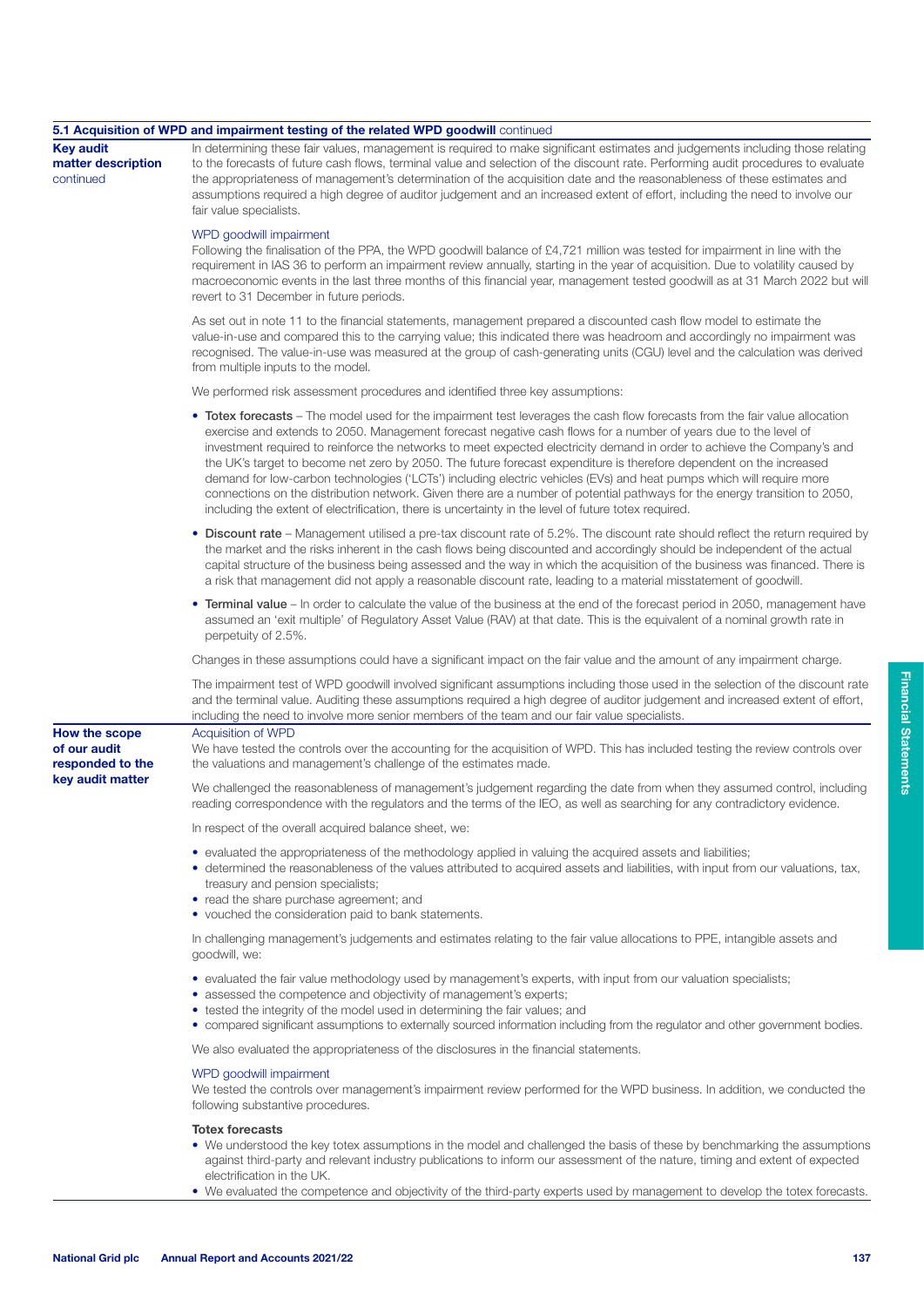## Independent Auditor's Report to the members of National Grid plc continued

|                                                                              | 5.1 Acquisition of WPD and impairment testing of the related WPD goodwill continued                                                                                                                                                                                                                                                                                                                                                                                                                                                                                                                                                                                                                                                                                                                                |  |  |  |  |
|------------------------------------------------------------------------------|--------------------------------------------------------------------------------------------------------------------------------------------------------------------------------------------------------------------------------------------------------------------------------------------------------------------------------------------------------------------------------------------------------------------------------------------------------------------------------------------------------------------------------------------------------------------------------------------------------------------------------------------------------------------------------------------------------------------------------------------------------------------------------------------------------------------|--|--|--|--|
| <b>How the scope</b><br>of our audit<br>responded to the<br>key audit matter | <b>Discount rate</b><br>• We engaged our valuation specialists to develop an independent range for a reasonable discount rate using relevant<br>third-party market and peer data for the WPD business. We compared management's calculated rate to our<br>reasonable range.                                                                                                                                                                                                                                                                                                                                                                                                                                                                                                                                        |  |  |  |  |
| continued                                                                    | <b>Terminal value</b><br>• We independently developed a reasonable range of RAV-based exit multiples using external data obtained for historical<br>market transaction values.<br>• We independently recalculated the equivalent long-term nominal growth rate to assess the reasonableness of the rate<br>compared to long-term growth forecasts for the UK economy.                                                                                                                                                                                                                                                                                                                                                                                                                                              |  |  |  |  |
|                                                                              | Other<br>• We assessed whether the impairment methodology applied by management was acceptable under IFRS and tested the<br>integrity and mechanical accuracy of the impairment model.<br>• We evaluated all key inputs, assumptions and datasets used in the model by benchmarking information to different industry<br>and third-party publications.<br>• We assessed the accuracy of management's short-term forecasts by comparing to the latest historical financial information<br>for WPD.<br>• We assessed whether management's impairment forecasts are consistent with other forecasts used by management,<br>including the RIIO-ED2 business plan submitted to Ofgem.<br>• We evaluated all changes to key assumptions between the model used for the PPA exercise and the goodwill<br>impairment test. |  |  |  |  |
| <b>Key observations</b>                                                      | • We challenged management's disclosures in notes 1F, 11, 35 and 37 including in relation to the sensitivity of discount rate<br>and terminal value disclosures.<br>Acquisition of WPD                                                                                                                                                                                                                                                                                                                                                                                                                                                                                                                                                                                                                             |  |  |  |  |
|                                                                              | Our testing confirmed that relevant controls over management's significant judgements and estimates operated effectively.<br>We are satisfied:                                                                                                                                                                                                                                                                                                                                                                                                                                                                                                                                                                                                                                                                     |  |  |  |  |
|                                                                              | • that it is appropriate for management to consolidate WPD from 14 June 2021;<br>• that management's methodology in valuing the acquired assets and liabilities is reasonable;<br>• that the fair values allocated to PPE, licence intangible assets, and goodwill, whilst judgemental, are reasonable; and<br>• that the disclosures relating to the acquisition in notes 1F and 37 are appropriate.                                                                                                                                                                                                                                                                                                                                                                                                              |  |  |  |  |

#### Goodwill impairment

Our testing confirmed that relevant controls over management's impairment test of WPD operated effectively.

Management's forecasts assume that for the next regulatory price control, which is yet to be approved by the regulator but will be applicable from 1 April 2024, the methodology will be consistent with recent regulatory publications. This is a reasonable assumption; however, should there be a significant change in the stability of the regulatory model that governs the performance of electricity distribution operators this could result in an impairment, as set out in note 11 to the financial statements.

#### Totex forecasts

For the purpose of the impairment test management has used forecasts for totex which represent a reasonable view of the extent of expected electrification in targeting net zero when compared with a range of scenarios in the public domain.

#### Discount rate

Management's pre-tax discount rate of 5.2% is towards the low end of the reasonable range determined by our specialists. The rate is a highly sensitive assumption and an increase in the pre-tax discount rate by 50 basis points would result in an impairment of £1,033 million, as set out in note 35 to the financial statements.

#### Terminal value

The RAV-based exit multiple used to determine the terminal value (equivalent to a 2.5% nominal growth rate in perpetuity) is within the reasonable range of multiples we have determined based on our assessment of historical market transactions. The value-in-use calculation is very sensitive to the terminal value as it represents 98% of the value-in-use on a post-tax basis. Reducing the terminal value to a level consistent with a 2% in perpetuity nominal growth rate would eliminate the headroom.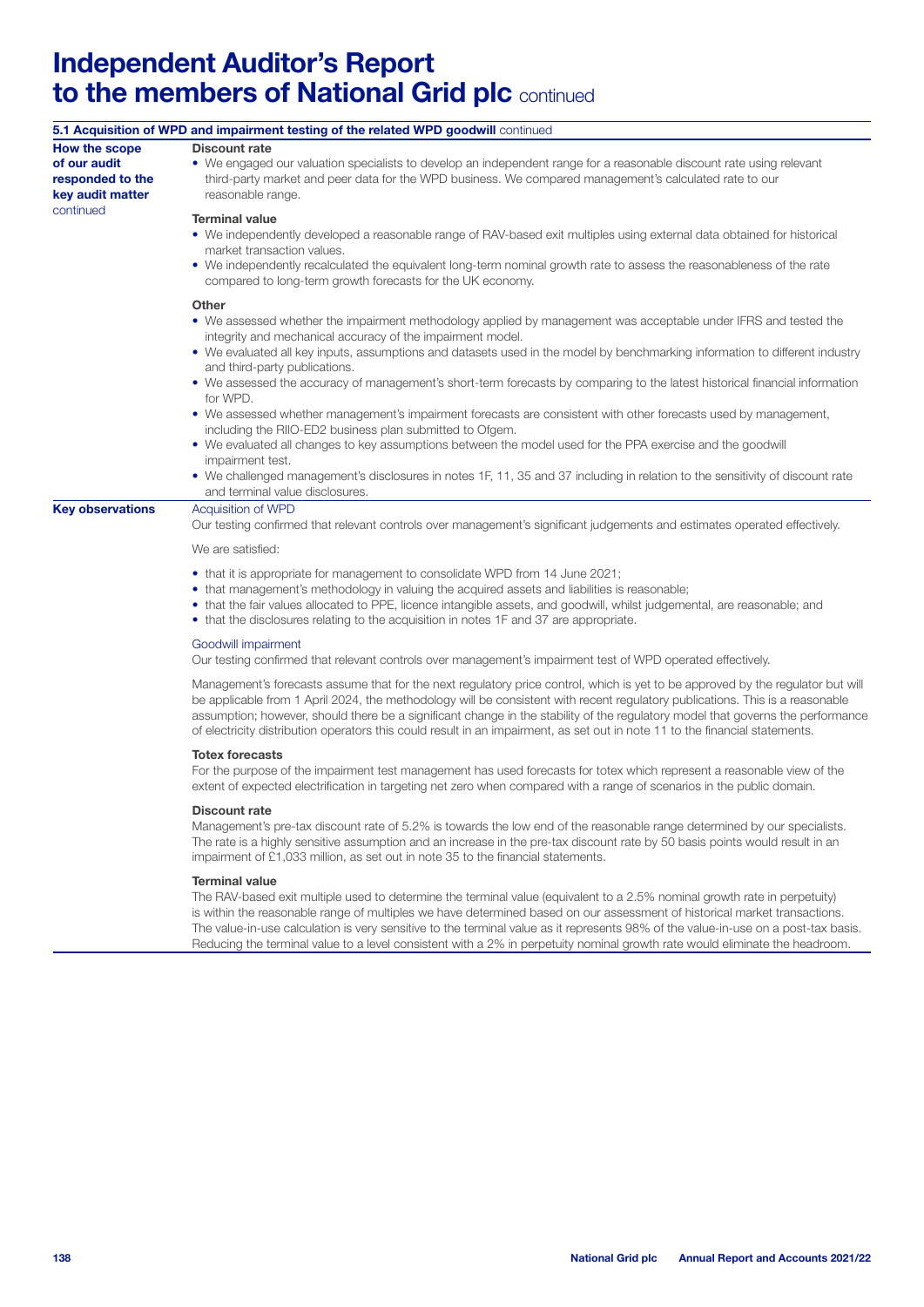#### 5.2 Impact of climate change on property, plant and equipment

Key audit matter description

Account balance: PPE. Refer to notes 1F and 13 to the financial statements and the Audit & Risk Committee's discussion on pages 101 − 105.

The UK government and certain US states in which the Group operates have enacted legislation and established targets in respect of net zero carbon emissions by 2050. Accordingly climate change represents a strategic challenge for the Group, which has also set targets for reducing greenhouse gas emissions by the same date.

Natural gas, when burned, emits carbon dioxide and is considered a greenhouse gas. Therefore, the strategic challenge relates to the potential future use of the Group's gas assets, which are used to facilitate gas transmission services in the UK and gas distribution services in the US in the period approaching 2050 and beyond. However, the Group announced the sale of the UK gas transmission business in March 2022 and since August 2021, it has been held for sale with the transaction expected to be completed in the third quarter of 2022/23. Accordingly, the useful lives of the UK gas transmission assets are no longer a risk for the Group and do not materially impact the results for the year. Therefore, our focus has been on the useful economic life of the Group's gas assets in the US, which is up to 80 years, extending well beyond the 2050 net zero commitment date.

As the continued use of natural gas as a primary energy source beyond 2050 appears to be in conflict with net zero targets and the impact of shortening the useful lives of the gas assets to 2050 has a material impact on annual depreciation, there is an audit risk that management judgements taken to determine useful lives of US gas assets in the context of the net zero commitments are not reasonable.

As described in note 13 to the financial statements, the impact of changing the useful economic lives of the gas assets in the US, such that they would be fully depreciated by 2050, would be an increase in the annual depreciation expense of £180 million.

The Group announced in April 2022 that it is planning to eliminate fossil fuels from its gas and electric systems in New York state and Massachusetts by 2050, by decarbonising the gas network through the use of renewable natural gas (RNG) and green hydrogen. This commitment to eliminate entirely, fossil fuels from the gas network by 2050, includes clear and measurable internal milestones in the period up to 2050.

Both New York and Massachusetts, the largest states in which the Group operates, announced climate action plans proposing that nearly all households change their heating systems to electricity by 2050. Management's vision, which will require legislative and regulatory support to implement, proposes a hybrid approach that they believe will enable customers to have more affordable energy solutions and allow customers to retain choice in how to achieve net zero.

Although there are challenges and uncertainties around the sufficiency of RNG supply, as well as around the cost effectiveness and production of green hydrogen, as they are early stage technologies, management is of the view that a hybrid electric–gas heating system approach will be a practical and achievable pathway to meet the state and regional decarbonisation goals as well as the most affordable, reliable and practical solution to reduce emissions. This hybrid approach would mean there would be a need for the majority of the Group's US gas assets in the long term and hence there will be no need to shorten their useful economic lives.

Management operated a control to assess the accounting impacts associated with climate change, including on the useful lives of the Group's US gas assets, to ensure these are considered and reflected appropriately in the financial statements.

Management determined that disclosure of a key judgement in relation to the potential future use of the US gas assets post 2050 and disclosure of the gas asset lives as a key estimate (note 1F to the financial statements), with sensitivity analysis (note 13 to the financial statements), was appropriate.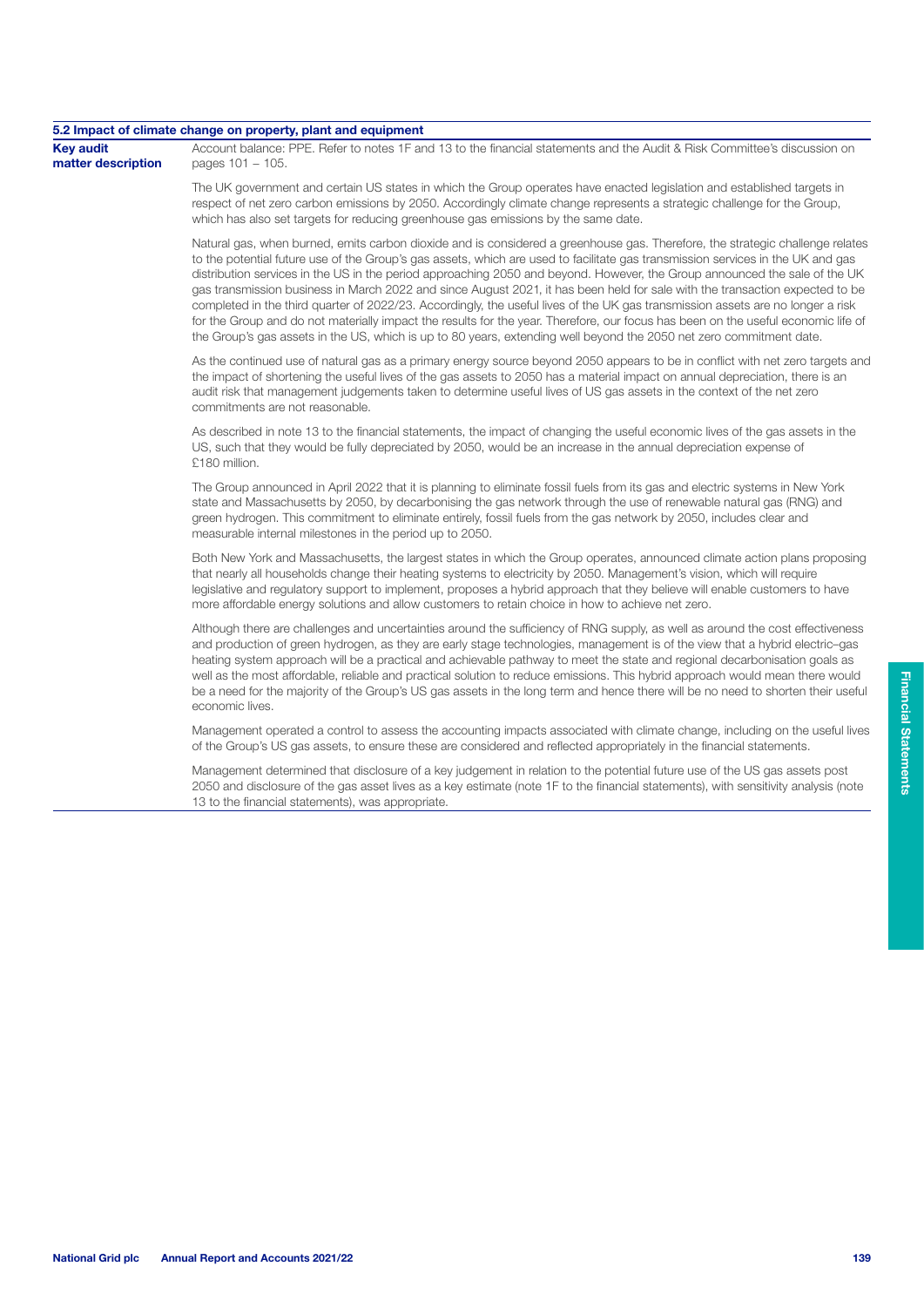## Independent Auditor's Report to the members of National Grid plc continued

|                                      | 5.2 Impact of climate change on property, plant and equipment continued                                                                                                                                                                                                                                                                                                                                                                                                                                                                                                                                                                                                                                                                                                                                                                                                                                                                                                                                                                                                                                                                                                                                                                                                                                                                                                                                                                                                                                                                                |  |  |  |  |
|--------------------------------------|--------------------------------------------------------------------------------------------------------------------------------------------------------------------------------------------------------------------------------------------------------------------------------------------------------------------------------------------------------------------------------------------------------------------------------------------------------------------------------------------------------------------------------------------------------------------------------------------------------------------------------------------------------------------------------------------------------------------------------------------------------------------------------------------------------------------------------------------------------------------------------------------------------------------------------------------------------------------------------------------------------------------------------------------------------------------------------------------------------------------------------------------------------------------------------------------------------------------------------------------------------------------------------------------------------------------------------------------------------------------------------------------------------------------------------------------------------------------------------------------------------------------------------------------------------|--|--|--|--|
| How the scope<br>of our audit        | We tested management's internal control over the accounting for and disclosure of the potential impacts associated with the<br>energy transition and climate change.                                                                                                                                                                                                                                                                                                                                                                                                                                                                                                                                                                                                                                                                                                                                                                                                                                                                                                                                                                                                                                                                                                                                                                                                                                                                                                                                                                                   |  |  |  |  |
| responded to the<br>key audit matter | With the assistance of our sustainability specialists, we challenged management's judgement that it is probable the useful lives<br>of the US gas assets will extend beyond 2050 in light of the different goals, commitments and legislation relating to net zero in<br>the US states in which the Group operates by:                                                                                                                                                                                                                                                                                                                                                                                                                                                                                                                                                                                                                                                                                                                                                                                                                                                                                                                                                                                                                                                                                                                                                                                                                                 |  |  |  |  |
|                                      | • understanding potential strategic pathways to achieve net zero targets;<br>• obtaining and reading government plans in the US for achieving net zero which we compared to the potential<br>strategic pathways;<br>• challenging the technical feasibility of management's plans by considering the readiness for hydrogen blending with other<br>gases across both transmission and distribution networks;<br>• evaluating information from the Group's regulators, including rate cases in the US, to consider whether they presented any<br>contradictory evidence;<br>• performing an assessment of the likelihood of occurrence of alternative scenarios for achieving net zero targets;<br>• considering the potential for repurposing the Group's gas networks for alternative uses, and in particular management's plans<br>to decarbonise the natural gas system with renewable natural gas and hydrogen; and<br>• reading a number of external reports, the key ones being:<br>- The Sixth Carbon Budget, produced by the Climate Change Committee;<br>- National Grid's 'Clean Energy Vision' report;<br>- The 'DPU 20-80 Notice of Filing and Public Hearing';<br>- 'Ramping Up Heat Pump Adoption in New York State';<br>- 'E3's Technical Analysis of Decarbonization Pathways report' for Massachusetts;<br>- The 'Pathways to Carbon-Neutral NYC: Modernize, Reimagine, Reach', produced by the New York City Mayor's Office<br>of Sustainability;<br>and searching for contradictory evidence in respect of management's judgements. |  |  |  |  |
|                                      | We also held discussions with Deloitte specialists in other countries regarding the suitability of existing gas infrastructure for<br>transporting hydrogen across both transmission and distribution gas assets as well as the potential cost effectiveness of<br>green hydrogen.                                                                                                                                                                                                                                                                                                                                                                                                                                                                                                                                                                                                                                                                                                                                                                                                                                                                                                                                                                                                                                                                                                                                                                                                                                                                     |  |  |  |  |
|                                      | We assessed the disclosures set out in note 1 to the financial statements and the sensitivity analysis set out in note 13 to the<br>financial statements regarding the useful economic lives of the Group's gas assets.                                                                                                                                                                                                                                                                                                                                                                                                                                                                                                                                                                                                                                                                                                                                                                                                                                                                                                                                                                                                                                                                                                                                                                                                                                                                                                                                |  |  |  |  |
| <b>Key observations</b>              | Our testing confirmed that the relevant controls over management's assessment of the impact of the energy transition and<br>climate change operated effectively.                                                                                                                                                                                                                                                                                                                                                                                                                                                                                                                                                                                                                                                                                                                                                                                                                                                                                                                                                                                                                                                                                                                                                                                                                                                                                                                                                                                       |  |  |  |  |
|                                      | In the UK we have noted that the announcement of the 60% sale of its UK gas business, 'NGG', in March 2022 has resulted in<br>a reduced risk and that the depreciation impact on the current year financial statements is not material as depreciation of the<br>gas assets ceased from the date the business was held for sale in August 2021.                                                                                                                                                                                                                                                                                                                                                                                                                                                                                                                                                                                                                                                                                                                                                                                                                                                                                                                                                                                                                                                                                                                                                                                                        |  |  |  |  |
|                                      | We observe that whilst some indicators do exist suggesting that the useful economic lives of the Group's US gas assets may<br>be limited to 2050, these are mitigated by other statements by governments and advisory bodies which suggest electrification<br>alone is not a reliable solution and therefore gas distribution assets in the US, will continue to have a role beyond 2050.                                                                                                                                                                                                                                                                                                                                                                                                                                                                                                                                                                                                                                                                                                                                                                                                                                                                                                                                                                                                                                                                                                                                                              |  |  |  |  |
|                                      | Management's best estimate of the useful economic lives of US gas assets, across all states in which it operates, is based on<br>the depreciable lives identified through depreciation studies for each asset which are approved by the respective state regulator.<br>Accordingly, in the US, the IFRS asset depreciable lives are identical to those agreed by the Group's regulators for<br>regulatory purposes.                                                                                                                                                                                                                                                                                                                                                                                                                                                                                                                                                                                                                                                                                                                                                                                                                                                                                                                                                                                                                                                                                                                                    |  |  |  |  |
|                                      | We note that whilst state energy policy in the US states in which the Group operates is codified by the legislature, it is the<br>regulators who are charged with implementing state energy policies. We concluded it was reasonable to assume that there<br>will be a valuable use for the Group's US gas assets beyond 2050 and in the absence of any determination by the Group's<br>regulators, it continues to be reasonable to use the regulatory asset lives for the calculation of depreciation in accordance<br>with IFRS.                                                                                                                                                                                                                                                                                                                                                                                                                                                                                                                                                                                                                                                                                                                                                                                                                                                                                                                                                                                                                    |  |  |  |  |
|                                      | We consider the disclosures in note 1 to the financial statements and the sensitivity analysis in note 13 to the financial<br>statements to be appropriate.                                                                                                                                                                                                                                                                                                                                                                                                                                                                                                                                                                                                                                                                                                                                                                                                                                                                                                                                                                                                                                                                                                                                                                                                                                                                                                                                                                                            |  |  |  |  |
|                                      | We are satisfied that management's other disclosures in the Annual Report and Accounts relating to the uncertainty surrounding<br>the future use of the Group's gas assets are consistent with the financial statements and our understanding of the business.                                                                                                                                                                                                                                                                                                                                                                                                                                                                                                                                                                                                                                                                                                                                                                                                                                                                                                                                                                                                                                                                                                                                                                                                                                                                                         |  |  |  |  |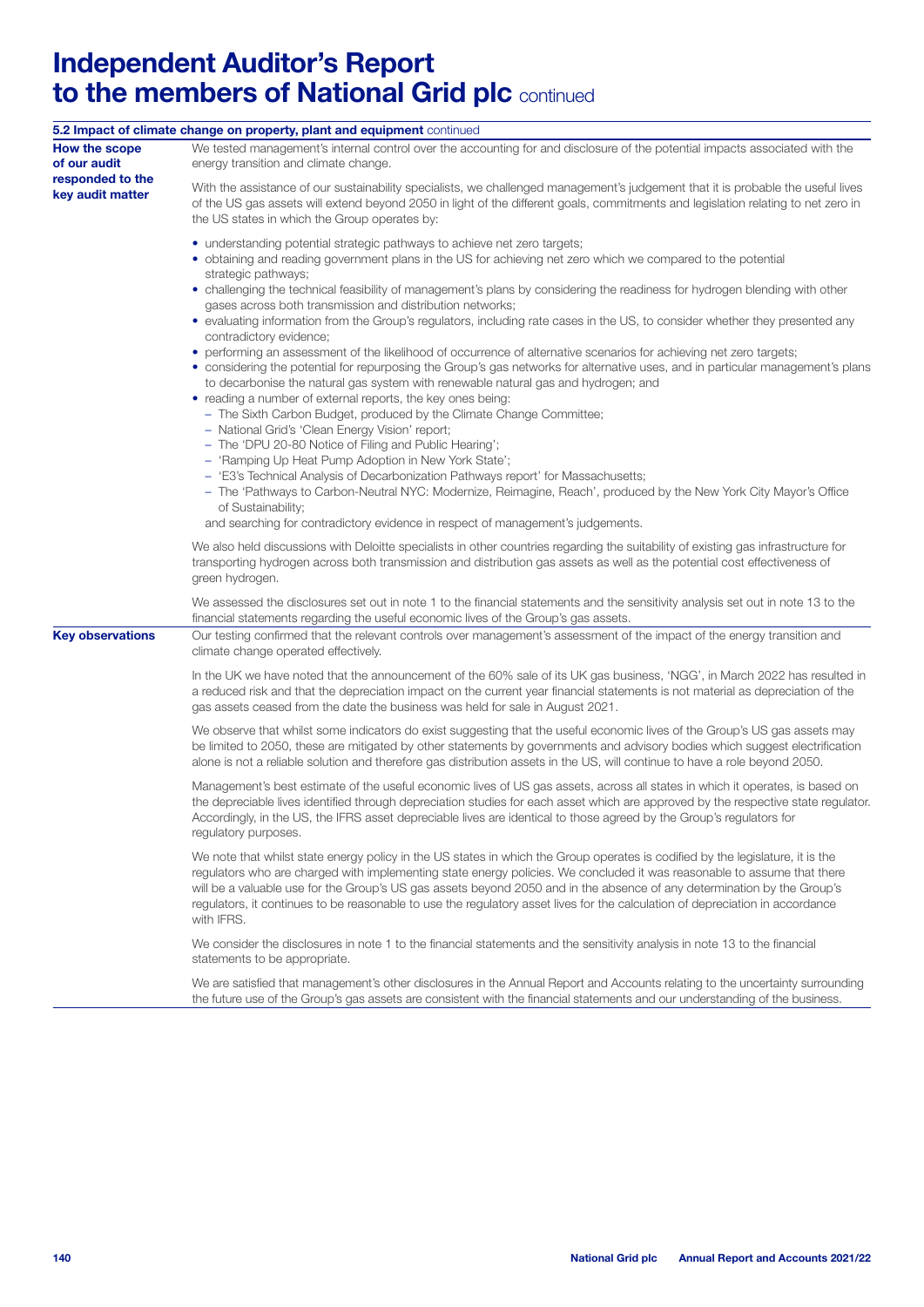## 6. Our application of materiality

## 6.1 Materiality

We define materiality as the magnitude of misstatement in the financial statements that makes it probable that the economic decisions of a reasonably knowledgeable person would be changed or influenced. We use materiality both in planning the scope of our audit work and in evaluating the results of our work.

Based on our professional judgement, we determined materiality for the financial statements as a whole as follows:

|                                                | <b>Group financial statements</b>                                                                                                                                                                                                                                                                                                                                                                                                                                                                                                                                               | <b>Parent Company financial statements</b>                                                                                                                                                                                                         |
|------------------------------------------------|---------------------------------------------------------------------------------------------------------------------------------------------------------------------------------------------------------------------------------------------------------------------------------------------------------------------------------------------------------------------------------------------------------------------------------------------------------------------------------------------------------------------------------------------------------------------------------|----------------------------------------------------------------------------------------------------------------------------------------------------------------------------------------------------------------------------------------------------|
| <b>Materiality</b>                             | £135 million (2021: £120 million)                                                                                                                                                                                                                                                                                                                                                                                                                                                                                                                                               | £135 million (2021: £100 million)                                                                                                                                                                                                                  |
| <b>Basis for</b><br>determining<br>materiality | Our determined materiality represents 4.7% (2021: 5.9%)<br>of adjusted profit before tax from continuing operations and<br>3.9% (2021: 5.8%) of statutory profit before tax from<br>continuing operations.                                                                                                                                                                                                                                                                                                                                                                      | We determined materiality for our audit of the Parent<br>Company financial statements using 0.83% of net assets<br>(2021: 0.68%). The increase in materiality is in part a result<br>of net assets increasing in the current year. In addition, we |
|                                                | Adjusted profit before tax is profit before tax, exceptional<br>items and remeasurements as disclosed in the consolidated<br>income statement. Prior year materiality was determined on<br>a similar basis.                                                                                                                                                                                                                                                                                                                                                                     | decided to align the Parent Company materiality with<br>Group materiality.                                                                                                                                                                         |
| <b>Rationale for the</b><br>benchmark applied  | We consider adjusted profit before tax to be an important<br>benchmark of the performance of the Group. We consider<br>it appropriate to adjust for exceptional items and<br>remeasurements as these items are volatile and not<br>reflective of the underlying performance of the Group.                                                                                                                                                                                                                                                                                       | As the Company is non-trading, operates primarily as<br>a holding company for the Group's trading entities, and is not<br>profit orientated, we believe the net asset position is the most<br>appropriate benchmark to use.                        |
|                                                | We conducted an assessment of which line items we<br>understand to be the most important to investors and<br>analysts by reviewing analyst reports and National Grid's<br>communications to shareholders and lenders, as well as<br>the communications of peer companies. This assessment<br>resulted in us considering the financial statement line<br>items above.                                                                                                                                                                                                            |                                                                                                                                                                                                                                                    |
|                                                | Profit before tax is the benchmark ordinarily considered by<br>us when auditing listed entities. It provides comparability<br>against other companies across all sectors, but has limitations<br>when auditing companies whose earnings are impacted by<br>items which can be volatile from one period to the next, and<br>therefore may not be representative of the volume of<br>transactions and the overall size of the business in a given<br>year, or where the impact of volatility may result in the<br>recognition of material income or charges in a particular year. |                                                                                                                                                                                                                                                    |
|                                                | Whilst not an IFRS measure, adjusted profit is one of the key<br>metrics communicated by management in National Grid's<br>results announcements. It excludes some of the volatility<br>arising from changes in fair values of financial assets and<br>liabilities as well as exceptional items. It was also the key<br>measure applied in the prior year.                                                                                                                                                                                                                       |                                                                                                                                                                                                                                                    |
|                                                | Group materiality<br>£135m<br>£2,880m*                                                                                                                                                                                                                                                                                                                                                                                                                                                                                                                                          |                                                                                                                                                                                                                                                    |
|                                                | Component<br>materiality range<br>£38m to £81m                                                                                                                                                                                                                                                                                                                                                                                                                                                                                                                                  |                                                                                                                                                                                                                                                    |
|                                                | Audit Committee<br>reporting threshold<br>*Adjusted Profit before tax<br>£6.75m<br>Group materiality                                                                                                                                                                                                                                                                                                                                                                                                                                                                            |                                                                                                                                                                                                                                                    |

Financial Statements

**Financial Statements**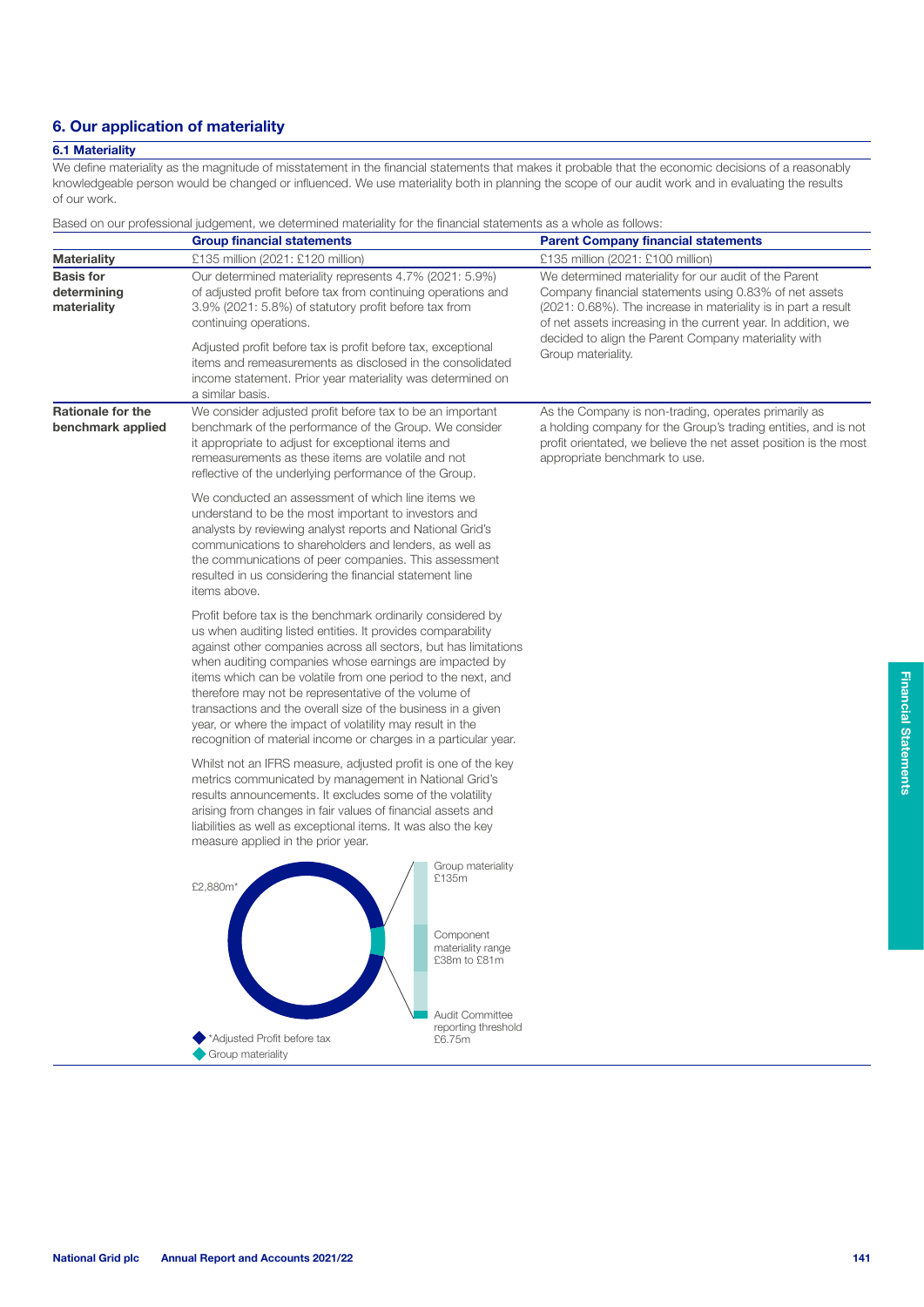## Independent Auditor's Report to the members of National Grid plc continued

#### 6.2 Performance materiality

We set performance materiality at a level lower than materiality to reduce the probability that, in aggregate, uncorrected and undetected misstatements exceed the materiality for the financial statements as a whole.

|                                               | <b>Group financial statements</b>                                                                                                                                                                                                                                                        | <b>Parent Company financial statements</b>                                                                                                                                                                           |
|-----------------------------------------------|------------------------------------------------------------------------------------------------------------------------------------------------------------------------------------------------------------------------------------------------------------------------------------------|----------------------------------------------------------------------------------------------------------------------------------------------------------------------------------------------------------------------|
| Performance                                   | 70% (2021: 80%) of Group materiality.                                                                                                                                                                                                                                                    | 70% (2021: 80%) of Parent Company materiality.                                                                                                                                                                       |
| materiality                                   | Given the acquisitions, disposals and changes in operating<br>model and key financial systems, we have set this at 70%<br>of materiality compared with 80% in the prior year.                                                                                                            | Although the factors leading to the reduction in performance<br>materiality % for the Group do not impact the Parent<br>Company in the same way, we also decided to align<br>performance materiality with the Group. |
| <b>Basis and rationale</b><br>for determining | In determining performance materiality, we considered the<br>following factors:                                                                                                                                                                                                          |                                                                                                                                                                                                                      |
| performance<br>materiality                    | • Our cumulative experience from prior year audits;<br>• The level of corrected and uncorrected misstatements<br>identified:<br>• Our risk assessment, including our understanding of the<br>entity and its environment;<br>• Our assessment of the Group's overall control environment. |                                                                                                                                                                                                                      |
| 6.3 Error reporting threshold                 | We also considered the level of change in the business from<br>the prior year.                                                                                                                                                                                                           |                                                                                                                                                                                                                      |

We agreed with the Audit & Risk Committee that we would report to the Committee all audit differences in excess of £6.75 million (2021: £6 million), as well as differences below that threshold that, in our view, warranted reporting on qualitative grounds. We also report to the Audit & Risk Committee on disclosure matters that we identified when assessing the overall presentation of the financial statements.

### 7. An overview of the scope of our audit

#### 7.1 Identification and scoping of components

Our audit was scoped by obtaining an understanding of the Group and its environment and assessing the risks of material misstatements at the Group level. We used data analytics tools and specialists to help inform our understanding of the business, identify key risk areas and evaluate the level of audit coverage required.

The UK Electricity Transmission, UK Gas Transmission, UK Electricity System Operator, UK Electricity Distribution and US regulated (comprising the New York and New England business units) components were subject to a full-scope audit for Group reporting purposes, completed to the individual component materiality levels set out below.

In addition to the above components subject to full scope audit procedures by the component teams, we have identified three other business units which form part of National Grid Ventures and Other, where we consider there to be a reasonable possibility of material misstatement in specific items within the financial statements: National Grid Ventures UK, Genco and UK Property. Accordingly, we have directed component auditors to perform specific audit procedures in relation to material account balances and analytical procedures on the respective income statements and statements of financial position for these components.

| <b>Business unit</b>                               | <b>Audit scope</b>                  | <b>Component materiality</b> |
|----------------------------------------------------|-------------------------------------|------------------------------|
| <b>UK Electricity Transmission</b>                 | Full-scope audit                    | £48 million                  |
| <b>UK Gas Transmission</b>                         | Full-scope audit                    | £43 million                  |
| <b>UK Electricity System Operator</b>              | Full-scope audit                    | £48 million                  |
| <b>UK Electricity Distribution</b>                 | Full-scope audit                    | £48 million                  |
| US regulated (comprising New York and New England) | Full-scope audit                    | £81 million                  |
| <b>National Grid Ventures UK</b>                   | Audit of specified account balances | £26 million                  |
| Genco (comprising US generating assets)            | Audit of specified account balances | £26 million                  |
| <b>UK Property</b>                                 | Audit of specified account balances | £26 million                  |

In addition to the work performed at a component level, the Group audit team performed audit procedures on the Parent Company financial statements, including but not limited to corporate activities such as treasury as well as on the consolidated financial statements themselves, including entity-level controls, litigation provisions, the consolidation, financial statement disclosures and risk assessment work on components not included elsewhere in the scope of our audit. The Group audit team also performed analytical reviews on out-of-scope components, led the work in connection with the impact of climate change on the useful lives of the Group's gas assets and co-ordinated certain procedures performed on key areas, such as the WPD purchase price allocation and goodwill impairment and environmental provisions, where audit work is performed by both the Group and component audit teams.

The scope and risk assessment of our audit is broadly consistent with the prior year and our audit coverage of 'Revenue', 'Profit before tax' and 'Net assets' is materially the same as in the prior year.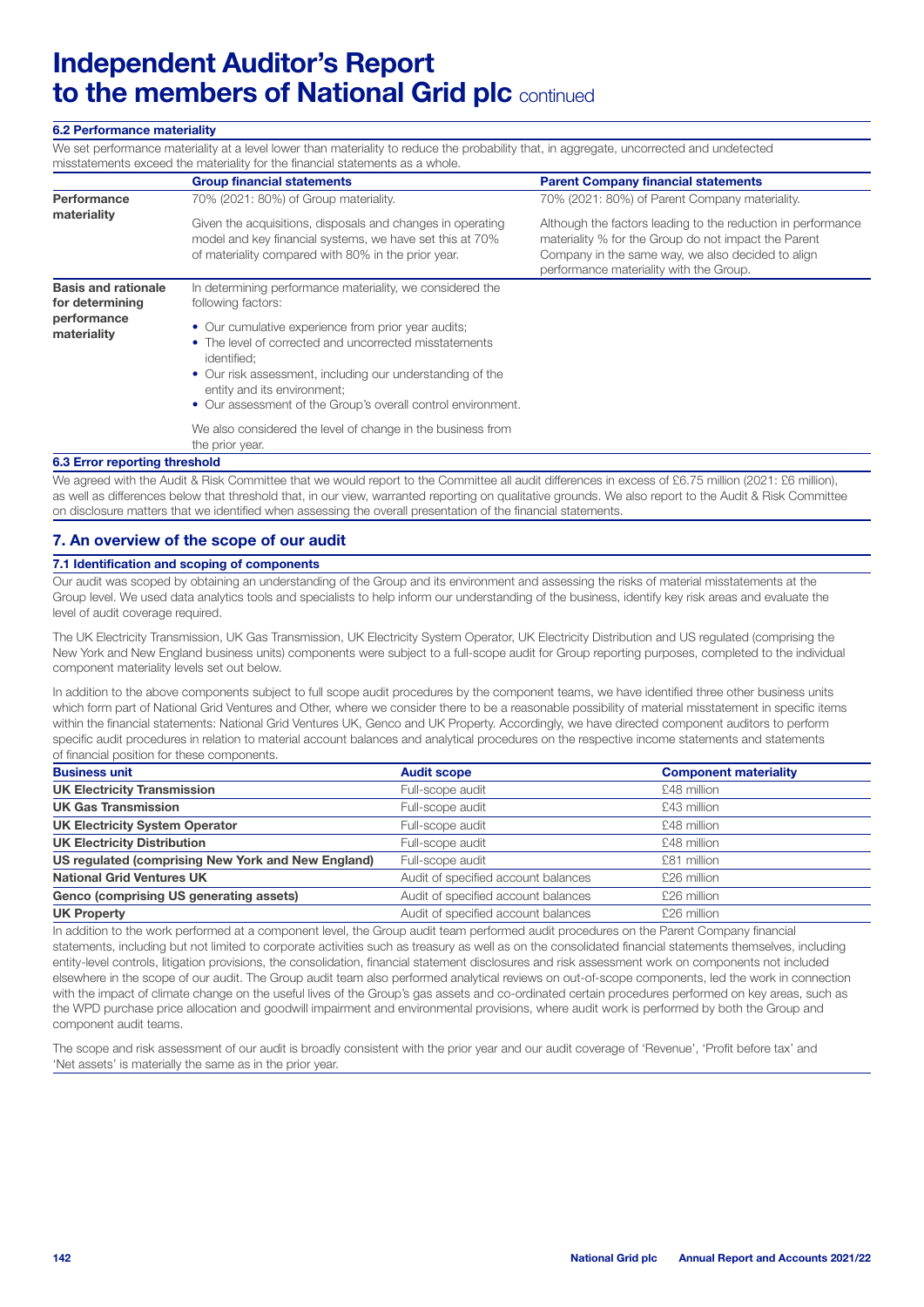

#### 7.2. Our consideration of the control environment

Our audit approach was generally to place reliance on management's relevant controls over all business cycles affecting in-scope financial statement line items. We tested controls through a combination of tests of inquiry, observation, inspection and re-performance.

In limited circumstances where controls were deficient and there were not sufficient mitigating or alternative controls we could rely on, we adopted a non-controls reliance approach. All control deficiencies which we considered to be significant were communicated to the Audit & Risk Committee. All other deficiencies were communicated to management. For all deficiencies identified, we considered the impact and updated our audit plan accordingly.

The Group's financial systems environment relies on a high number of UK and US applications. In the current year, we scoped 44 IT systems as relevant to the audit. These systems are all directly or indirectly relevant to the entity's financial reporting process.

We planned to rely on the General IT Controls (GITCs) associated with these systems, where the GITCs were appropriately designed and implemented, and these were operating effectively. To assess the operating effectiveness of GITCs, our IT audit specialists performed testing on access security, change management, data centre operations and network operations.

#### 7.3. Our consideration of climate-related risks

Climate change impacts National Grid's business in a number of ways as set out in the Strategic Report on page 30 of the Annual Report and note 1 to the financial statements on page 154. It represents a key strategic consideration of management.

We reviewed management's climate change risk assessment and evaluated the completeness of identified risks and the impact on the financial statements. We also considered the impact of climate change in our own risk assessment procedures. Management's assessment included an overview of the legislative changes in the US, key developments post COP26 and an evaluation of the possible future use of National Grid's US gas assets in a net zero carbon energy system. Both management's and our risk assessment identified the useful economic lives of the gas assets in the US, as the key risk as described in note 13 to the financial statements and in the Audit & Risk Committee Report (page 102). Our response to this risk is documented in our Key Audit Matter on pages 139 − 140.

In addition to the procedures in respect of the Key Audit Matter mentioned above, with the involvement of our climate change specialists we:

- read the climate-related statements made by management (as disclosed in 'The Environment' section of the 'Our commitment to being a responsible business' in the Strategic Report) and considered whether these were in line with our understanding of management's approach to climate change and the narrative reporting was in line with financial statements and the knowledge obtained throughout the audit; and
- read the Task Force on Climate-related Financial Disclosures (TCFD) and considered if any of the information disclosed was inconsistent with the information we obtained through our audit.

#### 7.4. Working with other auditors

The Group audit team is responsible for the scope and direction of the audit process and provide direct oversight, review and coordination of our component audit teams.

As each of the financially significant components maintains separate financial records, we have engaged component auditors from the Deloitte member firms in the US or the UK to perform procedures at these components on our behalf. This approach allows us to engage local auditors who have appropriate knowledge of local regulations to perform this audit work. We issued detailed instructions to the component auditors and directed and supervised their work.

We interacted regularly with the component Deloitte teams during each stage of the audit and reviewed key working papers. We maintained continuous and open dialogue with our component teams in addition to holding formal meetings to ensure that we were fully aware of their progress and the results of their procedures.

Our oversight of component auditors focused on the planning of their audit work and key judgements made. In particular, our supervision and direction focused on the work performed in relation to key estimates and judgements made by management. As part of our monitoring of component auditors, we participated in key local audit meetings.

The senior statutory auditor and other Group audit partners conducted visits to meet in person with the component teams responsible for the full-scope locations, which was supplemented by procedures performed remotely throughout the year. Their involvement included attending planning meetings, discussing the audit approach and any issues arising from the component team's work, meetings with local management, and reviewing key audit working papers on higher and significant risk areas to drive a consistent and high quality audit. The level of involvement of the lead audit partner and the Group audit team in the component audits has been extensive and we are satisfied that it has enabled us to conclude that sufficient appropriate audit evidence has been obtained in support of our opinion on the Group financial statements as a whole.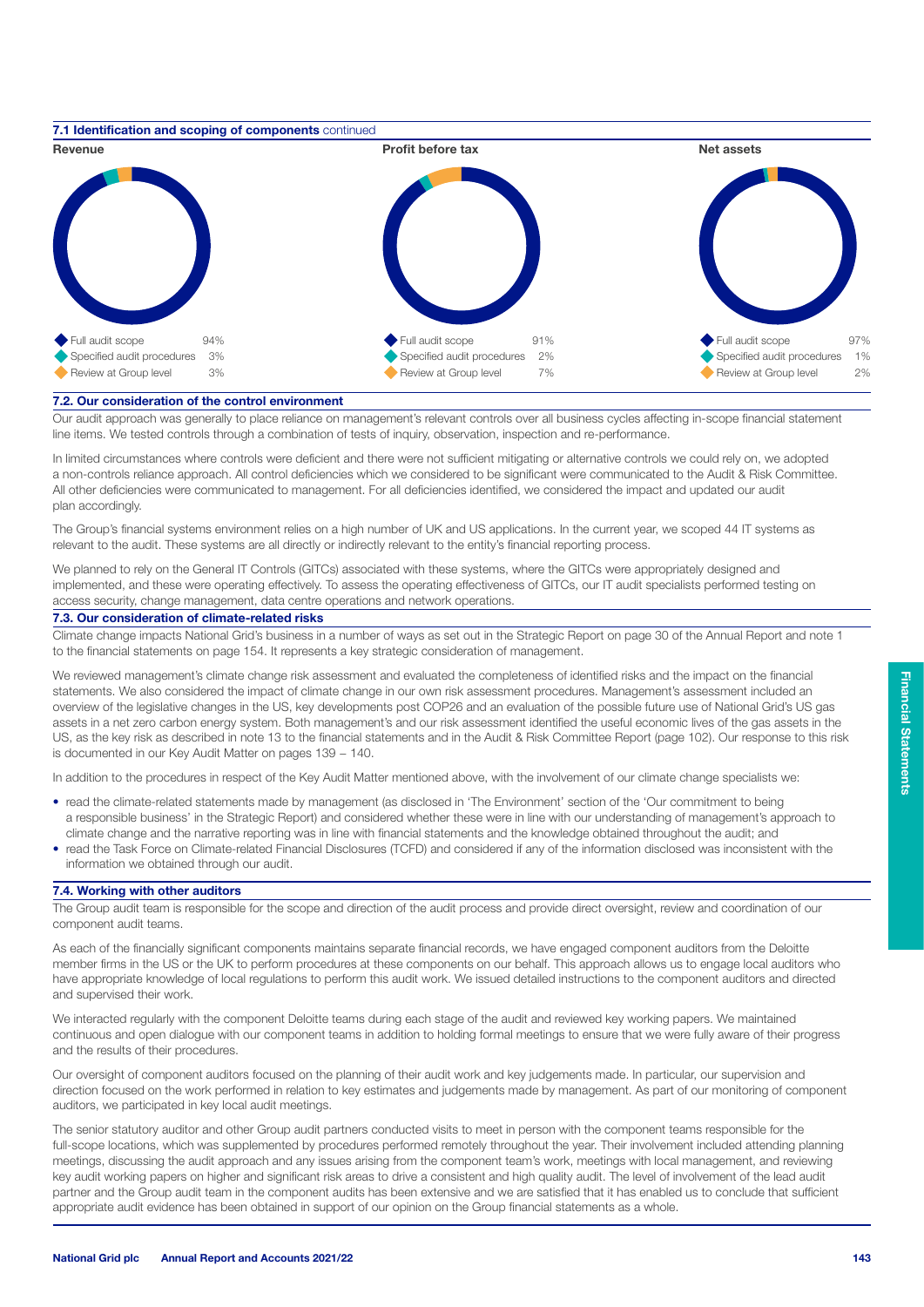## Independent Auditor's Report to the members of National Grid plc continued

## 8. Other information

The other information comprises the information included in the Annual Report, other than the financial statements and our auditor's report thereon. The Directors are responsible for the other information contained within the Annual Report.

Our opinion on the financial statements does not cover the other information and, except to the extent otherwise explicitly stated in our report, we do not express any form of assurance conclusion thereon.

Our responsibility is to read the other information and, in doing so, consider whether the other information is materially inconsistent with the financial statements or our knowledge obtained in the course of the audit, or otherwise appears to be materially misstated.

If we identify such material inconsistencies or apparent material misstatements, we are required to determine whether this gives rise to a material misstatement in the financial statements themselves. If, based on the work we have performed, we conclude that there is a material misstatement of this other information, we are required to report that fact.

## 9. Responsibilities of Directors

As explained more fully in the Statement of Directors' responsibilities, the Directors are responsible for the preparation of the financial statements and for being satisfied that they give a true and fair view, and for such internal control as the Directors determine is necessary to enable the preparation of financial statements that are free from material misstatement, whether due to fraud or error.

In preparing the financial statements, the Directors are responsible for assessing the Group's and the Parent Company's ability to continue as a going concern, disclosing as applicable, matters related to going concern and using the going concern basis of accounting unless the Directors either intend to liquidate the Group or the Parent Company or to cease operations, or have no realistic alternative but to do so.

### 10. Auditor's responsibilities for the audit of the financial statements

Our objectives are to obtain reasonable assurance about whether the financial statements as a whole are free from material misstatement, whether due to fraud or error, and to issue an auditor's report that includes our opinion. Reasonable assurance is a high level of assurance, but is not a guarantee that an audit conducted in accordance with ISAs (UK) will always detect a material misstatement when it exists. Misstatements can arise from fraud or error and are considered material if, individually or in the aggregate, they could reasonably be expected to influence the economic decisions of users taken on the basis of these financial statements.

A further description of our responsibilities for the audit of the financial statements is located on the FRC's website at: www.frc.org.uk/auditorsresponsibilities. This description forms part of our auditor's report.

We have nothing to report in this regard.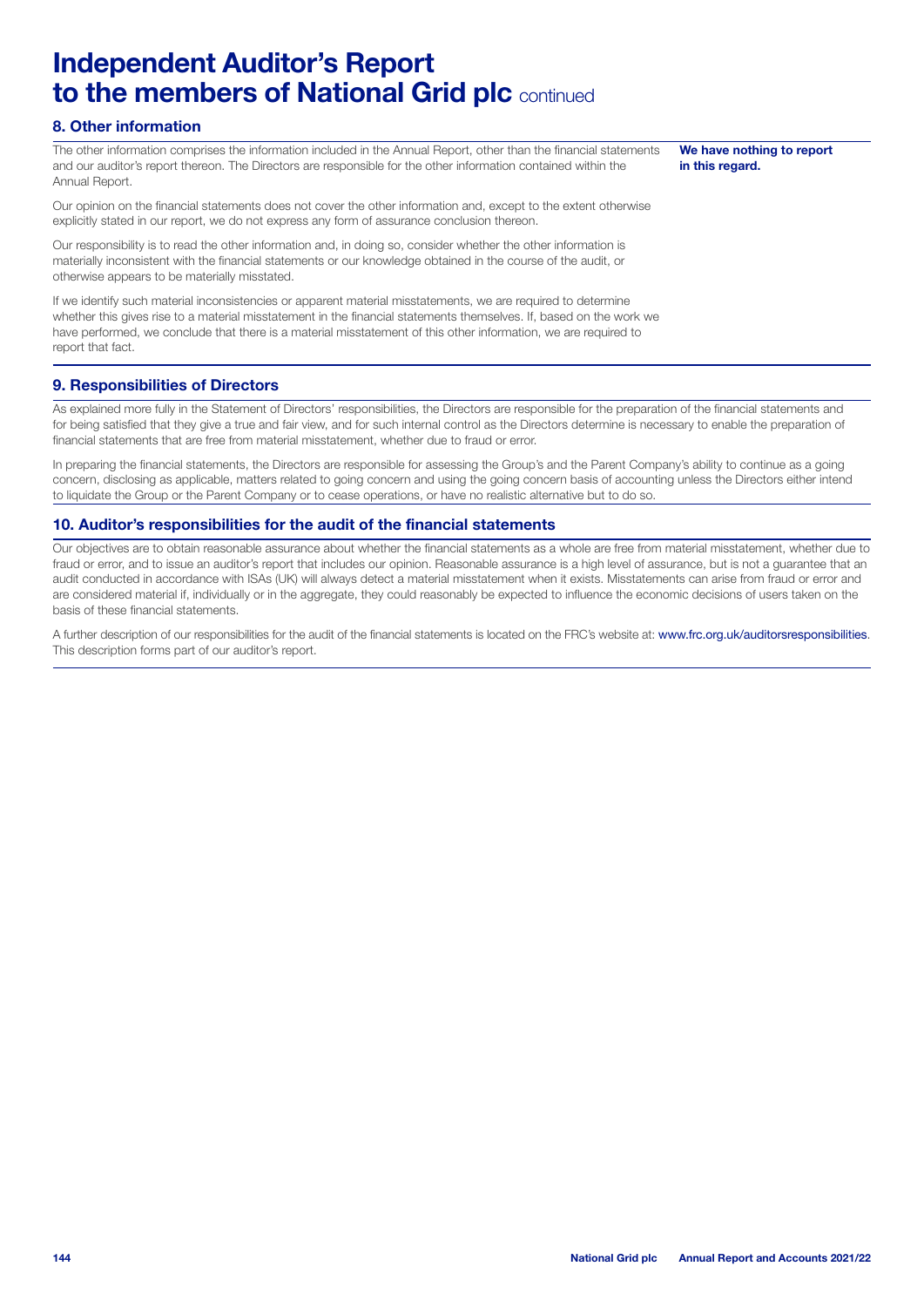### 11. Extent to which the audit was considered capable of detecting irregularities, including fraud or non-compliance with laws and regulations

Irregularities, including fraud, are instances of non-compliance with laws and regulations. We design procedures in line with our responsibilities, outlined above, to detect material misstatements in respect of irregularities, including fraud. The extent to which our procedures are capable of detecting irregularities, including fraud, is detailed below.

#### 11.1 Identifying and assessing potential risks related to irregularities

In identifying and assessing risks of material misstatement in respect of irregularities, including fraud or non-compliance with laws and regulations, we considered the following:

- the nature of the industry and sector, control environment and business performance including the design of the Group's remuneration policies, key drivers for Directors' remuneration, bonus levels and performance targets;
- the Group's own assessment of the risks that irregularities may occur either as a result of fraud or error that was approved by the Audit & Risk Committee on 22 March 2022;
- results of our enquiries of management, internal audit, and the Audit & Risk Committee about their own identification and assessment of the risks of irregularities;
- any matters we identified having obtained and reviewed the Group's documentation of their policies and procedures relating to:
- identifying, evaluating and complying with laws and regulations and whether they were aware of any instances of non-compliance;
- detecting and responding to the risks of fraud and whether they have knowledge of any actual, suspected or alleged fraud;
- responding to the allegations of fraud and bribery against former National Grid employees in the US business (as set out in the Audit & Risk Committee report on page 101); and
- the internal controls established to mitigate risks of fraud or non-compliance with laws and regulations; and
- the matters discussed among the engagement team and our specialists regarding how and where fraud might occur in the financial statements and any potential indicators of fraud. The engagement team includes partners and staff who have extensive experience of working with companies in the same sectors as National Grid operates, and this experience was relevant to the discussion about where fraud risks may arise. Fraud specialists also advised the engagement team of fraud schemes that had arisen in similar sectors and industries, and they participated in the initial fraud risk assessment discussions.

In common with all audits under ISAs (UK), we are also required to perform specific procedures to respond to the risk of management override of controls.

We also obtained an understanding of the legal and regulatory frameworks that the Group operates in, focusing on provisions of those laws and regulations that had a direct effect on the determination of material amounts and disclosures in the financial statements. The key laws and regulations we considered in this context included the UK Companies Act 2006, Listing Rules, pensions legislation, tax legislation, the UK Corporate Governance Code, IFRS as issued by the IASB, United Kingdom adopted international accounting standards, FRS 101, as well as the US Securities Exchange Act 1934 and relevant SEC regulations, and laws and regulations prevailing in each country which we identified a full-scope component.

In addition, we considered provisions of other laws and regulations that do not have a direct effect on the financial statements but compliance with which may be fundamental to the Group's ability to operate or to avoid a material penalty. These included the Group's operating licences and environmental regulations.

### 11.2. Audit response to risks identified

As a result of performing the above, we did not identify any key audit matters related to the potential risk of fraud or non-compliance with laws and regulations.

Our procedures to respond to risks identified included the following:

- reviewing the financial statement disclosures and testing to supporting documentation to assess compliance with provisions of relevant laws and regulations described as having a direct effect on the financial statements;
- inquiring of management, the Audit & Risk Committee and in-house legal counsel concerning actual and potential litigation and claims;
- obtaining confirmations from external legal counsel concerning open litigation and claims;
- reading minutes of meetings of those charged with governance, reviewing internal audit reports and reviewing correspondence with relevant regulatory authorities; and
- reviewing the outcome of the alleged fraud and bribery investigations as well as testing the design of the entity-level controls, particularly in respect of the whistleblowing process.

In addressing the risk of fraud through management override of controls our procedures included:

- making enquiries of individuals involved in the financial reporting process about inappropriate or unusual activity relating to the processing of journal entries and other adjustments;
- using our data analytics tools, we selected and tested journal entries and other adjustments which were either made at the end of a reporting period or which identified activity that exhibited certain characteristics of audit interest;
- assessing whether the judgements made in making accounting estimates are indicative of a potential bias;
- performing analytical procedures to identify any unusual or unexpected relationships that may indicate risks of material misstatement due to fraud; and • considering whether there were any significant transactions that are outside the normal course of business, or that otherwise appear to be unusual
- due to their nature, timing or size.

We also communicated relevant identified laws and regulations and potential fraud risks to all engagement team members including internal specialists and significant component audit teams. We remained alert to any indications of fraud or non-compliance with laws and regulations throughout the audit.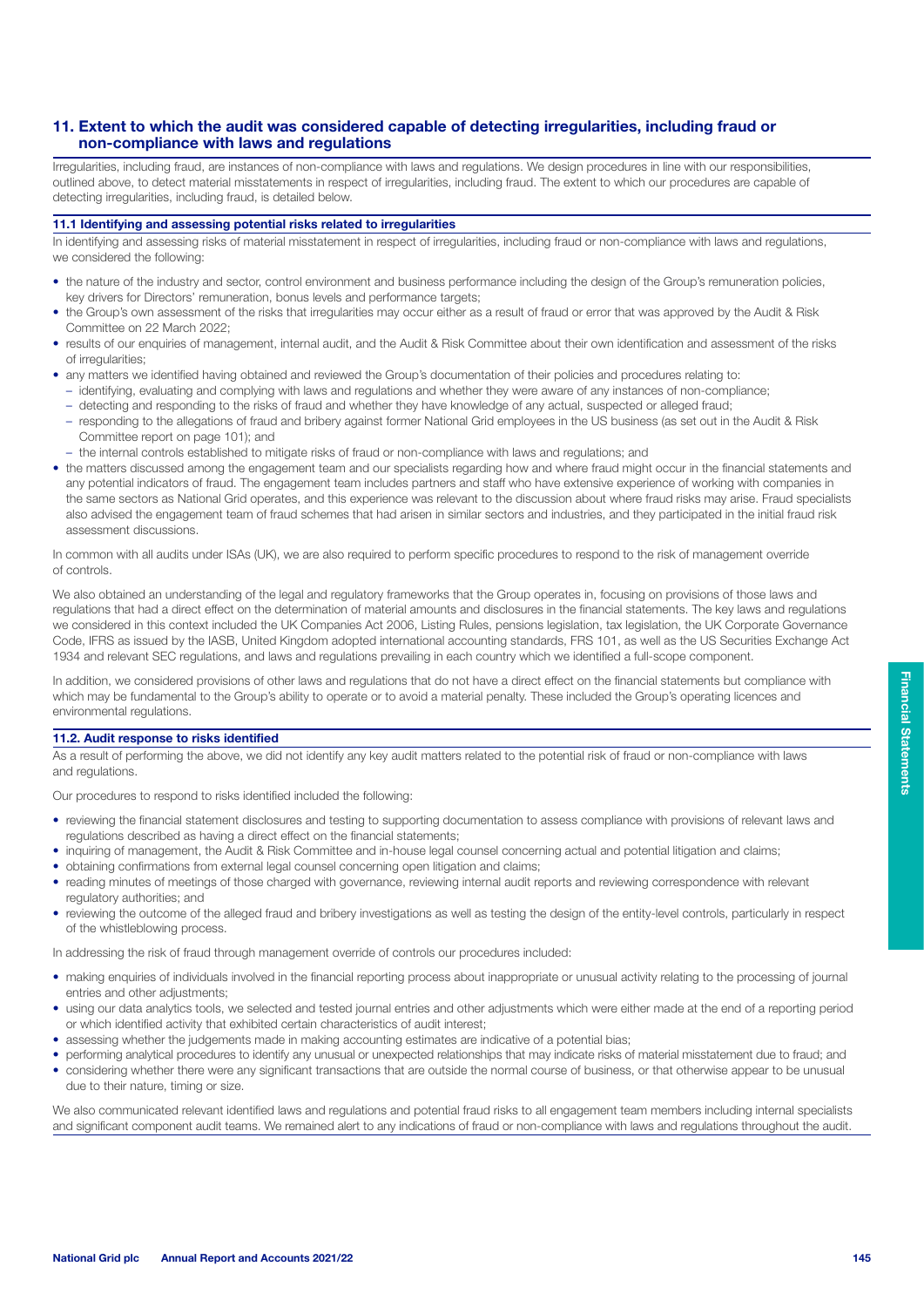## Independent Auditor's Report to the members of National Grid plc continued

## Report on other legal and regulatory requirements

### 12. Opinions on other matters prescribed by the Companies Act 2006

In our opinion the part of the Directors' Remuneration Report to be audited has been properly prepared in accordance with the Companies Act 2006.

In our opinion, based on the work undertaken in the course of the audit:

- the information given in the Strategic Report and the Directors' Report for the financial year for which the financial statements are prepared is consistent with the financial statements; and
- the Strategic Report and the Directors' Report have been prepared in accordance with applicable legal requirements.

In the light of the knowledge and understanding of the Group and the Parent Company and their environment obtained in the course of the audit, we have not identified any material misstatements in the Strategic Report or the Directors' Report.

## 13. Corporate Governance Statement

The Listing Rules require us to review the Directors' statement in relation to going concern, longer-term viability and that part of the Corporate Governance Statement relating to the Group's compliance with the provisions of the UK Corporate Governance Code specified for our review.

Based on the work undertaken as part of our audit, we have concluded that each of the following elements of the Corporate Governance Statement is materially consistent with the financial statements and our knowledge obtained during the audit:

- the Directors' statement with regard to the appropriateness of adopting the going concern basis of accounting and any material uncertainties identified set out on page 153;
- the Directors' explanation as to its assessment of the Group's prospects, the period this assessment covers and why the period is appropriate set out on pages 33 − 35;
- the Directors' statement on fair, balanced and understandable set out on pages 101 and 134;
- the Board's confirmation that it has carried out a robust assessment of the emerging and principal risks set out on pages 28 − 32 and 94;
- the section of the Annual Report that describes the review of effectiveness of risk management and internal control systems set out on pages 28 − 32; and
- the section describing the work of the Audit & Risk Committee set out on pages 101 − 105.

### 14. Matters on which we are required to report by exception

14.1 Adequacy of explanations received and accounting records Under the Companies Act 2006 we are required to report to you if, in our opinion:

- we have not received all the information and explanations we require for our audit; or
- adequate accounting records have not been kept by the Parent Company, or returns adequate for our audit have not been received from branches not visited by us; or
- the Parent Company financial statements are not in agreement with the accounting records and returns.

### 14.2 Directors' remuneration

Under the Companies Act 2006 we are also required to report if in our opinion certain disclosures of Directors' remuneration have not been made or the part of the Directors' Remuneration Report to be audited is not in agreement with the accounting records and returns.

We have nothing to report in respect of these matters.

We have nothing to report in respect of these matters.

## 15. Other matters which we are required to address

### 15.1 Auditor tenure

We became independent and commenced our audit transition on 1 January 2017. Following the recommendation of the Audit & Risk Committee, we were appointed by the shareholders at the Annual General Meeting on 31 July 2017 to audit the financial statements for the year ending 31 March 2018 and subsequent financial periods.

The period of total uninterrupted engagement including previous renewals and reappointments of the firm is five years, covering the years ending 31 March 2018 to 31 March 2022.

#### 15.2 Consistency of the audit report with the additional report to the Audit & Risk Committee

Our audit opinion is consistent with the additional report to the Audit & Risk Committee we are required to provide in accordance with ISAs (UK).

### 16. Use of our report

This report is made solely to the company's members, as a body, in accordance with Chapter 3 of Part 16 of the Companies Act 2006. Our audit work has been undertaken so that we might state to the Company's members those matters we are required to state to them in an auditor's report and for no other purpose. To the fullest extent permitted by law, we do not accept or assume responsibility to anyone other than the Company and the Company's members as a body, for our audit work, for this report, or for the opinions we have formed.

As required by the Financial Conduct Authority (FCA) Disclosure Guidance and Transparency Rule (DTR) 4.1.14R, these financial statements form part of the European Single Electronic Format (ESEF) prepared Annual Financial Report filed on the National Storage Mechanism of the UK FCA in accordance with the ESEF Regulatory Technical Standard ('ESEF RTS'). This auditor's report provides no assurance over whether the annual financial report has been prepared using the single electronic format specified in the ESEF RTS.

## Douglas King FCA (Senior statutory auditor) For and on behalf of Deloitte LLP

Statutory Auditor London, United Kingdom 18 May 2022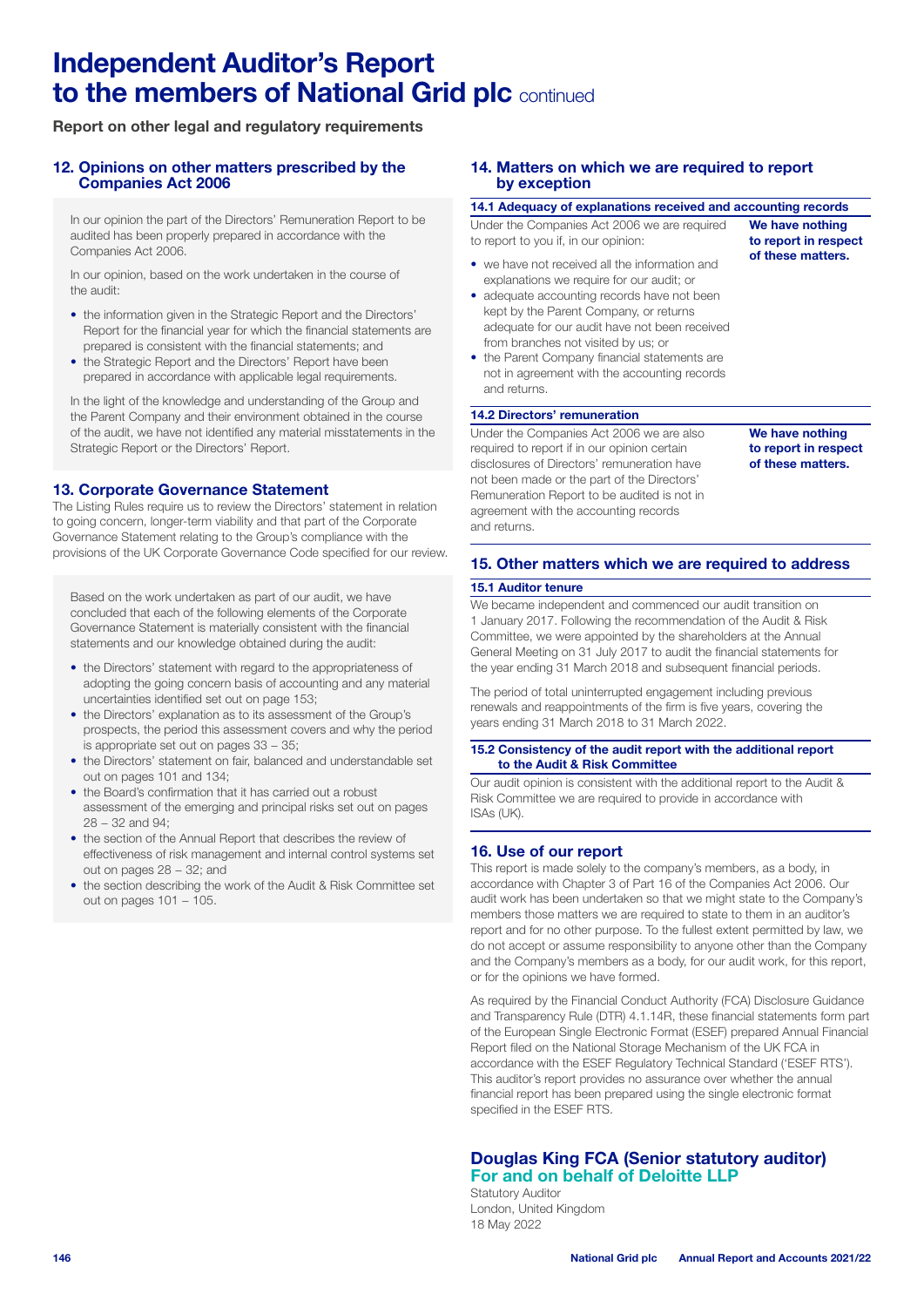## Consolidated income statement

for the years ended 31 March

|                                                            |              | <b>Before exceptional</b><br>items and | <b>Exceptional items and</b><br>remeasurements |                    |
|------------------------------------------------------------|--------------|----------------------------------------|------------------------------------------------|--------------------|
| 2022                                                       | <b>Notes</b> | remeasurements<br>£m                   | (note 5)<br>£m                                 | <b>Total</b><br>£m |
| <b>Continuing operations</b>                               |              |                                        |                                                |                    |
| 2(a), 3, 5<br>Revenue                                      |              | 18,260                                 | 189                                            | 18,449             |
| Provision for bad and doubtful debts                       | 4            | (167)                                  |                                                | (167)              |
| Other operating income/(costs)                             | 4,5          | (14, 280)                              | 369                                            | (13, 911)          |
| Operating profit                                           | 2(b)         | 3,813                                  | 558                                            | 4,371              |
| Finance income                                             | 5,6          | 65                                     | (15)                                           | 50                 |
| Finance costs                                              | 5,6          | (1, 146)                               | 74                                             | (1,072)            |
| Share of post-tax results of joint ventures and associates | 5,16         | 148                                    | (56)                                           | 92                 |
| Profit before tax                                          | 2(b), 5      | 2,880                                  | 561                                            | 3,441              |
| Tax                                                        | 5,7          | (669)                                  | (589)                                          | (1, 258)           |
| Profit after tax from continuing operations                |              | 2,211                                  | (28)                                           | 2,183              |
| Profit after tax from discontinued operations              | 10           | 344                                    | (173)                                          | 171                |
| Total profit for the year (continuing and discontinued)    |              | 2,555                                  | (201)                                          | 2,354              |
| Attributable to:                                           |              |                                        |                                                |                    |
| Equity shareholders of the parent                          |              | 2,554                                  | (201)                                          | 2,353              |
| Non-controlling interests from continuing operations       |              |                                        |                                                |                    |
| Earnings per share (pence)                                 |              |                                        |                                                |                    |
| Basic earnings per share (continuing)                      | 8            |                                        |                                                | 60.6               |
| Diluted earnings per share (continuing)                    | 8            |                                        |                                                | 60.3               |
| Basic earnings per share (continuing and discontinued)     | 8            |                                        |                                                | 65.4               |
| Diluted earnings per share (continuing and discontinued)   | 8            |                                        |                                                | 65.0               |

|                                                            |                | Before exceptional items | Exceptional items and<br>remeasurements |             |
|------------------------------------------------------------|----------------|--------------------------|-----------------------------------------|-------------|
| 2021 <sup>1</sup>                                          | <b>Notes</b>   | and remeasurements<br>£m | (note 5)<br>Em                          | Total<br>Em |
| <b>Continuing operations</b>                               |                |                          |                                         |             |
| Revenue                                                    | 2(a), 3        | 13,665                   |                                         | 13,665      |
| Provision for bad and doubtful debts                       | $\overline{4}$ | (325)                    |                                         | (325)       |
| Other operating income/(costs)                             | 4,5            | (10, 913)                | (26)                                    | (10, 939)   |
| Operating profit                                           | 2(b)           | 2,427                    | (26)                                    | 2,401       |
| Finance income                                             | 5,6            | 35                       | 23                                      | 58          |
| Finance costs                                              | 5,6            | (900)                    | 47                                      | (853)       |
| Share of post-tax results of joint ventures and associates | 5,16           | 66                       | (8)                                     | 58          |
| Profit before tax                                          | 2(b), 5        | 1,628                    | 36                                      | 1,664       |
| Tax                                                        | 5,7            | (334)                    | (26)                                    | (360)       |
| Profit after tax from continuing operations                |                | 1,294                    | 10                                      | 1,304       |
| Profit after tax from discontinued operations              | 10             | 340                      | (3)                                     | 337         |
| Total profit for the year (continuing and discontinued)    |                | 1,634                    | $\overline{7}$                          | 1,641       |
| Attributable to:                                           |                |                          |                                         |             |
| Equity shareholders of the parent                          |                | 1,633                    | 7                                       | 1,640       |
| Non-controlling interests from continuing operations       |                |                          |                                         |             |
| Earnings per share (pence)                                 |                |                          |                                         |             |
| Basic earnings per share (continuing)                      | 8              |                          |                                         | 37.0        |
| Diluted earnings per share (continuing)                    | 8              |                          |                                         | 36.8        |
| Basic earnings per share (continuing and discontinued)     | 8              |                          |                                         | 46.6        |
| Diluted earnings per share (continuing and discontinued)   | 8              |                          |                                         | 46.3        |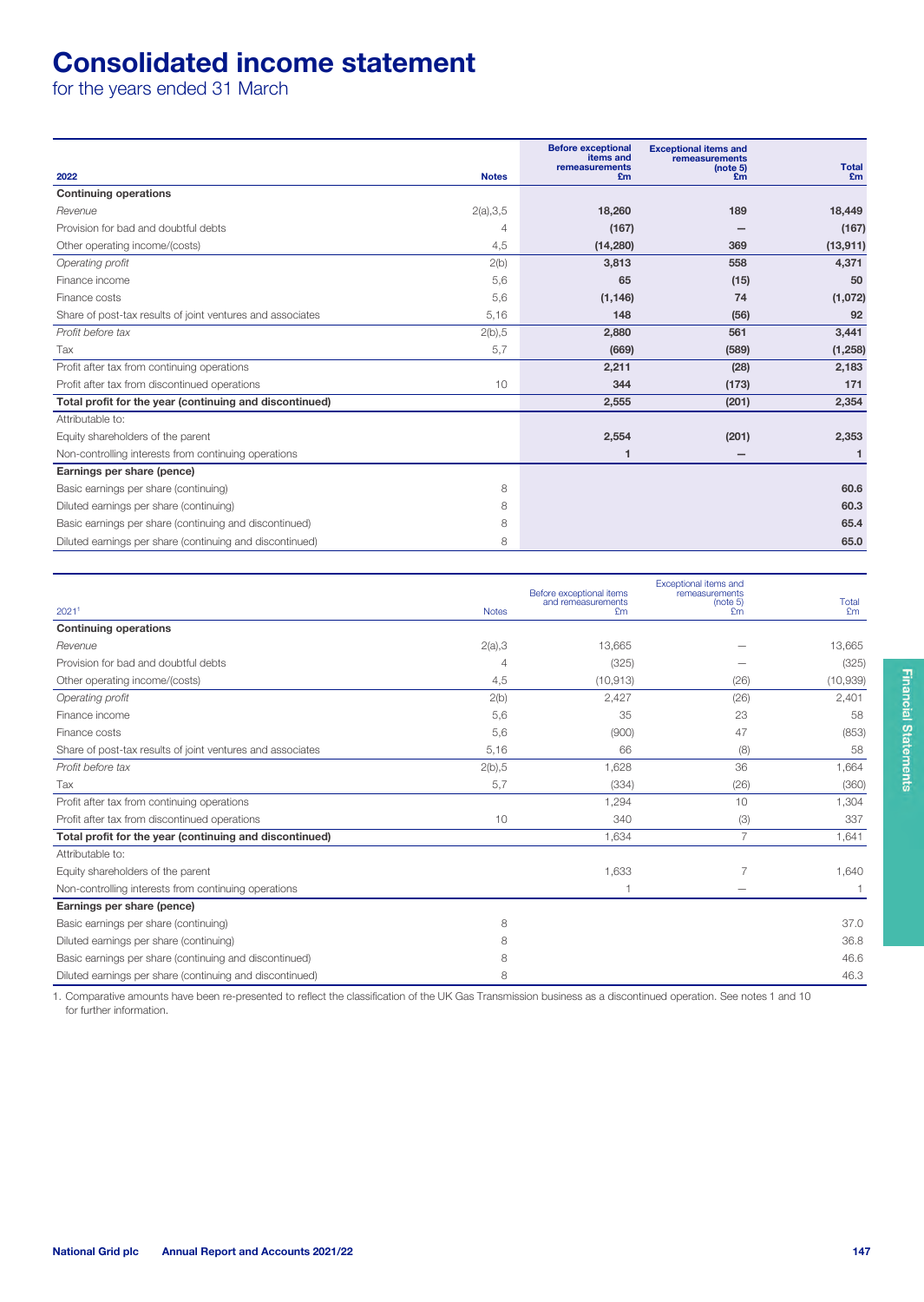## Consolidated income statement

for the years ended 31 March continued

|                                                            |              | Before exceptional items | Exceptional items and<br>remeasurements |             |
|------------------------------------------------------------|--------------|--------------------------|-----------------------------------------|-------------|
| 20201                                                      | <b>Notes</b> | and remeasurements<br>£m | (note 5)<br>£m                          | Total<br>£m |
| <b>Continuing operations</b>                               |              |                          |                                         |             |
| Revenue                                                    | 2(a), 3      | 13,360                   |                                         | 13,360      |
| Provision for bad and doubtful debts                       | 4            | (234)                    |                                         | (234)       |
| Other operating income/(costs)                             | 4,5          | (10, 322)                | (525)                                   | (10, 847)   |
| Operating profit                                           | 2(b)         | 2,804                    | (525)                                   | 2,279       |
| Finance income                                             | 5,6          | 70                       | (16)                                    | 54          |
| Finance costs                                              | 5,6          | (999)                    | (21)                                    | (1,020)     |
| Share of post-tax results of joint ventures and associates | 5,16         | 88                       | (1)                                     | 87          |
| Profit before tax                                          | 2(b), 5      | 1,963                    | (563)                                   | 1,400       |
| Tax                                                        | 5,7          | (362)                    | (8)                                     | (370)       |
| Profit after tax from continuing operations                |              | 1,601                    | (571)                                   | 1,030       |
| Profit after tax from discontinued operations              | 10           | 317                      | (82)                                    | 235         |
| Total profit for the year (continuing and discontinued)    |              | 1,918                    | (653)                                   | 1,265       |
| Attributable to:                                           |              |                          |                                         |             |
| Equity shareholders of the parent                          |              | 1,917                    | (653)                                   | 1,264       |
| Non-controlling interests from continuing operations       |              |                          |                                         |             |
| Earnings per share (pence)                                 |              |                          |                                         |             |
| Basic earnings per share (continuing)                      | 8            |                          |                                         | 29.7        |
| Diluted earnings per share (continuing)                    | 8            |                          |                                         | 29.6        |
| Basic earnings per share (continuing and discontinued)     | 8            |                          |                                         | 36.5        |
| Diluted earnings per share (continuing and discontinued)   | 8            |                          |                                         | 36.3        |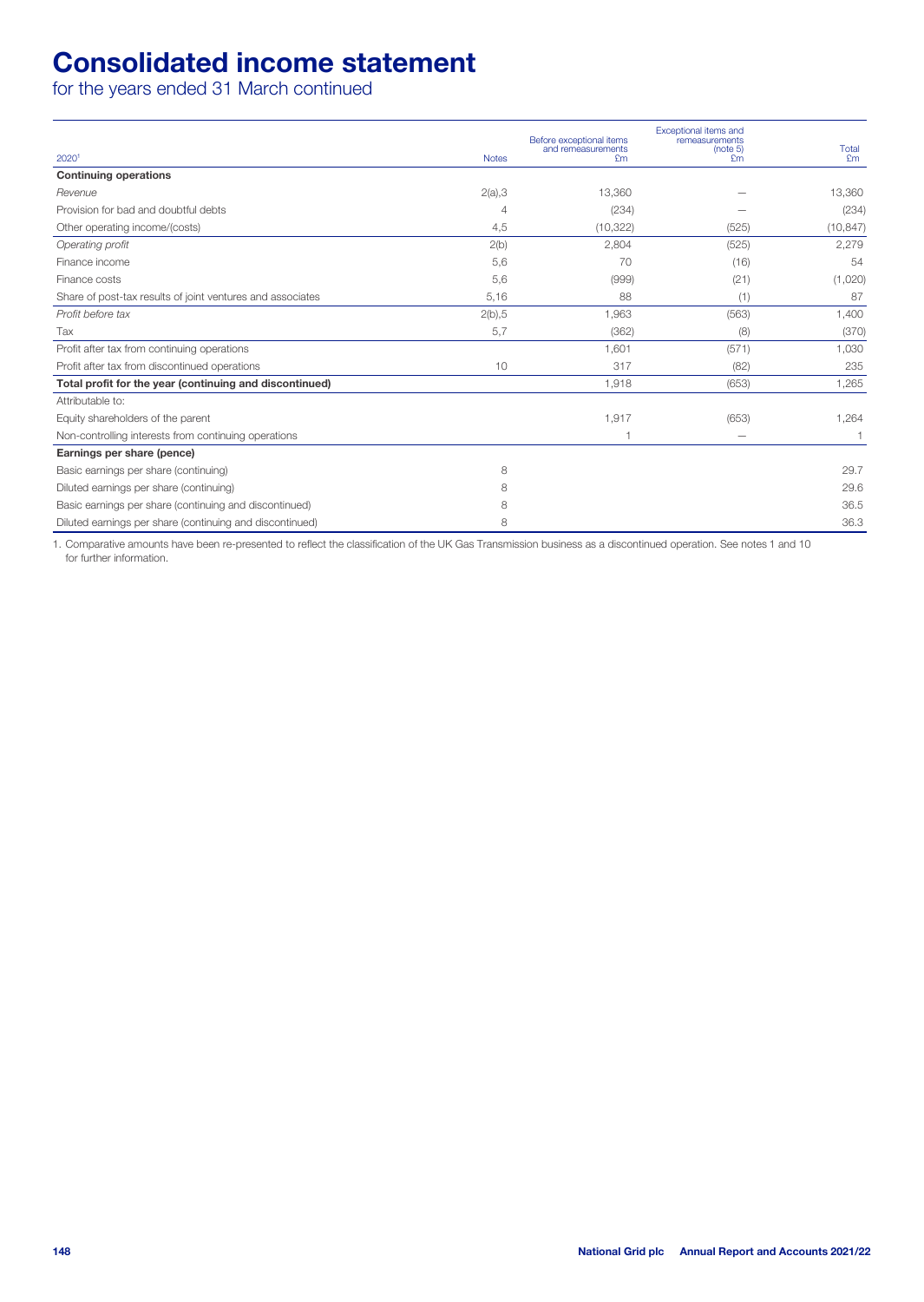## Consolidated statement of comprehensive income

for the years ended 31 March

|                                                                                                                   |                | 2022           | 20211    | 20201        |
|-------------------------------------------------------------------------------------------------------------------|----------------|----------------|----------|--------------|
|                                                                                                                   | <b>Notes</b>   | £m             | £m       | £m           |
| Profit after tax from continuing operations                                                                       |                | 2,183          | 1,304    | 1.030        |
| Profit after tax from discontinued operations                                                                     |                | 171            | 337      | 235          |
| Other comprehensive income from continuing operations                                                             |                |                |          |              |
| Items from continuing operations that will never be reclassified to profit or loss:                               |                |                |          |              |
| Remeasurement gains/(losses) on pension assets and post-retirement benefit obligations                            | 25             | 2,172          | 1.658    | (782)        |
| Net gains/(losses) on equity instruments designated at fair value through other comprehensive income              |                | 12             | 46       | (9)          |
| Net losses in respect of cash flow hedging of capital expenditure                                                 |                | (1)            | (12)     | (17)         |
| Tax on items that will never be reclassified to profit or loss                                                    | $\overline{7}$ | (496)          | (472)    | 232          |
| Total items from continuing operations that will never be reclassified to profit or loss                          |                | 1,687          | 1.220    | (576)        |
| Items from continuing operations that may be reclassified subsequently to profit or loss:                         |                |                |          |              |
| Retranslation of net assets offset by net investment hedge                                                        |                | 630            | (1, 347) | 561          |
| Net (losses)/gains in respect of cash flow hedges                                                                 |                | (57)           | 67       | (121)        |
| Net gains/(losses) in respect of cost of hedging                                                                  |                | 1              | 20       | (80)         |
| Net (losses)/gains on investment in debt instruments measured at fair value<br>through other comprehensive income |                | (11)           | 80       | (15)         |
| Share of other comprehensive income/(losses) of associates, net of tax                                            |                | 1              |          | (5)          |
| Tax on items that may be reclassified subsequently to profit or loss                                              | $\overline{7}$ | 15             | (8)      | 33           |
| Total items from continuing operations that may be reclassified subsequently to profit or loss                    |                | 579            | (1, 187) | 373          |
| Other comprehensive income/(loss) for the year, net of tax from continuing operations                             |                | 2,266          | 33       | (203)        |
| Other comprehensive income/(loss) for the year, net of tax from discontinued operations                           | 10             | 211            | (216)    | 38           |
| Other comprehensive income/(loss) for the year, net of tax                                                        |                | 2,477          | (183)    | (165)        |
| Total comprehensive income for the year from continuing operations                                                |                | 4,449          | 1.337    | 827          |
| Total comprehensive income for the year from discontinued operations                                              | 10             | 382            | 121      | 273          |
| Total comprehensive income for the year                                                                           |                | 4,831          | 1,458    | 1,100        |
| Attributable to:                                                                                                  |                |                |          |              |
| Equity shareholders of the parent                                                                                 |                |                |          |              |
| From continuing operations                                                                                        |                | 4,447          | 1,338    | 825          |
| From discontinued operations                                                                                      |                | 382            | 121      | 273          |
|                                                                                                                   |                | 4,829          | 1,459    | 1.098        |
| Non-controlling interests                                                                                         |                |                |          |              |
| From continuing operations                                                                                        |                | $\overline{2}$ | (1)      | $\mathbf{2}$ |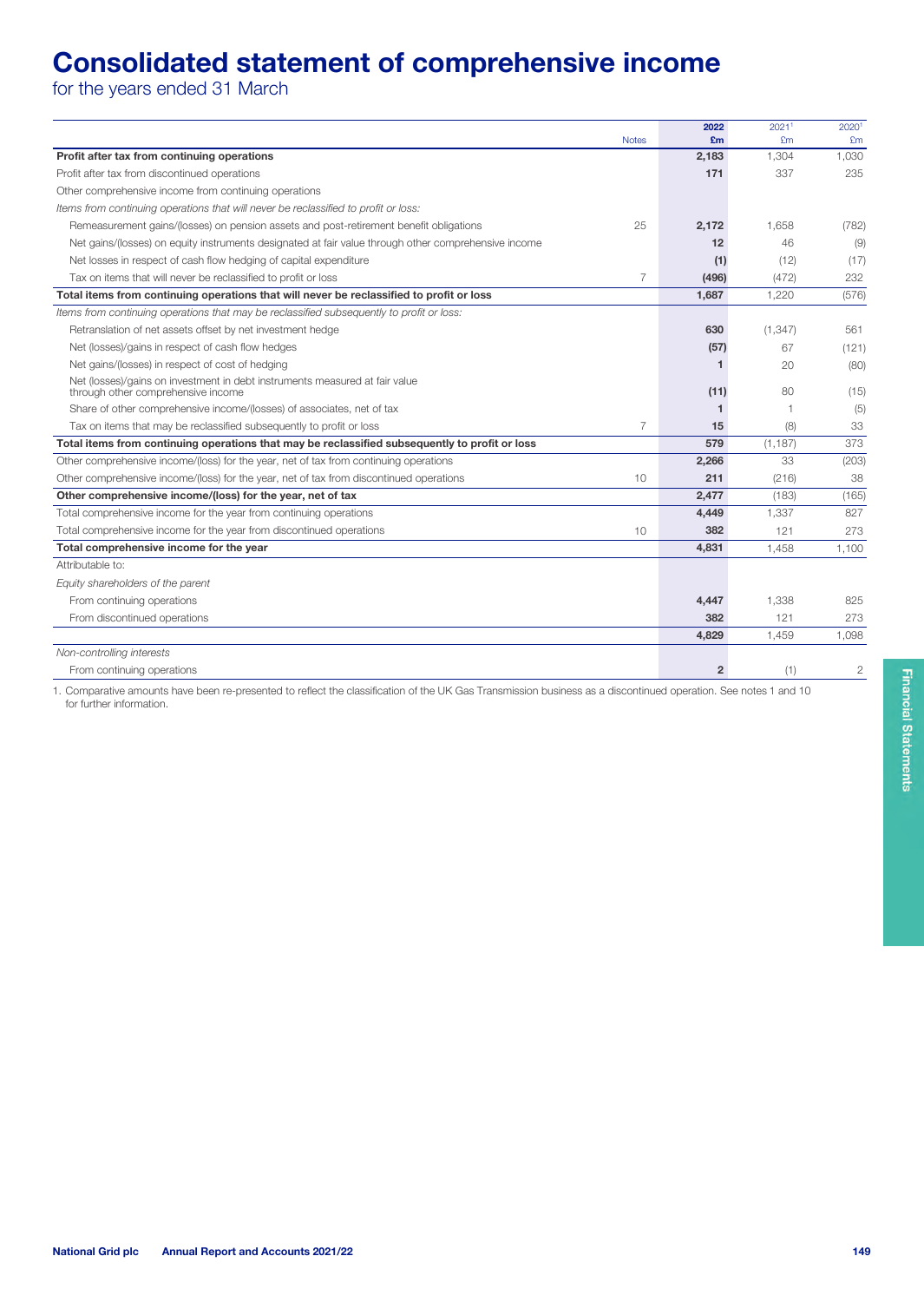## Consolidated statement of changes in equity

for the years ended 31 March

|                                                                                        | Share<br>capital<br>£m   | Share<br>premium<br>account<br>£m | Retained<br>earnings<br>£m | Other equity<br>reserves <sup>1</sup><br>£m | Total<br>shareholders'<br>equity<br>£m | Non-<br>controlling<br>interests<br>£m | Total<br>equity<br>£m |
|----------------------------------------------------------------------------------------|--------------------------|-----------------------------------|----------------------------|---------------------------------------------|----------------------------------------|----------------------------------------|-----------------------|
| At 31 March 2019                                                                       | 458                      | 1,314                             | 21,999                     | (4,223)                                     | 19,548                                 | 20                                     | 19,568                |
| Profit for the year                                                                    |                          | -                                 | 1,264                      | $\overline{\phantom{m}}$                    | 1,264                                  | 1                                      | 1,265                 |
| Other comprehensive (loss)/income for the year                                         |                          |                                   | (509)                      | 343                                         | (166)                                  | $\overline{1}$                         | (165)                 |
| Total comprehensive income for the year                                                | -                        | -                                 | 755                        | 343                                         | 1,098                                  | $\overline{2}$                         | 1,100                 |
| Equity dividends                                                                       |                          |                                   | (892)                      |                                             | (892)                                  |                                        | (892)                 |
| Scrip dividend-related share issue <sup>2</sup>                                        | 12                       | (13)                              |                            |                                             | (1)                                    |                                        | (1)                   |
| Issue of treasury shares                                                               |                          |                                   | 17                         |                                             | 17                                     |                                        | 17                    |
| Purchase of own shares                                                                 |                          |                                   | (6)                        |                                             | (6)                                    |                                        | (6)                   |
| Share-based payments                                                                   |                          |                                   | 19                         |                                             | 19                                     |                                        | 19                    |
| Tax on share-based payments                                                            |                          |                                   | 3                          |                                             | 3                                      |                                        | 3                     |
| Cash flow hedges transferred to the statement<br>of financial position, net of tax     |                          |                                   |                            | (15)                                        | (15)                                   |                                        | (15)                  |
| At 1 April 2020                                                                        | 470                      | 1,301                             | 21,895                     | (3,895)                                     | 19,771                                 | 22                                     | 19,793                |
| Profit for the year                                                                    |                          |                                   | 1,640                      |                                             | 1,640                                  | $\overline{1}$                         | 1,641                 |
| Other comprehensive income/(loss) for the year                                         |                          |                                   | 1,001                      | (1, 182)                                    | (181)                                  | (2)                                    | (183)                 |
| Total comprehensive income/(loss) for the year                                         |                          |                                   | 2,641                      | (1, 182)                                    | 1,459                                  | (1)                                    | 1,458                 |
| Equity dividends                                                                       |                          |                                   | (1, 413)                   | -                                           | (1, 413)                               |                                        | (1, 413)              |
| Scrip dividend-related share issue <sup>2</sup>                                        | 4                        | (5)                               |                            |                                             | (1)                                    |                                        | (1)                   |
| Issue of treasury shares                                                               |                          |                                   | 17                         |                                             | 17                                     |                                        | 17                    |
| Purchase of own shares                                                                 |                          |                                   | (2)                        |                                             | (2)                                    |                                        | (2)                   |
| Share-based payments                                                                   |                          |                                   | 27                         |                                             | 27                                     |                                        | 27                    |
| Tax on share-based payments                                                            |                          |                                   | (2)                        |                                             | (2)                                    |                                        | (2)                   |
| Cash flow hedges transferred to the statement<br>of financial position, net of tax     |                          |                                   |                            | (17)                                        | (17)                                   |                                        | (17)                  |
| At 1 April 2021                                                                        | 474                      | 1.296                             | 23,163                     | (5,094)                                     | 19,839                                 | 21                                     | 19.860                |
| Profit for the year                                                                    |                          |                                   | 2,353                      | $\overline{\phantom{m}}$                    | 2,353                                  |                                        | 2,354                 |
| Other comprehensive income for the year                                                | $\overline{\phantom{0}}$ |                                   | 1,871                      | 605                                         | 2,476                                  | 1                                      | 2,477                 |
| Total comprehensive income for the year                                                |                          | $\overline{\phantom{0}}$          | 4,224                      | 605                                         | 4,829                                  | $\overline{c}$                         | 4,831                 |
| Equity dividends                                                                       |                          |                                   | (922)                      |                                             | (922)                                  |                                        | (922)                 |
| Scrip dividend-related share issue <sup>2</sup>                                        | 11                       | (12)                              |                            |                                             | (1)                                    |                                        | (1)                   |
| Issue of treasury shares                                                               |                          |                                   | 17                         |                                             | 17                                     |                                        | 17                    |
| Transactions in own shares                                                             |                          | 16                                | (3)                        |                                             | 13                                     |                                        | 13                    |
| Share-based payments                                                                   |                          |                                   | 43                         |                                             | 43                                     |                                        | 43                    |
| Tax on share-based payments                                                            |                          |                                   | $\overline{7}$             |                                             | $\overline{7}$                         |                                        | $\overline{7}$        |
| Transfer of accumulated gains and losses on sale<br>of equity investments <sup>3</sup> |                          |                                   | 82                         | (82)                                        |                                        |                                        |                       |
| Cash flow hedges transferred to the statement<br>of financial position, net of tax     |                          |                                   |                            | 8                                           | 8                                      |                                        | 8                     |
| At 31 March 2022                                                                       | 485                      | 1,300                             | 26,611                     | (4, 563)                                    | 23,833                                 | 23                                     | 23,856                |

1. For further details of other equity reserves, see note 28.

2. Included within the share premium account are costs associated with scrip dividends.

3. In the year ended 31 March 2022, the Group disposed of its equity instruments related to shares held as part of a portfolio of financial instruments which back some long-term employee liabilities. The equity instruments were previously measured at FVOCI and prior to the disposal the Group recognised a gain of £12 million in the year. The accumulated gain and losses of £82 million recognised in other comprehensive income were transferred to retained earnings on disposal (see note 15).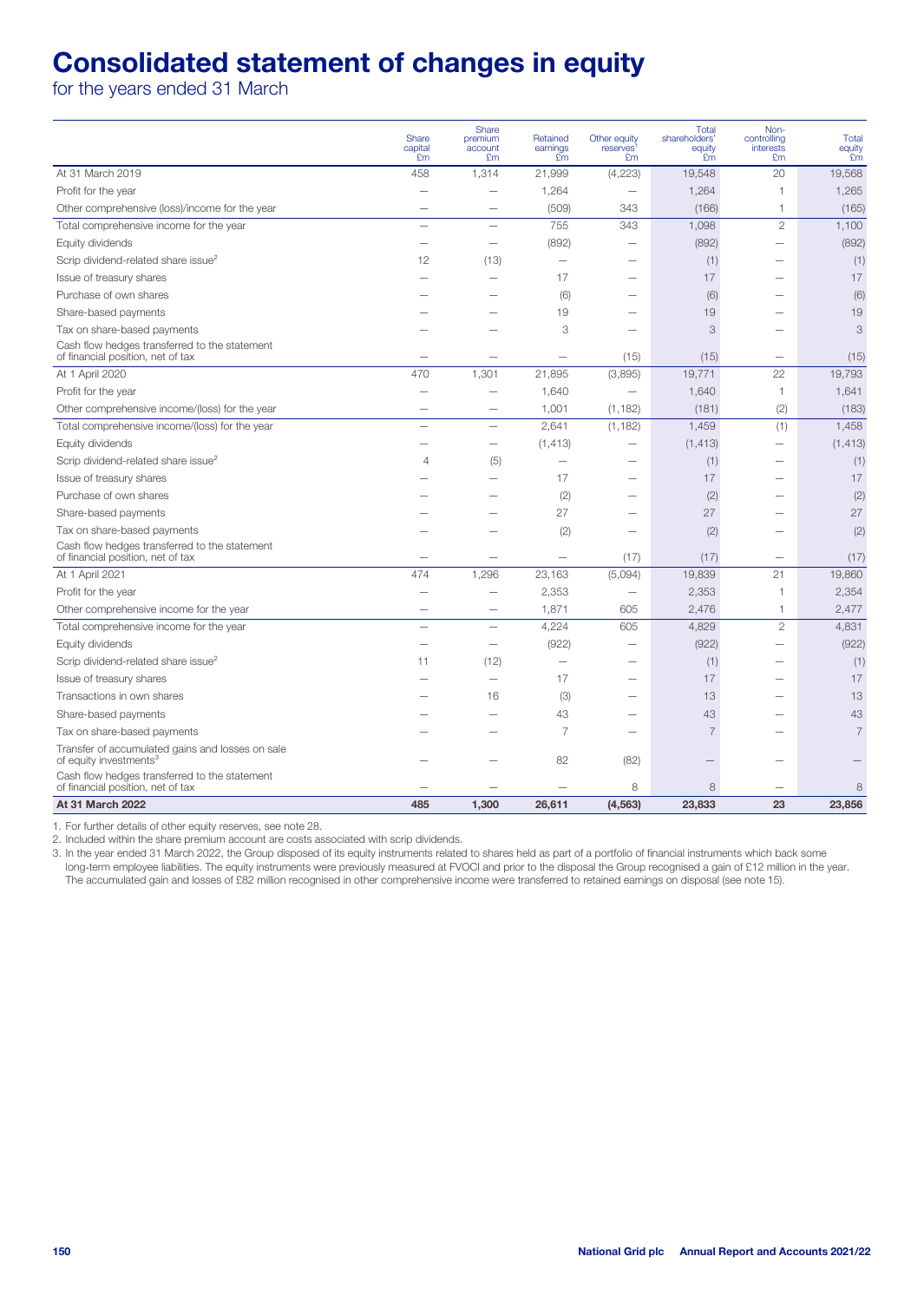## Consolidated statement of financial position

as at 31 March

|                                                        |                | 2022      | 2021      |
|--------------------------------------------------------|----------------|-----------|-----------|
|                                                        | <b>Notes</b>   | £m        | £m        |
| Non-current assets<br>Goodwill                         |                |           |           |
|                                                        | 11             | 9,532     | 4,588     |
| Other intangible assets                                | 12             | 3,272     | 1,443     |
| Property, plant and equipment                          | 13             | 57,532    | 47,043    |
| Other non-current assets                               | 14             | 303       | 293       |
| Pension assets                                         | 25             | 3,885     | 1,747     |
| Financial and other investments                        | 15             | 830       | 755       |
| Investments in joint ventures and associates           | 16             | 1,238     | 867       |
| Derivative financial assets                            | 17             | 305       | 542       |
| Total non-current assets                               |                | 76,897    | 57,278    |
| Current assets                                         |                |           |           |
| Inventories and current intangible assets              | 18             | 511       | 439       |
| Trade and other receivables                            | 19             | 3,715     | 2,919     |
| Current tax assets                                     |                | 106       | 67        |
| Financial and other investments                        | 15             | 3,145     | 2,342     |
| Derivative financial assets                            | 17             | 282       | 457       |
| Cash and cash equivalents                              | 20             | 204       | 157       |
| Assets held for sale                                   | 10             | 10,000    | 3,557     |
| Total current assets                                   |                | 17,963    | 9,938     |
| <b>Total assets</b>                                    |                | 94,860    | 67,216    |
| Current liabilities                                    |                |           |           |
| Borrowings                                             | 21             | (12, 121) | (3,737)   |
| Derivative financial liabilities                       | 17             | (144)     | (145)     |
| Trade and other payables                               | 22             | (4, 915)  | (3, 517)  |
| Contract liabilities                                   | 23             | (130)     | (66)      |
| Current tax liabilities                                |                | (32)      | (75)      |
| Provisions                                             | 26             | (240)     | (260)     |
| Liabilities held for sale                              | 10             | (7, 188)  | (1,568)   |
| Total current liabilities                              |                | (24, 770) | (9,368)   |
| Non-current liabilities                                |                |           |           |
| Borrowings                                             | 21             | (33, 344) | (27, 483) |
| Derivative financial liabilities                       | 17             | (869)     | (754)     |
| Other non-current liabilities                          | 24             | (805)     | (843)     |
| Contract liabilities                                   | 23             |           | (1,094)   |
|                                                        | $\overline{7}$ | (1, 342)  |           |
| Deferred tax liabilities                               |                | (6, 765)  | (4, 815)  |
| Pensions and other post-retirement benefit obligations | 25             | (810)     | (1,032)   |
| Provisions                                             | 26             | (2, 299)  | (1,967)   |
| Total non-current liabilities                          |                | (46, 234) | (37,988)  |
| <b>Total liabilities</b>                               |                | (71,004)  | (47, 356) |
| Net assets                                             |                | 23,856    | 19,860    |
| Equity                                                 |                |           |           |
| Share capital                                          | 27             | 485       | 474       |
| Share premium account                                  |                | 1,300     | 1,296     |
| Retained earnings                                      |                | 26,611    | 23,163    |
| Other equity reserves                                  | 28             | (4, 563)  | (5,094)   |
| Total shareholders' equity                             |                | 23,833    | 19,839    |
| Non-controlling interests                              |                | 23        | 21        |
| <b>Total equity</b>                                    |                | 23,856    | 19,860    |

The consolidated financial statements set out on pages 147 – 234 were approved by the Board of Directors on 18 May 2022 and were signed on its behalf by:

Paula Rosput Reynolds Chair Andy Agg Chief Financial Officer

National Grid plc

Registered number: 4031152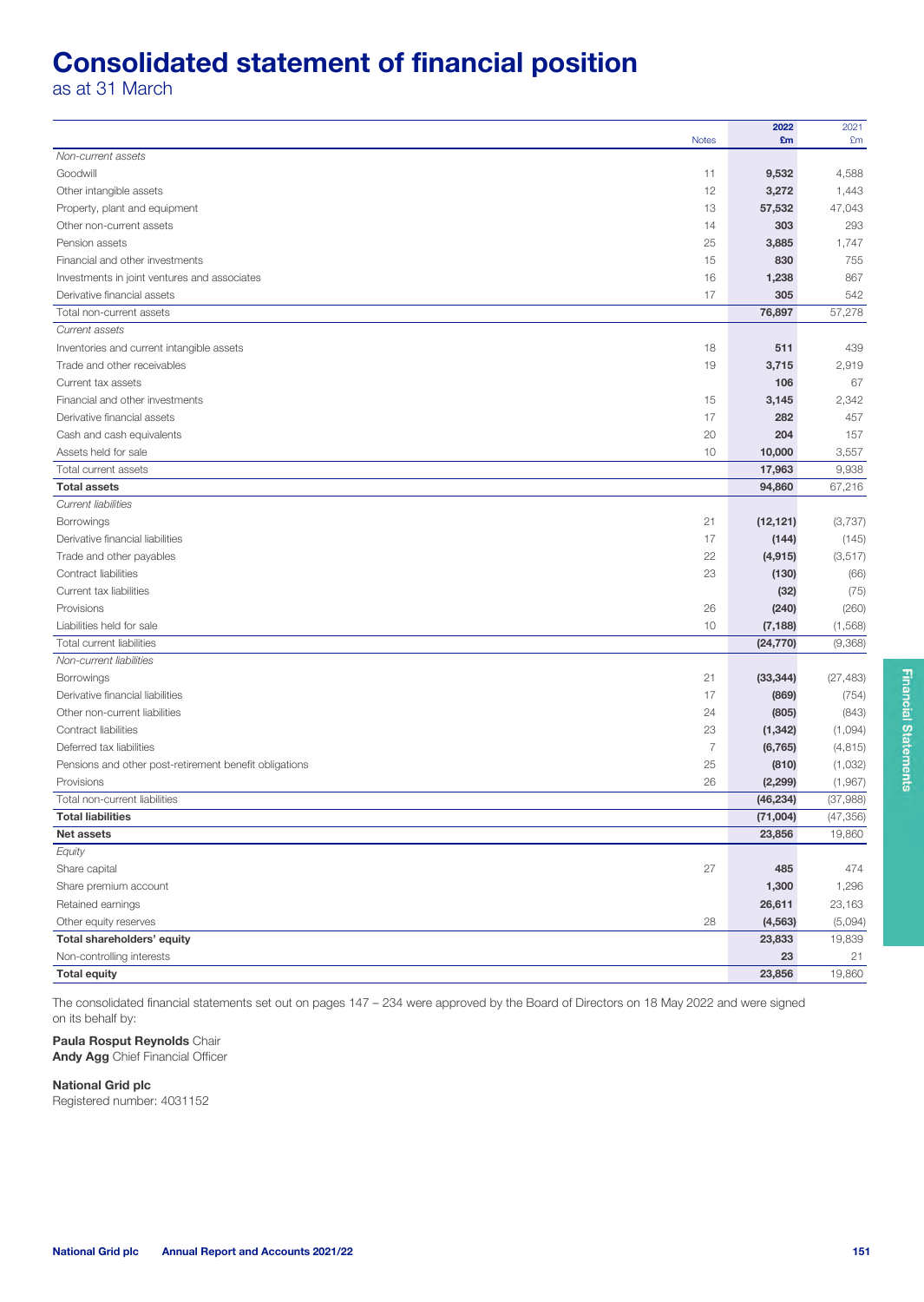## Consolidated cash flow statement

for the years ended 31 March

|                                                                                              |              | 2022      | 20211                    | 20201    |
|----------------------------------------------------------------------------------------------|--------------|-----------|--------------------------|----------|
|                                                                                              | <b>Notes</b> | £m        | £m                       | £m       |
| Cash flows from operating activities                                                         |              |           |                          |          |
| Total operating profit from continuing operations                                            | 2(b)         | 4,371     | 2,401                    | 2,279    |
| Adjustments for:                                                                             |              |           |                          |          |
| Exceptional items and remeasurements                                                         | 5            | (558)     | 26                       | 525      |
| Other fair value movements                                                                   |              | (65)      | (22)                     |          |
| Depreciation, amortisation and impairment                                                    |              | 1,830     | 1,485                    | 1,435    |
| Share-based payments                                                                         |              | 38        | 23                       | 16       |
| Changes in working capital                                                                   |              | 361       | 279                      | 217      |
| Changes in provisions                                                                        |              | 140       | (167)                    | (138)    |
| Changes in pensions and other post-retirement benefit obligations                            |              | (76)      | (16)                     | (58)     |
| Cash flows relating to exceptional items                                                     |              | (253)     | (42)                     | (36)     |
| Cash generated from operations - continuing operations                                       |              | 5,788     | 3,967                    | 4,240    |
| Tax paid                                                                                     |              | (298)     | (91)                     | (92)     |
| Net cash inflow from operating activities - continuing operations                            |              | 5,490     | 3,876                    | 4,148    |
| Net cash inflow from operating activities - discontinued operations                          |              | 782       | 585                      | 470      |
| Cash flows from investing activities                                                         |              |           |                          |          |
| Acquisition of financial investments                                                         |              | (197)     | (99)                     | (108)    |
| Acquisition of, and contributions to National Grid Renewables and Emerald Energy Venture LLC |              | (16)      | (26)                     | (139)    |
| Acquisition of WPD <sup>2</sup>                                                              | 37           | (7, 837)  | $\overline{\phantom{0}}$ |          |
| Investments in joint ventures and associates                                                 |              | (265)     | (81)                     | (82)     |
| Disposal of financial investments                                                            |              | 215       | 66                       | 63       |
| Disposal of interests in Quadgas HoldCo Limited                                              | 10           |           |                          | 1,965    |
| Disposal of interest in St William Homes LLP                                                 | 16           | 413       |                          |          |
| Purchases of intangible assets                                                               |              | (446)     | (399)                    | (295)    |
| Purchases of property, plant and equipment                                                   |              | (5,098)   | (4,209)                  | (4, 291) |
| Disposals of property, plant and equipment                                                   |              | 26        | 7                        | 66       |
| Dividends received from joint ventures, associates and other investments                     |              | 166       | 80                       | 75       |
| Interest received                                                                            |              | 40        | 16                       | 73       |
| Net movements in short-term financial investments                                            |              | (781)     | (438)                    | 12       |
| Cash inflows on derivatives                                                                  |              | 17        | 225                      | 58       |
| Cash outflows on derivatives                                                                 |              | (122)     | (81)                     | (281)    |
| Net cash flow used in investing activities - continuing operations                           |              | (13, 885) | (4,939)                  | (2,884)  |
| Net cash flow used in investing activities - discontinued operations                         |              | (125)     | (177)                    | (311)    |
| Cash flows from financing activities                                                         |              |           |                          |          |
| Proceeds from issue of treasury shares                                                       |              | 33        | 16                       | 16       |
| Purchase of own shares                                                                       |              | (3)       | (2)                      | (6)      |
| Proceeds received from loans                                                                 | 29(c)        | 12,347    | 5,150                    | 3,921    |
| Repayment of loans                                                                           | 29(c)        | (1,261)   | (1,654)                  | (3,037)  |
| Payments of lease liabilities                                                                | 29(c)        | (117)     | (107)                    | (115)    |
| Net movements in short-term borrowings                                                       | 29(c)        | (11)      | (619)                    | (562)    |
| Cash inflows on derivatives                                                                  | 29(c)        | 20        | 17                       | 46       |
| Cash outflows on derivatives                                                                 | 29(c)        | (114)     | (183)                    | (245)    |
| Interest paid                                                                                | 29(c)        | (1,053)   | (753)                    | (867)    |
| Dividends paid to shareholders                                                               | 9            | (922)     | (1, 413)                 | (892)    |
| Net cash flow from/(used in) financing activities - continuing operations                    |              | 8,919     | 452                      | (1, 741) |
| Net cash flow (used in)/from financing activities - discontinued operations                  |              | (1, 150)  | 298                      | 135      |
| Net increase/(decrease) in cash and cash equivalents                                         | 29(b)        | 31        | 95                       | (183)    |
| Reclassification to held for sale                                                            | 10,29(b)     | (11)      | (4)                      |          |
| Exchange movements                                                                           | 29(b)        | 5         | (7)                      | 4        |
| Cash and cash equivalents at start of year                                                   |              | 157       | 73                       | 252      |
| Cash and cash equivalents at end of year <sup>3</sup>                                        | 20           | 182       | 157                      | 73       |

1. Comparative amounts have been re-presented to reflect the classification of the UK Gas Transmission business as a discontinued operation. See notes 1 and 10 for further information.

2. Balance consists of cash consideration paid and cash acquired from WPD.

3. Cash and cash equivalents at end of year are shown net of the Group's bank overdraft as at 31 March 2022 of £22 million (2021: £nil; 2020: £nil).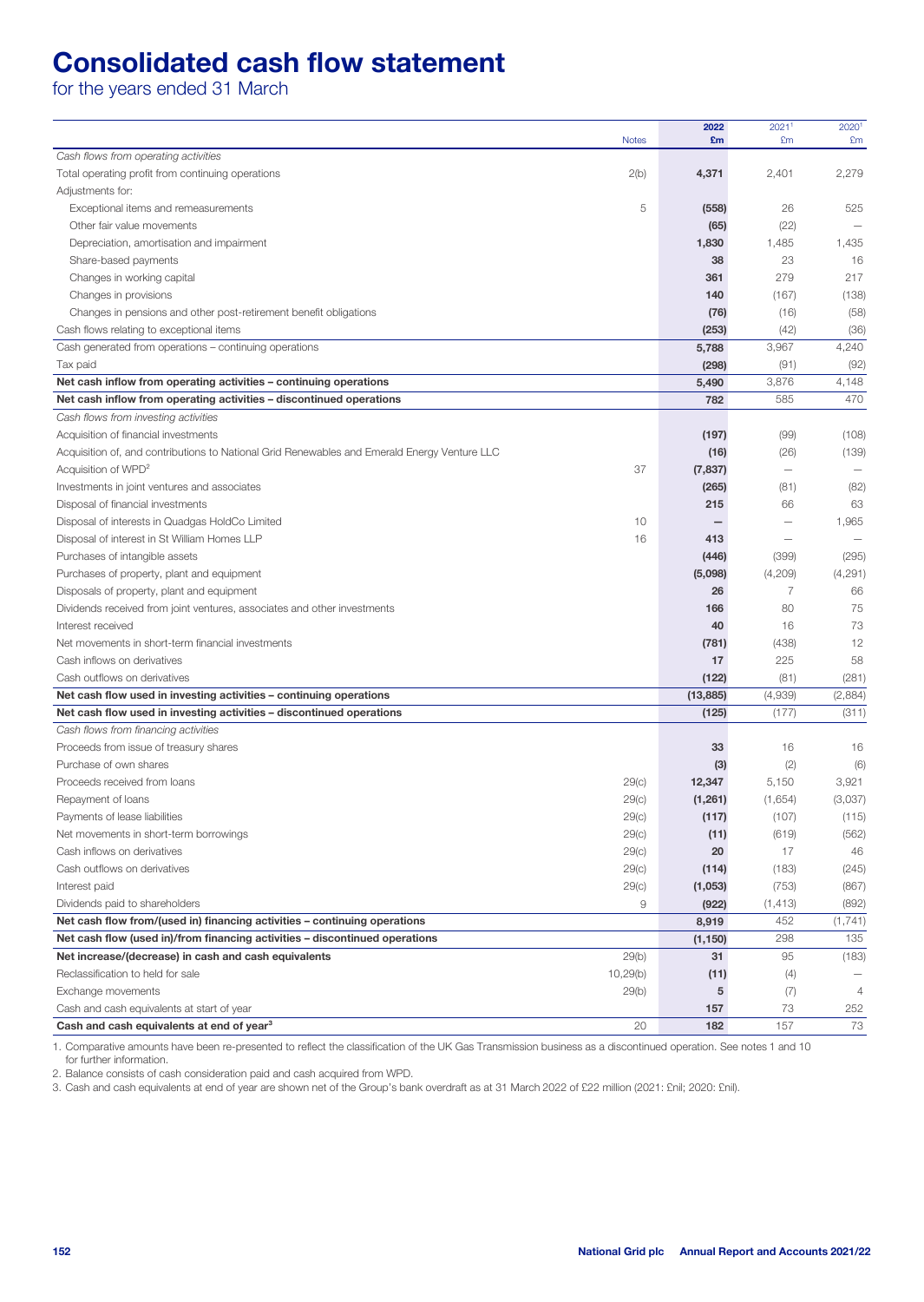## Notes to the consolidated financial statements

### 1. Basis of preparation and recent accounting developments

Accounting policies describe our approach to recognising and measuring transactions and balances in the year. The accounting policies applicable across the financial statements are shown below, whereas accounting policies that are specific to a component of the financial statements have been incorporated into the relevant note.

This section also shows areas of judgement and key sources of estimation uncertainty in these financial statements. In addition, we have summarised new International Accounting Standards Board (IASB) and UK endorsed accounting standards, amendments and interpretations and whether these are effective for this year end or in later years, explaining how significant changes are expected to affect our reported results.

National Grid's principal activities involve the transmission and distribution of electricity in Great Britain and electricity and gas in northeastern US. The Company is a public limited liability company incorporated and domiciled in England and Wales, with its registered office at 1–3 Strand, London WC2N 5EH.

The Company, National Grid plc, which is the ultimate parent of the Group, has its primary listing on the London Stock Exchange and is also quoted on the New York Stock Exchange.

These consolidated financial statements were approved for issue by the Board on 18 May 2022.

These consolidated financial statements have been prepared in accordance with International Accounting Standards (IAS) and International Financial Reporting Standards (IFRS) and related interpretations as issued by the IASB and IFRS as adopted by the UK. They are prepared on the basis of all IFRS accounting standards and interpretations that are mandatory for the period ended 31 March 2022 and in accordance with the Companies Act 2006. The comparative financial information has also been prepared on this basis.

The consolidated financial statements have been prepared on a historical cost basis, except for the recording of pension assets and liabilities, the revaluation of derivative financial instruments and certain commodity contracts and certain financial assets and liabilities measured at fair value.

These consolidated financial statements are presented in pounds sterling, which is also the functional currency of the Company.

The notes to the financial statements have been prepared on a continuing basis unless otherwise stated.

Our income statement and segmental analysis separately identify financial results before and after exceptional items and remeasurements. We continue to use a columnar presentation as we consider it improves the clarity of the presentation, is consistent with the way that financial performance is measured by management and reported to the Board and the Executive Committee, and assists users of the financial statements to understand the results. The inclusion of total profit for the period from continuing operations before exceptional items and remeasurements is used to derive part of the incentive target set annually for remunerating certain Executive Directors and accordingly we believe it is important for users of the financial statements to understand how this compares with our results on a statutory basis and period on period.

#### A. Going concern

As part of the Directors' consideration of the appropriateness of adopting the going concern basis of accounting in preparing these financial statements, the Directors have considered the impact of the planned disposals of The Narragansett Electric Company (NECO) and the UK Gas Transmission business (see note 10) and the financing for the acquisition of PPL Western Power Distribution (WPD) (see note 33). The Directors have assessed the principal risks discussed on pages 28 – 32, including by modelling both a base case and a reasonable worst-case scenario.

The main cash flow impacts identified in the reasonable worst-case scenario are:

- additional potential working capital requirements in response to energy price increases driven by the wider energy market stability challenges and the conflict between Russia and Ukraine;
- adverse impacts of inflation on our capex programme;
- adverse impact from timing across the Group, i.e. a net under-recovery of allowed revenues or reductions in over-collections;
- a significant reduction in cash collections driven by lower customer demand and increased bad debt in our US businesses and potential supplier defaults in our UK business;
- higher cash outflow than expected following the Sellindge Interconnector fire;
- higher operating costs than expected; or non-delivery of planned efficiencies across the Group; and
- the potential impact of further significant storm costs in the US.

As part of their analysis, the Board also considered the following potential levers at their discretion to improve the position identified by the analysis if the debt capital markets are not accessible:

- the payment of dividends to shareholders;
- significant changes in the phasing of the Group's capital programme, with elements of non-essential works and programmes delayed; and
- a number of further reductions in operating expenditure across the Group primarily related to workforce cost reductions in both the UK and the US.

Having considered the reasonable worst-case scenario, the impact and timing of the planned strategic transactions, and the further levers at the Board's discretion, the Group continues to have headroom against the Group's committed facilities identified in note 33 to the financial statements.

In addition to the above, the ability to raise new and extend existing financing was separately included in the analysis, and the Directors noted the c.£4.2 billion of new long-term senior debt issued in the period from 1 April to 31 March 2022 as evidence of the Group's ability to continue to have access to the debt capital markets if needed.

Based on the above, the Directors have concluded the Group is well placed to manage its financing and other business risks satisfactorily and have a reasonable expectation that the Group will have adequate resources to continue in operation for at least 12 months from the signing date of these consolidated financial statements. They therefore consider it appropriate to adopt the going concern basis of accounting in preparing the financial statements.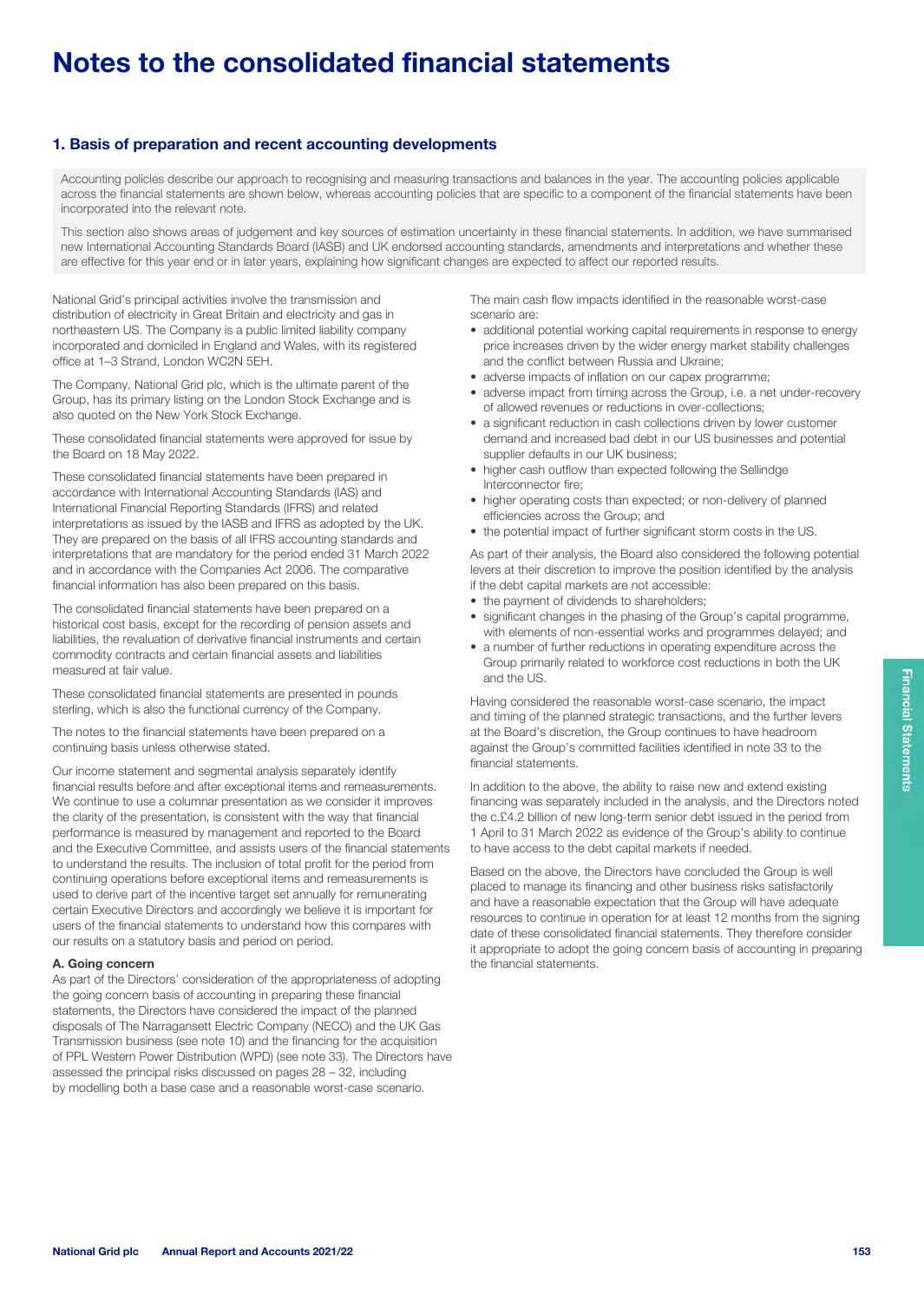## Notes to the consolidated financial statements continued

## 1. Basis of preparation and recent accounting developments continued

#### B. Basis of consolidation

The consolidated financial statements incorporate the results, assets and liabilities of the Company and its subsidiaries, together with a share of the results, assets and liabilities of joint operations.

A subsidiary is defined as an entity controlled by the Group. Control is achieved where the Group is exposed to, or has the rights to, variable returns from its involvement with the entity and has the ability to affect those returns through its power over the entity.

The Group accounts for joint ventures and associates using the equity method of accounting, where the investment is carried at cost plus postacquisition changes in the share of net assets of the joint venture or associate, less any provision for impairment. Losses in excess of the consolidated interest in joint ventures and associates are not recognised, except where the Company or its subsidiaries have made a commitment to make good those losses.

Where necessary, adjustments are made to bring the accounting policies used in the individual financial statements of the Company, subsidiaries, joint operations, joint ventures and associates into line with those used by the Group in its consolidated financial statements under IFRS. Intercompany transactions are eliminated.

The results of subsidiaries, joint operations, joint ventures and associates acquired or disposed of during the year are included in the consolidated income statement from the effective date of acquisition or up to the effective date of disposal, as appropriate.

Acquisitions are accounted for using the acquisition method, where the purchase price is allocated to the identifiable assets acquired and liabilities assumed on a fair value basis and the remainder recognised as goodwill.

#### C. Foreign currencies

Transactions in currencies other than the functional currency of the Company or subsidiary concerned are recorded at the rates of exchange prevailing on the dates of the transactions. At each reporting date, monetary assets and liabilities that are denominated in foreign currencies are retranslated at closing exchange rates. Non-monetary assets are not retranslated unless they are carried at fair value.

Gains and losses arising on the retranslation of monetary assets and liabilities are included in the income statement, except where the application of hedge accounting requires inclusion in other comprehensive income (see note 32(e)).

On consolidation, the assets and liabilities of operations that have a functional currency different from the Company's functional currency of pounds sterling, principally our US operations that have a functional currency of US dollars, are translated at exchange rates prevailing at the reporting date. Income and expense items are translated at the average exchange rates for the period where these do not differ materially from rates at the date of the transaction. Exchange differences arising are recognised in other comprehensive income and transferred to the consolidated translation reserve within other equity reserves (see note 28).

#### D. Disposal of The Narragansett Electric Company

As described further in note 10, on 17 March 2021, the Group signed an agreement to sell 100% of the share capital of a wholly owned subsidiary, NECO. Whilst all of the regulatory approvals are in place, the disposal of NECO was not finalised as at 31 March 2022 due to the appeal of one of these approvals by the Rhode Island Attorney General.

The associated assets and liabilities have been presented as held for sale in the consolidated statement of financial position. As NECO does not represent either a major line of business or a geographical area of operations, it has not met the criteria for classification as a discontinued operation and therefore its results for the period are not separately disclosed on the face of the income statement.

#### E. Disposal of UK Gas Transmission

As described further in note 10, on 27 March 2022, the Group agreed to sell 100% of the UK Gas Transmission business to a new entity (the 'Acquiring Entity') in exchange for £4.2 billion cash consideration (subject to customary completion adjustments) and a 40% interest in the Acquiring Entity. The sale is expected to complete in the third quarter of the financial year ending 31 March 2023 subject to the receipt of all regulatory approvals. The Group's 40% interest in the Acquiring Entity is expected to be classified as an associate on the basis that the Group will retain significant influence over the business through its retained stake. The Group has the ability to appoint two out of the seven Directors to the Board of the Acquiring Entity. On 27 March 2022, the Group also entered into a Further Acquisition Agreement (FAA) for the potential sale of the remaining 40% stake. The FAA is a put option that can be exercised by the purchaser either in the period between 1 January and 31 March 2023 or in the period between 1 April and 30 June 2023. The deferral of the option window is at our discretion (subject to change depending on the timing of the closing of the sale agreement).

The Group classified the business as held for sale at the end of August 2021, when it became highly probable that the value of the business to the Group would be recovered through sale rather than continued ownership. As UK Gas Transmission represents a major separate line of business, the business has been classified separately as a discontinued operation for all periods presented in the consolidated income statement and statement of comprehensive income. Earnings per share (EPS) has also been shown split between continuing and discontinued operations.

#### F. Areas of judgement and key sources of estimation uncertainty

The preparation of financial statements requires management to make estimates and assumptions that affect the reported amounts of assets and liabilities, disclosures of contingent assets and liabilities, and the reported amounts of revenue and expenses during the reporting period. Actual results could differ from these estimates. Information about such judgements and estimations is in the notes to the financial statements, and the key areas are summarised below.

Areas of judgement that have the most significant effect on the amounts recognised in the financial statements are as follows:

- categorisation of certain items as exceptional items or remeasurements and the definition of adjusted earnings (see notes 5 and 8). In applying the Group's exceptional items framework, we have considered a number of key matters, as detailed in note 5;
- in relation to the planned disposal of the UK Gas Transmission business, the key judgement that has been applied is the date from which the business qualified for classification as held for sale and a discontinued operation, as explained further in note 10;
- in performing the WPD goodwill and indefinite-lived licence intangible assets impairment assessment, judgement has been applied over the forecast cash flow duration (see note 11); and
- the judgement that, notwithstanding legislation enacted and targets committing the UK, New York State and Massachusetts to achieving net zero greenhouse gas emissions by 2050, these do not trigger a reassessment of the remaining useful economic lives of our gas network assets (see key sources of estimation uncertainty below and note 13).

Key sources of estimation uncertainty that have a significant risk of causing a material adjustment to the carrying amounts of assets and liabilities within the next financial year are as follows:

- in performing the goodwill impairment assessment of the WPD group of cash-generating units, the key source of estimation uncertainty relates to the discount rate and terminal value assumptions used in the value-inuse calculations (see note 11);
- the valuation of liabilities for pensions and other post-retirement benefits (see note 25); and
- the cash flows applied in determining the environmental provisions, in particular relating to three US Superfund sites (see note 26).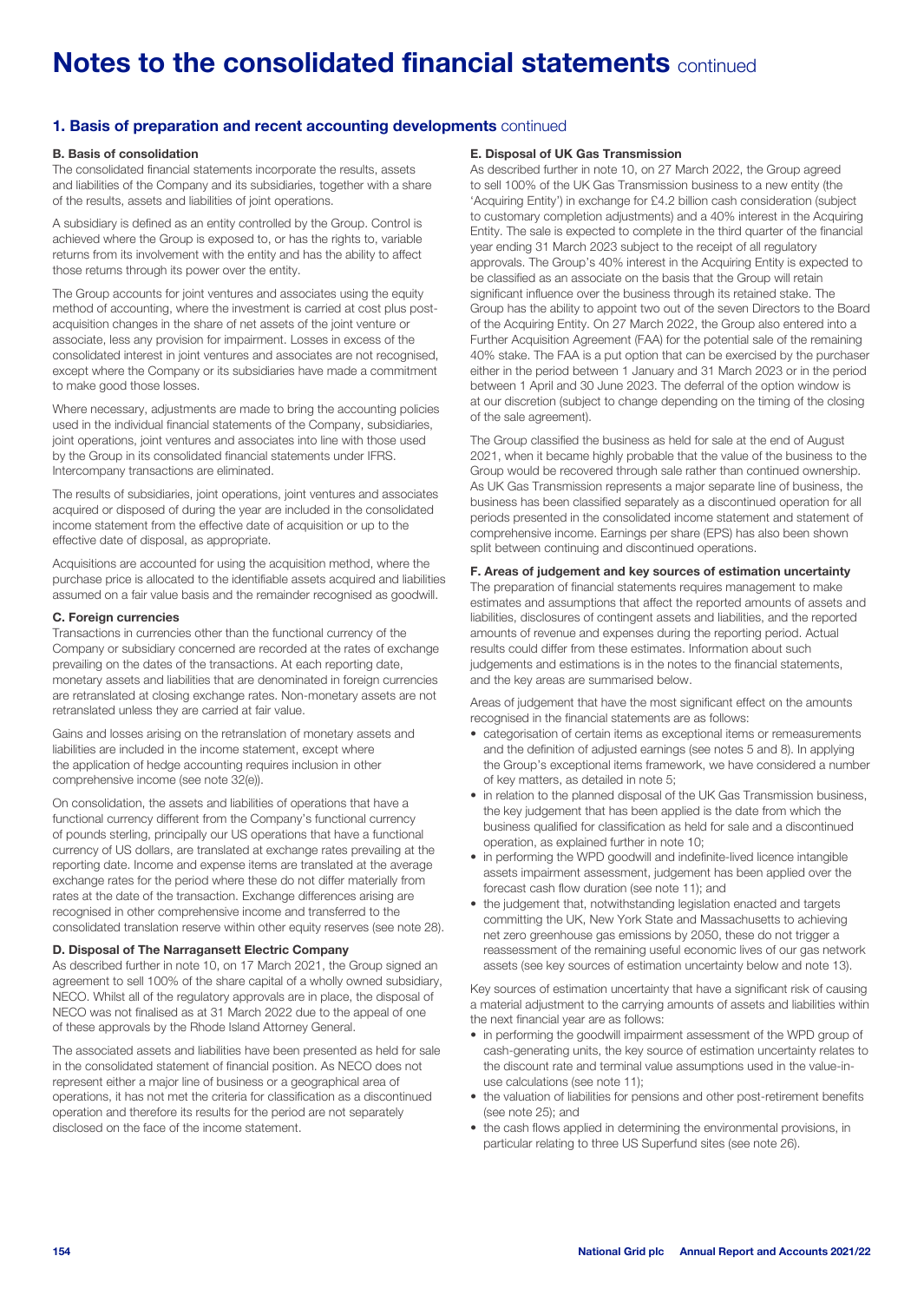## 1. Basis of preparation and recent accounting developments continued

In addition, we also highlight the estimates made regarding the useful economic lives of our gas network assets due to the length over which they are being depreciated, the potential for new and evolving technologies over that period, and the range of potential pathways for meeting net zero targets (see note 13 for details and sensitivity analysis).

In order to illustrate the impact that changes in assumptions for the valuation of pension assets and liabilities and cash flows for environmental provisions could have on our results and financial position, we have included sensitivity analyses in note 35. In performing our impairment assessment of goodwill and indefinite-lived licence intangible assets, we have sensitised our forecasts to factor in adjustments to key inputs to each model (see note 11). Information on what we believe to be a reasonably possible range of outcomes on the recoverability of customer receivables is included in note 19.

#### G. Accounting policy choices

IFRS provides certain options available within accounting standards. Choices we have made, and continue to make, include the following:

- Presentational formats: we use the nature of expense method for our income statement and aggregate our statement of financial position to net assets and total equity. In the income statement, we present subtotals of total operating profit, profit before tax and profit after tax from continuing operations, together with additional subtotals excluding exceptional items and remeasurements as a result of the three columnar presentation described earlier. Exceptional items and remeasurements are presented in a separate column on the face of the income statement.
- Financial instruments: we normally opt to apply hedge accounting in most circumstances where this is permitted (see note 32(e)).

#### H. New IFRS accounting standards and interpretations effective for the year ended 31 March 2022

With effect from the period commencing 1 April 2021, the consolidated financial statements are prepared in accordance with IAS and IFRS and related interpretations as adopted by the UK, instead of those adopted by the EU. As both sets of accounting standards are currently aligned, there will be no transitional adjustments required and comparative amounts were not required to be restated.

The Group early adopted the following amendments to standards which have had no material impact on the Group's results or financial statement disclosures:

- amendments to IFRS 16 'Leases COVID-19-Related Rent Concessions';
- amendments to IFRS 3 'Definition of a Business': and
- amendments to IAS 1 and IAS 8 'Definition of Material'.

In April 2021, the IFRS IC (Interpretation Committee) also issued an agenda decision in relation to the accounting treatment for configuration and customisation costs in a cloud computing arrangement. This guidance clarified that in order for an intangible asset to be capitalised in relation to customisation and configuration costs in a cloud computing arrangement, it is necessary for there to be control of the underlying software asset or for there to be a separate intangible asset which meets the definition in IAS 38 Intangible Assets. As at 31 March 2022, the Group has recognised a cumulative adjustment against software intangible assets of £34 million for previously capitalised customisation and configuration relating to its continuing operations. The Group has also considered the application of the new accounting guidance for its comparative periods and concluded that it does not have a material impact. Accordingly, no comparative periods have been restated.

#### I. New IFRS accounting standards and interpretations not yet adopted

The following new accounting standards and amendments to existing standards have been issued but are not yet effective or have not yet been endorsed by the UK:

- IFRS 17 'Insurance Contracts';
- amendments to IFRS 3 'Business Combinations':
	- amendments to IAS 12 'Deferred Tax Related to Assets and Liabilities Arising from a Single Transaction';
- amendments to IAS 16 'Property, Plant and Equipment';
- amendments to IAS 37 'Provisions, Contingent Liabilities and Contingent Assets'<sup>,</sup>
- amendments to IAS 1 'Presentation of Financial Statements';
- amendments to IAS 8 'Accounting Policies, Changes in Accounting Estimates and Errors';
- annual improvements to IFRS standards 2018-2020; and
- amendments to IFRS Practice Statement 2 making materiality judgements.

Effective dates will be subject to the UK endorsement process.

The Group is currently assessing the impact of the above standards, but they are not expected to have a material impact.

The Group has not adopted any other standard, amendment or interpretation that has been issued but is not yet effective.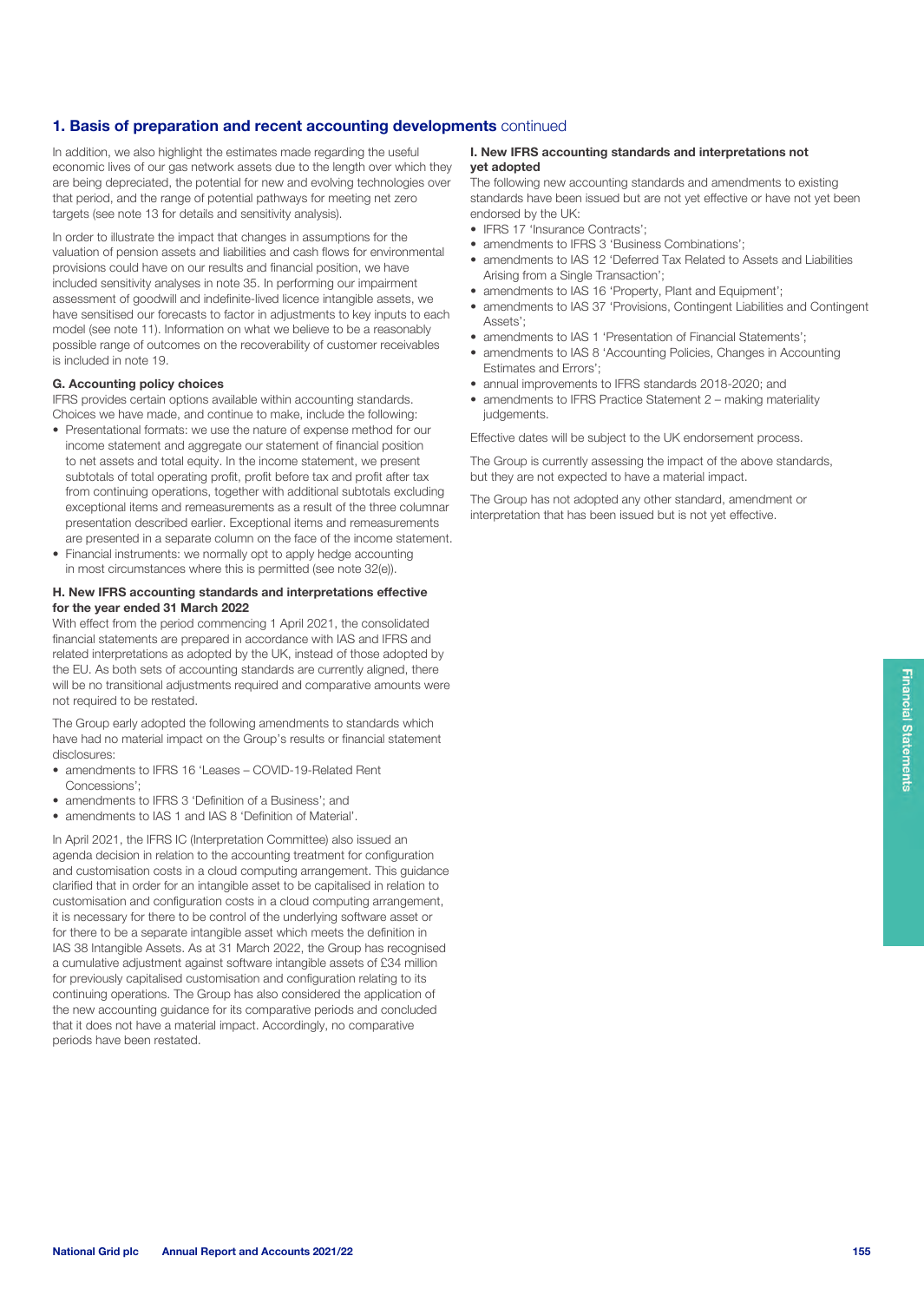## Notes to the consolidated financial statements continued

## 2. Segmental analysis

This note sets out the financial performance for the year split into the different parts of the business (operating segments). The performance of these operating segments is monitored and managed on a day-to-day basis. Revenue and the results of the business are analysed by operating segment, based on the information the Board of Directors uses internally for the purposes of evaluating the performance of each operating segment and determining resource allocation between them. The Board is National Grid's chief operating decision maker (as defined by IFRS 8 'Operating Segments') and assesses the profitability of operations principally on the basis of operating profit before exceptional items and remeasurements (see note 5). As a matter of course, the Board also considers profitability by segment, excluding the effect of timing. However, the measure of profit disclosed in this note is operating profit before exceptional items and remeasurements as this is the measure that is most consistent with the IFRS results reported within these financial statements.

As a result of the new operating model, the operating segments that were reported up to the Board have changed during the period to align with the six business units that will continue to operate, and the UK Gas Transmission business that is expected to be disposed of, which is now considered a discontinued operation (see note 10). Five of these continuing businesses meet the size criteria set out in the accounting standards to be treated as reportable operating segments. The other operating segment, remaining businesses that are not operating segments and the corporate centre activities are reported to the Board of Directors on an aggregated basis.

The following table describes the main activities for each reportable operating segment within continuing operations:

| UK Electricity Transmission    | The high-voltage electricity transmission networks in England and Wales.                                                           |
|--------------------------------|------------------------------------------------------------------------------------------------------------------------------------|
| UK Electricity Distribution    | The electricity distribution networks of WPD in the East Midlands, West Midlands and South West of England and<br>South Wales.     |
| UK Electricity System Operator | The Great Britain system operator.                                                                                                 |
| New England                    | Gas distribution networks, electricity distribution networks and high-voltage electricity transmission networks<br>in New England. |
| New York                       | Gas distribution networks, electricity distribution networks and high-voltage electricity transmission networks in New York.       |

The UK Gas Transmission business, which owns the high-pressure gas transmission networks in Great Britain and gas system operator in Great Britain and includes the regulated gas metering operations (which was previously reported within NGV and Other), is now a discontinued operation and classified as held for sale (see note 10). Therefore, while it is still a reportable operating segment, it is no longer presented within continuing operations.

The National Grid Ventures (NGV) operating segment is outside our regulated core business and operates in competitive markets across the UK and the US. The business comprises all commercial operations in LNG at the Isle of Grain in the UK, our electricity generation business in the US, our electricity interconnectors and our investment in National Grid Renewables Development LLC, with a focus on investment and future activities in emerging growth areas. NGV does not meet the thresholds set out in IFRS 8 to be identified as a separate reportable segment and therefore its results are not required to be separately presented.

Other activities that do not form part of any of the segments in the above table or NGV primarily relate to our UK property business together with insurance and corporate activities in the UK and US and the Group's investments in technology and innovation companies through National Grid Partners.

#### (a) Revenue

Revenue primarily represents the sales value derived from the generation, transmission and distribution of energy, together with the sales value derived from the provision of other services to customers. Refer to note 3 for further details.

Sales between operating segments are priced considering the regulatory and legal requirements to which the businesses are subject. The analysis of revenue by geographical area is on the basis of destination. There are no material sales between the UK and US geographical areas.

|                                                              | 2022                        |                                           |                                           |                      | 20211                                                 |                                           | 20201                |                                           |                                           |
|--------------------------------------------------------------|-----------------------------|-------------------------------------------|-------------------------------------------|----------------------|-------------------------------------------------------|-------------------------------------------|----------------------|-------------------------------------------|-------------------------------------------|
|                                                              | <b>Total</b><br>sales<br>£m | <b>Sales</b><br>between<br>segments<br>£m | <b>Sales</b><br>to third<br>parties<br>£m | Total<br>sales<br>£m | <b>Sales</b><br>hetween<br>segments<br>F <sub>m</sub> | <b>Sales</b><br>to third<br>parties<br>£m | Total<br>sales<br>£m | <b>Sales</b><br>hetween<br>segments<br>£m | <b>Sales</b><br>to third<br>parties<br>£m |
| Operating segments - continuing operations:                  |                             |                                           |                                           |                      |                                                       |                                           |                      |                                           |                                           |
| UK Electricity Transmission                                  | 2,035                       | (7)                                       | 2,028                                     | 1,974                | (10)                                                  | 1,964                                     | 1,986                | (8)                                       | 1,978                                     |
| UK Electricity Distribution                                  | 1,482                       | (14)                                      | 1,468                                     |                      | -                                                     |                                           |                      |                                           |                                           |
| UK Electricity System Operator                               | 3,455                       | (18)                                      | 3,437                                     | 2,018                | $\overline{\phantom{a}}$                              | 2,018                                     | 1,716                | $\overline{\phantom{0}}$                  | 1,716                                     |
| New England                                                  | 4,550                       | $\overline{\phantom{m}}$                  | 4,550                                     | 4,214                | $\hspace{0.1mm}-\hspace{0.1mm}$                       | 4,214                                     | 4,235                | $\overline{\phantom{0}}$                  | 4,235                                     |
| New York                                                     | 5,561                       | $\overline{\phantom{m}}$                  | 5,561                                     | 4,605                | $\overline{\phantom{a}}$                              | 4,605                                     | 4,601                | $\overline{\phantom{0}}$                  | 4,601                                     |
| NGV and Other                                                | 1,216                       | $\overline{\phantom{m}}$                  | 1,216                                     | 864                  | -                                                     | 864                                       | 834                  | (4)                                       | 830                                       |
| Total revenue before exceptional<br>items and remeasurements | 18,299                      | (39)                                      | 18,260                                    | 13,675               | (10)                                                  | 13,665                                    | 13,372               | (12)                                      | 13,360                                    |
| Exceptional items and remeasurements <sup>2</sup>            | 189                         | $\overline{\phantom{m}}$                  | 189                                       |                      |                                                       |                                           |                      |                                           |                                           |
| Total revenue from continuing operations                     | 18,488                      | (39)                                      | 18,449                                    | 13,675               | (10)                                                  | 13,665                                    | 13,372               | (12)                                      | 13,360                                    |
| Split by geographical areas - continuing operations:         |                             |                                           |                                           |                      |                                                       |                                           |                      |                                           |                                           |
| UK                                                           |                             |                                           | 7,803                                     |                      |                                                       | 4,368                                     |                      |                                           | 4,102                                     |
| US                                                           |                             |                                           | 10,646                                    |                      |                                                       | 9,297                                     |                      |                                           | 9,258                                     |
| Total revenue from continuing operations                     |                             |                                           | 18,449                                    |                      |                                                       | 13,665                                    |                      |                                           | 13,360                                    |

1. Comparative amounts have been re-presented to reflect the new operating segments and the classification of the UK Gas Transmission business as a discontinued operation. See notes 1 and 10 for further information.

2. In connection with the disposal of St William Homes LLP in the year the Group released deferred income within NGV and Other of £189 million related to deferred profits from previous property sales (see note 5).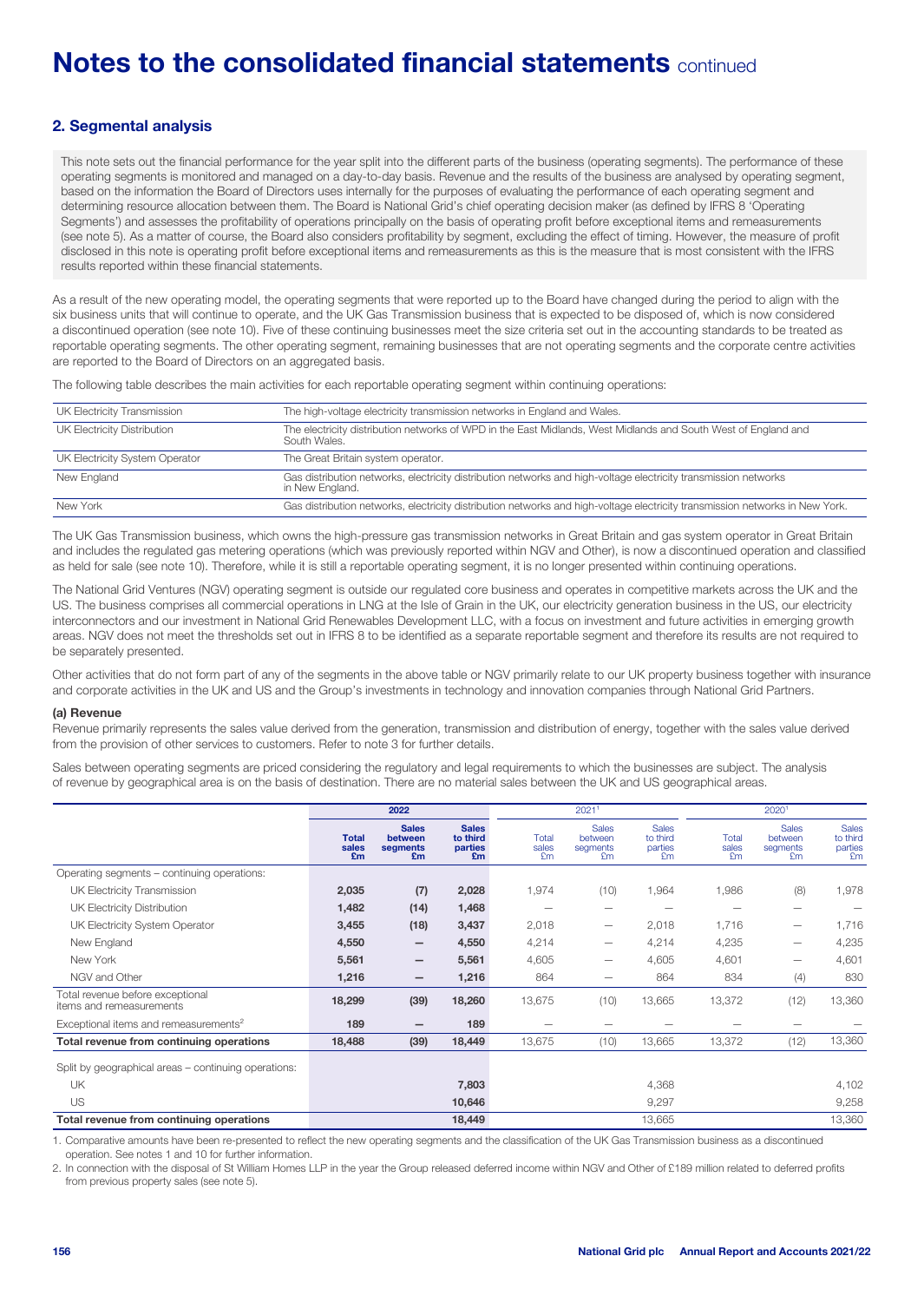## 2. Segmental analysis continued

### (b) Operating profit

A reconciliation of the operating segments' measure of profit to profit before tax from continuing operations is provided below. Further details of the exceptional items and remeasurements are provided in note 5.

|                                                             | <b>Before exceptional items</b><br>and remeasurements |                   |       |      | <b>Exceptional items</b><br>and remeasurements |       | After exceptional items and<br>remeasurements |       |       |
|-------------------------------------------------------------|-------------------------------------------------------|-------------------|-------|------|------------------------------------------------|-------|-----------------------------------------------|-------|-------|
|                                                             | 2022                                                  | 2021 <sup>1</sup> | 20201 | 2022 | 20211                                          | 20201 | 2022                                          | 20211 | 20201 |
|                                                             | £m                                                    | £m                | £m    | £m   | £m                                             | £m    | £m                                            | £m    | £m    |
| Operating segments - continuing operations:                 |                                                       |                   |       |      |                                                |       |                                               |       |       |
| UK Electricity Transmission                                 | 1,067                                                 | 1,094             | 1,109 | (12) | (14)                                           | (5)   | 1,055                                         | 1,080 | 1,104 |
| UK Electricity Distribution                                 | 909                                                   |                   | -     |      |                                                |       | 909                                           |       |       |
| UK Electricity System Operator                              |                                                       | (60)              | 211   | (2)  | $\overline{7}$                                 |       | 5                                             | (53)  | 212   |
| New England                                                 | 743                                                   | 611               | 523   | 21   | 3                                              | (53)  | 764                                           | 614   | 470   |
| New York                                                    | 780                                                   | 665               | 835   | 315  | 30                                             | (465) | 1,095                                         | 695   | 370   |
| NGV and Other                                               | 307                                                   | 117               | 126   | 236  | (52)                                           | (3)   | 543                                           | 65    | 123   |
| <b>Total operating profit from</b><br>continuing operations | 3,813                                                 | 2,427             | 2,804 | 558  | (26)                                           | (525) | 4,371                                         | 2,401 | 2,279 |
| Split by geographical area – continuing operations:         |                                                       |                   |       |      |                                                |       |                                               |       |       |
| UK                                                          | 2,234                                                 | 1.113             | 1.422 | 224  | (57)                                           | (8)   | 2,458                                         | 1.056 | 1,414 |
| US                                                          | 1,579                                                 | 1,314             | 1,382 | 334  | 31                                             | (517) | 1,913                                         | 1,345 | 865   |
| Total operating profit from<br>continuing operations        | 3,813                                                 | 2,427             | 2,804 | 558  | (26)                                           | (525) | 4,371                                         | 2,401 | 2,279 |

1. Comparative amounts have been re-presented to reflect the new operating segments and the classification of the UK Gas Transmission business as a discontinued operation. See notes 1 and 10 for further information.

|                                              | <b>Before exceptional items</b><br>and remeasurements |       |       |      | <b>Exceptional items</b><br>and remeasurements |       | After exceptional items<br>and remeasurements |       |         |
|----------------------------------------------|-------------------------------------------------------|-------|-------|------|------------------------------------------------|-------|-----------------------------------------------|-------|---------|
|                                              | 2022                                                  | 2021  | 20201 | 2022 | 2021                                           | 20201 | 2022                                          | 2021  | 20201   |
|                                              | £m                                                    | £m    | £m    | £m   | £m                                             | £m    | £m                                            | £m    | £m      |
| Reconciliation to profit before tax:         |                                                       |       |       |      |                                                |       |                                               |       |         |
| Operating profit from continuing operations  | 3.813                                                 | 2.427 | 2.804 | 558  | (26)                                           | (525) | 4.371                                         | 2.401 | 2.279   |
| Share of post-tax results of joint ventures  |                                                       |       |       |      |                                                |       |                                               |       |         |
| and associates                               | 148                                                   | 66    | 88    | (56) | (8)                                            | (1)   | 92                                            | 58    | 87      |
| Finance income                               | 65                                                    | 35    | 70    | (15) | 23                                             | (16)  | 50                                            | 58    | 54      |
| Finance costs                                | (1, 146)                                              | (900) | (999) | 74   | 47                                             | (21)  | (1,072)                                       | (853) | (1,020) |
| Profit before tax from continuing operations | 2,880                                                 | .628  | 1.963 | 561  | 36                                             | (563) | 3.441                                         | .664  | 1.400   |

1. Comparative amounts have been re-presented to reflect the classification of the UK Gas Transmission business as a discontinued operation.

### (c) Capital expenditure

Capital expenditure represents additions to property, plant and equipment and non-current intangibles but excludes additional investments in and loans to joint ventures and associates.

|                                                        |        | Net book value of property, plant and<br>equipment and other intangible assets |                          | <b>Capital expenditure</b> |                          |                          |          | <b>Depreciation, amortisation</b><br>and impairment |          |
|--------------------------------------------------------|--------|--------------------------------------------------------------------------------|--------------------------|----------------------------|--------------------------|--------------------------|----------|-----------------------------------------------------|----------|
|                                                        | 2022   | 2021                                                                           | 20201                    | 2022                       | 2021 <sup>1</sup>        | 20201                    | 2022     | 20211                                               | 20201    |
|                                                        | £m     | £m                                                                             | £m                       | £m                         | £m                       | £m                       | £m       | £m                                                  | £m       |
| Operating segments:                                    |        |                                                                                |                          |                            |                          |                          |          |                                                     |          |
| UK Electricity Transmission                            | 14,678 | 14,000                                                                         | 13,463                   | 1,195                      | 984                      | 951                      | (508)    | (460)                                               | (431)    |
| UK Electricity Distribution                            | 12,522 |                                                                                | $\overline{\phantom{0}}$ | 899                        | $\overline{\phantom{m}}$ | $\overline{\phantom{0}}$ | (158)    |                                                     |          |
| UK Electricity System Operator                         | 404    | 379                                                                            | 336                      | 108                        | 88                       | 92                       | (83)     | (47)                                                | (38)     |
| New England                                            | 11,485 | 10,165                                                                         | 13,127                   | 1,561                      | 1,437                    | 1,365                    | (364)    | (389)                                               | (373)    |
| New York                                               | 18,676 | 16,467                                                                         | 16,920                   | 1,960                      | 1.738                    | 1,822                    | (537)    | (453)                                               | (436)    |
| NGV and Other                                          | 3,039  | 2,750                                                                          | 2,490                    | 462                        | 480                      | 562                      | (180)    | (136)                                               | (157)    |
| Total                                                  | 60,804 | 43,761                                                                         | 46,336                   | 6,185                      | 4,727                    | 4,792                    | (1,830)  | (1,485)                                             | (1,435)  |
| Split by geographical area -<br>continuing operations: |        |                                                                                |                          |                            |                          |                          |          |                                                     |          |
| UK                                                     | 30,131 | 16,627                                                                         | 15,706                   | 2,546                      | 1,504                    | 1,560                    | (879)    | (596)                                               | (579)    |
| US                                                     | 30,673 | 27,134                                                                         | 30,630                   | 3,639                      | 3,223                    | 3,232                    | (951)    | (889)                                               | (856)    |
| Total                                                  | 60,804 | 43.761                                                                         | 46,336                   | 6,185                      | 4,727                    | 4,792                    | (1,830)  | (1,485)                                             | (1, 435) |
| Asset type:                                            |        |                                                                                |                          |                            |                          |                          |          |                                                     |          |
| Property, plant and equipment                          | 57,532 | 42,424                                                                         | 45,160                   | 5,714                      | 4,335                    | 4,465                    | (1, 544) | (1, 317)                                            | (1,286)  |
| Non-current intangible assets                          | 3,272  | 1,337                                                                          | 1,176                    | 471                        | 392                      | 327                      | (286)    | (168)                                               | (149)    |
| Total                                                  | 60,804 | 43,761                                                                         | 46,336                   | 6,185                      | 4,727                    | 4,792                    | (1,830)  | (1, 485)                                            | (1, 435) |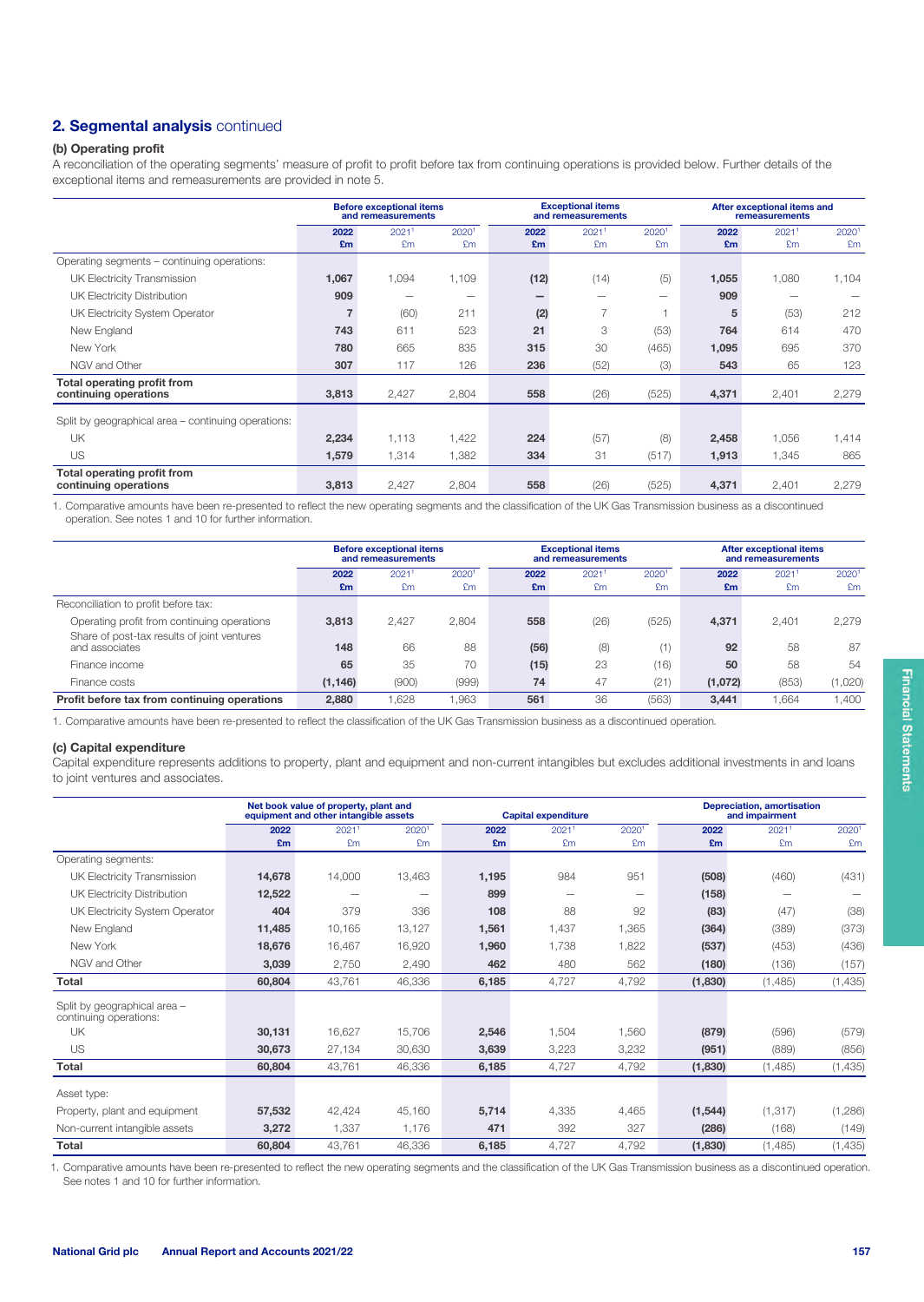## Notes to the consolidated financial statements continued

## 3. Revenue

Revenue arises in the course of ordinary activities and principally comprises:

- transmission services:
- distribution services; and
- generation services.

Transmission services, distribution services and certain other services (excluding rental income but including metering) fall within the scope of IFRS 15 'Revenue from Contracts with Customers', whereas generation services (which solely relate to the contract with the Long Island Power Authority (LIPA) in the US) are accounted for under IFRS 16 'Leases' as rental income, also presented within revenue. Revenue is recognised to reflect the transfer of goods or services to customers at an amount that reflects the consideration to which the Group expects to be entitled to in exchange for those goods or services and excludes amounts collected on behalf of third parties and value added tax. The Group recognises revenue when it transfers control over a product or service to a customer.

Revenue in respect of regulated activities is determined by regulatory agreements that set the price to be charged for services in a given period based on pre-determined allowed revenues. Variances in service usage can result in actual revenue collected exceeding (over-recoveries) or falling short (under-recoveries) of allowed revenues. Where regulatory agreements allow the recovery of under-recoveries or require the return of over-recoveries, the allowed revenue for future periods is typically adjusted. In these instances, no assets or liabilities are recognised for under- or over-recoveries respectively, because the adjustment relates to future services that have not yet been delivered.

Below, we include a description of principal activities, by reportable segment, from which the Group generates its revenue. For more detailed information about our segments, see note 2.

#### (a) UK Electricity Transmission

The UK Electricity Transmission segment principally generates revenue by providing electricity transmission services in England and Wales. Our business operates as a monopoly regulated by Ofgem, which has established price control mechanisms that set the amount of annual allowed returns our business can earn (along with the Scottish and Offshore transmission operators amongst others).

The transmission of electricity encompasses the following principal services:

- the supply of high-voltage electricity revenue is recognised based on usage. Our performance obligation is satisfied over time as our customers make use of our network. We bill monthly in arrears and our payment terms are up to 60 days. Price is determined prior to our financial year end with reference to the regulated allowed returns and estimated annual volumes; and
- construction work (principally for connections) revenue is recognised over time, as we provide access to our network. Customers can either pay over the useful life of the connection or upfront. Where the customer pays upfront, revenues are deferred as a contract liability and released over the life of the asset.

For other construction where there is no consideration for any future services, for example diversions, revenues are recognised as the construction work is completed.

#### (b) UK Electricity Distribution

The UK Electricity Distribution segment principally generates revenue by providing electricity distribution services in the Midlands and South West of England and South Wales. Similar to UK Electricity Transmission, UK Electricity Distribution operates as a monopoly in the jurisdictions that it operates in and is regulated by Ofgem.

The distribution of electricity encompasses the following principal services:

- electricity distribution revenue is recognised based on usage by customers (over time), based upon volumes and price. The price control mechanism in place that determines our annual allowances is similar to UK Electricity Transmission. Revenues are billed monthly and payment terms are typically within 14 days; and
- construction work (principally for connections) revenue is recognised over time as we provide access to our network. Where the customer pays upfront, revenues are deferred as a contract liability and released over the life of the asset.

For other construction where there is no consideration for any future services, revenues are recognised as the construction is completed.

#### (c) UK Electricity System Operator

The UK System Operator earns revenue for balancing supply and demand of electricity on Great Britain's electricity transmission system, where it acts as principal. Balancing services are regulated by Ofgem and revenue is recognised as the service is provided.

The System Operator also collects revenues on behalf of transmission operators, principally National Grid Electricity Transmission plc and the Scottish and Offshore transmission operators, from users (electricity suppliers) who connect to or use the transmission system. As the System Operator acts as an agent in this capacity, it therefore records transmission network revenues net of payments to transmission operators.

#### (d) New England

The New England segment principally generates revenue by providing electricity and gas distribution services and high voltage electricity transmission services in New England. Distribution services are regulated by the Massachusetts Department of Public Utilities (MADPU) and the Rhode Island Public Utilities Commission (RIPUC) and transmission services are regulated by the Federal Energy Regulatory Commission (FERC), both of whom regulate the rates that can be charged to customers.

The distribution of electricity and gas and the provision of electricity transmission facilities encompasses the following principal services:

- electricity and gas distribution and electricity transmission revenue is recognised based on usage by customers (over time). Revenues are billed monthly and payment terms are 30 days; and
- construction work (principally for connections) revenue is recognised over time as we provide access to our network. Where the customer pays upfront, revenues are deferred as a contract liability or customer contributions (where they relate to government entities) and released over the life of the connection.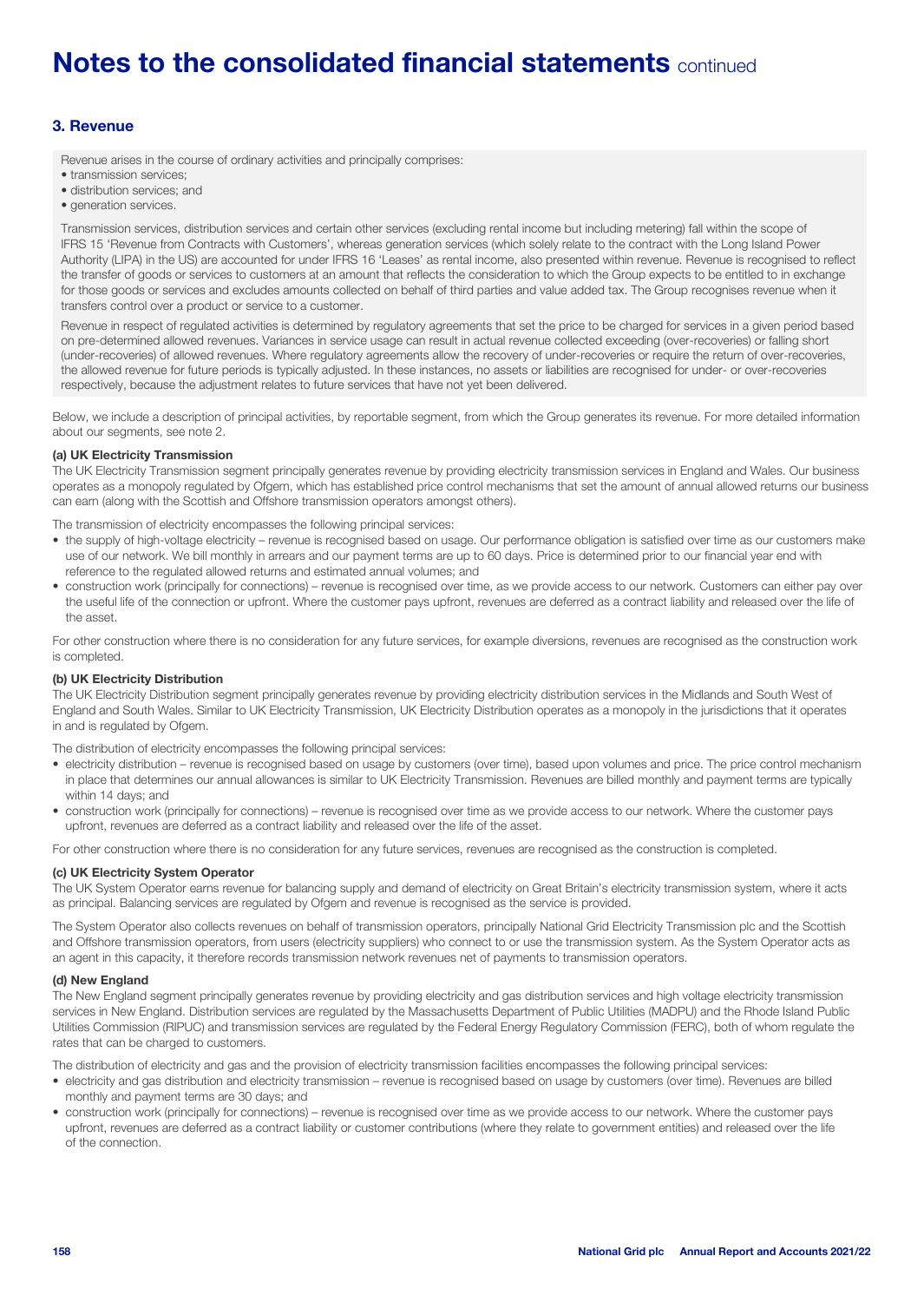## 3. Revenue continued

#### (e) New York

The New York segment principally generates revenue by providing electricity and gas distribution services and high-voltage electricity transmission services in New York. Distribution services are regulated by the New York Public Service Commission (NYPSC) and transmission services are regulated by the FERC, both of whom regulate the rates that can be charged to customers.

The distribution of electricity and gas and the provision of electricity transmission facilities encompasses the following principal services:

- electricity and gas distribution and electricity transmission revenue is recognised based on usage by customers (over time). Revenues are billed monthly and payment terms are 30 days; and
- construction work (principally for connections) revenue is recognised over time as we provide access to our network. Where the customer pays upfront, revenues are deferred as a contract liability or customer contributions (where they relate to government entities) and released over the life of the connection.

#### (f) NGV and Other

NGV and Other generates revenue from electricity interconnectors, LNG at the Isle of Grain, National Grid Renewables, our UK commercial property business, rental income and insurance.

The Group recognises revenue from transmission services through interconnectors and LNG importation at the Isle of Grain by means of customers' use of capacity and volumes. Revenue is recognised over time and is billed monthly. Payment terms are up to 30 days. Revenues in respect of certain wholly owned interconnector subsidiaries are subject to a cap and floor regime constructed by Ofgem. Where an interconnector expects to breach its total fiveyear cap, a provision and reduction in revenue is recognised in the current reporting period (see note 26). Where an interconnector does not expect to reach its five-year floor, either an asset will be recognised where a future inflow of economic benefits is considered virtually certain, or a contingent asset will be disclosed where the future inflow is concluded to be probable.

Electricity generation revenue is earned from the provision of energy services and supply capacity to produce energy for the use of customers of LIPA through a power supply agreement where LIPA receives all of the energy and capacity from the asset until at least 2025. The arrangement is treated as an operating lease within the scope of the leasing standard where we act as lessor; with rental income being recorded as other income, which forms part of total revenue. Lease payments (capacity payments) are recognised on a straight-line basis and variable lease payments are recognised as the energy is generated.

Other revenue in the scope of IFRS 15 principally includes sales of renewables projects from National Grid Renewables to Emerald Energy Venture LLC (Emerald), which is jointly controlled by National Grid and Washington State Investment Board (WSIB) (see note 16). National Grid Renewables develops wind and solar generation assets in the US, whilst Emerald has a right of first refusal to buy, build and operate those assets. Revenue is recognised as it is earned.

Other revenue, recognised in accordance with standards other than IFRS 15, includes property sales by our UK commercial property business (including sales to our 50% share in the St William joint venture which was sold on 15 March 2022) and rental income. Property sales are recorded at a point in time (when the sale is legally completed) and rental income is recorded over time.

#### (g) Disaggregation of revenue

In the following tables, revenue is disaggregated by primary geographical market and major service lines. The table below reconciles disaggregated revenue with the Group's reportable segments (see note 2).

| Revenue for the year ended 31 March 2022                  | <b>UK Electricity</b><br><b>Transmission</b><br>£m | <b>UK Electricity</b><br><b>Distribution</b><br>£m | <b>UK Electricity</b><br><b>System</b><br><b>Operator</b><br>£m | <b>New</b><br><b>England</b><br>£m | <b>New</b><br>York<br>£m | <b>NGV and</b><br><b>Other</b><br>£m | <b>Total</b><br>£m |
|-----------------------------------------------------------|----------------------------------------------------|----------------------------------------------------|-----------------------------------------------------------------|------------------------------------|--------------------------|--------------------------------------|--------------------|
| Revenue under IFRS 15                                     |                                                    |                                                    |                                                                 |                                    |                          |                                      |                    |
| Transmission                                              | 1,983                                              |                                                    |                                                                 | 52                                 | 405                      | 627                                  | 3,067              |
| Distribution                                              | $\overline{\phantom{0}}$                           | 1,375                                              | $\overline{\phantom{0}}$                                        | 4,434                              | 5,110                    | $\overline{\phantom{m}}$             | 10,919             |
| <b>System Operator</b>                                    |                                                    | $\overline{\phantom{m}}$                           | 3,418                                                           |                                    |                          | $\qquad \qquad$                      | 3,418              |
| Other <sup>1</sup>                                        | 35                                                 | 89                                                 | 19                                                              | 10                                 | 10                       | 147                                  | 310                |
| <b>Total IFRS 15 revenue</b>                              | 2,018                                              | 1,464                                              | 3,437                                                           | 4,496                              | 5,525                    | 774                                  | 17,714             |
| Other revenue                                             |                                                    |                                                    |                                                                 |                                    |                          |                                      |                    |
| Generation                                                |                                                    |                                                    |                                                                 |                                    |                          | 373                                  | 373                |
| Other $2$                                                 | 10                                                 | 4                                                  | —                                                               | 54                                 | 36                       | 69                                   | 173                |
| <b>Total other revenue</b>                                | 10                                                 | 4                                                  |                                                                 | 54                                 | 36                       | 442                                  | 546                |
| Total revenue before exceptional items and remeasurements | 2,028                                              | 1,468                                              | 3,437                                                           | 4,550                              | 5,561                    | 1,216                                | 18,260             |
| Exceptional items and remeasurements                      |                                                    |                                                    |                                                                 |                                    |                          | 189                                  | 189                |
| Total revenue from continuing operations                  | 2,028                                              | 1,468                                              | 3,437                                                           | 4,550                              | 5,561                    | 1,405                                | 18,449             |

1. The UK Electricity Transmission and UK Electricity Distribution other IFRS 15 revenue principally relates to engineering recharges, which are the recovery of costs incurred for construction work requested by customers, such as the rerouting of existing network assets. UK Electricity System Operator other IFRS 15 revenue reflects the net income from its role as agent in respect of transmission network revenues. Within NGV and Other, the other IFRS 15 revenue principally relates to revenue generated from our NG Renewables business.

2. Other revenue, recognised in accordance with accounting standards other than IFRS 15, includes property sales by our UK commercial property business and rental income.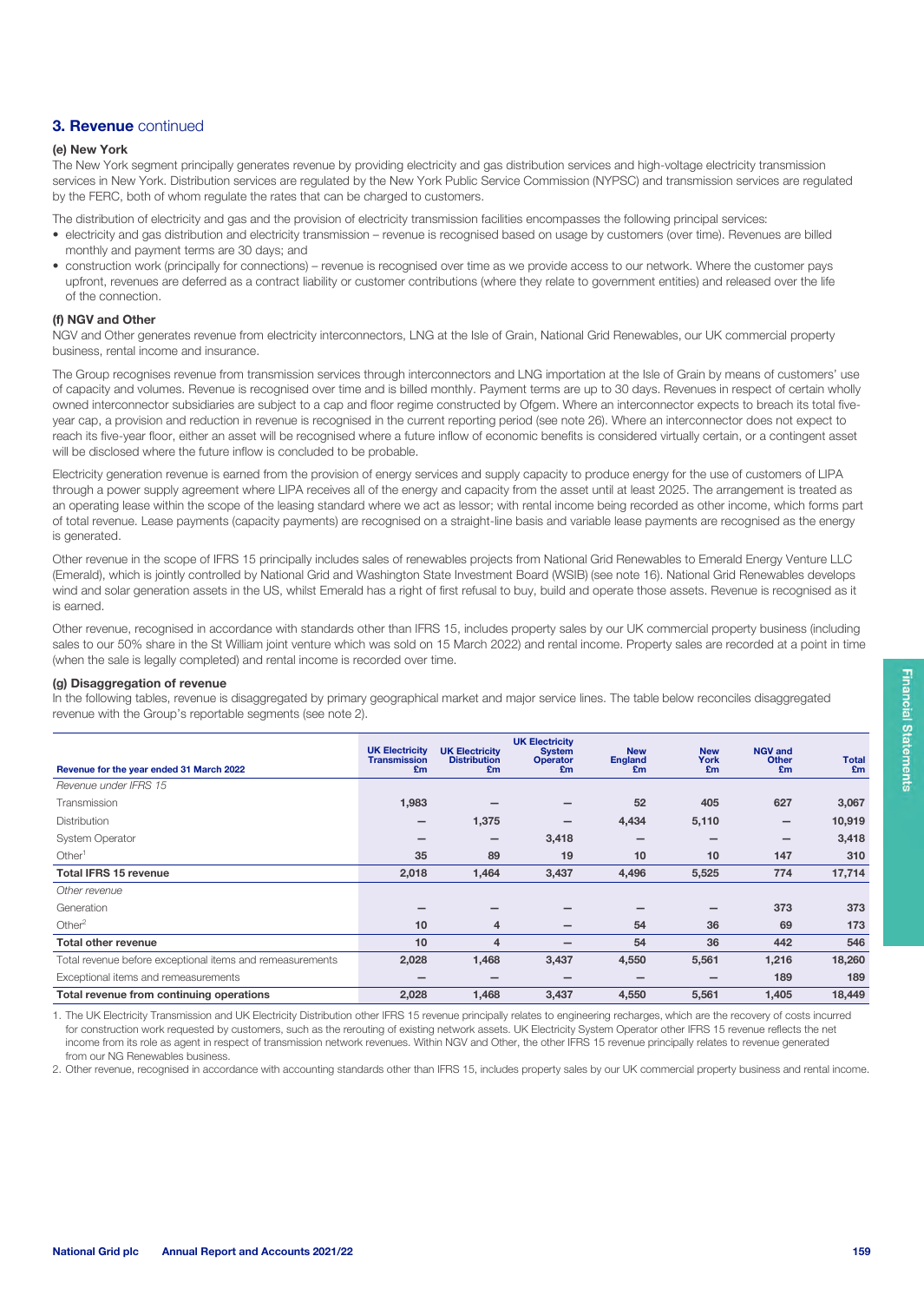## 3. Revenue continued

(g) Disaggregation of revenue continued

| Geographical split for the year ended 31 March 2022       | <b>UK Electricity</b><br><b>Transmission</b><br>£m | <b>UK Electricity</b><br><b>Distribution</b><br>£m | <b>UK Electricity</b><br><b>System</b><br><b>Operator</b><br>£m | <b>New</b><br><b>England</b><br>£m | <b>New</b><br>York<br>£m | <b>NGV and</b><br><b>Other</b><br>£m | <b>Total</b><br>£m |
|-----------------------------------------------------------|----------------------------------------------------|----------------------------------------------------|-----------------------------------------------------------------|------------------------------------|--------------------------|--------------------------------------|--------------------|
| Revenue under IFRS 15                                     |                                                    |                                                    |                                                                 |                                    |                          |                                      |                    |
| UK                                                        | 2,018                                              | 1,464                                              | 3,437                                                           |                                    |                          | 646                                  | 7,565              |
| <b>US</b>                                                 | –                                                  |                                                    |                                                                 | 4,496                              | 5,525                    | 128                                  | 10,149             |
| <b>Total IFRS 15 revenue</b>                              | 2,018                                              | 1,464                                              | 3,437                                                           | 4,496                              | 5,525                    | 774                                  | 17,714             |
| Other revenue                                             |                                                    |                                                    |                                                                 |                                    |                          |                                      |                    |
| UK                                                        | 10                                                 | 4                                                  | –                                                               |                                    | –                        | 35                                   | 49                 |
| US                                                        | –                                                  |                                                    | –                                                               | 54                                 | 36                       | 407                                  | 497                |
| Total other revenue                                       | 10                                                 | 4                                                  |                                                                 | 54                                 | 36                       | 442                                  | 546                |
| Total revenue before exceptional items and remeasurements | 2,028                                              | 1,468                                              | 3,437                                                           | 4,550                              | 5,561                    | 1,216                                | 18,260             |
| Exceptional items and remeasurements                      |                                                    | –                                                  |                                                                 |                                    | —                        | 189                                  | 189                |
| Total revenue from continuing operations                  | 2,028                                              | 1,468                                              | 3,437                                                           | 4,550                              | 5,561                    | 1,405                                | 18,449             |

|                                          | <b>UK Electricity</b>     | <b>UK Electricity</b>     | <b>UK Electricity</b><br>System | <b>New</b>    | <b>New</b> | NGV and                  |                          |
|------------------------------------------|---------------------------|---------------------------|---------------------------------|---------------|------------|--------------------------|--------------------------|
| Revenue for the year ended 31 March 2021 | <b>Transmission</b><br>£m | <b>Distribution</b><br>£m | Operator<br>£m                  | England<br>£m | York<br>£m | Other<br>£m              | Total <sup>1</sup><br>Em |
| Revenue under IFRS 15                    |                           |                           |                                 |               |            |                          |                          |
| Transmission                             | 1,875                     |                           |                                 | 74            | 329        | 316                      | 2,594                    |
| <b>Distribution</b>                      | $\overline{\phantom{a}}$  |                           | -                               | 4,091         | 4,226      |                          | 8,317                    |
| <b>System Operator</b>                   |                           | -                         | 2,076                           |               |            | $\overline{\phantom{0}}$ | 2,076                    |
| Other <sup>2</sup>                       | 67                        |                           | (61)                            | 8             |            | 76                       | 97                       |
| <b>Total IFRS 15 revenue</b>             | 1,942                     |                           | 2,015                           | 4,173         | 4,562      | 392                      | 13,084                   |
| Other revenue                            |                           |                           |                                 |               |            |                          |                          |
| Generation                               |                           |                           |                                 |               |            | 376                      | 376                      |
| Other $3$                                | 22                        | -                         | 3                               | 41            | 43         | 96                       | 205                      |
| <b>Total other revenue</b>               | 22                        | -                         | 3                               | 41            | 43         | 472                      | 581                      |
| Total revenue from continuing operations | 1,964                     | -                         | 2,018                           | 4,214         | 4,605      | 864                      | 13,665                   |

| Geographical split for the year ended 31 March 2021 | <b>UK Electricity</b><br>Transmission<br>£m | <b>UK Electricity</b><br><b>Distribution</b><br>£m | <b>UK Electricity</b><br>System<br>Operator<br>£m | <b>New</b><br>England<br>£m | <b>New</b><br>York<br>£m | NGV and<br>Other<br>£m | Total <sup>1</sup><br>£m |
|-----------------------------------------------------|---------------------------------------------|----------------------------------------------------|---------------------------------------------------|-----------------------------|--------------------------|------------------------|--------------------------|
| Revenue under IFRS 15                               |                                             |                                                    |                                                   |                             |                          |                        |                          |
| UK                                                  | .942                                        |                                                    | 2,015                                             |                             |                          | 327                    | 4,284                    |
| US                                                  |                                             |                                                    | -                                                 | 4,173                       | 4,562                    | 65                     | 8,800                    |
| <b>Total IFRS 15 revenue</b>                        | .942                                        | -                                                  | 2,015                                             | 4,173                       | 4,562                    | 392                    | 13,084                   |
| Other revenue                                       |                                             |                                                    |                                                   |                             |                          |                        |                          |
| UK                                                  | 22                                          | $\overline{\phantom{a}}$                           | 3                                                 | -                           | -                        | 59                     | 84                       |
| <b>US</b>                                           |                                             |                                                    |                                                   | 41                          | 43                       | 413                    | 497                      |
| Total other revenue                                 | 22                                          | $\overline{\phantom{0}}$                           | 3                                                 | 41                          | 43                       | 472                    | 581                      |
| Total revenue from continuing operations            | .964                                        | $\overline{\phantom{0}}$                           | 2.018                                             | 4.214                       | 4.605                    | 864                    | 13.665                   |

1. Comparative amounts have been re-presented to reflect the new operating segments and the classification of the UK Gas Transmission business as a discontinued operation. See notes 1, 2 and 10 for further information.

2. The UK Electricity Transmission other IFRS 15 revenue principally relates to engineering recharges, which are the recovery of costs incurred for construction work requested by customers, such as the rerouting of existing network assets. UK Electricity System Operator other IFRS 15 revenue reflects the net income from its role as agent in respect of transmission network revenues. Within NGV and Other, the other IFRS 15 revenue principally relates to revenue generated from our NG Renewables business.

3. Other revenue, recognised in accordance with accounting standards other than IFRS 15, principally includes property sales by our UK commercial property business and rental income reported in NGV and Other.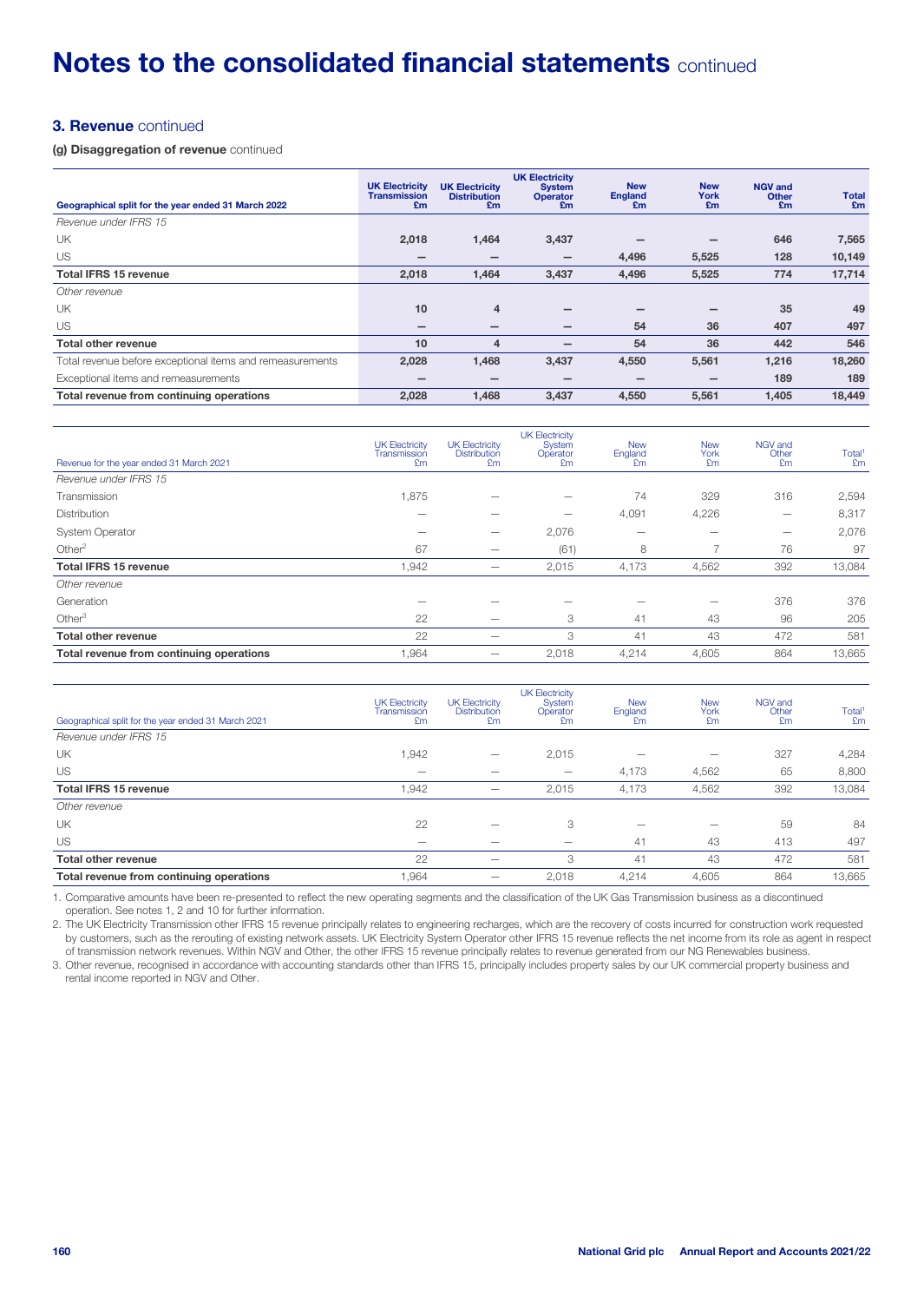## 3. Revenue continued

(g) Disaggregation of revenue continued

| Revenue for the year ended 31 March 2020 | <b>UK Electricity</b><br>Transmission<br>£m | <b>UK Electricity</b><br><b>Distribution</b><br>£m | <b>UK Electricity</b><br>System<br>Operator<br>£m | <b>New</b><br>England<br>£m | <b>New</b><br>York<br>£m | NGV and<br>Other<br>£m   | Total <sup>1</sup><br>£m |
|------------------------------------------|---------------------------------------------|----------------------------------------------------|---------------------------------------------------|-----------------------------|--------------------------|--------------------------|--------------------------|
| Revenue under IFRS 15                    |                                             |                                                    |                                                   |                             |                          |                          |                          |
| Transmission                             | 1,898                                       |                                                    |                                                   | 77                          | 348                      | 309                      | 2,632                    |
| <b>Distribution</b>                      |                                             | -                                                  | $\overline{\phantom{a}}$                          | 4,114                       | 4,205                    | $\overline{\phantom{0}}$ | 8,319                    |
| <b>System Operator</b>                   |                                             | $\overline{\phantom{0}}$                           | 1,610                                             |                             | -                        | -                        | 1,610                    |
| Other <sup>2</sup>                       | 69                                          | $\overline{\phantom{a}}$                           | 94                                                | 6                           | 6                        | 51                       | 226                      |
| <b>Total IFRS 15 revenue</b>             | 1,967                                       | $\overline{\phantom{0}}$                           | 1,704                                             | 4,197                       | 4,559                    | 360                      | 12,787                   |
| Other revenue                            |                                             |                                                    |                                                   |                             |                          |                          |                          |
| Generation                               |                                             |                                                    |                                                   |                             | $\overline{\phantom{a}}$ | 369                      | 369                      |
| Other $3$                                | 11                                          | -                                                  | 12                                                | 38                          | 42                       | 101                      | 204                      |
| <b>Total other revenue</b>               | 11                                          | $\overline{\phantom{0}}$                           | 12                                                | 38                          | 42                       | 470                      | 573                      |
| Total revenue from continuing operations | 1,978                                       | $\qquad \qquad -$                                  | 1,716                                             | 4,235                       | 4,601                    | 830                      | 13,360                   |

| Geographical split for the year ended 31 March 2020 | <b>UK Electricity</b><br>Transmission<br>£m | <b>UK Electricity</b><br><b>Distribution</b><br>£m | <b>UK Electricity</b><br>System<br>Operator<br>£m | <b>New</b><br>England<br>£m | <b>New</b><br>York<br>£m | NGV and<br>Other<br>£m | Total <sup>1</sup><br>Em |
|-----------------------------------------------------|---------------------------------------------|----------------------------------------------------|---------------------------------------------------|-----------------------------|--------------------------|------------------------|--------------------------|
| Revenue under IFRS 15                               |                                             |                                                    |                                                   |                             |                          |                        |                          |
| UK                                                  | 1,967                                       | -                                                  | 1,704                                             |                             |                          | 322                    | 3,993                    |
| US                                                  |                                             |                                                    |                                                   | 4,197                       | 4,559                    | 38                     | 8,794                    |
| <b>Total IFRS 15 revenue</b>                        | 1,967                                       | $\overline{\phantom{0}}$                           | 1,704                                             | 4,197                       | 4,559                    | 360                    | 12,787                   |
| Other revenue                                       |                                             |                                                    |                                                   |                             |                          |                        |                          |
| UK                                                  | 11                                          |                                                    | 12                                                |                             | -                        | 86                     | 109                      |
| US                                                  |                                             |                                                    |                                                   | 38                          | 42                       | 384                    | 464                      |
| <b>Total other revenue</b>                          | 11                                          | -                                                  | 12                                                | 38                          | 42                       | 470                    | 573                      |
| Total revenue from continuing operations            | 1.978                                       | $\overline{\phantom{0}}$                           | 1,716                                             | 4,235                       | 4,601                    | 830                    | 13,360                   |

1. Comparative amounts have been re-presented to reflect the new operating segments and the classification of the UK Gas Transmission business as a discontinued operation. See notes 1, 2 and 10 for further information.

2. The UK Electricity Transmission other IFRS 15 revenue principally relates to engineering recharges, which are the recovery of costs incurred for construction work requested by customers, such as the rerouting of existing network assets. UK Electricity System Operator other IFRS 15 revenue reflects the net income from its role as agent in respect of transmission network revenues. Within NGV and Other, the other IFRS 15 revenue principally relates to revenue generated from our NG Renewables business. 3. Other revenue, recognised in accordance with accounting standards other than IFRS 15, principally includes property sales by our UK commercial property business

and rental income reported in NGV and Other.

Contract liabilities (see note 23) represent revenue to be recognised in future periods relating to contributions in aid of construction of £1,472 million (2021: £1,160 million; 2020: £1,158 million). Contract liabilities in the years ended 31 March 2021 and 2020 included amounts in respect of the UK Gas Transmission business of £136 million and £136 million respectively. Revenue is recognised over the life of the asset. The asset lives for connections in UK Electricity Transmission, UK Electricity Distribution, New England and New York are 40 years, 69 years, 51 years and up to 48 years respectively. The weighted average amortisation period is 31 years.

Future revenues in relation to unfulfilled performance obligations not yet received in cash amount to £5.2 billion (2021: £4.8 billion; 2020: £3.1 billion). £1.7 billion (2021: £1.6 billion; 2020: £1.5 billion) relates to connection contracts in UK Electricity Transmission which will be recognised as revenue over 25 years and £3.0 billion (2021: £3.0 billion; 2020: £1.5 billion) relates to revenues to be earned under Grain LNG contracts until 2045. The remaining amount will be recognised as revenue over 3 years.

The amount of revenue recognised for the year ended 31 March 2022 from performance obligations satisfied (or partially satisfied) in previous periods, mainly due to changes in the estimate of the stage of completion, is £nil (2021: £nil; 2020: £nil).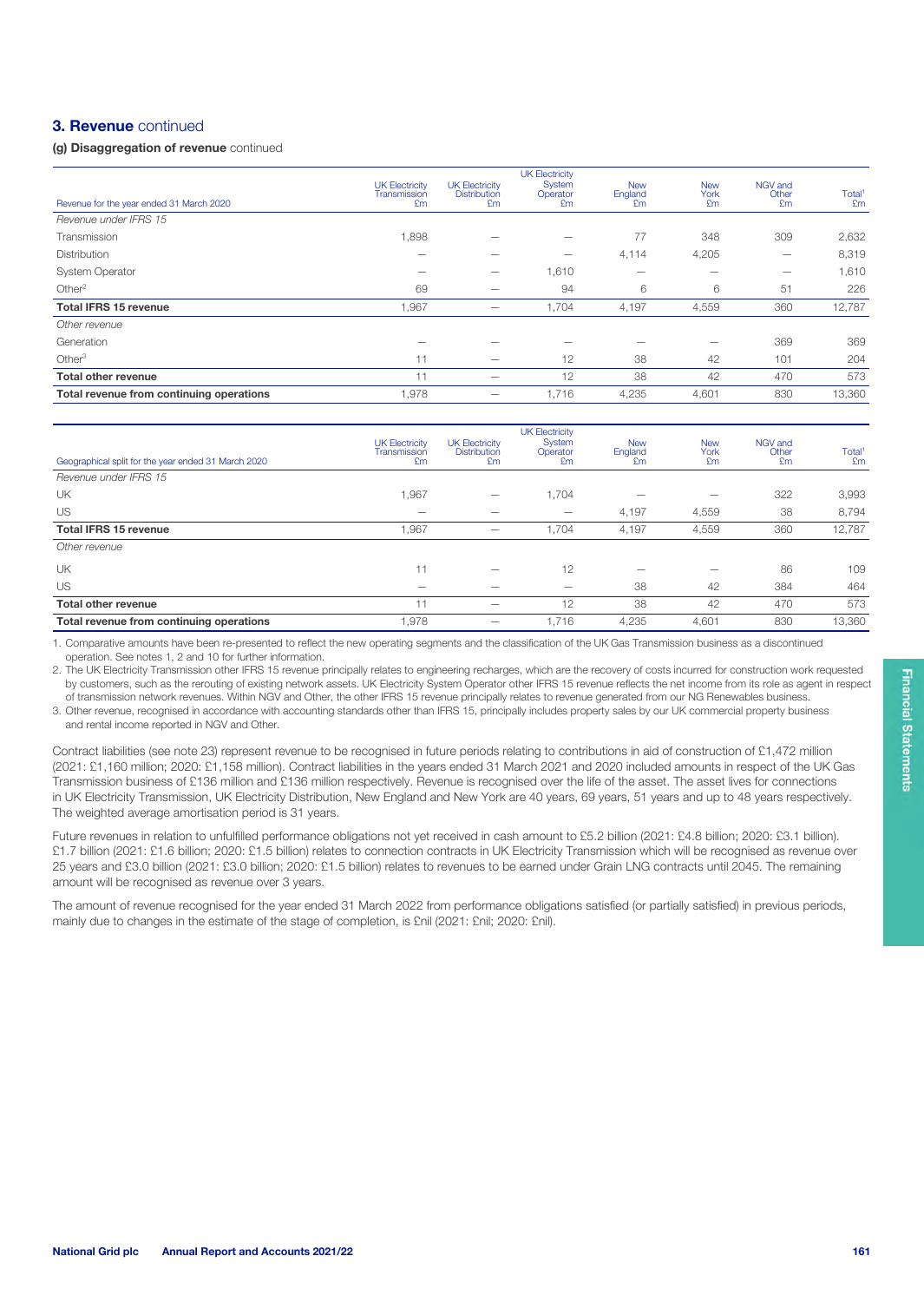## Notes to the consolidated financial statements continued

### 4. Other operating income and costs

Below we have presented separately certain items included in our operating costs from continuing operations. These include a breakdown of payroll costs (including disclosure of amounts paid to key management personnel) and fees paid to our auditors. Other operating income includes gains arising on disposal of interests in other entities.

|                                                            | <b>Before exceptional items</b><br>and remeasurements |        |        | <b>Exceptional items</b><br>and remeasurements |       |                                       | <b>Total</b> |        |        |
|------------------------------------------------------------|-------------------------------------------------------|--------|--------|------------------------------------------------|-------|---------------------------------------|--------------|--------|--------|
|                                                            | 2022                                                  | 20211  | 20201  | 2022                                           | 20211 | 20201                                 | 2022         | 20211  | 20201  |
|                                                            | £m                                                    | £m     | £m     | £m                                             | £m    | £m                                    | £m           | £m     | £m     |
| (Gain) on disposal of St William<br>Homes LLP (note 5)     |                                                       |        |        | (228)                                          |       |                                       | (228)        |        |        |
| Depreciation, amortisation<br>and impairment               | 1,830                                                 | 1,485  | 1,435  |                                                |       | $\overline{\phantom{0}}$              | 1,830        | 1,485  | 1,435  |
| Payroll costs                                              | 1,770                                                 | 1,622  | 1,558  | 24                                             | 16    | $\overline{\phantom{0}}$              | 1,794        | 1,638  | 1,558  |
| Purchases of electricity                                   | 1,487                                                 | 1,181  | 1,318  | (207)                                          | (51)  | 85                                    | 1,280        | 1,130  | 1,403  |
| Purchases of gas                                           | 1,851                                                 | 1,233  | 1,276  | (185)                                          | 17    | 40                                    | 1,666        | 1,250  | 1,316  |
| Property and other taxes                                   | 1,202                                                 | 1,105  | 1,100  | -                                              |       | $\hspace{1.0cm} \rule{1.5cm}{0.15cm}$ | 1,202        | 1,105  | 1,100  |
| UK Electricity Balancing costs                             | 3,152                                                 | 1,875  | 1,317  | -                                              |       | $\overline{\phantom{0}}$              | 3,152        | 1,875  | 1,317  |
| Other                                                      | 2,988                                                 | 2,412  | 2,318  | 227                                            | 44    | 400                                   | 3,215        | 2,456  | 2,718  |
| Other operating (income)/costs                             | 14,280                                                | 10,913 | 10,322 | (369)                                          | 26    | 525                                   | 13,911       | 10,939 | 10,847 |
| Provision for bad<br>and doubtful debts                    | 167                                                   | 325    | 234    | —                                              |       | $\qquad \qquad -$                     | 167          | 325    | 234    |
| <b>Total operating costs from</b><br>continuing operations | 14,447                                                | 11,238 | 10,556 | (369)                                          | 26    | 525                                   | 14,078       | 11,264 | 11,081 |
| Operating costs from continuing operations include:        |                                                       |        |        |                                                |       |                                       |              |        |        |
| Inventory consumed                                         |                                                       |        |        |                                                |       |                                       | 436          | 312    | 315    |
| Research and development expenditure                       |                                                       |        |        |                                                |       |                                       | 11           | 12     | 9      |

1. Comparative amounts have been re-presented to reflect the classification of the UK Gas Transmission business as a discontinued operation. See notes 1 and 10 for further information.

### (a) Payroll costs

|                                                | 2022     | 2021' | 2020 <sup>1</sup> |
|------------------------------------------------|----------|-------|-------------------|
|                                                | £m       | £m    | £m                |
| Wages and salaries <sup>2</sup>                | 2,563    | 2,170 | 2,081             |
| Social security costs                          | 201      | 156   | 152               |
| Defined contribution scheme costs              | 81       | 67    | 62                |
| Defined benefit pension costs                  | 185      | 126   | 125               |
| Share-based payments                           | 38       | 23    | 16                |
| Severance costs (excluding pension costs)      |          | 9     |                   |
|                                                | 3,073    | 2,551 | 2,437             |
| Less: payroll costs capitalised                | (1, 279) | (913) | (879)             |
| Total payroll costs from continuing operations | 1,794    | .638  | .558              |

1. Comparative amounts have been re-presented to reflect the classification of the UK Gas Transmission business as a discontinued operation. See notes 1 and 10

for further information.

2. Included within wages and salaries are US other post-retirement benefit costs of £39 million (2021: £43 million; 2020: £45 million). For further information refer to note 25.

#### (b) Number of employees

|                                                   | 31 March<br>2022 | <b>Monthly</b><br>average<br>2022 | 31 March<br>2021 | Monthly<br>average<br>2021 | 31 March<br>2020 | <b>Monthly</b><br>average<br>2020 <sup>1</sup> |
|---------------------------------------------------|------------------|-----------------------------------|------------------|----------------------------|------------------|------------------------------------------------|
| UK                                                | 11.960           | 11.393                            | 4,468            | 4.333                      | 4.185            | 4,095                                          |
| <b>US</b>                                         | 17.332           | 17.314                            | 17.026           | 16.821                     | 16.748           | 16,679                                         |
| Total number of employees (continuing operations) | 29,292           | 28,707                            | 21.494           | 21.154                     | 20,933           | 20,774                                         |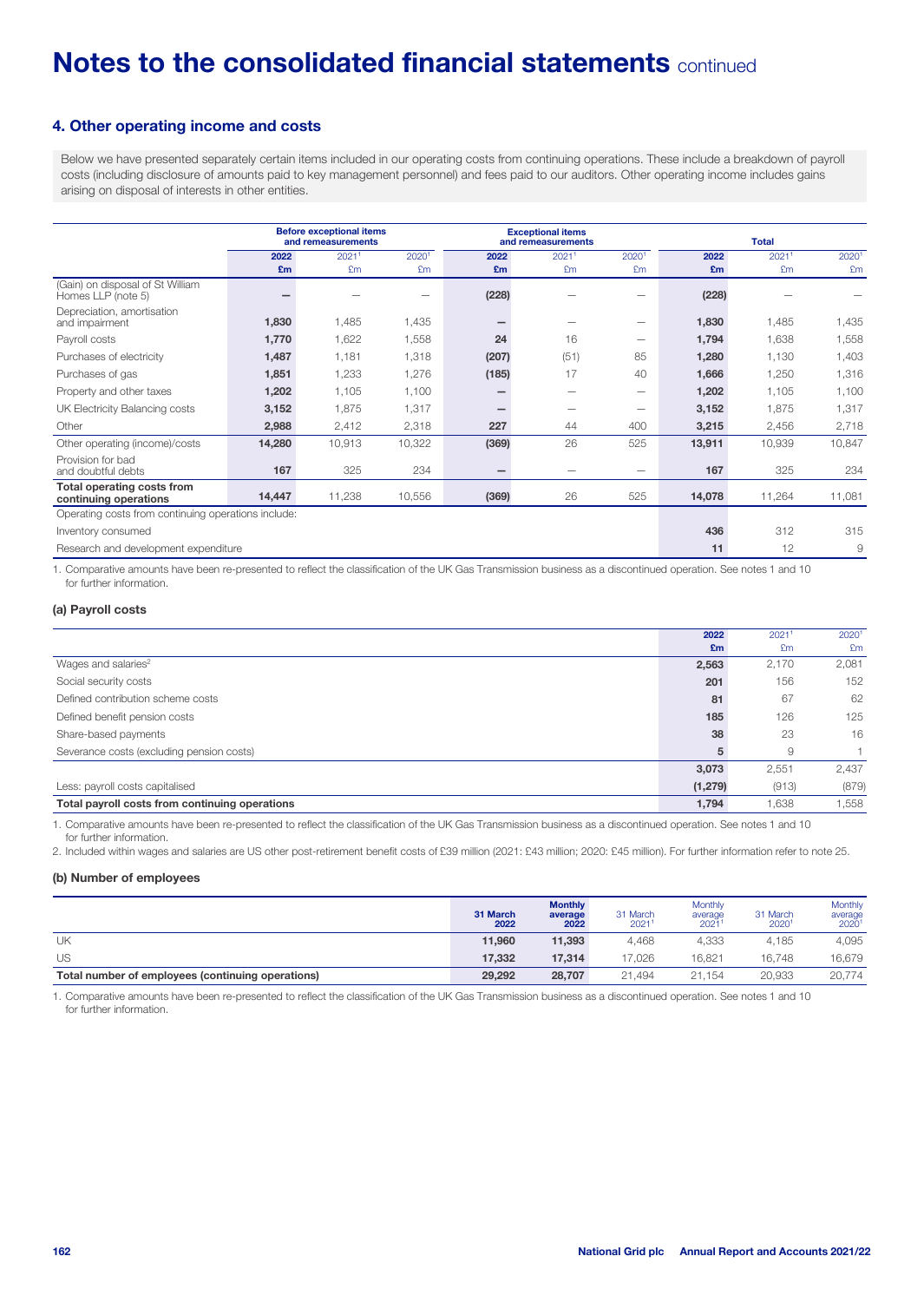## 4. Other operating income and costs continued

### (c) Key management compensation

|                                   | 2022 | 2021 | 2020          |
|-----------------------------------|------|------|---------------|
|                                   | £m   | £m   | £m            |
| Short-term employee benefits      |      |      |               |
| Compensation for loss of office   |      | $-$  |               |
| Post-employment benefits          |      |      |               |
| Share-based payments              |      | ↵    | $\mathcal{S}$ |
| Total key management compensation | 13   | 12   | 12            |

Key management compensation relates to the Board, including the Executive Directors and Non-executive Directors for the years presented.

#### (d) Directors' emoluments

Details of Executive Directors' emoluments are contained in the Remuneration Report on page 114 and those of Non-executive Directors on page 121.

#### (e) Auditors' remuneration

Auditors' remuneration is presented below in accordance with the requirements of the Companies Act 2006 and the principal accountant fees and services disclosure requirements of Item 16C of Form 20-F:

|                                                                                             | 2022             | 2021 | 2020 |
|---------------------------------------------------------------------------------------------|------------------|------|------|
|                                                                                             | £m               | £m   | £m   |
| Audit fees payable to the Parent Company's auditors and their associates in respect of:     |                  |      |      |
| Audit of the Parent Company's individual and consolidated financial statements <sup>1</sup> | 2.7              | 2.5  | 1.9  |
| The auditing of accounts of any associate of the Company                                    | 8.9              | 8.1  | 8.7  |
| Other services supplied <sup>2</sup>                                                        | 7.3              | 6.4  | 6.3  |
|                                                                                             | 18.9             | 17.0 | 16.9 |
| Total other services <sup>3</sup>                                                           |                  |      |      |
| All other fees:                                                                             |                  |      |      |
| Other assurance services <sup>4</sup>                                                       | 0.9              | 0.8  | 0.6  |
| Other non-audit services not covered above <sup>5</sup>                                     | 0.1              | 2.0  | 0.5  |
|                                                                                             | 1.0 <sub>1</sub> | 2.8  | 1.1  |
| Total auditors' remuneration                                                                | 19.9             | 19.8 | 18.0 |

1. Audit fees in each year represent fees for the audit of the Company's financial statements and regulatory reporting for the years ended 31 March 2022, 2021 and 2020. 2. Other services supplied represent fees payable for services in relation to other statutory filings or engagements that are required to be carried out by the auditors. In particular, this includes fees for reports under section 404 of the US Public Company Accounting Reform and Investor Protection Act of 2002 (Sarbanes-Oxley),

audit reports on regulatory returns and the review of interim financial statements for the six-month periods ended 30 September 2021, 2020 and 2019 respectively. 3. There were no tax compliance or tax advisory fees and no audit-related fees as described in Item 16C(b) of Form 20-F.

4. In all years, principally relates to assurance services provided in relation to comfort letters for debt issuances and, in 2021, also includes amounts related to capacity market auction monitoring services.

5. For 2021, includes the class 1 Circular in respect of the acquisition of WPD announced on 18 March 2021. In 2020, other assurance services include auction monitor work on Contracts for Difference, a review of controls over our data on New York customers and IT project assurance.

The Audit & Risk Committee considers and makes recommendations to the Board, to be put to shareholders for approval at each AGM, in relation to the appointment, re-appointment, removal and oversight of the Company's independent auditors. The Committee also considers and approves the audit fees on behalf of the Board in accordance with the Competition and Market Authority Audit Order 2014. The auditors' remuneration is then put to shareholders at each AGM. Details of our policies and procedures in relation to non-audit services to be provided by the independent auditors are set out on page 105 of the Corporate Governance Report.

Certain services are prohibited from being performed by the external auditors under the Sarbanes-Oxley Act. Of the above services, none were prohibited.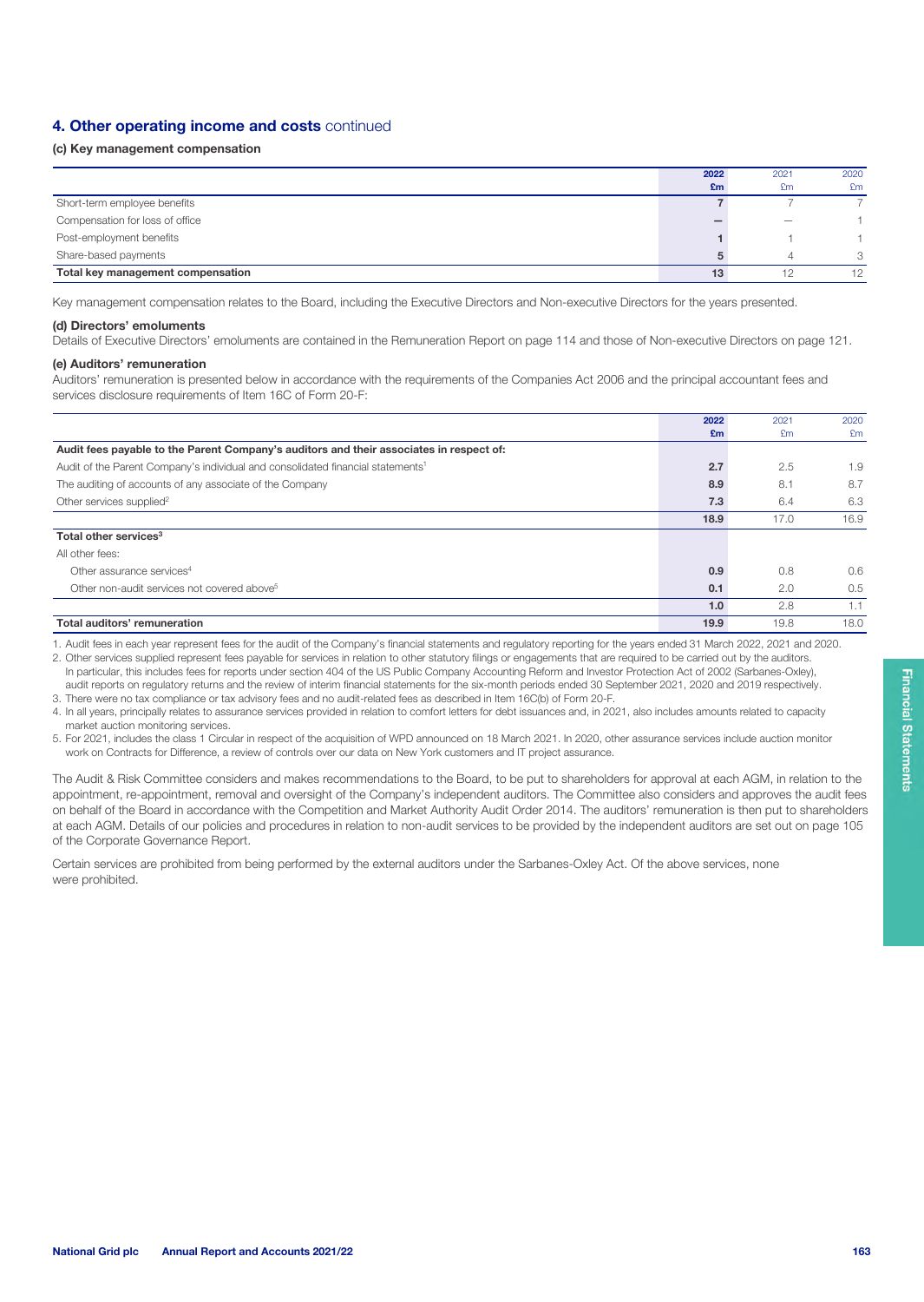## Notes to the consolidated financial statements continued

### 5. Exceptional items and remeasurements

To monitor our financial performance, we use a profit measure that excludes certain income and expenses. We call that measure 'adjusted profit'. Adjusted profit (which excludes exceptional items and remeasurements as defined below) is used by management to monitor financial performance as it is considered that it aids the comparability of our reported financial performance from year to year. We exclude items from adjusted profit because, if included, these items could distort understanding of our performance for the year and the comparability between periods. This note analyses these items, which are included in our results for the year but are excluded from adjusted profit.

#### Exceptional items and remeasurements from continuing operations

|                                                                                   | 2022  | 2021 <sup>1</sup> | 20201 |
|-----------------------------------------------------------------------------------|-------|-------------------|-------|
|                                                                                   | £m    | £m                | £m    |
| Included within operating profit                                                  |       |                   |       |
| Exceptional items:                                                                |       |                   |       |
| Release of St William Homes LLP deferred income                                   | 189   |                   |       |
| Net gain on disposal of St William Homes LLP                                      | 228   |                   |       |
| New operating model implementation costs and cost efficiency programme            | (66)  | (50)              |       |
| Transaction and separation costs                                                  | (223) | (24)              |       |
| Environmental insurance recovery                                                  | 38    |                   |       |
| Changes in environmental provisions                                               |       | 14                | (400) |
|                                                                                   | 166   | (60)              | (400) |
| Remeasurements - commodity contract derivatives                                   | 392   | 34                | (125) |
|                                                                                   | 558   | (26)              | (525) |
| Included within finance income and costs                                          |       |                   |       |
| Remeasurements:                                                                   |       |                   |       |
| Net gains/(losses) on financing derivatives                                       | 74    | 47                | (21)  |
| Net (losses)/gains on financial assets at fair value through profit and loss      | (15)  | 23                | (16)  |
|                                                                                   | 59    | 70                | (37)  |
| Included within share of post-tax results of joint ventures and associates        |       |                   |       |
| Remeasurements:                                                                   |       |                   |       |
| Remeasurements – net losses on financial instruments                              | (56)  | (8)               | (1)   |
| Total included within profit/(loss) before tax                                    | 561   | 36                | (563) |
| Included within tax                                                               |       |                   |       |
| Exceptional items – movements arising on items not included in profit before tax: |       |                   |       |
| Deferred tax charge arising as a result of UK tax rate change                     | (458) |                   | (148) |
| Tax on exceptional items                                                          | (28)  | 8                 | 103   |
| Tax on remeasurements                                                             | (103) | (34)              | 37    |
|                                                                                   | (589) | (26)              | (8)   |
| Total exceptional items and remeasurements after tax                              | (28)  | 10                | (571) |
| Analysis of total exceptional items and remeasurements after tax                  |       |                   |       |
| Exceptional items after tax                                                       | (320) | (52)              | (445) |
| Remeasurements after tax                                                          | 292   | 62                | (126) |
| Total exceptional items and remeasurements after tax                              | (28)  | 10                | (571) |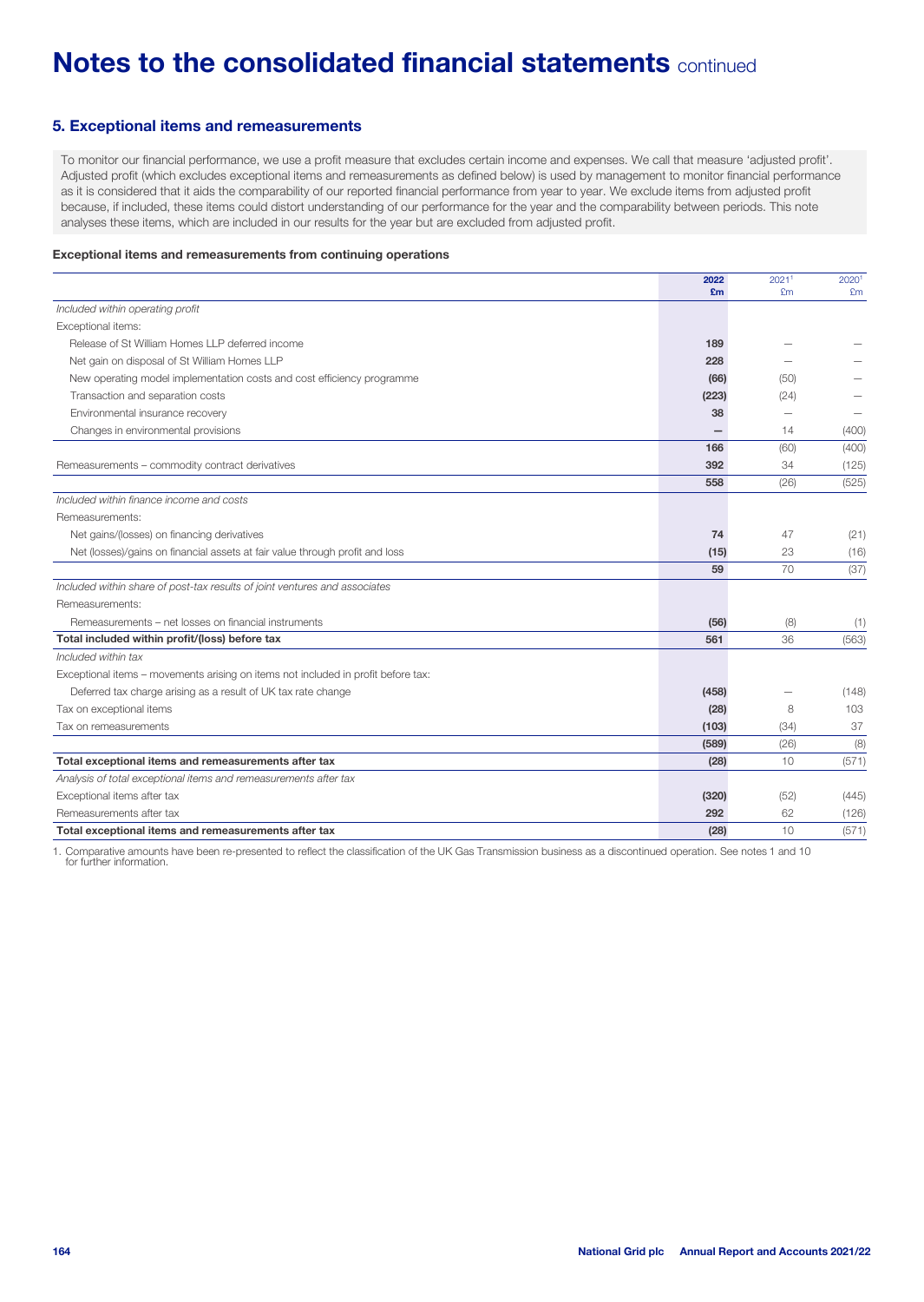### **5. Exceptional items and remeasurements** continued

#### Exceptional items

Management uses an exceptional items framework that has been discussed and approved by the Audit & Risk Committee. This follows a three-step process which considers the nature of the event, the financial materiality involved and any particular facts and circumstances. In considering the nature of the event, management focuses on whether the event is within the Group's control and how frequently such an event typically occurs. With respect to restructuring costs, these represent additional expenses incurred that are not related to the normal business and day-to-day activities. In determining the facts and circumstances, management considers factors such as ensuring consistent treatment between favourable and unfavourable transactions, the precedent for similar items, the number of periods over which costs will be spread or gains earned, and the commercial context for the particular transaction. The exceptional items framework was last updated in March 2022 and reflects the latest disclosure requirements arising in respect of FRC guidance issued in the year.

Items of income or expense that are considered by management for designation as exceptional items include significant restructurings, write-downs or impairments of non-current assets, significant changes in environmental or decommissioning provisions, integration of acquired businesses, gains or losses on disposals of businesses or investments and significant debt redemption costs as a consequence of transactions such as significant disposals or issues of equity, and the related tax, as well as deferred tax arising on changes to corporation tax rates.

Costs arising from restructuring programmes include redundancy costs. Redundancy costs are charged to the consolidated income statement in the year in which a commitment is made to incur the costs and the main features of the restructuring plan have been announced to affected employees.

Set out below are details of the transactions against which we have considered the application of our exceptional items framework in each of the years for which results are presented. No COVID-19-related costs incurred have been recognised as exceptional in any of the years presented.

#### 2022

#### Net gain on disposal of St William Homes LLP and release of deferred income

During the year, the Group recognised a gain of £228 million on the disposal of its entire 50% equity interest in the St William Homes LLP joint venture to The Berkeley Group plc for cash consideration of £413 million (see note 16). In connection with the disposal, the Group also released deferred income of £189 million which related to deferred profits from previous property sales to St William Homes LLP. We have concluded that the release of the deferred income should be classified as exceptional given the crystallisation event for the release is the sale of the Group's equity interest in St William Homes LLP.

#### New operating model implementation costs and cost efficiency programme

The Group incurred a further £66 million of costs in relation to the design and implementation of our new operating model and the major cost efficiency programme announced in November 2021. The costs recognised primarily relate to professional fees incurred and redundancy provisions. Whilst the costs incurred this year do not meet the quantitative threshold to be classified as exceptional on a standalone basis, when taken in aggregate with the costs expected to be incurred over the duration of the programme, we have concluded that the costs should be classified as exceptional in line with our exceptional items policy. Estimated costs expected to be incurred in future years are disclosed in the Financial review on page 38. The total cash outflow for the period was £48 million.

#### Transaction and separation costs

£223 million of transaction and separation costs were incurred in the period in relation to the acquisition of WPD (see note 37), the planned disposal of NECO (see note 10) and the planned disposal of our UK Gas Transmission business (see note 10). The costs relate to legal fees, bankers' fees and other professional fees. The costs have been classified as exceptional, consistent with similar costs for the year ended 31 March 2021. The total cash outflow for the year was £196 million.

#### Environmental insurance recovery

In the US, the most significant component of our £1.9 billion environmental provision relates to several Superfund sites, and arose from former manufacturing gas plant facilities, previously owned or operated by the Group or its predecessor companies. Under Federal and State Superfund laws, potential liability for the historical contamination may be imposed on responsible parties jointly and severally, without regard to fault, even if the activities were lawful when they occurred. In the year, we have recognised an exceptional gain of £38 million relating to an insurance receivable for site remediation costs that are included in our Superfund sites environmental provision. The insurance receipts have been recorded as an exceptional item in line with the treatment of the related costs.

#### 2021

#### New operating model implementation costs

The Group incurred £50 million of costs in relation to the design and implementation of our new operating model that is built on a foundation of six business units. The costs recognised in the year ended 31 March 2021 primarily related to professional fees incurred and redundancy provisions. In evaluating the costs incurred against the quantitative thresholds in our exceptional items framework we considered the total costs to be incurred over the duration of the programme. Whilst the costs incurred did not meet the quantitative threshold to be classified as exceptional on a standalone basis, we concluded that the costs should be classified as exceptional in line with our exceptional items policy, in order to ensure that the costs are treated in a consistent manner with similar costs incurred previously. The total cash outflow for the year was £33 million.

#### Transaction and separation costs

£24 million of transaction and separation costs were incurred in relation to the acquisition of WPD (see note 37) and the planned sale of NECO (see note 10). The costs related to legal fees, bankers' fees and professional fees. Whilst the costs incurred in isolation were not sufficiently material to warrant classification as an exceptional item, we expected further costs to be incurred in the next year, for example, in regard to success fees on completion of the acquisition. When taken in aggregate, the costs incurred over both years will be sufficiently material to be classified as exceptional in line with our policy. The total cash outflow for the year was £14 million.

#### Changes in environmental provision

We recognised an exceptional gain of £14 million relating to the release of environmental provisions relating to one of our US Superfund sites, for which the original provision was treated as an exceptional item. The reduction in the provision arose as a result of the re-evaluation of the Group's share of estimated costs following the finalisation of discussions on the scope of certain remediation work with government authorities. The release was recorded as an exceptional item in line with the treatment of the original provision.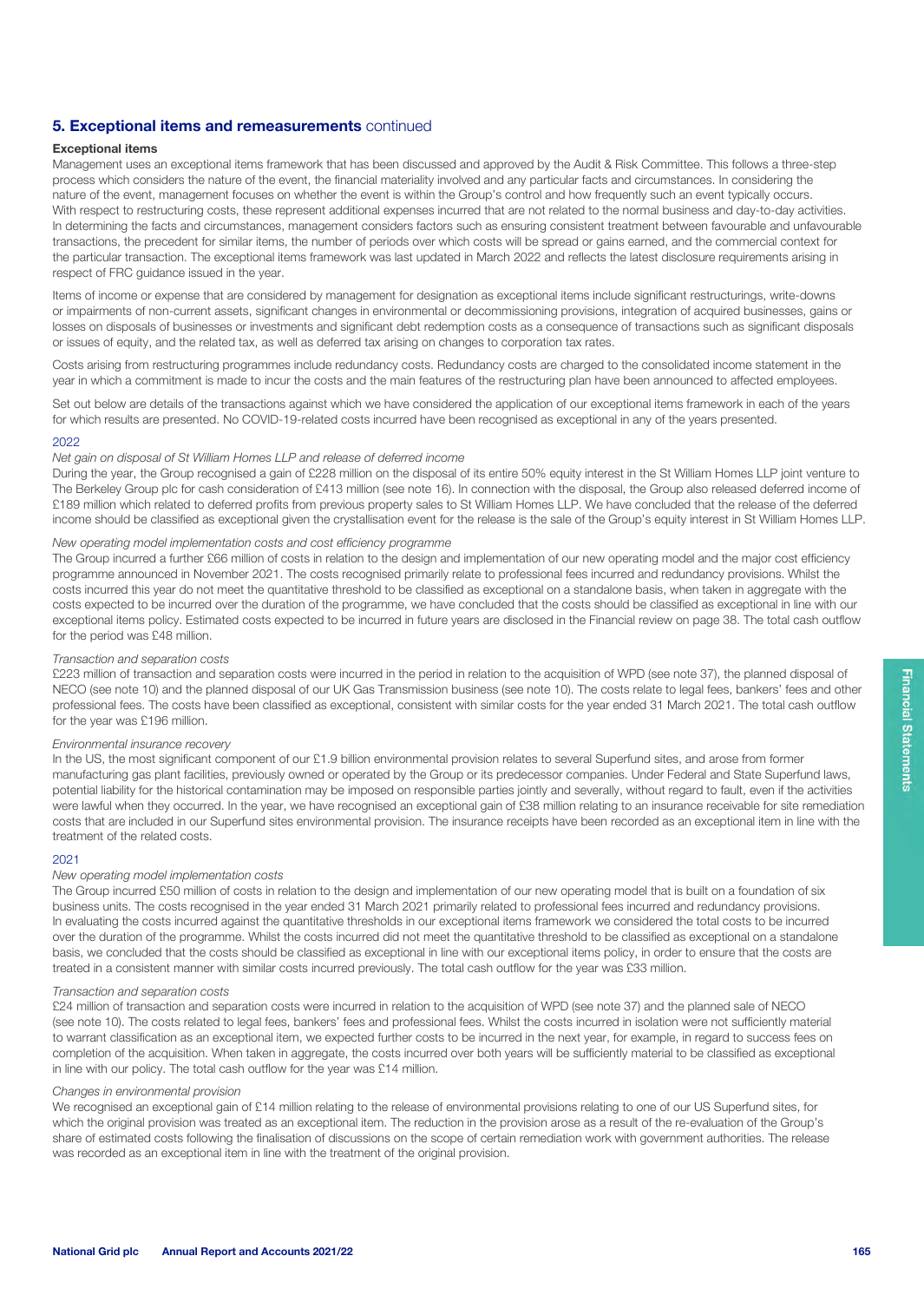## Notes to the consolidated financial statements continued

### **5. Exceptional items and remeasurements continued**

#### 2020

#### Changes in environmental provisions

As a result of notices issued by governmental authorities and newly developed cost estimates prepared by third-party engineers in relation to our US Superfund sites, we re-evaluated our estimates of total costs and cost sharing allocations borne by the Company, and accordingly increased our provision by £326 million. Under the terms of our rate plans, we are entitled to recovery of environmental clean-up costs from rate payers, but under IFRS no asset can be recognised for this recovery.

Also included in the total environmental charge was the £74 million (re-presented to reflect the classification of the UK Gas Transmission business as a discontinued operation) impact of the change in the real discount rate applied to the environmental provisions across the Group, of which £66 million related to the US and £8 million to the UK. Given the substantial and sustained change in gilts and corporate bond yields, we concluded it was appropriate to reduce the real discount rate from 1% to 0.5%. The weighted average remaining duration of our cash flows is now around 10 years.

#### Remeasurements

Remeasurements comprise unrealised gains or losses recorded in the consolidated income statement arising from changes in the fair value of certain of our financial assets and liabilities accounted for at fair value through profit and loss (FVTPL). Once the fair value movements are realised (for example, when the derivative matures), the previously recognised fair value movements are then reversed through remeasurements and recognised within earnings before exceptional items and remeasurements. These assets and liabilities include commodity contract derivatives and financing derivatives to the extent that hedge accounting is not available or is not fully effective.

The unrealised gains or losses reported in profit and loss on certain additional assets and liabilities treated at FVTPL are also classified within remeasurements. These relate to financial assets (which fail the 'solely payments of principal and interest test' under IFRS 9), the money market fund investments used by Group Treasury for cash management purposes and the net foreign exchange gains and losses on borrowing activities. These are offset by foreign exchange gains and losses on financing derivatives measured at fair value. In all cases, these fair values increase or decrease because of changes in foreign exchange, commodity or other financial indices over which we have no control.

We report unrealised gains or losses relating to certain discrete classes of financial assets accounted for at FVTPL within adjusted profit. These comprise our portfolio of investments made by National Grid Partners, our investment in Sunrun Neptune 2016 LLC and the contingent consideration arising on the acquisition of National Grid Renewables (all within NGV and Other). The performance of these assets (including changes in fair value) is included in our assessment of adjusted profit for the relevant business units.

Remeasurements excluded from adjusted profit are made up of the following categories:

- i. Net gains/(losses) on commodity contract derivatives represent mark-to-market movements on certain physical and financial commodity contract obligations in the US. These contracts primarily relate to the forward purchase of energy for supply to customers, or to the economic hedging thereof, that are required to be measured at fair value and that do not qualify for hedge accounting. Under the existing rate plans in the US, commodity costs are recoverable from customers although the timing of recovery may differ from the pattern of costs incurred;
- ii. Net gains/(losses) on financing derivatives comprise gains and losses arising on derivative financial instruments used for the risk management of interest rate and foreign exchange exposures. These exclude gains and losses for which hedge accounting has been effective, and have been recognised directly in the consolidated statement of other comprehensive income or are offset by adjustments to the carrying value of debt (see notes 17 and 32). Net foreign exchange gains and losses on financing derivatives used for the risk management of foreign exchange exposures are offset by foreign exchange losses and gains on borrowing activities;
- iii. Net gains/(losses) on financial assets measured at FVTPL comprise gains and losses on the investment funds held by our insurance captives which are categorised as FVTPL (see note 15);
- iv. Net gains/(losses) on financial liabilities measured at FVTPL comprise the change in the fair value (excluding changes due to own credit risk)
- of a financial liability that was designated at FVTPL on transition to IFRS 9 to reduce a measurement mismatch (see note 21); and v. Unrealised net gains/(losses) on derivatives and other financial instruments within our joint ventures and associates.

## Items included within tax

#### 2022

Change in UK corporation tax rate

In the Spring Budget 2021, the UK government announced that from 1 April 2023 the UK corporation tax rate will increase to 25%, and this was substantively enacted on 24 May 2021. Deferred tax balances at 31 March 2022 were remeasured at the enacted rate, with £458 million recognised as exceptional, in line with previous periods.

#### 2020

The Finance Act 2016, which was enacted on 15 September 2016, reduced the main UK corporation tax rate to 17% with effect from 1 April 2020. Deferred tax balances were calculated at this rate for the years ended 31 March 2017 to 2019. On 17 March 2020, the UK government utilised the Provisional Collection of Taxes Act 1968 to substantively enact a reversal of the reduction in the main UK corporation tax rate to 17% with effect from 1 April 2020, resulting in the rate remaining at 19%. Deferred taxes at 31 March 2020 were measured using enacted tax rates and reflected in these financial statements, resulting in a £148 million deferred tax charge (re-presented to reflect the classification of the UK Gas Transmission business as a discontinued operation), principally due to the remeasurement of deferred tax liabilities. The treatment of this charge as exceptional was consistent with the treatment for the year ended 31 March 2017 when the original reduction in the tax rate was substantively enacted, resulting in the recognition of an exceptional tax credit of £94 million.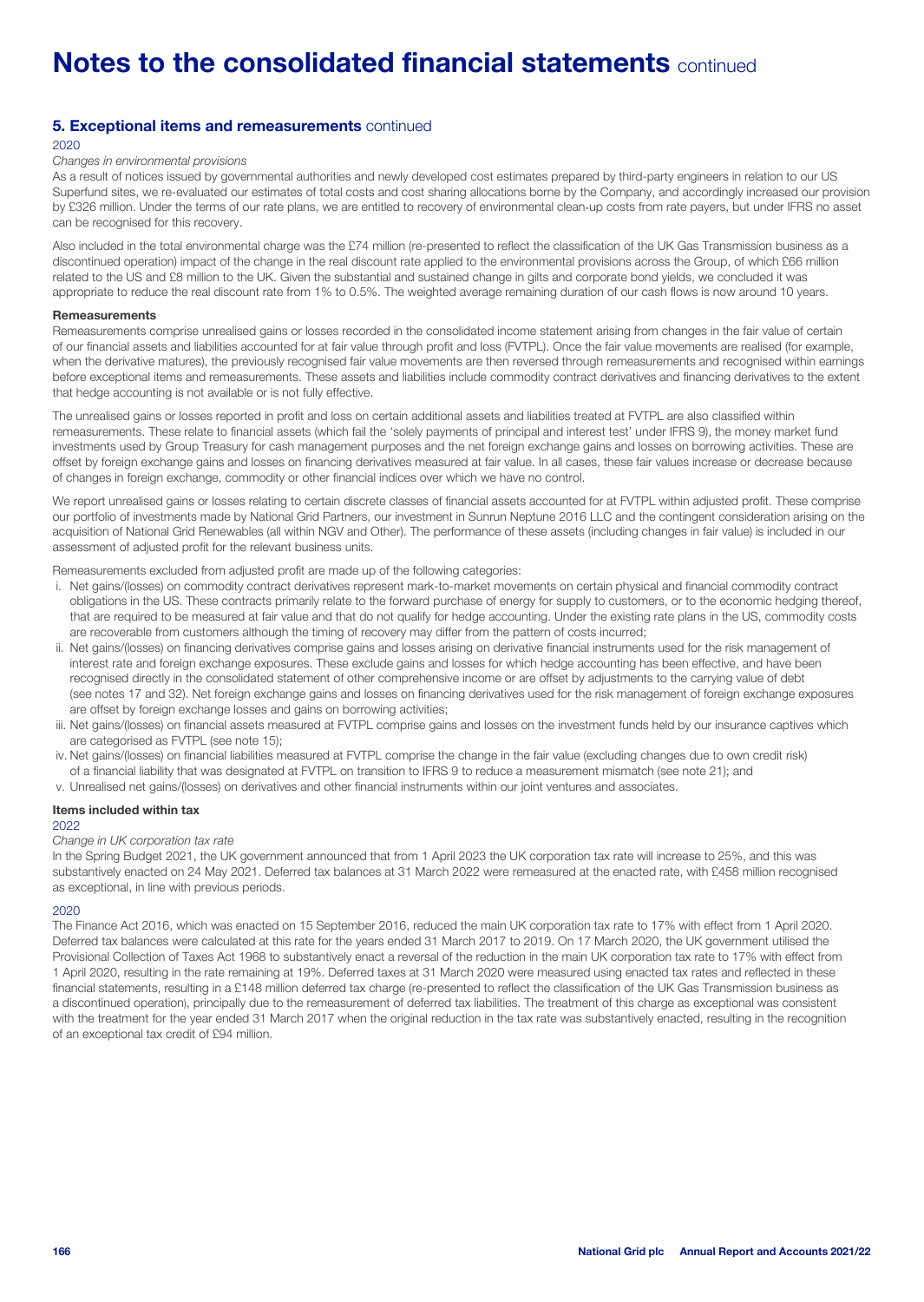## 6. Finance income and costs

This note details the interest income generated by our financial assets and interest expense incurred on our financial liabilities, primarily our financing portfolio (including our financing derivatives). It also includes the net interest on our pensions and other post-retirement assets. In reporting adjusted profit, we adjust net financing costs to exclude any net gains or losses on financial instruments included in remeasurements (see note 5).

Finance income and costs remeasurements include unrealised gains and losses on certain assets and liabilities now treated at FVTPL. The interest income, dividends and interest expense on these items are included in finance income and finance costs before remeasurements respectively.

|                                                                                              |              | 2022     | 20211 | 20201        |
|----------------------------------------------------------------------------------------------|--------------|----------|-------|--------------|
|                                                                                              | <b>Notes</b> | £m       | £m    | £m           |
| Finance income                                                                               |              |          |       |              |
| Interest income on financial instruments:                                                    |              |          |       |              |
| Bank deposits and other financial assets                                                     |              | 32       | 33    | 48           |
| Dividends received on equities held at fair value through other comprehensive income (FVOCI) |              | 3        | 2     | $\mathbf{2}$ |
| Other income                                                                                 |              | 30       |       | 20           |
|                                                                                              |              | 65       | 35    | 70           |
| Finance costs                                                                                |              |          |       |              |
| Net interest on pensions and other post-retirement benefit obligations                       | 25           |          | (51)  | (34)         |
| Interest expense on financial liabilities held at amortised cost:                            |              |          |       |              |
| Bank loans and overdrafts                                                                    |              | (216)    | (53)  | (46)         |
| Other borrowings <sup>2</sup>                                                                |              | (961)    | (741) | (846)        |
| Interest on derivatives                                                                      |              | (59)     | (47)  | (92)         |
| Unwinding of discount on provisions                                                          | 26           | (73)     | (77)  | (75)         |
| Other interest                                                                               |              | 11       | (51)  | (8)          |
| Less: interest capitalised <sup>3</sup>                                                      |              | 152      | 120   | 102          |
|                                                                                              |              | (1, 146) | (900) | (999)        |
| Remeasurements - Finance income                                                              |              |          |       |              |
| Net gains/(losses) on FVTPL financial assets                                                 |              | (15)     | 23    | (16)         |
|                                                                                              |              | (15)     | 23    | (16)         |
| Remeasurements - Finance costs                                                               |              |          |       |              |
| Net gains/(losses) on financing derivatives <sup>4</sup> :                                   |              |          |       |              |
| Derivatives designated as hedges for hedge accounting                                        |              | 45       | 30    | (14)         |
| Derivatives not designated as hedges for hedge accounting                                    |              | 29       | 17    | (7)          |
|                                                                                              |              | 74       | 47    | (21)         |
| Total remeasurements - Finance income and costs                                              |              | 59       | 70    | (37)         |
| <b>Finance income</b>                                                                        |              | 50       | 58    | 54           |
| Finance costs <sup>5</sup>                                                                   |              | (1,072)  | (853) | (1,020)      |
| Net finance costs from continuing operations                                                 |              | (1,022)  | (795) | (966)        |

1. Comparative amounts have been re-presented to reflect the classification of the UK Gas Transmission business as a discontinued operation. See notes 1 and 10 for further information.

2. Includes interest expense on lease liabilities (see note 13 for details).

3. Interest on funding attributable to assets in the course of construction in the current year was capitalised at a rate of 3.2% (2021: 3.1%; 2020: 3.6%). In the UK, capitalised interest qualifies for a current year tax deduction with tax relief claimed of £16 million (2021: £11 million; 2020: £15 million). In the US, capitalised interest is added to the cost of property, plant and equipment and qualifies for tax depreciation allowances.

4. Includes a net foreign exchange gain on borrowing activities of £110 million (2021: £73 million gain; 2020: £114 million gain) offset by foreign exchange losses and gains on financing derivatives measured at fair value.

5. Finance costs include principal accretion on inflation linked liabilities of £241 million (2021: £46 million; 2020: £85 million).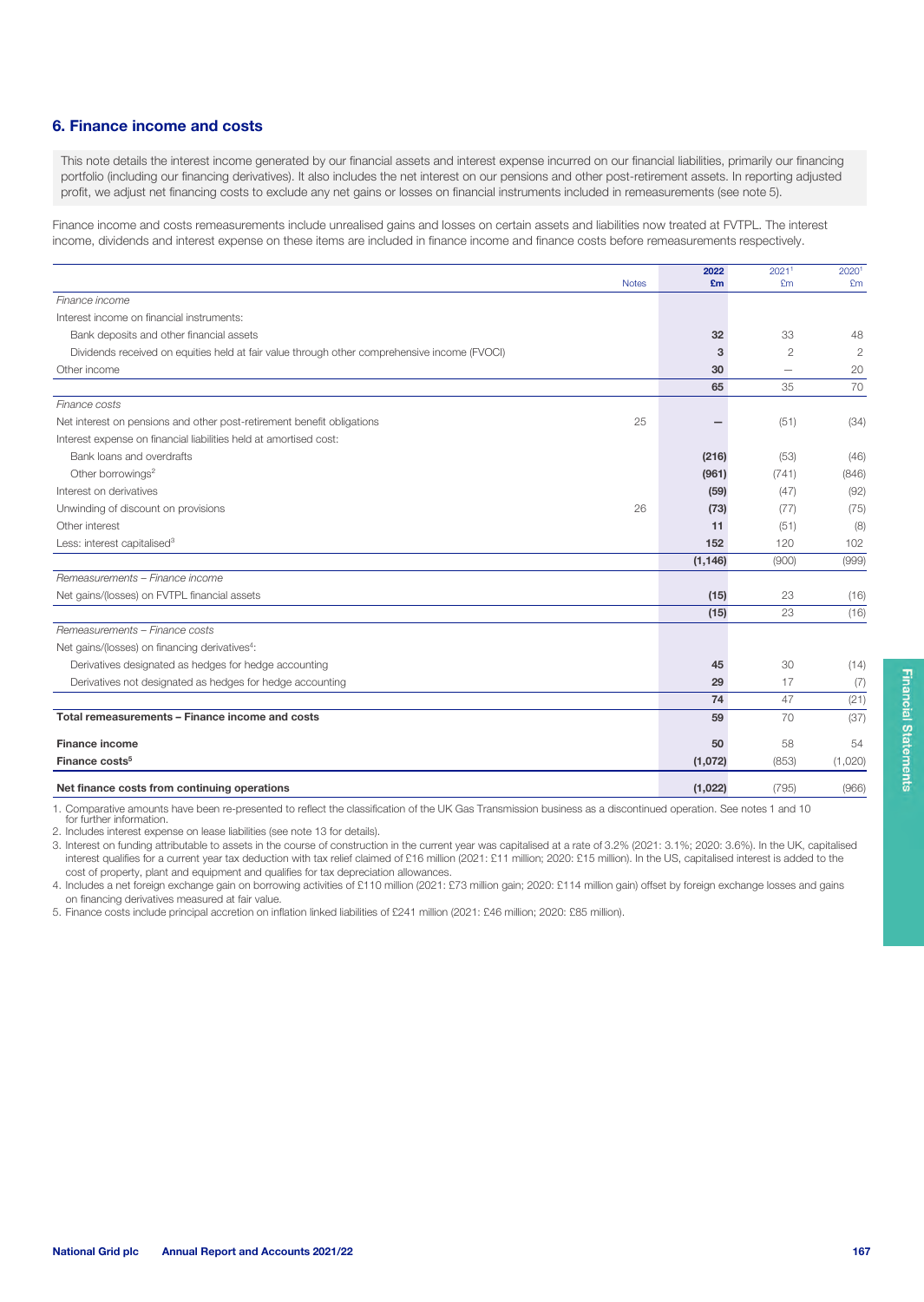## 7. Tax

Tax is payable in the territories where we operate, mainly the UK and the US. This note gives further details of the total tax charge and tax liabilities, including current and deferred tax. The current tax charge is the tax payable on this year's taxable profits. Deferred tax is an accounting adjustment to provide for tax that is expected to arise in the future due to differences in the accounting and tax bases.

The tax charge for the period is recognised in the income statement, the statement of comprehensive income or directly in the statement of changes in equity, according to the accounting treatment of the related transaction. The tax charge comprises both current and deferred tax.

Current tax assets and liabilities are measured at the amounts expected to be recovered from or paid to the tax authorities. The tax rates and tax laws used to compute the amounts are those that have been enacted or substantively enacted by the reporting date.

The Group operates internationally in territories with different and complex tax codes. Management exercises judgement in relation to the level of provision required for uncertain tax outcomes. There are a number of tax positions not yet agreed with the tax authorities where different interpretations of legislation could lead to a range of outcomes. Judgements are made for each position having regard to particular circumstances and advice obtained.

Deferred tax is provided for using the balance sheet liability method, and is recognised on temporary differences between the carrying amount of assets and liabilities in the financial statements and the corresponding tax bases.

Deferred tax liabilities are generally recognised on all taxable temporary differences, and deferred tax assets are recognised to the extent that it is probable that taxable profits will be available against which deductible temporary differences can be utilised. However, deferred tax assets and liabilities are not recognised if the temporary differences arise from the initial recognition of goodwill or from the initial recognition of other assets and liabilities in a transaction (other than a business combination) that affects neither the accounting nor the taxable profit or loss.

Deferred tax liabilities are recognised on taxable temporary differences arising on investments in subsidiaries and joint arrangements except where the Company is able to control the reversal of the temporary difference and it is probable that the temporary difference will not reverse in the foreseeable future.

Deferred tax is calculated at the tax rates that are expected to apply in the period when the liability is settled or the asset is realised, based on the tax rates and tax laws that have been enacted or substantively enacted by the reporting date.

The carrying amount of deferred tax assets is reviewed at each reporting date and reduced to the extent that it is no longer probable that sufficient taxable profits will be available to allow all or part of the deferred tax asset to be recovered. Unrecognised deferred tax assets are reassessed at each reporting date and are recognised to the extent that it has become probable that future taxable profits will allow the deferred tax asset to be recovered.

Deferred tax assets and liabilities are offset when there is a legally enforceable right to offset current tax assets against current tax liabilities and when they relate to income taxes levied by the same tax authority, and the Company and its subsidiaries intend to settle their current tax assets and liabilities on a net basis.

#### Tax charged/(credited) to the consolidated income statement – continuing operations

|                                                                     | 2022  | 2021 | 2020 <sup>1</sup> |
|---------------------------------------------------------------------|-------|------|-------------------|
|                                                                     | £m    | £m   | £m                |
| Tax before exceptional items and remeasurements                     | 669   | 334  | 362               |
| Exceptional tax on items not included in profit before tax (note 5) | 458   |      | 148               |
| Tax on other exceptional items and remeasurements                   | 131   | 26   | (140)             |
| Total tax reported within exceptional items and remeasurements      | 589   | 26   |                   |
| Total tax charge from continuing operations                         | 1,258 | 360  | 370               |

1. Comparative amounts have been re-presented to reflect the classification of the UK Gas Transmission business as a discontinued operation. See notes 1 and 10 for further information.

#### Tax as a percentage of profit before tax

|                                                                     | 2022 | 2021 | 20201 |
|---------------------------------------------------------------------|------|------|-------|
|                                                                     |      |      |       |
| Before exceptional items and remeasurements – continuing operations | 23.2 | 20.5 | 18.4  |
| After exceptional items and remeasurements – continuing operations  | 36.6 |      | 26.4  |

1. Comparative amounts have been re-presented to reflect the classification of the UK Gas Transmission business as a discontinued operation. See notes 1 and 10 for further information.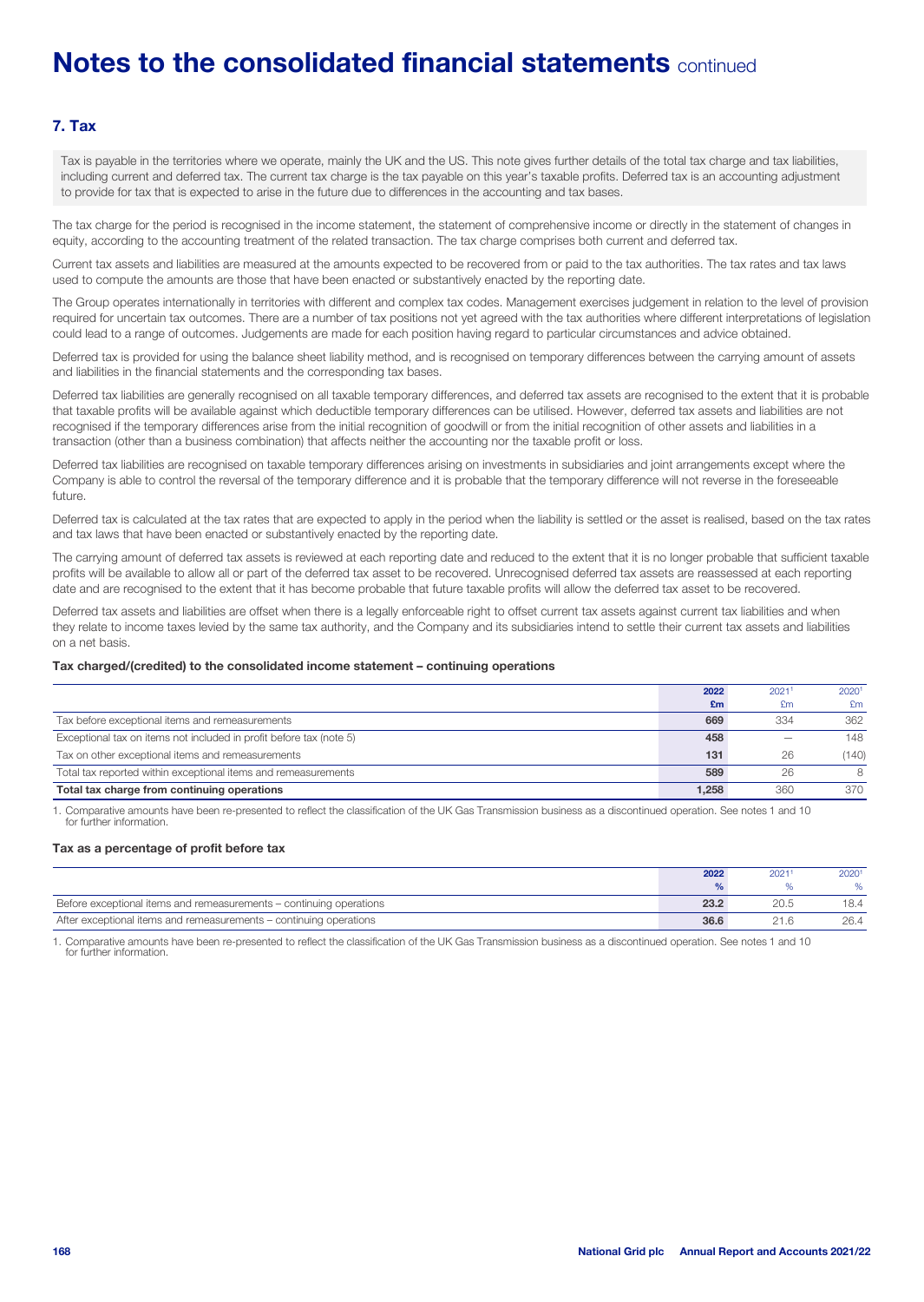# 7. Tax continued

The tax charge for the year can be analysed as follows:

|                                                               | 2022  | 2021 <sup>1</sup> | 20201 |
|---------------------------------------------------------------|-------|-------------------|-------|
|                                                               | £m    | £m                | Em    |
| Current tax:                                                  |       |                   |       |
| UK corporation tax at 19% (2021: 19%; 2020: 19%)              | 255   | 157               | 132   |
| UK corporation tax adjustment in respect of prior years       | (9)   | 15                | 5     |
|                                                               | 246   | 172               | 137   |
| Overseas corporation tax                                      | 6     | 3                 | (2)   |
| Overseas corporation tax adjustment in respect of prior years | (26)  | (15)              | (41)  |
|                                                               | (20)  | (12)              | (43)  |
| Total current tax from continuing operations                  | 226   | 160               | 94    |
| Deferred tax:                                                 |       |                   |       |
| UK deferred tax                                               | 605   | 39                | 207   |
| UK deferred tax adjustment in respect of prior years          | (5)   | (20)              | (4)   |
|                                                               | 600   | 19                | 203   |
| Overseas deferred tax                                         | 425   | 174               | 64    |
| Overseas deferred tax adjustment in respect of prior years    |       |                   | 9     |
|                                                               | 432   | 181               | 73    |
| Total deferred tax from continuing operations                 | 1,032 | 200               | 276   |
|                                                               |       |                   |       |
| Total tax charge from continuing operations                   | 1,258 | 360               | 370   |

1. Comparative amounts have been re-presented to reflect the classification of the UK Gas Transmission business as a discontinued operation. See notes 1 and 10 for further information.

## Tax charged/(credited) to the consolidated statement of comprehensive income and equity

|                                                                                                     | 2022 | 2021   | 20201 |
|-----------------------------------------------------------------------------------------------------|------|--------|-------|
|                                                                                                     | £m   | £m     | £m    |
| Current tax:                                                                                        |      |        |       |
| Cash flow hedges, cost of hedging and own credit reserve                                            |      |        |       |
| Deferred tax:                                                                                       |      |        |       |
| Investments at fair value through other comprehensive income                                        |      | 12     | (1)   |
| Cash flow hedges, cost of hedging and own credit reserve                                            | (12) | 6      | (38)  |
| Remeasurements of pension assets and post-retirement benefit obligations                            | 493  | 462    | (226) |
| Share-based payments                                                                                | (4)  |        | (2)   |
|                                                                                                     | 477  | 481    | (267) |
| Total tax recognised in the statements of comprehensive income from continuing operations           | 481  | 480    | (265) |
| Total tax relating to share-based payments recognised directly in equity from continuing operations | (4)  |        | (2)   |
|                                                                                                     | 477  | $48 -$ | (267) |

1. Comparative amounts have been re-presented to reflect the classification of the UK Gas Transmission business as a discontinued operation. See notes 1 and 10 for further information.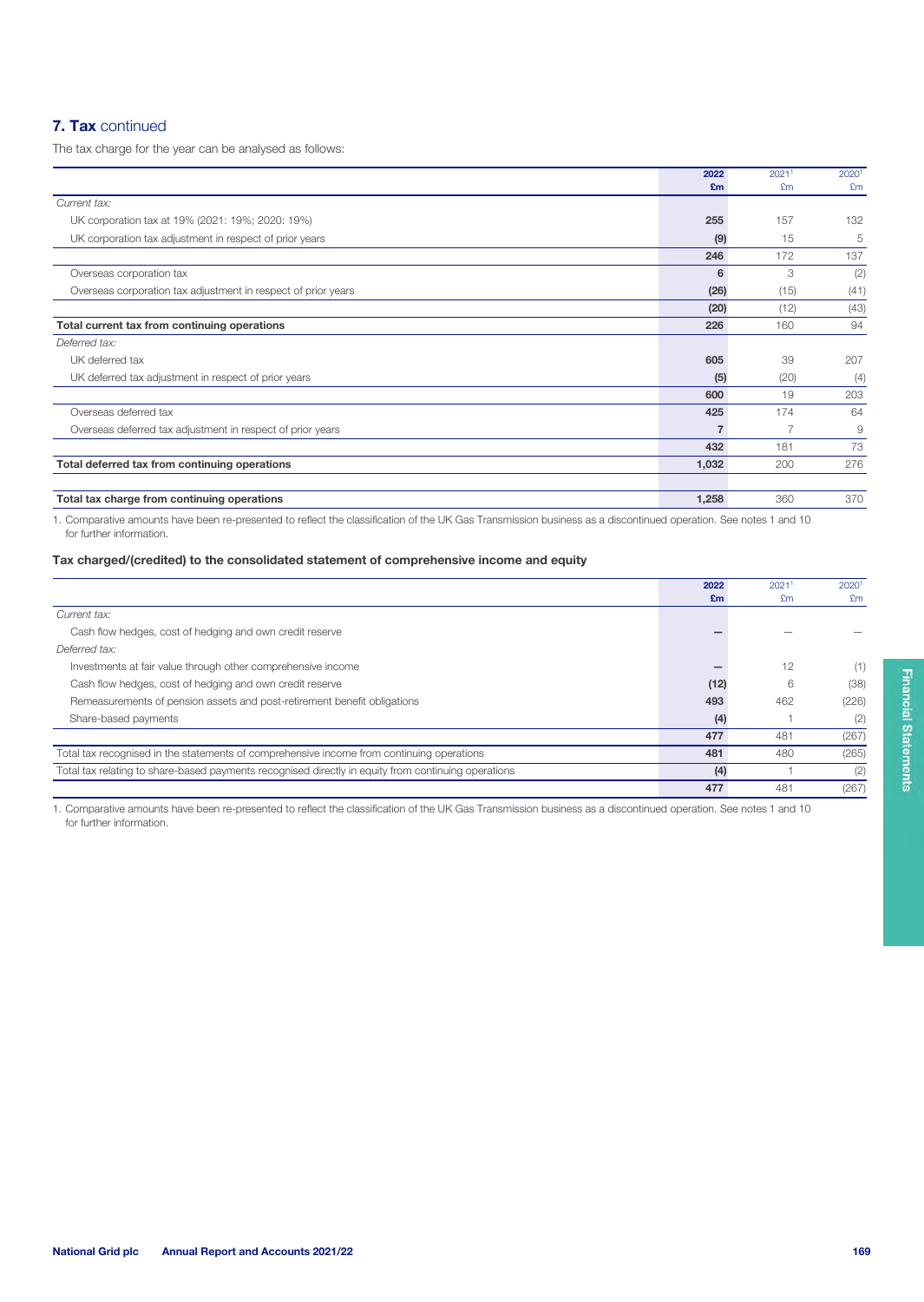# 7. Tax continued

The tax charge for the year after exceptional items and remeasurements, for the continuing business, is higher (2021: higher tax charge; 2020: lower tax charge) than the standard rate of corporation tax in the UK of 19% (2021: 19%; 2020: 19%):

|                                                                                                                     | <b>Before</b><br>exceptional<br>items and<br>remeasurements | <b>After</b><br>exceptional<br>items and<br>remeasurements | <b>Before</b><br>exceptional<br>items and<br>remeasurements | After<br>exceptional<br>items and<br>remeasurements | Before<br>exceptional<br>items and<br>remeasurements | After<br>exceptional<br>items and<br>remeasurements |
|---------------------------------------------------------------------------------------------------------------------|-------------------------------------------------------------|------------------------------------------------------------|-------------------------------------------------------------|-----------------------------------------------------|------------------------------------------------------|-----------------------------------------------------|
|                                                                                                                     | 2022<br>£m                                                  | 2022<br>£m                                                 | 2021 <sup>1</sup><br>£m                                     | 2021 <sup>1</sup><br>£m                             | 20201<br>£m                                          | 2020 <sup>1</sup><br>£m                             |
| Profit before tax from continuing operations                                                                        |                                                             |                                                            |                                                             |                                                     |                                                      |                                                     |
| Before exceptional items and remeasurements                                                                         | 2,880                                                       | 2,880                                                      | 1,628                                                       | 1,628                                               | 1,963                                                | 1.963                                               |
| Exceptional items and remeasurements                                                                                |                                                             | 561                                                        |                                                             | 36                                                  |                                                      | (563)                                               |
| Profit before tax from continuing operations                                                                        | 2,880                                                       | 3,441                                                      | 1,628                                                       | 1,664                                               | 1,963                                                | 1,400                                               |
| Profit before tax from continuing operations multiplied by<br>UK corporation tax rate of 19% (2021: 19%; 2020: 19%) | 547                                                         | 654                                                        | 309                                                         | 316                                                 | 373                                                  | 266                                                 |
| Effect of:                                                                                                          |                                                             |                                                            |                                                             |                                                     |                                                      |                                                     |
| Adjustments in respect of prior years <sup>2</sup>                                                                  | (28)                                                        | (33)                                                       | (10)                                                        | (12)                                                | (31)                                                 | (31)                                                |
| Expenses not deductible for tax purposes                                                                            | 13                                                          | 47                                                         | 18                                                          | 29                                                  | 24                                                   | 24                                                  |
| Non-taxable income <sup>3</sup>                                                                                     | (19)                                                        | (49)                                                       | (7)                                                         | (7)                                                 | (18)                                                 | (18)                                                |
| Adjustment in respect of foreign tax rates <sup>4</sup>                                                             | 143                                                         | 170                                                        | 42                                                          | 42                                                  | 53                                                   | 18                                                  |
| Deferred tax impact of change in UK tax rate                                                                        | 43                                                          | 501                                                        |                                                             |                                                     |                                                      | 148                                                 |
| Adjustment in respect of post-tax profits of joint<br>ventures and associates included within profit before tax     | (28)                                                        | (17)                                                       | (15)                                                        | (12)                                                | (17)                                                 | (17)                                                |
| Other <sup>5</sup>                                                                                                  | (2)                                                         | (15)                                                       | (3)                                                         | 4                                                   | (22)                                                 | (20)                                                |
| Total tax charge from continuing operations                                                                         | 669                                                         | 1,258                                                      | 334                                                         | 360                                                 | 362                                                  | 370                                                 |
|                                                                                                                     | $\frac{9}{6}$                                               | $\%$                                                       | %                                                           | %                                                   | %                                                    | %                                                   |
| Effective tax rate - continuing operations                                                                          | 23.2                                                        | 36.6                                                       | 20.5                                                        | 21.6                                                | 18.4                                                 | 26.4                                                |

1. Comparative amounts have been re-presented to reflect the classification of the UK Gas Transmission business as a discontinued operation. See notes 1 and 10 for further information.

2. The prior year adjustments are primarily due to agreement of prior period tax returns.

3. Includes tax on chargeable disposals after the offset of capital losses and tax on the profits deferred to the following accounting period.

4. Includes remeasurement of US closing State deferred tax balances as a result of expected increase in the blended State tax rate following the disposal of NECO. 5. Other primarily comprises the movement in the deferred tax asset on previously unrecognised capital losses, claims for land remediation relief and impact of fair value movements on capitalised hedging.

#### Factors that may affect future tax charges

In the Spring Budget 2021, the UK government announced an increase in the main corporation tax rate from 19% to 25% with effect from 1 April 2023. This was substantively enacted on 24 May 2021. Deferred tax balances as at 31 March 2022, that are expected to reverse after 1 April 2023, have been calculated at 25%.

The US government continues to consider changes to federal tax legislation, but as no changes have been substantively enacted at the balance sheet date, deferred tax balances as at 31 March 2022 have been calculated at the prevailing tax rates based on the current tax laws.

We will continue to monitor the developments driven by Brexit, the OECD's Base Erosion and Profit Shifting (BEPS) project and European Commission initiatives including fiscal aid investigations. At this time, we do not expect this to have any material impact on our future tax charges. Governments across the world including the UK and the US have introduced various stimulus/reliefs for businesses to cope with the impact of the COVID-19 pandemic, from which we do not currently expect there to be a material impact on our future tax charges.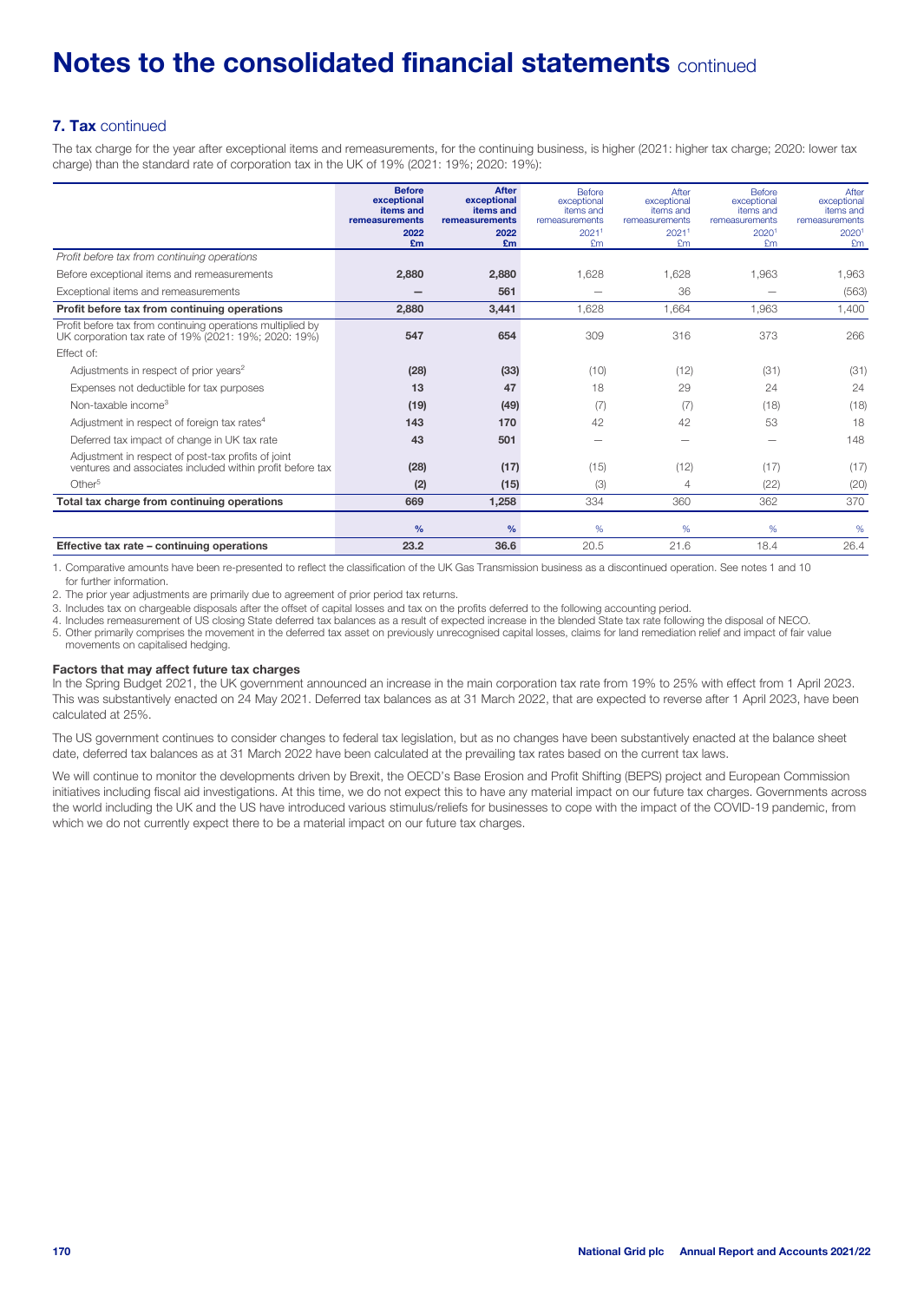# 7. Tax continued

## Tax included within the statement of financial position

The following are the major deferred tax assets and liabilities recognised, and the movements thereon, during the current and prior reporting periods:

|                                                                | Regulatory<br>licences<br>£m | Accelerated<br>tax<br>depreciation<br>£m | Share-<br>based<br>payments<br>£m | Pensions<br>and other<br>post-<br>retirement<br>benefits<br>£m | Financial<br>instruments<br>£m | Other net<br>temporary<br>differences <sup>1</sup><br>£m | Total<br>£m |
|----------------------------------------------------------------|------------------------------|------------------------------------------|-----------------------------------|----------------------------------------------------------------|--------------------------------|----------------------------------------------------------|-------------|
| Deferred tax liabilities/(assets)                              |                              |                                          |                                   |                                                                |                                |                                                          |             |
| At 1 April 2020                                                |                              | 6,562                                    | (48)                              | (360)                                                          | (55)                           | (1,653)                                                  | 4,446       |
| Exchange adjustments and other <sup>2</sup>                    |                              | (501)                                    | 4                                 | 51                                                             | 4                              | 174                                                      | (268)       |
| Charged/(credited) to income statement                         |                              | 373                                      | -                                 | (12)                                                           |                                | (147)                                                    | 215         |
| Charged to other comprehensive income and equity               |                              | -                                        | $\overline{2}$                    | 414                                                            | 6                              | -                                                        | 422         |
| At 1 April 2021                                                |                              | 6,434                                    | (42)                              | 93                                                             | (44)                           | (1,626)                                                  | 4,815       |
| Exchange adjustments and other <sup>2</sup>                    |                              | 247                                      | (1)                               |                                                                |                                | (85)                                                     | 163         |
| Charged/(credited) to income statement                         |                              | 1,050                                    | 26                                | 118                                                            | 153                            | (117)                                                    | 1,230       |
| Charged/(credited) to other comprehensive income<br>and equity |                              |                                          | (6)                               | 587                                                            | (10)                           |                                                          | 571         |
| Reclassification to held for sale (note 10)                    |                              | (643)                                    | 5                                 | (166)                                                          | 2                              | (1)                                                      | (803)       |
| Acquisition of WPD (note 37)                                   | 429                          | 622                                      |                                   | 142                                                            | (403)                          | (1)                                                      | 789         |
| At 31 March 2022                                               | 429                          | 7,710                                    | (18)                              | 775                                                            | (301)                          | (1,830)                                                  | 6,765       |

1. The deferred tax asset of £1,830 million as at 31 March 2022 (2021: £1,626 million) in respect of other net temporary differences primarily relates to net operating losses of £428 million (2021: £455 million), US environmental provisions of £511 million (2021: £453 million) and US bad debt provision of £201 million (2021: £184 million).

2. Exchange adjustments and other primarily comprises foreign exchange arising on translation of the US dollar deferred tax balances.

Deferred tax assets and liabilities are only offset where there is a legally enforceable right of offset and there is an intention to settle the balances net. The deferred tax balances (after offset) for statement of financial position purposes consist solely of deferred tax liabilities of £6,765 million (2021: £4,815 million). This balance is after offset of a deferred tax asset of £428 million (2021: £455 million) which has been recognised in respect of net operating losses (£418 million) and capital losses (£10 million).

Deferred tax assets in respect of some capital losses as well as trading losses and non-trade deficits have not been recognised as their future recovery is uncertain or not currently anticipated. The total deferred tax assets not recognised are as follows:

| £m<br>2,363<br>Capital losses<br>Non-trade deficits |                | 2022 | 2021 |
|-----------------------------------------------------|----------------|------|------|
|                                                     |                |      | £m   |
|                                                     |                |      | ,620 |
|                                                     |                |      |      |
|                                                     | Trading losses |      | -    |

The capital losses arose in the UK on disposal of certain businesses or assets. They are available to carry forward indefinitely but can only be offset against future capital gains. The UK non-trade deficits arose prior to 1 April 2017 and therefore can only be offset against future non-trade profits.

At 31 March 2022 and 31 March 2021, there were no recognised deferred tax liabilities for taxes that would be payable on the unremitted earnings of the Group's subsidiaries or its associates as there are no significant corporation tax consequences of the Group's UK, US or overseas subsidiaries or associates paying dividends to their parent companies. There are also no significant income tax consequences for the Group from the payment of dividends by the Group to its shareholders.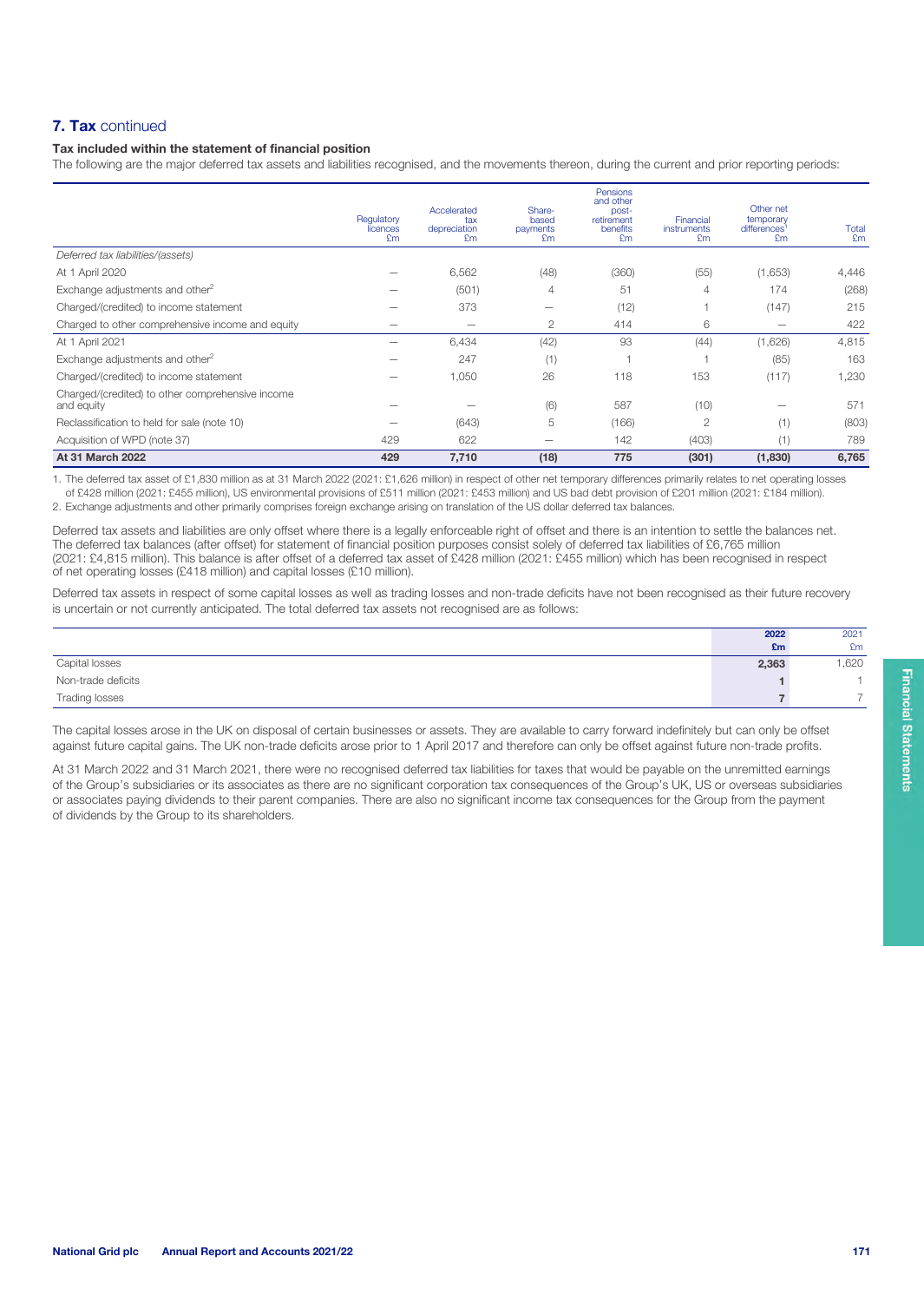# 8. Earnings per share (EPS)

EPS is the amount of profit after tax attributable to each ordinary share. Basic EPS is calculated on profit after tax for the year attributable to equity shareholders divided by the weighted average number of shares in issue during the year. Diluted EPS shows what the impact would be if all outstanding share options were exercised and treated as ordinary shares at year end. The weighted average number of shares is increased by additional shares issued as scrip dividends and reduced by shares repurchased by the Company during the year. The earnings per share calculations are based on profit after tax attributable to equity shareholders of the Company which excludes non-controlling interests.

Adjusted earnings and EPS, which exclude exceptional items and remeasurements, are provided to reflect the adjusted profit sub-totals used by the Company. We have included reconciliations from this additional EPS measure to earnings for both basic and diluted EPS to provide additional detail for these items. For further details of exceptional items and remeasurements, see note 5.

#### (a) Basic EPS

|                                                                                             | <b>Earnings</b> | <b>EPS</b>       | Earnings          | <b>EPS</b>       | Earnings          | <b>EPS</b>        |
|---------------------------------------------------------------------------------------------|-----------------|------------------|-------------------|------------------|-------------------|-------------------|
|                                                                                             | 2022            | 2022             | 2021 <sup>1</sup> | 2021             | 2020 <sup>1</sup> | 2020 <sup>1</sup> |
|                                                                                             | £m              | pence            | £m                | pence            | £m                | pence             |
| Adjusted earnings from continuing operations                                                | 2,210           | 61.4             | 1,293             | 36.7             | 1,600             | 46.2              |
| Exceptional items and remeasurements after tax from continuing operations (see<br>note 5)   | (28)            | (0.8)            | 10                | 0.3              | (571)             | (16.5)            |
| Earnings from continuing operations                                                         | 2,182           | 60.6             | 1,303             | 37.0             | 1,029             | 29.7              |
| Adjusted earnings from discontinued operations (see note 10)                                | 344             | 9.6              | 340               | 9.7              | 317               | 9.2               |
| Exceptional items and remeasurements after tax from discontinued operations                 | (173)           | (4.8)            | (3)               | (0.1)            | (82)              | (2.4)             |
| Earnings from discontinued operations                                                       | 171             | 4.8              | 337               | 9.6              | 235               | 6.8               |
| Total adjusted earnings                                                                     | 2,554           | 71.0             | 1,633             | 46.4             | 1,917             | 55.4              |
| Total exceptional items and remeasurements after tax<br>(including discontinued operations) | (201)           | (5.6)            |                   | 0.2              | (653)             | (18.9)            |
| <b>Total earnings</b>                                                                       | 2,353           | 65.4             | 1.640             | 46.6             | 1,264             | 36.5              |
|                                                                                             |                 | 2022<br>millions |                   | 2021<br>millions |                   | 2020<br>millions  |
| Weighted average number of ordinary shares - basic                                          |                 | 3,599            |                   | 3,523            |                   | 3,461             |

1. Comparative amounts have been re-presented to reflect the classification of the UK Gas Transmission business as a discontinued operation. See notes 1 and 10 for further information.

#### (b) Diluted EPS

|                                                                                              | <b>Earnings</b> | <b>EPS</b>       | Earnings          | <b>EPS</b>       | Earnings          | <b>EPS</b>       |
|----------------------------------------------------------------------------------------------|-----------------|------------------|-------------------|------------------|-------------------|------------------|
|                                                                                              | 2022            | 2022             | 2021 <sup>1</sup> | 2021             | 2020 <sup>1</sup> | 20201            |
|                                                                                              | £m              | pence            | £m                | pence            | £m                | pence            |
| Adjusted earnings from continuing operations                                                 | 2,210           | 61.1             | 1,293             | 36.5             | 1,600             | 46.0             |
| Exceptional items and remeasurements after tax from continuing operations (see<br>note 5)    | (28)            | (0.8)            | 10                | 0.3              | (571)             | (16.4)           |
| Earnings from continuing operations                                                          | 2,182           | 60.3             | 1.303             | 36.8             | 1,029             | 29.6             |
| Adjusted earnings from discontinued operations                                               | 344             | 9.5              | 340               | 9.6              | 317               | 9.1              |
| Exceptional items and remeasurements after tax from discontinued operations (see<br>note 10) | (173)           | (4.8)            | (3)               | (0.1)            | (82)              | (2.4)            |
| Earnings from discontinued operations                                                        | 171             | 4.7              | 337               | 9.5              | 235               | 6.7              |
| Total adjusted earnings                                                                      | 2,554           | 70.6             | 1,633             | 46.1             | 1,917             | 55.1             |
| Total exceptional items and remeasurements after tax<br>(including discontinued operations)  | (201)           | (5.6)            |                   | 0.2              | (653)             | (18.8)           |
| <b>Total earnings</b>                                                                        | 2,353           | 65.0             | 1,640             | 46.3             | 1,264             | 36.3             |
|                                                                                              |                 | 2022<br>millions |                   | 2021<br>millions |                   | 2020<br>millions |
| Weighted average number of ordinary shares - diluted                                         |                 | 3,616            |                   | 3,540            |                   | 3,478            |

1. Comparative amounts have been re-presented to reflect the classification of the UK Gas Transmission business as a discontinued operation. See notes 1 and 10 for further information.

### (c) Reconciliation of basic to diluted average number of shares

|                                                                     | 2022     | 2021     | 2020     |
|---------------------------------------------------------------------|----------|----------|----------|
|                                                                     | millions | millions | millions |
| Weighted average number of ordinary shares – basic                  | 3.599    | 3.523    | 3.461    |
| Effect of dilutive potential ordinary shares - employee share plans |          |          |          |
| Weighted average number of ordinary shares - diluted                | 3.616    | 3.540    | 3.478    |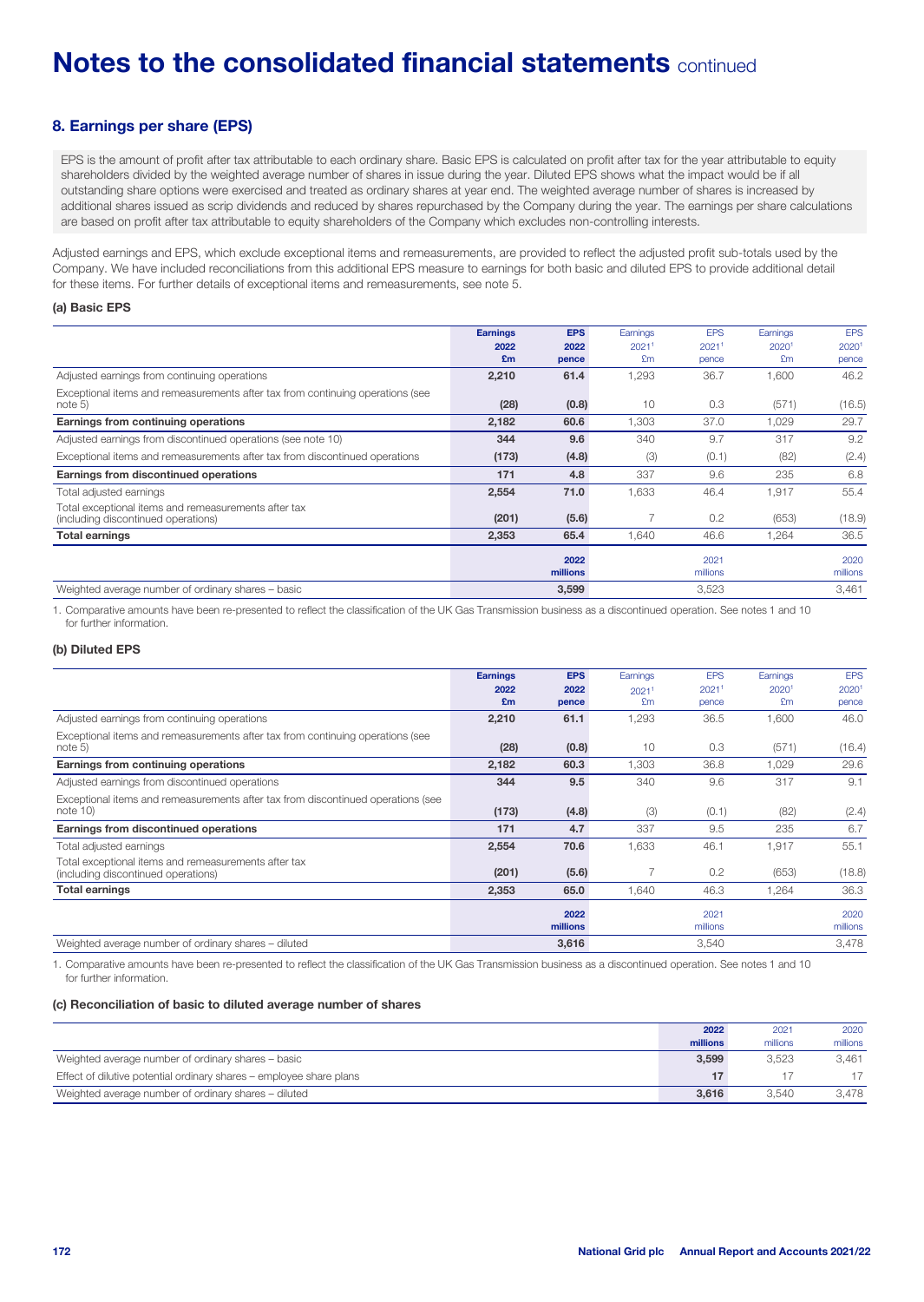# 9. Dividends

Interim dividends are recognised when they become payable to the Company's shareholders. Final dividends are recognised when they are approved by shareholders.

|                                                 | 2022                      |                        |                                |                    | 2021                   |                         |                    | 2020                   |                         |
|-------------------------------------------------|---------------------------|------------------------|--------------------------------|--------------------|------------------------|-------------------------|--------------------|------------------------|-------------------------|
|                                                 | <b>Pence</b><br>per share | Cash<br>dividend<br>£m | <b>Scrip</b><br>dividend<br>£m | Pence<br>per share | Cash<br>dividend<br>£m | Scrip<br>dividend<br>£m | Pence<br>per share | Cash<br>dividend<br>£m | Scrip<br>dividend<br>£m |
| Interim dividend in respect of the current year | 17.21                     | 339                    | 282                            | 7.00               | 348                    | 249                     | 16.57              | 335                    | 241                     |
| Final dividend in respect of the prior year     | 32.16                     | 583                    | 562                            | 32.00              | .065                   | 54                      | 31.26              | 557                    | 517                     |
|                                                 | 49.37                     | 922                    | 844                            | 49.00              | .413                   | 303                     | 47.83              | 892                    | 758                     |

The Directors are proposing a final dividend for the year ended 31 March 2022 of 33.76p per share that will absorb approximately £1,231 million of shareholders' equity (assuming all amounts are settled in cash). It will be paid on 18 August 2022 to shareholders who are on the register of members at 4 June 2022 (subject to shareholders' approval at the AGM). A scrip dividend will be offered as an alternative.

## 10. Assets held for sale and discontinued operations

The results and cash flows of significant assets or businesses sold during the year are shown separately from our continuing operations, and presented within discontinued operations in the income statement and cash flow statement. Assets and businesses are classified as held for sale when their carrying amounts are recovered through sale rather than through continuing use. They only meet the held for sale condition when the assets are ready for immediate sale in their present condition, management is committed to the sale and it is highly probable that the sale will complete within one year. Depreciation ceases on assets and businesses when they are classified as held for sale and the assets and businesses are impaired if the proceeds less sale costs fall short of the carrying value.

### (a) Assets held for sale

The following assets and liabilities were classified as held for sale as at 31 March 2022:

|                                   | <b>Total</b><br>assets<br>held for<br>sale<br>£m | <b>Total</b><br><b>liabilities</b><br>held for<br>sale<br>£m | <b>Net assets</b><br>held for<br>sale<br>£m |
|-----------------------------------|--------------------------------------------------|--------------------------------------------------------------|---------------------------------------------|
| The Narragansett Electric Company | 4,129                                            | (1,658)                                                      | 2,471                                       |
| UK Gas Transmission               | 5,871                                            | (5,530)                                                      | 341                                         |
| Net assets held for sale          | 10,000                                           | (7, 188)                                                     | 2,812                                       |

#### The Narragansett Electric Company

On 17 March 2021, the Group signed an agreement to sell 100% of the share capital of a wholly owned subsidiary, NECO. NECO is part of our New England segment and is a retail distribution company providing electricity and gas to customers in Rhode Island. The associated assets and liabilities were consequently presented as held for sale in the consolidated financial statements for the year ended 31 March 2021.

As NECO does not represent a separate major line of business or geographical operations, the criteria for classification as a discontinued operation are not met and accordingly its results have not been separately disclosed on the face of the income statement.

Whilst all of the regulatory approvals are in place, the disposal of NECO was not finalised as at 31 March 2022 due to the appeal of one of these approvals by the Rhode Island Attorney General. The following assets and liabilities of NECO were classified as held for sale at 31 March 2022:

|                                 | £m             |
|---------------------------------|----------------|
| Goodwill                        | 590            |
| Intangible assets               | $\overline{4}$ |
| Property, plant and equipment   | 3,173          |
| Trade and other receivables     | 251            |
| Cash and cash equivalents       | 6              |
| Other assets                    | 105            |
| Total assets held for sale      | 4,129          |
| Borrowings                      | (1, 177)       |
| Pension liabilities             | (12)           |
| Other liabilities               | (469)          |
| Total liabilities held for sale | (1,658)        |
| Net assets held for sale        | 2,471          |

No impairment losses were recognised upon remeasurement of the assets and liabilities prior to classification as held for sale. NECO generated profit after tax of £237 million for the year ended 31 March 2022 (2021: £104 million; 2020: £31 million). Current and deferred tax balances relating to NECO have not been included as held for sale on the basis that those balances will be retained by National Grid rather than transferred with the other assets and liabilities of NECO. Furthermore, the tax balances of NECO have been classified within current and non-current assets and liabilities with the corresponding offsets from the other Group members in accordance with the jurisdictional netting principles.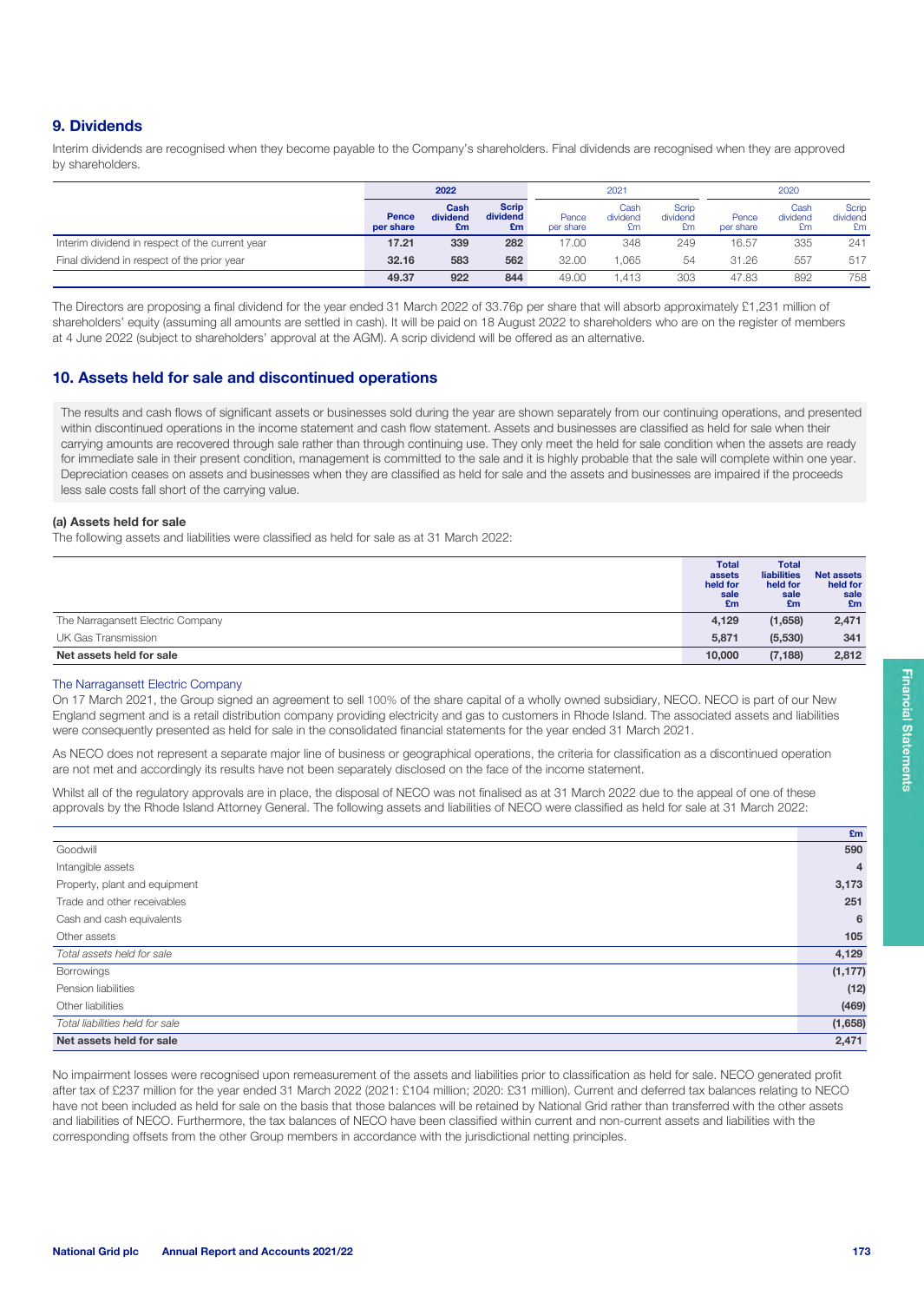## 10. Assets held for sale and discontinued operations continued

## (a) Assets held for sale continued

#### UK Gas Transmission

The Group announced its intention to sell the UK Gas Transmission business on 18 March 2021. On 27 March 2022, the Group agreed to sell 100% of the UK Gas Transmission business to a new entity (the 'Acquiring Entity') in exchange for £4.2 billion cash consideration (subject to customary completion adjustments) and a 40% interest in the Acquiring Entity. The other 60% in the Acquiring Entity will be owned by Macquarie Infrastructure and Real Assets (MIRA) and British Columbia Investment Management Corporation (BCI) (together, the 'Consortium'). £2.0 billion of the cash consideration comes from additional debt financing raised by the Acquiring Entity at completion. The sale is expected to complete in the third quarter of the financial year ending 31 March 2023 subject to the receipt of all regulatory approvals.

On 27 March 2022, the Group also entered into a Further Acquisition Agreement (FAA) with the Consortium. This allows the Consortium to purchase the Group's 40% interest in the Acquiring Entity for £1.4 billion plus an annualised escalation factor. The FAA can be exercised either in the period between 1 January and 31 March 2023 or in the period between 1 April and 30 June 2023. The deferral of the option window is at our discretion (subject to change, depending on the timing of the closing of the sale agreement).

The Group classified the associated assets and liabilities of the business as held for sale in the consolidated statement of financial position as at 31 August 2021, when the sale was considered to be highly probable following management approval of the sale timetable and communication thereof to potential buyers. As at 31 March 2022, the following assets and liabilities of the UK Gas Transmission business were classified as held for sale:

|                                 | £m       |
|---------------------------------|----------|
| Intangible assets               | 159      |
| Property, plant and equipment   | 4,719    |
| Trade and other receivables     | 215      |
| Pension assets                  | 664      |
| Cash and cash equivalents       | 9        |
| Financing derivatives           | 93       |
| Other assets                    | 12       |
| Total assets held for sale      | 5,871    |
| Borrowings                      | (4, 165) |
| Deferred tax liabilities        | (803)    |
| Other liabilities               | (562)    |
| Total liabilities held for sale | (5,530)  |
| Net assets held for sale        | 341      |

No impairment losses were recognised upon remeasurement of the assets and liabilities prior to classification as held for sale.

### (b) Discontinued operations

#### Planned disposal of UK Gas Transmission

As UK Gas Transmission represents a major separate line of business, the business has also met the criteria for classification as a discontinued operation, and therefore the results of the business have been shown separately from the continuing business for all periods presented on the face of the income statement as a discontinued operation.

#### Disposal of Quadgas HoldCo Limited

In June 2019, the Group sold its remaining 39% interest in Cadent (held through its holding in Quadgas HoldCo Limited (Quadgas)). The aggregate carrying value of our investment in Quadgas at the disposal date was £1,956 million and the total sales proceeds were £1,965 million, resulting in a gain on disposal of £9 million.

We considered the disposal of our 39% investment in Quadgas as the final stage of the plan to dispose of our interest in the UK Gas Distribution business first announced in 2015, and accordingly treated the results and cash flows arising from Quadgas as a discontinued operation on the basis that the sale formed the final part of a 'single coordinated plan' to dispose of UK Gas Distribution.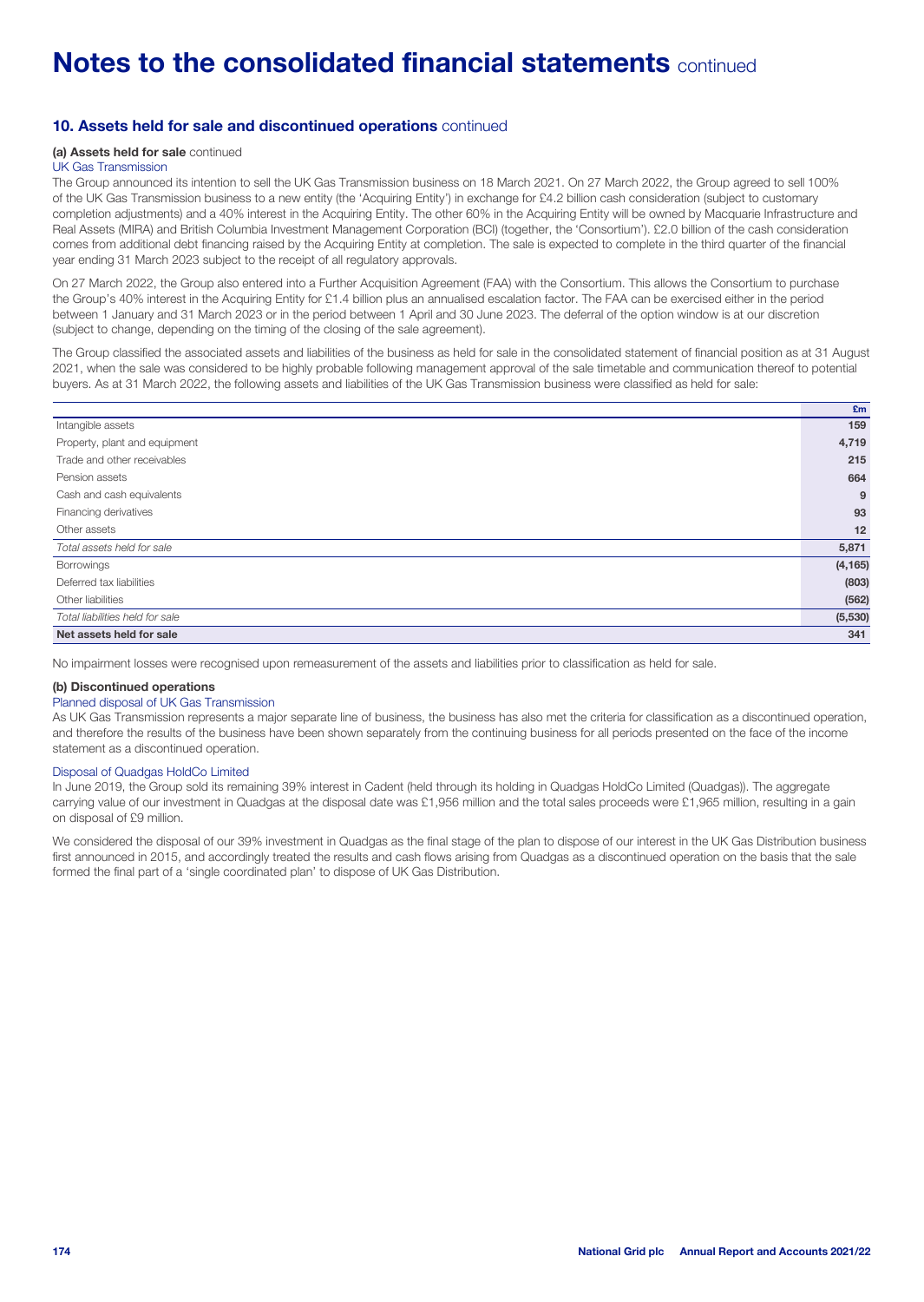## 10. Assets held for sale and discontinued operations continued

### (b) Discontinued operations continued

The summary income statements for UK Gas Transmission and Quadgas, together representing the discontinued operations of the Group, for the years ended 31 March 2022, 2021 and 2020 are as follows:

|                                                        |       | <b>Before exceptional items</b><br>and remeasurements |                          |       | <b>Exceptional items</b><br>and remeasurements |      |                 | <b>Total</b> |       |
|--------------------------------------------------------|-------|-------------------------------------------------------|--------------------------|-------|------------------------------------------------|------|-----------------|--------------|-------|
|                                                        | 2022  | 2021                                                  | 2020                     | 2022  | 2021                                           | 2020 | 2022            | 2021         | 2020  |
|                                                        | £m    | £m                                                    | £m                       | £m    | £m                                             | £m   | £m              | £m           | £m    |
| Discontinued operations                                |       |                                                       |                          |       |                                                |      |                 |              |       |
| Revenue                                                | 1,362 | 1,114                                                 | 1,180                    |       |                                                | -    | 1,362           | 1,114        | 1,180 |
| Other operating costs                                  | (708) | (615)                                                 | (677)                    | (17)  | (5)                                            | (25) | (725)           | (620)        | (702) |
| Operating profit                                       | 654   | 499                                                   | 503                      | (17)  | (5)                                            | (25) | 637             | 494          | 478   |
| Finance income                                         |       |                                                       | 6                        |       |                                                | -    |                 | -            | 6     |
| Finance costs <sup>1</sup>                             | (218) | (77)                                                  | (120)                    | (12)  | $\mathbf{2}$                                   | (27) | (230)           | (75)         | (147) |
| Profit before tax                                      | 436   | 422                                                   | 389                      | (29)  | (3)                                            | (52) | 407             | 419          | 337   |
| $\text{Tax}^2$                                         | (92)  | (82)                                                  | (72)                     | (144) | $\overline{\phantom{0}}$                       | (39) | (236)           | (82)         | (111) |
| Profit after tax from<br>discontinued operations       | 344   | 340                                                   | 317                      | (173) | (3)                                            | (91) | 171             | 337          | 226   |
| Gain on disposal                                       |       |                                                       | $\overline{\phantom{0}}$ |       |                                                | 9    | $\qquad \qquad$ | -            | 9     |
| Total profit after tax from<br>discontinued operations | 344   | 340                                                   | 317                      | (173) | (3)                                            | (82) | 171             | 337          | 235   |

1. Finance costs from discontinued operations include principal accretion of inflation linked liabilities in the UK Gas Transmission business of £158 million (2021: £38 million; 2020: £76 million).

2. Of the £144 million exceptional tax charge in the year ended 31 March 2022, £145 million relates to deferred tax due to the change in the UK corporation tax rate.

The summary statement of comprehensive income for discontinued operations for the years ended 31 March 2022, 2021 and 2020 are as follows:

|                                                                                                                               | 2022 | 2021  | 2020          |
|-------------------------------------------------------------------------------------------------------------------------------|------|-------|---------------|
|                                                                                                                               | £m   | £m    | £m            |
| Profit after tax from discontinued operations                                                                                 | 171  | 337   | 235           |
| Other comprehensive income/(loss) from discontinued operations                                                                |      |       |               |
| Items from discontinued operations that will never be reclassified to profit or loss:                                         |      |       |               |
| Remeasurement gains/(losses) on pension assets and post-retirement benefit obligations                                        | 309  | (250) | 58            |
| Net losses on financial liability designated at fair value through profit and loss attributable to changes in own credit risk | (1)  | (11)  | (3)           |
| Net losses in respect of cash flow hedging of capital expenditure                                                             | —    | (2)   |               |
| Tax on items that will never be reclassified to profit or loss                                                                | (94) | 50    | (20)          |
| Total gains/(losses) from discontinued operations that will never be reclassified to profit or loss                           | 214  | (213) | 35            |
| Items from discontinued operations that may be reclassified subsequently to profit or loss:                                   |      |       |               |
| Net gains/(losses) in respect of cash flow hedges                                                                             |      | 3     | (1)           |
| Net (losses)/gains in respect of cost of hedging                                                                              | (4)  | (6)   | $\mathcal{P}$ |
| Tax on items that may be reclassified subsequently to profit or loss                                                          | —    |       | 2             |
| Total losses from discontinued operations that may be reclassified subsequently to profit or loss                             | (3)  | (3)   | 3             |
| Other comprehensive income/(loss) for the year, net of tax from discontinued operations                                       | 211  | (216) | 38            |
| Total comprehensive income for the year from discontinued operations                                                          | 382  | 121   | 273           |

Details of the cash flows relating to discontinued operations are set within the consolidated cash flow statement.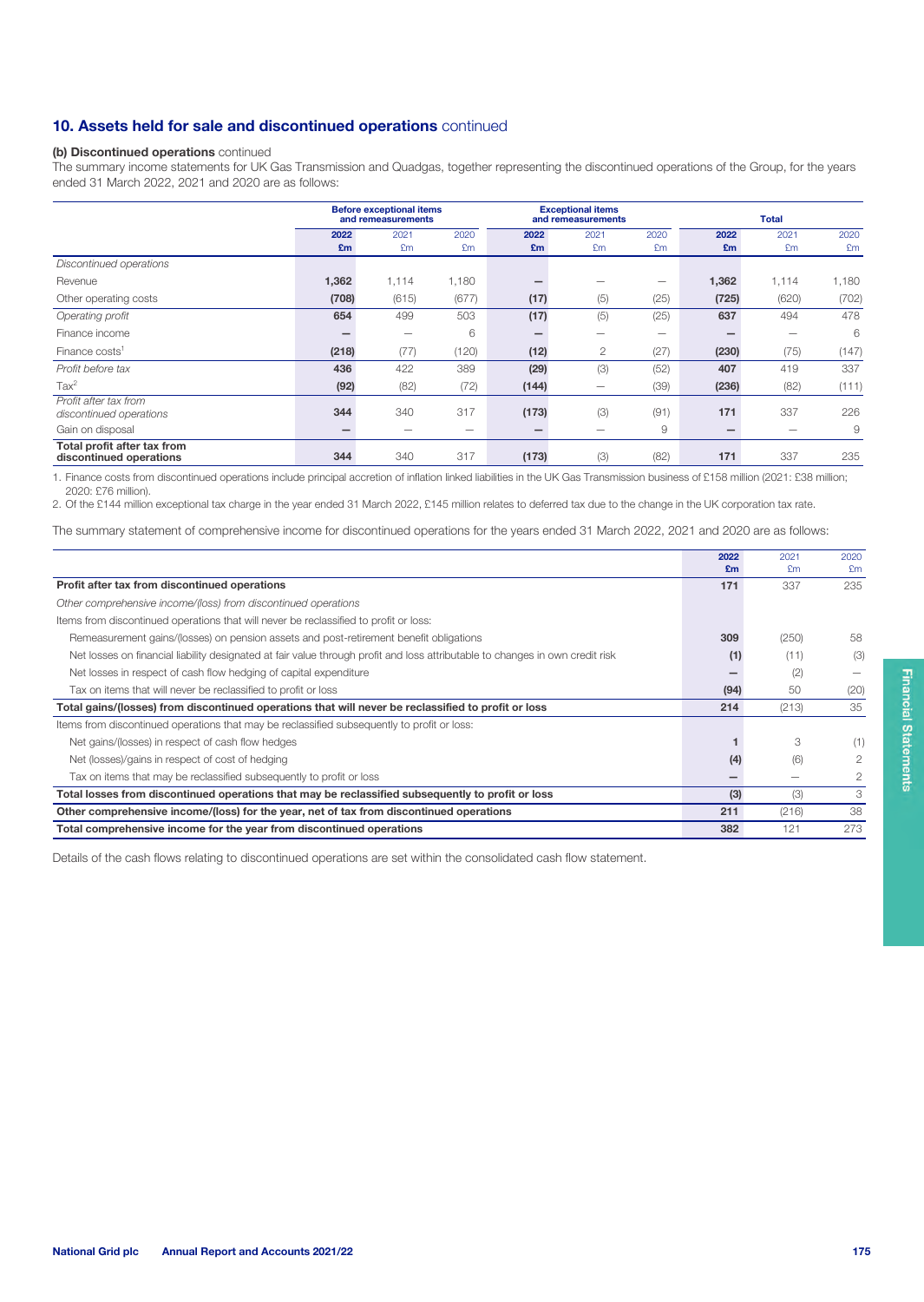# 11. Goodwill

Goodwill represents the excess of what we paid to acquire businesses over the fair value of their net assets at the acquisition date. We assess whether goodwill is recoverable by performing an impairment review annually or more frequently if events or changes in circumstances indicate a potential impairment.

Goodwill and fair value adjustments arising on the acquisition of a foreign entity are treated as assets and liabilities of the foreign entity and translated at the closing exchange rate. Goodwill is allocated to cash-generating units (CGUs) and this allocation is made to those CGUs that are expected to benefit from the acquisition in which the goodwill arose.

Impairment is recognised where there is a difference between the carrying value of the CGU and the estimated recoverable amount of the CGU to which that goodwill has been allocated. Any impairment is recognised immediately in the income statement and is not subsequently reversed. Any impairment loss is first allocated to the carrying value of the goodwill and then to the other assets within the CGU. Recoverable amount is defined as the higher of fair value less costs to sell and estimated value-in-use at the date the impairment review is undertaken. Value-in-use represents the present value of expected future cash flows, discounted using a pre-tax discount rate that reflects current market assessments of the time value of money and the risks specific to the asset for which the estimates of future cash flows have not been adjusted.

|                                             | Total<br>£m |
|---------------------------------------------|-------------|
| Net book value at 1 April 2020              | 5,712       |
| Exchange adjustments                        | (562)       |
| Reclassification to held for sale (note 10) | (562)       |
| Net book value at 1 April 2021              | 4,588       |
| Exchange adjustments                        | 223         |
| Acquisition of WPD (note 37)                | 4,721       |
| Net book value at 31 March 2022             | 9,532       |

There was no significant accumulated impairment charge as at 31 March 2022 or 31 March 2021.

Following the announcement of the planned sale of NECO (see note 10), goodwill balances relating to our Rhode Island CGU and a portion of the goodwill relating to our previously reported Federal CGU were reclassified as held for sale in the prior period. Following the implementation of our new operating model during the year ended 31 March 2022, we have reassessed our CGUs. The Federal CGU (£544 million) is now allocated across the New York, New England and National Grid Ventures Renewables CGUs. The Massachusetts CGU (£963 million) is now allocated to the New England CGU. These changes reflect the updated level at which goodwill is now monitored for internal management purposes.

#### Impairment review of goodwill and indefinite-lived intangibles

Goodwill and indefinite-lived intangibles (see note 12) are reviewed annually for impairment and the recoverability is assessed by comparing the carrying amount of our operations with the expected recoverable amount on a value-in-use basis which uses pre-financing and pre-tax cash flow projections based on the Group's financial plans, approved by the Directors, as a starting point. See below for a summary of which operations our goodwill and indefinite-lived intangibles are allocated to:

|                                                                    | 2022  |
|--------------------------------------------------------------------|-------|
| <b>CGU or group of CGUs</b>                                        | £m    |
| Goodwill:                                                          |       |
| National Grid Ventures Renewables                                  | 150   |
| New England                                                        | 1,510 |
| New York                                                           | 3,151 |
| WPD <sup>1</sup>                                                   | 4,721 |
| <b>Total goodwill</b>                                              | 9,532 |
| Indefinite-lived intangibles (regulatory licences related to WPD): |       |
| West Midlands                                                      | 518   |
| East Midlands                                                      | 519   |
| South Wales                                                        | 257   |
| South West                                                         | 420   |
| Total indefinite-lived intangibles                                 | 1,714 |

1. This is a combination of the West Midlands, East Midlands, South Wales and South West CGUs, reflecting the level at which the goodwill is monitored.

In each assessment, the value-in-use has been calculated assuming a stable regulatory framework and is based on projections that incorporate our best estimates of future cash flows, including costs, changes in commodity prices, future rates and growth. Such projections reflect our current regulatory agreements, taking into account regulatory arrangements to allow for future agreements and recovery of investment, including those related to achieving the net zero plans of the jurisdictions that we operate in. Our plans have proved to be reliable guides in the past and the Directors believe the estimates are appropriate.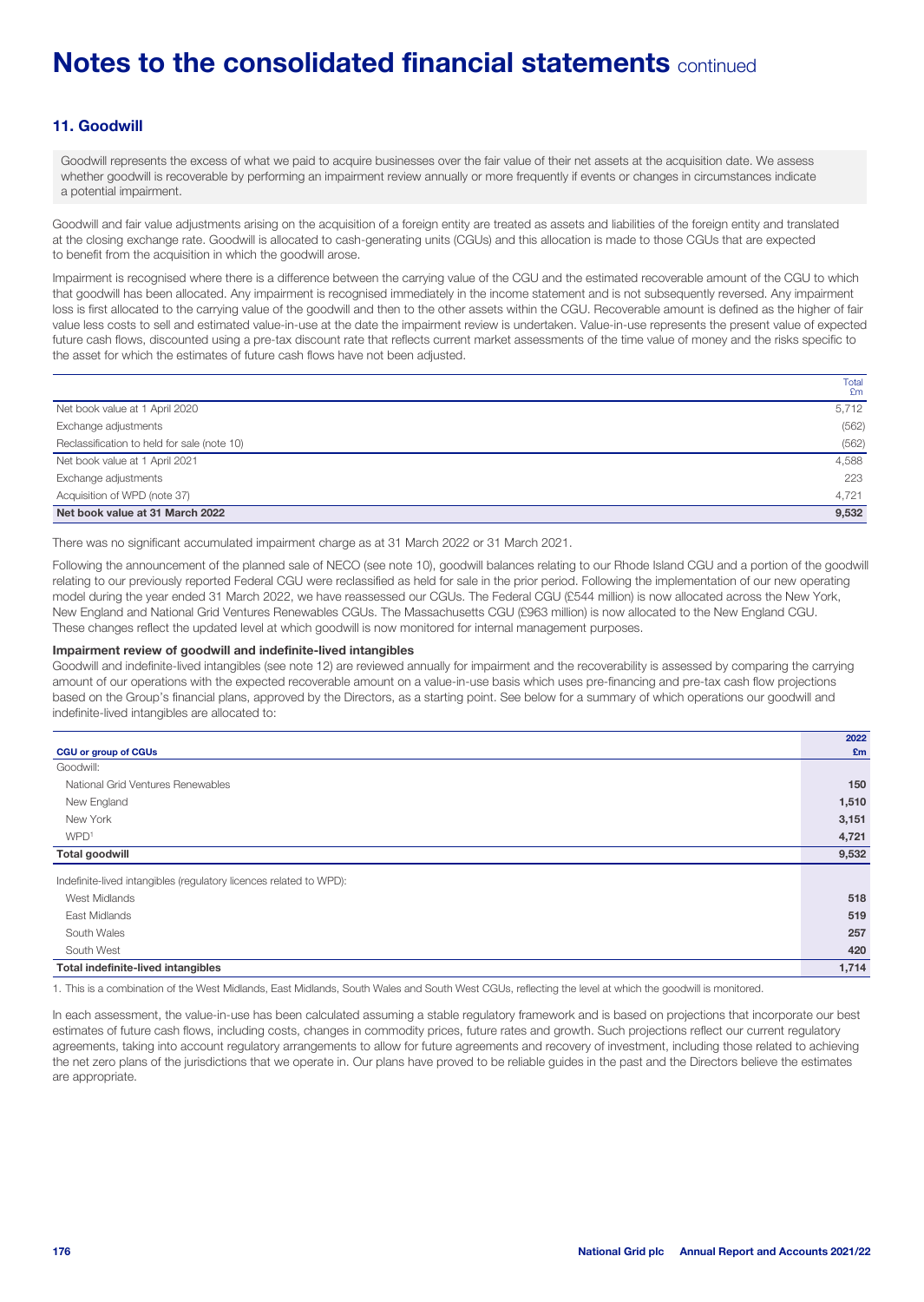# 11. Goodwill continued

## (a) Cash flow periods, terminal value and discount rate assumptions

We select cash flow durations longer than five years, when our forecasts are considered reliable. The cash flow durations selected reflect our knowledge and understanding of the regulatory environments in which we operate, and most significantly, where markets have legislated decarbonisation commitments by 2050, we utilise longer cash flow forecasts that reflect the investment required to deliver those commitments before applying a terminal value at the point those commitments are due to be fulfilled and market growth is expected to stabilise. For our regulated WPD operations, we consider cash flow durations that run until 2050, reflecting the expected investment required in the network, in excess of economy-wide long-term growth rates in order to deliver the energy transition. For our regulated US operations (New York and New England CGUs), we use a five-year cash flow forecast.

For our WPD business, a nominal terminal growth rate of 2.5% is assumed upon the terminal year cash flows, reflecting management's best view, based on market and operational experience, of the expected long-term growth in the relevant market. For our US regulated operations, due to differences in the regulatory framework and the combination of gas and electricity networks, we apply a growth rate of 2.25%. This has been determined with regard to data on industry growth projections, specifically related to the energy transition, and projected growth in real gross domestic product (GDP) for the territory within which the CGU is based.

Pre-tax cash flows are discounted by applying a pre-tax discount rate reflecting the time value of money and the risks specific to the group of assets. In practice, the post-tax discount rate for the group of assets in question is taken as a starting point, before considering industry peer discount rates to apply adjustments, as required, ensuring the rate applied is independent of the entity's capital structure and to reflect a market participants' view of a risk adjusted discount rate specific to the CGU or group of CGUs. The post-tax discount rate is then grossed up to a pre-tax discount rate that is applied to pre-tax cash flows. The pre-tax discount rates used for the year ended 31 March 2022 were as follows: WPD Group 5.2%; WPD DNOs 4.9%; New York 5.5%; and New England 5.6%.

The discount rate and terminal growth rate applied in the year ended 31 March 2021 to the CGUs assessed at that date were 5.3% and 2.1% respectively.

### (b) Key inputs and sensitivity analysis

In assessing the carrying value of goodwill and licences, we have sensitised our forecasts to factor in adjustments to key inputs to each model. Whilst regulatory licences are tested for impairment before we test goodwill, we consider the sensitivity for all balances separately for WPD and our regulated US operations below.

### WPD goodwill

We identified the discount rate and the terminal growth rate as key assumptions for which the value-in-use calculation is the most sensitive in our impairment review. A reduction in the terminal growth rate to 2% resulted in WPD's carrying amount equalling its recoverable amount. Considering the sensitivity to the discount rate applied, we found that increasing the pre-tax discount rate by 0.2% (to 5.4%) will result in WPD's carrying amount equalling its recoverable amount (see notes 1 and 35).

### WPD indefinite-lived regulatory licences

No reasonable changes to inputs to the impairment test performed over the South West, East Midlands, West Midlands and South Wales Distribution Network Operator CGUs were identified as resulting in an impairment.

### Regulated US operations: New York and New England goodwill

While it is possible that a key assumption in the calculation could change, the Directors believe that no reasonably foreseeable change would result in an impairment of goodwill, in view of the long-term nature of the key assumptions and the margin by which the estimated value-in-use exceeds the carrying amount. This remains the case even after taking into account the short-term effects of COVID-19 and inflationary pressures, the most significant of which is an increase in bad debt charges in the short term, but not a risk of impairment to goodwill.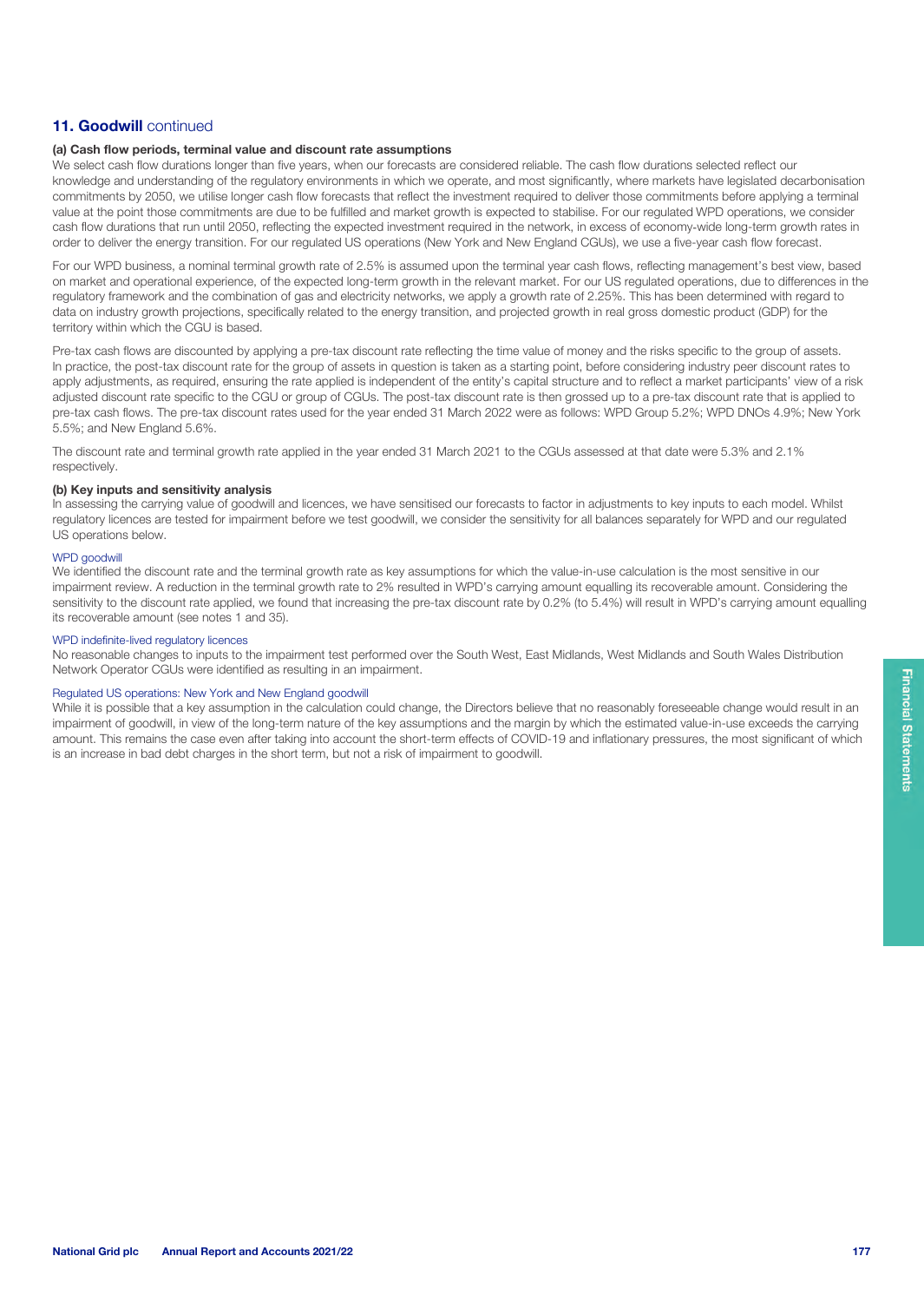# 12. Other intangible assets

Other intangible assets include software which is written down (amortised) over the period we expect to receive a benefit from the asset. An amortisation expense is charged to the income statement to reflect the reduced value of the asset over time. Amortisation is calculated by estimating the number of years we expect the asset to be used (useful economic life or UEL) and charging the cost of the asset to the income statement equally over this period.

Indefinite-lived intangibles comprise regulatory licences for which there is no foreseeable limit to the period over which they are expected to generate net cash inflows. These assets are considered to have an indefinite life and are not amortised but subject to a review for impairment annually, or more frequently if events or circumstances indicate a potential impairment. Any impairment is charged to the income statement as it arises.

Identifiable intangible assets are recorded at cost less accumulated amortisation and any provision for impairment, with the exception of regulatory licences that are assessed to have indefinite lives and are therefore tested annually for impairment (see note 11 for details of impairment tests performed over indefinite-lived intangible assets). Other intangible assets are tested for impairment only if there is an indication that the carrying value of the assets may have been impaired. Impairments of assets are calculated as the difference between the carrying value of the asset and the recoverable amount, if lower. Where such an asset does not generate cash flows that are independent from other assets, the recoverable amount of the CGU to which that asset belongs is estimated. Impairments are recognised in the consolidated income statement within Other operating income and costs. Any assets which suffered impairment in a previous period are reviewed for possible reversal of the impairment at each reporting date.

The Group's regulatory licences relate to electricity distribution licences acquired in connection with the Group's acquisition of WPD on 14 June 2021 (see note 37). The licences provide the right to operate and invest in the relevant network that operates as a monopoly in the licensed geographic area. Once granted by Ofgem, the licence is issued to a licensee on the basis that it remains active into perpetuity. On that basis, the value attributed to the electricity distribution network licence assets is considered to have an indefinite useful life.

Internally generated intangible assets, such as software, are recognised only if: i) an asset is created that can be identified; ii) it is probable that the asset created will generate future economic benefits; and iii) the development cost of the asset can be measured reliably. Where no internally generated intangible asset can be recognised, development expenditure is recorded as an expense in the period in which it is incurred.

Cloud computing arrangements are reviewed to determine if the Group has control of the software intangible asset. Control is considered to exist where the Group has the right to take possession of the software and run it on its own or a third party's computer infrastructure or if the Group has exclusive rights to use the software such that the supplier is unable to make the software available to other customers.

Costs relating to configuring or customising the software in a cloud computing arrangement are assessed to determine if there is a separate intangible asset over which the Group has control. If an asset is identified, it is capitalised and amortised over the useful economic life of the asset. To the extent that no separate intangible asset is identified, then the costs are either expensed when incurred or recognised as a prepayment and spread over the term of the arrangement if the costs are concluded to not be distinct.

The accounting for costs incurred in cloud computing arrangements represents the application of new accounting guidance for the Group for the year ended 31 March 2022. Certain costs which were previously capitalised in respect of the Group's cloud computing arrangements have been expensed in the period.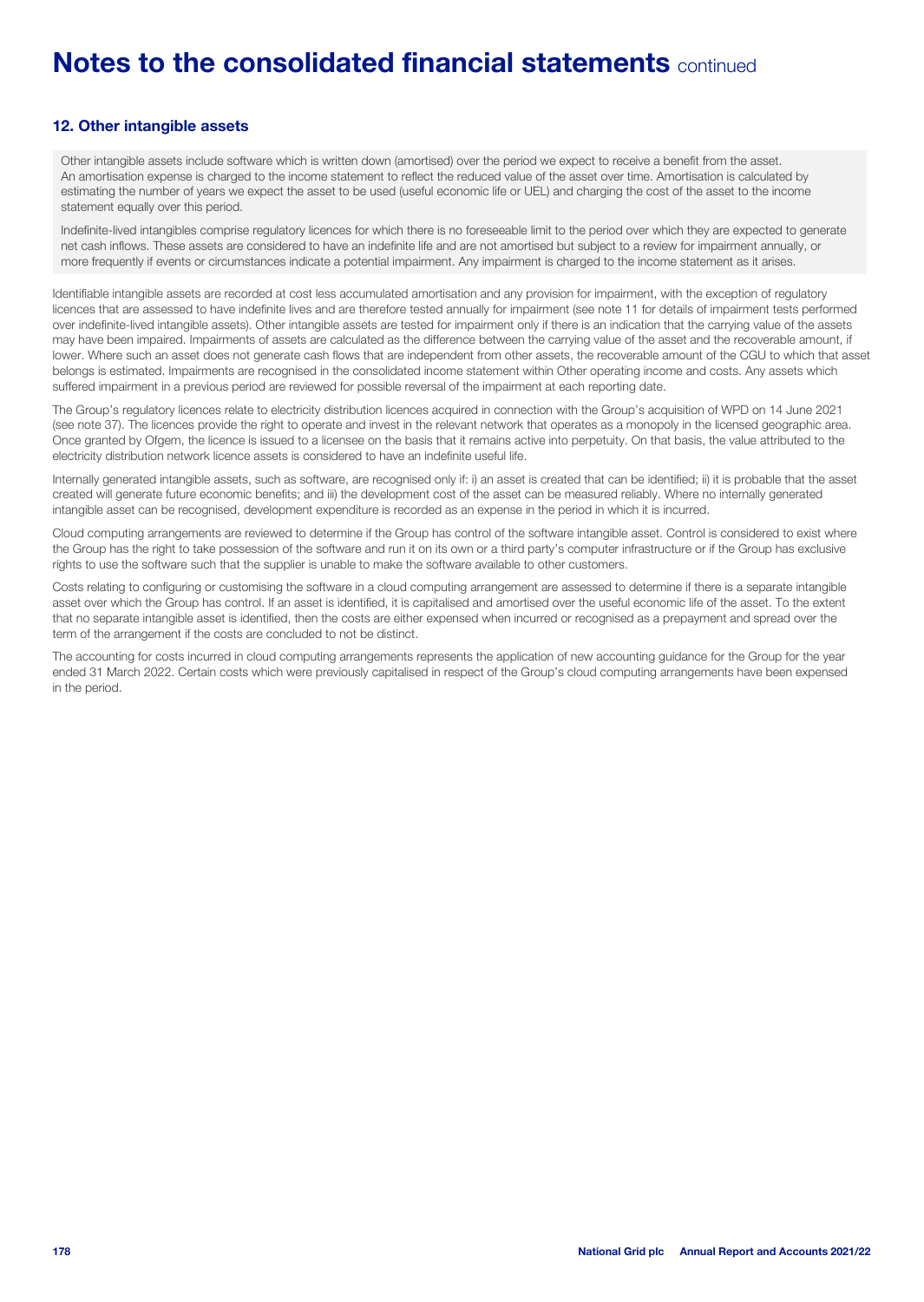# 12. Other intangible assets continued

Other than regulatory licences, intangible assets are amortised on a straight-line basis over their estimated useful economic lives. Amortisation periods for other intangible assets are:

|                     | Years                  |
|---------------------|------------------------|
| Software            | 3 to 10                |
| Regulatory licences | <sup>1</sup> ndefinite |

|                                              | Regulatory<br>licences <sup>1</sup><br>£m | Software<br>£m | Assets in the<br>course of<br>construction<br>£m | Total<br>£m    |
|----------------------------------------------|-------------------------------------------|----------------|--------------------------------------------------|----------------|
| Cost at 1 April 2020                         | -                                         | 2,026          | 557                                              | 2,583          |
| Exchange adjustments                         |                                           | (102)          | (43)                                             | (145)          |
| Additions                                    |                                           | $\overline{7}$ | 414                                              | 421            |
| <b>Disposals</b>                             |                                           | (47)           | (2)                                              | (49)           |
| Reclassifications <sup>2</sup>               |                                           | 255            | (240)                                            | 15             |
| Reclassification to held for sale (note 10)  | -                                         | (19)           | $\overline{\phantom{0}}$                         | (19)           |
| Cost at 1 April 2021                         | -                                         | 2,120          | 686                                              | 2,806          |
| Exchange adjustments                         |                                           | 69             | 11                                               | 80             |
| <b>Additions</b>                             |                                           | 15             | 513                                              | 528            |
| Acquisition of WPD (note 37)                 | 1,714                                     | 49             | -                                                | 1,763          |
| Disposals                                    |                                           | (7)            | $\overline{\phantom{0}}$                         | (7)            |
| Reclassifications <sup>2</sup>               |                                           | 260            | (302)                                            | (42)           |
| Reclassification to held for sale (note 10)  |                                           | (431)          | (38)                                             | (469)          |
| Cost at 31 March 2022                        | 1,714                                     | 2,075          | 870                                              | 4,659          |
| Accumulated amortisation at 1 April 2020     | $\overline{\phantom{0}}$                  | (1,288)        | -                                                | (1,288)        |
| Exchange adjustments                         |                                           | 61             |                                                  | 61             |
| Amortisation charge for the year             |                                           | (196)          |                                                  | (196)          |
| Accumulated amortisation of disposals        |                                           | 44             |                                                  | 44             |
| Reclassification to held for sale (note 10)  |                                           | 16             | -                                                | 16             |
| Accumulated amortisation at 1 April 2021     | -                                         | (1, 363)       | -                                                | (1, 363)       |
| Exchange adjustments                         |                                           | (33)           |                                                  | (33)           |
| Amortisation charge for the year             |                                           | (297)          |                                                  | (297)          |
| Impairment <sup>3</sup>                      |                                           |                | (10)                                             | (10)           |
| Accumulated amortisation of disposals        |                                           | $\overline{7}$ |                                                  | $\overline{7}$ |
| Reclassification to held for sale (note 10)  | -                                         | 309            | $\overline{\phantom{0}}$                         | 309            |
| Accumulated amortisation at 31 March 2022    | -                                         | (1, 377)       | (10)                                             | (1, 387)       |
| Net book value at 31 March 2022 <sup>4</sup> | 1,714                                     | 698            | 860                                              | 3,272          |
| Net book value at 31 March 2021              | $\overline{\phantom{0}}$                  | 757            | 686                                              | 1,443          |

1. Relates to the licence intangibles acquired as part of the acquisition of WPD (see note 37). The Group assesses its indefinite-life intangible assets for impairment annually (see note 11).

2. Reclassifications includes amounts transferred to property, plant and equipment (see note 13).

3. Depreciation of assets in the course of construction relates to impairment provision adjustments recognised in the year.

4. The Group has capitalised £366 million (2021: £298 million) in relation to the Gas Business Enablement system in the US, of which £152 million (2021: £82 million) is in service and is being amortised over 10 years, with the remainder included within assets in the course of construction. A further £103 million (2021: £nil) in relation to our new UK general ledger system was reclassified from assets in the course of construction to software assets in the period to 31 March 2022, and is now amortised over 10 years.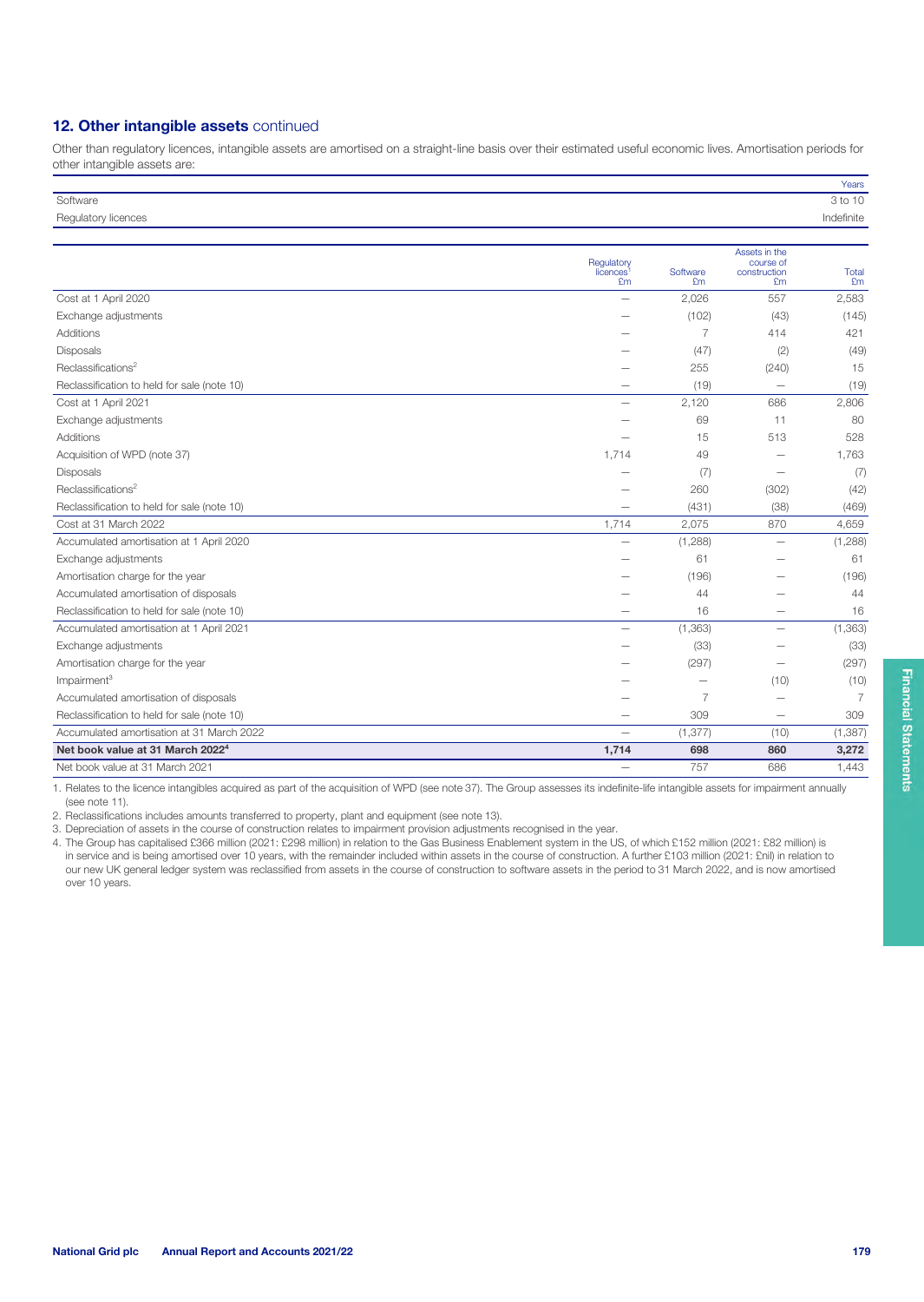## 13. Property, plant and equipment

Property, plant and equipment are the physical assets controlled by us. The cost of these assets primarily represents the amount initially paid for them or the fair value on the date of acquisition of a business. Cost includes both their purchase price and the construction and other costs associated with getting them ready for operation. A depreciation expense is charged to the income statement to reflect annual wear and tear and the reduced value of the asset over time. Depreciation is calculated by estimating the number of years we expect the asset to be used (useful economic life or UEL) and charging the cost of the asset to the income statement equally over this period.

We operate an energy networks business and therefore have a significant physical asset base. We continue to invest in our networks to maintain reliability, create new customer connections and ensure our networks are flexible and resilient. Our business plan envisages these additional investments will be funded through a mixture of cash generated from operations and the issue of new debt.

Property, plant and equipment is recorded at cost, less accumulated depreciation and any impairment losses. Cost includes the purchase price of the asset; any payroll and finance costs incurred which are directly attributable to the construction of property, plant and equipment together with an appropriate portion of overheads which are directly linked to the capital work performed; and the cost of any associated asset retirement obligations.

Property, plant and equipment includes assets in which the Group's interest comprises legally protected statutory or contractual rights of use. Additions represent the purchase or construction of new assets, including capital expenditure for safety and environmental assets, and extensions to, enhancements to, or replacement of, existing assets. All costs associated with projects or activities which have not been fully commissioned at the period end are classified within assets in the course of construction.

Items within property, plant and equipment are tested for impairment only if there is some indication that the carrying value of the assets may have been impaired. Impairments of assets are calculated as the difference between the carrying value of the asset and the recoverable amount, if lower. Where such an asset does not generate cash flows that are independent from other assets, the recoverable amount of the cash-generating unit to which that asset belongs is estimated. Impairments are recognised in the income statement and if immaterial are included within the depreciation charge for the year.

#### (a) Analysis of property, plant and equipment

|                                               | Land and<br>buildings<br>£m | Plant and<br>machinery<br>£m | <b>Assets</b><br>in the<br>course of<br>construction<br>£m | Motor<br>vehicles<br>and office<br>equipment<br>£m | Total<br>£m |
|-----------------------------------------------|-----------------------------|------------------------------|------------------------------------------------------------|----------------------------------------------------|-------------|
| Cost at 1 April 2020                          | 3,897                       | 59,609                       | 4,771                                                      | 1,036                                              | 69,313      |
| Exchange adjustments                          | (213)                       | (3,308)                      | (130)                                                      | (73)                                               | (3, 724)    |
| Additions                                     | 89                          | 328                          | 4,023                                                      | 70                                                 | 4,510       |
| <b>Disposals</b>                              | (6)                         | (344)                        | (26)                                                       | (48)                                               | (424)       |
| Reclassifications <sup>1</sup>                | 96                          | 3,007                        | (3, 243)                                                   | 77                                                 | (63)        |
| Reclassification to held for sale (note 10)   | (111)                       | (3,231)                      | (174)                                                      | (44)                                               | (3,560)     |
| Cost at 1 April 2021                          | 3,752                       | 56,061                       | 5,221                                                      | 1,018                                              | 66,052      |
| Exchange adjustments                          | 97                          | 1,627                        | 111                                                        | 37                                                 | 1,872       |
| Additions                                     | 22                          | 926                          | 4,843                                                      | 129                                                | 5,920       |
| Acquisition of WPD (note 37)                  | 200                         | 9,512                        | 185                                                        | 154                                                | 10,051      |
| <b>Disposals</b>                              | (165)                       | (367)                        |                                                            | (88)                                               | (620)       |
| Reclassifications <sup>1</sup>                | 62                          | 4,063                        | (4, 133)                                                   | 89                                                 | 81          |
| Reclassification to held for sale (note 10)   | (309)                       | (8,800)                      | (640)                                                      | (267)                                              | (10, 016)   |
| Cost at 31 March 2022                         | 3,659                       | 63,022                       | 5,587                                                      | 1,072                                              | 73,340      |
| Accumulated depreciation at 1 April 2020      | (847)                       | (18, 042)                    | $\overline{\phantom{0}}$                                   | (662)                                              | (19, 551)   |
| Exchange adjustments                          | 37                          | 698                          |                                                            | 46                                                 | 781         |
| Depreciation charge for the year              | (90)                        | (1,270)                      |                                                            | (116)                                              | (1, 476)    |
| <b>Disposals</b>                              |                             | 339                          |                                                            | 48                                                 | 387         |
| Reclassifications <sup>1</sup>                | $\overline{2}$              | (5)                          |                                                            | 6                                                  | 3           |
| Reclassification to held for sale (note 10)   | 22                          | 798                          | -                                                          | 27                                                 | 847         |
| Accumulated depreciation at 1 April 2021      | (876)                       | (17, 482)                    |                                                            | (651)                                              | (19,009)    |
| Exchange adjustments                          | (20)                        | (351)                        |                                                            | (23)                                               | (394)       |
| Depreciation charge for the year <sup>2</sup> | (114)                       | (1,300)                      | (48)                                                       | (167)                                              | (1,629)     |
| <b>Disposals</b>                              | 29                          | 311                          |                                                            | 88                                                 | 428         |
| Reclassifications <sup>1</sup>                | 15                          | (40)                         | (18)                                                       | $\mathbf{2}$                                       | (41)        |
| Reclassification to held for sale (note 10)   | 193                         | 4,421                        | 6                                                          | 217                                                | 4,837       |
| Accumulated depreciation at 31 March 2022     | (773)                       | (14, 441)                    | (60)                                                       | (534)                                              | (15,808)    |
| Net book value at 31 March 2022               | 2,886                       | 48,581                       | 5,527                                                      | 538                                                | 57,532      |
| Net book value at 31 March 2021               | 2,876                       | 38,579                       | 5,221                                                      | 367                                                | 47,043      |

1. Represents amounts transferred between categories, (to)/from other intangible assets (see note 12), from inventories and reclassifications between cost and accumulated depreciation.

2. Depreciation of assets in the course of construction relates to impairment provision adjustments recognised in the year.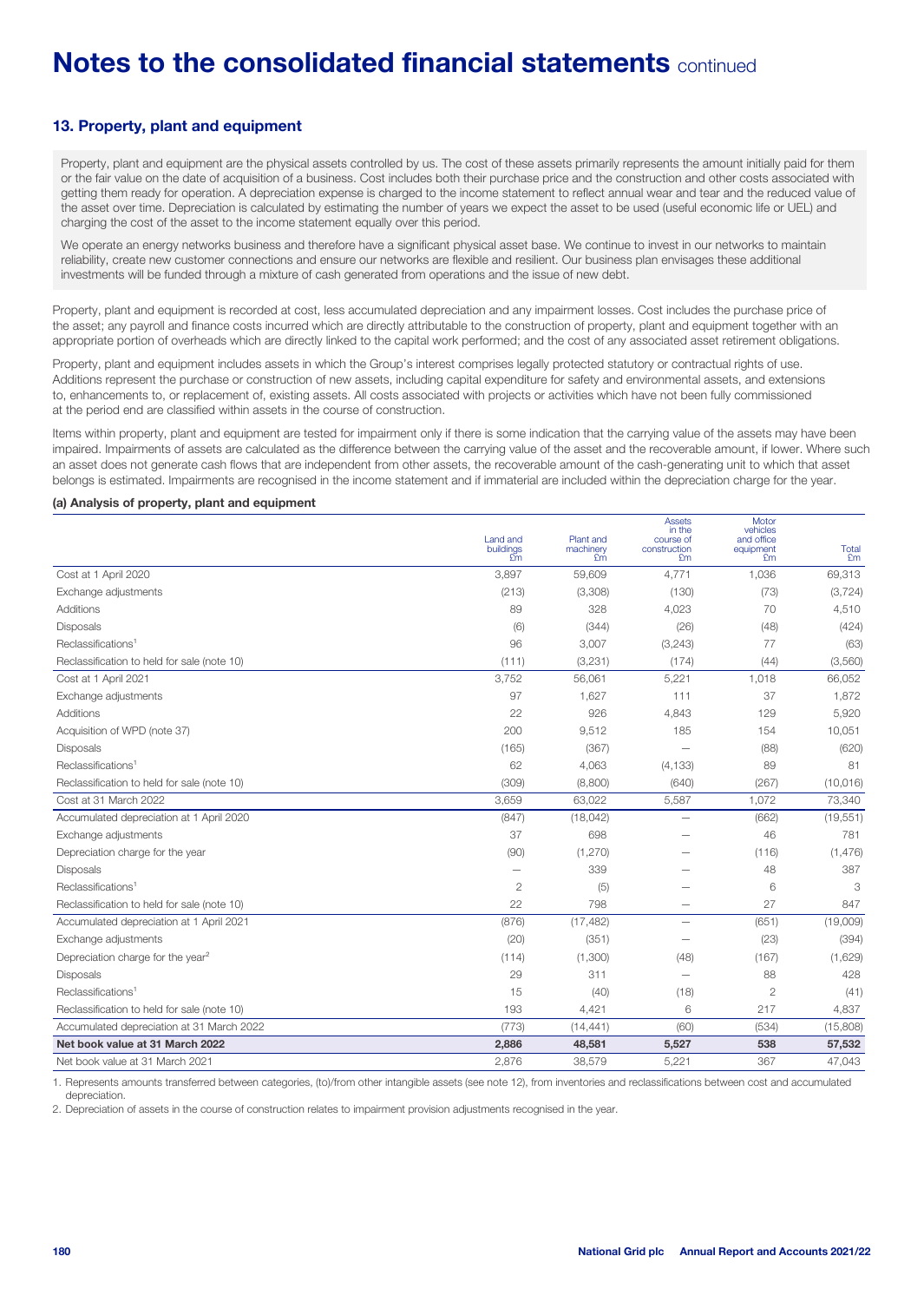# 13. Property, plant and equipment continued

(a) Analysis of property, plant and equipment continued

|                                                                         | 2022  | 2021  |
|-------------------------------------------------------------------------|-------|-------|
|                                                                         | £m    | £m    |
| Information in relation to property, plant and equipment                |       |       |
| Capitalised interest included within cost                               | 2,114 | 2.233 |
| Contributions to cost of property, plant and equipment included within: |       |       |
| Trade and other payables                                                | 137   | 138   |
| Non-current liabilities                                                 | 421   | 400   |
| Contract liabilities - current                                          | 130   | 66    |
| Contract liabilities - non-current                                      | 1,342 | 1.094 |

#### (b) Asset useful economic lives

No depreciation is provided on freehold land or assets in the course of construction. Other items of property, plant and equipment are depreciated, on a straight-line basis, at rates estimated to write off their book values over their estimated useful economic lives. In assessing estimated useful economic lives, consideration is given to any contractual arrangements and operational requirements relating to particular assets. The assessments of estimated useful economic lives and residual values of assets are performed annually.

Unless otherwise determined by operational requirements, the depreciation periods for the principal categories of property, plant and equipment are, in general, as shown in the table below split between the UK and US, along with the weighted average remaining UEL for each class of property, plant and equipment (which is calculated by applying the annual depreciation charge per class of asset to the net book value of that class of asset).

|                                                      |           | Years      |                                                      |
|------------------------------------------------------|-----------|------------|------------------------------------------------------|
|                                                      | <b>UK</b> | <b>US</b>  | Weighted<br>average<br>remaining<br>UEL <sup>1</sup> |
| Freehold and leasehold buildings                     | up to 60  | up to 100  | 41                                                   |
| Plant and machinery:                                 |           |            |                                                      |
| Electricity transmission plant and wires             | up to 100 | 45 to 80   | 31                                                   |
| Electricity distribution plant                       | 3 to 99   | 35 to 85   | 45                                                   |
| Electricity generation plant                         | n/a       | 20 to 93   | 12                                                   |
| Interconnector plant and other                       | 5 to 60   | 5 to 50    | 32                                                   |
| Gas plant – mains, services and regulating equipment | n/a       | 47 to 80   | 55                                                   |
| Gas plant - storage                                  | 5 to 40   | 12 to 65   | 12                                                   |
| Gas plant - meters                                   | 7 to 30   | 14 to 40   | 24                                                   |
| Motor vehicles and office equipment                  | up to 30  | up to $26$ | 5                                                    |

1. Excluded from the above table are depreciation periods in respect of items of property, plant and equipment which are classified as held for sale as at 31 March 2022.

#### (c) Gas asset lives

The role that gas networks play in the pathway to achieving the greenhouse gas emissions reductions targets set in the jurisdictions in which we operate is currently uncertain. However, we believe the gas assets which we own and operate today will continue to have a crucial role in maintaining security, reliability and affordability of energy beyond 2050, although the scale and purpose for which the networks will be used is dependent on technological developments and policy choices of governments and regulators.

With respect to our US gas distribution assets, asset lives are assessed as part of detailed depreciation studies completed as part of each separate rate proceeding. Depreciation studies consider the physical condition of assets and the expected operational life of an asset. We believe these assessments are our best estimate of the UEL of our gas network assets in the US.

The weighted average remaining UEL for our US gas distribution fixed asset base is circa 58 years, however a sizeable proportion of our assets are assumed to have UELs which extend beyond 2080. We continue to believe the lives identified by rate proceedings are the best estimate of the assets' UELs, although we continue to keep this assumption under review as we learn more about possible future pathways towards net zero. Whilst the targets, goals and ambitions have now been formalised in legislation in the states in which we operate, there is widespread recognition that work needs to be done to define the possible future decarbonisation pathways. We continue to actively engage and support our regulators to enable the clean energy transition in a safe, reliable and affordable way.

Asset depreciation lives feed directly into our US regulatory recovery mechanisms, such that any shortening of asset lives and regulatory recovery periods as agreed with regulators should be recoverable through future rates, subject to agreement, over future periods, as part of wider considerations around ensuring the continuing affordability of gas in our service territories.

Given the uncertainty described relating to the UELs of our gas assets, below we provide a sensitivity on the depreciation charge for our New York and New England segments were a shorter UEL presumed:

|                      | Increase in depreciation expense for<br>the year ended 31 March 2022 |                          | Increase in depreciation expense for<br>the year ended 31 March 2021 <sup>1</sup> |                   |
|----------------------|----------------------------------------------------------------------|--------------------------|-----------------------------------------------------------------------------------|-------------------|
|                      | <b>New York</b><br>£m                                                | <b>New England</b><br>£m | New York<br>£m                                                                    | New England<br>£m |
| UELs limited to 2050 | 140                                                                  | 40                       | 125                                                                               | 35                |
| UELs limited to 2060 | 67                                                                   | 15                       | 57                                                                                | 13                |
| UELs limited to 2070 | 31                                                                   |                          | 26                                                                                | $\mathcal{P}$     |

1. Comparative amounts have been re-presented to reflect the new operating segments and the classification of the UK Gas Transmission business as a discontinued operation. See notes 1, 2 and 10 for further information.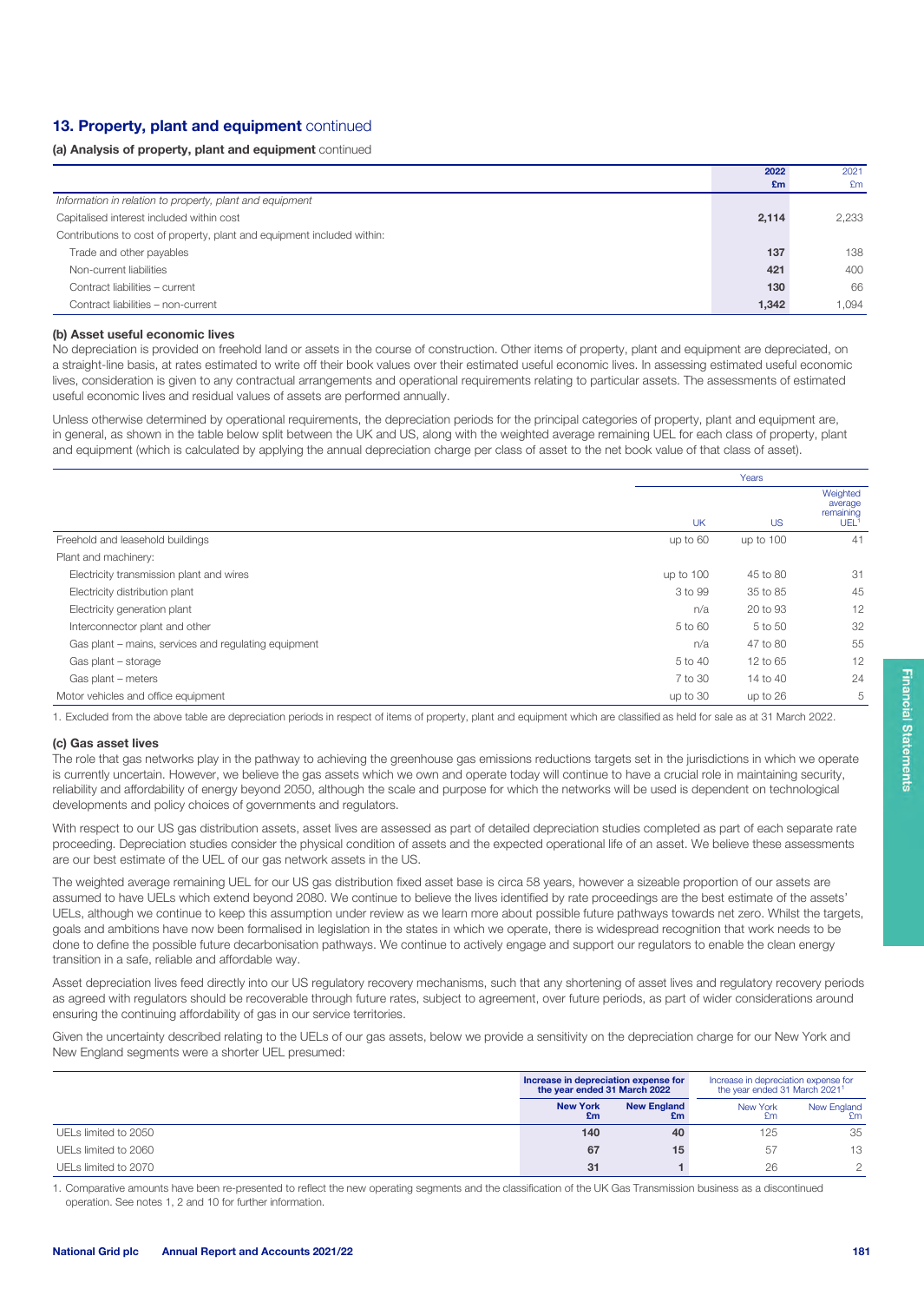## 13. Property, plant and equipment continued

#### (c) Gas asset lives continued

Note that this sensitivity calculation excludes any assumptions regarding the residual value for our asset base and the effect that shortening asset depreciation lives would be expected to have on our regulatory recovery mechanisms. In the event that any of the US gas distribution assets are stranded, the Group would expect to recover the associated costs. While recovery is not guaranteed and is determined by regulators in the US, there are precedents for stranded asset cost recovery for US utility companies.

### (d) Right-of-use assets

The Group leases various properties, land, equipment and cars. New lease arrangements entered into are recognised as a right-of-use asset and a corresponding liability at the date at which the leased asset is available for use by the Group. The right-of-use asset and associated lease liability arising from a lease are initially measured at the present value of the lease payments expected over the lease term. The lease payments include fixed payments, any variable lease payments dependent on an index or a rate, and any break fees or renewal option costs that we are reasonably certain to incur. The discount rate applied is the rate implicit in the lease or, if that is not available, then the incremental rate of borrowing for a similar term and similar security (which is determined based on observable data for borrowing rates for the specific group entity that has entered into the lease, with specific adjustments for the term of the lease and any lease-specific risk premium). The lease term takes account of exercising any extension options that are at our option if we are reasonably certain to exercise the option and any lease termination options unless we are reasonably certain not to exercise the option. Each lease payment is allocated between the liability and finance cost. The finance cost is charged to the income statement over the lease period using the effective interest rate method. The right-of-use asset is depreciated over the shorter of the asset's useful life and the lease term on a straight-line basis. For shortterm leases (lease term of 12 months or less) and leases of low-value assets (such as computers), the Group continues to recognise a lease expense on a straight-line basis.

The table below shows the movements in the net book value of right-of-use assets included within property, plant and equipment at 31 March 2022 and 31 March 2021, split by category. The associated lease liabilities are disclosed in note 21.

|                                             | I and and<br>buildings<br>£m | Plant and<br>machinery<br>£m | Assets<br>in the<br>course of<br>construction<br>£m | Motor<br>vehicles<br>and office<br>equipment<br>£m | Total<br>£m |
|---------------------------------------------|------------------------------|------------------------------|-----------------------------------------------------|----------------------------------------------------|-------------|
| Net book value at 1 April 2020              | 364                          | 95                           |                                                     | 225                                                | 684         |
| Exchange adjustments                        | (30)                         | (4)                          |                                                     | (22)                                               | (56)        |
| Additions                                   | 60                           | 6                            |                                                     | 64                                                 | 130         |
| Reclassifications                           |                              |                              |                                                     | (15)                                               | (15)        |
| Depreciation charge for the year            | (29)                         | (16)                         | -                                                   | (68)                                               | (113)       |
| Net book value at 31 March 2021             | 365                          | 81                           |                                                     | 184                                                | 630         |
| Exchange adjustments                        | 10                           |                              |                                                     | 10                                                 | 21          |
| Additions                                   | 14                           | $\mathbf{2}$                 |                                                     | 88                                                 | 104         |
| Acquisition of WPD (note 37)                | $\overline{7}$               | $\overline{2}$               |                                                     |                                                    | 9           |
| Reclassification to held for sale (note 10) | (7)                          |                              |                                                     | (4)                                                | (11)        |
| Modifications of leases <sup>1</sup>        | (122)                        |                              |                                                     |                                                    | (122)       |
| <b>Disposals</b>                            | (2)                          |                              |                                                     | (1)                                                | (3)         |
| Depreciation charge for the year            | (40)                         | (16)                         |                                                     | (67)                                               | (123)       |
| Net book value at 31 March 2022             | 225                          | 70                           |                                                     | 210                                                | 505         |

1. The Group entered into an agreement to reduce the lease term of its New England corporate office, Reservoir Woods, with effect from October 2021. The existing lease liability and right-of-use asset have been remeasured based on the terms of the modified lease.

The following balances have been included in the income statement for the years ended 31 March 2022 and 31 March 2021 in respect of right-of-use assets:

|                                                     | 2022 | 2021 |
|-----------------------------------------------------|------|------|
|                                                     | £m   | £m   |
| Included within net finance income and costs:       |      |      |
| Interest expense on lease liabilities               | (18) | (21) |
| Included within revenue:                            |      |      |
| Lease income <sup>1</sup>                           | 385  | 390  |
| Included within operating expenses:                 |      |      |
| Expense relating to short-term and low-value leases | (14) | (13) |

1. Included within lease income is £374 million (2021: £376 million) of variable lease payments, the majority of which relates to the power supply arrangement entered into with LIPA (see note 3).

The total of future minimum sublease payments expected to be received under non-cancellable subleases is £108 million (2021: £104 million).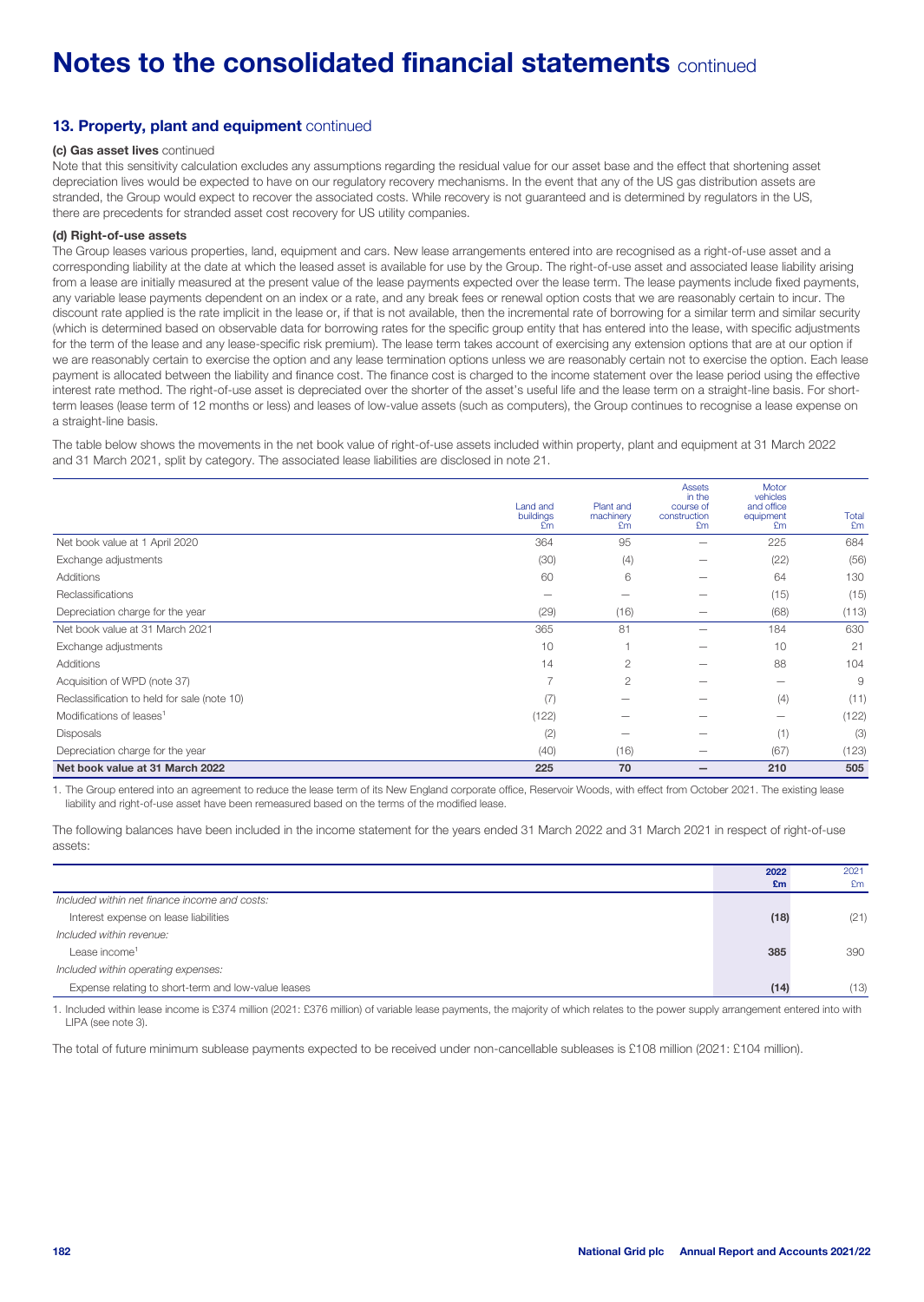# 14. Other non-current assets

Other non-current assets include assets that do not fall into any other non-current asset category (such as goodwill or property, plant and equipment) where the benefit to be received from the asset is not due to be received until after 31 March 2023.

|                             | 2022 | 2021 |
|-----------------------------|------|------|
|                             | £m   | £m   |
| Other receivables           | 110  | 45   |
| Non-current tax assets      |      | 6    |
| Prepayments                 | -    | 5    |
| Accrued income <sup>1</sup> | 187  | 237  |
|                             | 303  | 293  |

1. Includes accrued income in relation to property sales to St William Homes LLP and other companies within The Berkeley Group. Following completion of the sale of St William Homes LLP on 15 March 2022, the outstanding accrued income due from St William Homes LLP became due from other companies within The Berkeley Group (see note 16).

## 15. Financial and other investments

The Group holds a range of financial and other investments. These investments include short-term money market funds, quoted investments in equities or bonds of other companies, investments in our venture capital portfolio (National Grid Partners), bank deposits with a maturity of greater than three months, and investments that can not be readily used in operations, principally collateral deposited in relation to derivatives.

The classification of each investment held by the Group is determined based on two main factors:

- its contractual cash flows whether the assets cash flows are solely payments of the principal and interest on the financial asset on pre-determined dates or whether the cash flows are determined by other factors such as the performance of a company; and
- the business model for holding the investments whether the intention is to hold onto the investment for the longer term (collect the contractual cash flows), or to sell the asset with the intention of managing any gain or loss on sale or to manage any liquidity requirements.

The four categories of financial and other investments are as follows:

- Financial assets at amortised cost debt instruments that have contractual cash flows that are solely payments of principal and interest, and which are held within a business model whose objective is to collect contractual cash flows, are held at amortised cost. This category includes our receivables in relation to deposits and collateral;
- FVOCI debt and other investments debt investments, such as bonds, that have contractual cash flows that are solely payments of principal and interest, and which are held within a business model whose objective is both to collect the contractual cash flows and to sell the debt instruments, are measured at fair value through other comprehensive income (FVOCI), with gains or losses recognised in the consolidated statement of comprehensive income instead of through the income statement. On disposal, any gains or losses are recognised within finance income in the income statement (see note 6). Other investments include insurance contracts, measured at fair value, and held to back the present value of unfunded pension liabilities in note 25;
- FVOCI equity instruments the Group previously held equity instruments which it elected to measure at FVOCI on the basis that they were not held for trading and so the recognition of any gains and losses on these investments in the income statement would not have been representative of performance. The shares were held as part of a portfolio of financial instruments which back some long-term employee liabilities. In the year ended 31 March 2022, the Group sold all of the remaining equities as part of a plan to de-risk that investment portfolio. The fair value of the equities on the date of sale was £111 million and upon disposal realised gains and losses of £82 million were transferred to retained earnings (see note 28); and
- FVTPL investments other financial investments are subsequently measured at fair value with any gains or losses recognised in the income statement (FVTPL). This primarily comprises our money market funds, insurance company fund investments and corporate venture capital investments held by National Grid Partners.

Financial and other investments are initially recognised on trade date. Subsequent to initial recognition, the fair values of financial assets that are quoted in active markets are based on bid prices. When independent prices are not available, fair values are determined using valuation techniques used by the relevant markets using observable market data where possible (see note 32(g) for further details).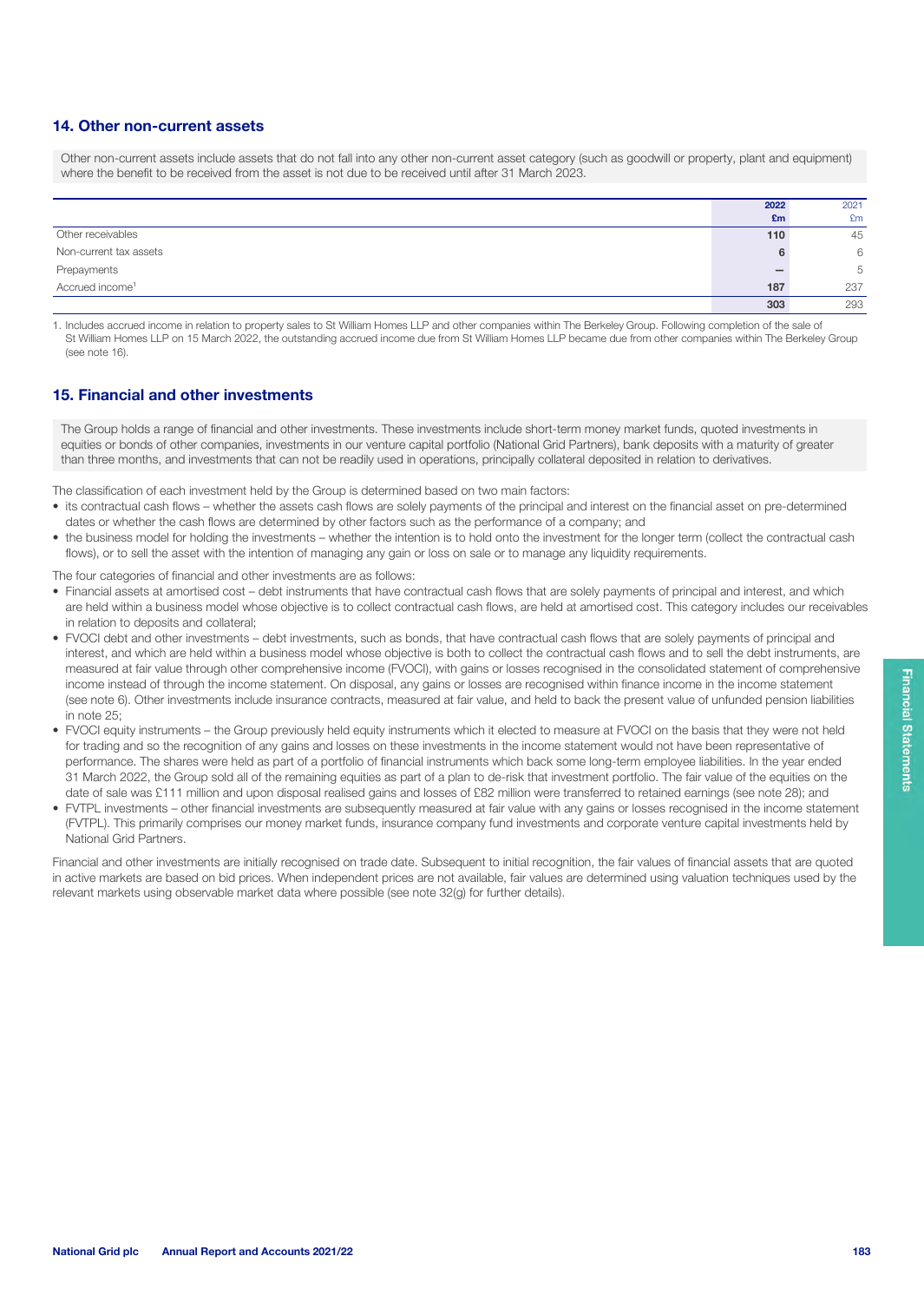# 15. Financial and other investments continued

|                                                                 | 2022  | 2021  |
|-----------------------------------------------------------------|-------|-------|
|                                                                 | £m    | £m    |
| Non-current                                                     |       |       |
| FVOCI debt and other investments                                | 413   | 416   |
| FVOCI equity investments <sup>1</sup>                           |       | 99    |
| <b>FVTPL</b> investments                                        | 417   | 240   |
|                                                                 | 830   | 755   |
| Current                                                         |       |       |
| <b>FVTPL</b> investments                                        | 2,292 | 1,768 |
| Financial assets at amortised cost                              | 853   | 574   |
|                                                                 | 3,145 | 2,342 |
|                                                                 | 3,975 | 3,097 |
| Financial and other investments include the following:          |       |       |
| Investments in short-term money market funds                    | 1,936 | 1,412 |
| Investments held by National Grid Partners                      | 309   | 136   |
| Investments in Sunrun                                           | 109   | 103   |
| Balances that are restricted or not readily used in operations: |       |       |
| Collateral <sup>2</sup>                                         | 806   | 540   |
| Insurance company and non-qualified plan investments            | 534   | 589   |
| Cash surrender value of life insurance policies                 | 234   | 283   |
| Other investments                                               | 47    | 34    |
|                                                                 | 3,975 | 3,097 |

1. In the year ended 31 March 2022, the Group sold its equity investments which were previously held in relation to non-qualified pension plans in the US.

2. The collateral balance includes £802 million (2021: £480 million) of collateral placed with counterparties with whom we have entered into a credit support annex to the International Swaps and Derivatives Association (ISDA) Master Agreement and £4 million (2021: £18 million) of restricted amounts allocated for specific projects within the National Grid Electricity System Operator. In the year ended 31 March 2021, £42 million of the balance included collateral paid by operating companies as security deposits. In the current year this collateral has been replaced with letters of credit as permitted under the Connection and Use of System Code.

FVTPL and FVOCI investments are recorded at fair value. The carrying value of current financial assets at amortised cost approximates their fair values, primarily due to short-dated maturities. The exposure to credit risk at the reporting date is the fair value of the financial investments. For further information on our credit risk, refer to note 32(a).

For the purposes of impairment assessment, the investments in bonds are considered to be low risk as they are investment grade securities; life insurance policies are held with regulated insurance companies; and deposits, collateral receivable and other financial assets at amortised cost are investment grade. All financial assets held at FVOCI or amortised cost are therefore considered to have low credit risk and have an immaterial impairment loss allowance equal to 12-month expected credit losses.

In determining the expected credit losses for these assets, some or all of the following information has been considered: credit ratings, the financial position of counterparties, the future prospects of the relevant industries and general economic forecasts.

No FVOCI or amortised cost financial assets have had modified cash flows during the period. There has been no change in the estimation techniques or significant assumptions made during the year in assessing the loss allowance for these financial assets. There were no significant movements in the gross carrying value of financial assets during the year that contribute to changes in the loss allowance. No collateral is held in respect of any of the financial investments in the above table. No balances are more than 30 days past due, and no balances were written off during the year.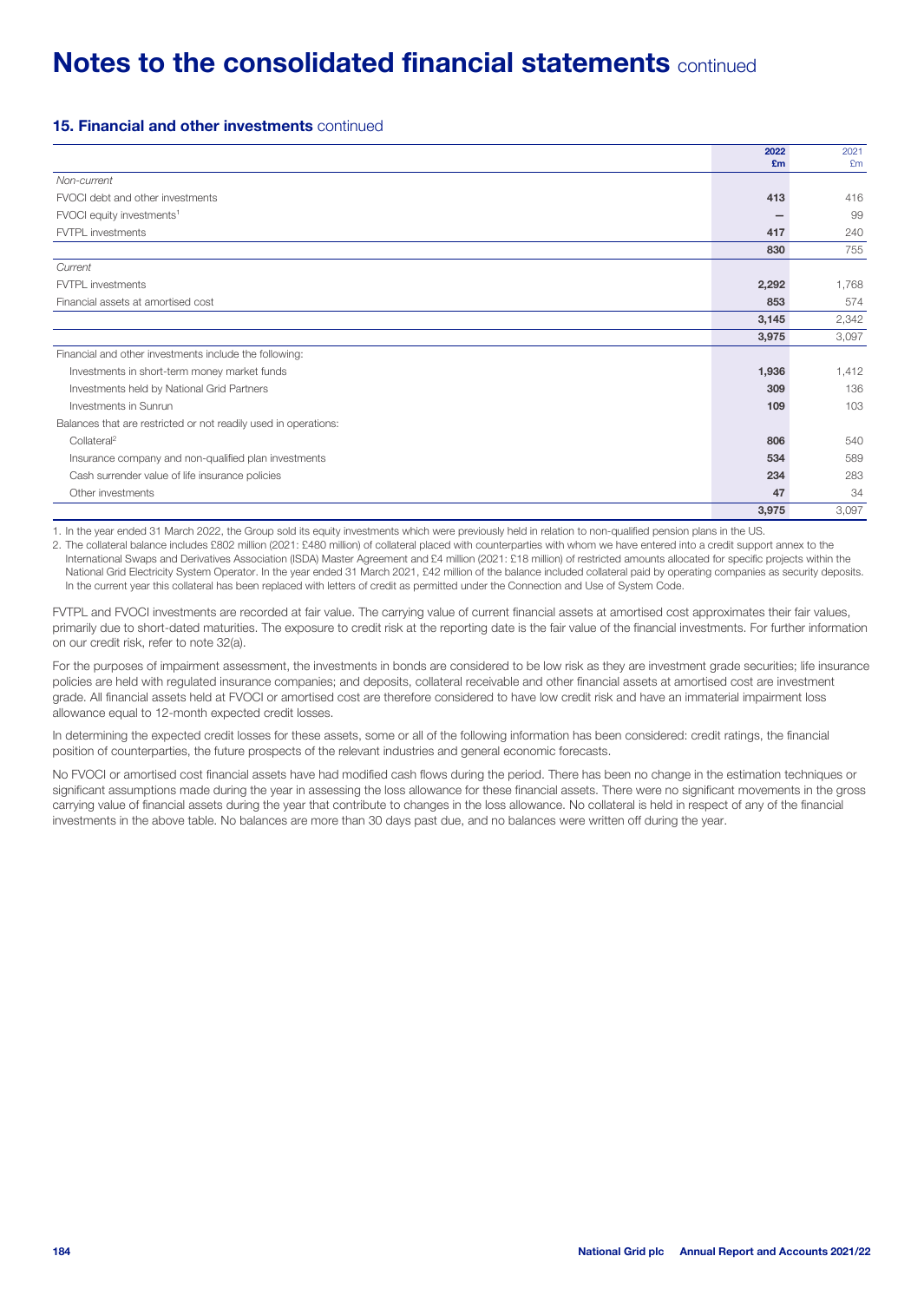## 16. Investments in joint ventures and associates

Investments in joint ventures and associates represent businesses we do not control but over which we exercise joint control or significant influence. They are accounted for using the equity method. A joint venture is an arrangement established to engage in economic activity, which the Group jointly controls with other parties and has rights to a share of the net assets of the arrangement. An associate is an entity which is neither a subsidiary nor a joint venture, but over which the Group has significant influence.

|                                                               |                         | 2022                           |                    |                  | 2021                     |             |  |
|---------------------------------------------------------------|-------------------------|--------------------------------|--------------------|------------------|--------------------------|-------------|--|
|                                                               | <b>Associates</b><br>£m | <b>Joint</b><br>ventures<br>£m | <b>Total</b><br>£m | Associates<br>£m | Joint<br>ventures<br>£m  | Total<br>£m |  |
| Share of net assets at 1 April                                | 229                     | 638                            | 867                | 341              | 654                      | 995         |  |
| Exchange adjustments                                          | 6                       | 19                             | 25                 | (22)             | (36)                     | (58)        |  |
| Additions                                                     | 17                      | 469                            | 486                | 6                | 75                       | 81          |  |
| Share of post-tax results for the year                        | 43                      | 49                             | 92                 | 30               | 28                       | 58          |  |
| Share of other comprehensive income of associates, net of tax |                         | —                              |                    |                  | $\overline{\phantom{a}}$ |             |  |
| Dividends received                                            | (35)                    | (123)                          | (158)              | (31)             | (49)                     | (80)        |  |
| <b>Disposals</b>                                              |                         | (50)                           | (50)               |                  |                          |             |  |
| Other movements <sup>1</sup>                                  | 16                      | (41)                           | (25)               | (96)             | (34)                     | (130)       |  |
| Share of net assets at 31 March                               | 277                     | 961                            | 1,238              | 229              | 638                      | 867         |  |

1. Other movements relate to tax liabilities for US and certain UK associates and joint ventures which are borne by the Group and the elimination of profits arising from sales to the Group's share of joint ventures. Within associates, the other movements in the year ended 31 March 2021 primarily relates to the reclassification of the Group's investment in Sunrun from an investment in an associate to financial investments.

A list of joint ventures and associates including the name and proportion of ownership is provided in note 34. Transactions with and outstanding balances with joint ventures and associates are shown in note 31. The joint ventures and associates have no significant contingent liabilities to which the Group is exposed, and the Group has no significant contingent liabilities in relation to its interests in the joint ventures and associates. The Group has capital commitments of £714 million (2021: £141 million) in relation to joint ventures and associates.

On 15 March 2022, the Group disposed of its entire 50% interest in St William Homes LLP to The Berkeley Group for cash consideration of £413 million. The receipt of cash has been recognised within net cash used in investing activities within the cash flow statement. The Group recognised a gain on disposal of £228 million within Other operating income and costs and released to revenue deferred income of £189 million which related to deferred profits related to previous property sales to St William Homes LLP. The gain on disposal and the release of deferred income are both classified as exceptional in the year (see note 5).

The following table describes the Group's material joint ventures and associates at 31 March 2022:

| Joint venture                            | $%$ stake |                                                                                                                                                                                                                                                                                                                                                                                                                                                                                                                                                                                                                                                 |
|------------------------------------------|-----------|-------------------------------------------------------------------------------------------------------------------------------------------------------------------------------------------------------------------------------------------------------------------------------------------------------------------------------------------------------------------------------------------------------------------------------------------------------------------------------------------------------------------------------------------------------------------------------------------------------------------------------------------------|
| BritNed Development Limited <sup>1</sup> | 50%       | BritNed is a joint venture with the Dutch transmission system operator, TenneT, and operates the subsea electricity link<br>between Great Britain and the Netherlands, commissioned in 2011.                                                                                                                                                                                                                                                                                                                                                                                                                                                    |
| Nemo Link Limited <sup>1</sup>           | 50%       | Nemo is a joint venture with the Belgian transmission operator, Elia, and is a subsea electricity interconnector between<br>Great Britain and Belgium, which became operational on 31 January 2019.                                                                                                                                                                                                                                                                                                                                                                                                                                             |
| Emerald Energy Venture LLC               | 51%       | Emerald is a joint venture with Washington State Investment Board and builds and operates wind and solar assets.<br>Emerald was acquired on 11 July 2019.                                                                                                                                                                                                                                                                                                                                                                                                                                                                                       |
| <b>Bight Wind Holdings LLC</b>           | 27.3%     | Bight Wind is a joint venture with RWE Renewables. Following the successful win at auction of six seabed leases in<br>northeastern US on 25 February 2022, Bight Wind will commence the development of an offshore wind project which will<br>play a key role in supplying clean energy to customers in New York. At 31 March 2022, the Group has an amount payable<br>to Bight Wind of £223 million in respect of a capital call to the Group which is payable in April 2022. The assets, liabilities<br>and results of Bight Wind will become material to the Group upon recognition of the seabed lease in the year ending<br>31 March 2023. |
| <b>Material associate</b>                | $%$ stake |                                                                                                                                                                                                                                                                                                                                                                                                                                                                                                                                                                                                                                                 |
| Millennium Pipeline Company LLC          | 26.25%    | Millennium Pipeline Company LLC is an associate that owns a natural gas pipeline from southern New York to the Lower<br>Hudson Vallev.                                                                                                                                                                                                                                                                                                                                                                                                                                                                                                          |

1. BritNed and Nemo have reporting periods ending on 31 December with monthly management reporting information provided to National Grid.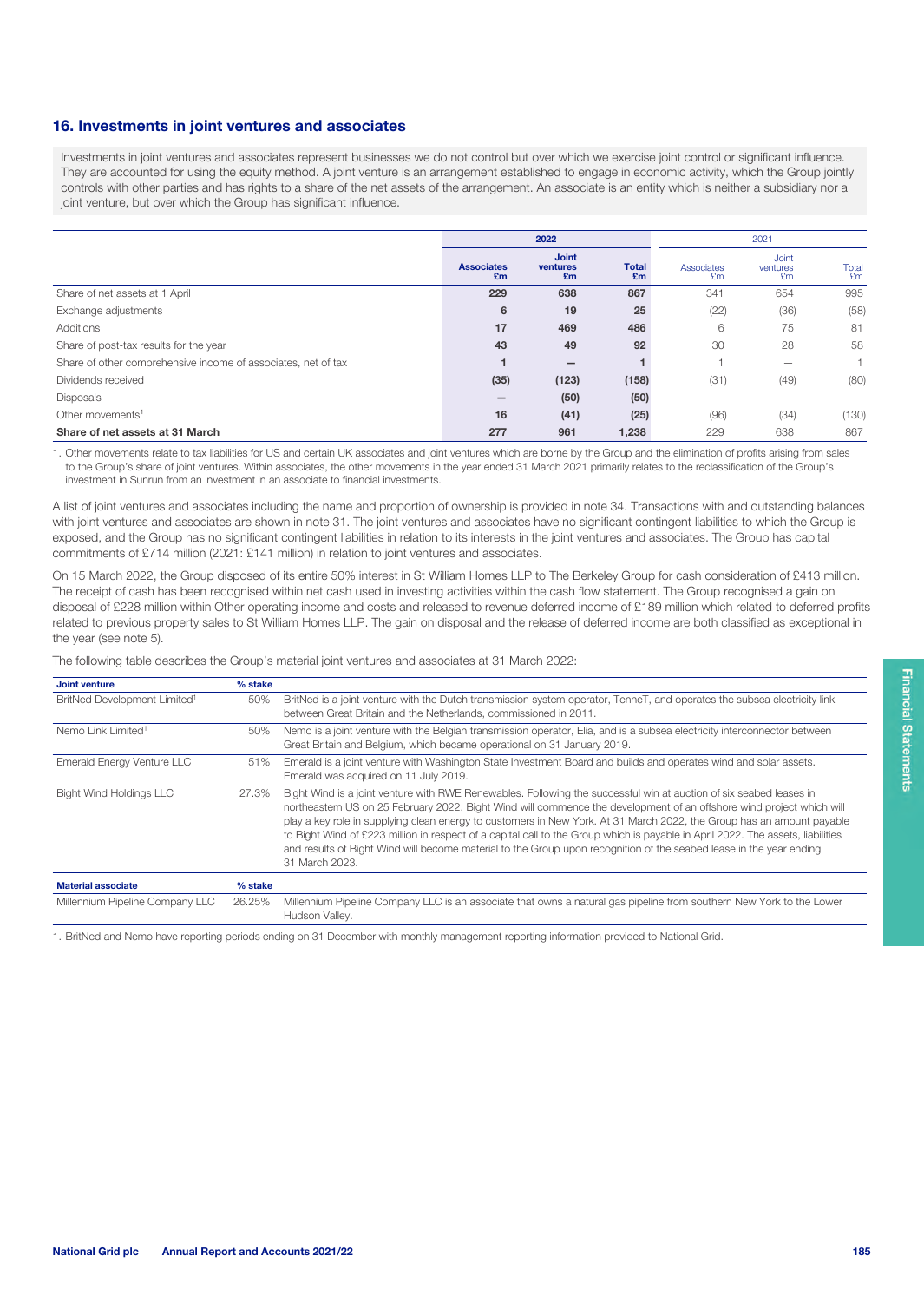# 16. Investments in joint ventures and associates continued

Summarised financial information as at 31 March, together with the carrying amount of material investments, is as follows:

|                                                                       | <b>BritNed Development</b><br><b>Limited</b> |                          | <b>Nemo Link</b><br><b>Limited</b> |                          |       | <b>Emerald Energy</b><br><b>Venture LLC</b> | <b>Millennium Pipeline</b><br><b>Company LLC</b> |       |
|-----------------------------------------------------------------------|----------------------------------------------|--------------------------|------------------------------------|--------------------------|-------|---------------------------------------------|--------------------------------------------------|-------|
|                                                                       | 2022                                         | 2021                     | 2022                               | 2021                     | 2022  | 2021                                        | 2022                                             | 2021  |
|                                                                       | £m                                           | £m                       | £m                                 | £m                       | £m    | £m                                          | £m                                               | £m    |
| Statement of financial position                                       |                                              |                          |                                    |                          |       |                                             |                                                  |       |
| Non-current assets                                                    | 390                                          | 409                      | 515                                | 536                      | 1,070 | 559                                         | 800                                              | 795   |
| Cash and cash equivalents                                             | 77                                           | 47                       |                                    | 31                       | 134   | 112                                         | 33                                               | 27    |
| All other current assets                                              | 10                                           | 24                       |                                    | 8                        | 8     | 12                                          | 29                                               | 24    |
| Non-current liabilities                                               | (52)                                         | (50)                     | (34)                               | (30)                     | (182) | (182)                                       | (237)                                            | (256) |
| Non-current financial liabilities                                     | (29)                                         | (31)                     |                                    | -                        | (310) | (104)                                       |                                                  |       |
| Current liabilities                                                   | (15)                                         | (22)                     | (33)                               | (19)                     | (66)  | (25)                                        | (45)                                             | (38)  |
| Current financial liabilities                                         |                                              | $\overline{\phantom{a}}$ | —                                  | $\overline{\phantom{a}}$ | (23)  | (2)                                         |                                                  |       |
| Net assets                                                            | 381                                          | 377                      | 462                                | 526                      | 631   | 370                                         | 580                                              | 552   |
| Group's ownership interest<br>in joint venture/associate              | 191                                          | 189                      | 231                                | 263                      | 322   | 189                                         | 152                                              | 145   |
| Group adjustment: elimination<br>of profits on sales to joint venture |                                              | -                        | –                                  | -                        | (49)  | (23)                                        |                                                  |       |
| Carrying amount of the Group's investment                             | 191                                          | 189                      | 231                                | 263                      | 273   | 166                                         | 152                                              | 145   |

|                                                   | <b>BritNed Development</b><br>Limited |      | <b>Nemo Link</b><br><b>Limited</b> |                          |       | <b>Emerald Energy</b><br><b>Venture LLC</b> | <b>Millennium Pipeline</b><br><b>Company LLC</b> |      |
|---------------------------------------------------|---------------------------------------|------|------------------------------------|--------------------------|-------|---------------------------------------------|--------------------------------------------------|------|
|                                                   | 2022                                  | 2021 | 2022                               | 2021                     | 2022  | 2021                                        | 2022                                             | 2021 |
|                                                   | £m                                    | £m   | £m                                 | £m                       | £m    | £m                                          | £m                                               | £m   |
| Income statement                                  |                                       |      |                                    |                          |       |                                             |                                                  |      |
| Revenue                                           | 131                                   | 72   | 148                                | 66                       | 25    | 28                                          | 200                                              | 199  |
| Depreciation and amortisation                     | (15)                                  | (15) | (23)                               | (24)                     | (17)  | (14)                                        | (43)                                             | (43) |
| Other costs                                       | (9)                                   | (15) | (6)                                | (6)                      | (145) | (22)                                        | (20)                                             | (21) |
| <b>Operating profit/(loss)</b>                    | 107                                   | 42   | 119                                | 36                       | (137) | (8)                                         | 137                                              | 135  |
| Net interest expense                              | (2)                                   | (1)  | (1)                                | $\overline{\phantom{a}}$ | (5)   | -                                           | (21)                                             | (18) |
| Profit/(loss) before tax                          | 105                                   | 41   | 118                                | 36                       | (142) | (8)                                         | 116                                              | 117  |
| Income tax expense                                | (20)                                  | (11) | (22)                               | (14)                     | –     | $\overline{\phantom{a}}$                    | –                                                |      |
| Profit/(loss) for the year                        | 85                                    | 30   | 96                                 | 22                       | (142) | (8)                                         | 116                                              | 117  |
| Group's share of profit/(loss)                    | 43                                    | 15   | 48                                 | 11                       | (72)  | (4)                                         | 30                                               | 31   |
| Group adjustment: tax credit/(charge)             | —                                     | -    | —                                  | -                        | 19    |                                             | (8)                                              | (9)  |
| Group's share of post-tax results<br>for the year | 43                                    | 15   | 48                                 | 11                       | (53)  | (3)                                         | 22                                               | 22   |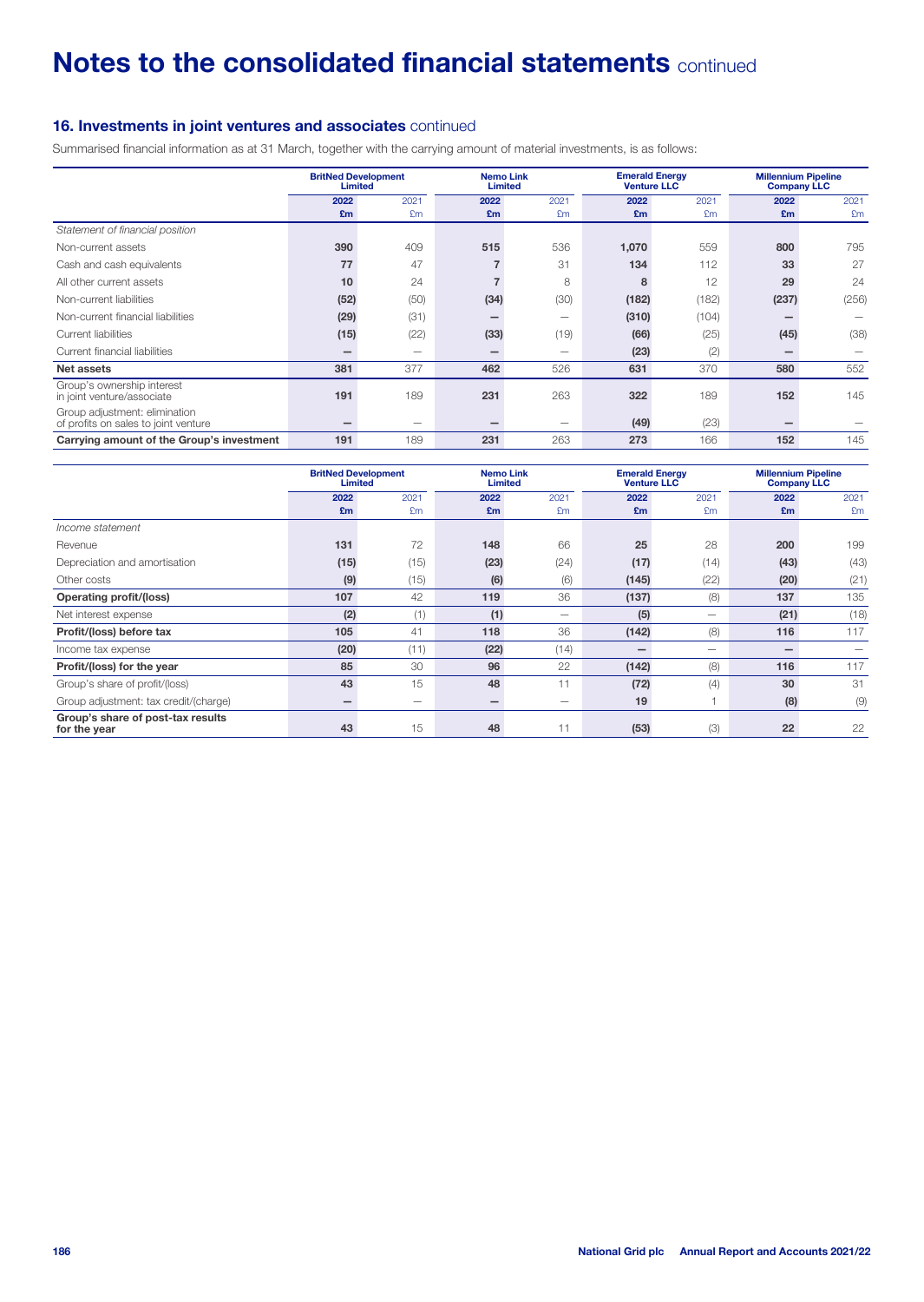# 17. Derivative financial instruments

Derivatives are financial instruments that derive their value from the price of an underlying item such as interest rates, foreign exchange rates, credit spreads, commodities, equities or other indices. In accordance with policies approved by the Board, derivatives are transacted generally to manage exposures to fluctuations in interest rates, foreign exchange rates and commodity prices. Our derivatives balances comprise two broad categories: • financing derivatives: These are used to manage our exposure to interest rates and foreign exchange rates. Specifically, we use these derivatives

- to manage our financing portfolio, holdings in foreign operations and contractual operational cash flows; and • commodity contract derivatives: These are used to manage our US customers' exposure to price and supply risks. Some forward contracts for the
- purchase of commodities meet the definition of derivatives. We also enter into derivative financial instruments linked to commodity prices, including index futures, options and swaps, which are used to manage market price volatility.

Derivatives are initially recognised at fair value and subsequently remeasured to fair value at each reporting date. Changes in fair values are recorded in the period they arise, in either the consolidated income statement or other comprehensive income. Where the gains or losses recorded in the income statement arise from changes in the fair value of derivatives to the extent that hedge accounting is not applied or is not fully effective, these are recorded as remeasurements, detailed in notes 5 and 6. Where the fair value of a derivative is positive it is carried as a derivative asset, and where negative as a derivative liability.

The fair value of derivative financial instruments is calculated by taking the present value of future cash flows, primarily incorporating market observable inputs. The various inputs include foreign exchange spot and forward rates, yield curves of the respective currencies, currency basis spreads between the respective currencies, interest rate and inflation curves, the forward rate curves of underlying commodities, and for those positions that are not fully cash collateralised, the credit quality of the counterparties.

Certain clauses embedded in non-derivative financial instruments or other contracts are presented as derivatives because they impact the risk profile of their host contracts and they are deemed to have risks or rewards not closely related to those host contracts.

Further information on how derivatives are valued and used for risk management purposes is presented in note 32. Information on commodity contracts and other commitments not meeting the definition of derivatives is presented in note 30.

The fair values of derivatives by category are as follows:

|                                | 2022                |                          |                    |              |                          |             |
|--------------------------------|---------------------|--------------------------|--------------------|--------------|--------------------------|-------------|
|                                | <b>Assets</b><br>£m | <b>Liabilities</b><br>£m | <b>Total</b><br>£m | Assets<br>£m | <b>Liabilities</b><br>£m | Total<br>£m |
| Current                        | 282                 | (144)                    | 138                | 457          | (145)                    | 312         |
| Non-current                    | 305                 | (869)                    | (564)              | 542          | (754)                    | (212)       |
|                                | 587                 | (1,013)                  | (426)              | 999          | (899)                    | 100         |
|                                |                     |                          |                    |              |                          |             |
| Financing derivatives          | 298                 | (991)                    | (693)              | 942          | (767)                    | 175         |
| Commodity contract derivatives | 289                 | (22)                     | 267                | 57           | (132)                    | (75)        |
|                                | 587                 | (1,013)                  | (426)              | 999          | (899)                    | 100         |

### (a) Financing derivatives

The fair values of financing derivatives by type are as follows:

|                                                 | 2022                     |                          |                    | 2021                     |                          |             |  |
|-------------------------------------------------|--------------------------|--------------------------|--------------------|--------------------------|--------------------------|-------------|--|
|                                                 | <b>Assets</b><br>£m      | <b>Liabilities</b><br>£m | <b>Total</b><br>£m | Assets<br>£m             | <b>Liabilities</b><br>£m | Total<br>£m |  |
| Interest rate swaps                             | 89                       | (97)                     | (8)                | 325                      | (159)                    | 166         |  |
| Cross-currency interest rate swaps              | 174                      | (642)                    | (468)              | 601                      | (351)                    | 250         |  |
| Foreign exchange forward contracts <sup>1</sup> | 35                       | (65)                     | (30)               | 16                       | (74)                     | (58)        |  |
| Inflation-linked swaps                          | $\overline{\phantom{m}}$ | (187)                    | (187)              | $\overline{\phantom{m}}$ | (183)                    | (183)       |  |
|                                                 | 298                      | (991)                    | (693)              | 942                      | (767)                    | 175         |  |

1. Included within the foreign exchange forward contracts balance are £21 million (2021: £32 million) of derivative liabilities in relation to the hedging of capital expenditure and a deal-contingent foreign exchange forward contract liability of £nil (2021: £9 million) in relation to the disposal of NECO (see note 10).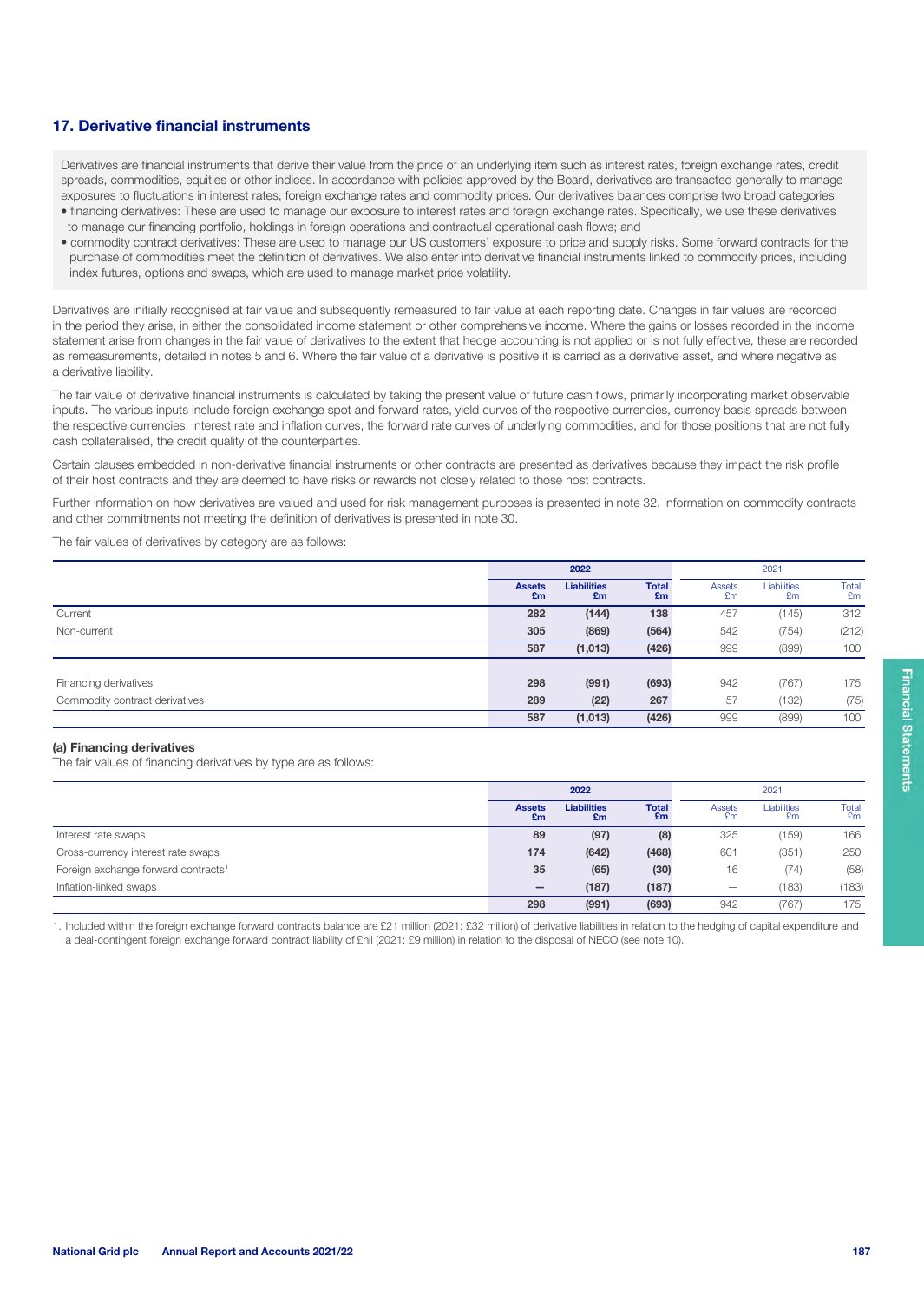# 17. Derivative financial instruments continued

## (a) Financing derivatives continued

The maturity profile of financing derivatives is as follows:

|                   | 2022                     |                          |                    |                | 2021                     |             |
|-------------------|--------------------------|--------------------------|--------------------|----------------|--------------------------|-------------|
|                   | <b>Assets</b><br>£m      | <b>Liabilities</b><br>£m | <b>Total</b><br>£m | Assets<br>£m   | <b>Liabilities</b><br>£m | Total<br>£m |
| Current           |                          |                          |                    |                |                          |             |
| Less than 1 year  | 34                       | (136)                    | (102)              | 428            | (70)                     | 358         |
|                   | 34                       | (136)                    | (102)              | 428            | (70)                     | 358         |
| Non-current       |                          |                          |                    |                |                          |             |
| In 1 to 2 years   | 6                        | (29)                     | (23)               | 10             | (14)                     | (4)         |
| In 2 to 3 years   | 28                       | (39)                     | (11)               | 24             | (12)                     | 12          |
| In 3 to 4 years   | $\overline{\phantom{m}}$ | (26)                     | (26)               | 62             | (80)                     | (18)        |
| In 4 to 5 years   | 12                       | (16)                     | (4)                | $\overline{4}$ | (42)                     | (38)        |
| More than 5 years | 218                      | (745)                    | (527)              | 414            | (549)                    | (135)       |
|                   | 264                      | (855)                    | (591)              | 514            | (697)                    | (183)       |
|                   | 298                      | (991)                    | (693)              | 942            | (767)                    | 175         |

The notional contract amounts of financing derivatives by type are as follows:

|                                    | 2022      | 2021      |
|------------------------------------|-----------|-----------|
|                                    | £m        | £m        |
| Interest rate swaps                | (1,607)   | (2, 259)  |
| Cross-currency interest rate swaps | (10, 397) | (8,389)   |
| Foreign exchange forward contracts | (6, 371)  | (4,651)   |
| Inflation-linked swaps             | (500)     | (500)     |
|                                    | (18, 875) | (15, 799) |

London Inter-bank Offered Rate (LIBOR) is being replaced as an interest rate benchmark by alternative reference rates and therefore we are transitioning LIBOR cash flows on our affected contracts in line with the relevant jurisdictions. During the year we transitioned derivatives which pay or receive cash flows that reference GBP LIBOR (maturing between 2023 and 2040) to alternative reference rates (not transitioned in 2021: £2,041 million, maturing between 2023 and 2026). Derivatives with a notional value of £806 million that reference USD LIBOR (maturing between 2023 and 2026) are yet to be amended (2021: £769 million, maturing between 2023 and 2026).

#### (b) Commodity contract derivatives

The fair values of commodity contract derivatives by type are as follows:

|                                                                    |                     | 2022                     |                    |                     | 2021                     |                      |
|--------------------------------------------------------------------|---------------------|--------------------------|--------------------|---------------------|--------------------------|----------------------|
|                                                                    | <b>Assets</b><br>£m | <b>Liabilities</b><br>£m | <b>Total</b><br>£m | <b>Assets</b><br>£m | <b>Liabilities</b><br>£m | Total<br>£m          |
| Commodity purchase contracts accounted for as derivative contracts |                     |                          |                    |                     |                          |                      |
| Forward purchases of gas                                           | 11                  | (6)                      | 5                  | 44                  | (94)                     | (50)                 |
| Derivative financial instruments linked to commodity prices        |                     |                          |                    |                     |                          |                      |
| Electricity capacity                                               |                     |                          |                    | $\mathfrak{D}$      | -                        | $\mathbf{2}^{\circ}$ |
| Electricity swaps                                                  | 208                 | (10)                     | 198                | 10                  | (33)                     | (23)                 |
| Electricity options                                                | 5                   | –                        | 5                  | -                   | (1)                      | (1)                  |
| Gas swaps                                                          | 29                  | (6)                      | 23                 |                     | (3)                      | (2)                  |
| Gas options                                                        | 35                  |                          | 35                 | -                   | (1)                      | (1)                  |
|                                                                    | 289                 | (22)                     | 267                | 57                  | (132)                    | (75)                 |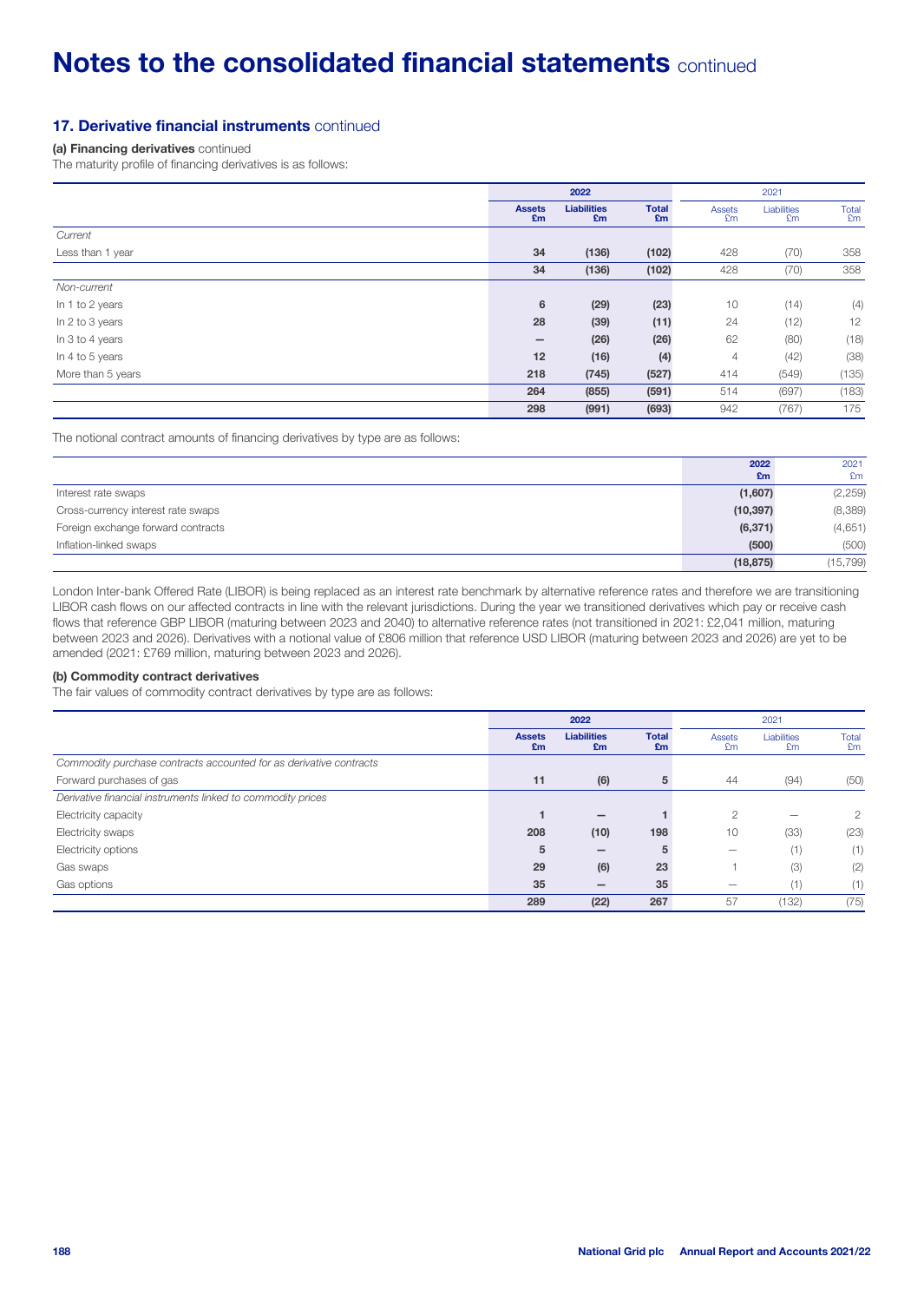# 17. Derivative financial instruments continued

## (b) Commodity contract derivatives continued

The maturity profile of commodity contract derivatives is as follows:

|                    | 2022                |                          |                          |                | 2021                     |                                 |
|--------------------|---------------------|--------------------------|--------------------------|----------------|--------------------------|---------------------------------|
|                    | <b>Assets</b><br>£m | <b>Liabilities</b><br>£m | <b>Total</b><br>£m       | Assets<br>£m   | <b>Liabilities</b><br>£m | Total<br>£m                     |
| Current            |                     |                          |                          |                |                          |                                 |
| Less than one year | 248                 | (8)                      | 240                      | 29             | (75)                     | (46)                            |
|                    | 248                 | (8)                      | 240                      | 29             | (75)                     | (46)                            |
| Non-current        |                     |                          |                          |                |                          |                                 |
| In 1 to 2 years    | 34                  | (6)                      | 28                       | $\overline{z}$ | (24)                     | (17)                            |
| In 2 to 3 years    | 5                   | (5)                      | —                        | $\overline{7}$ | (16)                     | (9)                             |
| In 3 to 4 years    | $\overline{2}$      | (2)                      | —                        | $\overline{7}$ | (7)                      | $\hspace{0.1mm}-\hspace{0.1mm}$ |
| In 4 to 5 years    |                     | (1)                      | (1)                      | 6              | (5)                      |                                 |
| More than 5 years  |                     | $\overline{\phantom{m}}$ | $\overline{\phantom{0}}$ |                | (5)                      | (4)                             |
|                    | 41                  | (14)                     | 27                       | 28             | (57)                     | (29)                            |
|                    | 289                 | (22)                     | 267                      | 57             | (132)                    | (75)                            |

The notional quantities of commodity contract derivatives by type are as follows:

|                                       | 2022       | 2021       |
|---------------------------------------|------------|------------|
| Forward purchases of gas <sup>1</sup> | 28m Dth    | 36m Dth    |
| Electricity swaps                     | 13,458 GWh | 12,321 GWh |
| Gas swaps                             | 39m Dth    | 47m Dth    |
| Gas options                           | 59m Dth    | 40m Dth    |
|                                       |            |            |

1. Forward gas purchases have terms up to one year (2021: five years). The contractual obligations under these contracts are £86 million (2021: £104 million).

# 18. Inventories and current intangible assets

Inventories represent assets that we intend to use in order to generate revenue in the short term, either by selling the asset itself (for example, fuel stocks) or by using it to fulfil a service to a customer or to maintain our network (consumables).

Inventories are stated at the lower of weighted average cost and net realisable value. Where applicable, cost comprises direct materials and direct labour costs as well as those overheads that have been incurred in bringing the inventories to their present location and condition.

Emission allowances, principally relating to the emissions of carbon dioxide in the UK and sulphur and nitrous oxides in the US, are recorded as intangible assets within current assets. They are initially recorded at cost and subsequently at the lower of cost and net realisable value. A liability is recorded in respect of the obligation to deliver emission allowances, and emission charges are recognised in the income statement in the period in which emissions are made.

|                                                 | 2022 | 2021 |
|-------------------------------------------------|------|------|
|                                                 | £m   | £m   |
| Fuel stocks                                     | 96   | 94   |
| Raw materials and consumables                   | 297  | 253  |
| Current intangible assets - emission allowances | 118  | 92   |
|                                                 | 511  | 439  |

There is a provision for obsolescence of £7 million against inventories as at 31 March 2022 (2021: £10 million).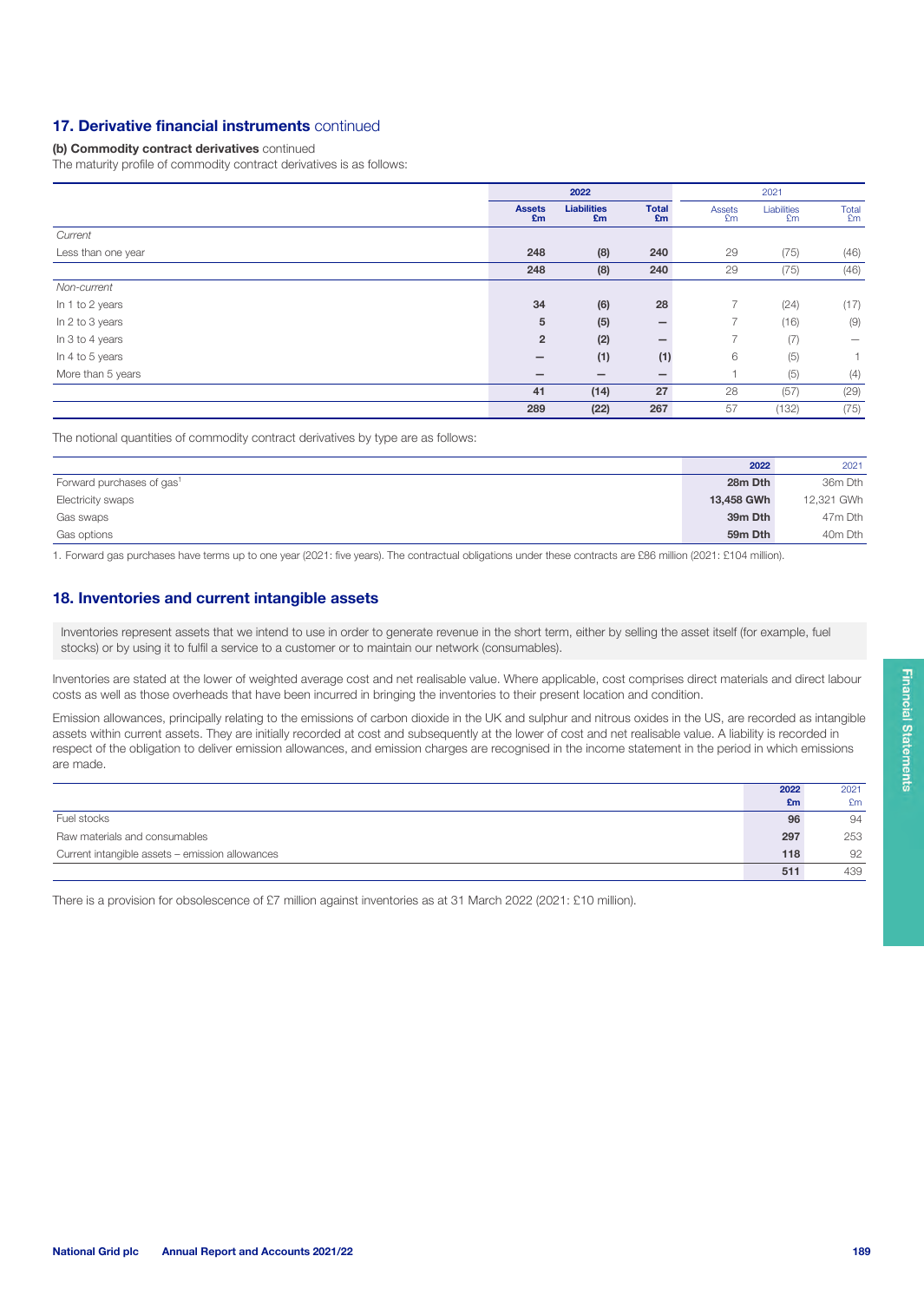# 19. Trade and other receivables

Trade and other receivables include amounts which are due from our customers for services we have provided, accrued income which has not yet been billed, prepayments, contract assets where certain milestones are required to be fulfilled and other receivables that are expected to be settled within 12 months.

Trade and other receivables are initially recognised at fair value and subsequently measured at amortised cost, less any appropriate allowances for estimated irrecoverable amounts.

|                                                            | 2022  | 2021  |
|------------------------------------------------------------|-------|-------|
|                                                            | £m    | £m    |
| Trade receivables                                          | 2,661 | 2,152 |
| Accrued income                                             | 1,110 | 886   |
| Provision for impairment of receivables and accrued income | (741) | (672) |
| Trade receivables and accrued income, net                  | 3,030 | 2,366 |
| Prepayments                                                | 429   | 387   |
| Contract assets                                            | 33    | 13    |
| Other receivables                                          | 223   | 153   |
|                                                            | 3,715 | 2,919 |

Trade receivables are non-interest-bearing and generally have an up to 60 days term. Due to their short maturities, the fair value of trade and other receivables approximates their carrying value. The maximum exposure of trade and other receivables to credit risk is the carrying amount reported on the balance sheet.

### Provision for impairment of receivables

A provision for credit losses is recognised at an amount equal to the expected credit losses that will arise over the lifetime of the trade receivables and accrued income.

|                                             | 2022  | 2021 |
|---------------------------------------------|-------|------|
|                                             | £m    | £m   |
| At 1 April                                  | 672   | 512  |
| Exchange adjustments                        | 31    | (57) |
| Charge for the year, net of recoveries      | 167   | 326  |
| Uncollectible amounts written off           | (124) | (59) |
| Reclassification to held for sale (note 10) | (5)   | (50) |
| At 31 March                                 | 741   | 672  |

The trade receivables balance, accrued income balance and provisions balance split by geography are as follows:

|                                                            | As at 31 March 2022 |           |              | As at 31 March 2021 |           |       |
|------------------------------------------------------------|---------------------|-----------|--------------|---------------------|-----------|-------|
|                                                            | UK                  | <b>US</b> | <b>Total</b> | UK                  | <b>US</b> | Total |
|                                                            | £m                  | £m        | £m           | £m                  | £m        | £m    |
| Trade receivables                                          | 352                 | 2,309     | 2,661        | 227                 | .925      | 2,152 |
| Accrued income                                             | 715                 | 395       | 1.110        | 547                 | 339       | 886   |
| Provision for impairment of receivables and accrued income | (43)                | (698)     | (741)        | (23)                | (649)     | (672) |
|                                                            | 1,024               | 2,006     | 3,030        | 751                 | .615      | 2,366 |

There are no retail customers in the UK businesses. A provision matrix is not used in the UK as an assessment of expected losses on individual debtors is performed, and the provision is not material.

In the US, £2,243 million (2021: £1,852 million) of the trade receivables and accrued income balance is attributable to retail customers. For non-retail US customer receivables, a provision matrix is not used and expected losses are determined on individual debtors.

The provision for retail customer receivables in the US is calculated based on a series of provision matrices which are prepared by regulated entity and by customer type. The expected loss rates in each provision matrix are based on historical loss rates adjusted for current and forecasted economic conditions at the balance sheet date. The inclusion of forward-looking information in the provision matrix setting process under IFRS 9 results in loss rates that reflect expected future economic conditions and the recognition of an expected loss on all debtors even where no loss event has occurred.

In March 2020, the Group's US distribution businesses ceased certain customer cash collection activities in response to regulatory instructions and to changes in State, Federal and City level regulations and guidance, and actions to minimise risk to the Group's employees as a result of COVID-19. At that time, the Group also ceased customer termination activities as requested by relevant local authorities. Collection and customer termination activities resumed in New England during the year ended 31 March 2022, where permitted. Whilst certain collection activities also resumed in New York in the year, we expect to resume full collection activities over the course of the next year. Collection activities have also been supported by certain government COVID funding programmes in both New England and New York.

In calculating our provision for impairment of receivables at 31 March 2022, we were able to incorporate the actual cash collection levels experienced for the two years since the start of the pandemic to determine the expected loss rates per category of outstanding receivable by operating company, which is summarised in the provision matrix shown below. Factored into our analysis are expected cash collections based on the resumed collection activities in New England and New York during the year.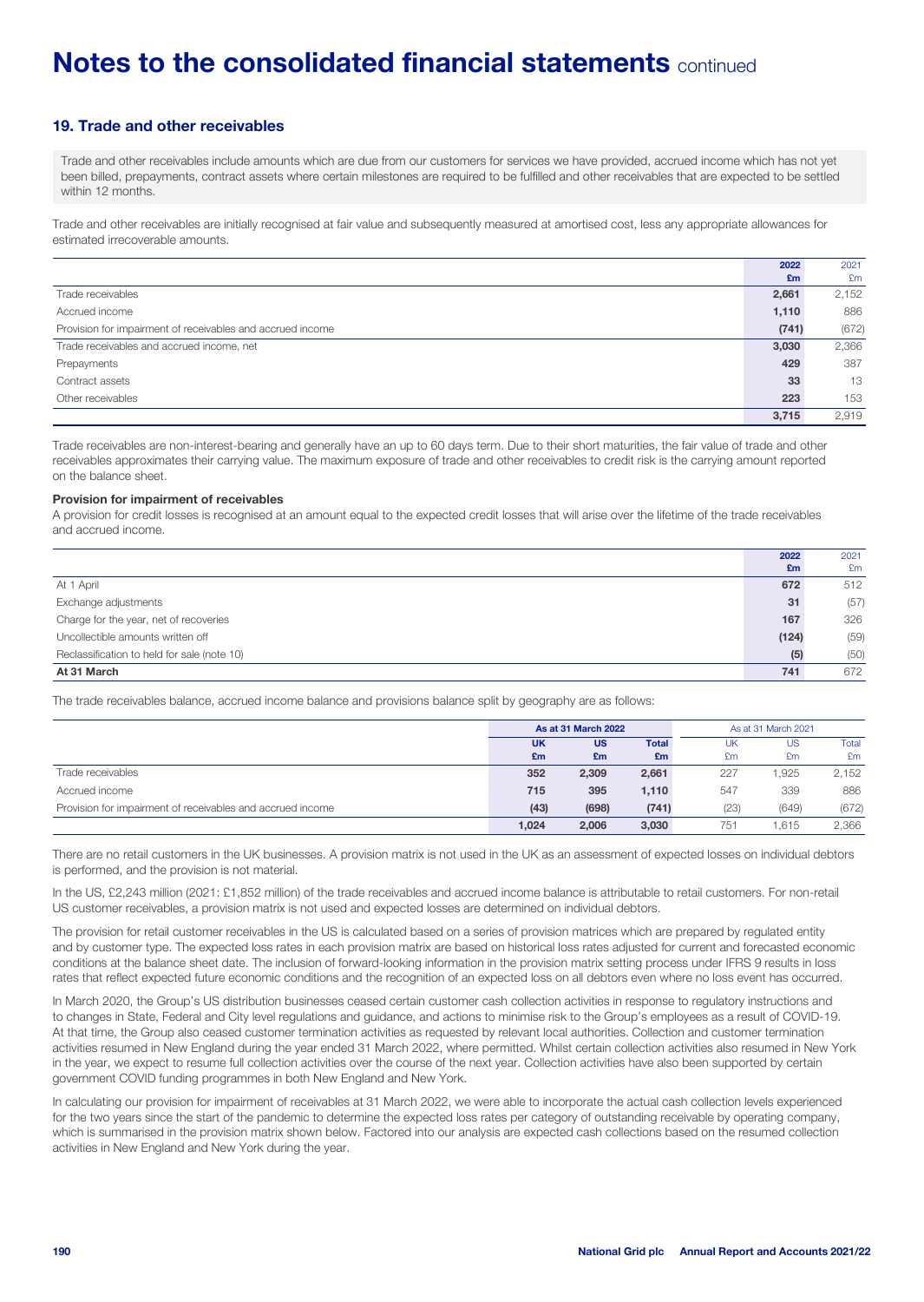## 19. Trade and other receivables continued

Based on our review, we recognised a charge of £139 million which represents our best estimate based on the information available. For the year ended 31 March 2021, we recognised a charge of £325 million due to the ongoing reduction of customer terminations and collections which were ceased in the preceding year and not fully recovered as at 31 March 2022. We based our review of certain macroeconomic factors at the time, including unemployment levels and our experience regarding debtor recoverability during and in the aftermath of the 2008/09 financial crisis.

The average expected loss rates and gross balances for the retail customer receivables in our US operations are set out below:

|                          | 2022 |       | 2021 |      |
|--------------------------|------|-------|------|------|
|                          | $\%$ | £m    | %    | £m   |
| Accrued income           | 5    | 382   |      | 322  |
| $0 - 30$ days past due   | 5    | 731   |      | 580  |
| $30 - 60$ days past due  | 20   | 213   | 24   | 155  |
| $60 - 90$ days past due  | 32   | 123   | 36   | 108  |
| $3 - 6$ months past due  | 41   | 161   | 52   | 140  |
| $6 - 12$ months past due | 56   | 177   | 66   | 180  |
| Over 12 months past due  | 71   | 456   | 71   | 367  |
|                          |      | 2,243 |      | ,852 |

US retail customer receivables are not collateralised. Trade receivables are written off when regulatory requirements are met. Write-off policies vary between jurisdictions as they are aligned with the local regulatory requirements, which differ between regulators. There were no significant amounts written off during the period that were still subject to enforcement action. Our internal definition of default is aligned with that of the individual regulators in each jurisdiction.

For further information on our wholesale and retail credit risk, refer to note 32(a).

## 20. Cash and cash equivalents

Cash and cash equivalents include cash balances, together with short-term investments with an original maturity of less than three months that are readily convertible to cash.

Net cash and cash equivalents reflected in the cash flow statement are net of bank overdrafts, which are reported in borrowings. The carrying amounts of cash and cash equivalents and bank overdrafts approximate their fair values.

Cash at bank earns interest at floating rates based on daily bank deposit rates. Short-term deposits are made for periods varying between one day and three months, depending on the immediate cash requirements, and earn interest at the respective short-term deposit rates.

Cash and cash equivalents held in currencies other than sterling have been converted into sterling at year-end exchange rates. For further information on currency exposures, refer to note 32(c).

Cash and cash equivalents at 31 March 2022 include £14 million (2021: £12 million) that is restricted. The restricted cash balances include amounts required to be maintained for insurance purposes and cash balances that can only be used for low-carbon network fund projects.

|                           | 2022 | 2021 |
|---------------------------|------|------|
|                           | £m   | £m   |
| Cash at bank              | 204  | 117  |
| Short-term deposits       |      | 40   |
| Cash and cash equivalents | 204  | 157  |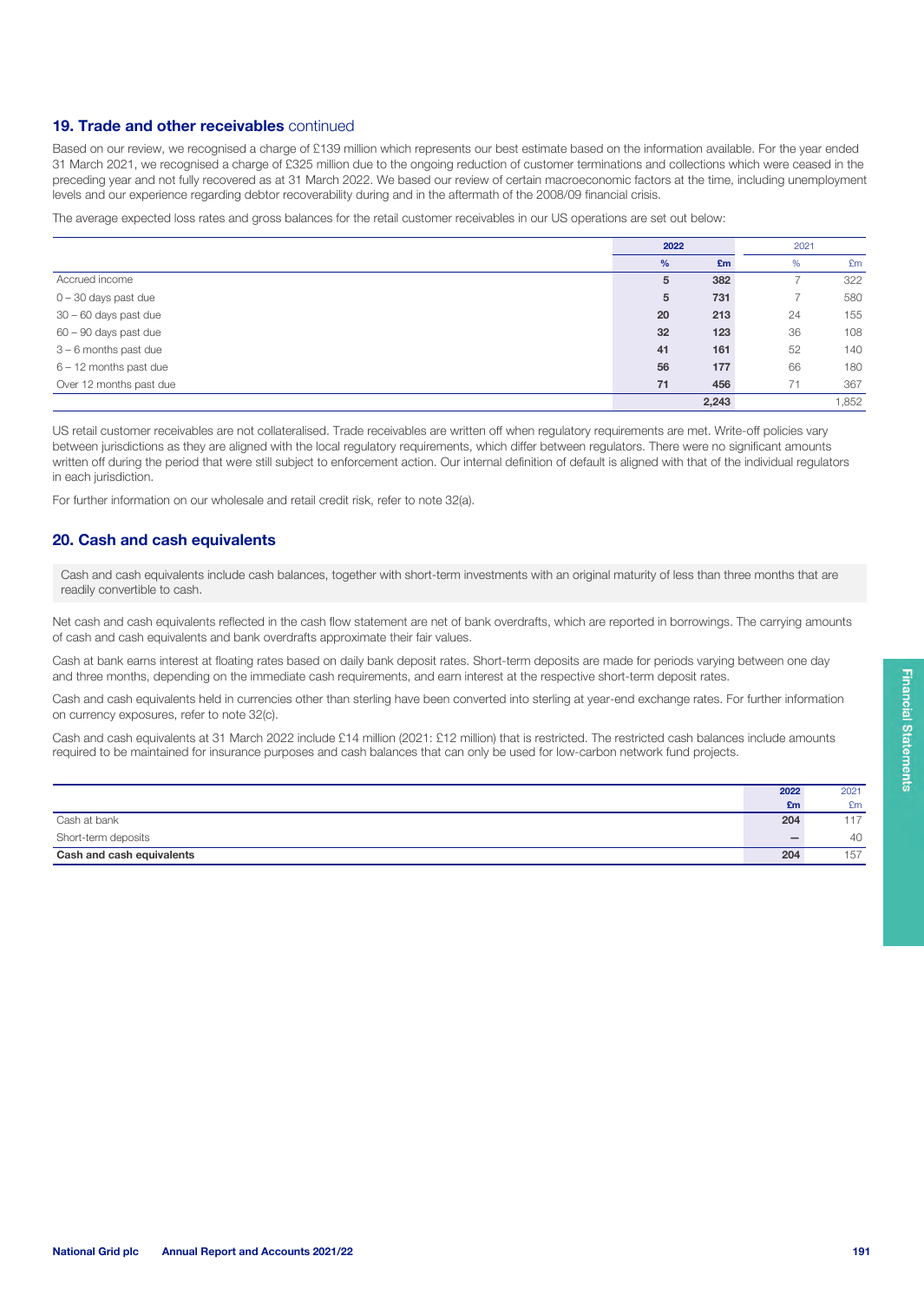# 21. Borrowings

We borrow money primarily in the form of bonds and bank loans. These are for a fixed term and may have fixed or floating interest rates or are linked to inflation indices. We use derivatives to manage risks associated with interest rates, inflation rates and foreign exchange. Lease liabilities are also included within borrowings.

Our price controls and rate plans lead us to fund our networks within a certain ratio of debt to equity or regulatory asset value and, as a result, we have issued a significant amount of debt. As we continue to invest in our networks, the value of debt is expected to increase over time. To maintain a strong balance sheet and to allow us to access capital markets at commercially acceptable interest rates, we balance the amount of debt we issue with the value of our assets, and we take account of certain other metrics used by credit rating agencies.

All borrowings are measured at amortised cost, with the exception of one current liability which was measured at fair value through profit and loss in order to eliminate a measurement mismatch. This current liability has now matured.

Borrowings, which include interest-bearing, zero-coupon and inflation-linked debt, overdrafts and collateral payable, are initially recorded at fair value. This normally reflects the proceeds received (net of direct issue costs for liabilities measured at amortised cost). Subsequently, borrowings are stated either: i) at amortised cost; or ii) at fair value though profit and loss. Where a borrowing is held at amortised cost, any difference between the proceeds after direct issue costs and the redemption value is recognised over the term of the borrowing in the income statement using the effective interest method. For the liability held at fair value through profit and loss, interest is calculated using the effective interest method.

Where a borrowing or liability is held at fair value, changes in the fair value of the borrowing due to changes in the issuer's credit risk are recorded in the own credit reserve within equity (see note 28). All other changes in the fair value of the liability are recognised in the income statement within remeasurements (see notes 5 and 6).

|                         | 2022                     | 2021         |
|-------------------------|--------------------------|--------------|
|                         | £m                       | £m           |
| Current                 |                          |              |
| Bank loans <sup>1</sup> | 8,976                    | 1,022        |
| Bonds <sup>2</sup>      | 1,735                    | 1,987        |
| Commercial paper        | 1,303                    | 628          |
| Lease liabilities       | 107                      | 99           |
| Other loans             | -                        | $\mathbf{1}$ |
|                         | 12,121                   | 3,737        |
| Non-current             |                          |              |
| Bank loans              | 2,211                    | 2,532        |
| <b>Bonds</b>            | 30,682                   | 24,209       |
| Lease liabilities       | 451                      | 586          |
| Other loans             | $\overline{\phantom{m}}$ | 156          |
|                         | 33,344                   | 27,483       |
| <b>Total borrowings</b> | 45,465                   | 31,220       |

1. Current bank loans include £8,179 million of borrowings under the bridge facility relating to the acquisition of WPD (31 March 2021: undrawn). The bridge facility allows for the extension of the maturity date up to September 2023 but includes a requirement that the proceeds of the planned sales of NECO and the UK Gas Transmission business are applied to repay the facility. As these are expected to completed within one year the position has been classified as current.

2. Includes a liability held at fair value through profit and loss of £nil (2021: £682 million).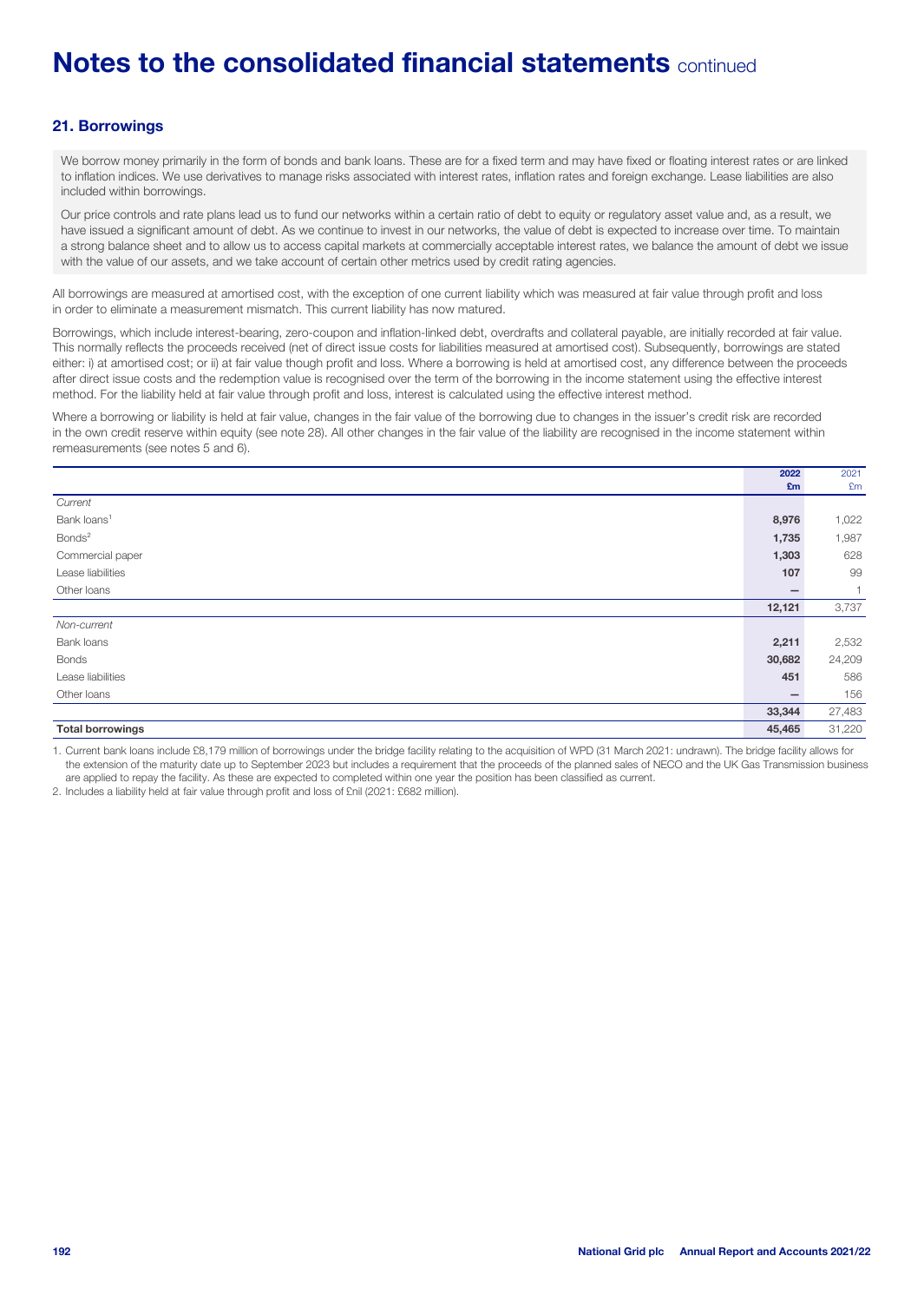# 21. Borrowings continued

Total borrowings are repayable as follows:

|                           | 2022   | 2021   |
|---------------------------|--------|--------|
|                           | £m     | £m     |
| Less than 1 year          | 12,121 | 3,737  |
| In 1 to 2 years           | 1,410  | 1,745  |
| In 2 to 3 years           | 2,544  | 889    |
| In 3 to 4 years           | 2,580  | 2,206  |
| In 4 to 5 years           | 2,493  | 1,833  |
| More than 5 years:        |        |        |
| By instalments            | 869    | 927    |
| Other than by instalments | 23,448 | 19,883 |
|                           | 45,465 | 31,220 |

The fair value of borrowings at 31 March 2022 was £45,624 million (2021: £34,676 million). Where market values were available, the fair value of borrowings (Level 1) was £24,454 million (2021: £20,333 million). Where market values were not available, the fair value of borrowings (Level 2) was £21,170 million (2021: £14,343 million), and calculated by discounting cash flows at prevailing interest rates. The notional amount outstanding of the debt portfolio at 31 March 2022 was £44,055 million (2021: £31,010 million). There have been no new issuances since the year end.

Collateral is placed with or received from any derivative counterparty where we have entered into a credit support annex to the ISDA Master Agreement once the current mark-to-market valuation of the trades between the parties exceeds an agreed threshold. Included in current bank loans is £60 million (2021: £582 million) in respect of cash received under collateral agreements. For further details of our borrowing facilities, refer to note 33. For further details of our bonds in issue, please refer to the debt investor section of our website. Unless included herein, the information on our website is unaudited.

Certain borrowings, primarily some of our USD denominated bank loans and company car lease contracts, have payments that are linked to LIBOR. LIBOR is being replaced as an interest rate benchmark by alternative reference rates and therefore we are transitioning LIBOR cash flows on our affected contracts in line with the relevant jurisdictions. The migration project is underway, with all affected contracts where we previously paid or received GBP LIBOR amended in the year to 31 March 2022. £314 million (2021: £328 million) of bank loans affected by GBP LIBOR have been transitioned to alternative reference rates. £181 million (2021: £173 million) of lease liabilities affected by USD LIBOR have been transitioned to alternative rates and £110 million (2021: £59 million) of bank loans affected by USD LIBOR have yet to be amended.

### Financial liability at fair value through profit and loss

The financial liability was designated at fair value through profit and loss. Up until the date of maturity in November 2021, the liability was analysed as follows:

- i. the fair value of the liability at maturity in November 2021 was £699 million (2021: £682 million), which included cumulative changes in fair value attributable to changes in credit risk recognised in other comprehensive income, post tax of £nil (2021: £1 million);
- ii. the amount repayable at maturity in November 2021 was £699 million (2021: £684 million); and
- iii. the difference between carrying amount and contractual amount at maturity was £nil (2021: £2 million).

This liability was reclassified in order to eliminate a measurement mismatch with derivatives which provide an economic hedge. The associated derivatives were collateralised and did not contain significant exposure to our own credit risk. The presentation of credit risk in other comprehensive income did not, therefore, create or enlarge an accounting mismatch in profit or loss.

The change in the fair value attributable to a change in credit risk was calculated as the difference between the total change in the fair value of the liability and the change in the value of the liability due to changes in market risk factors alone. The change in the fair value due to market risk factors was calculated using benchmark yield curves as at the end of the reporting period holding the credit risk margin constant. The fair value of the liability was calculated using observed market prices.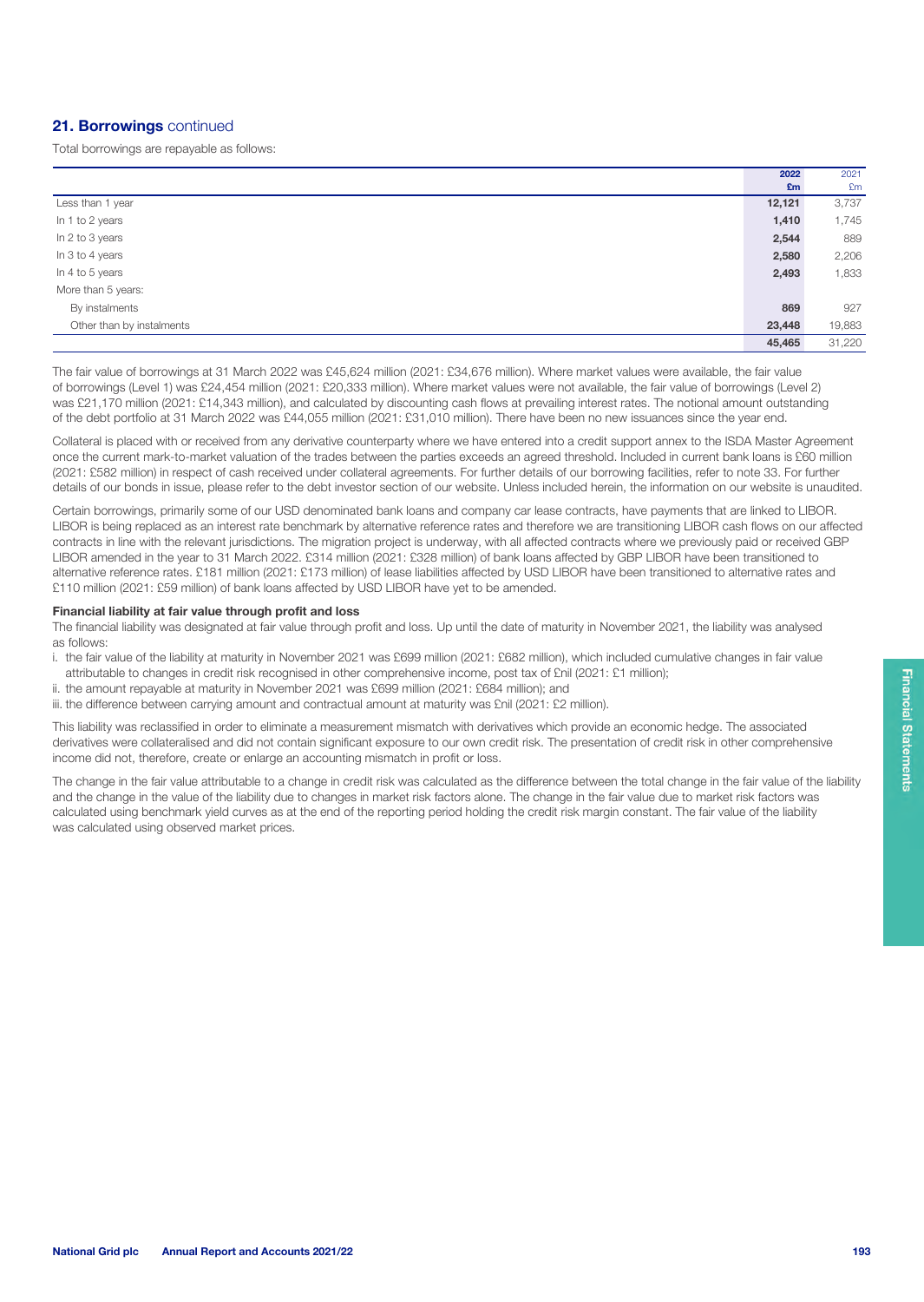## 21. Borrowings continued

### Lease liabilities

Lease liabilities are initially measured at the present value of the lease payments expected over the lease term. The discount rate applied is the rate implicit in the lease or if that is not available, then the incremental rate of borrowing for a similar term and similar security. The lease term takes account of exercising any extension options that are at our option if we are reasonably certain to exercise the option and any lease termination options unless we are reasonably certain not to exercise the option. Each lease payment is allocated between the liability and finance cost. The finance cost is charged to the income statement over the lease period using the effective interest rate method.

|                                                        | 2022  | 2021  |
|--------------------------------------------------------|-------|-------|
|                                                        | £m    | £m    |
| Gross lease liabilities are repayable as follows:      |       |       |
| Less than 1 year                                       | 132   | 114   |
| 1 to 5 years                                           | 282   | 321   |
| More than 5 years                                      | 259   | 464   |
|                                                        | 673   | 899   |
| Less: finance charges allocated to future periods      | (115) | (214) |
|                                                        | 558   | 685   |
| The present value of lease liabilities are as follows: |       |       |
| Less than 1 year                                       | 107   | 99    |
| 1 to 5 years                                           | 247   | 267   |
| More than 5 years                                      | 204   | 319   |
|                                                        | 558   | 685   |

# 22. Trade and other payables

Trade and other payables include amounts owed to suppliers, tax authorities and other parties which are due to be settled within 12 months. The total also includes deferred amounts, some of which represent monies received from customers but for which we have not yet delivered the associated service. These amounts are recognised as revenue when the service is provided.

Trade and other payables are initially recognised at fair value and subsequently measured at amortised cost, with the exception of contingent consideration, which is subsequently measured at fair value.

|                                     | 2022  | 2021  |
|-------------------------------------|-------|-------|
|                                     | £m    | £m    |
| Trade payables                      | 3,113 | 2,165 |
| Deferred payables                   | 487   | 154   |
| Customer contributions <sup>1</sup> | 137   | 138   |
| Social security and other taxes     | 278   | 140   |
| Contingent consideration            | 34    | 39    |
| Other payables                      | 866   | 881   |
|                                     | 4,915 | 3,517 |

1. Relates to amounts received from government-related entities for connecting to our networks, where we have obligations remaining under the contract.

Due to their short maturities, the fair value of trade payables approximates their carrying value.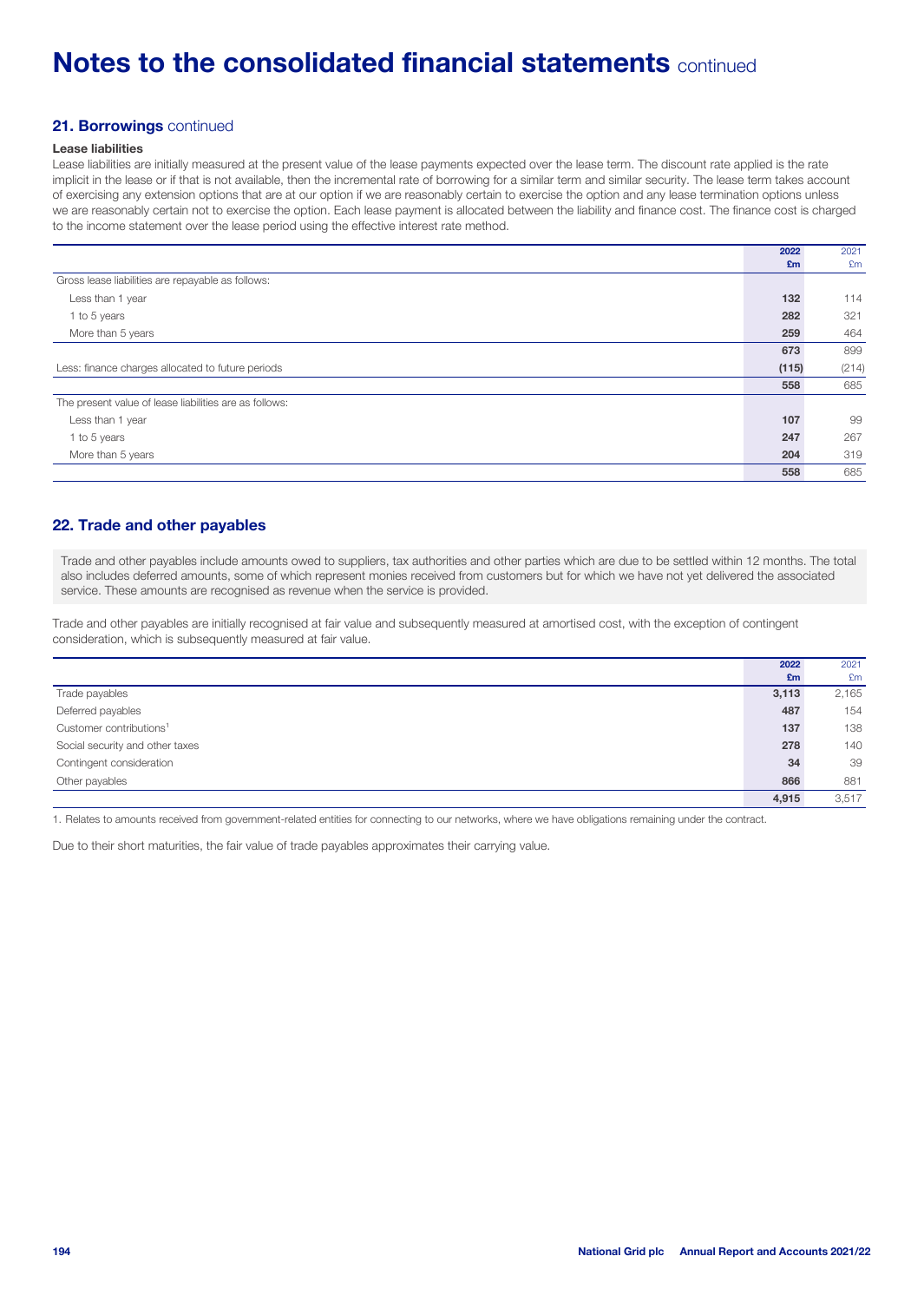# 23. Contract liabilities

Contract liabilities primarily relate to the advance consideration received from customers for construction contracts, mainly in relation to connections, for which revenue is recognised over the life of the asset.

|             | 2022  | 2021 |
|-------------|-------|------|
|             | £m    | £m   |
| Current     | 130   | 66   |
| Non-current | 1,342 | ,094 |
|             | 1,472 | .160 |

Significant changes in the contract liabilities balances during the period are as follows:

|                                                                                                       | 2022  | 2021  |
|-------------------------------------------------------------------------------------------------------|-------|-------|
|                                                                                                       | £m    | £m    |
| As at 1 April                                                                                         | 1.160 | 1.158 |
| Exchange adjustments                                                                                  | 29    | (65)  |
| Revenue recognised that was included in the contract liability balance at the beginning of the period | (53)  | (96)  |
| Increases due to cash received, excluding amounts recognised as revenue during the period             | 510   | 262   |
| Reclassification to held for sale (note 10)                                                           | (174) | (99)  |
| At 31 March                                                                                           | 1.472 | 1.160 |

# 24. Other non-current liabilities

Other non-current liabilities include deferred income and customer contributions which will not be recognised as income until after 31 March 2023. It also includes contingent consideration and other payables that are not due until after that date.

Other non-current liabilities are initially recognised at fair value and subsequently measured at amortised cost, with the exception of contingent consideration, which is subsequently measured at fair value.

|                                     | 2022 | 2021 |
|-------------------------------------|------|------|
|                                     | £m   | £m   |
| Deferred income <sup>1</sup>        | 41   | 78   |
| Customer contributions <sup>2</sup> | 421  | 400  |
| Contingent consideration            |      | 18   |
| Other payables                      | 336  | 347  |
|                                     | 805  | 843  |

1. In the year ended 31 March 2021, principally the deferral of profits relating to the sale of property to St William Homes LLP, which were expected to be recognised in future years. In the year ended 31 March 2022, the Group disposed of its interests in St William Homes LLP, resulting in a release of previously deferred profits (see note 16). 2. Relates to amounts received from government-related entities for connecting to our networks, where we have obligations remaining under the contract.

There is no material difference between the fair value and the carrying value of other payables.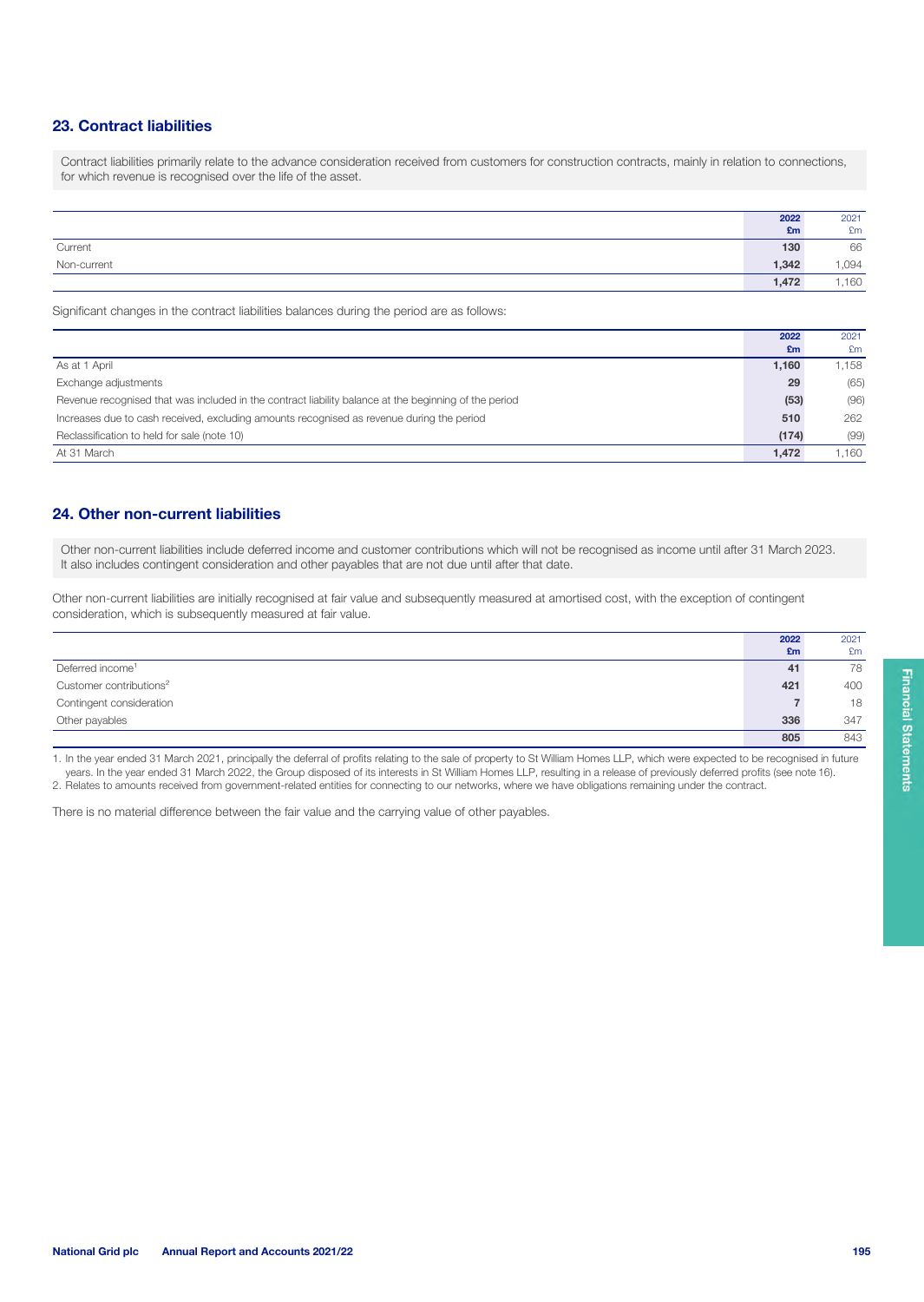## 25. Pensions and other post-retirement benefits

All of our employees are eligible to participate in a pension plan. We have defined contribution (DC) and defined benefit (DB) pension plans in the UK and the US. In the US we also provide healthcare and life insurance benefits to eligible employees, post-retirement. The fair value of associated plan assets and present value of DB obligations are updated annually in accordance with IAS 19 'Employee Benefits'. We separately present our UK and US pension plans to show the geographical split. Below we provide a more detailed analysis of the amounts recorded in the primary financial statements and the actuarial assumptions used to value the DB obligations.

### UK pension plans

### Defined contribution plan

Employees of National Grid's legacy UK businesses are eligible to join the National Grid UK Retirement Plan (NGUKRP), a section of a Master Trust arrangement managed by Legal & General. National Grid pays contributions into the NGUKRP to provide DC benefits on behalf of its employees, generally providing a double match of member contributions up to a maximum Company contribution of 12% of salary. Additionally, WPD operates a DC pension plan (WPPS) which includes three separate DC sections. Two of the DC sections are closed with no active members at 31 March 2022. There is also an open section, available to all new WPD employees.

These plans are defined contribution in nature and are designed to provide members with a pension pot for their retirement. As such, investment risks are borne by the member and there is no legal or constructive obligation on National Grid to pay additional contributions in the instance that investment performance is poor. Payments to these DC plans are charged as an expense as they fall due.

#### Defined benefit plans

National Grid operates various DB pension plans in the UK. These include two legally separate sections of the National Grid UK Pension Scheme (Section A and Section B of NGUKPS), three sections of the industry-wide Electricity Supply Pension Scheme (ESPS) and a legacy scheme (WPUPS). During the year, following National Grid's announcement of its intention to sell its Gas Transmission and Metering businesses, Section B of NGUKPS was reallocated as held for sale. Each of these plans holds its assets in separate Trustee administered funds. The arrangements are managed by Trustee companies with boards consisting of company- and member-appointed directors. These plans are all closed to new members except for the ESPS schemes in very rare circumstances.

The arrangements are subject to independent actuarial funding valuations every three years, and following consultation and agreement with the Company, the qualified actuary certifies the employers' contributions, which, together with the specified contributions payable by the employees and proceeds from the plans' assets, are expected to be sufficient to fund the benefits payable. The latest full actuarial valuations for each of the DB plans were carried out at 31 March 2019, with the Company agreeing to fund the assessed funding shortfalls for the UK DB plans that were in deficit via recovery plan payments scheduled to finish in November 2024 or earlier, with payments of approximately £130 million across all plans still due to be paid. Separately, National Grid continues to fund the cost of future benefit accrual (over and above member contributions) for each of the DB schemes. In the year to March 2022, the aggregate level of ongoing contributions (excluding recovery plan payments) was £83 million (2021: £50 million; 2020: £70 million). National Grid also pays contributions in respect of the costs of plan administration and the Pension Protection Fund (PPF) levies for most of its DB plans.

In addition, for some plans the Company has also agreed to establish security arrangements with charges in favour of the Trustee. The value of security provided across National Grid's DB plans was £286 million at 31 March 2022, all of which is currently provided in the form of surety bonds but may also be provided as letters of credit or cash. The assets held as security will be paid to the respective section or plan in the event that the relevant supporting employer is subject to an insolvency event or fails to make the required contributions; and applicable to NGEG of ESPS only, if NGET loses its licence to operate under relevant legislation. Counter indemnities have also been taken out to ensure the obligations will be fulfilled. In addition, further cash payments of up to a maximum of £675 million could also become due if certain trigger events occur which have been individually agreed between the plans and their relevant supporting employers.

A guarantee has also been provided to Section A of NGUKPS, with the payment contingent on insolvency or on failure to pay pension obligations to Section A and can be claimed against National Grid plc, National Grid Holdings One plc or Lattice Group Limited.

#### US pension plans

The US pension plans are governed by a fiduciary committee called the Retirement Plan Committee (RPC). The RPC is structured in accordance with US laws governing retirement plans under the Employee Retirement Income Security Act and comprises appointed employees of the Company.

#### Defined contribution plans

National Grid has a DC pension plan which allows employee as well as Company contributions. Non-union employees hired after 1 January 2011, as well as most new hire represented union employees, receive a core contribution into the DC plan ranging from 3% to 9% of salary, irrespective of the employee's contribution into the plan. Most employees also receive a matching contribution that varies between 25% and 50% of employee contributions up to a maximum of 8% to 10%. The assets of the plans are held in trusts and administered by the RPC.

#### Defined benefit plans

National Grid sponsors four non-contributory qualified DB pension plans, which provide vested union employees, and vested non-union employees hired before 1 January 2011, with retirement benefits within prescribed limits as defined by the US Internal Revenue Service. National Grid also provides non-qualified DB pension arrangements for a section of current and former employees, which are closed to new entrants. Benefits under the DB plans generally reflect age, years of service and compensation, and are paid in the form of an annuity or lump sum. An independent actuary performs valuations annually. The Company funds the DB plans by contributing no less than the minimum amount required, but no more than the maximum tax-deductible amount allowed under US Internal Revenue Service regulations. The range of contributions determined under these regulations can vary significantly depending upon the funded status of the plans. At present, there is some flexibility in the amount that is contributed on an annual basis. In general, the Company's policy for funding the US pension plans is to contribute the amounts collected in rates and capitalised in the rate base during the year, to the extent that the funding is no less than the minimum amount required. For the current financial year, these contributions amounted to approximately £116 million (2021: £110 million).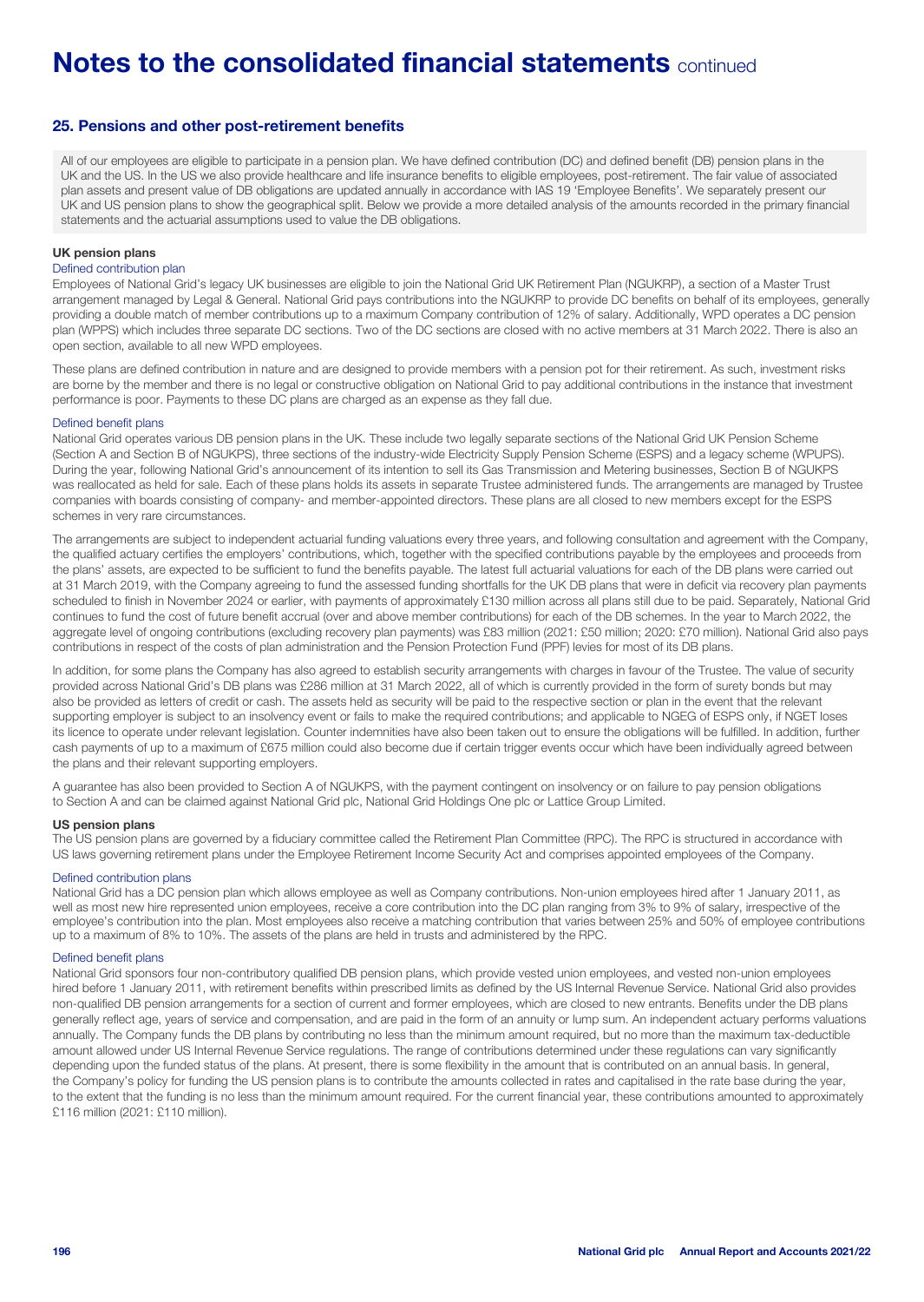### US other post-retirement benefits

National Grid provides healthcare and life insurance benefits to eligible employees, post-retirement. Eligibility is based on certain age and length of service requirements and, in most cases, retirees contribute to the cost of their healthcare coverage. In the US, there is no governmental requirement to pre-fund post-retirement healthcare and life insurance plans. However, in general, the Company's policy for funding the US retiree healthcare and life insurance plans is to contribute amounts collected in rates and capitalised in the rate base during the year. For the current financial year, these contributions amounted to £17 million (2021: £26 million).

For the last few years it has been the Company's policy to primarily direct contributions to the DB pension plans due to concerns over tax deductible limitations relating to the retiree and healthcare and life insurance plans.

#### Actuarial assumptions

On retirement, members of DB plans receive benefits whose value is dependent on factors such as salary and length of pensionable service. National Grid's obligation in respect of DB pension plans is calculated separately for each DB plan by projecting the estimated amount of future benefit payments that employees have earned for their pensionable service in the current and prior periods. These future benefit payments are discounted to determine the present value of the liabilities. Current service cost and any unrecognised past service cost are recognised immediately.

Advice is taken from independent actuaries relating to the appropriateness of the key assumptions applied, including life expectancy, expected salary and pension increases, and inflation. Comparatively small changes in the assumptions used may have a significant effect on the amounts recognised in the consolidated income statement, the consolidated statement of other comprehensive income and the net liability recognised in the consolidated statement of financial position. Remeasurements of pension assets and post-retirement benefit obligations are recognised in full in the period in which they occur in the consolidated statement of other comprehensive income.

The Company has applied the following financial assumptions in assessing DB liabilities:

|                                          | <b>UK pensions</b> |      |      |               | <b>US pensions</b> |      | US other post-retirement benefits |      |      |
|------------------------------------------|--------------------|------|------|---------------|--------------------|------|-----------------------------------|------|------|
|                                          | 2022               | 2021 | 2020 | 2022          | 2021               | 2020 | 2022                              | 2021 | 2020 |
|                                          | $\%$               | %    | %    | $\frac{9}{6}$ | %                  | %    | $\frac{9}{6}$                     | %    | %    |
| Discount rate – past service             | 2.78               | 2.00 | 2.35 | 3.65          | 3.25               | 3.30 | 3.65                              | 3.25 | 3.30 |
| Discount rate – future service           | 2.85               | 2.15 | 2.35 | 3.65          | 3.25               | 3.30 | 3.65                              | 3.25 | 3.30 |
| Rate of increase in RPI - past service   | 3.60               | 3.15 | 2.65 | n/a           | n/a                | n/a  | n/a                               | n/a  | n/a  |
| Rate of increase in RPI - future service | 3.33               | 3.00 | 2.45 | n/a           | n/a                | n/a  | n/a                               | n/a  | n/a  |
| Salary increases                         | 3.47               | 3.40 | 2.90 | 4.60          | 4.30               | 3.50 | 4.60                              | 4.30 | 3.50 |
| Initial healthcare cost trend rate       | n/a                | n/a  | n/a  | n/a           | n/a                | n/a  | 6.80                              | 7.10 | 7.00 |
| Ultimate healthcare cost trend rate      | n/a                | n/a  | n/a  | n/a           | n/a                | n/a  | 4.50                              | 4.50 | 4.50 |

For UK pensions, single equivalent financial assumptions are shown above for presentational purposes, although full yield curves have been used in our calculations. The discount rate is determined by reference to high-quality UK corporate bonds at the reporting date. The rate of increase in salaries has been set using a promotional scale where appropriate. The rates of increases stated are not indicative of historical increases awarded or a guarantee of future increase, but merely an appropriate assumption used in assessing DB liabilities. Retail Price Index (RPI) is the key assumption that determines assumed increases in pensions in payment and deferment in the UK only.

Discount rates for US pension liabilities have been determined by reference to appropriate yields on high-quality US corporate bonds at the reporting date based on the duration of plan liabilities. The healthcare cost trend rate is expected to reach the ultimate trend rate by 2031 (2021: 2030).

The table below sets out the projected life expectancies adopted for the UK and US pension arrangements:

|                                                |       | <b>UK pensions</b> |       | <b>US pensions</b> |       |       |
|------------------------------------------------|-------|--------------------|-------|--------------------|-------|-------|
|                                                | 2022  | 2021               | 2020  | 2022               | 2021  | 2020  |
|                                                | years | years              | years | years              | years | years |
| Assumed life expectations for a retiree age 65 |       |                    |       |                    |       |       |
| Males                                          | 22.0  | 21.8               | 22.1  | 21.4               | 21.6  | 20.9  |
| Females                                        | 23.8  | 23.7               | 23.8  | 23.6               | 24.0  | 23.4  |
| In 20 years:                                   |       |                    |       |                    |       |       |
| Males                                          | 23.2  | 23.1               | 23.3  | 23.1               | 23.2  | 22.5  |
| Females                                        | 25.2  | 25.2               | 25.3  | 25.3               | 25.5  | 25.1  |

The weighted average duration of the DB obligation for each category of plan is 14 years for UK pension plans; 13 years for US pension plans and 15 years for US other post-retirement benefit plans. The table below summarises the split of DB obligations by status for each category of plan, with comparative figures for 2021.

|                   |               | <b>UK pensions</b> | <b>US pensions</b> |      | <b>US other</b><br>post-retirement benefits |                          |
|-------------------|---------------|--------------------|--------------------|------|---------------------------------------------|--------------------------|
|                   | 2022          | 2021               | 2022               | 2021 | 2022                                        | 2021                     |
|                   | $\frac{9}{6}$ | %                  | $\frac{9}{6}$      | %    | %                                           | %                        |
| Active members    | 16            | 8                  | 36                 | 35   | 34                                          | 34                       |
| Deferred members  | 10            | 14                 | 9                  | 9    | $\overline{\phantom{m}}$                    | $\overline{\phantom{a}}$ |
| Pensioner members | 74            | 78                 | 55                 | 56   | 66                                          | 66                       |

For sensitivity analysis see note 35.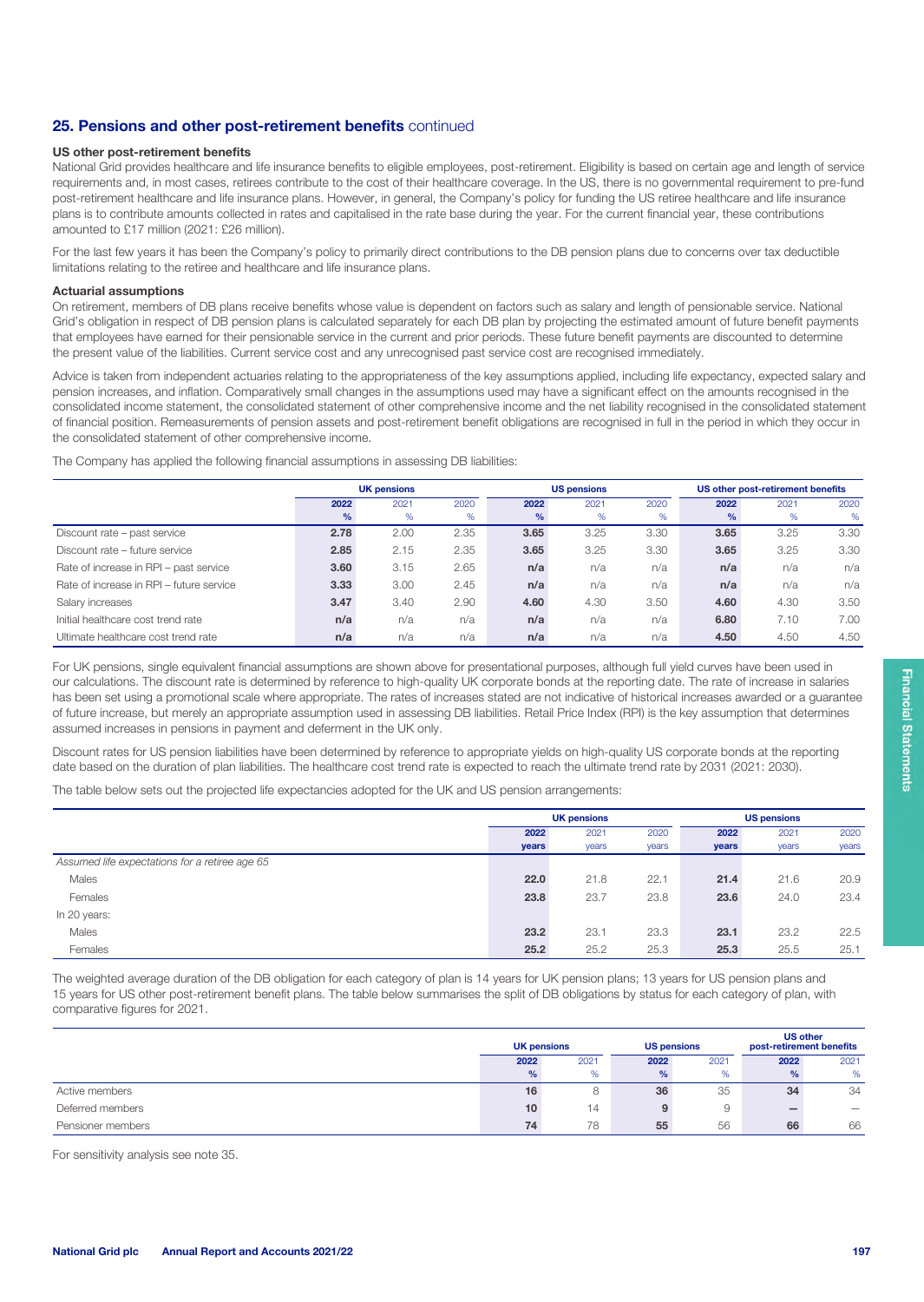## 25. Pensions and other post-retirement benefits continued

Amounts recognised in the consolidated statement of financial position

|                                       | 2022      | 2021      |
|---------------------------------------|-----------|-----------|
|                                       | £m        | Em        |
| Present value of funded obligations   | (23, 541) | (23, 283) |
| Fair value of plan assets             | 27,013    | 24,388    |
|                                       | 3,472     | 1,105     |
| Present value of unfunded obligations | (326)     | (324)     |
| Other post-employment liabilities     | (71)      | (66)      |
| Net defined benefit asset/(liability) | 3,075     | 715       |
| Represented by:                       |           |           |
| Liabilities                           | (810)     | (1,032)   |
| Assets                                | 3,885     | 1,747     |
|                                       | 3,075     | 715       |

The geographical split of pensions and other post-retirement benefits is as shown below:

|                                       | <b>UK pensions</b> |                          | <b>US pensions</b> |                          | <b>US other</b><br>post-retirement benefits |                          | <b>Total</b> |           |
|---------------------------------------|--------------------|--------------------------|--------------------|--------------------------|---------------------------------------------|--------------------------|--------------|-----------|
|                                       | 2022               | 2021                     | 2022               | 2021                     | 2022                                        | 2021                     | 2022         | 2021      |
|                                       | £m                 | £m                       | £m                 | £m                       | £m                                          | £m                       | £m           | £m        |
| Present value of funded obligations   | (14, 197)          | (13, 571)                | (6, 531)           | (6,681)                  | (2,813)                                     | (3,031)                  | (23, 541)    | (23, 283) |
| Fair value of plan assets             | 16,865             | 14.680                   | 7,263              | 6,909                    | 2,885                                       | 2,799                    | 27,013       | 24,388    |
|                                       | 2,668              | 1.109                    | 732                | 228                      | 72                                          | (232)                    | 3,472        | 1,105     |
| Present value of unfunded obligations | (78)               | (74)                     | (248)              | (250)                    | —                                           | $\overline{\phantom{a}}$ | (326)        | (324)     |
| Other post-employment liabilities     | —                  | $\overline{\phantom{a}}$ | —                  | $\overline{\phantom{a}}$ | (71)                                        | (66)                     | (71)         | (66)      |
| Net defined benefit asset/(liability) | 2,590              | 1,035                    | 484                | (22)                     |                                             | (298)                    | 3,075        | 715       |
| Represented by:                       |                    |                          |                    |                          |                                             |                          |              |           |
| <b>Liabilities</b>                    | (78)               | (74)                     | (248)              | (393)                    | (484)                                       | (565)                    | (810)        | (1,032)   |
| Assets                                | 2,668              | 1,109                    | 732                | 371                      | 485                                         | 267                      | 3,885        | 1,747     |
|                                       | 2,590              | 1.035                    | 484                | (22)                     |                                             | (298)                    | 3,075        | 715       |

The recognition of the pension assets in the UK and in the US reflects legal and actuarial advice that we have taken regarding recognition of surpluses under IFRIC 14. In the UK, the Group has an unconditional right to a refund in the event of a winding up. In the US, surplus assets of a Plan may be used to pay for future benefits expected to be earned under that Plan.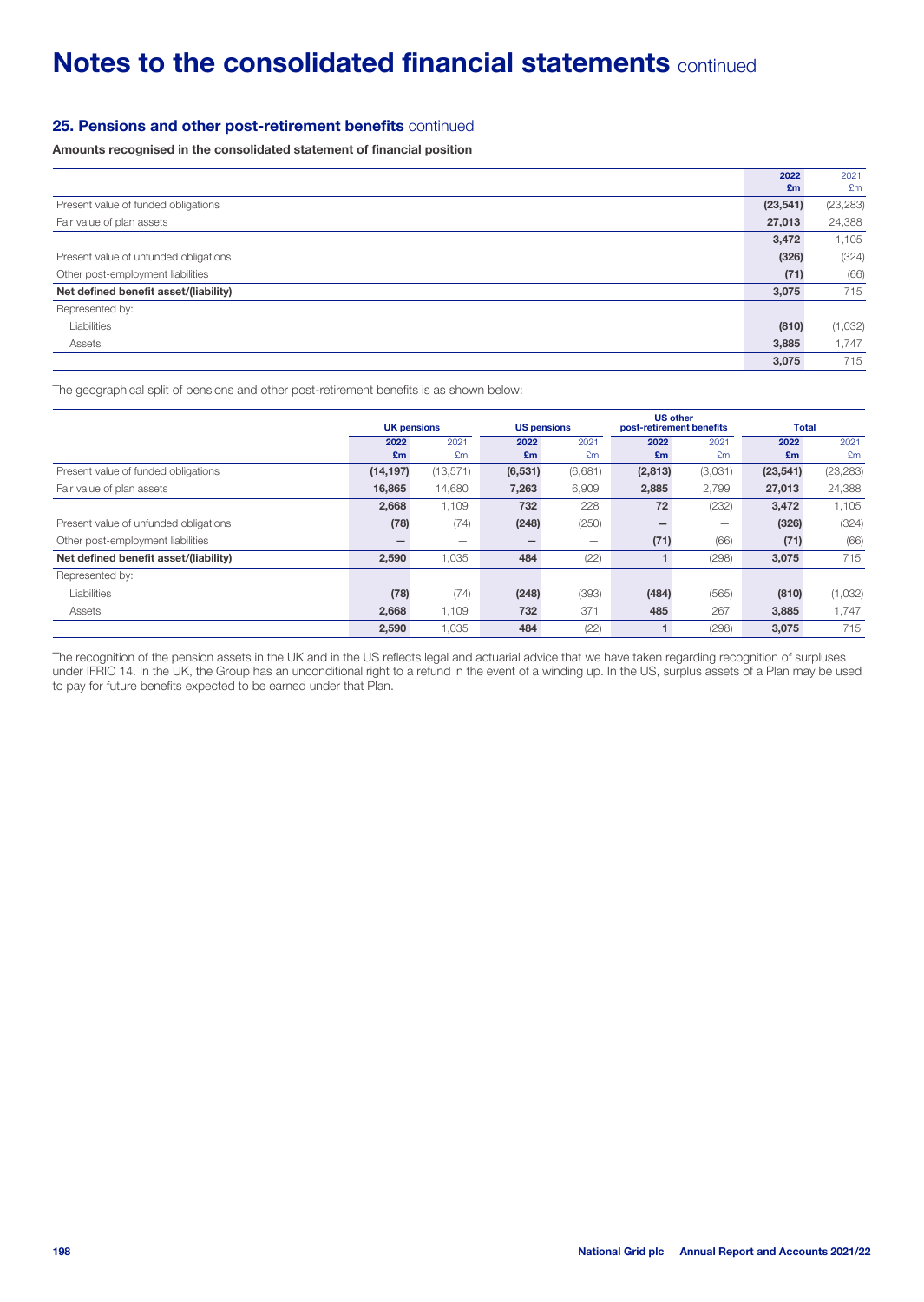## Amounts recognised in the income statement and statement of other comprehensive income

The expense or income arising from all Group retirement benefit arrangements recognised in the Group income statements is shown below:

|                                                                                                     | 2022  | 2021  | 2020  |
|-----------------------------------------------------------------------------------------------------|-------|-------|-------|
|                                                                                                     | £m    | £m    | Em    |
| Included within operating costs                                                                     |       |       |       |
| Administration costs                                                                                | 20    | 18    | 16    |
| Included within payroll costs                                                                       |       |       |       |
| Defined benefit plan costs:                                                                         |       |       |       |
| Current service cost                                                                                | 223   | 175   | 178   |
| Past service cost - augmentations                                                                   |       |       |       |
| Past service cost/(credit) - redundancies                                                           |       | (1)   |       |
| Special termination benefit cost - redundancies                                                     | 9     | 5     | 2     |
|                                                                                                     | 234   | 179   | 180   |
| Included within finance income and costs                                                            |       |       |       |
| Net interest (income)/cost                                                                          | (2)   | 38    | 23    |
| Total included in income statement <sup>1</sup>                                                     | 252   | 235   | 219   |
| Remeasurement gains/(losses) of pension assets and post-retirement benefit obligations <sup>2</sup> | 2,481 | 1,408 | (724) |
| Exchange adjustments                                                                                |       | 186   | (97)  |
| Total included in the statement of other comprehensive income <sup>3</sup>                          | 2,488 | 1,594 | (821) |

1. Amounts shown in the table above include operating costs of £4 million (2021: £3 million; 2020: £4 million); payroll costs of £10 million (2021: £10 million; 2020: £10 million); and net interest income of £2 million (2021: £13 million; 2020: £11 million) presented within profit from discontinued operations. These amounts all relate to UK pensions. 2. For the year ended 31 March 2021, this included actuarial losses from the purchase of buy-in policies of £0.1 billion.

3. Amounts shown in the table above include remeasurements of pension assets and post-retirement benefit obligations resulting in a gain of £309 million (2021: £250 million loss; 2020: £58 million gain) presented within discontinued operations. These amounts all relate to UK pensions.

The geographical split of pensions and other post-retirement benefits is shown below:

|                                                                                                        | <b>UK pensions</b> |            |              |                | <b>US pensions</b> |            | US other post-retirement benefits |                |            |
|--------------------------------------------------------------------------------------------------------|--------------------|------------|--------------|----------------|--------------------|------------|-----------------------------------|----------------|------------|
|                                                                                                        | 2022<br>£m         | 2021<br>£m | 2020<br>£m   | 2022<br>£m     | 2021<br>£m         | 2020<br>£m | 2022<br>£m                        | 2021<br>£m     | 2020<br>Em |
| Included within operating costs                                                                        |                    |            |              |                |                    |            |                                   |                |            |
| Administration costs                                                                                   | 11                 | 9          | 9            | $\overline{7}$ | $\overline{7}$     | 6          | $\overline{2}$                    | $\overline{2}$ |            |
| Included within payroll costs                                                                          |                    |            |              |                |                    |            |                                   |                |            |
| Defined benefit plan costs:                                                                            |                    |            |              |                |                    |            |                                   |                |            |
| Current service cost                                                                                   | 83                 | 28         | 33           | 101            | 104                | 100        | 39                                | 43             | 45         |
| Past service cost – augmentations                                                                      |                    | -          | -            |                |                    |            |                                   |                |            |
| Past service cost/(credit) - redundancies                                                              |                    | (1)        | -            |                |                    |            |                                   |                |            |
| Special termination benefit cost - redundancies                                                        | 9                  | 5          | $\mathbf{2}$ |                |                    |            |                                   |                |            |
|                                                                                                        | 94                 | 32         | 35           | 101            | 104                | 100        | 39                                | 43             | 45         |
| Included within finance income and costs                                                               |                    |            |              |                |                    |            |                                   |                |            |
| Net interest (income)/cost                                                                             | (7)                | (38)       | (31)         |                | 35                 | 21         | 5                                 | 41             | 33         |
| Total included in income statement                                                                     | 98                 | 3          | 13           | 108            | 146                | 127        | 46                                | 86             | 79         |
| Remeasurement gains/(losses) of pension assets<br>and post-retirement benefit obligations <sup>1</sup> | 1,577              | (622)      | 143          | 532            | 1,017              | (588)      | 372                               | 1,013          | (279)      |
| Exchange adjustments                                                                                   | -                  |            | -            | 11             | 83                 | (42)       | (4)                               | 103            | (55)       |
| Total included in the statement of other<br>comprehensive income                                       | 1,577              | (622)      | 143          | 543            | 1,100              | (630)      | 368                               | 1,116          | (334)      |

1. For the year ended 31 March 2021, UK pensions is stated after actuarial losses from the purchase of buy-in policies of £0.1 billion.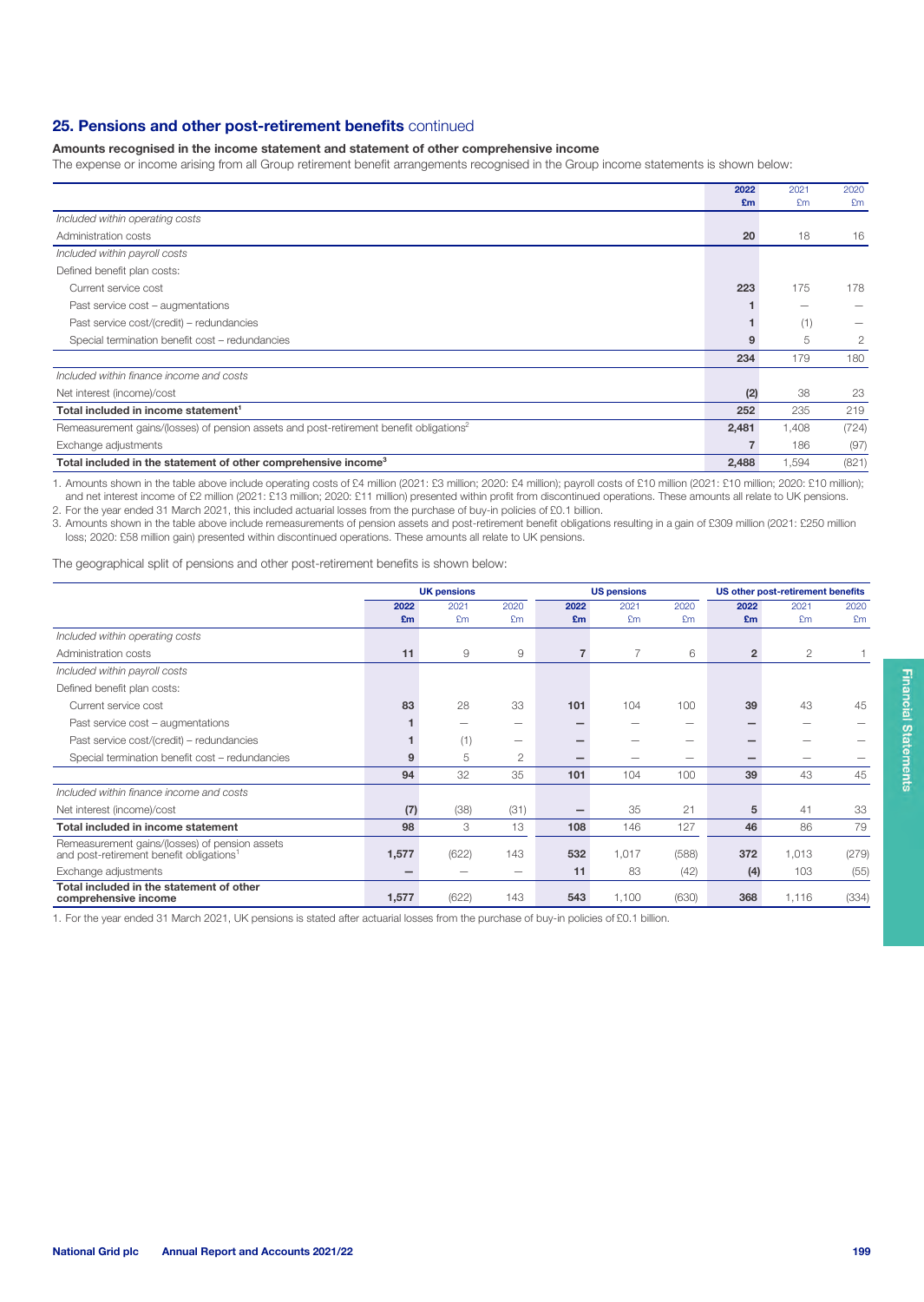Reconciliation of the net defined benefit asset/(liability)

|                                                                                                         | <b>UK pensions</b> |                          | <b>US pensions</b> |          | <b>US other</b><br>post-retirement benefits |         | <b>Total</b> |       |
|---------------------------------------------------------------------------------------------------------|--------------------|--------------------------|--------------------|----------|---------------------------------------------|---------|--------------|-------|
|                                                                                                         | 2022               | 2021                     | 2022               | 2021     | 2022                                        | 2021    | 2022         | 2021  |
|                                                                                                         | £m                 | £m                       | £m                 | £m       | £m                                          | £m      | £m           | £m    |
| Opening net defined benefit asset/(liability)                                                           | 1,035              | .520                     | (22)               | (1, 113) | (298)                                       | (1,360) | 715          | (953) |
| Cost recognised in the income statement (including<br>discontinued operations)                          | (98)               | (3)                      | (108)              | (146)    | (46)                                        | (86)    | (252)        | (235) |
| Remeasurement and foreign exchange effects recognised<br>in the statement of other comprehensive income | 1,577              | (622)                    | 543                | 1.100    | 368                                         | 1.116   | 2,488        | .594  |
| Employer contributions                                                                                  | 167                | 138                      | 116                | 110      | 17                                          | 26      | 300          | 274   |
| Other movements                                                                                         |                    | 2                        |                    | $-$      | (29)                                        | (16)    | (22)         | (14)  |
| Acquisition of WPD (note 37)                                                                            | 566                |                          |                    |          |                                             | -       | 566          |       |
| Reclassification to held for sale (note 10)                                                             | (664)              | $\overline{\phantom{a}}$ | (45)               | 27       | (11)                                        | 22      | (720)        | 49    |
| Closing net defined benefit asset/(liability)                                                           | 2.590              | 1.035                    | 484                | (22)     |                                             | (298)   | 3,075        | 715   |

## Changes in the present value of defined benefit obligations (including unfunded obligations)

The table below shows the movement in defined benefit obligations across our DB plans over the year.

|                                                    | <b>UK pensions</b> |           | <b>US pensions</b> |                          | <b>US other</b><br>post-retirement benefits |                          | <b>Total</b> |           |
|----------------------------------------------------|--------------------|-----------|--------------------|--------------------------|---------------------------------------------|--------------------------|--------------|-----------|
|                                                    | 2022               | 2021      | 2022               | 2021                     | 2022                                        | 2021                     | 2022         | 2021      |
|                                                    | £m                 | £m        | £m                 | £m                       | £m                                          | £m                       | £m           | £m        |
| Opening defined benefit obligations                | (13, 645)          | (12, 844) | (6,931)            | (8,085)                  | (3,031)                                     | (3,697)                  | (23, 607)    | (24, 626) |
| Current service cost                               | (83)               | (28)      | (101)              | (104)                    | (39)                                        | (43)                     | (223)        | (175)     |
| Interest cost                                      | (88)               | (296)     | (240)              | (243)                    | (100)                                       | (112)                    | (428)        | (651)     |
| Actuarial (losses)/gains - experience              | (627)              | (21)      | (24)               | (72)                     | 107                                         | 216                      | (544)        | 123       |
| Actuarial gains/(losses) – demographic assumptions | 133                | (1)       | 100                |                          | 71                                          |                          | 304          | (1)       |
| Actuarial gains/(losses) – financial assumptions   | 1,387              | (1, 181)  | 329                | (62)                     | 192                                         | (25)                     | 1,908        | (1,268)   |
| Past service (cost)/credit - redundancies          | (1)                |           |                    |                          |                                             |                          | (1)          |           |
| Special termination benefit cost - redundancies    | (9)                | (5)       |                    |                          |                                             |                          | (9)          | (5)       |
| Past service cost – augmentations                  | (1)                |           |                    | $\overline{\phantom{a}}$ |                                             | $\overline{\phantom{a}}$ | (1)          |           |
| Medicare subsidy received                          |                    |           |                    |                          | (24)                                        | (25)                     | (24)         | (25)      |
| Employee contributions                             | (8)                | (1)       |                    |                          | –                                           | $\overline{\phantom{a}}$ | (8)          | (1)       |
| Benefits paid                                      | 919                | 731       | 403                | 371                      | 159                                         | 144                      | 1,481        | 1,246     |
| Exchange adjustments                               |                    |           | (327)              | 804                      | (140)                                       | 362                      | (467)        | 1,166     |
| Acquisition of WPD                                 | (7,096)            |           |                    |                          | —                                           | $\overline{\phantom{a}}$ | (7,096)      |           |
| Reclassification to held for sale                  | 4,844              |           | 12                 | 460                      | (8)                                         | 149                      | 4,848        | 609       |
| Closing defined benefit obligations                | (14, 275)          | (13, 645) | (6, 779)           | (6,931)                  | (2,813)                                     | (3,031)                  | (23, 867)    | (23,607)  |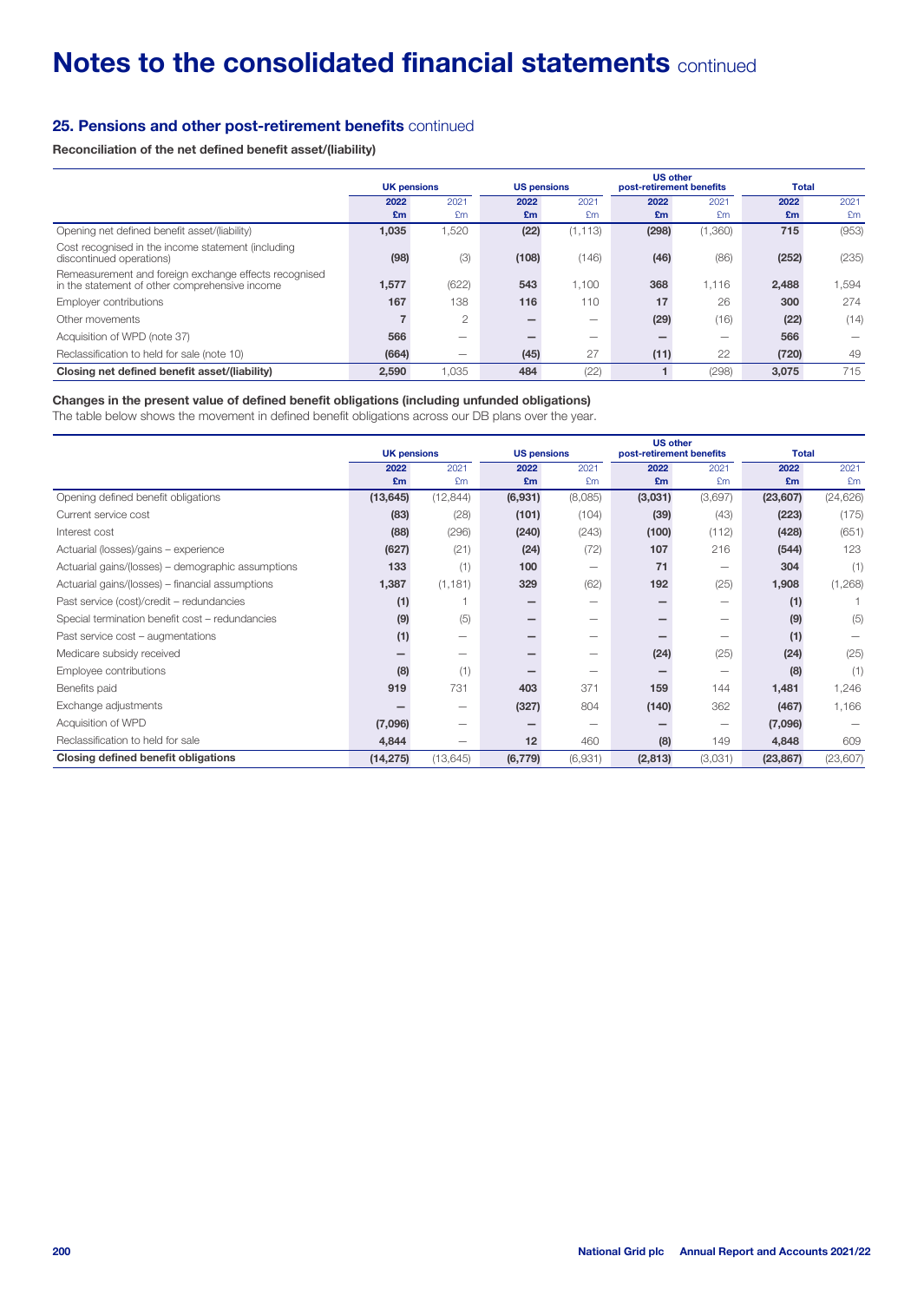## Changes in the value of plan assets

The table below shows the movement in pension assets across our DB plans over the year.

|                                                                 | <b>UK pensions</b><br><b>US pensions</b> |                          |       | <b>US other</b><br>post-retirement benefits |                | <b>Total</b>             |          |          |
|-----------------------------------------------------------------|------------------------------------------|--------------------------|-------|---------------------------------------------|----------------|--------------------------|----------|----------|
|                                                                 | 2022                                     | 2021                     | 2022  | 2021                                        | 2022           | 2021                     | 2022     | 2021     |
|                                                                 | £m                                       | £m                       | £m    | £m                                          | £m             | £m                       | £m       | £m       |
| Opening fair value of plan assets                               | 14,680                                   | 14,364                   | 6,909 | 6,972                                       | 2,799          | 2,412                    | 24,388   | 23,748   |
| Interest income                                                 | 95                                       | 334                      | 240   | 208                                         | 95             | 71                       | 430      | 613      |
| Return on plan assets in excess of interest <sup>1</sup>        | 684                                      | 581                      | 127   | 1,151                                       | $\overline{2}$ | 822                      | 813      | 2,554    |
| Administration costs                                            | (11)                                     | (9)                      | (7)   | (7)                                         | (2)            | (2)                      | (20)     | (18)     |
| Employer contributions                                          | 167                                      | 138                      | 116   | 110                                         | 17             | 26                       | 300      | 274      |
| Employee contributions                                          | 8                                        |                          | –     | $\overline{\phantom{a}}$                    |                | $\overline{\phantom{a}}$ | 8        |          |
| Benefits paid                                                   | (912)                                    | (729)                    | (403) | (371)                                       | (159)          | (144)                    | (1, 474) | (1, 244) |
| Exchange adjustments                                            |                                          |                          | 338   | (721)                                       | 136            | (259)                    | 474      | (980)    |
| Acquisition of WPD                                              | 7,662                                    |                          |       |                                             |                | $\overline{\phantom{a}}$ | 7,662    |          |
| Reclassification to held for sale                               | (5,508)                                  | $\overline{\phantom{0}}$ | (57)  | (433)                                       | (3)            | (127)                    | (5, 568) | (560)    |
| Closing fair value of plan assets                               | 16,865                                   | 14,680                   | 7,263 | 6,909                                       | 2,885          | 2,799                    | 27,013   | 24,388   |
| Actual return on plan assets                                    | 779                                      | 915                      | 367   | 1,359                                       | 97             | 893                      | 1,243    | 3,167    |
| <b>Expected contributions to plans</b><br>in the following year | 146                                      | 93                       | 74    | 113                                         | 14             | 6                        | 234      | 212      |

1. For the year ended 31 March 2021, this included actuarial losses from the purchase of buy-in policies of £0.1 billion.

### Asset allocations

The allocation of assets by asset class is set out below. Within these asset allocations there is significant diversification across regions, asset managers, currencies and bond categories.

### UK pensions

|                                                      | 2022               |                          |                     | 2021                     |                                 |           | 2020                     |                          |           |
|------------------------------------------------------|--------------------|--------------------------|---------------------|--------------------------|---------------------------------|-----------|--------------------------|--------------------------|-----------|
|                                                      | Quoted             | <b>Unquoted</b>          | <b>Total</b>        | Quoted                   | <b>Unquoted</b>                 | Total     | Quoted                   | Unquoted                 | Total     |
|                                                      | £m                 | £m                       | £m                  | £m                       | £m                              | £m        | £m                       | £m                       | £m        |
| Equities                                             | 1,458              | 474                      | 1,932               | 555                      | 801                             | ,356      | 732                      | 732                      | 1,464     |
| Corporate bonds                                      | 2,741              | —                        | 2,741               | 3,730                    | 37                              | 3,767     | 3,837                    | $\overline{\phantom{0}}$ | 3,837     |
| Government securities                                | 786                | $\overline{\phantom{0}}$ | 786                 | 1,836                    | $\hspace{0.1mm}-\hspace{0.1mm}$ | ,836      | 2,051                    |                          | 2,051     |
| Property                                             | 122                | 1,002                    | 1,124               | 104                      | 565                             | 669       | 103                      | 585                      | 688       |
| Diversified alternatives                             | 1,334              | 432                      | 1,766               | $\overline{\phantom{a}}$ | 712                             | 712       | $\overline{\phantom{a}}$ | 893                      | 893       |
| Liability-matching assets                            | 2,023 <sup>1</sup> | $6,090^2$                | $8,113^3$           | 1,7311                   | 4.133 <sup>2</sup>              | $5,864^3$ | $1.704$ <sup>1</sup>     | $3,278^2$                | $4,982^3$ |
| Longevity swap                                       |                    | (80)                     | (80)                |                          | (64)                            | (64)      | -                        | (51)                     | (51)      |
| Cash and cash equivalents                            | 477                | $\qquad \qquad$          | 477                 | 34                       | 250                             | 284       | 29                       | 222                      | 251       |
| Other (including net current assets and liabilities) | 16                 | (10)                     | 6                   |                          | 256                             | 256       |                          | 249                      | 249       |
|                                                      | 8,957              | 7.908                    | 16,865 <sup>4</sup> | 7,990                    | 6,690                           | 14,680    | 8,456                    | 5,908                    | 14,364    |

1. Consists of pooled funds which invest mainly in fixed interest securities.

2. Includes buy-in policies held by NGUKPS with a total value of £2.7 billion (2021: £4.1 billion; 2020: £3.3 billion).

3. Included within liability-matching assets above is £6.6 billion (2021: £2.5 billion; 2020: £2.8 billion) of repurchase agreements. These are used to increase the market exposure of the liability-matching portfolios.

4. The fair value of plan assets for NGUKPS Section A includes £32 million (2021: £nil; 2020: £nil) of direct holdings in WPD debt instruments.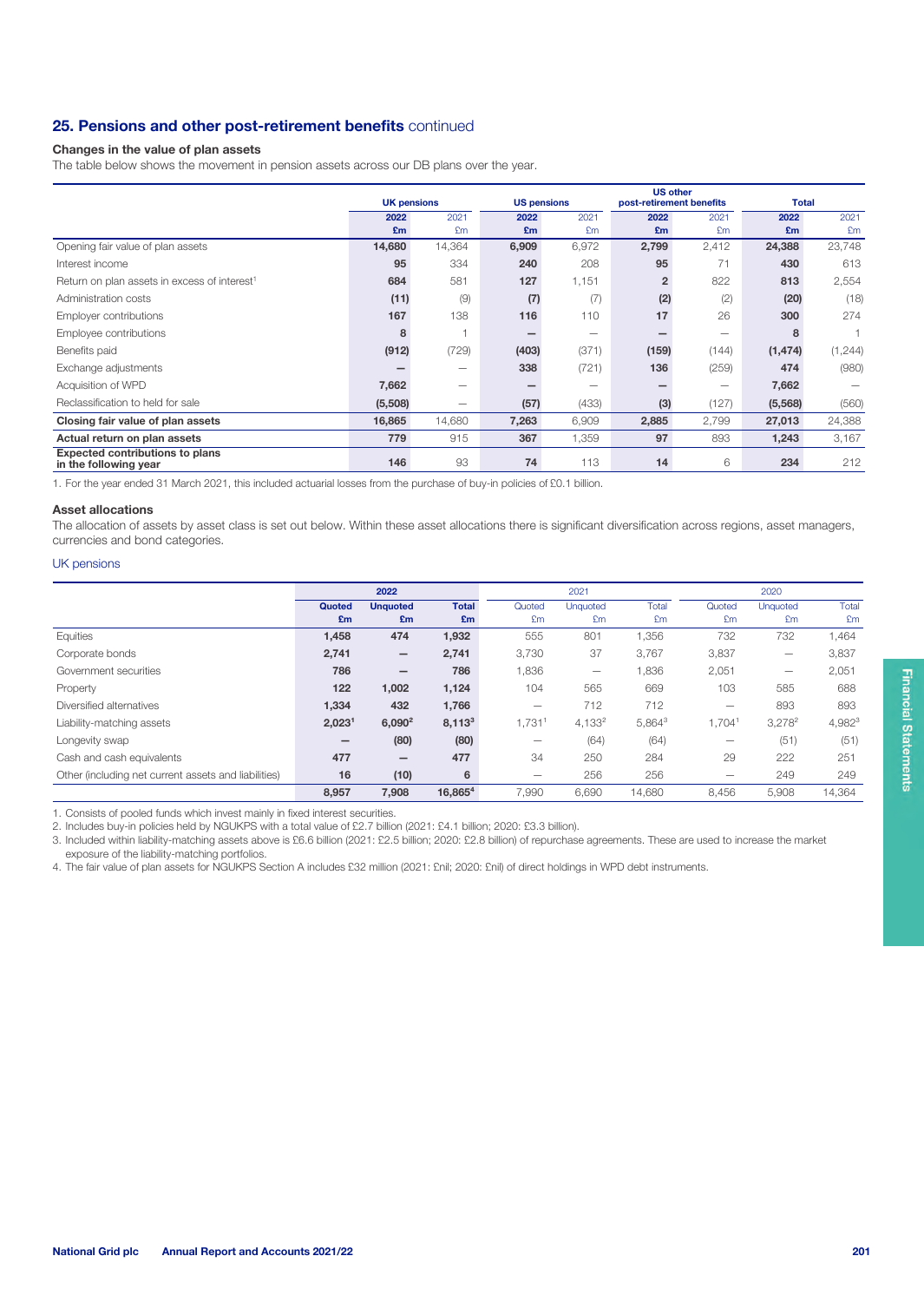## 25. Pensions and other post-retirement benefits continued

US pensions

|                                                      | 2022   |                   | 2021         |                          |                          | 2020  |                          |          |       |
|------------------------------------------------------|--------|-------------------|--------------|--------------------------|--------------------------|-------|--------------------------|----------|-------|
|                                                      | Quoted | <b>Unquoted</b>   | <b>Total</b> | Quoted                   | Unquoted                 | Total | Quoted                   | Unquoted | Total |
|                                                      | £m     | £m                | £m           | £m                       | £m                       | £m    | £m                       | £m       | £m    |
| Equities                                             | 272    | 1,904             | 2,176        | 560                      | 2,359                    | 2,919 | 467                      | 2,043    | 2,510 |
| Corporate bonds                                      | 2,311  | 697               | 3,008        | .547                     | 507                      | 2,054 | 640,                     | 518      | 2,158 |
| Government securities                                | 335    | 715               | 1,050        | 354                      | 527                      | 881   | 535                      | 732      | .267  |
| Property                                             | –      | 295               | 295          | $\overline{\phantom{a}}$ | 264                      | 264   | $\overline{\phantom{a}}$ | 307      | 307   |
| Diversified alternatives                             | 142    | 364               | 506          | 167                      | 458                      | 625   | 162                      | 464      | 626   |
| Infrastructure                                       |        | 182               | 182          | $\overline{\phantom{a}}$ | 130                      | 130   |                          | 121      | 121   |
| Cash and cash equivalents                            | 31     | $\qquad \qquad -$ | 31           | 24                       | $\overline{\phantom{0}}$ | 24    | 24                       |          | 24    |
| Other (including net current assets and liabilities) | 12     | 3                 | 15           | 12                       |                          | 12    | (44)                     | 3        | (41)  |
|                                                      | 3.103  | 4,160             | 7,263        | 2.664                    | 4,245                    | 6,909 | 2.784                    | 4,188    | 6.972 |

#### US other post-retirement benefits

|                          | 2022   |                 | 2021         |                          |                 | 2020  |                          |                          |       |
|--------------------------|--------|-----------------|--------------|--------------------------|-----------------|-------|--------------------------|--------------------------|-------|
|                          | Quoted | <b>Unquoted</b> | <b>Total</b> | Quoted                   | <b>Unquoted</b> | Total | Quoted                   | <b>Unquoted</b>          | Total |
|                          | £m     | £m              | £m           | £m                       | £m              | £m    | £m                       | £m                       | £m    |
| <b>Equities</b>          | 185    | 1,013           | 1,198        | 419                      | 1,303           | .722  | 353                      | ,037                     | .390  |
| Corporate bonds          | 723    | 2               | 725          | 13                       | -               | 13    | 15                       | $\overline{\phantom{0}}$ | 15    |
| Government securities    | 511    | $\overline{2}$  | 513          | 533                      | 3               | 536   | 551                      |                          | 552   |
| Diversified alternatives | 144    | 120             | 264          | 185                      | 172             | 357   | 162                      | 161                      | 323   |
| Other <sup>1</sup>       |        | 185             | 185          | $\overline{\phantom{a}}$ | 171             | 171   | $\overline{\phantom{a}}$ | 132                      | 132   |
|                          | 1,563  | 1,322           | 2,885        | 1,150                    | 1,649           | 2,799 | 1,081                    | ,331                     | 2,412 |

1. Other primarily comprises insurance contracts.

### Main defined benefit risks

National Grid underwrites the financial and demographic risks associated with our DB plans. Although the governing bodies have sole responsibility for setting investment strategies and managing risks, National Grid closely works with and supports the governing bodies of each plan, to assist them in mitigating the risks associated with their plans and to ensure that the plans are funded to meet their obligations.

The most significant risks associated with the DB plans are:

| <b>Main risks</b>      | <b>Description and mitigation</b>                                                                                                                                                                                                                                                                                                                                                                                                                                                                                                   |
|------------------------|-------------------------------------------------------------------------------------------------------------------------------------------------------------------------------------------------------------------------------------------------------------------------------------------------------------------------------------------------------------------------------------------------------------------------------------------------------------------------------------------------------------------------------------|
| Investment risk        | The plans invest in a variety of asset classes, with actual returns likely to differ from the underlying discount rate adopted,<br>impacting on the funding position of the plan through the net balance sheet asset or liability. Each plan seeks to balance the<br>level of investment return required with the risk that it can afford to take, to design the most appropriate investment portfolio.                                                                                                                             |
| Changes in bond yields | Liabilities are calculated using discount rates set with reference to the yields in high-quality bonds prevailing in the UK and<br>US debt markets and will fluctuate as yields change. Volatility of the net balance sheet asset or liability is controlled through<br>liability-matching strategies. The investment strategies allow for the use of synthetic as well as physical assets to be used to<br>hedge interest rate risk.                                                                                               |
| Inflation risk         | Changes in inflation will affect the current and future pensions but are partially mitigated through investing in inflation-<br>matching assets and hedging instruments as well as bulk annuity buy-in policies. The investment strategies allow for the use<br>of synthetic as well as physical assets to be used to hedge inflation risk.                                                                                                                                                                                         |
| Member longevity       | Longevity is a key driver of liabilities and changes in life expectancy have a direct impact on liabilities. Improvements in life<br>expectancy will lead to pension payments being paid for longer than expected and benefits ultimately being more expensive.<br>This risk has been partly mitigated by recent scheme investment transactions including a longevity insurance contract<br>(longevity swap) for NGEG of ESPS and two buy-in policies for Section A of NGUKPS.                                                      |
| Counterparty risk      | This is managed by having a diverse range of counterparties and through having a strong collateralisation process (including<br>for the longevity swap held by NGEG of ESPS). Measurement and management of counterparty risk is delegated to the<br>relevant investment managers. For our bulk annuity policies, various termination provisions were introduced in the contracts,<br>managing our exposure to counterparty risk. The insurers' operational performance and financial strength are monitored on<br>a regular basis. |
| Default risk           | Investments are predominantly made in regulated markets in assets considered to be of investment grade. Where<br>investments are made either in non-investment grade assets or outside of regulated markets, investment levels are kept to<br>prudent levels and subject to agreed control ranges, to control the risk.                                                                                                                                                                                                             |
| Liquidity risk         | The pension plans hold sufficient cash to meet benefit requirements, with other investments being held in liquid or realisable<br>assets to meet unexpected cash flow requirements. The plans do not borrow money, or act as quarantor, to provide liquidity<br>to other parties (unless it is temporary).                                                                                                                                                                                                                          |
| Currency risk          | Fluctuations in the value of foreign denominated assets due to exposure to currency exchange rates is managed through a<br>combination of segregated currency hedging overlay and currency hedging carried out by some of the investment managers.                                                                                                                                                                                                                                                                                  |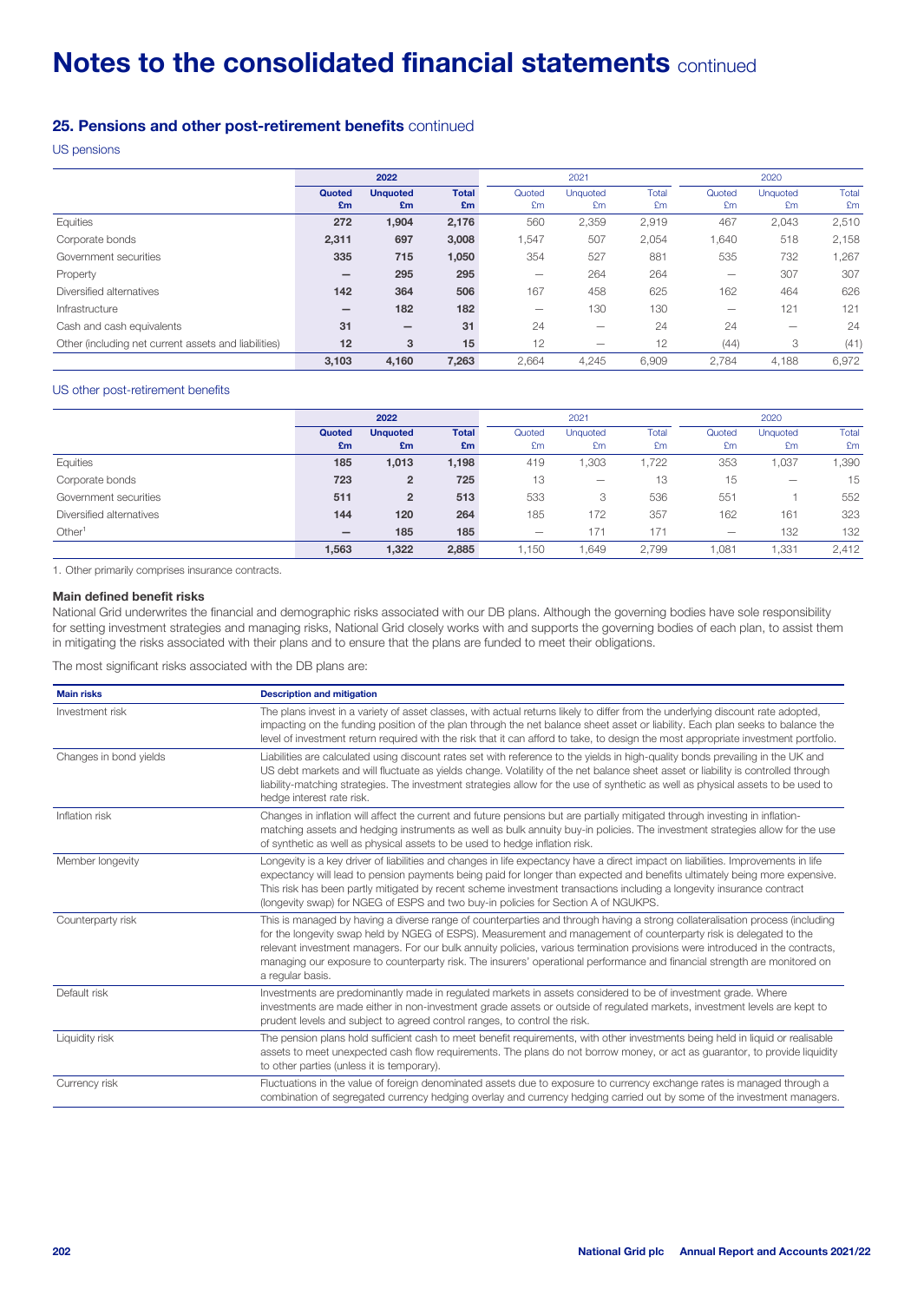## DB plan investment strategies

The Trustees and RPC, after taking advice from professional investment advisors and in consultation with National Grid, set their key principles, including expected returns, risk and liquidity requirements. They formulate an investment strategy to manage risk through diversification, taking into account expected contributions, maturity of the pension liabilities, and in the UK, the strength of the covenant. These strategies allocate investments between return-seeking assets such as equities and property, and liability-matching assets such as buy-in policies, government securities and corporate bonds which are intended to protect the funding position.

The approximate investment allocations for our plans at 31 March 2022 are as follows:

|                           | <b>UK pensions</b> |    | US other post-<br>US pensions retirement benefits |
|---------------------------|--------------------|----|---------------------------------------------------|
|                           | $\frac{9}{6}$      |    | $\%$                                              |
| Return-seeking assets     | 28                 | 41 | 51                                                |
| Liability-matching assets | 72                 | 59 | 49                                                |

The governing bodies can generally delegate responsibility for the selection of specific bonds, securities and other investments to appointed investment managers. Investment managers are selected based on the required skills, expertise in those markets, process and financial security to manage the investments. Their performance is regularly reviewed against measurable objectives, consistent with each pension plan's long-term objectives and accepted risk levels.

In the UK, each of our pension plans has Responsible Investment (RI) Policies, which take into account Environmental, Social and Governance (ESG) factors and generally incorporate the six UN-backed Principles for Responsible Investment (UNPRI). Each of the Trustee boards believes that ESG factors can be material to financial outcomes and should therefore be considered alongside other factors. They recognise that their primary responsibility remains a fiduciary one, i.e., their first duty is to ensure the best possible return on investments with the appropriate level of risk. However, they also recognise the increasing materiality of ESG factors and that they have a fiduciary and regulatory duty to consider RI, including ESG factors and their potential impact on the quality and sustainability of long-term investment returns. The principle defined contribution arrangement in the UK, the NGUKRP, is operated by Legal & General, which embeds ESG factors in the investment options offered to members. As well as offering a range of self-select ethical funds, it directly incorporates its Climate Impact Pledge into the default investment option, which acts to align the fund to a carbon net zero future.

Whilst in the US there is no regulatory requirement to have ESG-specific principles embedded in investment policies, our investment managers often utilise ESG principles to inform their decision-making process.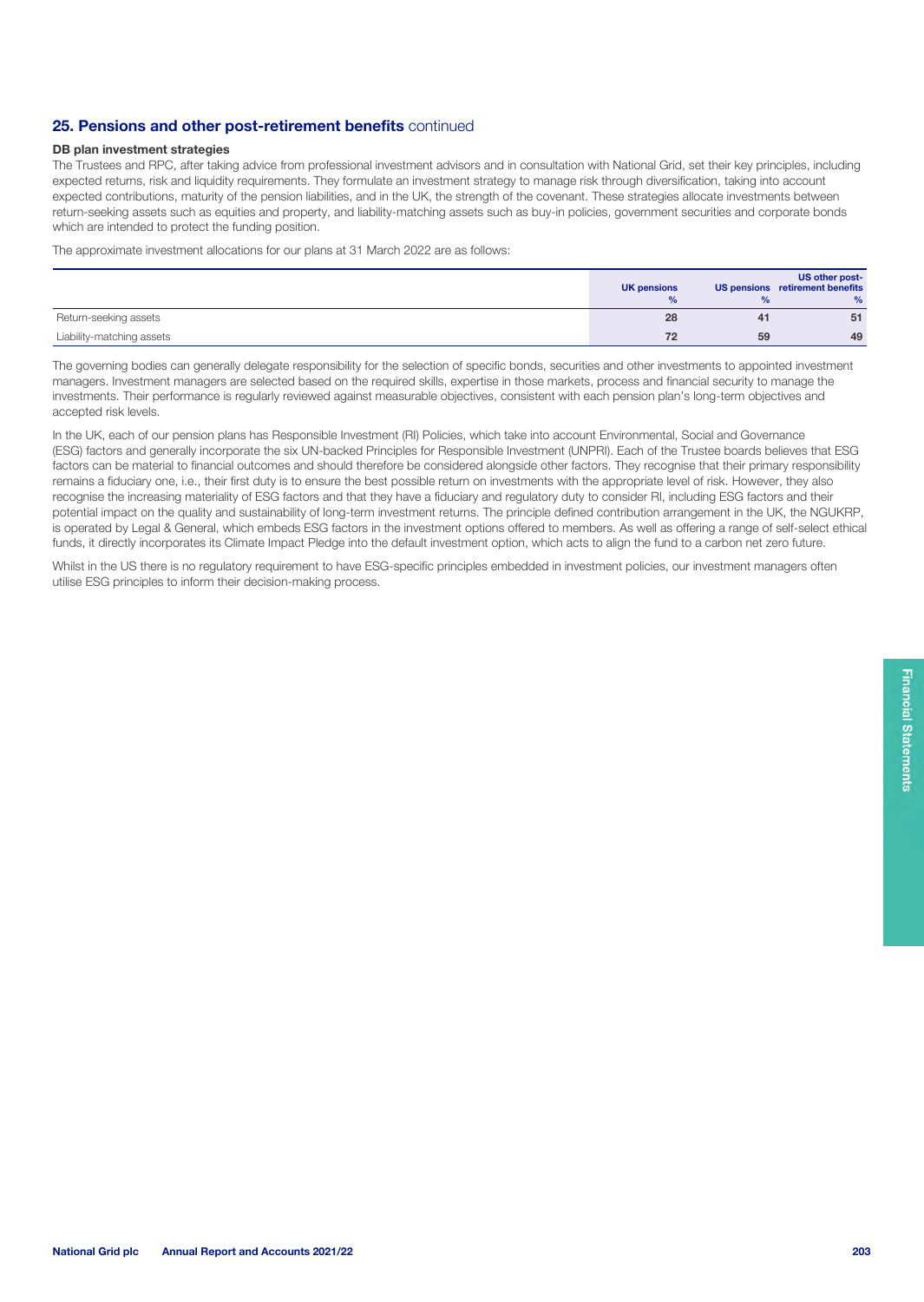# 26. Provisions

Provisions are recognised when an obligation exists resulting from a past event, and it is probable that cash will be paid to settle it, but the exact amount of cash required can only be estimated. The majority of our provisions relate to environmental remediation, specifically in relation to certain Superfund sites in the US, being sites we own or have owned in the past where hazardous substances are present as a result of the historic operations of manufactured gas plants in Brooklyn, New York. We also recognise provisions for decommissioning costs for various assets we would be required to remove at the end of their lives; the costs associated with restructuring plans; the costs in respect of insured past events; for certain Ofgem arrangements in respect of specific interconnectors which require the return of excess revenues above a cap; and for lease contracts we have entered into that are now loss-making.

In determining the quantum of the provision we recognise, we make estimates in relation to management's best judgement of the evaluation of the likelihood and the probability of exposure to potential loss, and the costs that would be incurred. Should circumstances change following unforeseeable developments, the likelihood or quantum could alter.

Provisions are recognised where a legal or constructive obligation exists at the reporting date, as a result of a past event, where the amount of the obligation can be reliably estimated and where the outflow of economic benefit is probable.

The quantum of the provision recognised for decommissioning, environmental, restructuring and other costs is based on estimated future expenditure, discounted to present values. An initial estimate of decommissioning and environmental costs attributable to property, plant and equipment is recorded as part of the original cost of the related property, plant and equipment. Provisions to decommission significant portions of our regulated transmission and distribution assets are not recognised where no legal obligations exist, and a realistic alternative exists to incurring costs to decommission assets at the end of their life. In any case, even if a legal or constructive obligation did exist, it is not currently determinable when remediation work would take place and therefore no provision would be recorded at this point.

Changes in the provision arising from revised estimates, discount rates or changes in the expected timing of expenditure that relates to property, plant and equipment are recorded as adjustments to their carrying value and depreciated prospectively over their remaining estimated useful economic lives; otherwise such changes are recognised in the income statement.

The unwinding of the discount is included within the income statement within finance costs.

|                                             | Environmental<br>£m | Decommissioning<br>£m | Restructuring<br>£m      | Other<br>£m | Total<br>provisions<br>£m |
|---------------------------------------------|---------------------|-----------------------|--------------------------|-------------|---------------------------|
| At 1 April 2020                             | 2,071               | 254                   | 35                       | 294         | 2,654                     |
| Exchange adjustments                        | (185)               | (9)                   | (1)                      | (21)        | (216)                     |
| Additions                                   | 26                  | 42                    | 11                       | 67          | 146                       |
| Unused amounts reversed                     | (38)                | (27)                  | $\overline{\phantom{0}}$ | (16)        | (81)                      |
| Unwinding of discount                       | 66                  | 7                     |                          | 5           | 78                        |
| Utilised                                    | (161)               | (16)                  | (19)                     | (62)        | (258)                     |
| Reclassification to held for sale (note 10) | (79)                | (7)                   | $\overline{\phantom{a}}$ | (10)        | (96)                      |
| At 31 March 2021                            | 1,700               | 244                   | 26                       | 257         | 2,227                     |
| Exchange adjustments                        | 82                  | $\overline{4}$        |                          | 10          | 97                        |
| Additions                                   | 158                 | 37                    | 16                       | 212         | 423                       |
| Acquisition of WPD (note 37)                |                     | 37                    | $\overline{\phantom{0}}$ | 29          | 66                        |
| Unused amounts reversed                     | (25)                | (4)                   | (1)                      | (31)        | (61)                      |
| Unwinding of discount                       | 64                  | 6                     | -                        | 3           | 73                        |
| Utilised                                    | (99)                | (26)                  | (22)                     | (47)        | (194)                     |
| Reclassification to held for sale (note 10) | (3)                 | (40)                  | (3)                      | (46)        | (92)                      |
| At 31 March 2022                            | 1,877               | 258                   | 17                       | 387         | 2,539                     |

|             | 2022  | 2021  |
|-------------|-------|-------|
|             | £m    | £m    |
| Current     | 240   | 260   |
| Non-current | 2,299 | ,967  |
|             | 2,539 | 2,227 |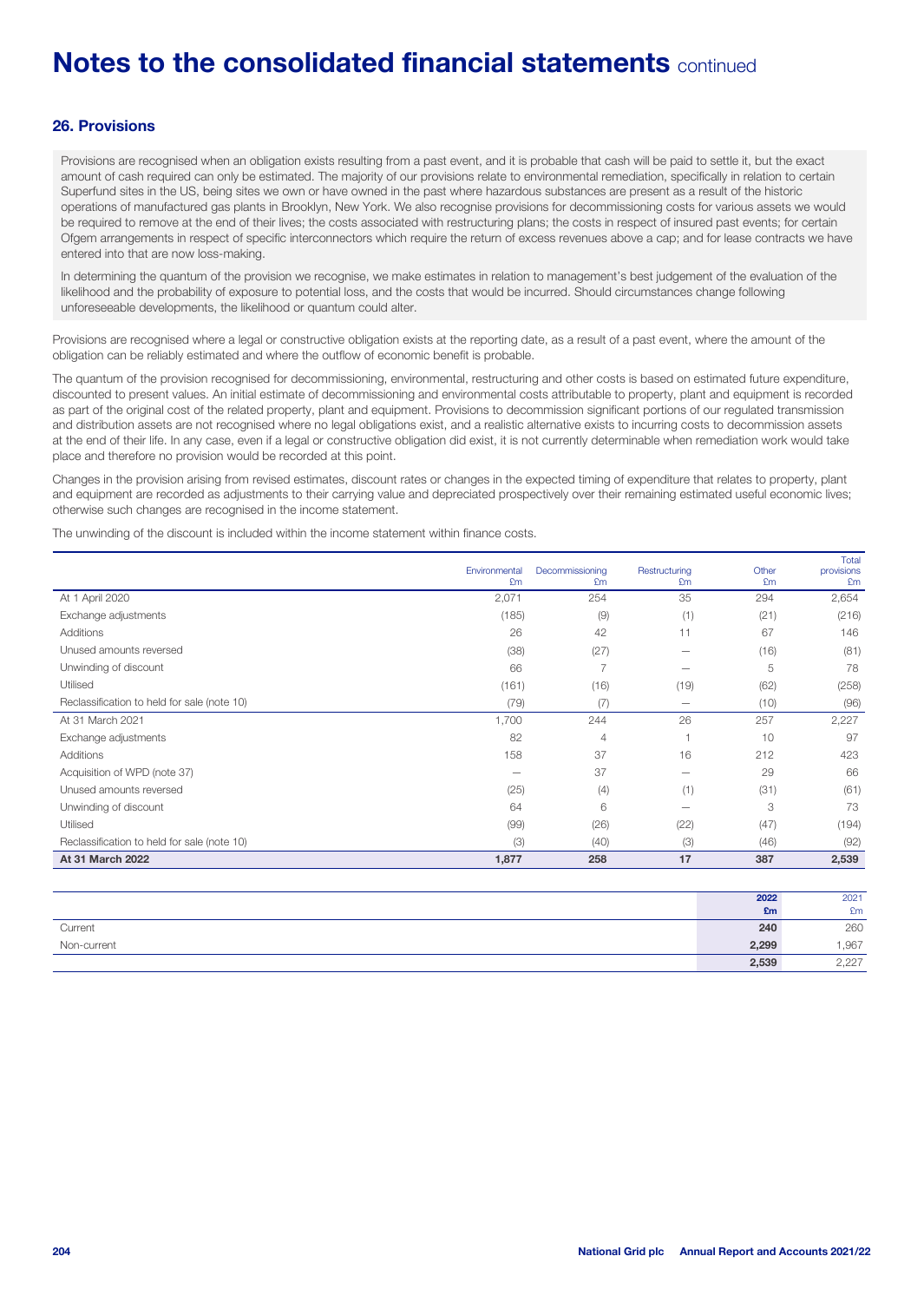# 26. Provisions continued

# Environmental provisions

The environmental provision represents the estimated restoration and remediation costs relating to a number of sites owned and managed by subsidiary undertakings, together with certain US sites that National Grid no longer owns. The environmental provision is as follows:

|          | 2022                    |                            |                          |                         | 2021                       |                          |
|----------|-------------------------|----------------------------|--------------------------|-------------------------|----------------------------|--------------------------|
|          | <b>Discounted</b><br>£m | Real<br>undiscounted<br>£m | Real<br>discount<br>rate | <b>Discounted</b><br>£m | Real<br>undiscounted<br>£m | Real<br>discount<br>rate |
| UK sites | 152                     | 160                        | 0.5%                     | 167                     | 171                        | 0.5%                     |
| US sites | 1,725                   | 1,789                      | 0.5%                     | .533                    | 1,583                      | 0.5%                     |
|          | 1,877                   | 1,949                      |                          | .700                    | .754ء                      |                          |

The remediation expenditure in the UK relates to old gas manufacturing sites and also to electricity transmission sites. Cash flows are expected to be incurred until 2069. A number of estimation uncertainties affect the calculation of the provision, including the impact of regulation, the accuracy of site surveys, unexpected contaminants, transportation costs, the impact of alternative technologies, the expected timing and duration of cash flows, and changes in the real discount rate. This provision incorporates our best estimate of the financial effect of these uncertainties, but future changes in any of the assumptions could materially impact the calculation of the provision. The undiscounted amount is the undiscounted best estimate of the liability having regard to these uncertainties.

The remediation expenditure in the US is expected to be incurred until 2069, of which the majority relates to three Superfund sites (being sites where hazardous substances are present as a result of the historic operations of manufactured gas plants in Brooklyn, New York). The weighted average duration of the cash flows is 11 years. The uncertainties regarding the calculation of this provision are similar to those considered in respect of UK sites. Under the terms of our rate plans, we are entitled to recovery of environmental clean-up costs from rate payers.

#### Decommissioning provisions

The decommissioning provisions include £258 million (2021: £244 million) of expenditure relating to asset retirement obligations estimated to be incurred until 2104.

#### Restructuring provisions

In 2022, we continued to undertake design and implementation activities in respect of our new operating model and cost efficiency programme, which resulted in the recognition of an increased provision of £16 million in the year (2021: £11 million). The income statement expense relating to the provision has been treated as an exceptional item, and details are provided in note 5.

#### Other provisions

Included within other provisions at 31 March 2022 are the following amounts:

- £163 million (2021: £166 million) of estimated liabilities in respect of past events insured by insurance subsidiary undertakings, including employer liability claims. In accordance with insurance industry practice, these estimates are based on experience from previous years, but we currently expect that cash flows will be incurred until 2037;
- £121 million (2021: £nil) of estimated liabilities in respect of interconnector excess revenues which will be repayable in future reporting periods in accordance with the cap and floor regime constructed by Ofgem (see notes 3 and 38). These estimates are based on the respective interconnectors' performance against their cumulative caps and cash outflows will be required to settle these liabilities by the financial year ending 31 March 2028;
- £28 million (2021: £27 million) in respect of onerous lease commitments and rates payable on surplus properties with expenditure expected to be incurred until 2039; and
- £26 million (2021: £13 million) in respect of emissions provisions with expenditure expected to be incurred until 2023.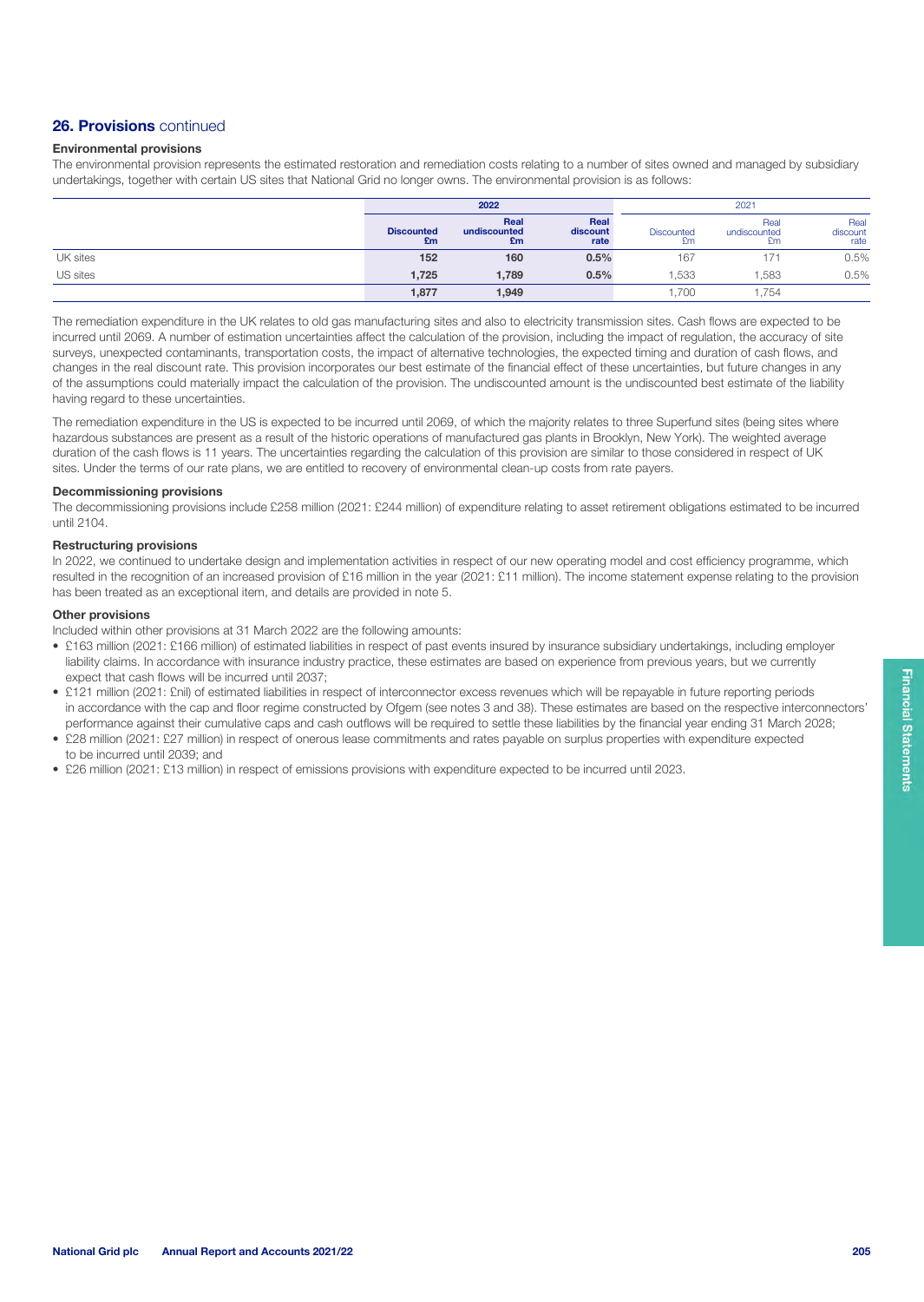# 27. Share capital

Ordinary share capital represents the total number of shares issued which are publicly traded. We also disclose the number of treasury shares the Company holds, which are shares that the Company has bought itself, predominantly to actively manage scrip issuances and settle employee share option and reward plan liabilities.

Share capital is accounted for as an equity instrument. An equity instrument is any contract that includes a residual interest in the consolidated assets of the Company after deducting all its liabilities and is recorded at the proceeds received, net of direct issue costs, with an amount equal to the nominal amount of the shares issued included in the share capital account and the balance recorded in the share premium account.

|                                                          | Allotted, called-up and fully paid |                |
|----------------------------------------------------------|------------------------------------|----------------|
|                                                          | million                            | £m             |
| At 1 April 2020                                          | 3,780                              | 470            |
| Issued during the year in lieu of dividends <sup>1</sup> | 35                                 | $\overline{4}$ |
| At 31 March 2021                                         | 3,815                              | 474            |
| Issued during the year in lieu of dividends <sup>1</sup> | 89                                 | 11             |
| At 31 March 2022                                         | 3.904                              | 485            |

1. The issue of shares under the scrip dividend programme is considered to be a bonus issue under the terms of the Companies Act 2006, and the nominal value of the shares is charged to the share premium account.

The share capital of the Company consists of ordinary shares of  $12^{204}$ <sub>473</sub> pence nominal value each including ADSs. The ordinary shares and ADSs allow holders to receive dividends and vote at general meetings of the Company. The Company holds treasury shares but may not exercise any rights over these shares including the entitlement to vote or receive dividends. There are no restrictions on the transfer or sale of ordinary shares.

In line with the provisions of the Companies Act 2006, the Company has amended its Articles of Association and ceased to have authorised share capital.

The Company has implemented a share forfeiture programme following the completion of a tracing and notification exercise to any shareholders who have not had contact with the Company over the past 12 years, in accordance with the provisions set out in the Company's Articles of Association. Under the share forfeiture programme, the shares and dividends associated with shares of untraced members have been forfeited, with the resulting proceeds transferred to the Company to use in line with the Company's corporate responsibility strategy. During the financial year, the Company received £16 million of proceeds from the sale of untraced shares and derecognised £32 million of liabilities related to unclaimed dividends, which are reflected in share premium and the income statement respectively.

### Treasury shares

At 31 March 2022, the Company held 259 million (2021: 266 million) of its own shares. The market value of these shares as at 31 March 2022 was £3,038 million (2021: £2,296 million).

For the benefit of employees and in connection with the operation of the Company's various share plans, the Company made the following transactions in respect of its own shares during the year ended 31 March 2022:

- i. During the year, 4 million (2021: 4 million) treasury shares were gifted to National Grid Employee Share Trusts and 2 million (2021: 2 million) treasury shares were re-issued in relation to employee share schemes, in total representing approximately 0.2% (2021: 0.2%) of the ordinary shares in issue as at 31 March 2022. The nominal value of these shares was £1 million (2021: £1 million) and the total proceeds received were £17 million (2021: £17 million). National Grid settles share awards under its Long Term Incentive Plan and the Save As You Earn scheme, by the transfer of treasury shares to its employee share trusts.
- ii. During the year, the Company made payments totalling £3 million (2021: £2 million) to National Grid Employee Share Trusts to enable the Trustees to make purchases of National Grid plc shares to settle share awards in relation to all employee share plans and discretionary reward plans. The cost of such purchases is deducted from retained earnings in the period that the transaction occurs.

The maximum number of ordinary shares held in treasury during the year was 266 million (2021: 272 million) representing approximately 6.8% (2021: 7.1%) of the ordinary shares in issue as at 31 March 2022 and having a nominal value of £33 million (2021: £34 million).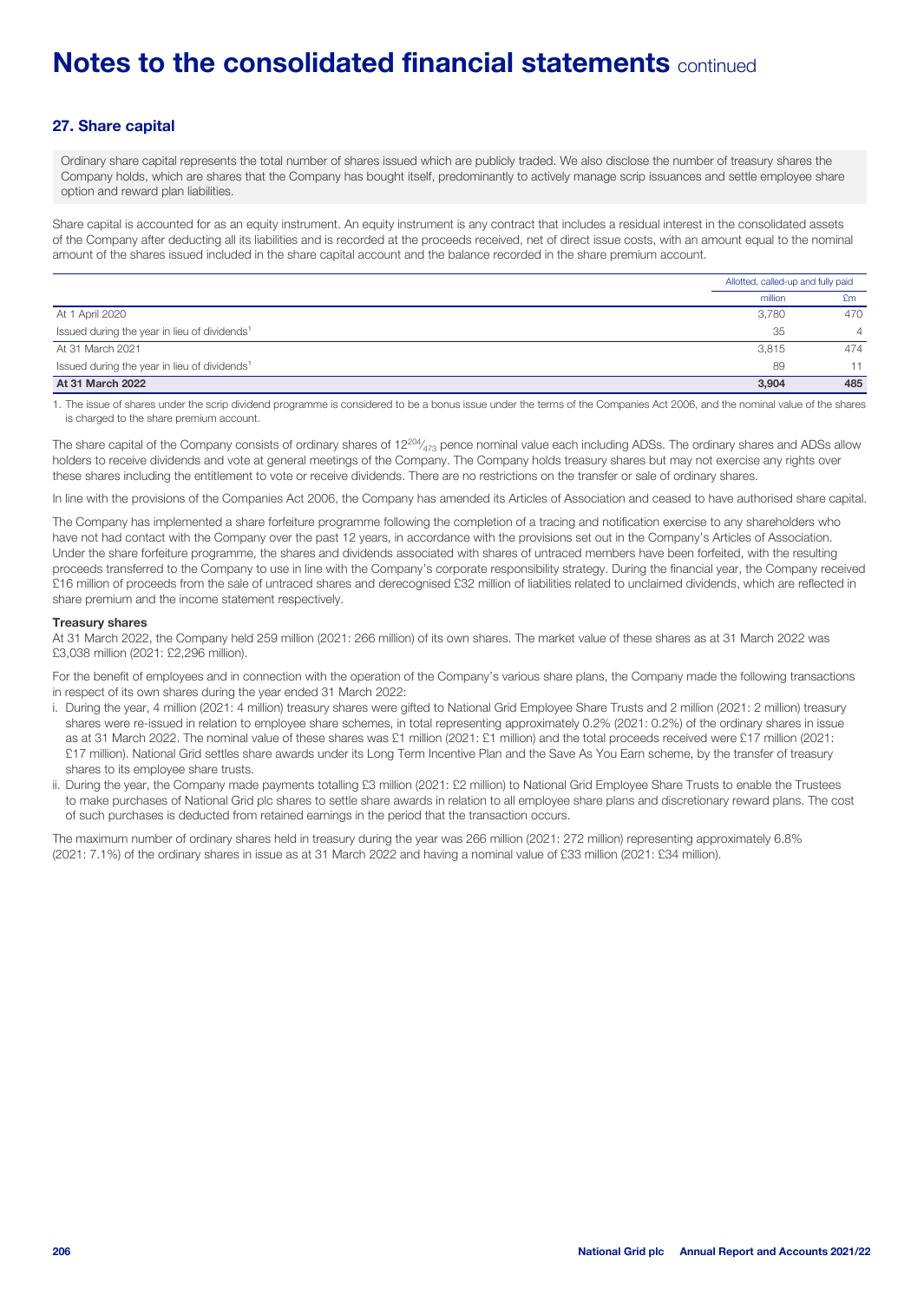# 28. Other equity reserves

Other equity reserves are different categories of equity as required by accounting standards and represent the impact of a number of our historical transactions or fair value movements on certain financial instruments that the Company holds.

Other equity reserves comprise the translation reserve (see accounting policy C in note 1), cash flow hedge reserve and the cost of hedging reserve (see note 32), debt instruments at fair value through other comprehensive income reserve (FVOCI debt) and equity investments at fair value through other comprehensive income reserve (FVOCI equity) (see note 15), the capital redemption reserve and the merger reserve.

The merger reserve arose as a result of the application of merger accounting principles under the then prevailing UK GAAP, which under IFRS 1 was retained for mergers that occurred prior to the IFRS transition date. Under merger accounting principles, the difference between the carrying amount of the capital structure of the acquiring vehicle and that of the acquired business was treated as a merger difference and included within reserves. The merger reserve represents the difference between the carrying value of subsidiary undertaking investments and their respective capital structures following the Lattice demerger from BG Group plc and the 1999 Lattice refinancing.

The cash flow hedge reserve will amortise as the committed future cash flows from borrowings are paid or capitalised in fixed assets (as described in note 32). Cost of hedging, FVOCI debt and FVOCI equity reserves arose as a result of the adoption of IFRS 9 on 1 April 2018. See note 15 for further detail on FVOCI debt and FVOCI equity reserves; and note 32 in respect of cost of hedging reserve.

As the amounts included in other equity reserves are not attributable to any of the other classes of equity presented, they have been disclosed as a separate classification of equity.

|                                                                                    | Translation<br>£m        | Cash flow<br>hedge<br>$E_{\rm m}$ | Cost of<br>hedging<br>£m | <b>FVOCI</b><br>equity<br>£m | <b>FVOCI</b><br>debt<br>£m | Own<br>credit<br>£m | Capital<br>redemption<br>£m | Merger<br>£m             | Total<br>£m  |
|------------------------------------------------------------------------------------|--------------------------|-----------------------------------|--------------------------|------------------------------|----------------------------|---------------------|-----------------------------|--------------------------|--------------|
| At 1 April 2019                                                                    | 750                      | 61                                | 17                       | 34                           | 48                         | 13                  | 19                          | (5, 165)                 | (4, 223)     |
| Exchange adjustments <sup>1</sup>                                                  | 560                      |                                   | $\overline{\phantom{0}}$ |                              |                            |                     |                             |                          | 560          |
| Net losses taken to equity                                                         | -                        | (142)                             | (33)                     | (13)                         | (15)                       | (3)                 |                             |                          | (206)        |
| Share of net losses of associates taken to equity                                  |                          | (5)                               |                          |                              |                            |                     |                             |                          | (5)          |
| Transferred to profit or loss                                                      |                          | 14                                | (45)                     |                              |                            |                     |                             |                          | (31)         |
| Net losses in respect of cash flow hedging<br>of capital expenditure               |                          | (17)                              |                          |                              |                            |                     |                             |                          | (17)         |
| Tax                                                                                |                          | 29                                | 11                       | $\overline{4}$               | (2)                        |                     |                             |                          | 42           |
| Cash flow hedges transferred to the statement of financial<br>position, net of tax |                          | (15)                              | ÷                        |                              | -                          |                     |                             |                          | (15)         |
| At 1 April 2020                                                                    | 1,310                    | (75)                              | (50)                     | 25                           | 31                         | 10                  | 19                          | (5, 165)                 | (3,895)      |
| Exchange adjustments <sup>1</sup>                                                  | (1, 345)                 | -                                 | -                        |                              | $\overline{\phantom{0}}$   | -                   |                             | $\overline{\phantom{0}}$ | (1, 345)     |
| Net gains/(losses) taken to equity                                                 |                          | 14                                | 11                       | 36                           | 80                         | (11)                |                             |                          | 130          |
| Share of net gains of associates taken to equity                                   |                          | $\mathbf{1}$                      | -                        |                              |                            |                     |                             |                          | $\mathbf{1}$ |
| Transferred to profit or loss                                                      |                          | 56                                | 3                        |                              |                            |                     |                             |                          | 59           |
| Net losses in respect of cash flow hedging<br>of capital expenditure               |                          | (14)                              |                          |                              |                            |                     |                             |                          | (14)         |
| Tax                                                                                |                          | (13)                              | 8                        | (10)                         |                            | $\mathbf{2}$        |                             |                          | (13)         |
| Cash flow hedges transferred to the statement of financial<br>position, net of tax | $\overline{\phantom{0}}$ | (17)                              | $\overline{\phantom{0}}$ | $\overline{\phantom{0}}$     | -                          | -                   |                             |                          | (17)         |
| At 1 April 2021                                                                    | (35)                     | (48)                              | (28)                     | 51                           | 111                        | $\mathbf{1}$        | 19                          | (5, 165)                 | (5,094)      |
| Exchange adjustments <sup>1</sup>                                                  | 629                      |                                   |                          |                              |                            |                     |                             |                          | 629          |
| Net losses taken to equity <sup>2</sup>                                            |                          | (96)                              | (2)                      | (70)                         | (11)                       | (1)                 |                             |                          | (180)        |
| Share of net gains of associates taken to equity                                   |                          | 1                                 | $\overline{\phantom{0}}$ |                              |                            |                     |                             |                          | $\mathbf{1}$ |
| Transferred to profit or loss                                                      |                          | 40                                | (1)                      |                              |                            |                     |                             |                          | 39           |
| Net losses in respect of cash flow hedging<br>of capital expenditure               |                          | (1)                               |                          |                              |                            |                     |                             |                          | (1)          |
| Tax                                                                                |                          | 11                                | $\mathbf{2}$             | 19                           | 3                          |                     |                             |                          | 35           |
| Cash flow hedges transferred to the statement of financial<br>position, net of tax |                          | 8                                 |                          | -                            | $\overline{\phantom{0}}$   |                     |                             |                          | 8            |
| At 31 March 2022                                                                   | 594                      | (85)                              | (29)                     | $\overline{\phantom{0}}$     | 103                        |                     | 19                          | (5, 165)                 | (4, 563)     |

1. The exchange adjustments recorded in the translation reserve comprise a gain of £754 million (2021: loss of £1,507 million; 2020: gain of £545 million) relating to the translation of foreign operations offset by a loss of £125 million (2021: gain of £183 million; 2020: gain of £5 million) relating to borrowings, cross-currency swaps and foreign exchange forward contracts used to hedge the net investment in non-sterling denominated subsidiaries.

2. In the year ended 31 March 2022, the Group disposed of its equity instruments related to shares held as part of a portfolio of financial instruments which back some long-term employee liabilities. The equity instruments were previously measured at FVOCI and prior to the disposal the Group recognised a gain of £12 million in the year. The accumulated gain and losses of £82 million recognised in other comprehensive income were transferred to retained earnings on disposal (see note 15).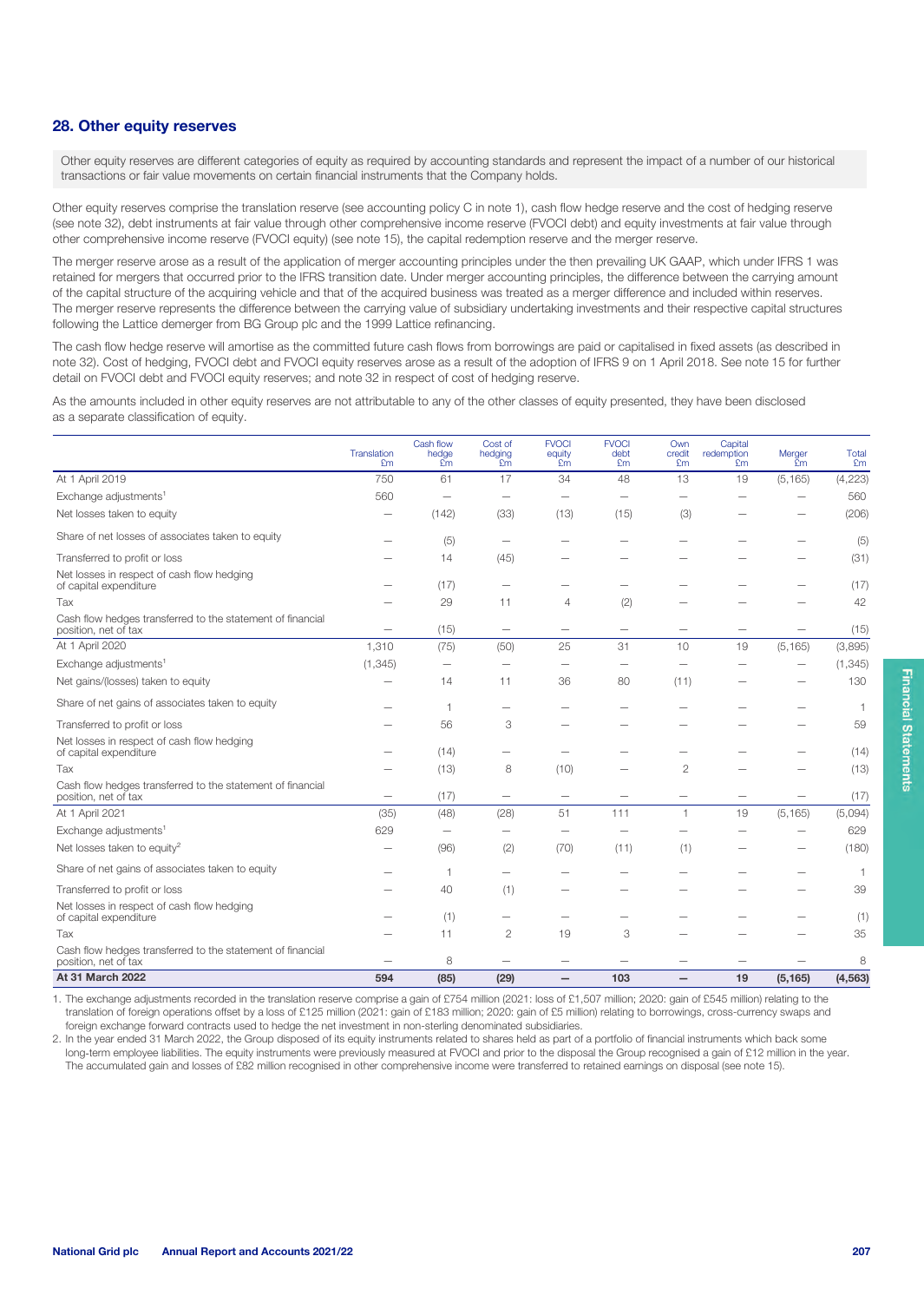# 29. Net debt

We define net debt as the amount of borrowings and financing derivatives less cash and current financial investments.

### (a) Composition of net debt

Net debt is comprised as follows:

|                                                  | 2022      | 2021      | 2020      |
|--------------------------------------------------|-----------|-----------|-----------|
|                                                  | £m        | £m        | £m        |
| Cash and cash equivalents (see note 20)          | 204       | 157       | 73        |
| Current financial investments (see note 15)      | 3,145     | 2.342     | 1,998     |
| Borrowings (see note 21)                         | (45, 465) | (31, 220) | (30, 794) |
| Financing derivatives <sup>1</sup> (see note 17) | (693)     | 175       | 133       |
|                                                  | (42, 809) | (28, 546) | (28, 590) |

1. The financing derivatives balance included in net debt excludes the commodity derivatives (see note 17).

#### (b) Analysis of changes in net debt

| <b>Notes</b>                                         | Cash<br>and cash<br>equivalents<br>£m | Financial<br>investments <sup>1</sup><br>£m | Borrowings<br><b>Fm</b> | Financing<br>derivatives<br>£m | Total <sup>2</sup><br>£m |
|------------------------------------------------------|---------------------------------------|---------------------------------------------|-------------------------|--------------------------------|--------------------------|
| At 1 April 2019                                      | 252                                   | 1,981                                       | (28, 730)               | (32)                           | (26, 529)                |
| Impact of transition to IFRS 16                      |                                       |                                             | (474)                   |                                | (474)                    |
| Cash flow                                            | (183)                                 | (42)                                        | 450                     | 450                            | 675                      |
| Fair value gains and losses                          | -                                     | 1                                           | (57)                    | (246)                          | (302)                    |
| Foreign exchange movements                           | $\overline{4}$                        | 24                                          | (807)                   | $\overline{\phantom{0}}$       | (779)                    |
| 6<br>Interest income/(charges)                       |                                       | 34                                          | (1,092)                 | (39)                           | (1,097)                  |
| Other non-cash movements                             |                                       | $\overline{\phantom{0}}$                    | (84)                    |                                | (84)                     |
| At 1 April 2020                                      | 73                                    | 1,998                                       | (30, 794)               | 133                            | (28, 590)                |
| Cash flow                                            | 95                                    | 429                                         | (2, 336)                | $\overline{4}$                 | (1,808)                  |
| Fair value gains and losses                          |                                       | 14                                          | 159                     | 31                             | 204                      |
| Foreign exchange movements                           | (7)                                   | (106)                                       | 1,710                   | -                              | 1,597                    |
| Interest income/(charges)<br>6                       |                                       | 7                                           | (946)                   | $\overline{7}$                 | (932)                    |
| Other non-cash movements                             |                                       |                                             | (136)                   | -                              | (136)                    |
| Reclassification to held for sale<br>10              | (4)                                   | -                                           | 1,123                   | -                              | 1,119                    |
| At 1 April 2021                                      | 157                                   | 2,342                                       | (31, 220)               | 175                            | (28, 546)                |
| Cash flow<br>29(c)                                   | $\overline{9}$                        | 752                                         | (9,993)                 | 262                            | (8,970)                  |
| Fair value gains and losses                          |                                       | (12)                                        | 286                     | (604)                          | (330)                    |
| Foreign exchange movements                           | 5                                     | 53                                          | (652)                   | -                              | (594)                    |
| Interest income/(charges)<br>6                       |                                       | 43                                          | (1, 177)                | (59)                           | (1, 193)                 |
| Other non-cash movements                             |                                       | (15)                                        | 34                      | -                              | 19                       |
| Acquisition of WPD<br>37                             | 44                                    | 69                                          | (8, 286)                | 26                             | (8, 147)                 |
| Reclassification to held for sale <sup>3</sup><br>10 | (11)                                  | (87)                                        | 5,543                   | (493)                          | 4,952                    |
| At 31 March 2022                                     | 204                                   | 3,145                                       | (45, 465)               | (693)                          | (42, 809)                |
| Balances at 31 March 2022 comprise:                  |                                       |                                             |                         |                                |                          |
| Non-current assets                                   |                                       |                                             |                         | 264                            | 264                      |
| Current assets                                       | 204                                   | 3,145                                       |                         | 34                             | 3,383                    |
| <b>Current liabilities</b>                           |                                       | $\overline{\phantom{0}}$                    | (12, 121)               | (136)                          | (12, 257)                |
| Non-current liabilities                              |                                       |                                             | (33, 344)               | (855)                          | (34, 199)                |
|                                                      | 204                                   | 3,145                                       | (45, 465)               | (693)                          | (42, 809)                |

1. Cash flows on current financial investments comprise £29 million (2021: £7 million; 2020: £35 million) of interest received and £781 million of cash outflows (2021:

£436 million outflows; 2020: £7 million outflows) of net cash flow movements in short-term financial investments, as presented in the consolidated cash flow statement. 2. Includes accrued interest at 31 March 2022 of £351 million (2021: £263 million; 2020: £246 million).

3. Reclassification to held for sale represents the opening net debt position of the UK Gas Transmission business. The closing net debt position of the UK Gas Transmission business is disclosed in note 10.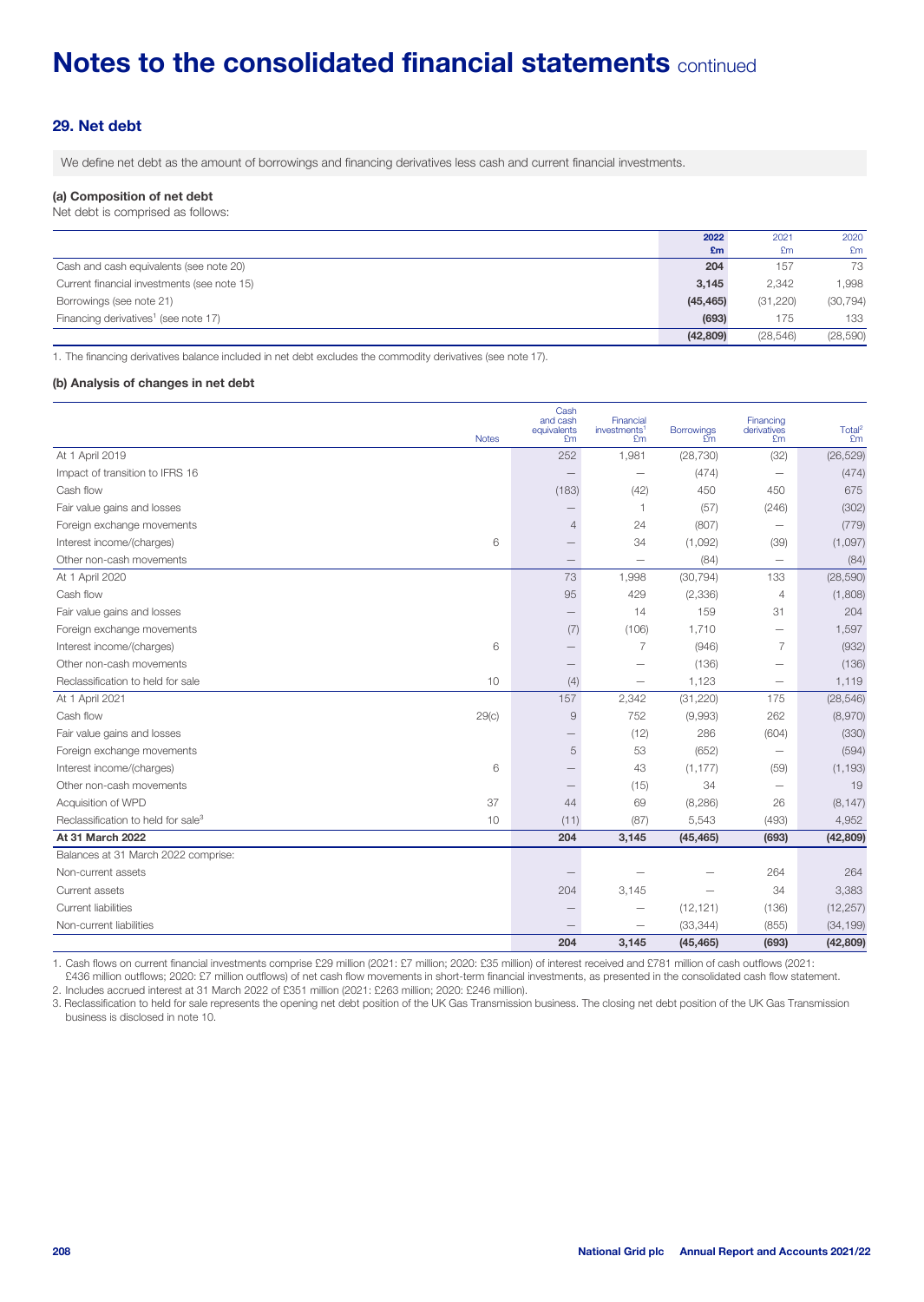# 29. Net debt continued

(c) Reconciliation of cash flow from liabilities within net debt to cash flow statement

|                                                                       | 2022                                 |                                       | 20211                                |                                | 20201                                |                                |
|-----------------------------------------------------------------------|--------------------------------------|---------------------------------------|--------------------------------------|--------------------------------|--------------------------------------|--------------------------------|
|                                                                       | <b>Borrowings</b><br>and other<br>£m | <b>Financing</b><br>derivatives<br>£m | <b>Borrowings</b><br>and other<br>£m | Financing<br>derivatives<br>£m | <b>Borrowings</b><br>and other<br>£m | Financing<br>derivatives<br>£m |
| Cash flows per financing activities section of cash flow statement:   |                                      |                                       |                                      |                                |                                      |                                |
| Proceeds received from loans                                          | 12,347                               |                                       | 5,150                                |                                | 3,921                                |                                |
| Repayment of loans                                                    | (1,261)                              |                                       | (1,654)                              |                                | (3,037)                              |                                |
| Payments of lease liabilities                                         | (117)                                |                                       | (107)                                |                                | (115)                                |                                |
| Net movements in short-term borrowings                                | (11)                                 |                                       | (619)                                |                                | (562)                                |                                |
| Cash inflows on derivatives                                           |                                      | 20                                    |                                      | 17                             |                                      | 46                             |
| Cash outflows on derivatives                                          |                                      | (114)                                 | $\overline{\phantom{0}}$             | (183)                          |                                      | (245)                          |
| Interest paid                                                         | (998)                                | (55)                                  | (711)                                | (42)                           | (802)                                | (65)                           |
| Cash flows per financing activities section of cash flow statement    | 9,960                                | (149)                                 | 2,059                                | (208)                          | (595)                                | (264)                          |
| Adjustments:                                                          |                                      |                                       |                                      |                                |                                      |                                |
| Non-net debt-related items                                            | 33                                   |                                       | 29                                   |                                | 34                                   |                                |
| Derivative cash (outflow)/inflow in relation to capital expenditure   |                                      | (8)                                   |                                      | 10                             |                                      | 13                             |
| Derivative cash inflows per investing section of cash flow statement  |                                      | 17                                    |                                      | 225                            |                                      | 58                             |
| Derivative cash outflows per investing section of cash flow statement |                                      | (122)                                 |                                      | (81)                           | $\overline{\phantom{0}}$             | (281)                          |
| Cash flows relating to financing liabilities within net debt          | 9,993                                | (262)                                 | 2,088                                | (54)                           | (561)                                | (474)                          |
| Analysis of changes in net debt:                                      |                                      |                                       |                                      |                                |                                      |                                |
| <b>Borrowings</b>                                                     | 9,993                                |                                       | 2,088                                |                                | (561)                                |                                |
| Financing derivatives                                                 |                                      | (262)                                 |                                      | (54)                           |                                      | (474)                          |
| Cash flow movements relating to financing liabilities within net debt | 9.993                                | (262)                                 | 2.088                                | (54)                           | (561)                                | (474)                          |

1. Comparative amounts have been re-presented to reflect the classification of the UK Gas Transmission business as a discontinued operation. See notes 1 and 10 for further information.

#### (d) Reconciliation of changes in liabilities arising from financing activities

The table below reconciles changes in liabilities arising from financing activities, including both changes arising from cash flows and non-cash changes. For the purposes of this table, the liabilities arising from financing activities are those for which cash flows were, or future cash flows will be, classified in the consolidated cash flow statement within financing activities. As a result we have separately disclosed the reconciliation below, excluding derivatives associated with our net investment hedges and derivatives associated with the hedging of capital expenditure, given that they are both classified in the consolidated cash flow statement within investing activities.

|                                                | <b>Notes</b> | <b>Borrowings</b><br>$E_{\rm m}$ | Financing<br>derivatives<br>£m  | Total<br>£m |
|------------------------------------------------|--------------|----------------------------------|---------------------------------|-------------|
| At 1 April 2019                                |              | (28, 730)                        | 228                             | (28, 502)   |
| Impact of transition to IFRS 16                |              | (474)                            | $\overline{\phantom{m}}$        | (474)       |
| Cash flow <sup>1</sup>                         |              | 450                              | 240                             | 690         |
| Fair value gains and losses                    |              | (57)                             | (231)                           | (288)       |
| Foreign exchange movements                     |              | (807)                            | $\overline{\phantom{a}}$        | (807)       |
| Interest charges                               | 6            | (1,092)                          | (9)                             | (1, 101)    |
| Other non-cash movements                       |              | (84)                             |                                 | (84)        |
| At 1 April 2020                                |              | (30, 794)                        | 228                             | (30, 566)   |
| Cash flow <sup>1</sup>                         |              | (2, 336)                         | 158                             | (2, 178)    |
| Fair value gains and losses                    |              | 159                              | (301)                           | (142)       |
| Foreign exchange movements                     |              | 1,710                            | $\qquad \qquad -$               | 1,710       |
| Interest charges                               | 6            | (946)                            | 11                              | (935)       |
| Other non-cash movements                       |              | (136)                            | $\overline{\phantom{a}}$        | (136)       |
| Reclassification to held for sale              | 10           | 1,123                            | $\qquad \qquad -$               | 1,123       |
| At 1 April 2021                                |              | (31, 220)                        | 96                              | (31, 124)   |
| Cash flow                                      |              | (9,993)                          | 149                             | (9,844)     |
| Fair value gains and losses                    |              | 286                              | (472)                           | (186)       |
| Foreign exchange movements                     |              | (652)                            | $\overline{\phantom{m}}$        | (652)       |
| Interest charges                               | 6            | (1, 177)                         | (54)                            | (1, 231)    |
| Other non-cash movements                       |              | 34                               | $\hspace{0.1mm}-\hspace{0.1mm}$ | 34          |
| Acquisition of WPD                             | 37           | (8, 286)                         | 26                              | (8, 260)    |
| Reclassification to held for sale <sup>2</sup> | 10           | 5,543                            | (495)                           | 5,048       |
| At 31 March 2022                               |              | (45, 465)                        | (750)                           | (46, 215)   |

1. Comparative amounts include financing cash flows attributable to the UK Gas Transmission business which was classified as a discontinued operation in the year (see notes 1 and 10). In order to reconcile financing cash flows to the consolidated cash flow statement for the years ended 31 March 2021 and 2020, cash flows from financing activities for both continuing operations and discontinued operations should be included, along with non-debt related items in note 29(c).

2. Reclassification to held for sale represents the opening net debt position of the UK Gas Transmission business. The closing net debt position of the UK Gas Transmission business is disclosed in note 10.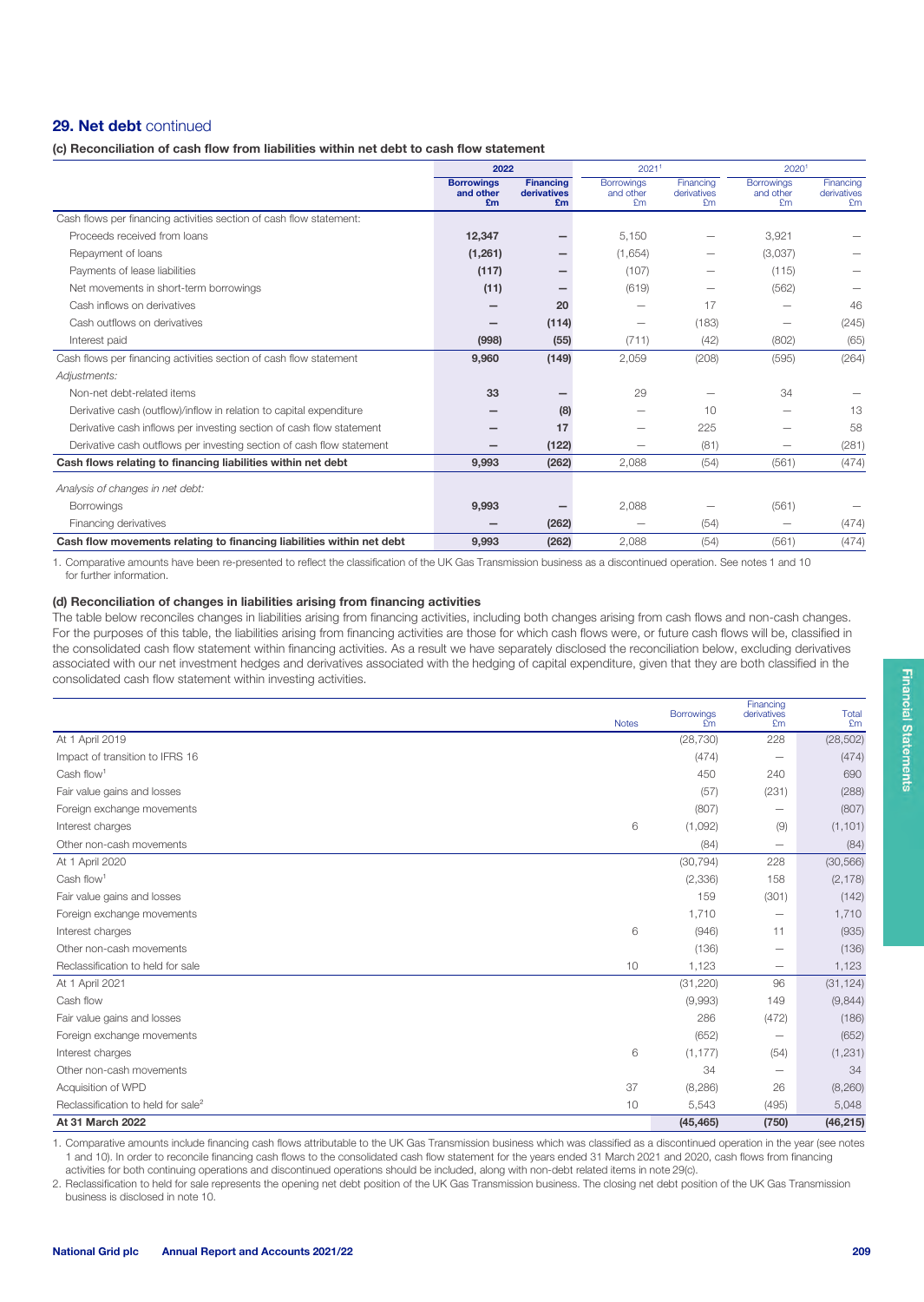# 30. Commitments and contingencies

Commitments are those amounts that we are contractually required to pay in the future as long as the other party meets its obligations. These commitments primarily relate to energy purchase agreements and contracts for the purchase of assets which, in many cases, extend over a long period of time. We also disclose any contingencies, which include guarantees that companies have given, where we pledge assets against current obligations that will remain for a specific period.

Contingent assets are disclosed where the Group concludes that an inflow of economic benefits is probable.

|                                                                                                   | 2022   | 2021   |
|---------------------------------------------------------------------------------------------------|--------|--------|
|                                                                                                   | £m     | £m     |
| Future capital expenditure                                                                        |        |        |
| Contracted for but not provided <sup>1</sup>                                                      | 2,881  | 2,716  |
| Energy purchase commitments <sup>2</sup>                                                          |        |        |
| Less than 1 year                                                                                  | 1,386  | 1,255  |
| In 1 to 2 years                                                                                   | 1,366  | 894    |
| In 2 to 3 years                                                                                   | 1,219  | 975    |
| In 3 to 4 years                                                                                   | 1,189  | 959    |
| In 4 to 5 years                                                                                   | 1,088  | 896    |
| More than 5 years                                                                                 | 12,266 | 10,805 |
|                                                                                                   | 18,514 | 15,784 |
| Guarantees                                                                                        |        |        |
| Guarantee of sublease for US property (expires 2040)                                              | 149    | 149    |
| Guarantees of certain obligations of Grain LNG (expire up to 2025)                                | 31     | 33     |
| Guarantees of certain obligations for construction of HVDC West Coast Link (expected expiry 2059) | 84     | 85     |
| Guarantees of certain obligations of National Grid North Sea Link Limited (various expiry dates)  | 569    | 584    |
| Guarantees of certain obligations of St William Homes LLP (various expiry dates)                  | 44     | 53     |
| Guarantees of certain obligations of National Grid IFA 2 Limited (expected expiry 2022)           | 130    | 170    |
| Guarantees of certain obligations of National Grid Viking Link Limited (expected expiry 2024)     | 1,177  | 1,276  |
| Other quarantees and letters of credit (various expiry dates)                                     | 380    | 486    |
|                                                                                                   | 2,564  | 2,836  |

1. Included within future capital expenditure is £205 million (2021: £186 million) pertaining to the UK Gas Transmission business.

2. Energy purchase commitments relate to contractual commitments to purchase electricity or gas that are used to satisfy physical delivery requirements to our customers or for energy that we use ourselves (i.e. normal purchase, sale or usage) and hence are accounted for as ordinary purchase contracts (see note 32(f)). Details of commodity contract derivatives that do not meet the normal purchase, sale or usage criteria, and hence are accounted for as derivative contracts, are shown in note 17(b).

Through the ordinary course of our operations, we are party to various litigation, claims and investigations. We do not expect the ultimate resolution of any of these proceedings to have a material adverse effect on our results of operations, cash flows or financial position.

#### Contingent assets

In September 2021, a fire at the IFA interconnector station in Sellindge, Kent caused significant damage to infrastructure on site. This incident has resulted in claims under the Group's insurance policy for the rebuild cost of the damaged property and lost revenue arising from the business interruption. The Group believes that a favourable outcome is probable. However, the contingent asset has not been recognised as a receivable at 31 March 2022 because receipt of the amount is dependent on the outcome of the reinsurers formally agreeing liability and signing off on the investigation report. As at 31 March 2022, the investigation report is with the reinsurers for review and the final amount and timing of any insurance proceeds is not known with certainty.

The exceptional environmental insurance recovery described in note 5 is the result of one of a number of legal proceedings that are ongoing between the Group and insurance companies who have provided historic cover over sites which were environmentally impacted in the past. Following the resolution of that claim, the Group has reassessed the likelihood of recovery in other similar legal proceedings and now believes that it is more likely than not that one or more of them will be successful. However, legal proceedings in each case still have a number of stages to complete, including in certain cases court proceedings.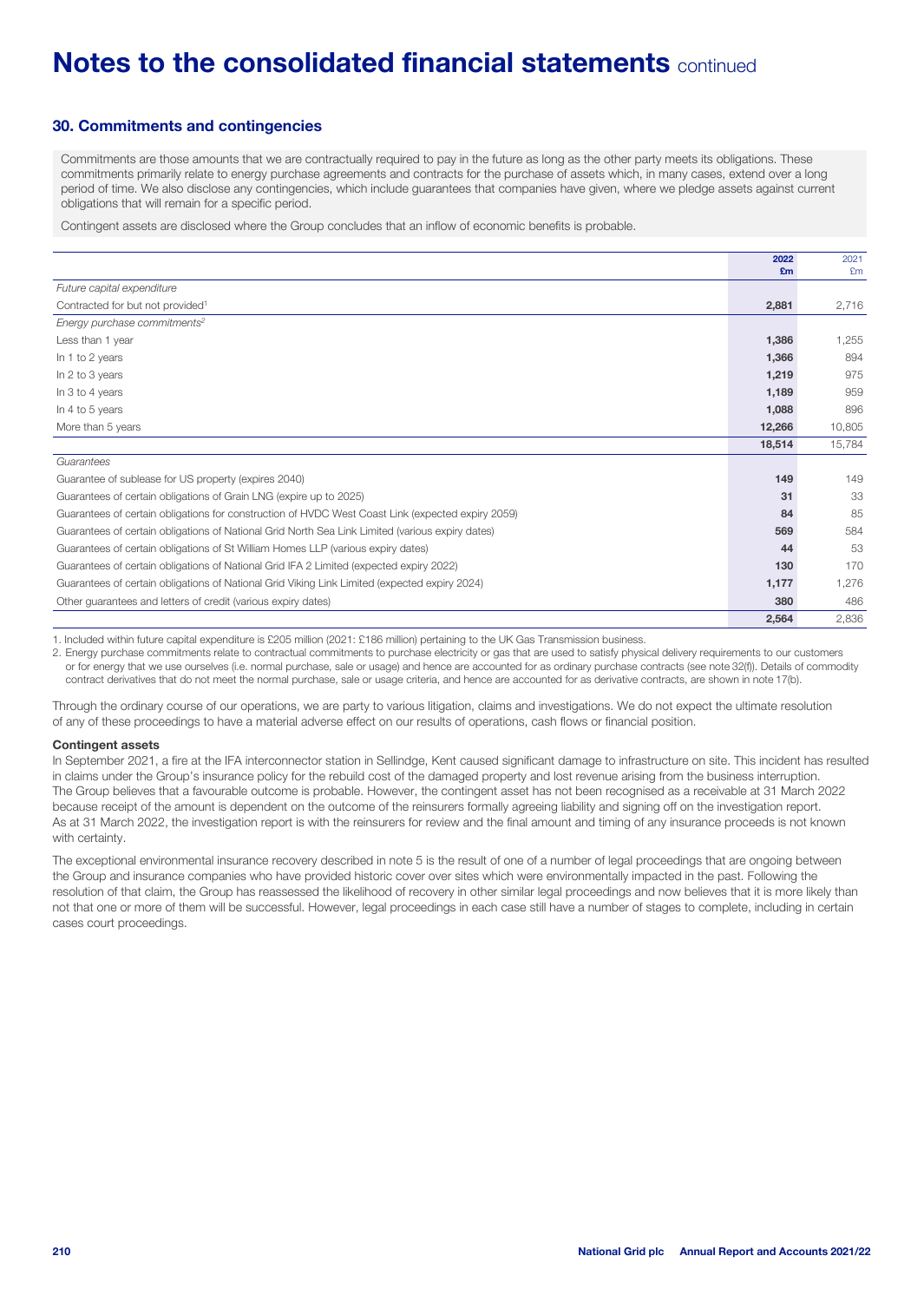# 31. Related party transactions

Related parties include joint ventures, associates, investments and key management personnel.

The following significant transactions with related parties were in the normal course of business. Amounts receivable from and payable to related parties are due on normal commercial terms:

|                                                                         | 2022 | 2021 | 2020           |
|-------------------------------------------------------------------------|------|------|----------------|
|                                                                         | £m   | £m   | £m             |
| Sales: Goods and services supplied to a pension plan                    | 3    | 3    | 5              |
| Sales: Goods and services supplied to joint ventures <sup>1</sup>       | 284  | 79   | 101            |
| Sales: Goods and services supplied to associates <sup>2</sup>           |      |      | 33             |
| Purchases: Goods and services received from joint ventures <sup>3</sup> | 19   | 35   | 61             |
| Purchases: Goods and services received from associates <sup>3</sup>     | 41   | 43   | 56             |
| Receivable from joint ventures <sup>4</sup>                             | 43   | 263  | 255            |
| Receivable from associates                                              |      |      |                |
| Payable to joint ventures <sup>5</sup>                                  | 247  | 17   |                |
| Payable to associates                                                   |      | 3    | $\overline{4}$ |
| Interest income from joint ventures                                     |      |      | 2              |
| Interest income from associates                                         |      |      | 8              |
| Dividends received from joint ventures <sup>6</sup>                     | 123  | 49   | 34             |
| Dividends received from associates <sup>7</sup>                         | 35   | 32   | 41             |

1. During the year, £74 million of sales were made to Emerald Energy Venture LLC (2021: £50 million; 2020: £21 million) and a further £7 million (2021: £6 million; 2020; £32 million) of sales were made to NGET/SPT Upgrades Limited. Prior to the Group's disposal of its equity interest in St William Homes LLP on 15 March 2022, a further £202 million (2021: £14 million; 2020: £38 million) of property sites were sold to St William Homes LLP.

2. In previous years, sales related to transactions with Quadgas, until the date it ceased to be a related party following the disposal of our 39% stake in June 2019 (see note 10) and included income of £31 million in 2020 relating to a Transitional Service Agreement following the sale of the UK Gas Distribution business to Quadgas.

3. During the year, the Group received goods and services from a number of US associates, both for the transportation of gas and for pipeline services in the US, most notably, £38 million (2021: £41 million; 2020: £31 million) of purchases from Millennium Pipeline Company LLC. The Group purchased assets of £18 million (2021: £17 million; 2020: £nil) from BritNed Development Limited. The Group also purchased assets of £0.3 million (2021: £5 million; 2020: £58 million) from NGET/SPT Upgrades Limited

(a joint venture). 4. Amounts receivable from joint ventures include £33 million (2021: £19 million; 2020: £nil) from Emerald Energy Venture LLC. Amounts receivable in comparative periods include amounts due from St William Homes LLP, which is no longer a related party of the Group (2021: £241 million; 2020: £242 million).

5. Amounts payable to joint ventures include £223 million due to Bight Wind Holdings LLC, NGV's joint venture with RWE Renewables, in respect of a capital call to NGV following the successful auction of six seabed leases in New York.

6. Includes dividends of £39 million (2021: £18 million; 2020: £25 million) received from BritNed Development Limited and £77 million (2021: £25 million; 2020: £8 million) from Nemo Link Limited.

7. Includes dividends of £34 million (2021: £31 million; 2020: £32 million) received from Millennium Pipeline Company LLC.

Details of investments in principal subsidiary undertakings, joint ventures and associates are disclosed in note 34, and information relating to pension fund arrangements is disclosed in note 25. For details of Directors' and key management remuneration, refer to the Directors' Remuneration Report on pages  $108 - 131$  and note  $4(c)$ .

# 32. Financial risk management

Our activities expose us to a variety of financial risks including credit risk, liquidity risk, capital risk, currency risk, interest rate risk, inflation risk and commodity price risk. Our risk management programme focuses on the unpredictability of financial markets and seeks to minimise potential volatility of financial performance from these risks. We use financial instruments, including derivative financial instruments, to manage these risks.

Risk management related to financing activities is carried out by a central treasury department under policies approved by the Finance Committee of the Board. The objective of the treasury department is to manage funding and liquidity requirements, including managing associated financial risks, to within acceptable boundaries. The Finance Committee provides written principles for overall risk management, and written policies covering the following specific areas: foreign exchange risk, interest rate risk, credit risk, liquidity risk, use of derivative financial instruments and non-derivative financial instruments, and investment of excess liquidity. The Finance Committee has delegated authority to administer the commodity price risk policy and credit policy for US-based commodity transactions to the Energy Procurement Risk Management Committee and the National Grid USA Board of Directors. Details of key activities in the current year are set out in the Finance Committee report on page 107.

We have exposure to the following risks, which are described in more detail below:

- credit risk;
- liquidity risk;
- currency risk;
- interest rate risk;
- commodity price risk; and
- capital risk.

Where appropriate, derivatives and other financial instruments used for hedging currency and interest rate risk exposures are formally designated as fair value, cash flow or net investment hedges as defined in IFRS 9. Hedge accounting allows the timing of the profit or loss impact of qualifying hedging instruments to be recognised in the same reporting period as the corresponding impact of hedged exposures. To qualify for hedge accounting, documentation is prepared specifying the risk management objective and strategy, the component transactions and methodology used for measurement of effectiveness.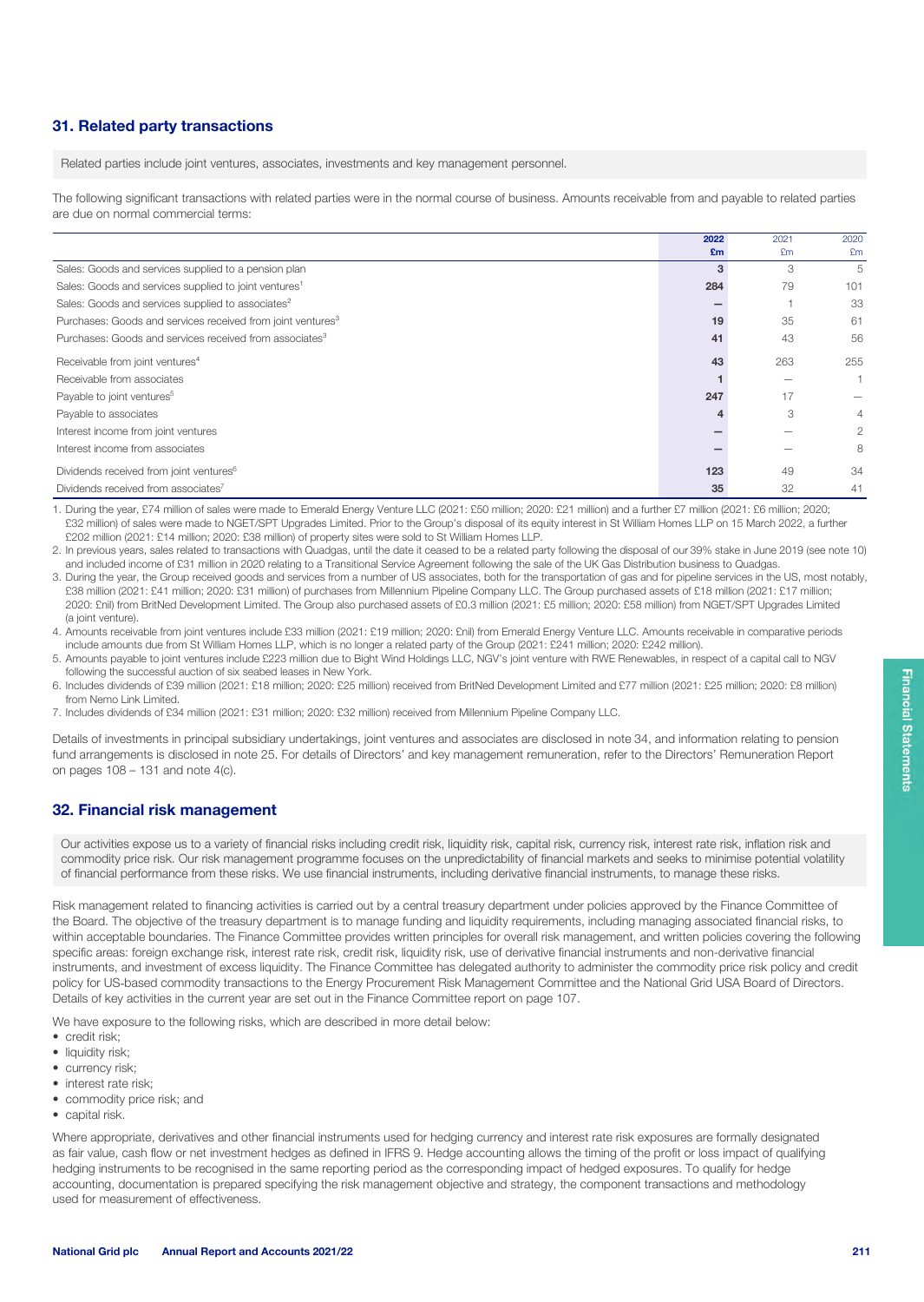# 32. Financial risk management continued

Hedge accounting relationships are designated in line with risk management activities further described below. The categories of hedging entered into are as follows:

- currency risk arising from our forecasted foreign currency transactions (capital expenditure or revenues) is designated in cash flow hedges;
- currency risk arising from our net investments in foreign operations is designated in net investment hedges; and
- currency and interest rate risk arising from borrowings are designated in cash flow or fair value hedges.

Critical terms of hedging instruments and hedged items are transacted to match on a 1:1 ratio by notional values. Hedge ineffectiveness can nonetheless arise from inherent differences between derivatives and non-derivative instruments and other market factors including credit, correlations, supply and demand, and market volatilities. Ineffectiveness is recognised in the remeasurements component of finance income and costs (see note 6). Hedge accounting is discontinued when a hedging relationship no longer qualifies for hedge accounting.

Certain hedging instrument components are treated separately as costs of hedging with the gains and losses deferred in a component of other equity reserves and released systematically into profit or loss to correspond with the timing and impact of hedged exposures, or released in full to finance costs upon an early discontinuation of a hedging relationship.

Refer to sections (c) currency risk and (d) interest rate risk below for further details on hedge accounting.

#### (a) Credit risk

We are exposed to the risk of loss resulting from counterparties' default on their commitments including failure to pay or make a delivery on a contract. This risk is inherent in our commercial business activities. Exposure arises from derivative financial instruments, deposits with banks and financial institutions, trade receivables and committed transactions with wholesale and retail customers.

#### Treasury credit risk

Counterparty risk arises from the investment of surplus funds and from the use of derivative financial instruments. As at 31 March 2022, the following limits were in place for investments and derivative financial instruments held with banks and financial institutions:

|                                                                   | Maximum limit<br>£m | Long-term limit<br>£m    |
|-------------------------------------------------------------------|---------------------|--------------------------|
| Triple 'A' G7 sovereign entities (AAA)                            | 2.708               | 2,031                    |
| Triple 'A' vehicles (AAA)                                         | 500                 | $\overline{\phantom{0}}$ |
| Triple 'A' range institutions and non-G7 sovereign entities (AAA) | 2.462               | 1.847                    |
| Double 'A+' G7 sovereign entities (AA+)                           | 2.462               | 1.847                    |
| Double 'A' range institutions (AA)                                | 1,477 to 1,970      | 1,108 to 1,477           |
| Single 'A' range institutions (A)                                 | 492 to 985          | 369 to 739               |

The maximum limit applies to all transactions, including long-term transactions. The long-term limit applies to transactions which mature in more than 12 months' time.

As at 31 March 2022 and 2021, we had a number of exposures to individual counterparties. In accordance with our treasury policies, counterparty credit exposure utilisations are monitored daily against the counterparty credit limits. Counterparty credit ratings and market conditions are reviewed continually with limits being revised and utilisation adjusted, if appropriate. Management does not expect any significant losses from non-performance by these counterparties. Further information on financial investments subject to impairment provisioning is included in note 15.

#### Commodity credit risk

The credit policy for US-based commodity transactions is owned by the Finance Committee to the Board, which establishes controls and procedures to determine, monitor and minimise the credit exposure to counterparties.

#### Wholesale and retail credit risk

Our principal commercial exposure in the UK is governed by the credit rules within the regulated codes: Uniform Network Code and Connection and Use of System Code. These set out the level of credit relative to the RAV for each credit rating. In the US, we are required to supply electricity and gas under state regulations. Our policies and practices are designed to limit credit exposure by collecting security deposits prior to providing utility services, or after utility services have commenced if certain applicable regulatory requirements are met. Collection activities are managed on a daily basis. Sales to retail customers are usually settled in cash, cheques, electronic bank payments or by using major credit cards. We are committed to measuring, monitoring, minimising and recording counterparty credit risk in our wholesale business. The utilisation of credit limits is regularly monitored, and collateral is collected against these accounts when necessary.

In March 2020, the Group's US distribution business temporarily ceased certain cash collection and termination activities in response to regulatory instructions following the COVID-19 pandemic. At the time this resulted in the recognition of expected credit losses. In the year ended 31 March 2022, collection activities resumed in New England and New York and are supported by certain government COVID funding programmes, which has been factored into the assessment of expected credit losses for the year (see note 19 for further details).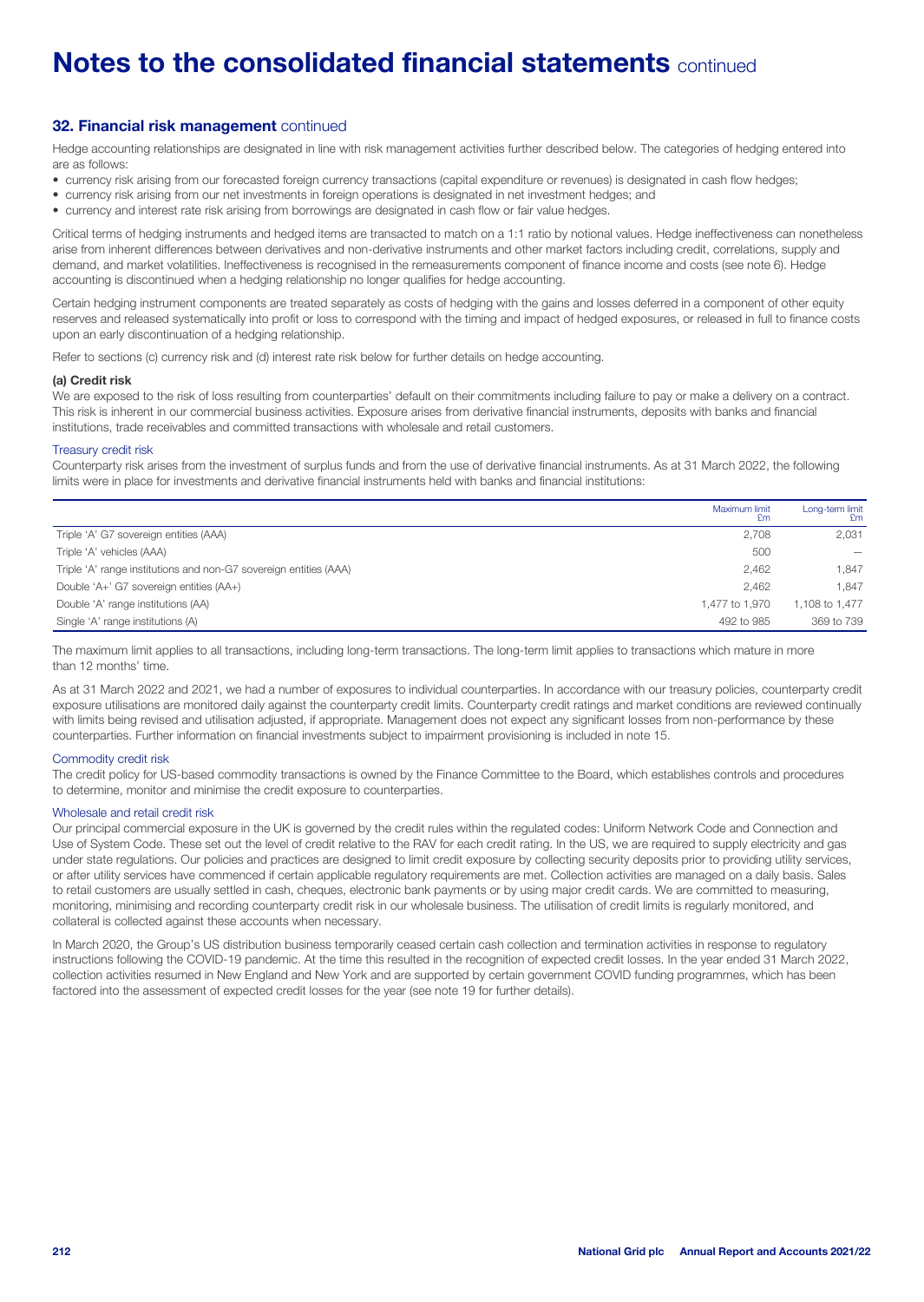# (a) Credit risk continued

#### Offsetting financial assets and liabilities

The following tables set out our financial assets and liabilities which are subject to offset and to enforceable master netting arrangements or similar agreements. The tables show the amounts which are offset and reported net in the statement of financial position. Amounts which cannot be offset under IFRS, but which could be settled net under terms of master netting arrangements if certain conditions arise, and with collateral received or pledged, are shown to present National Grid's net exposure.

Financial assets and liabilities on different transactions would only be reported net in the balance sheet if the transactions were with the same counterparty, a currently enforceable legal right of offset exists, and the cash flows were intended to be settled on a net basis.

Amounts which do not meet the criteria for offsetting on the statement of financial position, but could be settled net in certain circumstances, principally relate to derivative transactions under ISDA agreements, where each party has the option to settle amounts on a net basis in the event of default of the other party.

Commodity contract derivatives that have not been offset on the balance sheet may be settled net in certain circumstances under ISDA or North American Energy Standards Board (NAESB) agreements.

For bank account balances and bank overdrafts, there are no 'Gross amounts offset' under cash pooling arrangements (2021: £nil). Our UK bank accounts for National Grid subsidiaries previously participated in GBP, EUR and USD Composite Accounting System overdraft facilities subject to offsetting gross and net overdraft limits. EUR and USD offsetting arrangements were discontinued in the prior year and GBP offsetting arrangements have no impact as at 31 March 2022. In the US, no offsetting arrangements exist, and cash transactions are settled through Service Company bank accounts with subsequent intercompany payables and receivables reported by subsidiaries with the Service Company.

The gross amounts offset for trade payables and receivables, which are subject to general terms and conditions, are insignificant.

|                                |                                           |                                         |                                                                                  | <b>Related amounts</b><br>available to be offset but<br>not offset in statement<br>of financial position |                                                  |                  |  |
|--------------------------------|-------------------------------------------|-----------------------------------------|----------------------------------------------------------------------------------|----------------------------------------------------------------------------------------------------------|--------------------------------------------------|------------------|--|
| At 31 March 2022               | <b>Gross</b><br>carrying<br>amounts<br>£m | <b>Gross</b><br>amounts<br>offset<br>£m | <b>Net amount</b><br>presented in<br>statement of<br>financial<br>position<br>£m | <b>Financial</b><br><b>instruments</b><br>£m                                                             | Cash<br>collateral<br>received/<br>pledged<br>£m | Net amount<br>£m |  |
| Assets                         |                                           |                                         |                                                                                  |                                                                                                          |                                                  |                  |  |
| Financing derivatives          | 298                                       |                                         | 298                                                                              | (136)                                                                                                    | (55)                                             | 107              |  |
| Commodity contract derivatives | 289                                       |                                         | 289                                                                              | (8)                                                                                                      | (50)                                             | 231              |  |
|                                | 587                                       |                                         | 587                                                                              | (144)                                                                                                    | (105)                                            | 338              |  |
| Liabilities                    |                                           |                                         |                                                                                  |                                                                                                          |                                                  |                  |  |
| Financing derivatives          | (991)                                     |                                         | (991)                                                                            | 136                                                                                                      | 771                                              | (84)             |  |
| Commodity contract derivatives | (22)                                      |                                         | (22)                                                                             | 8                                                                                                        | 3                                                | (11)             |  |
|                                | (1,013)                                   | $\qquad \qquad$                         | (1,013)                                                                          | 144                                                                                                      | 774                                              | (95)             |  |
|                                |                                           |                                         |                                                                                  |                                                                                                          |                                                  |                  |  |
|                                | (426)                                     |                                         | (426)                                                                            | -                                                                                                        | 669                                              | 243              |  |

|                                |                                           |                                         |                                                                           | Related amounts<br>available to be offset but<br>not offset in statement<br>of financial position |                                                  |                  |
|--------------------------------|-------------------------------------------|-----------------------------------------|---------------------------------------------------------------------------|---------------------------------------------------------------------------------------------------|--------------------------------------------------|------------------|
| At 31 March 2021               | <b>Gross</b><br>carrying<br>amounts<br>£m | <b>Gross</b><br>amounts<br>offset<br>£m | Net amount<br>presented in<br>statement of<br>financial<br>position<br>£m | Financial<br>instruments<br>£m                                                                    | Cash<br>collateral<br>received/<br>pledged<br>£m | Net amount<br>£m |
| Assets                         |                                           |                                         |                                                                           |                                                                                                   |                                                  |                  |
| Financing derivatives          | 942                                       | $\overline{\phantom{0}}$                | 942                                                                       | (234)                                                                                             | (561)                                            | 147              |
| Commodity contract derivatives | 57                                        |                                         | 57                                                                        | (8)                                                                                               |                                                  | 49               |
|                                | 999                                       | -                                       | 999                                                                       | (242)                                                                                             | (561)                                            | 196              |
| Liabilities                    |                                           |                                         |                                                                           |                                                                                                   |                                                  |                  |
| Financing derivatives          | (767)                                     |                                         | (767)                                                                     | 234                                                                                               | 467                                              | (66)             |
| Commodity contract derivatives | (132)                                     | $\overline{\phantom{0}}$                | (132)                                                                     | 8                                                                                                 | $\overline{4}$                                   | (120)            |
|                                | (899)                                     |                                         | (899)                                                                     | 242                                                                                               | 471                                              | (186)            |
|                                | 100                                       | -                                       | 100                                                                       | -                                                                                                 | (90)                                             | 10               |
|                                |                                           |                                         |                                                                           |                                                                                                   |                                                  |                  |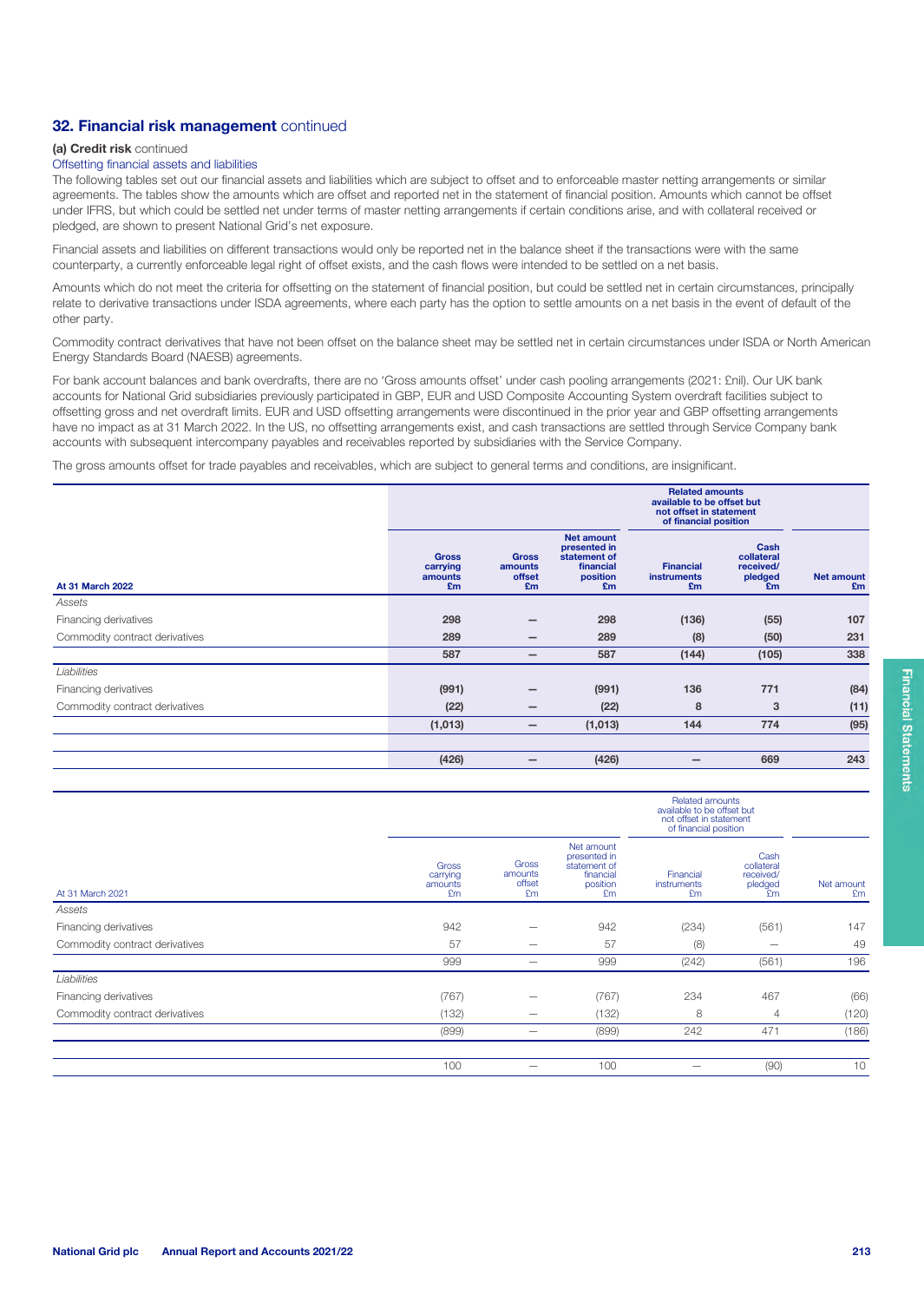# 32. Financial risk management continued

#### (b) Liquidity risk

Our policy is to determine our liquidity requirements by the use of both short-term and long-term cash flow forecasts. These forecasts are supplemented by a financial headroom analysis which is used to assess funding requirements for at least a 24-month period and maintain adequate liquidity for a continuous 12-month period.

We believe our contractual obligations, including those shown in commitments and contingencies in note 30, can be met from existing cash and investments, operating cash flows and other financing that we reasonably expect to be able to secure in the future, together with the use of committed facilities if required.

Our debt agreements and banking facilities contain covenants, including those relating to the periodic and timely provision of financial information by the issuing entity, restrictions on disposals and financial covenants, such as restrictions on the level of subsidiary indebtedness and interest coverage. Failure to comply with these covenants, or to obtain waivers of those requirements, could in some cases trigger a right, at the lender's discretion, to require repayment of some of our debt and may restrict our ability to draw upon our facilities or access the capital markets.

The following is a payment profile of our financial liabilities and derivatives:

|                                                        | Less than<br>1 year | 1 to 2<br>years | 2 to 3<br>years | More than<br>3 years | <b>Total</b>   |
|--------------------------------------------------------|---------------------|-----------------|-----------------|----------------------|----------------|
| <b>At 31 March 2022</b>                                | £m                  | £m              | £m              | £m                   | £m             |
| Non-derivative financial liabilities                   |                     |                 |                 |                      |                |
| Borrowings, excluding lease liabilities                | (11, 589)           | (1, 322)        | (2, 468)        | (28, 119)            | (43, 498)      |
| Interest payments on borrowings <sup>1</sup>           | (970)               | (928)           | (883)           | (12, 525)            | (15,306)       |
| Lease liabilities                                      | (132)               | (96)            | (79)            | (366)                | (673)          |
| Other non-interest-bearing liabilities                 | (3,979)             | (336)           |                 | —                    | (4, 315)       |
| Contingent consideration                               | (37)                | (8)             |                 |                      | (45)           |
| Derivative financial liabilities                       |                     |                 |                 |                      |                |
| Financing derivatives – receipts <sup>2</sup>          | 3,149               | 1,008           | 2,075           | 4,726                | 10,958         |
| Financing derivatives – payments <sup>2</sup>          | (3,401)             | (1, 189)        | (2, 336)        | (5, 468)             | (12, 394)      |
| Commodity contract derivatives – receipts <sup>2</sup> |                     |                 |                 |                      | $\overline{2}$ |
| Commodity contract derivatives – payments <sup>2</sup> | (29)                | $\overline{2}$  | (1)             | —                    | (28)           |
| Derivative financial assets                            |                     |                 |                 |                      |                |
| Financing derivatives – receipts <sup>2</sup>          | 4,512               | 316             | 1,427           | 464                  | 6,719          |
| Financing derivatives – payments <sup>2</sup>          | (4, 405)            | (282)           | (1, 313)        | (405)                | (6, 405)       |
| Commodity contract derivatives – receipts <sup>2</sup> | 234                 | 37              | 3               | —                    | 274            |
| Commodity contract derivatives – payments <sup>2</sup> | (52)                | (8)             | (3)             | —                    | (63)           |
|                                                        | (16, 698)           | (2,805)         | (3,578)         | (41, 693)            | (64, 774)      |

| At 31 March 2021                                       | Less than<br>1 year<br>£m | 1 to 2<br>years<br>£m | $2$ to $3$<br>years<br>£m | More than<br>3 years<br>£m | Total<br>£m |
|--------------------------------------------------------|---------------------------|-----------------------|---------------------------|----------------------------|-------------|
| Non-derivative financial liabilities                   |                           |                       |                           |                            |             |
| Borrowings, excluding lease liabilities                | (3,350)                   | (1,690)               | (806)                     | (25, 562)                  | (31, 408)   |
| Interest payments on borrowings <sup>1</sup>           | (810)                     | (755)                 | (731)                     | (12,018)                   | (14, 314)   |
| Lease liabilities                                      | (118)                     | (108)                 | (90)                      | (599)                      | (915)       |
| Other non-interest-bearing liabilities                 | (3,207)                   | (350)                 | -                         | -                          | (3, 557)    |
| Contingent consideration                               | (40)                      | (24)                  |                           |                            | (64)        |
| Derivative financial liabilities                       |                           |                       |                           |                            |             |
| Financing derivatives – receipts <sup>2</sup>          | 3,773                     | 749                   | 451                       | 4,326                      | 9,299       |
| Financing derivatives – payments <sup>2</sup>          | (3,899)                   | (877)                 | (533)                     | (5, 153)                   | (10, 462)   |
| Commodity contract derivatives – receipts <sup>2</sup> | 12                        |                       |                           |                            | 12          |
| Commodity contract derivatives – payments <sup>2</sup> | (83)                      | (23)                  | (14)                      | (12)                       | (132)       |
| Derivative financial assets                            |                           |                       |                           |                            |             |
| Financing derivatives – receipts <sup>2</sup>          | 2,162                     | 926                   | 833                       | 1,789                      | 5,710       |
| Financing derivatives - payments <sup>2</sup>          | (1,700)                   | (834)                 | (780)                     | (1,536)                    | (4,850)     |
| Commodity contract derivatives – receipts <sup>2</sup> | 21                        | 4                     |                           |                            | 27          |
| Commodity contract derivatives – payments <sup>2</sup> | (21)                      | (4)                   | (2)                       |                            | (27)        |
|                                                        | (7,260)                   | (2,986)               | (1,671)                   | (38, 764)                  | (50,681)    |

1. The interest on borrowings is calculated based on borrowings held at 31 March without taking account of future issues. Floating rate interest is estimated using a forward

interest rate curve as at 31 March. Payments are included on the basis of the earliest date on which the Company can be required to settle.

2. The receipts and payments line items for derivatives comprise gross undiscounted future cash flows, after considering any contractual netting that applies within individual contracts. Where cash receipts and payments within a derivative contract are settled net, and the amount to be received/(paid) exceeds the amount to be paid/(received), the net amount is presented within derivative receipts/(payments).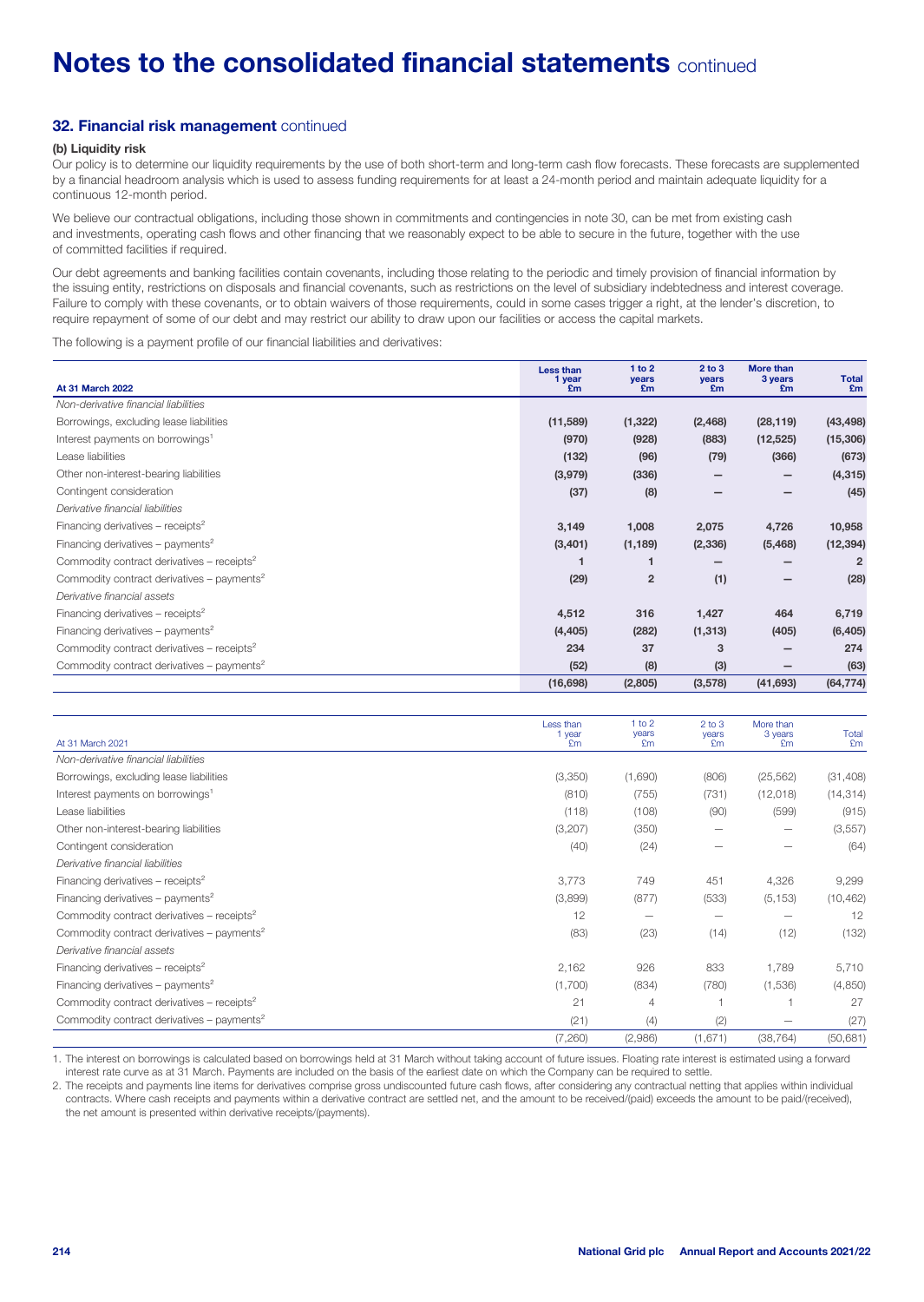### (c) Currency risk

National Grid operates internationally with mainly pound sterling as the functional currency for the UK companies and US dollar for the US businesses. Currency risk arises from three major areas: funding activities, capital investment and related revenues, and holdings in foreign operations. This risk is managed using financial instruments including derivatives as approved by policy, typically cross-currency interest rate swaps, foreign exchange swaps and forwards.

Funding activities – our policy is to borrow in the most advantageous market available. Foreign currency funding gives rise to risk of volatility in the amount of functional currency cash to be repaid. This risk is reduced by swapping principal and interest back into the functional currency of the issuer. All foreign currency debt and transactions are hedged except where they provide a natural offset to assets elsewhere in the Group.

Capital investment and related revenues – capital projects often incur costs or generate revenues in a foreign currency, most often euro transactions done by the UK business. Our policy for managing foreign exchange transaction risk is to hedge contractually committed foreign currency cash flows over a prescribed minimum size, typically by buying euro forwards to hedge future expenditure, and selling euro forwards to hedge future revenues. For hedges of forecast cash flows our policy is to hedge a proportion of highly probable cash flows.

Holdings in foreign operations – we are exposed to fluctuations on the translation into pounds sterling of our foreign operations. The policy for managing this translation risk is to issue foreign currency debt or to replicate foreign debt using derivatives that pay cash flows in the currency of the foreign operation. The primary managed exposure arises from dollar denominated assets and liabilities held by our US operations, with a smaller euro exposure in respect of joint venture investments.

Derivative financial instruments were used to manage foreign currency risk as follows:

|                           |                       | 2022                     |                     |                    |             | 2021           |                          |                     |                          |             |
|---------------------------|-----------------------|--------------------------|---------------------|--------------------|-------------|----------------|--------------------------|---------------------|--------------------------|-------------|
|                           | <b>Sterling</b><br>£m | <b>Euro</b><br>£m        | <b>Dollar</b><br>£m | <b>Other</b><br>£m | Total<br>£m | Sterling<br>£m | Euro<br>£m               | <b>Dollar</b><br>£m | Other<br>£m              | Total<br>£m |
| Cash and cash equivalents | 111                   | $\qquad \qquad -$        | 93                  | —                  | 204         | 63             | -                        | 94                  |                          | 157         |
| Financial investments     | 1.725                 | $\overline{\phantom{m}}$ | 1.420               | —                  | 3.145       | 1,215          | $\overline{\phantom{a}}$ | 1,127               | $\overline{\phantom{0}}$ | 2.342       |
| <b>Borrowings</b>         | (22, 910)             | (7,052)                  | (14, 118)           | (1, 385)           | (45, 465)   | (12, 210)      | (5, 351)                 | (12,660)            | (999)                    | (31, 220)   |
| Pre-derivative position   | (21, 074)             | (7,052)                  | (12,605)            | (1, 385)           | (42, 116)   | (10, 932)      | (5, 351)                 | (11, 439)           | (999)                    | (28, 721)   |
| Derivative effect         | (1, 378)              | 6,849                    | (7,570)             | 1,406              | (693)       | (826)          | 5,459                    | (5,494)             | ,036                     | 175         |
| Net debt position         | (22, 452)             | (203)                    | (20, 175)           | 21                 | (42, 809)   | (11, 758)      | 108                      | (16,933)            | 37                       | (28, 546)   |

The exposure to dollars largely relates to our net investment hedge activities and exposure to euros largely relates to hedges for our future non-sterling capital expenditure.

The currency exposure on other financial instruments is as follows:

|                               | 2022                  |            |                     |                          | 2021               |                       |            |                     |                                                                           |             |
|-------------------------------|-----------------------|------------|---------------------|--------------------------|--------------------|-----------------------|------------|---------------------|---------------------------------------------------------------------------|-------------|
|                               | <b>Sterling</b><br>£m | Euro<br>£m | <b>Dollar</b><br>£m | <b>Other</b><br>£m       | <b>Total</b><br>£m | <b>Sterling</b><br>£m | Euro<br>£m | <b>Dollar</b><br>£m | Other<br>£m                                                               | Total<br>£m |
| Trade and other receivables   | 407                   |            | 1,788               |                          | 2.195              | 282                   |            | .387                | $\hspace{1.0cm} \rule{1.5cm}{0.15cm} \hspace{1.0cm} \rule{1.5cm}{0.15cm}$ | .669        |
| Trade and other payables      | (1, 459)              | -          | (2, 554)            |                          | (4,013)            | (1, 207)              | -          | 1.878)              | $\overline{\phantom{a}}$                                                  | (3,085)     |
| Other non-current liabilities | (90)                  |            | (253)               | $\overline{\phantom{0}}$ | (343)              |                       | -          | (288)               | $\overline{\phantom{a}}$                                                  | (365)       |

The carrying amounts of other financial instruments are denominated in the above currencies, which in most instances are the functional currency of the respective subsidiaries. Our exposure to dollars is due to activities in our US subsidiaries. We do not have any other significant exposure to currency risk on these balances.

#### Hedge accounting for currency risk

Where available, derivatives transacted for hedging are designated for hedge accounting. Economic offset is qualitatively determined because the critical terms (currency and volume) of the hedging instrument match the hedged exposure. If a forecast transaction was no longer expected to occur, the cumulative gain or loss previously reported in equity would be transferred to the income statement. This has not occurred in the current or comparative years.

Cash flow hedging of currency risk of capital expenditure and revenues is designated as hedging the exposure to movements in the spot translation rates only. The timing of forecasted transactions is not designated as a hedged risk. Gains and losses on hedging instruments arising from forward points and foreign currency basis spreads are excluded from designation and are recognised immediately in profit or loss, along with any hedge ineffectiveness. On recognition of the hedged purchase or sale in the financial statements, the associated hedge gains and losses, deferred in the cash flow hedge reserve in other equity reserves, are transferred out of reserves and included with the recognition of the underlying transaction. Where a non-financial asset or a non-financial liability results from a forecast transaction or firm commitment being hedged, the amounts deferred in reserves are included directly in the initial measurement of that asset or liability.

Net investment hedging is also designated as hedging the exposure to movements in spot translation rates only: spot-related gains and losses on hedging instruments are presented in the cumulative translation reserve within other equity reserves to offset gains or losses on translation of the hedged balance sheet exposure. Any ineffectiveness is recognised immediately in the income statement. Amounts deferred in the cumulative translation reserve with respect to net investment hedges are subsequently recognised in the income statement in the event of disposal of the overseas operations concerned. Any remaining amounts deferred in the cost of hedging reserve are also released to the income statement.

Hedges of foreign currency funding are designated as cash flow hedges or fair value hedges of forward exchange risk (hedging both currency and interest rate risk together, where applicable). Gains and losses arising from foreign currency basis spreads are excluded from designation and are treated as a cost of hedging, deferred initially in other equity reserves and released into profit or loss over the life of the hedging relationship. Hedge accounting for funding is described further in the interest rate risk section below.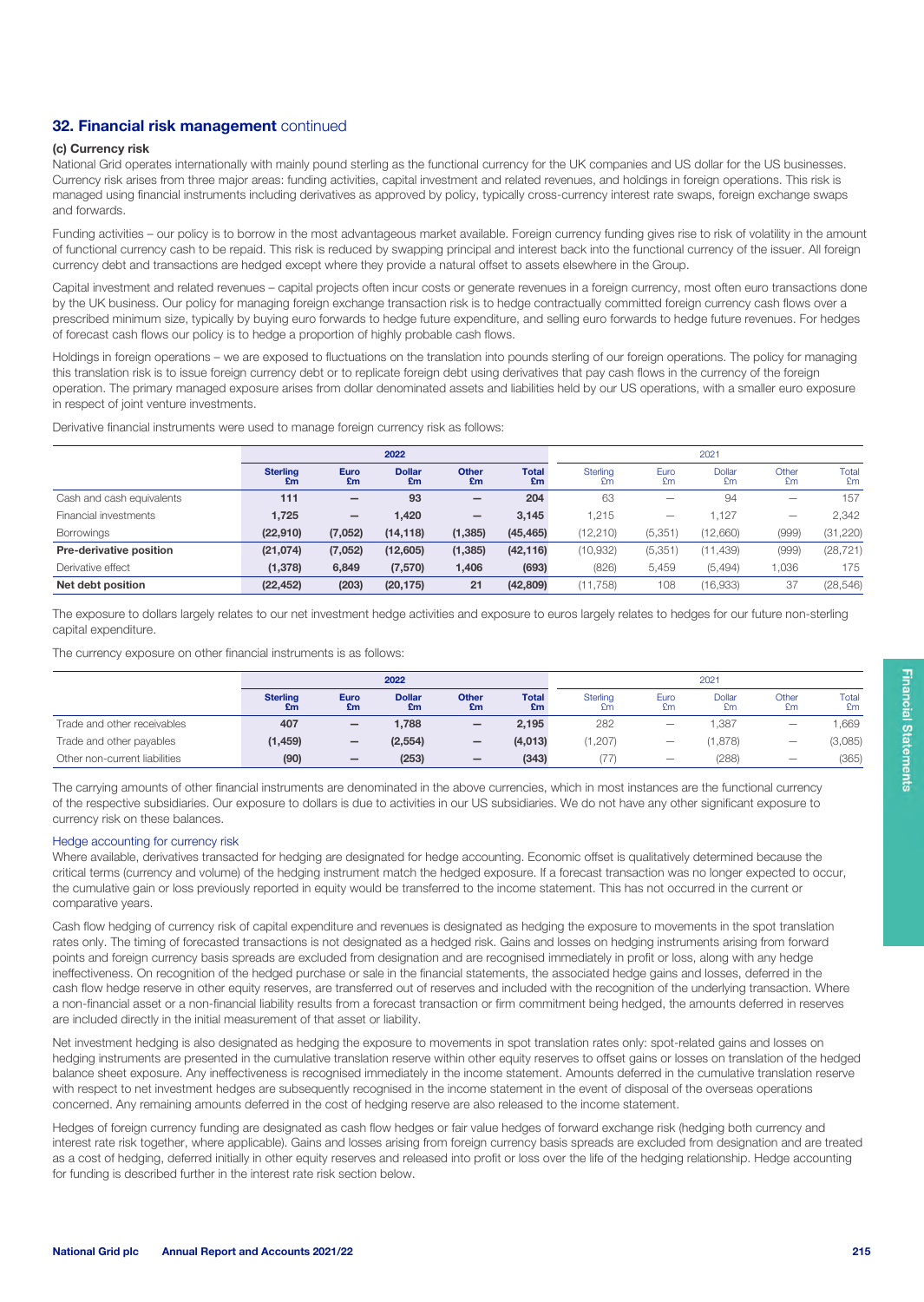# 32. Financial risk management continued

### (d) Interest rate risk

National Grid's interest rate risk arises from our long-term borrowings. Our interest rate risk management policy is to seek to minimise total financing costs (being interest costs and changes in the market value of debt). Hedging instruments principally consist of interest rate and cross-currency swaps that are used to translate foreign currency debt into functional currency and to adjust the proportion of fixed-rate and floating-rate in the borrowings portfolio to within a range set by the Finance Committee of the Board. The benchmark interest rates hedged are currently based on LIBOR for USD and Sterling Overnight Index Average (SONIA) for GBP.

LIBOR is being replaced as an interest rate benchmark by alternative reference rates in certain currencies including our functional currencies, USD and GBP, and foreign currencies in which we operate. This impacts contracts including financial liabilities that pay LIBOR-based cash flows, and derivatives that receive or pay LIBOR-based cash flows. The change in benchmark also affects discount rates which will impact the valuations of certain liabilities. We have disclosed our exposure to LIBOR on our derivative portfolio in note 17, on our borrowings in note 21 and on our hedging arrangements in note 32(e). We are managing the risk by transitioning LIBOR cash flows to alternative reference rates on our affected contracts in line with the relevant jurisdictions. The migration project is underway, with all affected contracts where we previously paid or received GBP LIBOR amended in the year to 31 March 2022 (see note 21). The Finance Committee of the Board have delegated to the treasury department the authority to determine which benchmarks are the most appropriate. A combination of LIBOR and the successor benchmarks, primarily GBP SONIA and USD Secured Overnight Financing Rate (SOFR) will be used in the portfolio during the migration period.

We also consider inflation risk and hold some inflation-linked borrowings. We believe that these provide a partial economic offset to the inflation risk associated with our UK inflation-linked revenues.

The table in note 21 sets out the carrying amount, by contractual maturity, of borrowings that are exposed to interest rate risk before taking into account interest rate swaps.

|                           |                         | 2022                          |                                  |                          |                    |                          |                        | 2021                      |                          |             |
|---------------------------|-------------------------|-------------------------------|----------------------------------|--------------------------|--------------------|--------------------------|------------------------|---------------------------|--------------------------|-------------|
|                           | <b>Fixed rate</b><br>£m | <b>Floating</b><br>rate<br>£m | <b>Inflation</b><br>linked<br>£m | Other <sup>1</sup><br>£m | <b>Total</b><br>£m | Fixed rate<br>£m         | Floating<br>rate<br>£m | Inflation<br>linked<br>£m | Other <sup>1</sup><br>£m | Total<br>£m |
| Cash and cash equivalents | 82                      | 118                           | —                                | 4                        | 204                | 64                       | 67                     | -                         | 26                       | 157         |
| Financial investments     |                         | 3,107                         |                                  | 38                       | 3.145              | $\overline{\phantom{a}}$ | 2.309                  |                           | 33                       | 2.342       |
| <b>Borrowings</b>         | (30, 616)               | (10, 484)                     | (4, 365)                         | —                        | (45, 465)          | (23, 163)                | (1,762)                | (6, 295)                  |                          | (31, 220)   |
| Pre-derivative position   | (30, 534)               | (7, 259)                      | (4, 365)                         | 42                       | (42, 116)          | (23,099)                 | 614                    | (6, 295)                  | 59                       | (28, 721)   |
| Derivative effect         | 2,860                   | (3,366)                       | (187)                            |                          | (693)              | 2,869                    | (2,511)                | (183)                     | -                        | 175         |
| Net debt position         | (27, 674)               | (10, 625)                     | (4, 552)                         | 42                       | (42, 809)          | (20, 230)                | (1, 897)               | (6, 478)                  | 59                       | (28, 546)   |

Net debt was managed using derivative financial instruments to hedge interest rate risk as follows:

1. Represents financial instruments which are not directly affected by interest rate risk, such as investments in equity or other similar financial instruments.

#### Hedge accounting for interest rate risk

Borrowings paying variable or floating-rates expose National Grid to cash flow interest rate risk, partially offset by cash held at variable rates. Where a hedging instrument results in paying a fixed-rate, it is designated as a cash flow hedge because it has reduced the cash flow volatility of the hedged borrowing. Changes in the fair value of the derivative are initially recognised in other comprehensive income as gains or losses in the cash flow hedge reserve, with any ineffective portion recognised immediately in the income statement.

Borrowings paying fixed-rates expose National Grid to fair value interest rate risk. Where the hedging instrument pays a floating-rate, it is designated as a fair value hedge because it has reduced the fair value volatility of the borrowing. Changes in the fair value of the derivative and changes in the fair value of the hedged item in relation to the risk being hedged are both adjusted on the balance sheet and offset in the income statement to the extent the fair value hedge is effective, with the residual difference remaining as ineffectiveness.

Both types of hedges are designated as hedging the currency and interest rate risk arising from changes in forward points. Amounts accumulated in the cash flow hedge reserve (cash flow hedges only) and the deferred cost of hedging reserve (both cash flow and fair value hedges) are reclassified from reserves to the income statement on a systematic basis as hedged interest expense is recognised. Adjustments made to the carrying value of hedged items in fair value hedges are similarly released to the income statement to match the timing of the hedged interest expense.

When hedge accounting is discontinued, any remaining cumulative hedge accounting balances continue to be released to the income statement to match the impact of outstanding hedged items. Any remaining amounts deferred in the cost of hedging reserve are released immediately to the income statement as finance costs.

The Group early-adopted Phase I of IFRS Interest Rate Benchmark Reform amendments related to hedge accounting with effect from 1 April 2019, and Phase II with effect from 1 April 2020. The amendments impact our fair value hedging relationships where derivative cash flows will have been transitioned from paying LIBOR to paying an alternative reference rate. The hedged risk must be re-documented to reflect this, and allow existing hedge designations to continue unchanged during the period of uncertainty relating to the timing and method of benchmark migrations. This process has been completed for sterling LIBOR contracts but remains in progress for US dollar contracts.

The amendments will be applied until the earliest point in time of the Group's contracts that reference LIBOR being amended, the hedging relationship being formally discontinued or formal market conventions ending uncertainty being published and widely adopted. If amended cash flows do not cause a hedging relationship to be discontinued, then the amendments will cease to be applied only when that relationship is discontinued under IFRS 9.

The IFRS amendments impact fair value and cash flow hedges of interest rate risk and related hedging instruments, and certain net investment hedges that use cross-currency interest rate swaps to pay a foreign currency floating rate and receive a functional currency floating rate. The notional values of hedging instruments, for each type of hedging relationship impacted, are shown in the hedge accounting tables in note 32(e). These amounts also correspond to the exposures designated as hedged.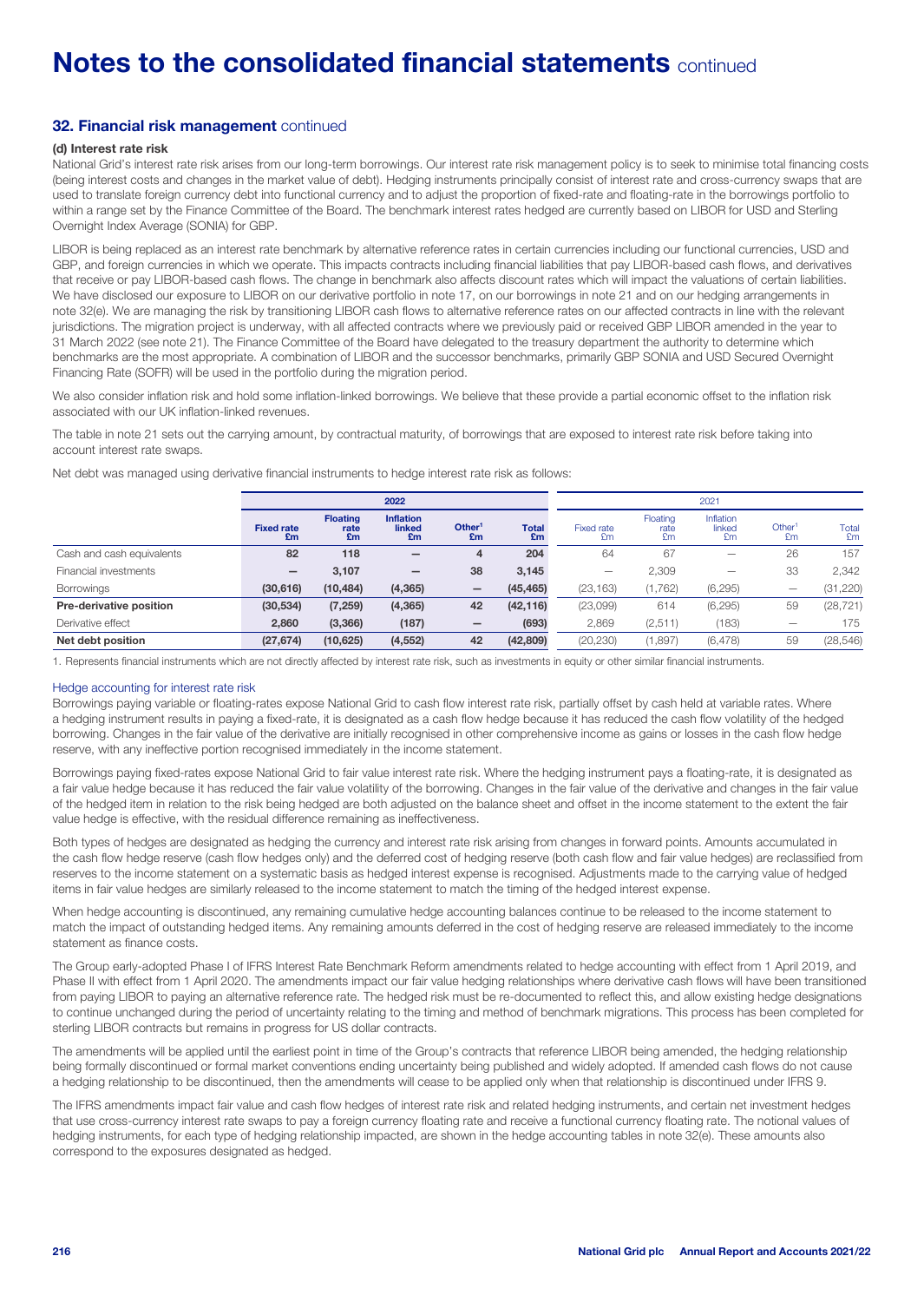# (e) Hedge accounting

In accordance with the requirements of IFRS 7, certain additional information about hedge accounting is disaggregated by risk type and hedge designation type in the tables below:

|                                                                                          | Fair value hedges of foreign<br>currency and interest rate risk | Cash flow hedges of<br>foreign currency and<br>interest rate risk | <b>Cash flow hedges of</b><br>foreign currency risk | <b>Net investment hedges</b> |
|------------------------------------------------------------------------------------------|-----------------------------------------------------------------|-------------------------------------------------------------------|-----------------------------------------------------|------------------------------|
| Year ended 31 March 2022                                                                 | £m                                                              | £m                                                                | £m                                                  | £m                           |
| Consolidated statement of comprehensive income                                           |                                                                 |                                                                   |                                                     |                              |
| Net gains/(losses) in respect of:                                                        |                                                                 |                                                                   |                                                     |                              |
| Cash flow hedges                                                                         |                                                                 | (103)                                                             | (1)                                                 |                              |
| Cost of hedging                                                                          | (7)                                                             | 16                                                                |                                                     | (7)                          |
| Transferred to profit or loss in respect of:                                             |                                                                 |                                                                   |                                                     |                              |
| Cash flow hedges                                                                         |                                                                 | 43                                                                |                                                     |                              |
| Cost of hedging                                                                          | $\overline{1}$                                                  |                                                                   |                                                     | (2)                          |
| Consolidated statement of changes in equity                                              |                                                                 |                                                                   |                                                     |                              |
| Other equity reserves - cost of hedging balances                                         | (15)                                                            | (16)                                                              |                                                     | (3)                          |
| Consolidated statement of financial position                                             |                                                                 |                                                                   |                                                     |                              |
| Derivatives – carrying value of hedging instruments <sup>1</sup>                         |                                                                 |                                                                   |                                                     |                              |
| Assets - current                                                                         |                                                                 |                                                                   | $\mathbf{1}$                                        | 10                           |
| Assets - non-current                                                                     | 49                                                              | 67                                                                | 1                                                   | 82                           |
| Liabilities - current                                                                    | (21)                                                            | (22)                                                              | (37)                                                | (16)                         |
| Liabilities - non-current                                                                | (310)                                                           | (303)                                                             | (8)                                                 |                              |
| Profiles of the significant timing, price and rate<br>information of hedging instruments |                                                                 |                                                                   |                                                     |                              |
| Maturity range                                                                           | Jul 2022 - Sep 2044                                             | Jun 2022 - Nov 2040                                               | Apr 2022 - Feb 2027                                 | Sep 2022 - Sep 2027          |
| Spot foreign exchange range:                                                             |                                                                 |                                                                   |                                                     |                              |
| GBP:USD                                                                                  | n/a                                                             | $1.30 - 1.66$                                                     | $1.34 - 1.41$                                       | $1.22 - 1.34$                |
| <b>GBP:EUR</b>                                                                           | $1.11 - 1.24$                                                   | $1.08 - 1.24$                                                     | $1.04 - 1.19$                                       | 1.18                         |
| EUR:USD                                                                                  | $1.13 - 1.17$                                                   | $1.13 - 1.15$                                                     | n/a                                                 | n/a                          |
| Interest rate range:                                                                     |                                                                 |                                                                   |                                                     |                              |
| GBP                                                                                      | SONIA +84bps/+374bps                                            | $0.976\% - 7.410\%$                                               | n/a                                                 | n/a                          |
| <b>USD</b>                                                                               | LIBOR +68bps/+115bps                                            | $2.095\% - 3.864\%$                                               | n/a                                                 | n/a                          |

1. The use of derivatives may entail a derivative transaction qualifying for more than one hedge type designation under IFRS 9. Therefore, the derivative amounts in the table above are grossed up by hedge type, whereas they are presented net at an instrument level in the statement of financial position.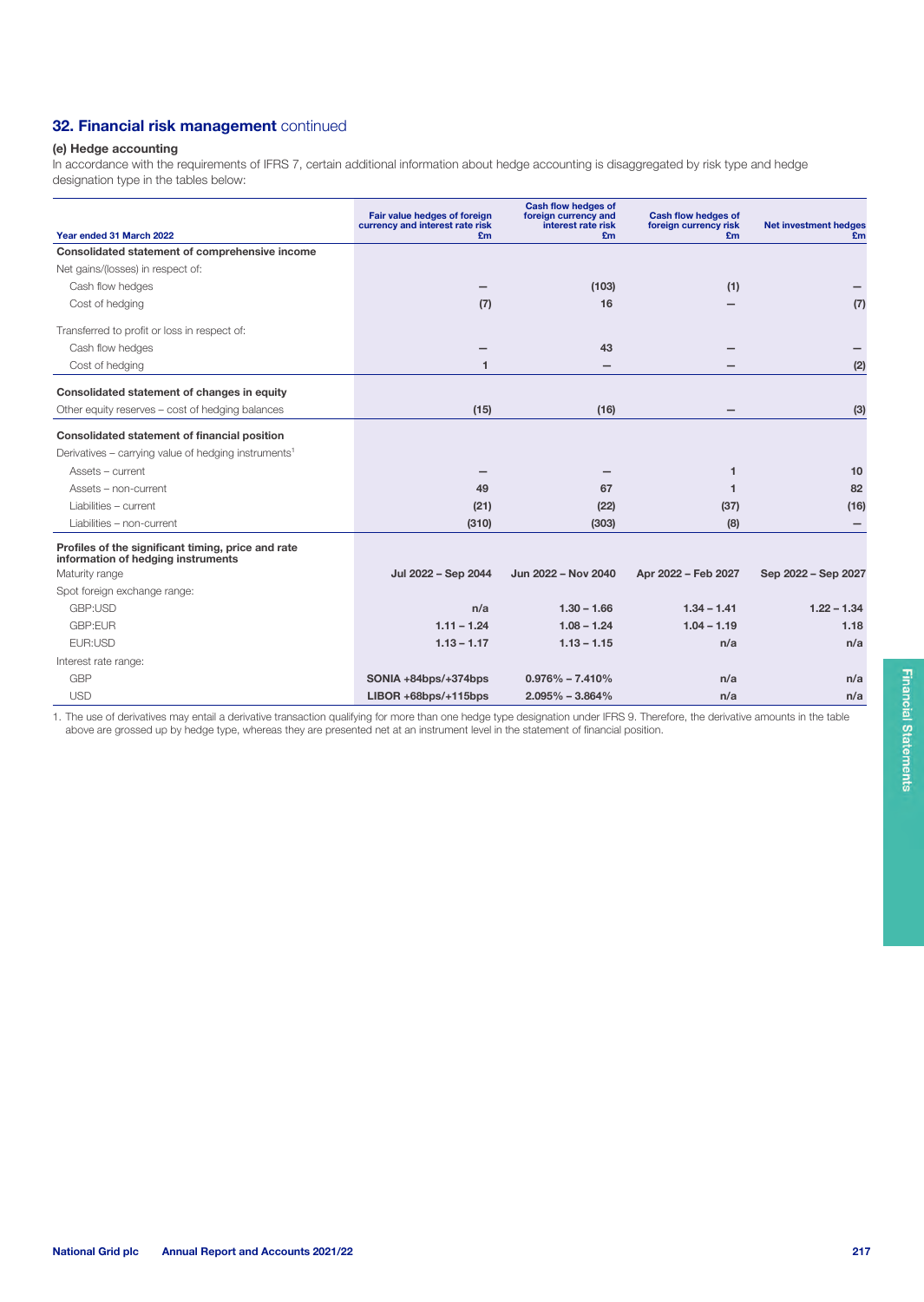# 32. Financial risk management continued

(e) Hedge accounting continued

|                                                                                          | Fair value hedges of foreign<br>currency and interest rate risk | Cash flow hedges of<br>foreign currency and<br>interest rate risk | Cash flow hedges of<br>foreign currency risk | Net investment hedges |
|------------------------------------------------------------------------------------------|-----------------------------------------------------------------|-------------------------------------------------------------------|----------------------------------------------|-----------------------|
| Year ended 31 March 2021                                                                 | F <sub>m</sub>                                                  | <b>f</b> m                                                        | F <sub>m</sub>                               | Ŧт                    |
| Consolidated statement of comprehensive income                                           |                                                                 |                                                                   |                                              |                       |
| Net losses in respect of:                                                                |                                                                 |                                                                   |                                              |                       |
| Cash flow hedges                                                                         |                                                                 | 14                                                                | (14)                                         |                       |
| Cost of hedging                                                                          | (15)                                                            | (24)                                                              |                                              | 50                    |
| Transferred to profit or loss in respect of:                                             |                                                                 |                                                                   |                                              |                       |
| Cash flow hedges                                                                         |                                                                 | 56                                                                |                                              |                       |
| Cost of hedging                                                                          | 1                                                               | $\overline{2}$                                                    |                                              |                       |
| Consolidated statement of changes in equity                                              |                                                                 |                                                                   |                                              |                       |
| Other equity reserves - cost of hedging balances                                         | (11)                                                            | (30)                                                              |                                              | 6                     |
| Consolidated statement of financial position                                             |                                                                 |                                                                   |                                              |                       |
| Derivatives - carrying value of hedging instruments <sup>1</sup>                         |                                                                 |                                                                   |                                              |                       |
| Assets - current                                                                         |                                                                 | 10                                                                | $\overline{2}$                               | 5                     |
| Assets - non-current                                                                     | 187                                                             | 59                                                                | 1                                            | 140                   |
| Liabilities - current                                                                    |                                                                 | (12)                                                              | (24)                                         | (17)                  |
| Liabilities - non-current                                                                | (113)                                                           | (255)                                                             | (22)                                         |                       |
| Profiles of the significant timing, price and rate<br>information of hedging instruments |                                                                 |                                                                   |                                              |                       |
| Maturity range                                                                           | Jan 2023 - Jan 2043                                             | Sep 2021 - Nov 2040                                               | Apr 2021 - Feb 2027                          | Mar 2022 - Sep 2027   |
| Spot foreign exchange range:                                                             |                                                                 |                                                                   |                                              |                       |
| GBP:USD                                                                                  | 1.64                                                            | $1.30 - 1.66$                                                     | $1.31 - 1.41$                                | $1.22 - 1.40$         |
| <b>GBP:FUR</b>                                                                           | $1.11 - 1.24$                                                   | $1.08 - 1.24$                                                     | $1.04 - 1.29$                                | $1.15 - 1.16$         |
| EUR:USD                                                                                  | $1.13 - 1.17$                                                   | $1.13 - 1.14$                                                     | n/a                                          | n/a                   |
| Interest rate range:                                                                     |                                                                 |                                                                   |                                              |                       |
| GBP                                                                                      | LIBOR +30bps/+408bps                                            | $0.976\% - 5.845\%$                                               | n/a                                          | n/a                   |
| <b>USD</b>                                                                               | LIBOR-68bps/+115bps                                             | $2.513\% - 3.864\%$                                               | n/a                                          | n/a                   |

1. The use of derivatives may entail a derivative transaction qualifying for more than one hedge type designation under IFRS 9. Therefore, the derivative amounts in the table above are grossed up by hedge type, whereas they are presented net at an instrument level in the statement of financial position.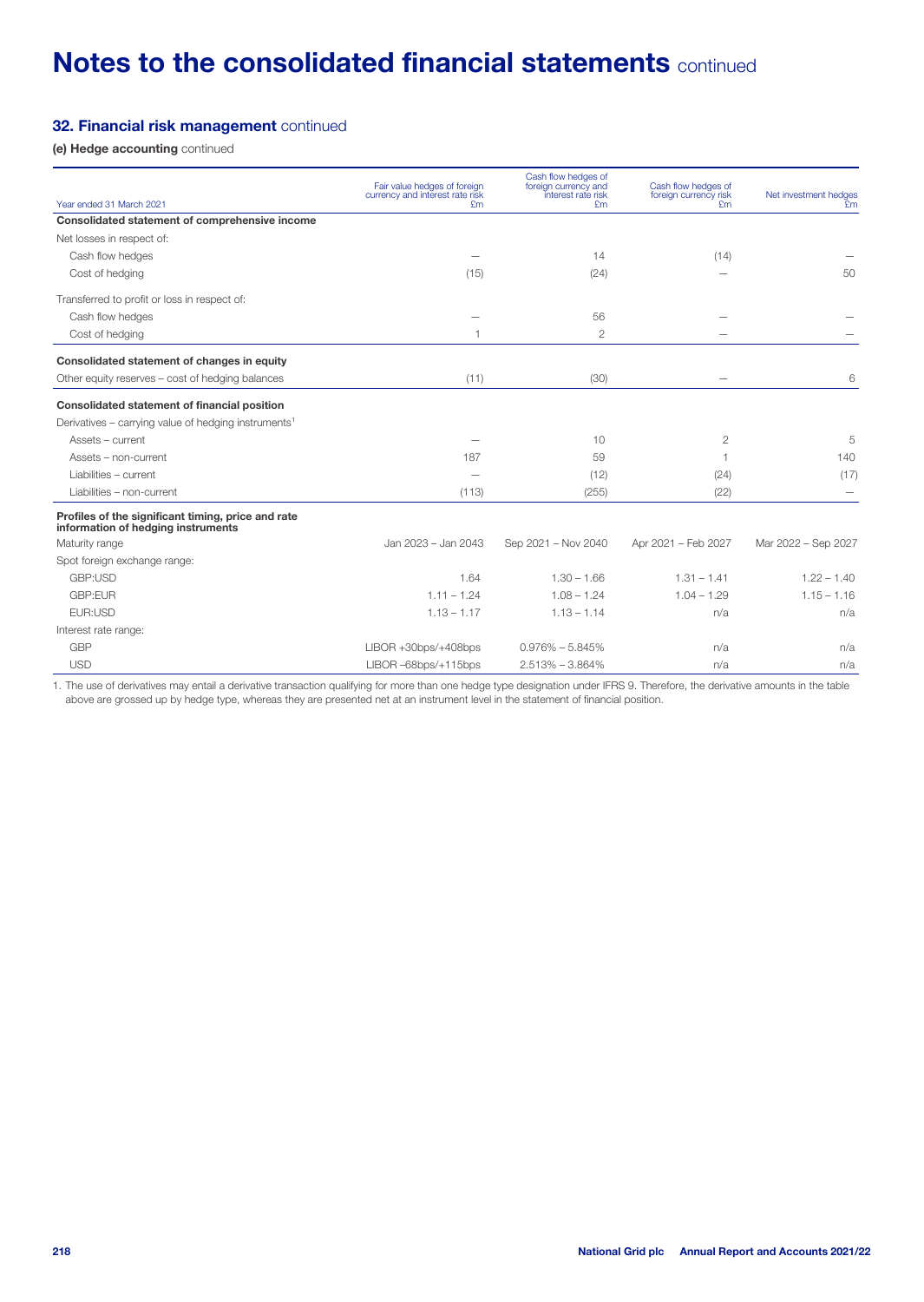### (e) Hedge accounting continued

The following tables show the effects of hedge accounting on financial position and year-to-date performance for each type of hedge. These tables also present notional values of hedging instruments (and equal hedged exposures) impacted by IFRS 9 Interest Rate Benchmark Reform amendments.

(i) Fair value hedges of foreign currency and interest rate risk on recognised borrowings:

| As at 31 March 2022                                                  |                                       | Balance of fair value hedge<br>adjustments in borrowings |                               | Change in value used for<br>calculating ineffectiveness |                              |                                        |
|----------------------------------------------------------------------|---------------------------------------|----------------------------------------------------------|-------------------------------|---------------------------------------------------------|------------------------------|----------------------------------------|
|                                                                      | <b>Hedging instrument</b><br>notional | <b>Continuing</b><br>hedges                              | <b>Discontinued</b><br>hedges | <b>Hedged item</b>                                      | <b>Hedaina</b><br>instrument | <b>Hedge</b><br><i>ineffectiveness</i> |
| <b>Hedge type</b>                                                    | £m                                    | £m                                                       | £m                            | £m                                                      | £m                           | £m                                     |
| Foreign currency and interest rate risk on borrowings <sup>1,2</sup> | (3, 362)                              | 437                                                      | (55)                          | 340                                                     | (301)                        | 39                                     |

1. The carrying value of the hedged borrowings is £2,966 million, of which £nil is current and £2,966 million is non-current.

2. Included within the hedging instrument notional balance is £2,556 million impacted by Interest Rate Benchmark Reform amendments with £806 million still to be transitioned.

| As at 31 March 2021                                                  |                                             | Balance of fair value hedge<br>adjustments in borrowings |                                     | Change in value used for<br>calculating ineffectiveness |                             |                                |
|----------------------------------------------------------------------|---------------------------------------------|----------------------------------------------------------|-------------------------------------|---------------------------------------------------------|-----------------------------|--------------------------------|
| Hedge type                                                           | <b>Hedging instrument</b><br>notional<br>£m | Continuing<br>hedges<br>£m                               | <b>Discontinued</b><br>hedges<br>£m | Hedged item<br>£m                                       | Hedging<br>instrument<br>£m | Hedge<br>ineffectiveness<br>£m |
|                                                                      |                                             |                                                          |                                     |                                                         |                             |                                |
| Foreign currency and interest rate risk on borrowings <sup>1,2</sup> | (2.755)                                     | 121                                                      | (85)                                | 153                                                     | (127)                       | 26                             |

1. The carrying value of the hedged borrowings was £2,714 million, of which £nil was current and £2,714 million was non-current.

2. Included within the hedging instrument notional balance was £2,679 million impacted by Interest Rate Benchmark Reform amendments.

(ii) Cash flow hedges of foreign currency and interest rate risk:

| As at 31 March 2022                                                |                                       | Balance in cash flow hedge<br>reserve |                               | Change in value used for<br>calculating ineffectiveness |                              |                                        |
|--------------------------------------------------------------------|---------------------------------------|---------------------------------------|-------------------------------|---------------------------------------------------------|------------------------------|----------------------------------------|
|                                                                    | <b>Hedging instrument</b><br>notional | <b>Continuing</b><br>hedges           | <b>Discontinued</b><br>hedges | <b>Hedged item</b>                                      | <b>Hedging</b><br>instrument | <b>Hedge</b><br><i>ineffectiveness</i> |
| <b>Hedge type</b>                                                  | £m                                    | £m                                    | £m                            | £m                                                      | £m                           | £m                                     |
| Foreign currency and interest rate risk on borrowings <sup>1</sup> | (6, 287)                              | (48)                                  |                               | 74                                                      | (74)                         |                                        |
| Foreign currency risk on forecasted cash flows                     | (835)                                 | (40)                                  |                               | 18                                                      | (18)                         |                                        |

1. Included within the hedging instrument notional balance is £100 million impacted by Interest Rate Benchmark Reform amendments.

| As at 31 March 2021                                                |                                      | Balance in cash flow hedge reserve |                                     | Change in value used for<br>calculating ineffectiveness |                             |                                |
|--------------------------------------------------------------------|--------------------------------------|------------------------------------|-------------------------------------|---------------------------------------------------------|-----------------------------|--------------------------------|
| Hedge type                                                         | Hedging instrument<br>notional<br>£m | Continuing<br>hedges<br>£m         | <b>Discontinued</b><br>hedges<br>£m | <b>Hedged</b> item<br>£m                                | Hedging<br>instrument<br>£m | Hedge<br>ineffectiveness<br>£m |
| Foreign currency and interest rate risk on borrowings <sup>1</sup> | (4.884)                              |                                    | (6)                                 | (16)                                                    | 16                          | $\overline{\phantom{0}}$       |
| Foreign currency risk on forecasted cash flows                     | (988)                                | (31)                               |                                     |                                                         | (17)                        | $-$                            |

1. Included within the hedging instrument notional balance was £176 million impacted by Interest Rate Benchmark Reform amendments.

(iii) Net investment hedges of foreign currency risk:

| As at 31 March 2022                              |                                       | <b>Balance in translation reserve</b> |                               | Change in value used for<br>calculating ineffectiveness |                              |                          |  |  |  |
|--------------------------------------------------|---------------------------------------|---------------------------------------|-------------------------------|---------------------------------------------------------|------------------------------|--------------------------|--|--|--|
|                                                  | <b>Hedging instrument</b><br>notional | <b>Continuing</b><br>hedges           | <b>Discontinued</b><br>hedges | <b>Hedged</b> item                                      | <b>Hedging</b><br>instrument | Hedge<br>ineffectiveness |  |  |  |
| <b>Hedge type</b>                                | £m                                    | £m                                    | £m                            | £m                                                      | £m                           | £m                       |  |  |  |
| Currency risk on foreign operations <sup>1</sup> | (3,489)                               | (125)                                 | (2,643)                       | 125                                                     | (125)                        |                          |  |  |  |
| $\sim$ $\sim$ $\sim$ $\sim$<br>.<br>$\sim$       |                                       |                                       |                               |                                                         |                              |                          |  |  |  |

1. Included within the hedging instrument notional balance is £nil impacted by Interest Rate Benchmark Reform amendments.

| As at 31 March 2021                              |                                | Balance in translation reserve |                               | Change in value used for<br>calculating ineffectiveness |                       |                          |
|--------------------------------------------------|--------------------------------|--------------------------------|-------------------------------|---------------------------------------------------------|-----------------------|--------------------------|
|                                                  | Hedging instrument<br>notional | Continuing<br>hedges           | <b>Discontinued</b><br>hedges | Hedged item                                             | Hedging<br>instrument | Hedge<br>ineffectiveness |
| Hedge type                                       | £m                             | £m                             | £m                            | £m                                                      | £m                    | £m                       |
| Currency risk on foreign operations <sup>1</sup> | (2,786)                        | 183                            | (2,826)                       | (183)                                                   | 183                   |                          |

1. Included within the hedging instrument notional balance was £nil impacted by Interest Rate Benchmark Reform amendments.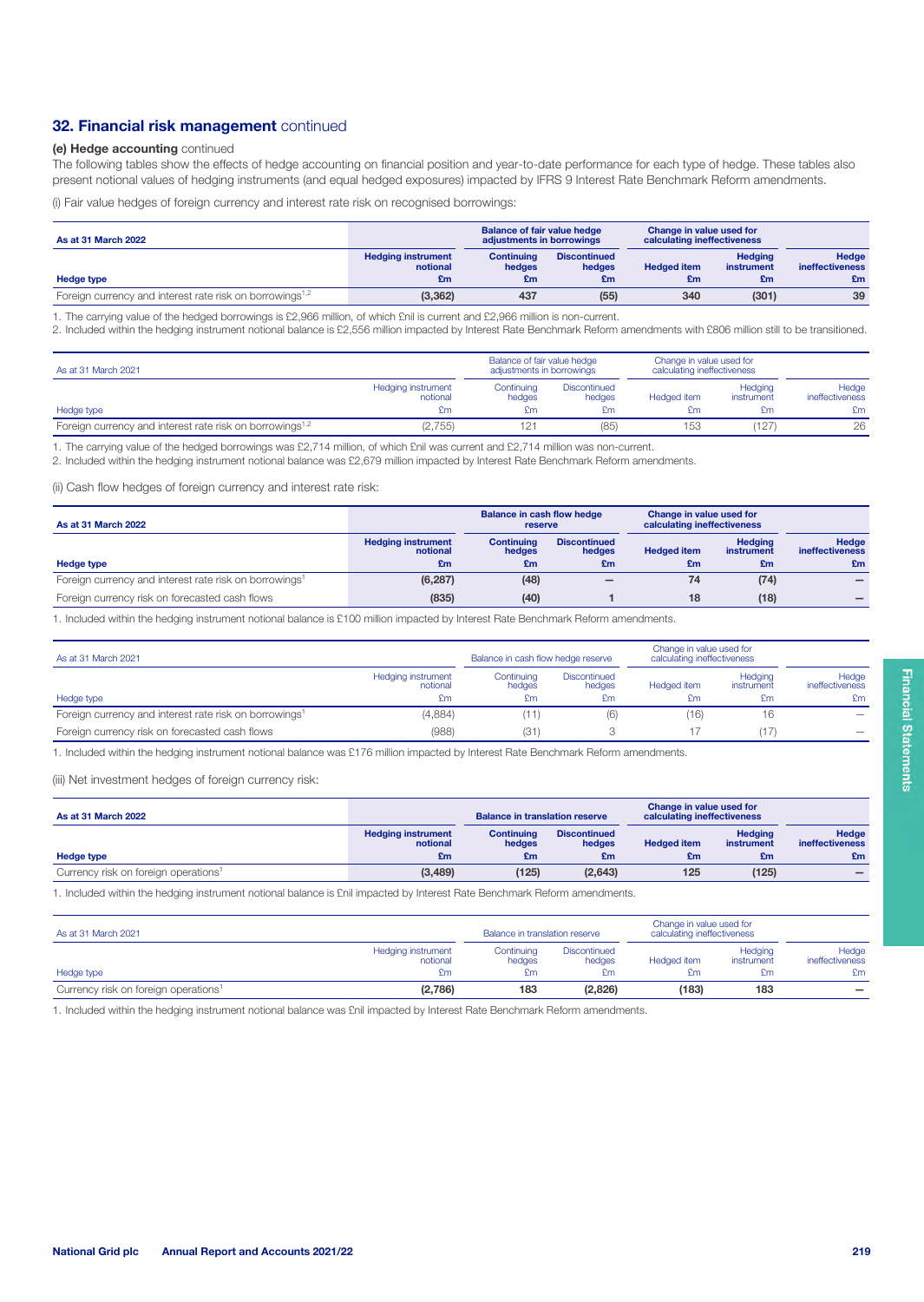# 32. Financial risk management continued

### (f) Commodity price risk

We purchase electricity and gas to supply our customers in the US and to meet our own energy needs. Substantially all our costs of purchasing electricity and gas for supply to customers are recoverable at an amount equal to cost. The timing of recovery of these costs can vary between financial periods leading to an under- or over-recovery within any particular year that can lead to large fluctuations in the income statement. We follow approved policies to manage price and supply risks for our commodity activities.

Our energy procurement risk management policy and delegations of authority govern our US commodity trading activities for energy transactions. The purpose of this policy is to ensure we transact within pre-defined risk parameters and only in the physical and financial markets where we or our customers have a physical market requirement. In addition, state regulators require National Grid to manage commodity risk and cost volatility prudently through diversified pricing strategies. In some jurisdictions we are required to file a plan outlining our strategy to be approved by regulators. In certain cases, we might receive guidance with regard to specific hedging limits.

Energy purchase contracts for the forward purchase of electricity or gas that are used to satisfy physical delivery requirements to customers, or for energy that the Group uses itself, meet the expected purchase or usage requirements of IFRS 9. They are, therefore, not recognised in the financial statements until they are realised. Disclosure of commitments under such contracts is made in note 30.

US states have introduced a variety of legislative requirements with the aim of increasing the proportion of our electricity that is derived from renewable or other forms of clean energy. Annual compliance filings regarding the level of Renewable Energy Certificates (and other similar environmental certificates) are required by the relevant department of utilities. In response to the legislative requirements, National Grid has entered into long-term, typically fixedprice, energy supply contracts to purchase both renewable energy and environmental certificates. We are entitled to recover all costs incurred under these contracts through customer billing.

Under IFRS, where these supply contracts are not accounted for as leases, they are considered to comprise two components, being a forward purchase of power at spot prices, and a forward purchase of environmental certificates at a variable price (being the contract price less the spot power price). With respect to our current contracts, neither of these components meets the requirement to be accounted for as a derivative. The environmental certificates are currently required for compliance purposes, and at present there are no liquid markets for these attributes. Accordingly, this component meets the expected purchase or usage exemption of IFRS 9. We expect to enter into an increasing number of these contracts, in order to meet our compliance requirements in the short to medium term. In future, if and when liquid markets develop, and to the extent that we are in receipt of environmental certificates in excess of our required levels, this exemption may cease to apply, and we may be required to account for forward purchase commitments for environmental certificates as derivatives at fair value through profit and loss.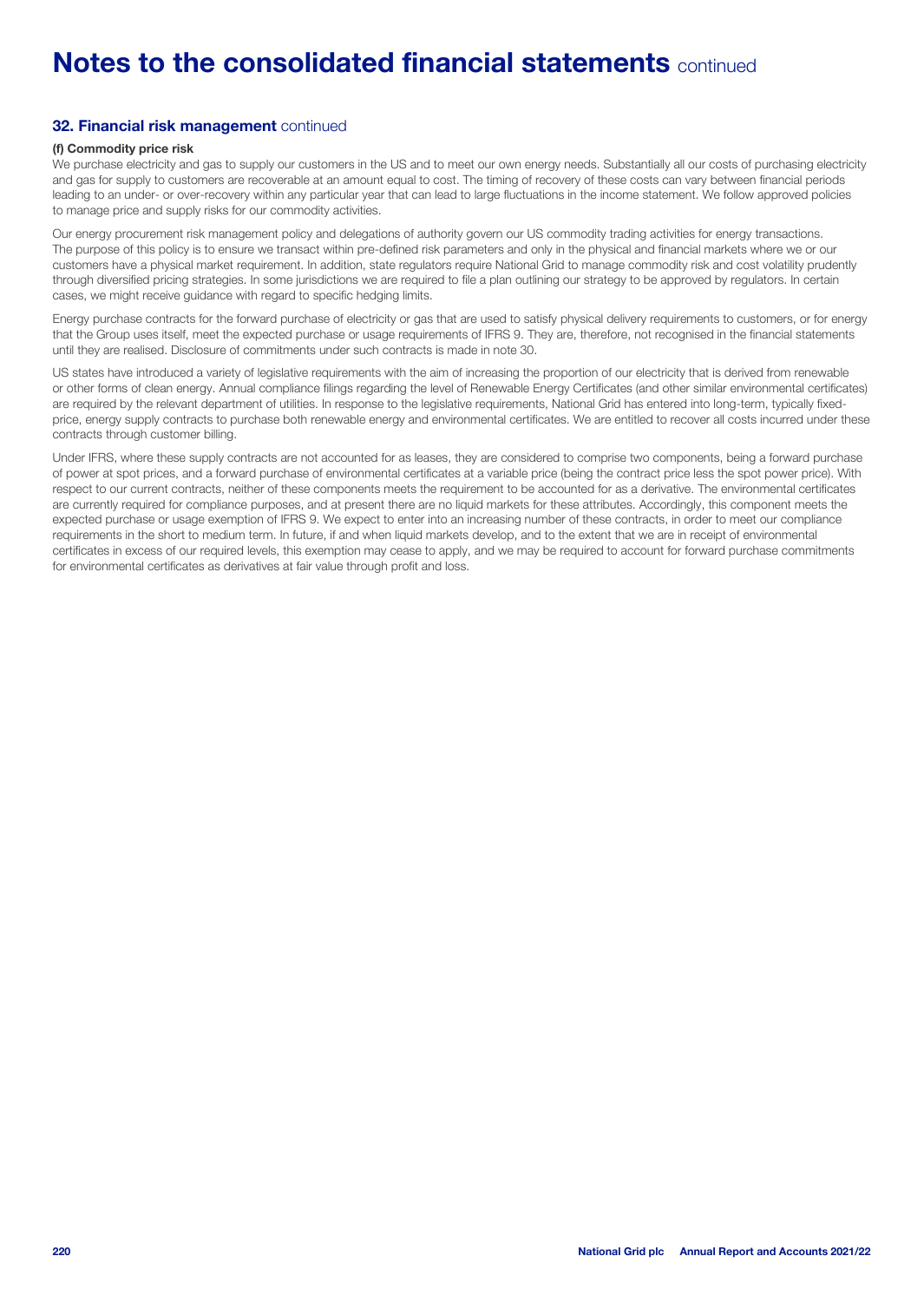### (g) Fair value analysis

Included in the statement of financial position are financial instruments which are measured at fair value. These fair values can be categorised into hierarchy levels that are representative of the inputs used in measuring the fair value. The best evidence of fair value is a quoted price in an actively traded market. In the event that the market for a financial instrument is not active, a valuation technique is used.

|                                        | 2022                     |                 |                          |                    |                          | 2021                     |                          |             |
|----------------------------------------|--------------------------|-----------------|--------------------------|--------------------|--------------------------|--------------------------|--------------------------|-------------|
|                                        | Level 1<br>£m            | Level 2<br>£m   | Level 3<br>£m            | <b>Total</b><br>£m | Level 1<br>£m            | Level 2<br>£m            | Level 3<br>£m            | Total<br>£m |
| Assets                                 |                          |                 |                          |                    |                          |                          |                          |             |
| Investments held at FVTPL              | 2,292                    |                 | 417                      | 2,709              | 1,768                    |                          | 240                      | 2,008       |
| Investments held at FVOCI <sup>1</sup> | —                        | 413             | $\overline{\phantom{0}}$ | 413                | 99                       | 416                      | $\overline{\phantom{0}}$ | 515         |
| Financing derivatives                  | $\overline{\phantom{0}}$ | 298             | $\overline{\phantom{0}}$ | 298                | -                        | 942                      | $\overline{\phantom{0}}$ | 942         |
| Commodity contract derivatives         | $\overline{\phantom{m}}$ | 238             | 51                       | 289                | $\overline{\phantom{a}}$ | 12                       | 45                       | 57          |
|                                        | 2,292                    | 949             | 468                      | 3,709              | 1,867                    | 1,370                    | 285                      | 3,522       |
| Liabilities                            |                          |                 |                          |                    |                          |                          |                          |             |
| Financing derivatives                  | $\overline{\phantom{m}}$ | (804)           | (187)                    | (991)              | -                        | (584)                    | (183)                    | (767)       |
| Commodity contract derivatives         | $\overline{\phantom{0}}$ | (15)            | (7)                      | (22)               |                          | (75)                     | (57)                     | (132)       |
| Liabilities held at fair value         |                          |                 | $\overline{\phantom{0}}$ |                    | (682)                    | -                        | $\overline{\phantom{0}}$ | (682)       |
| Contingent consideration <sup>2</sup>  |                          | $\qquad \qquad$ | (41)                     | (41)               | -                        | $\overline{\phantom{0}}$ | (57)                     | (57)        |
|                                        | —                        | (819)           | (235)                    | (1,054)            | (682)                    | (659)                    | (297)                    | (1,638)     |
|                                        | 2,292                    | 130             | 233                      | 2,655              | 1,185                    | 711                      | (12)                     | 884.        |

1. Investments held includes instruments which meet the criteria of IFRS 9 or IAS 19.

2. Contingent consideration relates to the acquisition of National Grid Renewables.

| Level 1: | Financial instruments with quoted prices for identical instruments in active markets.                                                                                                                                                                                                                      |
|----------|------------------------------------------------------------------------------------------------------------------------------------------------------------------------------------------------------------------------------------------------------------------------------------------------------------|
| Level 2: | Financial instruments with quoted prices for similar instruments in active markets or quoted prices for identical or similar instruments<br>in inactive markets, and financial instruments valued using models where all significant inputs are based directly or indirectly on<br>observable market data. |
| Level 3: | Financial instruments valued using valuation techniques where one or more significant inputs are based on unobservable market data.                                                                                                                                                                        |

Our Level 1 financial investments and liabilities held at fair value are valued using quoted prices from liquid markets.

Our Level 2 financial investments held at fair value are valued using quoted prices for similar instruments in active markets, or quoted prices for identical or similar instruments in inactive markets. Alternatively, they are valued using models where all significant inputs are based directly or indirectly on observable market data.

Our Level 2 financing derivatives include cross-currency, interest rate and foreign exchange derivatives. We value these by discounting all future cash flows by externally sourced market yield curves at the reporting date, taking into account the credit quality of both parties. These derivatives can be priced using liquidly traded interest rate curves and foreign exchange rates, and therefore we classify our vanilla trades as Level 2 under the IFRS 13 framework.

Our Level 2 commodity contract derivatives include over-the-counter gas and power swaps as well as forward physical gas deals. We value our contracts based on market data obtained from the New York Mercantile Exchange (NYMEX) and the Intercontinental Exchange (ICE) where monthly prices are available. We discount based on externally sourced market yield curves at the reporting date, taking into account the credit quality of both parties and liquidity in the market. Our commodity contracts can be priced using liquidly traded swaps. Therefore, we classify our vanilla trades as Level 2 under the IFRS 13 framework.

Our Level 3 financing derivatives include inflation-linked swaps, where the market is illiquid. In valuing these instruments, we use in-house valuation models and obtain external valuations to support each reported fair value.

Our Level 3 commodity contract derivatives primarily consist of our forward purchases of electricity and gas that we value using proprietary models. Derivatives are classified as Level 3 where significant inputs into the valuation technique are neither directly nor indirectly observable (including our own data, which are adjusted, if necessary, to reflect the assumptions market participants would use in the circumstances).

Our Level 3 investments include equity instruments accounted for at fair value through profit and loss. These equity holdings are part of our corporate venture capital portfolio held by National Grid Partners and comprise a series of small unquoted investments where prices or valuation inputs are unobservable. These investments are either recently acquired or there have been recent funding rounds with third parties and therefore the valuation is based on the latest transaction price and any subsequent investment-specific adjustments.

Our Level 3 investments also include our investment in Sunrun Neptune 2016 LLC, which is accounted for at fair value through profit and loss. The investment is fair valued by discounting expected cash flows using a weighted average cost of capital specific to Sunrun Neptune 2016 LLC.

In light of the current ongoing impact of the COVID-19 pandemic, the valuations of certain assets and liabilities can be more subjective. While there have been significant movements in market indices, we are satisfied that there has been no significant impact on the fair values of our financial instruments measured at fair value, and that any impact is reflected in the fair values in the table above.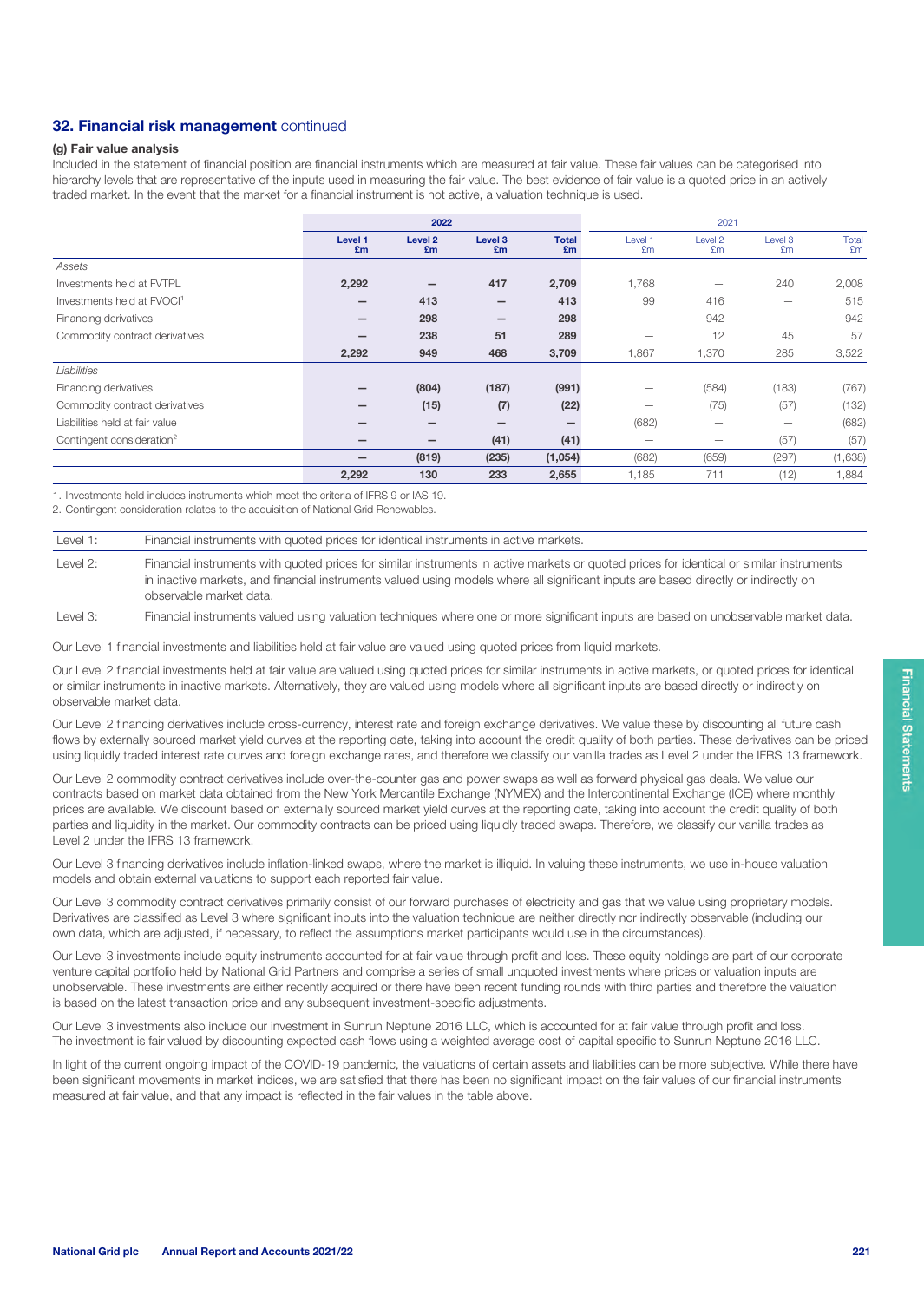(g) Fair value analysis continued

The changes in value of our Level 3 financial instruments are as follows:

|                                                | <b>Financing derivatives</b> |       | <b>Commodity contract</b><br>derivatives |      | Other <sup>3</sup> |      | <b>Total</b> |                |
|------------------------------------------------|------------------------------|-------|------------------------------------------|------|--------------------|------|--------------|----------------|
|                                                | 2022                         | 2021  | 2022                                     | 2021 | 2022               | 2021 | 2022         | 2021           |
|                                                | £m                           | £m    | £m                                       | £m   | £m                 | £m   | £m           | £m             |
| At 1 April                                     | (183)                        | (235) | (12)                                     |      | 183                | 137  | (12)         | (96)           |
| Net gains/(losses) for the year <sup>1,2</sup> | (4)                          | 51    | 56                                       | (16) | 102                | (2)  | 154          | 33             |
| Purchases                                      |                              | -     | 17                                       | (1)  | 93                 | 32   | 110          | 31             |
| Settlements                                    |                              |       | (17)                                     | (1)  | (2)                | 16   | (19)         | 16             |
| Reclassification to held for sale (note 10)    |                              | -     |                                          | 4    |                    | -    |              | $\overline{4}$ |
| At 31 March                                    | (187)                        | (183) | 44                                       | (12) | 376                | 183  | 233          | (12)           |

1. Loss of £4 million (2021: £51 million gain) is attributable to derivative financial instruments held at the end of the reporting period and has been recognised in finance costs in the income statement.

2. Gain of £27 million (2021: £46 million loss) is attributable to commodity contract derivative financial instruments held at the end of the reporting period.

3. Other comprises our investments in Sunrun Neptune 2016 LLC and the investments made by National Grid Partners, which are accounted for at fair value through profit and loss as well as the contingent consideration arising from the acquisition of National Grid Renewables.

The impacts on a post-tax basis of reasonably possible changes in significant Level 3 assumptions are as follows:

|                                                                                    |      | <b>Financing derivatives</b> |      | <b>Commodity contract</b><br>derivatives | Other <sup>3</sup> |      |
|------------------------------------------------------------------------------------|------|------------------------------|------|------------------------------------------|--------------------|------|
|                                                                                    | 2022 | 2021                         | 2022 | 2021                                     | 2022               | 2021 |
|                                                                                    | £m   | £m                           | £m   | £m                                       | £m                 | £m   |
| 10% increase in commodity prices <sup>1</sup>                                      |      |                              | 9    | 3                                        |                    |      |
| 10% decrease in commodity prices <sup>1</sup>                                      |      |                              | (8)  | (1)                                      |                    |      |
| +10% market area price change                                                      |      |                              |      | (4)                                      |                    |      |
| -10% market area price change                                                      |      |                              |      |                                          |                    |      |
| +20 basis points change in Limited Price Inflation (LPI) market curve <sup>2</sup> | (84) | (83)                         |      |                                          |                    |      |
| -20 basis points change in LPI market curve <sup>2</sup>                           | 82   | 83                           |      |                                          |                    |      |
| +50 basis points change in discount rate                                           |      |                              |      |                                          | (10)               | (5)  |
| -50 basis points change in discount rate                                           |      |                              |      |                                          | 10                 | 5    |

1. Level 3 commodity price sensitivity is included within the sensitivity analysis disclosed in note 35.

2. A reasonably possible change in assumption of other Level 3 derivative financial instruments is unlikely to result in a material change in fair values.

3. The investments acquired in the period were on market terms, and sensitivity is considered insignificant at 31 March 2022.

The impacts disclosed above were considered on a contract-by-contract basis with the most significant unobservable inputs identified.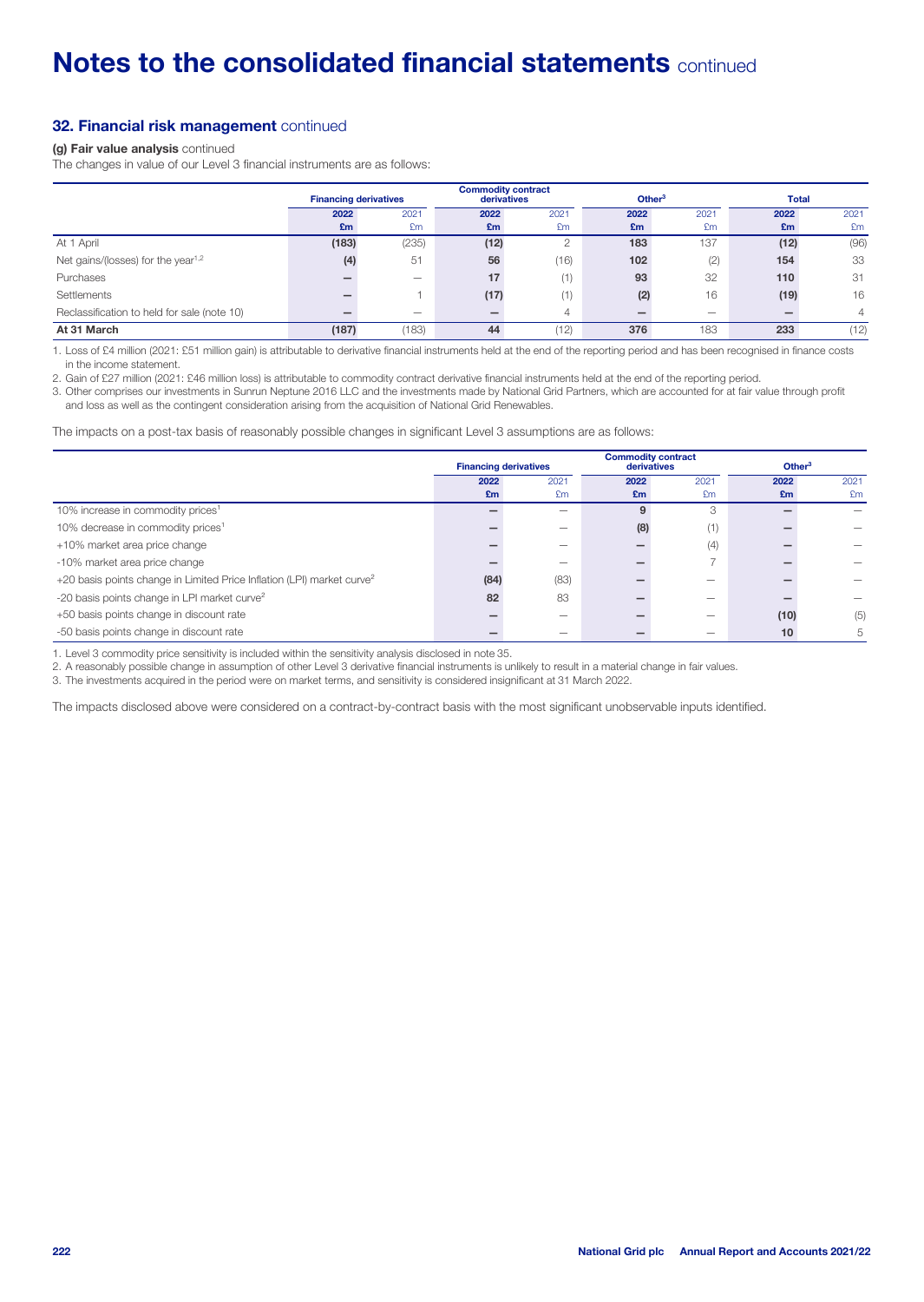### (h) Capital risk management

The capital structure of the Group consists of shareholders' equity, as disclosed in the consolidated statement of changes in equity, and net debt (note 29). National Grid's objectives when managing capital are: to safeguard our ability to continue as a going concern; to remain within regulatory constraints of our regulated operating companies; and to maintain an efficient mix of debt and equity funding thus achieving an optimal capital structure and cost of capital. We regularly review and manage the capital structure as appropriate in order to achieve these objectives.

Maintaining appropriate credit ratings for our operating and holding companies is an important aspect of our capital risk management strategy and balance sheet efficiency. We monitor our balance sheet efficiency using several metrics including retained cash flow/net debt (RCF/debt), regulatory gearing and interest cover. For the year ended 31 March 2022, these metrics for the Group were 8.9% (2021: 6.6%), 81% (2021: 65%) and 4.7x (2021: 4.5x), respectively – see pages 37 and 273 – 274. As expected, regulatory gearing at 31 March 2022 was higher than our long-run projections due to the fact that we are only part way through the transactions that make up our strategic pivot. Once the strategic pivot is complete, we expect to continue to generate strong cash flows and for regulatory gearing to decrease and to settle at slightly above 70%. As a result, and combined with the benefit of our hybrid debt, we expect gearing levels, and the other standard metrics we monitor, to be consistent with our current, strong investment grade, overall Group credit rating.

We monitor the RAV gearing within National Grid Electricity Transmission plc (NGET), WPD and the regulated transmission business within National Grid Gas plc (NGG) which became a discontinued operation in the period (see note 10). This is calculated as net debt expressed as a percentage of RAV, and indicates the level of debt employed to fund our UK regulated businesses. It is compared with the level of RAV gearing indicated by Ofgem as being appropriate for these businesses, at around 55% to 65%. We also monitor net debt as a percentage of rate base for our US operating companies, comparing this with the allowed rate base gearing inherent within each of our agreed rate plans, typically around 50%.

As part of the Group's debt financing arrangements, we are subject to a number of financial covenants associated with existing borrowings and facility arrangements:

- the requirement to maintain subsidiary indebtedness relating to non-US and US subsidiaries (excluding National Grid North America Inc.) limiting the total indebtedness in absolute terms to £35 billion for non-US Subsidiaries and \$35 billion for US subsidiaries. As at 31 March 2022, headroom on these covenants exceeds £10 billion;
- The Articles of Association of National Grid plc limit Group total borrowings less cash and short-term investments in absolute terms to £55 billion. As at 31 March 2022 headroom on the limit exceeds £10 billion;
- Interest cover ratios relating to the WPD companies within the Group requiring a consolidated EBITDA to interest payable of not less than 3:1. These covenants range in outturn from 5:1 to 6:1 at the reporting date; and
- Net debt to RAV gearing covenants limiting gearing to 85% of RAV for each WPD operating company. As at 31 March 2022, actual gearing of less than 60% is reported for all impacted companies.

We consider the risk of breaching these covenants as remote given the level of headroom present.

The majority of our regulated operating companies in the US and the UK are subject to certain restrictions on the payment of dividends by administrative order, contract and/or licence. The types of restrictions that a company may have that would prevent a dividend being declared or paid unless they are met include:

- the requirement to notify by certification to regulators and certain lenders;
- dividends must be approved in advance by the relevant US state regulatory commission;
- the subsidiary must have one or two recognised rating agency credit ratings of at least investment grade depending on contractual requirements;
- dividends must be limited to cumulative retained earnings, including pre-acquisition retained earnings and in line with relevant company legislation;
- the securities of National Grid plc must maintain an investment grade credit rating, and if that rating is the lowest investment grade bond rating it cannot have a negative watch/review for downgrade notice by a credit rating agency;
- the subsidiary must not carry out any activities other than those permitted by the licences:
- the subsidiary must not create any cross-default obligations or give or receive any intra-group cross-subsidies;
- the percentage of equity compared with total capital of the subsidiary must remain above certain levels; and
- in the case of WPD, the percentage of debt compared with total RAV of the subsidiary must remain below 85%.

These restrictions are subject to alteration in the US as and when a new rate case or rate plan is agreed with the relevant regulatory bodies for each operating company and, in the UK, through the normal licence review process.

As most of our business is regulated, at 31 March 2022 the majority of our net assets are subject to some of the restrictions noted above. These restrictions are not considered to be significantly onerous, nor do we currently expect they will prevent the planned payment of dividends in future in line with our dividend policy.

All the above requirements are monitored on a regular basis in order to ensure compliance. The Group has complied with all externally imposed capital requirements to which it is subject.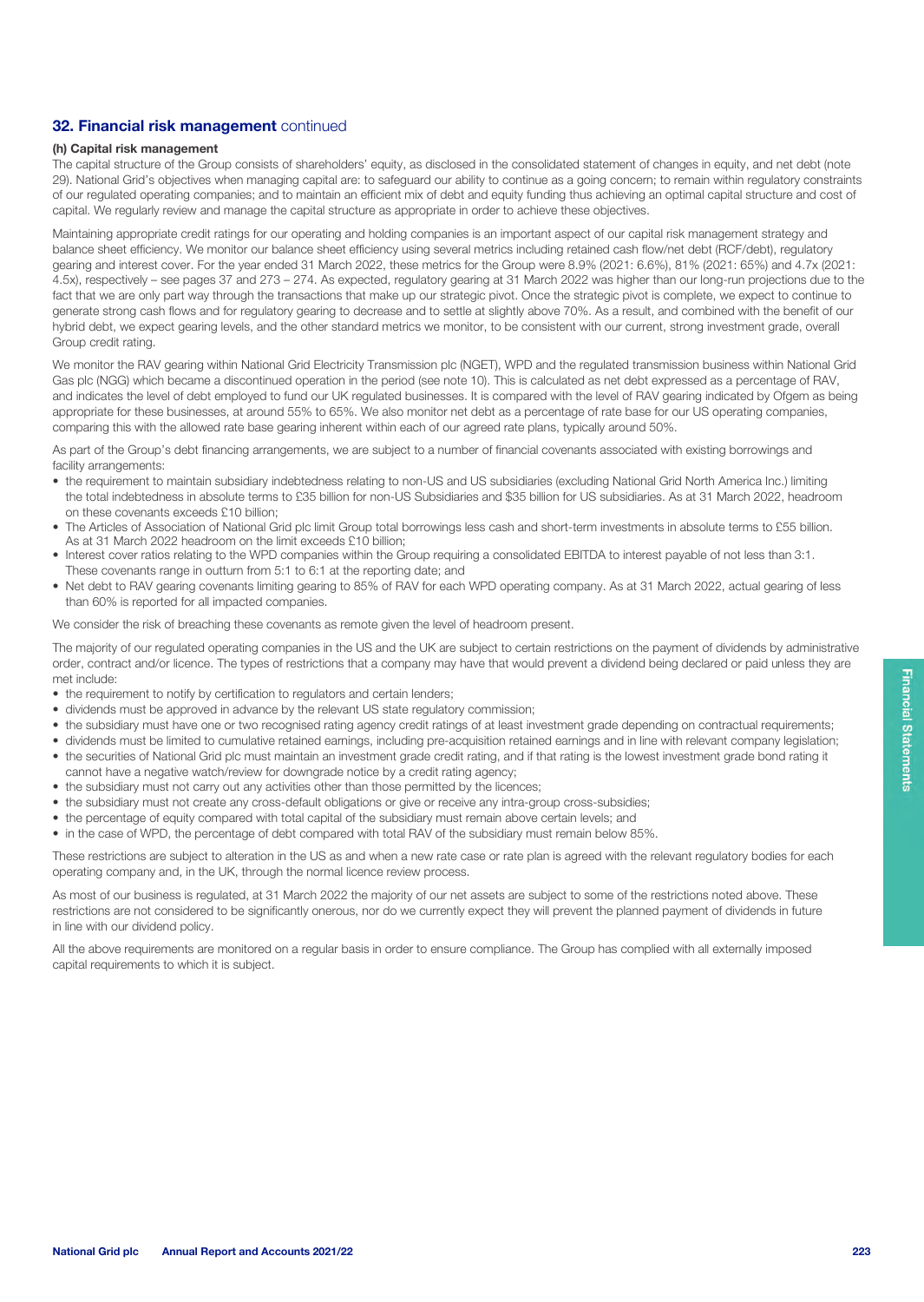# 33. Borrowing facilities

To support our liquidity requirements and provide backup to commercial paper and other borrowings, we agree committed credit facilities with financial institutions over and above the value of borrowings that may be required. These committed credit facilities are undrawn.

At 31 March 2022, we had bilateral committed credit facilities of £5,978 million (2021: £5,410 million). In addition, we had committed credit facilities from syndicates of banks of £936 million at 31 March 2022 (2021: £115 million). An analysis of the maturity of these undrawn committed facilities is shown below:

|                                                  | 2022  | 2021                     |
|--------------------------------------------------|-------|--------------------------|
|                                                  | £m    | £m                       |
| Undrawn committed borrowing facilities expiring: |       |                          |
| Less than 1 year                                 |       | $\overline{\phantom{a}}$ |
| In 1 to 2 years                                  | 936   | 1,668                    |
| In 2 to 3 years                                  | 4,373 | 534                      |
| In 3 to 4 years                                  | 1,605 | 1,718                    |
| In 4 to 5 years                                  |       | 1,605                    |
| More than 5 years                                |       | $\sim$                   |
|                                                  | 6,914 | 5,525                    |

Of the unused facilities at 31 March 2022, £6,823 million (2021: £5,410 million) is available for liquidity purposes, while £91 million (2021: £115 million) is available as backup to specific US borrowings. The increase in total facility positions reflects the increased size of the Group following the acquisition of WPD. £845 million of the undrawn syndicated facilities due to mature in one to two years were renegotiated between 1 April and 19 May 2022, with no uplift in the amount and a new expiry date of May 2025.

Included in the table above within three to four years is a facility of £350 million related to National Grid Gas plc, a company treated as held for sale.

- In addition, we have the following facilities which are not included in the table above:
- for the separately regulated business of National Grid Electricity System Operator Limited, the Group has a facility of £550 million (2021: £550 million). This facility is not available as Group general liquidity support;
- the Group continues to have access to Export Credit Agreements (ECAs) funding specific projects totalling £1,396 million (2021: £1,345 million), of which £489 million (2021: £446 million) is undrawn; and
- the Group entered into a loan facility in relation to the acquisition of WPD (see note 37) of £8,250 million (31 March 2021: £8,250 million) to finance the consideration, of which £8,179 million has been drawn since the year end with no further drawdown available (31 March 2021: undrawn). The bridge facility allows for the extension of the facility maturity date up to September 2023 but includes a requirement that the proceeds of the planned sales of NECO and the UK Gas Transmission business are applied to repay the facility.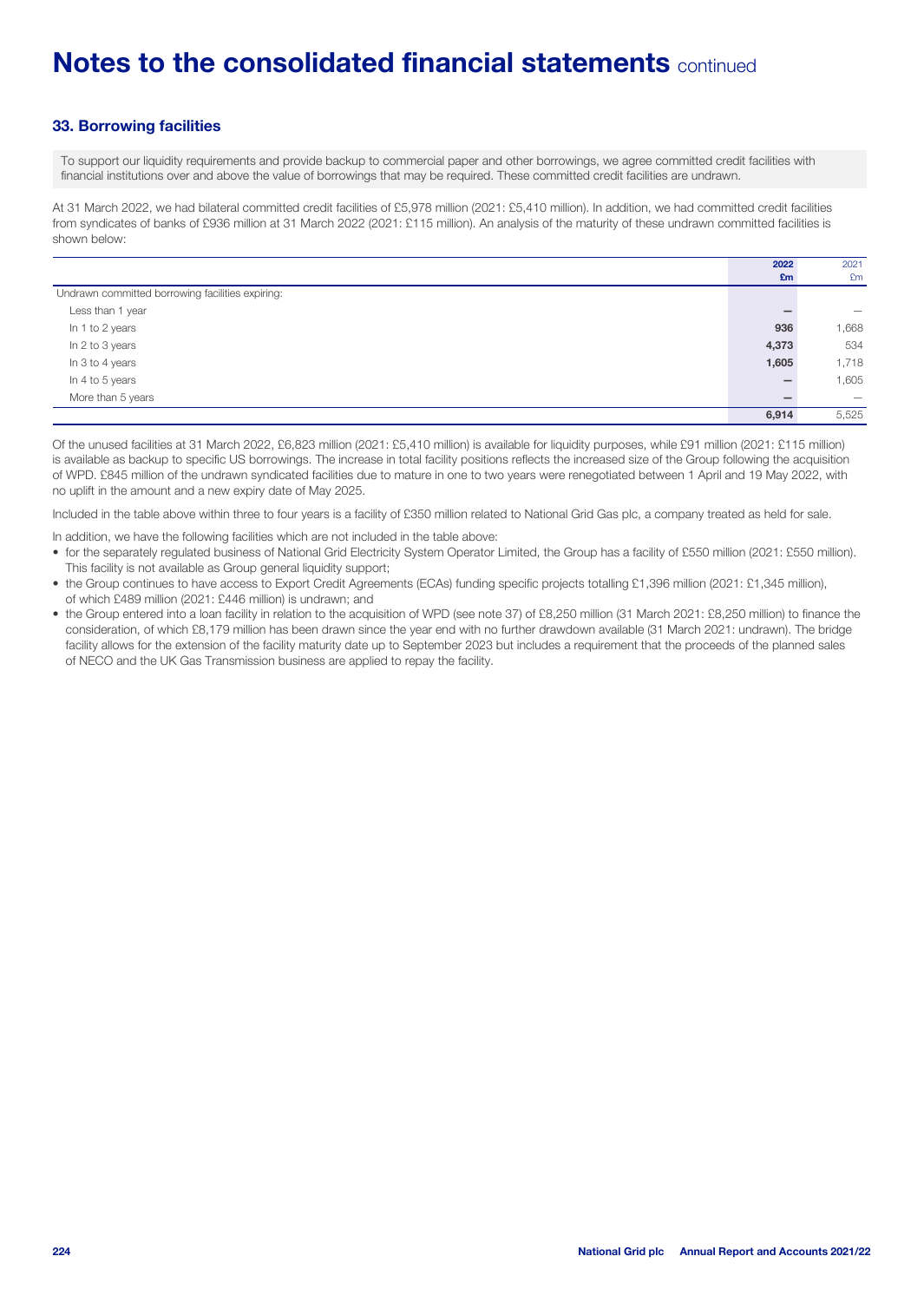### 34. Subsidiary undertakings, joint ventures and associates

While we present consolidated results in these financial statements as if we were one company, our legal structure is such that there are a number of different operating and holding companies that contribute to the overall result. This structure has evolved through acquisitions as well as regulatory requirements to have certain activities within separate legal entities.

#### Subsidiary undertakings

A list of the Group's subsidiaries as at 31 March 2022 is given below. The entire share capital of subsidiaries is held within the Group except where the Group's ownership percentages are shown. These percentages give the Group's ultimate interest and therefore allow for the situation where subsidiaries are owned by partly owned intermediate subsidiaries. Where subsidiaries have different classes of shares, this is largely for historical reasons, and the effective percentage holdings given represent both the Group's voting rights and equity holding. Shares in National Grid (US) Holdings Limited, National Grid (US) Investments 2 Limited, National Grid Hong Kong Limited, National Grid Luxembourg SARL and NGG Finance plc are held directly by National Grid plc. All other holdings in subsidiaries are owned by other subsidiaries within the Group. All subsidiaries are consolidated in the Group's financial statements.

Principal Group companies are identified in **bold**. These companies are incorporated and principally operate in the countries under which they are shown. All entities incorporated in the United States are taxed in the United States on their worldwide income other than where indicated in the footnotes below. Other entities are tax resident in their jurisdiction of incorporation other than where indicated in the footnotes below.

#### Incorporated in England and Wales

Registered office: 1–3 Strand, London WC2N 5EH, UK (unless stated otherwise in footnotes).

Birch Sites Limited Carbon Sentinel Limited Central Networks Trustees Limited<sup>1</sup> Droylsden Metering Services Limited Gridcom Limited Hyder Profit Sharing Trustees Limited<sup>1</sup> Icelink Interconnector Limited Kelston Properties 2 Limited<sup>1</sup> Lattice Group Employee Benefit Trust Limited Lattice Group Limited Lattice Group Trustees Limited Meter Operator Services Limited\*<sup>1</sup> Meter Reading Services Limited\* Natgrid Limited NatGrid One Limited<sup>2</sup> NatgridTW1 Limited<sup>2</sup> National Grid (US) Holdings Limited<sup>2</sup> National Grid (US) Investments 2 Limited<sup>2</sup> National Grid (US) Investments 4 Limited<sup>2</sup> National Grid (US) Partner 1 Limited<sup>2</sup> National Grid Carbon Limited National Grid Commercial Holdings Limited National Grid Distributed Energy Limited National Grid Electricity Group Trustee Limited National Grid Electricity System Operator Limited National Grid Electricity Transmission plc National Grid Energy Metering Limited National Grid Gas Holdings Limited National Grid Gas plc National Grid Grain LNG Limited National Grid Holdings Limited<sup>2</sup> National Grid Holdings One plc National Grid Hydrogen Limited National Grid IFA 2 Limited National Grid Interconnector Holdings Limited National Grid Interconnectors Limited National Grid International Limited<sup>2</sup> National Grid Metering Limited National Grid North Sea Link Limited National Grid Offshore Limited National Grid Partners Limited National Grid Plus Limited National Grid Property Holdings Limited National Grid Smart Limited National Grid Ten National Grid Thirty Six Limited National Grid Twelve Limited<sup>2</sup>

National Grid Twenty Eight Limited National Grid Twenty Seven Limited National Grid Twenty Three Limited<sup>2</sup> National Grid UK Limited National Grid UK Pension Services Limited National Grid Ventures Limited National Grid Viking Link Limited National Grid William Limited NG Nominees Limited NGC Employee Shares Trustee Limited NGG Finance plc Ngrid Intellectual Property Limited NGT Two Limited Port Greenwich Limited Sheet Road Management Company Limited (51%)<sup>3</sup> South Wales Electricity Share Scheme Trustees Limited<sup>1</sup> South Western Helicopters Limited<sup>1</sup> Supergrid Electricity Limited Supergrid Energy Transmission Limited Supergrid Limited Thamesport Interchange Limited The National Grid Group Quest Trustee Company Limited The National Grid YouPlan Trustee Limited Transco Limited Warwick Technology Park Management Company (No 2) Limited (60.56%)<sup>4</sup> Western Power Distribution (East Midlands) plc<sup>1</sup> Western Power Distribution (South Wales) plc<sup>1</sup> Western Power Distribution (South West) plc1 Western Power Distribution (West Midlands) plc<sup>1</sup> Western Power Distribution Holding Company Limited<sup>1</sup> Western Power Distribution Investments Limited<sup>1</sup> Western Power Distribution plc<sup>1</sup> Western Power Generation Limited<sup>1</sup> Western Power Pension Trustee Limited1 WPD Distribution Network Holdings Limited<sup>1</sup> WPD Investment Holdings limited<sup>1</sup> WPD Island Limited<sup>1</sup> WPD Limited<sup>1</sup> WPD Midlands Limited<sup>1</sup> WPD Midlands Networks Contracting Limited\*<sup>1</sup> WPD Property Investments Limited<sup>1</sup> WPD Share Scheme Trustees Limited1 WPD Smart Metering Limited<sup>1</sup> WPD Telecoms Limited<sup>1</sup> WPD WEM Holdings Limited1 WPD WFM Limited<sup>1</sup> WW Share Scheme Trustees Limited<sup>1</sup>

1. Registered office: Avonbank, Feeder Road, Bristol, Avon, BS2 0TB.

- 2. Companies where National Grid plc has issued guarantees over the liabilities of the companies as at 31 March 2022 and for which the companies are taking the exemption from the requirements of an audit for their individual financial statements as permitted by section 479A of the Companies Act.
- 3. Registered office: Netley Old Hall Farm, Dorrington, Shrewsbury, United Kingdom, SY5 7JY.

4. Registered office: Shire Hall, PO Box 9, Warwick CV34 4RL, UK.

\* In process of strike-off.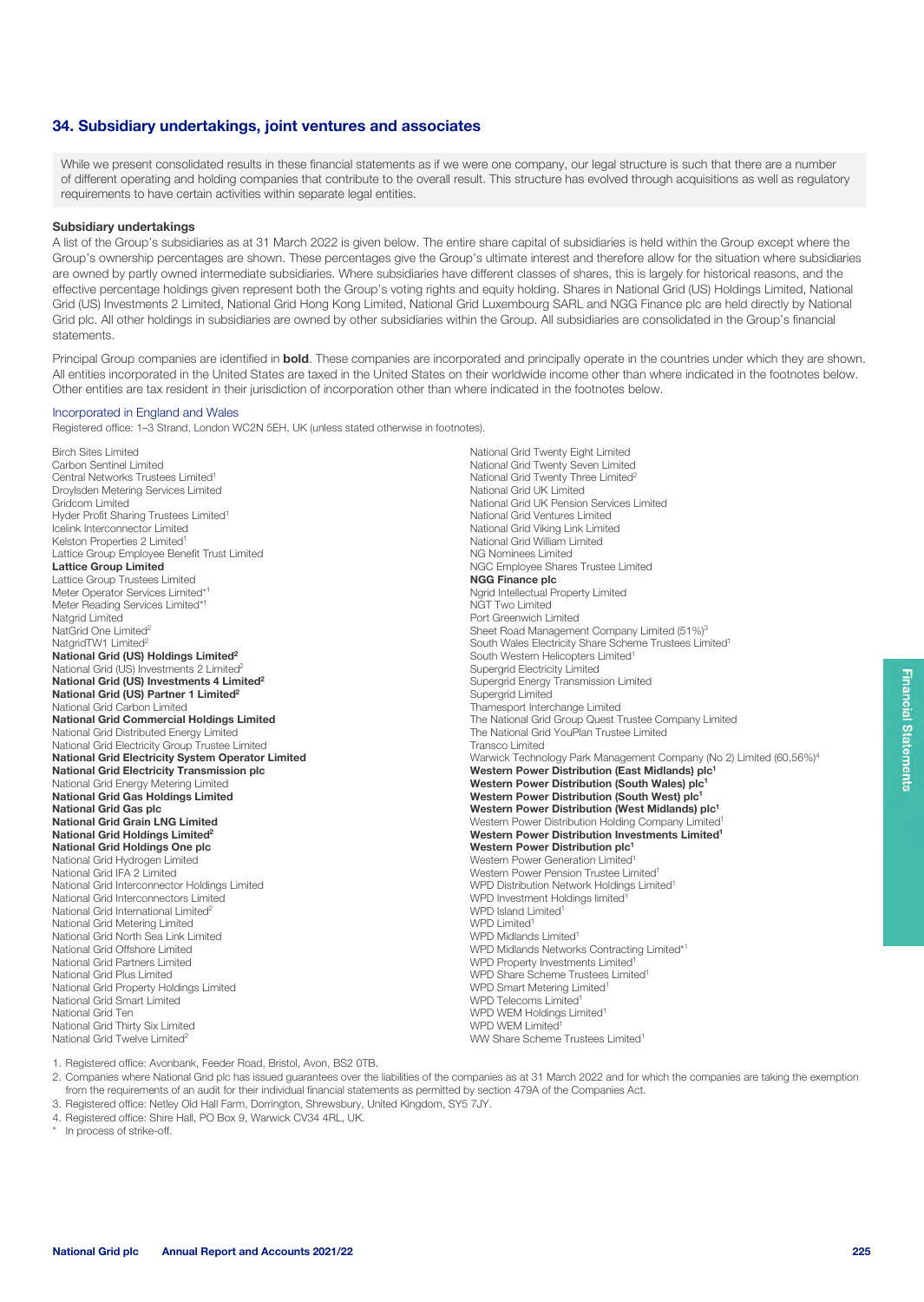### 34. Subsidiary undertakings, joint ventures and associates continued

**Subsidiary undertakings continued** 

Incorporated in the US

Registered office: National Registered Agents, Inc., 1209 Orange Street, Wilmington, DE 19801, USA (unless stated otherwise in footnotes).

Apple River Solar, LLC Armenia Solar, LLC Ashland Solar, LLC Athens Solar, LLC Autauga Solar, LLC Banner Solar, LLC Bazile Creek Wind Farm, LLC Bee Hollow Solar, LLC Bell Plaine Solar, LLC Benevolent Solar, LLC Blaze Solar, LLC<sup>1</sup> Blevins Solar, LLC Blue Ridge Wind, LLC Blue Spring Solar, LLC Blues Solar, LLC Bluewater Solar, LLC Boone Solar, LLC Boston Gas Company<sup>2</sup> Bridges Solar, LLC British Transco Capital, Inc.<sup>3</sup> British Transco Finance, Inc.<sup>3</sup> Brock Solar, LLC Broken Bridge Corp.<sup>4</sup> Brook Trout Solar, LLC Burley Solar, LLC Burlington Solar, LLC Burr Ridge Wind, LLC Cage Ranch Solar II, LLC Cage Ranch Solar III, LLC Cage Ranch Solar, LLC Caldwell Solar II, LLC Caldwell Solar, LLC Canby Solar, LLC Cass Wind Farm, LLC Cattle Ridge Wind Farm 2, LLC Cedar Grove Solar, LLC Centennial Solar, LLC Clay Boswell Solar, LLC Clear Creek Solar, LLC Clermont Solar, LLC Clinton County Solar, LLC Coles Solar, LLC Compass Prairie Wind, LLC Coneflower Solar, LLC<sup>5</sup> Conestoga Wind, LLC Copperhead Solar, LLC Creekview Solar, LLC Crocker Wind Farm 2, LLC Dahlia Solar, LLC<sup>6</sup> Dakota Hills Wind Farm, LLC Day Lily Solar, LLC<sup>5</sup> Deatsville Solar, LLC Deer Trail Solar, LLC Dodson Creek Solar, LLC<sup>6</sup> Donnellson Solar, LLC Elburn Solar, LLC Eldena Solar, LLC Elk Creek Solar 2, LLC Elk Creek Solar, LLC EUA Energy Investment Corporation<sup>2</sup> Exie Solar, LLC Falls City Solar, LLC Fayette Solar, LLC<sup>7</sup> Fillmore County Solar Project, LLC Firstview Wind Farm, LLC Fort Solar, LLC Front Range Wind Farm, LLC Gardenia Solar, LLC<sup>6</sup> Golden Solar, LLC Goldendale Solar, LLC Goldenrod Wind Farm, LLC Goldfinch Solar, LLC Grand Junction Solar, LLC Granite State Power Link LLC<sup>3</sup> Grant Solar 2, LLC Grant Solar, LLC Grayson Solar, LLC Greenbrier Creek Solar, LLC Greensky Solar, LLC

Greenwood Solar, LLC Grid NY LLC<sup>8</sup> Grindstone Wind Farm, LLC<sup>9</sup> Hale County Solar, LLC Hansford Energy Storage, LLC Harmony Solar ND 2, LLC Harmony Solar ND, LLC Harrington Solar, LLC Hartley Solar, LLC Hearth Solar, LLC Hill River Solar, LLC Honeybee Solar, LLC Hoosier Solar, LLC Hoskins Solar, LLC Illumination Solar, LLC Innovation Solar, LLC Itasca Energy Development, LLC<sup>5</sup> Itasca Energy Services, LLC Jack Rabbit Wind, LLC Jackson County Solar, LLC Junction Solar, LLC KeySpan CI Midstream Limited<sup>3</sup> KeySpan Energy Corporation<sup>8</sup> KeySpan Energy Services Inc.<sup>3</sup> KeySpan Gas East Corporation<sup>8</sup> KeySpan International Corporation<sup>3</sup> KeySpan MHK, Inc.<sup>3</sup> KeySpan Midstream Inc.<sup>3</sup> KeySpan Plumbing Solutions, Inc.<sup>8</sup> Knox Solar, LLC KSI Contracting, LLC<sup>3</sup> KSI Electrical, LLC3 KSI Mechanical, LLC3 Lake Charlotte Solar, LLC Lake Iris Solar, LLC Lakeside Solar, LLC Land Management & Development, Inc.<sup>8</sup> Landwest, Inc.<sup>8</sup> Lansing Solar, LLC Leola Wind Farm, LLC Liberty Solar, LLC Lilac Solar, LLC<sup>5</sup> Livingston County Solar, LLC Long Mount Solar, LLC Lordsburg Solar, LLC Louisa Solar, LLC Lowlands Solar, LLC Lydia Solar, LLC Marion County Solar, LLC Massachusetts Electric Company<sup>2</sup> Maverick Wind Farm, LLC Meadowlands Solar, LLC Metrowest Realty LLC Miller Creek Solar, LLC Millers Ferry Solar, LLC Morgan County Solar, LLC Morning Glory Solar, LLC<sup>5</sup> Muddy Creek Solar, LLC Mustang Ridge Wind Farm, LLC Mystic Steamship Corporation<sup>6</sup> Nantucket Electric Company<sup>2</sup> National Grid Development Holdings Corp.<sup>3</sup> National Grid Electric Services LLC National Grid Energy Management LLC<sup>3</sup> National Grid Energy Services LLC<sup>3</sup> National Grid Energy Trading Services LLC<sup>8</sup> National Grid Engineering & Survey Inc.<sup>8</sup> National Grid Generation LLC<sup>8</sup> National Grid Generation Ventures LLC<sup>8</sup> National Grid Glenwood Energy Center, LLC<sup>3</sup> National Grid IGTS Corp.<sup>8</sup> National Grid Insurance USA Ltd<sup>10</sup> National Grid Islander East Pipeline LLC<sup>3</sup> National Grid LNG GP LLC<sup>3</sup> National Grid LNG LLC<sup>3</sup> National Grid LNG LP LLC<sup>3</sup> National Grid Millennium LLC<sup>3</sup> National Grid NE Holdings 2 LLC<sup>2</sup> National Grid North America Inc.<sup>3</sup>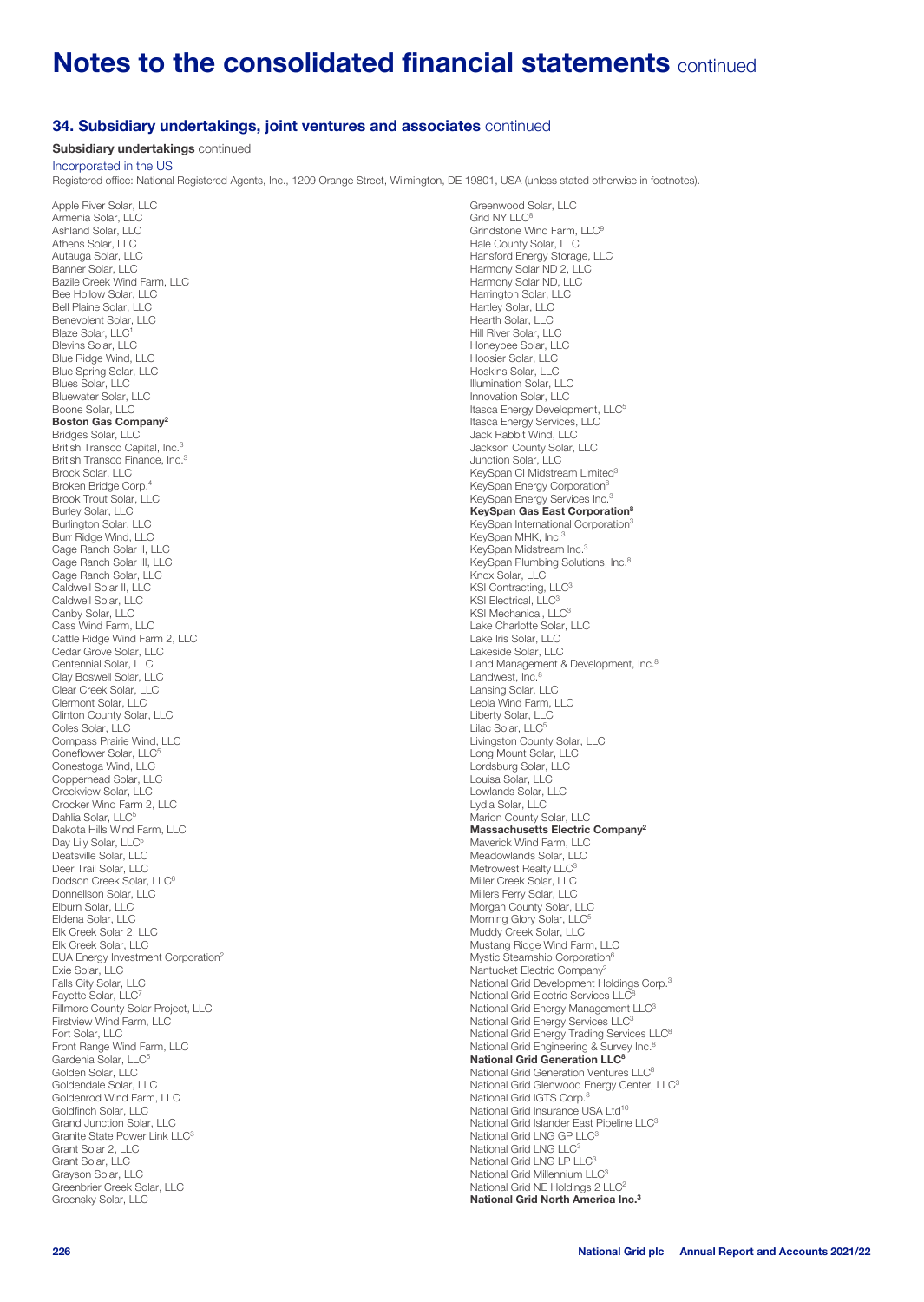# 34. Subsidiary undertakings, joint ventures and associates continued

**Subsidiary undertakings continued** 

National Grid Partners Inc.<sup>8</sup> National Grid Partners LLC<sup>3</sup> National Grid Port Jefferson Energy Center LLC<sup>3</sup> National Grid Renewables Development, LLC National Grid Renewables E Wind, LLC<sup>5</sup> National Grid Renewables Operations, LLC<sup>3</sup> National Grid Renewables Projects, LLC<sup>6</sup> National Grid Renewables Stutsman, LLC National Grid Renewables, LLC<sup>3</sup> National Grid Services Inc.<sup>3</sup> National Grid US 6 LLC3,† National Grid US LLC<sup>3</sup> National Grid USA Service Company, Inc.<sup>2</sup> National Grid USA<sup>3</sup> NEES Energy, Inc.<sup>2</sup> New England Electric Transmission Corporation<sup>4</sup> New England Energy Incorporated<sup>2</sup> New England Hydro Finance Company, Inc. (53.704%)<sup>2</sup> New England Hydro-Transmission Corporation (53.704%)<sup>4</sup> New England Hydro-Transmission Electric Company, Inc. (53.704%)<sup>2</sup> New England Power Company<sup>2</sup> not England Portor Company<br>Newport America Corporation<sup>1</sup> Newton Solar, LLC NG Renewables Energy Marketing, LLC<sup>3</sup> NG Renewables Energy Services, LLC NGNE LLC<sup>3</sup> NGV Emerald Energy Venture Holdings, LLC<sup>3</sup> NGV OSW Holdings, LLC<sup>3</sup> NGV US Distributed Energy Inc.<sup>3</sup> NGV US Transmission Inc. NGV US, LLC<sup>3</sup> Niagara Mohawk Energy, Inc.<sup>3</sup> Niagara Mohawk Holdings, Inc.<sup>8</sup> Niagara Mohawk Power Corporation<sup>8</sup> Niobrara Wind, LLC NM Properties, Inc.<sup>8</sup> Noble Solar, LLC<sup>12</sup> Nordic VOS, LLC North East Transmission Co., Inc.<sup>3</sup> North Fork Wind, LLC Northeast Renewable Link LLC<sup>3</sup> Opinac North America, Inc.<sup>3</sup> Parklawn Solar, LLC Pennington Solar, LLC Peony Solar, LLC Philadelphia Coke Co., Inc.<sup>3</sup> Pierce County Solar, LLC Pike County Solar, LLC Pipestone Solar, LLC Plum Creek Wind Farm 2, LLC Plum Creek Wind Farm, LLC Port of the Islands North,  $LLC^8$ Portage Solar, LLC Prairie Oasis Solar, LLC Prairie Rose Wind 2, LLC<sup>5</sup> Prosperity Wind Farm 2, LLC Prosperity Wind Farm, LLC Red Rock Solar SD, LLC Red Wolf Solar, LLC

Regal Solar 2, LLC Regal Solar, LLC River North Solar, LLC Robertson Solar, LLC Rock Ridge Wind Farm, LLC Rolling Hills Solar, LLC Ross County Solar, LLC<sup>6</sup> Royal Solar 2, LLC Royal Solar, LLC Royerton Solar, LLC Saginaw Bay Solar, LLC Sandstone Creek Solar 2, LLC Sandstone Creek Solar, LLC Sapphire Sky Wind Farm, LLC Sherco Solar 2, LLC<sup>5</sup> Sherco Solar, LLC5 Silver City Solar, LLC Simpson Solar, LLC Spotlight Solar, LLC Spring Brook Solar, LLC Spring Brook Bolar, LLC<br>Spring River Solar, LLC Spring music Solar, LLC<br>Springfield Solar Farm, LLC Stony Brook Wind, LLC Stony Point Solar, LLC Stove Creek Solar, LLC Sturgis Solar, LLC Summit Lake Solar, LLC Sunbeam Solar, LLC Sunrise Solar, LLC Sycamore Creek Solar, LLC Thacker Solar, LLC The Brooklyn Union Gas Company<sup>8</sup> The Narragansett Electric Company<sup>11</sup> Torchlight Solar, LLC<sup>5</sup> Transgas Inc.<sup>2</sup> Tri-City Solar, LLC Uintah Solar, LLC Unbridled Solar, LLC Upper Hudson Development Inc.<sup>8</sup> Valley Solar, LLC Vermont Green Line Devco, LLC (90%)<sup>3</sup> Vibrant Solar, LLC Virgo Community Solar Gardens, LLC<sup>5</sup> Virtue Solar, LLC Vivid Solar, LLC Wallowa Solar, LLC Wayfinder Group, Inc.<sup>2</sup> Wheatfield Solar, LLC White Elm Wind Farm, LLC Wild Springs Solar, LLC<sup>5</sup> Wildcat Ridge Wind Farm, LLC Wildhorse Creek Solar, LLC Willard Solar, LLC Williams County Solar, LLC Wiregrass Solar, LLC Woodlands Solar, LLC Worthington Solar, LLC Yellowhammer Solar, LLC Young County Solar, LLC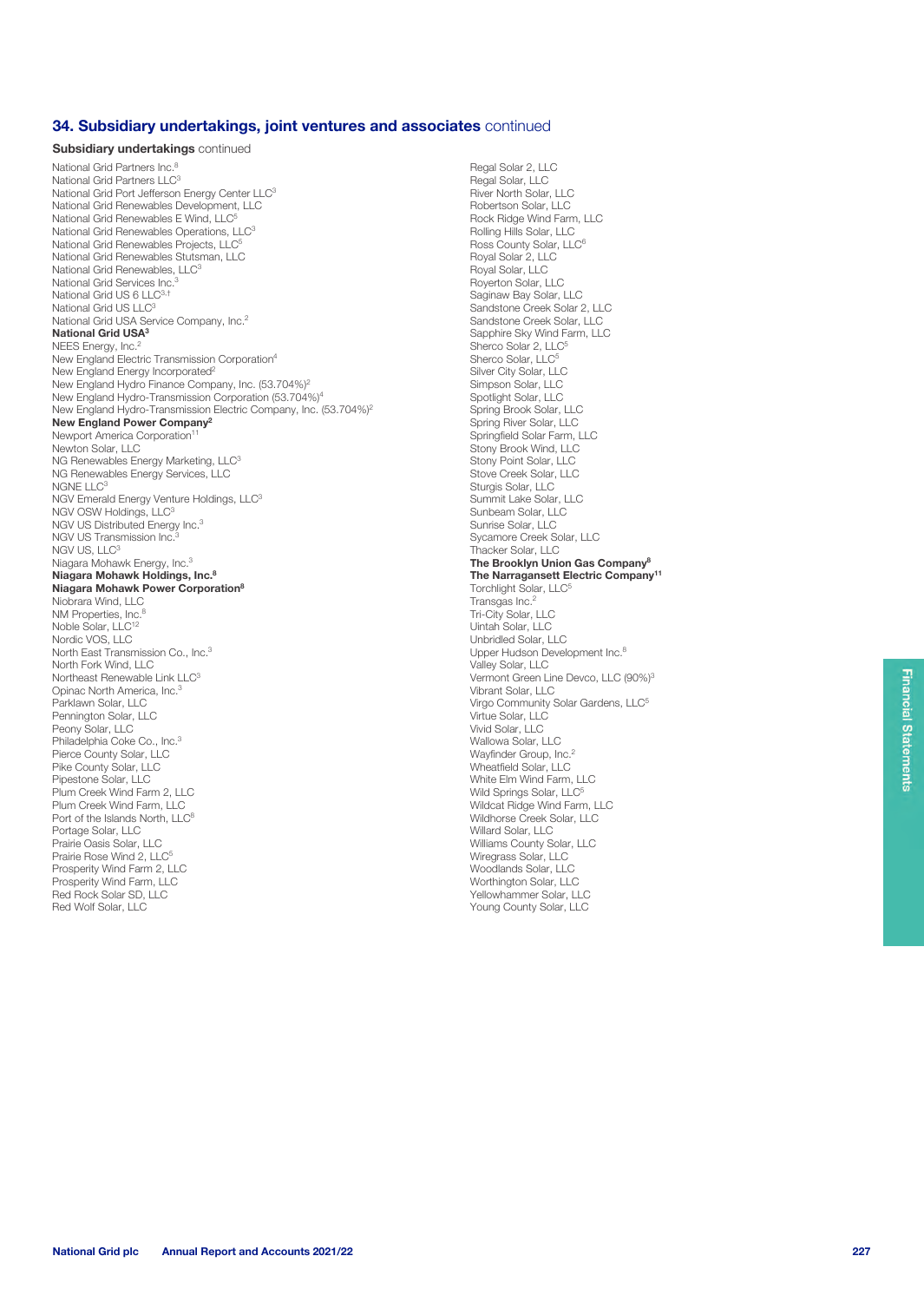# 34. Subsidiary undertakings, joint ventures and associates continued

### **Subsidiary undertakings continued**

#### Incorporated in Australia

Registered office: Level 7, 330 Collins Street, Melbourne, VIC 3000, Australia National Grid Australia Pty Limited

#### Incorporated in Canada

Registered office: Stewart McKelvey LLP, c/o Charles Reagh, Queen's Marque, 600-1741 Lower Water Street, Halifax, Nova Scotia, B3J 0J2, Canada KeySpan Energy Development Co.

#### Incorporated in Guernsey

Registered office: 1st & 2nd Floors Elizabeth House, Les Ruettes Brayes, St Peter Port, GY1 1EW, Guernsey, Channel Islands

WPD Limited (Guernsey)†

Registered office: PO Box 155, Mill Court, La Charroterie, St. Peter Port, Guernsey, GY1 4ET, Guernsey, Channel Islands Aztec Insurance Limited

#### Incorporated in Hong Kong

Registered office: Level 54, Hopewell Centre, 183 Queen's Road East, Hong Kong National Grid Hong Kong Limited†

Incorporated in the Isle of Man

Registered office: Third Floor, St George's Court, Upper Church Street, Douglas, IM1 1EE, Isle of Man, UK National Grid Insurance Company (Isle of Man) Limited NGT Holding Company (Isle of Man) Limited\*†

#### Incorporated in Luxembourg Registered office: 412F, Route d'Esch, L-2086, Luxembourg, Grand Duchy of Luxembourg National Grid Luxembourg SARL

### Incorporated in the Netherlands

Registered office: Westblaak 89, 3012 KG Rotterdam, PO Box 21153, 3001 AD, Rotterdam, Netherlands British Transco International Finance B.V.

#### Incorporated in the Republic of Ireland

Registered office: c/o Moore Stephens Nathans, Third Floor, Ulysses House, 23/24 Foley Street, Dublin, D01 W2T2, Ireland National Grid Company (Ireland) Designated Activity Company\*

- 1. Registered office: National Registered Agents, Inc., 160 Greentree Drive, Suite 101, Dover DE 19904, USA.<br>2. Registered office: Corporation Service Company, 84 State Street, Boston MA 02109, USA.
- 2. Registered office: Corporation Service Company, 84 State Street, Boston MA 02109, USA.
- 3. Registered office: Corporation Service Company, 251 Little Falls Drive, Wilmington DE 19808, USA.
- 4. Registered office: Corporation Service Company, 10 Ferry Street, Suite 313, Concord NH 03301, USA.
- 5. Registered office: National Grid Renewables Development, LLC, 8400 Normandale Lake Blvd. Suite 1200, Bloomington, MN 55437, USA.
- 6. Registered office: The Corporation Trust Company, Corporation Trust Center, 1209 Orange Street, Wilmington, Delaware, 19801, USA.
- Registered office: 60 Mine Lake Court, Suite 200, Raleigh, Wake County, NC 27615, USA.
- 
- 8. Registered office: Corporation Service Company, 80 State Street, Albany NY 12207, USA.<br>9. Registered office: National Registered Agents, Inc., 30600 Telegraph Road, Suite 2345, B 9. Registered office: National Registered Agents, Inc., 30600 Telegraph Road, Suite 2345, Bingham Farms, MI 48025-5720, USA.
- 10. Registered office: One MetroTech Center, Brooklyn NY 11201, USA.
- 11. Registered office: Corporation Service Company, 222 Jefferson Boulevard, Suite 200, Warwick RI 02888, USA.
- 12. Registered office: National Registered Agents, Inc., 1999 Bryan Street, Dallas, Dallas County TX 75201, USA.

In liquidation.

† Entity is tax resident in the United Kingdom.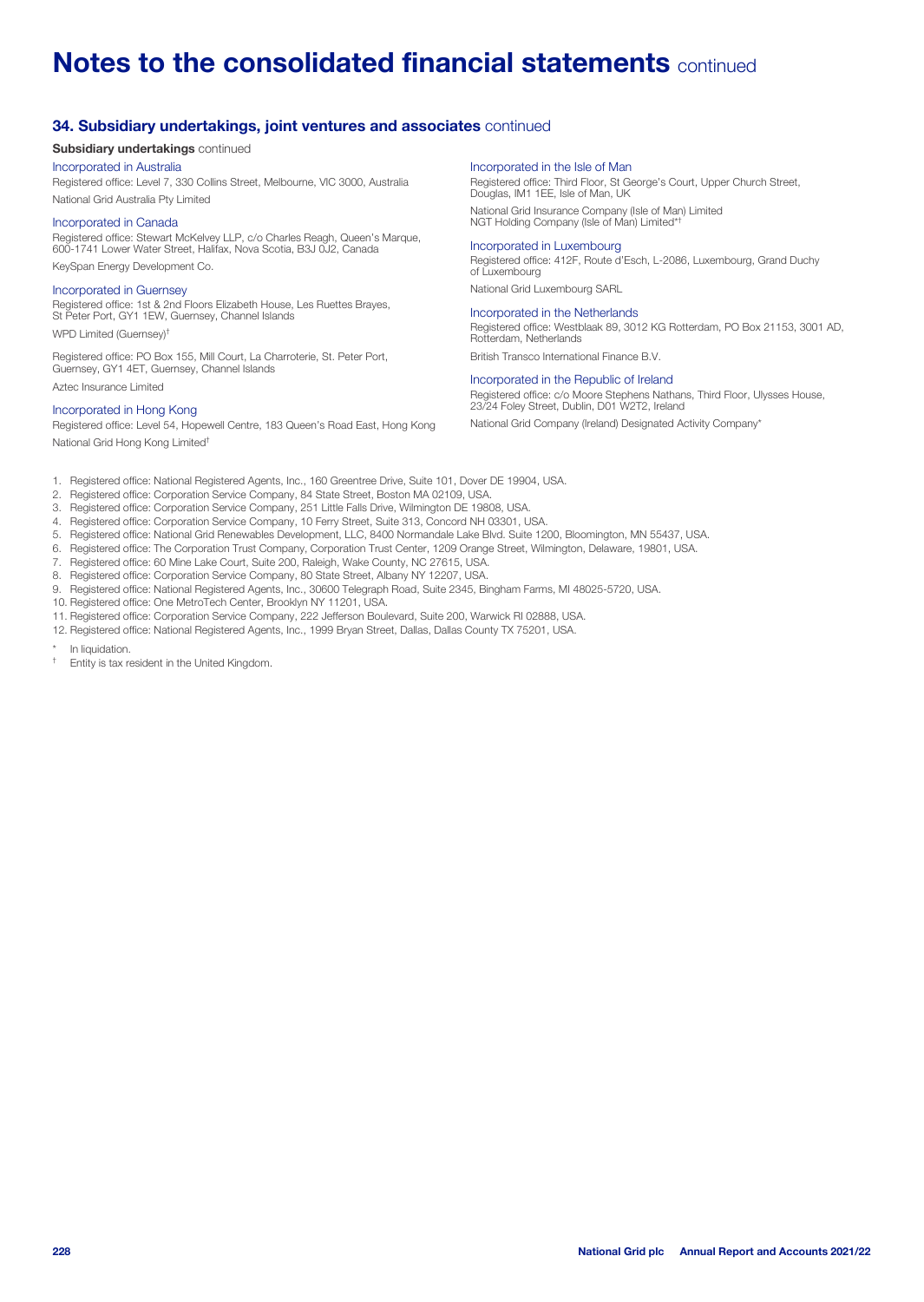# 34. Subsidiary undertakings, joint ventures and associates continued

### **Joint ventures Associates** Associates Associates Associates Associates Associates Associates Associates Associates Associates Associates Associates Associates Associates Associates Associates Associates Associates Associa

A list of the Group's joint ventures as at 31 March 2022 is given below. All joint ventures are included in the Group's financial statements using the equity method of accounting. Principal joint ventures are identified in bold.

#### Incorporated in England and Wales

Registered office: 1–3 Strand, London WC2N 5EH, UK (unless stated otherwise in footnotes).

### BritNed Development Limited (50%)\*

Joint Radio Company Limited (50%)<sup>1\*\*</sup><br>National Places LLP (50%)<sup>2</sup> Nemo Link Limited (50%) NGET/SPT Upgrades Limited (50%)†

#### Incorporated in the US

Registered office: Corporation Service Company, 251 Little Falls Drive, Wilmington, DE 19808, USA (unless stated otherwise in footnotes).

# **Bight Wind Holdings, LLC** (27.27%)<sup>3</sup><br>Clean Energy Storage Systems LLC (previously Clean Energy Generation, LLC) (50%)<br>**Emerald Energy Venture LLC** (51%) Island Park Energy Center, LLC (50%)<br>Islander East Pipeline Company, LLC (50%)<sup>3</sup><br>LI Energy Storage System, LLC (50%)

LI Solar Generation, LLC (50%)

### Incorporated in France

Registered office: 1 Terrasse Bellini, Tour Initiale, TSA 41000 – 9291, Paris La Defense, CEDEX, France IFA2 (50%)

A list of the Group's associates as at 31 March 2022 is given below. Unless otherwise stated, all associates are included in the Group's financial statements using the equity method of accounting. Principal associates are identified in bold.

#### Incorporated in the US

Registered office: Corporation Service Company, 251 Little Falls Drive, Wilmington, DE 19808, USA (unless stated otherwise in footnotes).

Clean Line Energy Partners LLC (32%)<sup>3</sup> Connecticut Yankee Atomic Power Company (19.5%)<sup>4</sup> Direct Global Power, Inc. (26%)<sup>3</sup><br>Energy Impact Fund LP (9.41%)<sup>5</sup> KHB Venture LLC (33.33%)<sup>6</sup> Maine Yankee Atomic Power Company (24%)<sup>7</sup><br>**Millennium Pipeline Company, LLC** (26.25%)<sup>3</sup> New York Transco LLC (28.3%)<sup>8</sup><br>NYSEARCH RMLD, LLC <u>(</u>22.63%) The Hive IV, LLC (28.2%) Yankee Atomic Electric Company (34.5%)<sup>9</sup>

#### Incorporated in Belgium

Registered office: Avenue de Cortenbergh 71, 1000 Brussels, Belgium Coreso SA (15.84%)

#### Other investments

A list of the Group's other investments as at 31 March 2022 is given below.

#### Incorporated in England and Wales

Registered office: 1 More London Place, London SE1 2AF, UK Energis plc (33.06%)‡

Registered office: Third Floor, Northumberland House, 303–306 High Holborn, London, WC1V 7JZ

Electralink Limited (27.04%)

- 1. Registered office: Friars House, Manor House Drive, Coventry, CV1 2TE, UK.
- 2. Registered office: 80 Cheapside, London, EC2V 6EE, UK.
- 3. Registered office: The Corporation Trust Company, Corporation Trust Center, 1209 Orange Street, Wilmington DE 19801, USA.
- 4. Registered office: Carla Pizzella, 362 Injun Hollow Road, East Hampton CT 06424-3099, USA.
- 5. Registered office: Harvard Business Services, Inc., 16192 Coastal Highway, Lewes DE 19958, USA.
- 6. Registered office: De Maximus Inc., 135 Beaver Street, 4th Floor, Waltham MA 02452, USA.
- 7. Registered office: Joseph D Fay, 321 Old Ferry Road, Wiscasset ME 04578, USA.
- 8. Registered office: Corporation Service Company, 80 State Street, Albany NY 12207, USA.
- 9. Registered office: Karen Sucharzewski, 49 Yankee Road, Rowe MA 01367, USA.

\* National Grid Interconnector Holdings Limited owns 284,500,000 €0.20 C Ordinary shares and one £1.00 Ordinary A share.

- \*\* National Grid Gas plc owns all £1.00 A Ordinary shares.
- † National Grid Electricity Transmission plc owns 50 £1.00 A Ordinary shares.
- ‡ In administration.

Our interests and activities are held or operated through the subsidiaries, joint arrangements or associates as disclosed above. These interests and activities (and their branches) are established in – and subject to the laws and regulations of – these jurisdictions.

The following UK subsidiaries will take advantage of the audit exemption set out within section 479A of the Companies Act 2006 supported by guarantees issued by National Grid plc over their liabilities for the year ended 31 March 2022:

| Company name                             | Company number |
|------------------------------------------|----------------|
| NatGrid One Limited                      | 5521240        |
| Natgrid TW1 Limited                      | 7579324        |
| National Grid Holdings Limited           | 3096772        |
| National Grid International Limited      | 2537092        |
| National Grid Twelve Limited             | 4355616        |
| National Grid Twenty Three Limited       | 6999009        |
| National Grid (US) Holdings Limited      | 2630496        |
| National Grid (US) Investments 2 Limited | 3784528        |
| National Grid (US) Investments 4 Limited | 3867128        |
| National Grid (US) Partner 1 Limited     | 4314432        |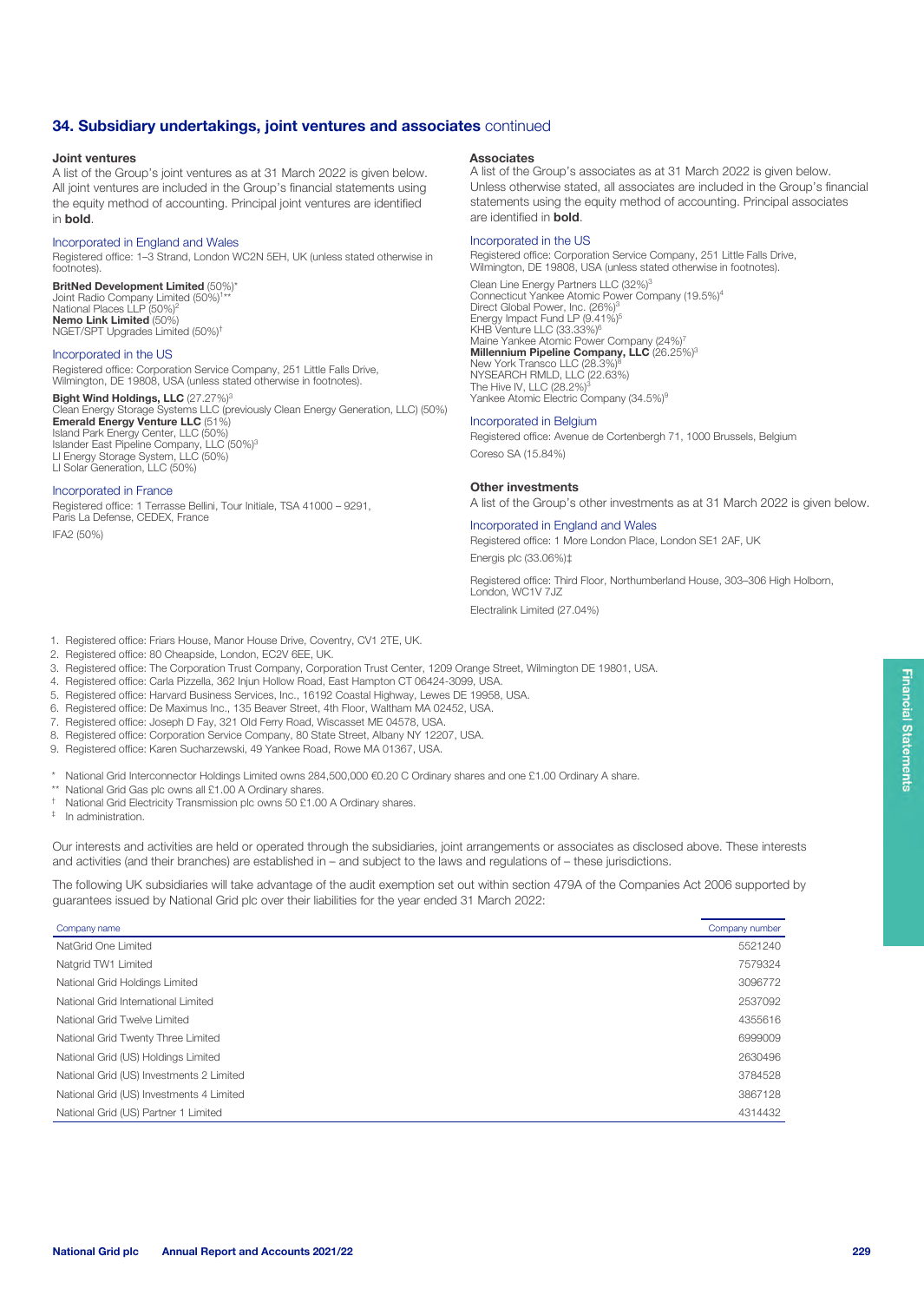# 35. Sensitivities

In order to give a clearer picture of the impact on our results or financial position of potential changes in significant estimates and assumptions, the following sensitivities are presented. These sensitivities are based on assumptions and conditions prevailing at the year end and should be used with caution. The effects provided are not necessarily indicative of the actual effects that would be experienced because our actual exposures are constantly changing.

The sensitivities in the tables below show the potential impact in the income statement (and consequential impact on net assets) for a reasonably possible range of different variables each of which have been considered in isolation (i.e. with all other variables remaining constant). There are a number of these sensitivities which are mutually exclusive, and therefore if one were to happen, another would not, meaning a total showing how sensitive our results are to these external factors is not meaningful.

The sensitivities included in the tables below broadly have an equal and opposite effect if the sensitivity increases or decreases by the same amount unless otherwise stated.

#### (a) Sensitivities on areas of estimation uncertainty

The table below sets out the sensitivity analysis for certain areas of estimation uncertainty set out in note 1F. These estimates are those that have a significant risk of resulting in a material adjustment to the carrying values of assets and liabilities in the next year. Note that the sensitivity analysis for the useful economic lives of our gas network assets is included in note 13.

|                                                                                 | 2022                             |                            | 2021                      |                     |
|---------------------------------------------------------------------------------|----------------------------------|----------------------------|---------------------------|---------------------|
|                                                                                 | <b>Income</b><br>statement<br>£m | <b>Net</b><br>assets<br>£m | Income<br>statement<br>£m | Net<br>assets<br>Em |
| Pensions and other post-retirement benefit liabilities (pre-tax) <sup>1</sup> : |                                  |                            |                           |                     |
| UK discount rate change of 0.5% <sup>2</sup>                                    | 12                               | 1,002                      | 4                         | 952                 |
| US discount rate change of 0.5% <sup>2</sup>                                    | 16                               | 650                        | 17                        | 730                 |
| UK RPI rate change of $0.5\%$ <sup>3</sup>                                      | 11                               | 733                        | 3                         | 723                 |
| UK long-term rate of increase in salaries change of 0.5%                        | $\overline{4}$                   | 88                         |                           | 42                  |
| US long-term rate of increase in salaries change of 0.5%                        | 3                                | 41                         | 3                         | 42                  |
| UK change of one year to life expectancy at age 65 <sup>4</sup>                 | $\overline{4}$                   | 635                        |                           | 612                 |
| US change of one year to life expectancy at age 65                              | 3                                | 444                        | 4                         | 429                 |
| Assumed US healthcare cost trend rates change of 1%                             | 24                               | 414                        | 26                        | 437                 |
| Environmental provision:                                                        |                                  |                            |                           |                     |
| 10% change in estimated future cash flows                                       | 188                              | 188                        | 170                       | 170                 |

1. The changes shown are a change in the annual pension and other post-retirement benefit service charge and change in the defined benefit obligations.

2. A change in the discount rate is likely to occur as a result of changes in bond yields and as such would be expected to be offset to a significant degree by a change in the value of the bond assets held by the plans. In the UK, there would also be a £164 million (2021: £257 million) net assets offset from the buy-in policies, where the accounting value of the buy-in asset is set equal to the associated liabilities.

3. The projected impact resulting from a change in RPI reflects the underlying effect on pensions in payment, pensions in deferment and resultant increases in salary assumptions. The buy-in policies would have a £119 million (2021: £190 million) net assets offset to the above.

4. In the UK, the buy-in policies and the longevity swap entered into would have a £111 million (2021: £183 million) net assets offset to the above.

#### Pensions and other post-retirement benefits assumptions

Sensitivities have been prepared to show how the defined benefit obligations and annual service costs could potentially be impacted by changes in the relevant actuarial assumption that were reasonably possible as at 31 March 2022. In preparing sensitivities, the potential impact has been calculated by applying the change to each assumption in isolation and assuming all other assumptions remain unchanged. This is with the exception of RPI in the UK where the corresponding change to increases to pensions in payment, increases to pensions in deferment and increases in salary are recognised.

#### WPD goodwill impairment assessment

Sensitivities have been performed to show the impact of reasonable changes to key assumptions in the WPD goodwill impairment test. Considering an increase in the pre-tax discount rate of 0.5% (to 5.7%) indicates the estimated value-in-use would be £1,033 million lower than WPD's carrying amount at 31 March 2022, whilst reducing the terminal growth rate to 2% results in the estimated value-in-use equalling WPD's carrying amount at 31 March 2022.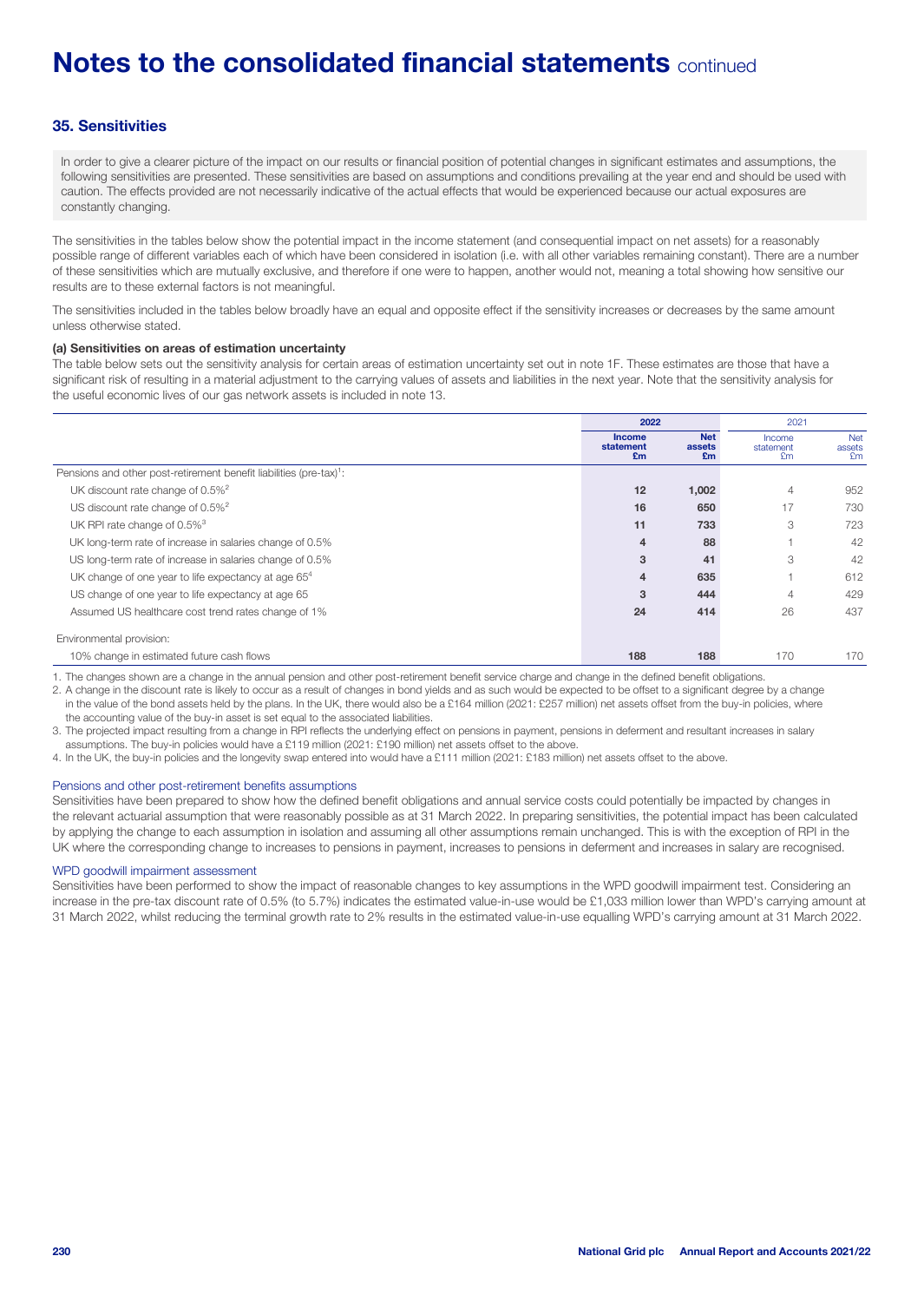# **35. Sensitivities continued**

# (b) Sensitivities on financial instruments

We are further required to show additional sensitivity analysis under IFRS 7 and these are shown separately in the subsequent table due to the additional assumptions that are made in order to produce meaningful sensitivity disclosures.

Our net debt as presented in note 29 is sensitive to changes in market variables, primarily being UK and US interest rates, the UK RPI and the dollar to sterling exchange rate. These impact the valuation of our borrowings, deposits and derivative financial instruments. The analysis illustrates the sensitivity of our financial instruments to reasonably possible changes in these market variables.

The following main assumptions were made in calculating the sensitivity analysis for continuing operations:

- the amount of net debt, the ratio of fixed to floating interest rates of the debt and derivatives portfolio, and the proportion of financial instruments in foreign currencies are all constant and on the basis of the hedge designations in place at 31 March 2022 and 2021 respectively;
- the statement of financial position sensitivity to interest rates relates to items presented at their fair values: derivative financial instruments; our investments measured at FVTPL and FVOCI; and our liability measured at FVTPL. Further debt and other deposits are carried at amortised cost and so their carrying value does not change as interest rates move;
- the sensitivity of interest to movements in interest rates is calculated on net floating rate exposures on debt, deposits and derivative instruments;
- changes in the carrying value of derivatives from movements in interest rates of designated cash flow hedges are assumed to be recorded fully within equity; and
- changes in the carrying value of derivative financial instruments designated as net investment hedges from movements in interest rates are presented in equity as costs of hedging, with a one-year release to the income statement. The impact of movements in the dollar to sterling exchange rate are recorded directly in equity.

|                                                    | 2022                             |                                | 2021                      |                                |
|----------------------------------------------------|----------------------------------|--------------------------------|---------------------------|--------------------------------|
|                                                    | <b>Income</b><br>statement<br>£m | Other equity<br>reserves<br>£m | Income<br>statement<br>£m | Other equity<br>reserves<br>£m |
| Financial risk (post-tax):                         |                                  |                                |                           |                                |
| UK RPI change of 0.5% <sup>1</sup>                 | 18                               | —                              | 25                        |                                |
| UK interest rates change of 0.5%                   | 41                               | 134                            | 12                        | 98                             |
| US interest rates change of 0.5%                   | 4                                | 8                              | 6                         | 22                             |
| US dollar exchange rate change of 10% <sup>2</sup> | 43                               | 397                            | 44                        | 285                            |

1. Excludes sensitivities to LPI curve. Further details on sensitivities are provided in note 32(g).

2. The other equity reserves impact does not reflect the exchange translation in our US subsidiaries' net assets. It is estimated this would change by £1,670 million (2021: £1,425 million) in the opposite direction if the dollar exchange rate changed by 10%.

Our commodity contract derivatives are sensitive to price risk. Additional sensitivities in respect to commodity price risk and to our derivative fair values are as follows:

|                                                                        | 2022                             |                            | 2021                      |                            |
|------------------------------------------------------------------------|----------------------------------|----------------------------|---------------------------|----------------------------|
|                                                                        | <b>Income</b><br>statement<br>£m | <b>Net</b><br>assets<br>£m | Income<br>statement<br>£m | <b>Net</b><br>assets<br>£m |
| Commodity price risk (post-tax):                                       |                                  |                            |                           |                            |
| 10% increase in commodity prices                                       | 53                               | 53                         | 20                        | 20                         |
| 10% decrease in commodity prices                                       | (54)                             | (54)                       | (21)                      | (21)                       |
| Assets and liabilities carried at fair value (post-tax):               |                                  |                            |                           |                            |
| 10% fair value change in derivative financial instruments <sup>1</sup> | (55)                             | (55)                       | 14                        | 14                         |
| 10% fair value change in commodity contract derivative liabilities     | 20                               | 20                         | 6                         | 6                          |

1. The effect of a 10% change in fair value assumes no hedge accounting.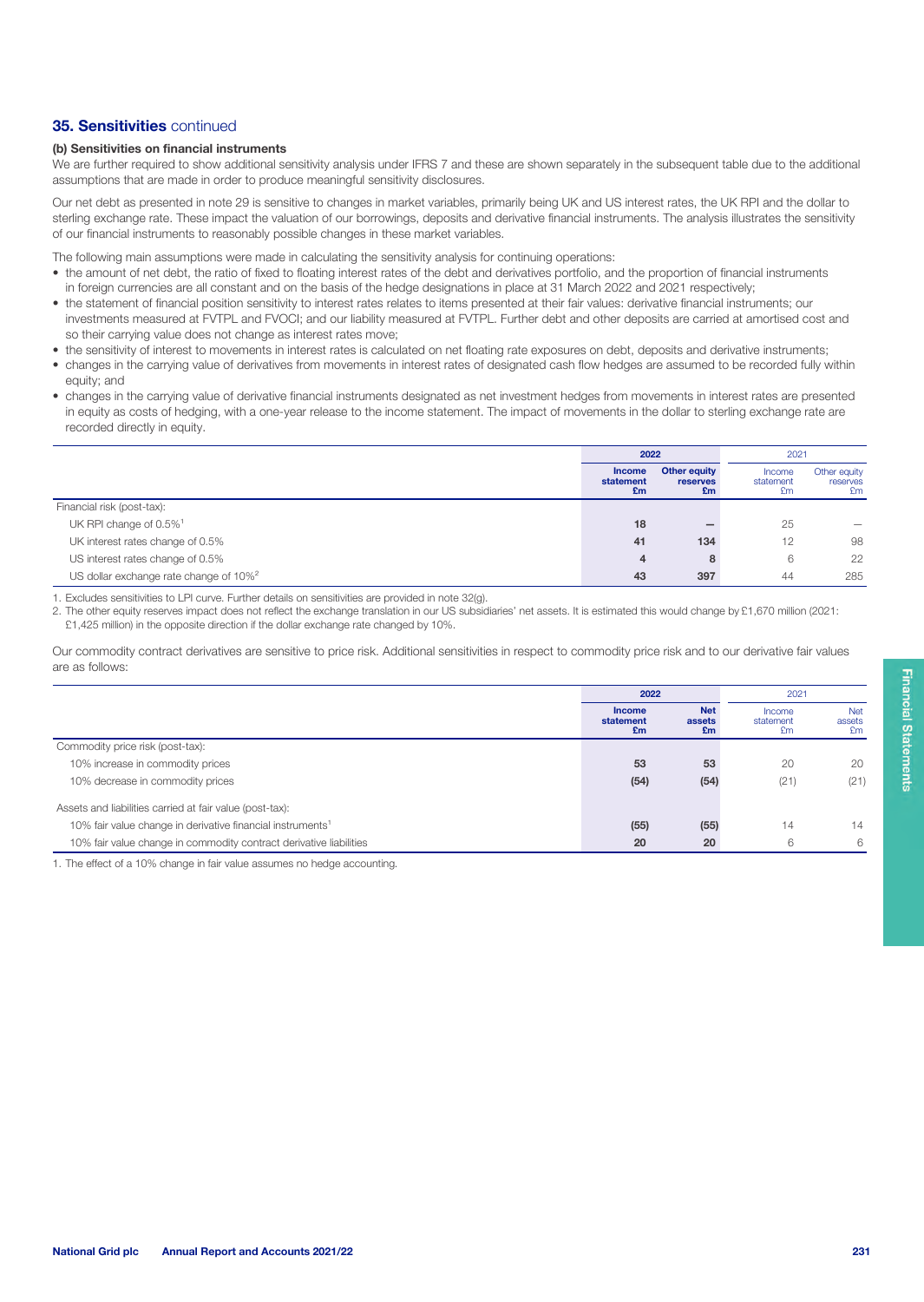### 36. Additional disclosures in respect of guaranteed securities

Niagara Mohawk Power Corporation, a wholly owned subsidiary of the Group, has issued preferred shares that are listed on a US national securities exchange and are guaranteed by National Grid plc. This guarantor commits to honour any liabilities should the company issuing the debt have any financial difficulties. In order to provide debt holders with information on the financial stability of the company providing the guarantee, we are required to disclose individual financial information for this company. We have chosen to include this information in the Group financial statements rather than submitting separate stand-alone financial statements.

The following summarised financial information is given in respect of Niagara Mohawk Power Corporation as a result of National Grid plc's guarantee, dated 29 October 2007, of Niagara Mohawk Power Corporation's 3.6% and 3.9% issued preferred shares, which amount to £29 million. National Grid plc's guarantee of Niagara Mohawk Power Corporation's preferred shares is full and unconditional. There are no restrictions on the payment of dividends by Niagara Mohawk Power Corporation or limitations on National Grid plc's guarantee of the preferred shares, and there are no factors that may affect payments to holders of the guaranteed securities.

The following summarised financial information for National Grid plc and Niagara Mohawk Power Corporation is presented on a combined basis and is intended to provide investors with meaningful and comparable financial information, and is provided pursuant to the early adoption of Rule 13-01 of Regulation S-X in lieu of the separate financial statements of Niagara Mohawk Power Corporation.

Summarised financial information is presented, on a combined basis, as at 31 March 2022. The combined amounts are presented under IFRS measurement principles. Intercompany transactions have been eliminated. Investments in other non-issuer and non-guarantor subsidiaries are included at cost, subject to impairment.

#### Summarised financial information for the year ended 31 March 2022 – IFRS

|                                                   | National Grid plc and<br>Niagara Mohawk<br>Power Corporation<br>combined<br>£m |
|---------------------------------------------------|--------------------------------------------------------------------------------|
| Combined statement of financial position          |                                                                                |
| Non-current loans to other subsidiaries           |                                                                                |
| Non-current assets                                | 10,068                                                                         |
| Current loans to other subsidiaries               | 28,525                                                                         |
| Current assets                                    | 2,431                                                                          |
| Current loans from other subsidiaries             | (14, 512)                                                                      |
| <b>Current liabilities</b>                        | (10, 276)                                                                      |
| Non-current loans from other subsidiaries         | (2,050)                                                                        |
| Non-current liabilities                           | (8, 294)                                                                       |
| Net assets <sup>1</sup>                           | 5,892                                                                          |
| <b>Equity</b>                                     | 5,892                                                                          |
| Combined income statement - continuing operations |                                                                                |
| Revenue                                           | 2,987                                                                          |
| Operating costs                                   | (2,358)                                                                        |
| <b>Operating profit</b>                           | 629                                                                            |
| Other income from other subsidiaries              | 2,500                                                                          |
| Other income and costs, including taxation        | (360)                                                                          |
| <b>Profit after tax</b>                           | 2,769                                                                          |

1. Excluded from net assets above are investments in other consolidated subsidiaries with a carrying value of £14,440 million.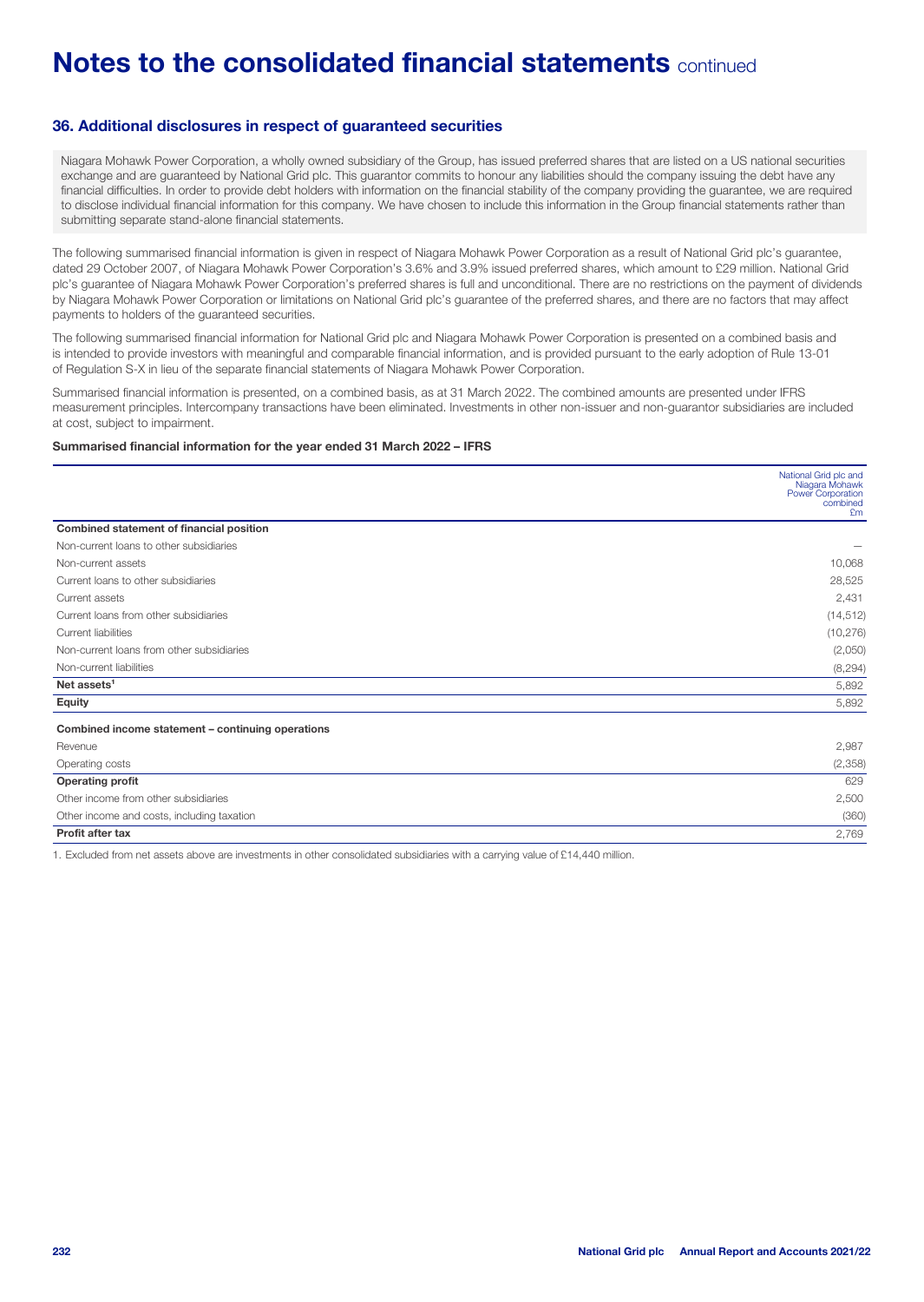# 37. Acquisitions

Business combinations are accounted for using the acquisition method. The identifiable assets acquired and liabilities assumed are recognised at their fair values at the acquisition date.

Goodwill is initially measured as the excess of the aggregate of the consideration transferred, the amount recognised for any non-controlling interest and the acquisition-date fair values of any previously held interest in the acquiree over the fair value of the identifiable assets acquired and liabilities assumed at the acquisition date.

Acquisition-related costs are expensed as incurred and included within Other operating income and costs.

#### Acquisition of WPD

On 14 June 2021, National Grid plc acquired 100% of the share capital of PPL WPD Investments Limited (WPD), the holding company of Western Power Distribution plc, which is the UK's largest electricity distribution network operator. The acquisition, along with the two planned disposals disclosed in note 10, strategically pivots National Grid's UK portfolio towards electricity, in order to significantly enhance National Grid's role in the delivery of the UK's net zero targets, given that electricity distribution is expected to see a high level of asset growth as a result of the ongoing energy transition.

The total cash consideration for the transaction was £7.9 billion, all of which was paid upfront, with no further contingent or deferred consideration payable. As a result of the acquisition, one of WPD's existing borrowing facilities became repayable immediately due to a change in control clause within the original borrowing agreement. The borrowing facility was immediately replaced with an intercompany loan of £350 million from National Grid plc. National Grid funded the transaction price and the new intercompany loan by taking out a bridge financing facility (see note 33), that it will commence repaying with the proceeds of the planned disposals.

The fair values of the assets and liabilities following the finalisation of the purchase price allocation are set out below:

|                                        | <b>IFRS book</b><br>value at<br>acquisition<br>£m | Fair value<br>adjustments<br>£m | Fair value<br>£m |
|----------------------------------------|---------------------------------------------------|---------------------------------|------------------|
| Non-current assets                     |                                                   |                                 |                  |
| Property, plant and equipment          | 14,077                                            | (4,026)                         | 10,051           |
| Other intangible assets                | 49                                                | 1,714                           | 1,763            |
| Pension assets                         | 402                                               | 164                             | 566              |
| Other non-current assets               | 27                                                | $\overline{\phantom{0}}$        | 27               |
| Total non-current assets               | 14,555                                            | (2, 148)                        | 12,407           |
| Current assets                         |                                                   |                                 |                  |
| Trade and other receivables            | 268                                               |                                 | 268              |
| Financial and other investments        | 69                                                |                                 | 69               |
| Cash                                   | 44                                                |                                 | 44               |
| Other current assets                   | 42                                                |                                 | 42               |
| Total current assets                   | 423                                               |                                 | 423              |
| <b>Total assets</b>                    | 14,978                                            | (2, 148)                        | 12,830           |
| <b>Current liabilities</b>             |                                                   |                                 |                  |
| Borrowings                             | (730)                                             | -                               | (730)            |
| Trade and other payables               | (531)                                             | 48                              | (483)            |
| Other current liabilities              | (35)                                              | $\overline{\phantom{0}}$        | (35)             |
| Total current liabilities              | (1, 296)                                          | 48                              | (1, 248)         |
| Non-current liabilities                |                                                   |                                 |                  |
| Borrowings                             | (5,967)                                           | (1,589)                         | (7, 556)         |
| Deferred tax                           | (1, 013)                                          | 224                             | (789)            |
| Contract liabilities                   | (2,706)                                           | 2,706                           |                  |
| Other non-current liabilities          | (56)                                              | (21)                            | (77)             |
| Total non-current liabilities          | (9, 742)                                          | 1,320                           | (8, 422)         |
| <b>Total liabilities</b>               | (11,038)                                          | 1,368                           | (9,670)          |
| Total identifiable net assets          | 3,940                                             | (780)                           | 3,160            |
| Goodwill                               | 1,254                                             | 3,467                           | 4,721            |
| <b>Total consideration transferred</b> | 5,194                                             | 2,687                           | 7,881            |
| Satisfied by:                          |                                                   |                                 |                  |
| Cash consideration                     |                                                   |                                 | 7,881            |
| <b>Total consideration transferred</b> |                                                   |                                 | 7,881            |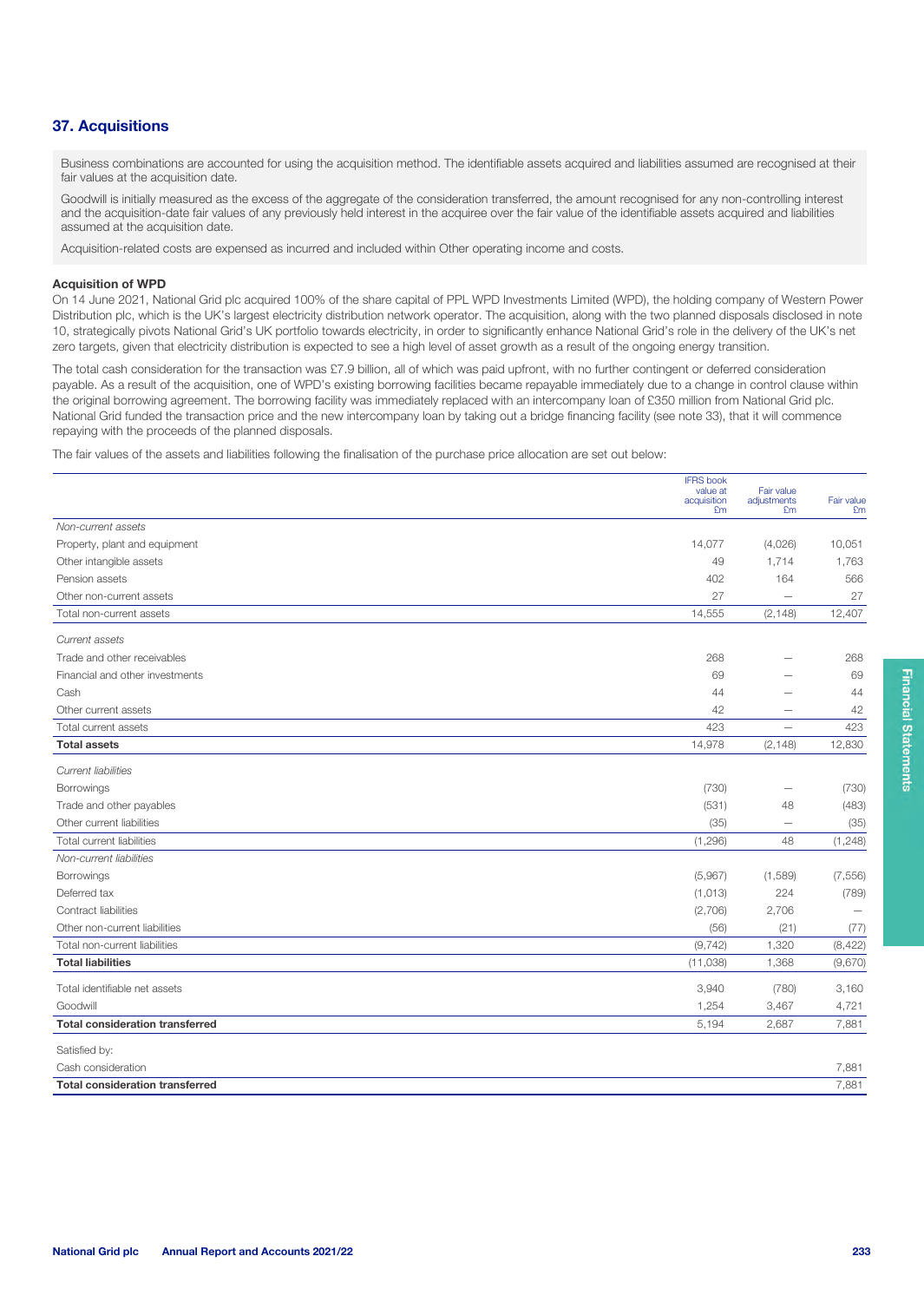# **37. Acquisitions continued**

The goodwill arising from the acquisition represents the future expected growth in the WPD business, the benefits that are expected to be achieved as a result of the combination of the two businesses and the expertise of the management team acquired. No component of goodwill qualifies for recognition as a separate tangible or intangible asset. The goodwill is not deductible for tax purposes and at the acquisition date, there were no material contingent liabilities.

The fair value of trade and other receivables of £270 million includes trade receivables with a fair value of £86 million. The gross contractual amount for trade receivables due is £103 million, of which £17 million was expected to be uncollectible.

Total acquisition-related costs of £110 million were recognised within Other operating income and costs, within exceptional items and remeasurements in the consolidated income statement, of which £15 million was recognised in the year ended 31 March 2021 and £95 million in the year ended 31 March 2022.

WPD generated revenues of £1,468 million and profit before tax of £781 million for the period from 14 June 2021 to 31 March 2022. If the acquisition had occurred on 1 April 2021, the Group's consolidated revenue and consolidated profit before tax from continuing operations for the 12 months ended 31 March 2022 would have been £18,806 million and £3,600 million respectively.

# 38. Post balance sheet events

On 6 April 2022, the UK government announced that the entirety of ESO will become part of an independent system operator public body, following the Future System Operator (FSO) consultation. The FSO, which is subject to legislative approval, will take on a number of key roles in electricity and gas in Great Britain. The Group is working closely with BEIS and Ofgem to plan and prepare for the implementation of the changes required to create the FSO.

On 11 May 2022, Ofgem approved the Group's request to return £200 million of interconnector revenue subject to the cap and floor regime to consumers ahead of schedule (see note 26). This return will take place over the next two years. The Group is now working through the formal steps outlined under the regulatory framework which will result in the finalisation of the mechanism by which the revenues will be returned.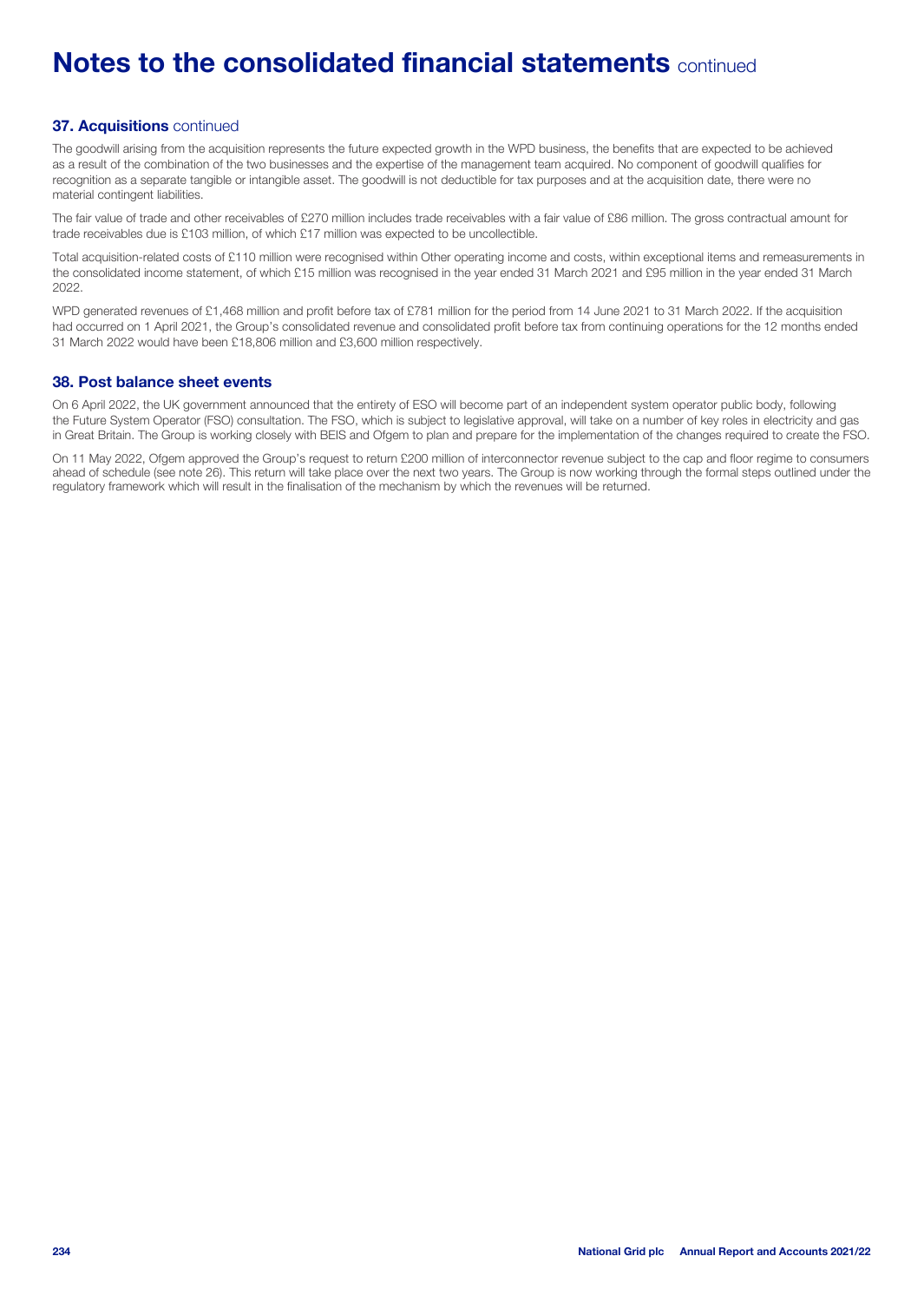# Company accounting policies

We are required to include the stand-alone balance sheet of our ultimate Parent Company, National Grid plc, under the Companies Act 2006. This is because the publicly traded shares are actually those of National Grid plc (the 'Company') and the following disclosures provide additional information to shareholders.

#### A. Basis of preparation

National Grid plc is the Parent Company of the National Grid Group, which is engaged in the transmission and distribution of electricity and gas in Great Britain and northeastern US. The Company is a public limited company, limited by shares. The Company is incorporated and domiciled in England, with its registered office at 1–3 Strand, London, WC2N 5EH.

The financial statements of National Grid plc for the year ended 31 March 2022 were approved by the Board of Directors on 18 May 2022. The Company meets the definition of a qualifying entity under Financial Reporting Standard 100 (FRS 100) issued by the Financial Reporting Council. Accordingly, these individual financial statements of the Company have been prepared in accordance with Financial Reporting Standard 101 'Reduced Disclosure Framework' (FRS 101). In preparing these financial statements the Company applies the recognition and measurement requirements of International Financial Reporting Standards (IFRS) as adopted by the UK, but makes amendments where necessary in order to comply with the provisions of the Companies Act 2006 and sets out below where advantage of the FRS 101 disclosure exemptions has been taken.

These individual financial statements have been prepared on a historical cost basis, except for the revaluation of financial instruments, and are presented in pounds sterling, which is the currency of the primary economic environment in which the Company operates. The comparative financial information has also been prepared on this basis.

These individual financial statements have been prepared on a going concern basis, which presumes that the Company has adequate resources to remain in operation, and that the Directors intend it to do so, for at least one year from the date the financial statements are signed. As the Company is part of a larger group it participates in the Group's centralised treasury arrangements and so shares banking arrangements with its subsidiaries. The Company is expected to generate positive cash flows or be in a position to obtain finance via intercompany loans to continue to operate for the foreseeable future.

In accordance with the exemption permitted by section 408 of the Companies Act 2006, the Company has not presented its own profit and loss account or statement of comprehensive income.

The following exemptions from the requirements of IFRS have been applied in the preparation of these financial statements of the Company in accordance with FRS 101:

- a cash flow statement and related notes;
- disclosures in respect of transactions with wholly owned subsidiaries;
- disclosures in respect of capital management; and
- the effects of new but not yet effective IFRS standards.

The exemption from disclosing key management personnel compensation has not been taken as there are no costs borne by the Company in respect of employees, and no related costs are recharged to the Company.

As the consolidated financial statements of National Grid plc, which are available from the registered office, include the equivalent disclosures, the Company has also taken the exemptions under FRS 101 in respect of certain disclosures required by IFRS 13 'Fair Value Measurement' and the disclosures required by IFRS 7 'Financial Instruments: Disclosures'.

There are no areas of judgement or key sources of estimation uncertainty that are considered to have a significant effect on the amounts recognised in the financial statements.

The balance sheet has been prepared in accordance with the Company's accounting policies approved by the Board and described below.

#### B. Fixed asset investments

Investments held as fixed assets are stated at cost less any provisions for impairment. Investments are reviewed for impairment if events or changes in circumstances indicate that the carrying amount may not be recoverable. Impairments are calculated such that the carrying value of the fixed asset investment is the lower of its cost or recoverable amount. Recoverable amount is the higher of its fair value less costs of disposal and its value-in-use. The Company accounts for common control transactions at cost.

### C. Tax

Current tax for the current and prior periods is provided at the amount expected to be paid or recovered using the tax rates and tax laws that have been enacted or substantively enacted by the balance sheet date.

Deferred tax is provided in full on temporary differences which result in an obligation at the balance sheet date to pay more tax, or the right to pay less tax, at a future date, at tax rates expected to apply when the temporary differences reverse based on tax rates and tax laws that have been enacted or substantively enacted by the balance sheet date. Deferred tax is provided for using the balance sheet liability method and is recognised on temporary differences between the carrying amount of assets and liabilities in the financial statements and the corresponding tax bases used in the computation of taxable profit.

Deferred tax assets are recognised to the extent that it is regarded as more likely than not that they will be recovered. Deferred tax assets and liabilities are not discounted.

#### D. Foreign currencies

Transactions in currencies other than the functional currency of the Company are recorded at the rates of exchange prevailing on the dates of the transactions. At each balance sheet date, monetary assets and liabilities that are denominated in foreign currencies are retranslated at closing exchange rates. Gains and losses arising on retranslation of monetary assets and liabilities are included in the profit and loss account.

### E. Financial instruments

The Company's accounting policies are the same as the Group's accounting policies under IFRS, namely IAS 32 'Financial Instruments: Presentation', IFRS 9 'Financial Instruments' and IFRS 7 'Financial Instruments: Disclosures'. The Company applies these policies only in respect of the financial instruments that it has, namely investments, derivative financial instruments, debtors, cash at bank and in hand, borrowings and creditors.

The policies are set out in notes 15, 17, 19, 20, 21 and 22 to the consolidated financial statements. The Company is taking the exemption for financial instruments disclosures, because IFRS 7 disclosures are given in notes 32 and 35 to the consolidated financial statements.

#### F. Hedge accounting

The Company applies the same accounting policy as the Group in respect of fair value hedges and cash flow hedges. This policy is set out in note 32 to the consolidated financial statements.

#### G. Parent Company guarantees

The Company has guaranteed the repayment of the principal sum, any associated premium and interest on specific loans due by certain subsidiary undertakings primarily to third parties. Such guarantees are accounted for by the Company as insurance contracts. In the event of default or non-performance by the subsidiary, a liability is recorded in accordance with IAS 37.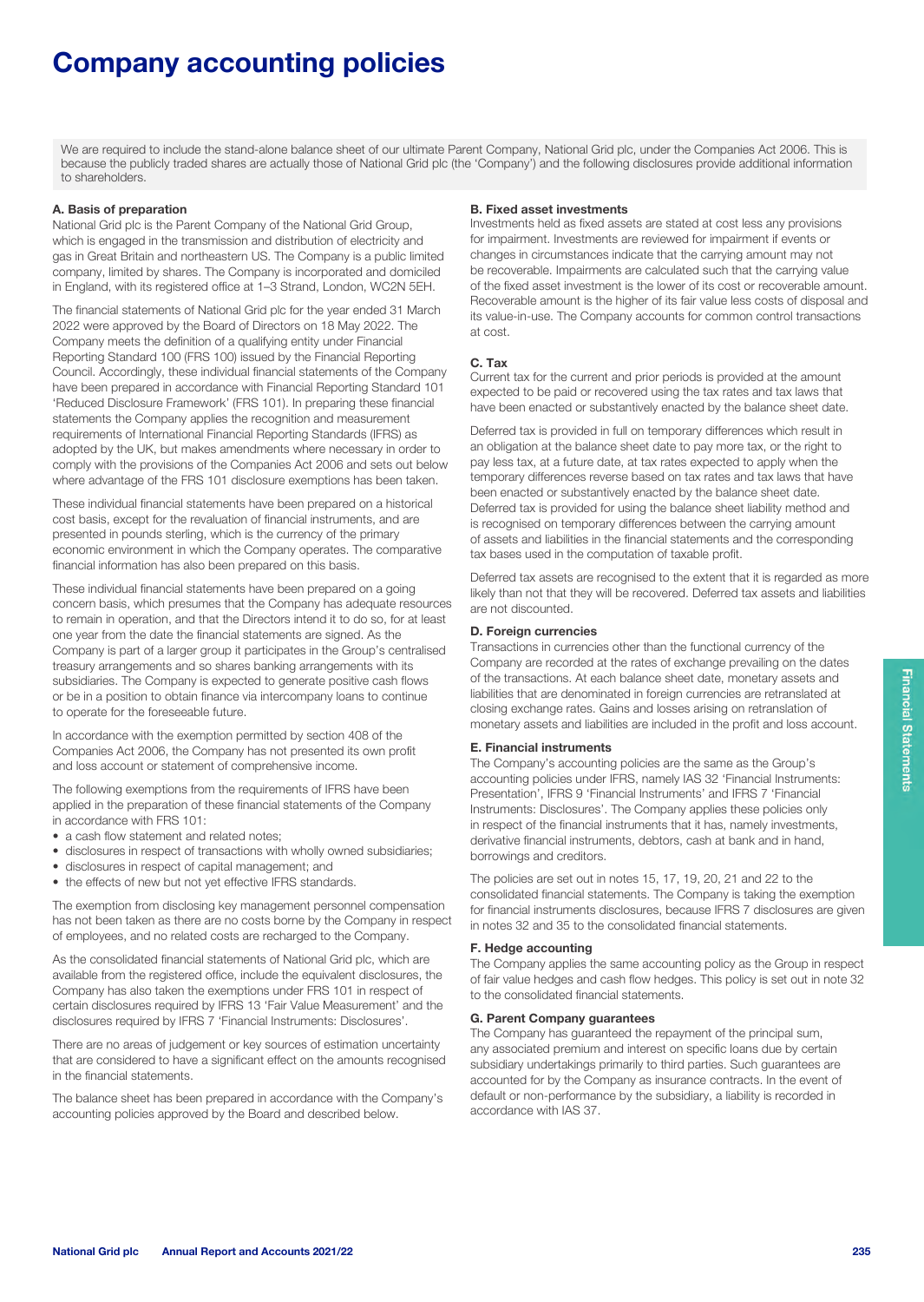# **Company accounting policies continued**

#### H. Share awards to employees of subsidiary undertakings

The issuance by the Company to employees of its subsidiaries of a grant over the Company's options represents additional capital contributions by the Company to its subsidiaries. An additional investment in subsidiaries results in a corresponding increase in shareholders' equity. The additional capital contribution is based on the fair value of the option at the date of grant, allocated over the underlying grant's vesting period. Where payments are subsequently received from subsidiaries, these are accounted for as a return of a capital contribution and credited against the Company's investments in subsidiaries. The Company has no employees except for the Group's Non-executive Directors (refer to the Directors' Remuneration Report on page 121).

### I. Dividends

Interim dividends are recognised when they are paid to the Company's shareholders. Final dividends are recognised when they are approved by shareholders.

### J. Directors' remuneration

Full details of Directors' remuneration are disclosed on pages 108 – 131.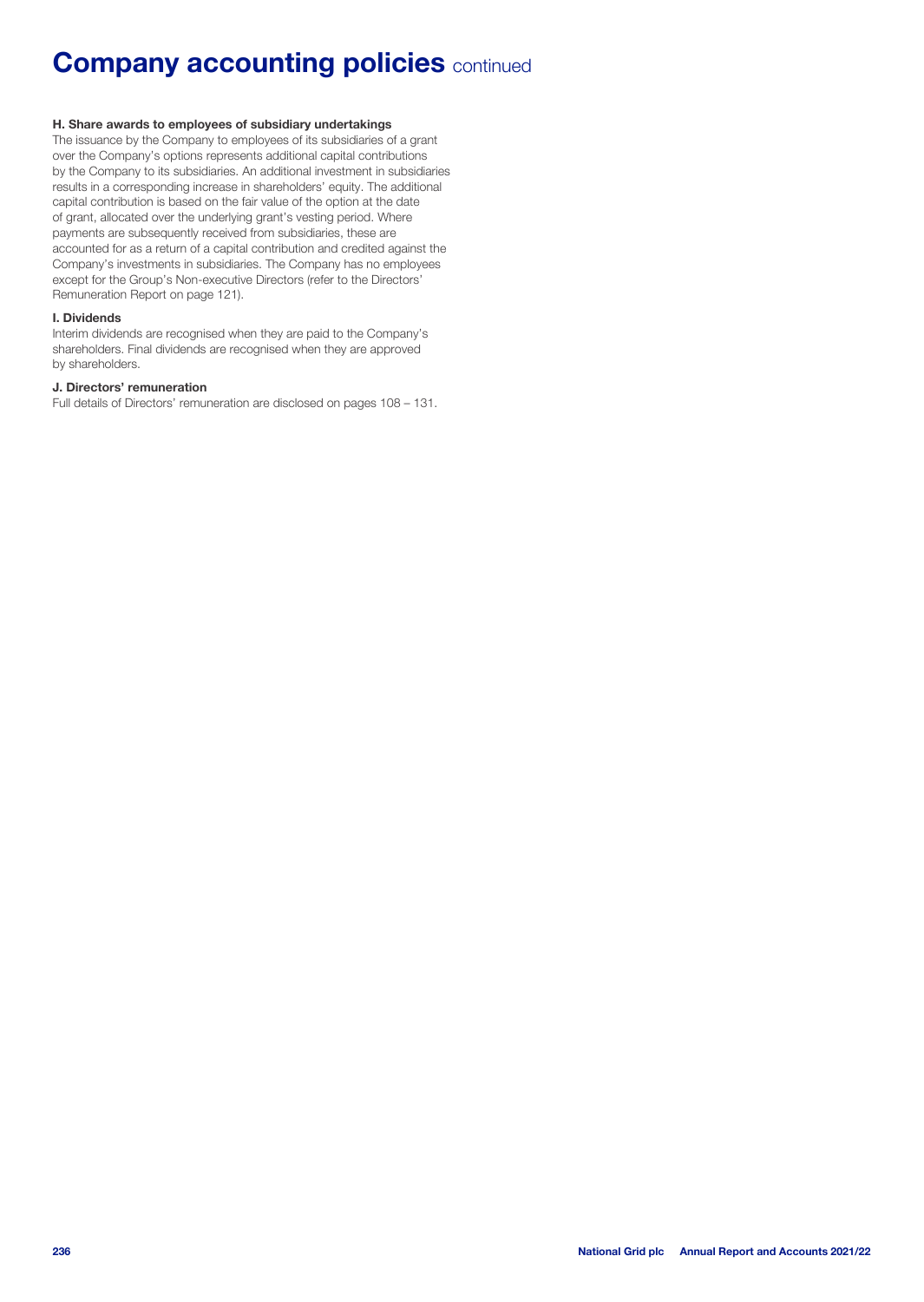# Company balance sheet

as at 31 March

|                                                          |                | 2022      | 2021      |
|----------------------------------------------------------|----------------|-----------|-----------|
|                                                          | <b>Notes</b>   | £m        | £m        |
| Fixed assets                                             |                |           |           |
| Investments                                              | $\overline{1}$ | 14,432    | 14,389    |
|                                                          |                |           |           |
| Current assets                                           |                |           |           |
| Debtors (amounts falling due within one year)            | $\overline{2}$ | 28,375    | 20,699    |
| Debtors (amounts falling due after more than one year)   | $\overline{c}$ | 87        | 143       |
| Investments                                              | 5              | 1,368     | 784       |
| Cash at bank and in hand                                 |                | 45        | 40        |
| <b>Total current assets</b>                              |                | 29,875    | 21,666    |
|                                                          |                |           |           |
| Creditors (amounts falling due within one year)          | 3              | (23, 721) | (18, 312) |
| Net current assets                                       |                | 6,154     | 3,354     |
| Total assets less current liabilities                    |                | 20,586    | 17,743    |
|                                                          |                |           |           |
| Creditors (amounts falling due after more than one year) | 3              | (4, 407)  | (3,085)   |
| Net assets                                               |                | 16,179    | 14,658    |
|                                                          |                |           |           |
| Equity                                                   |                |           |           |
| Share capital                                            | $\overline{7}$ | 485       | 474       |
| Share premium account                                    |                | 1,300     | 1,296     |
| Cash flow hedge reserve                                  |                | (15)      | (3)       |
| Cost of hedging reserve                                  |                | (3)       | (15)      |
| Other equity reserves                                    |                | 469       | 426       |
| Profit and loss account                                  | 8              | 13,943    | 12,480    |
| Total shareholders' equity                               |                | 16,179    | 14,658    |

The Company's profit after tax for the year was £2,371 million (2021: £5,107 million profit). Profits available for distribution by the Company to shareholders were £12.2 billion at 31 March 2022. The financial statements of the Company on pages 235 – 241 were approved by the Board of Directors on 18 May 2022 and were signed on its behalf by:

# Paula Rosput Reynolds Chair

Andy Agg Chief Financial Officer

### National Grid plc

Registered number: 4031152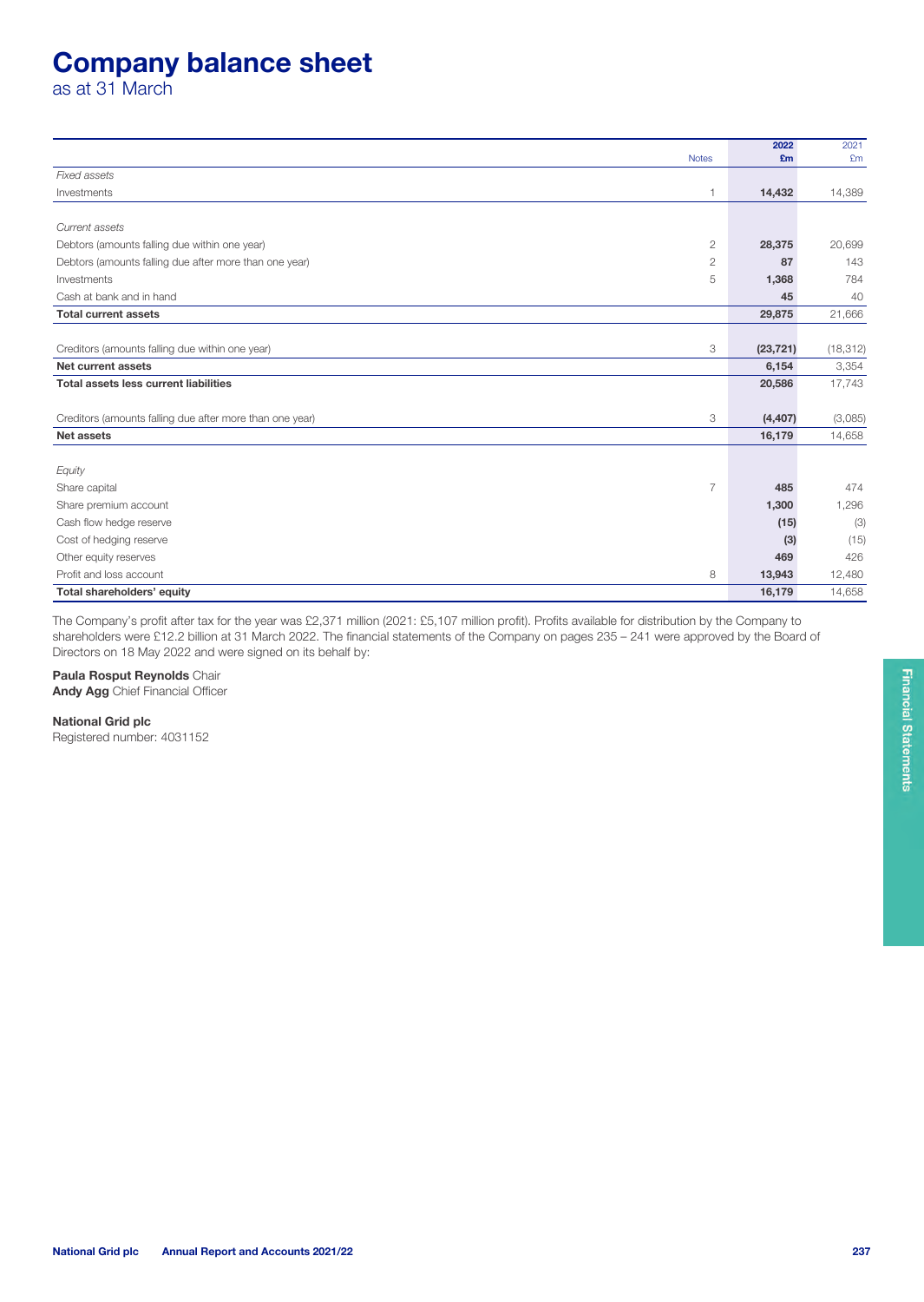# Company statement of changes in equity

for the years ended 31 March

|                                                      | Share<br>capital<br>Em | Share<br>premium<br>account<br>£m | Cash flow<br>hedge<br>reserve<br>£m | Cost of<br>hedging<br>reserve<br>£m | Other<br>equity<br>reserves<br>£m | Profit<br>and loss<br>account<br>£m | Total<br>shareholders'<br>equity<br>£m |
|------------------------------------------------------|------------------------|-----------------------------------|-------------------------------------|-------------------------------------|-----------------------------------|-------------------------------------|----------------------------------------|
| At 1 April 2020                                      | 470                    | 1,301                             | (28)                                | (6)                                 | 399                               | 6,349                               | 8.485                                  |
| Profit for the year <sup>1</sup>                     |                        |                                   |                                     |                                     |                                   | 5,107                               | 5,107                                  |
| Other comprehensive profit/(loss) for the year       |                        |                                   |                                     |                                     |                                   |                                     |                                        |
| Transferred to/(from) equity (net of tax)            |                        |                                   | 25                                  | (9)                                 |                                   |                                     | 16                                     |
| Dividends in specie (note 1)                         |                        |                                   |                                     |                                     |                                   | 2,422                               | 2,422                                  |
| Total comprehensive profit/(loss) for the year       |                        |                                   | 25                                  | (9)                                 | -                                 | 7,529                               | 7,545                                  |
| Other equity movements                               |                        |                                   |                                     |                                     |                                   |                                     |                                        |
| Scrip dividend-related share issue <sup>2</sup>      | $\overline{4}$         | (5)                               |                                     |                                     |                                   |                                     | (1)                                    |
| Issue of treasury shares                             |                        |                                   |                                     |                                     |                                   | 17                                  | 17                                     |
| Purchase of own shares                               |                        |                                   |                                     |                                     |                                   | (2)                                 | (2)                                    |
| Share awards to employees of subsidiary undertakings |                        |                                   |                                     |                                     | 27                                | -                                   | 27                                     |
| Equity dividends                                     |                        |                                   |                                     |                                     |                                   | (1, 413)                            | (1, 413)                               |
| At 31 March 2021                                     | 474                    | 1,296                             | (3)                                 | (15)                                | 426                               | 12,480                              | 14,658                                 |
| Profit for the year <sup>1</sup>                     |                        |                                   |                                     |                                     |                                   | 2,371                               | 2,371                                  |
| Other comprehensive profit/(loss) for the year       |                        |                                   |                                     |                                     |                                   |                                     |                                        |
| Transferred (from)/to equity (net of tax)            |                        |                                   | (12)                                | 12                                  |                                   |                                     |                                        |
| Total comprehensive (loss)/profit for the year       |                        |                                   | (12)                                | 12                                  | -                                 | 2,371                               | 2,371                                  |
| Other equity movements                               |                        |                                   |                                     |                                     |                                   |                                     |                                        |
| Scrip dividend-related share issue <sup>2</sup>      | 11                     | (12)                              |                                     |                                     |                                   |                                     | (1)                                    |
| Issue of treasury shares                             |                        |                                   |                                     |                                     |                                   | 17                                  | 17                                     |
| Transactions in own shares                           |                        | 16                                |                                     |                                     |                                   | (3)                                 | 13                                     |
| Share awards to employees of subsidiary undertakings |                        |                                   |                                     |                                     | 43                                |                                     | 43                                     |
| Equity dividends                                     |                        |                                   |                                     |                                     |                                   | (922)                               | (922)                                  |
| At 31 March 2022                                     | 485                    | 1,300                             | (15)                                | (3)                                 | 469                               | 13,943                              | 16,179                                 |

1. Included within profit for the year is dividend income from subsidiaries of £2,500 million (2021: £7,556 million).

2. Included within the share premium account are costs associated with scrip dividends.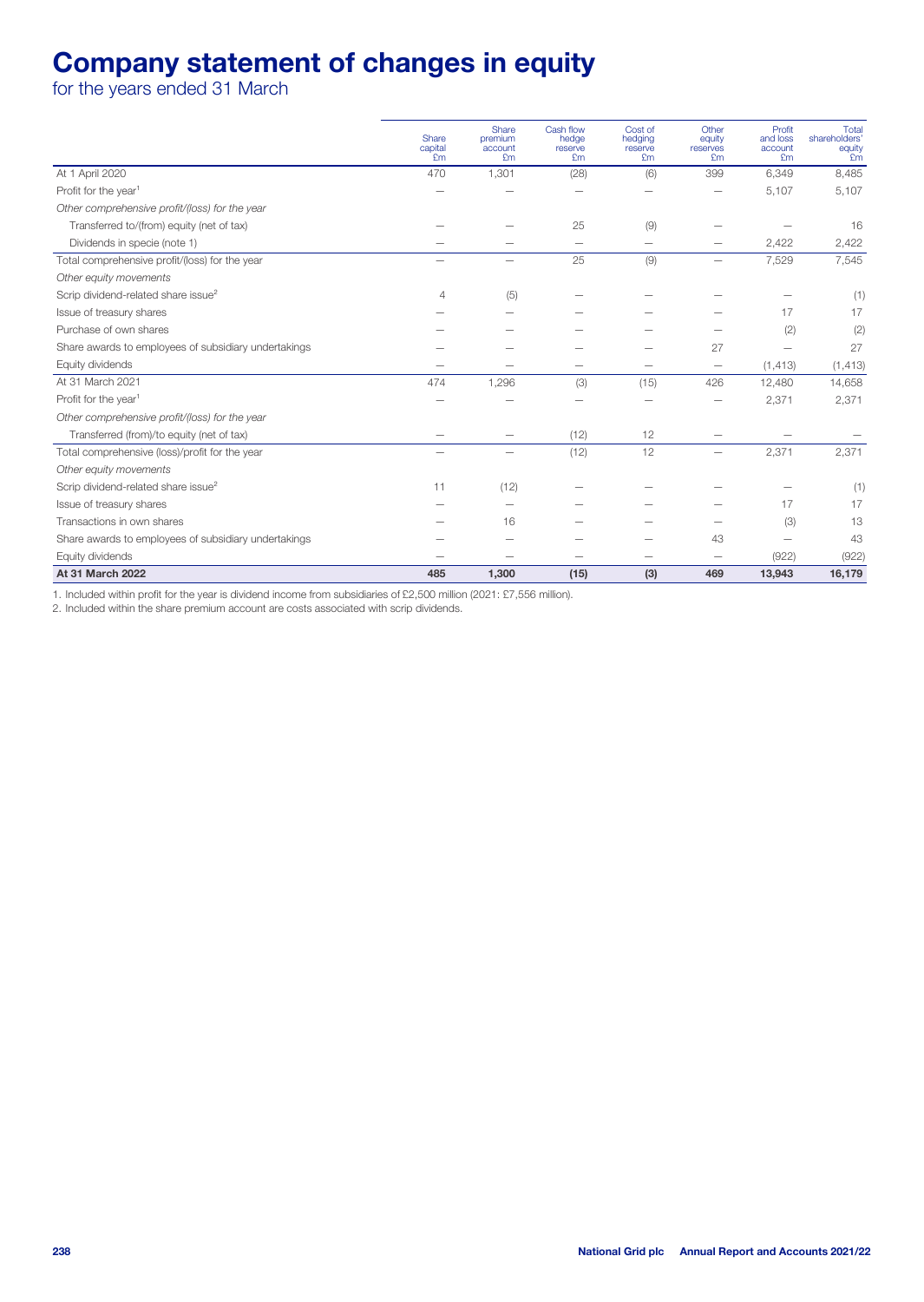# Notes to the Company financial statements

# 1. Fixed asset investments

|                                 | Shares in<br>subsidiary<br>undertakings<br>£m |
|---------------------------------|-----------------------------------------------|
| Cost at 1 April 2020            | 14,362                                        |
| Additions                       | 2,447                                         |
| Cost at 31 March 2021           | 16,809                                        |
| Additions                       | 43                                            |
| Cost at 31 March 2022           | 16,852                                        |
| Provision at 1 April 2020       |                                               |
| Charge for the year             | (2,420)                                       |
| Provision at 1 April 2021       | (2,420)                                       |
| Charge for the year             |                                               |
| Provision at 31 March 2022      | (2,420)                                       |
| Net book value at 31 March 2022 | 14,432                                        |
| Net book value at 31 March 2021 | 14,389                                        |

During the year, there was a capital contribution of £43 million (2021: £27 million) which represents the fair value of equity instruments granted to subsidiaries' employees arising from equity-settled employee share schemes.

In the year ended 31 March 2021 the Company acquired 100% investments in National Grid (US) Investments 2 Limited and National Grid Hong Kong Limited from its subsidiary undertaking, National Grid Luxembourg SARL, for a total consideration of £2,420 million in the form of a dividend in specie. Then, as part of a wider Group restructuring project, National Grid (US) Investments 2 Limited was identified as a subsidiary no longer required and hence a number of accounting steps were implemented to reduce the net assets of that company to a nominal value. These steps included a capital reduction and the payment of dividends to the Company of £2,422 million. Following the receipt of these dividends, the carrying value of the investment was reviewed and an impairment charge was made to the profit and loss account of £2,420 million. It is anticipated that National Grid (US) Investments 2 Limited will be placed into voluntary liquidation in the next financial year.

The Company's direct subsidiary undertakings as at 31 March 2022 were as follows: National Grid (US) Holdings Limited, National Grid (US) Investments 2 Limited, National Grid Hong Kong Limited, National Grid Luxembourg SARL and NGG Finance plc. The names of indirect subsidiary undertakings, joint ventures and associates are included in note 34 to the consolidated financial statements.

The Directors believe that the carrying value of the investments is supported by the fair value of their underlying net assets.

# 2. Debtors

|                                              | 2022   | 2021           |
|----------------------------------------------|--------|----------------|
|                                              | £m     | Em             |
| Amounts falling due within one year          |        |                |
| Derivative financial instruments (note 4)    | 65     | 86             |
| Amounts owed by subsidiary undertakings      | 28,299 | 20,613         |
| Other debtors                                | 11     |                |
|                                              | 28,375 | 20,699         |
| Amounts falling due after more than one year |        |                |
| Derivative financial instruments (note 4)    | 81     | 139            |
| Deferred tax                                 | 6      | $\overline{4}$ |
|                                              | 87     | 143            |

The carrying values stated above are considered to represent the fair values of the assets. For the purposes of the impairment assessment, loans to subsidiary undertakings are considered low credit risk as the subsidiaries are solvent and are covered by the Group's liquidity arrangements.

A reconciliation of the movement in deferred tax in the year is shown below:

|                    | Deferred tax<br>£m |
|--------------------|--------------------|
| At 1 April 2020    | 8                  |
| Charged to equity  | (4)                |
| At 31 March 2021   | $\overline{4}$     |
| Credited to equity | $\circ$            |
| At 31 March 2022   | 6                  |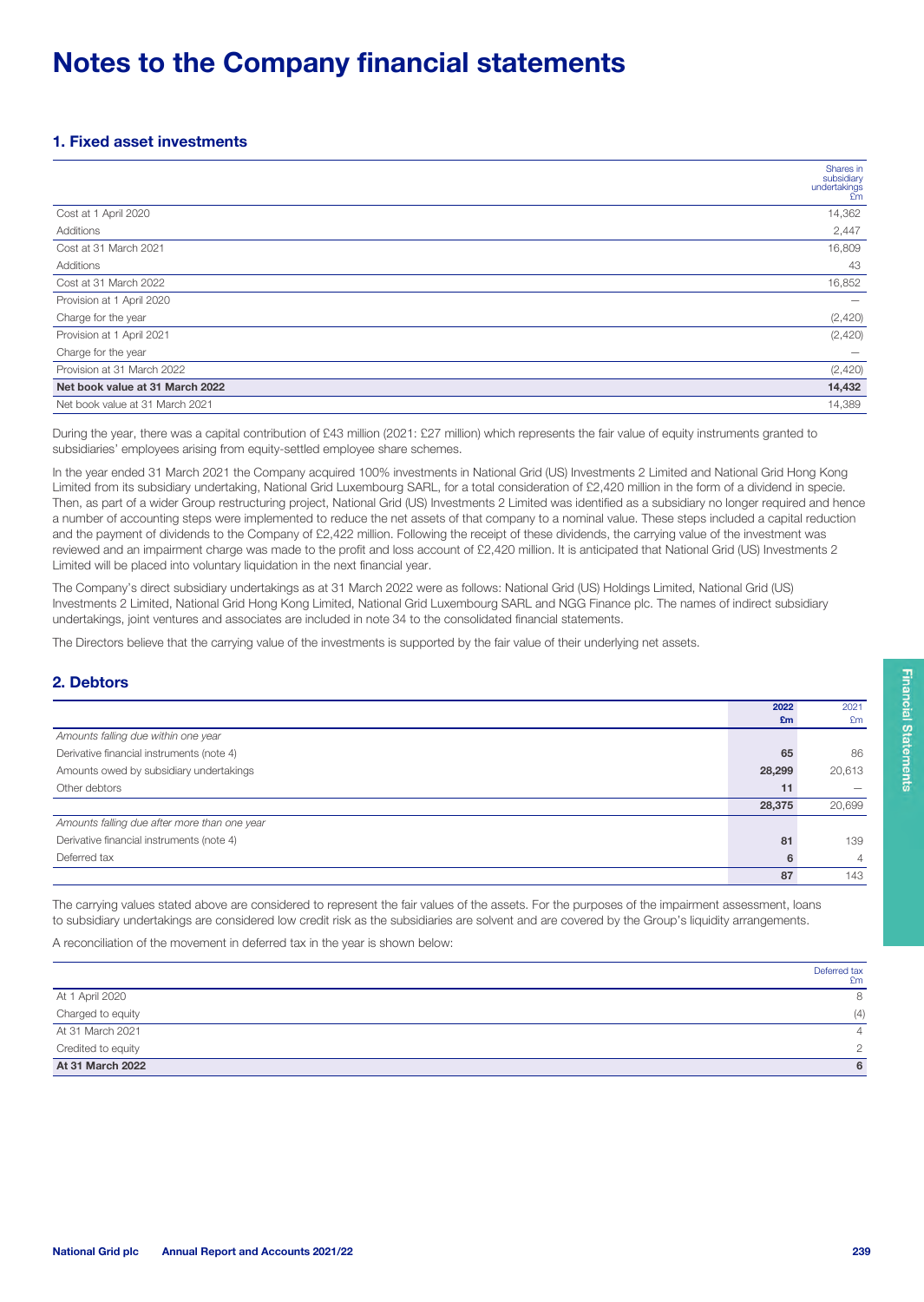# Notes to the Company financial statements continued

## 3. Creditors

|                                                                                                        | 2022   | 2021   |
|--------------------------------------------------------------------------------------------------------|--------|--------|
|                                                                                                        | £m     | £m     |
| Amounts falling due within one year                                                                    |        |        |
| Borrowings (note 6)                                                                                    | 9,029  | 635    |
| Derivative financial instruments (note 4)                                                              | 129    | 34     |
| Amounts owed to subsidiary undertakings                                                                | 14,512 | 17,589 |
| Other creditors                                                                                        | 51     | 54     |
|                                                                                                        | 23,721 | 18,312 |
| Amounts falling due after more than one year                                                           |        |        |
| Borrowings (note 6)                                                                                    | 2,091  | 823    |
| Derivative financial instruments (note 4)                                                              | 266    | 203    |
| Amounts owed to subsidiary undertakings                                                                | 2,050  | 2,059  |
|                                                                                                        | 4,407  | 3,085  |
| Amounts owed to subsidiary undertakings falling due after more than one year are repayable as follows: |        |        |
| In 1 to 2 years                                                                                        |        |        |
| In 2 to 3 years                                                                                        | 421    |        |
| In 3 to 4 years                                                                                        | 998    | 425    |
| In 4 to 5 years                                                                                        |        | 997    |
| More than 5 years                                                                                      | 631    | 637    |
|                                                                                                        | 2,050  | 2,059  |

The carrying values stated above are considered to represent the fair values of the liabilities.

#### 4. Derivative financial instruments

The fair values of derivative financial instruments are:

|                                              | 2022                |                          |                    | 2021         |                          |             |
|----------------------------------------------|---------------------|--------------------------|--------------------|--------------|--------------------------|-------------|
|                                              | <b>Assets</b><br>£m | <b>Liabilities</b><br>£m | <b>Total</b><br>£m | Assets<br>£m | <b>Liabilities</b><br>£m | Total<br>£m |
| Amounts falling due within one year          | 65                  | (129)                    | (64)               | 86           | (34)                     | 52          |
| Amounts falling due after more than one year | 81                  | (266)                    | (185)              | 139          | (203)                    | (64)        |
|                                              | 146                 | (395)                    | (249)              | 225          | (237                     | (12)        |

For each class of derivative, the notional contract $^1$  amounts are as follows:

|                                    | 2022      | 2021      |
|------------------------------------|-----------|-----------|
|                                    | £m        | £m        |
| Cross-currency interest rate swaps | (5,034)   | (3,604)   |
| Foreign exchange forward contracts | (12, 322) | (9, 517)  |
|                                    | (17, 356) | (13, 121) |

1. The notional contract amounts of derivatives indicate the gross nominal value of transactions outstanding at the balance sheet date.

## 5. Investments

|                                       | 2022  | 2021 |
|---------------------------------------|-------|------|
|                                       | £m    | £m   |
| Investments in short-term money funds | 1,164 | 697  |
| Restricted balances - collateral      | 204   | 87   |
|                                       | 1,368 | 784  |